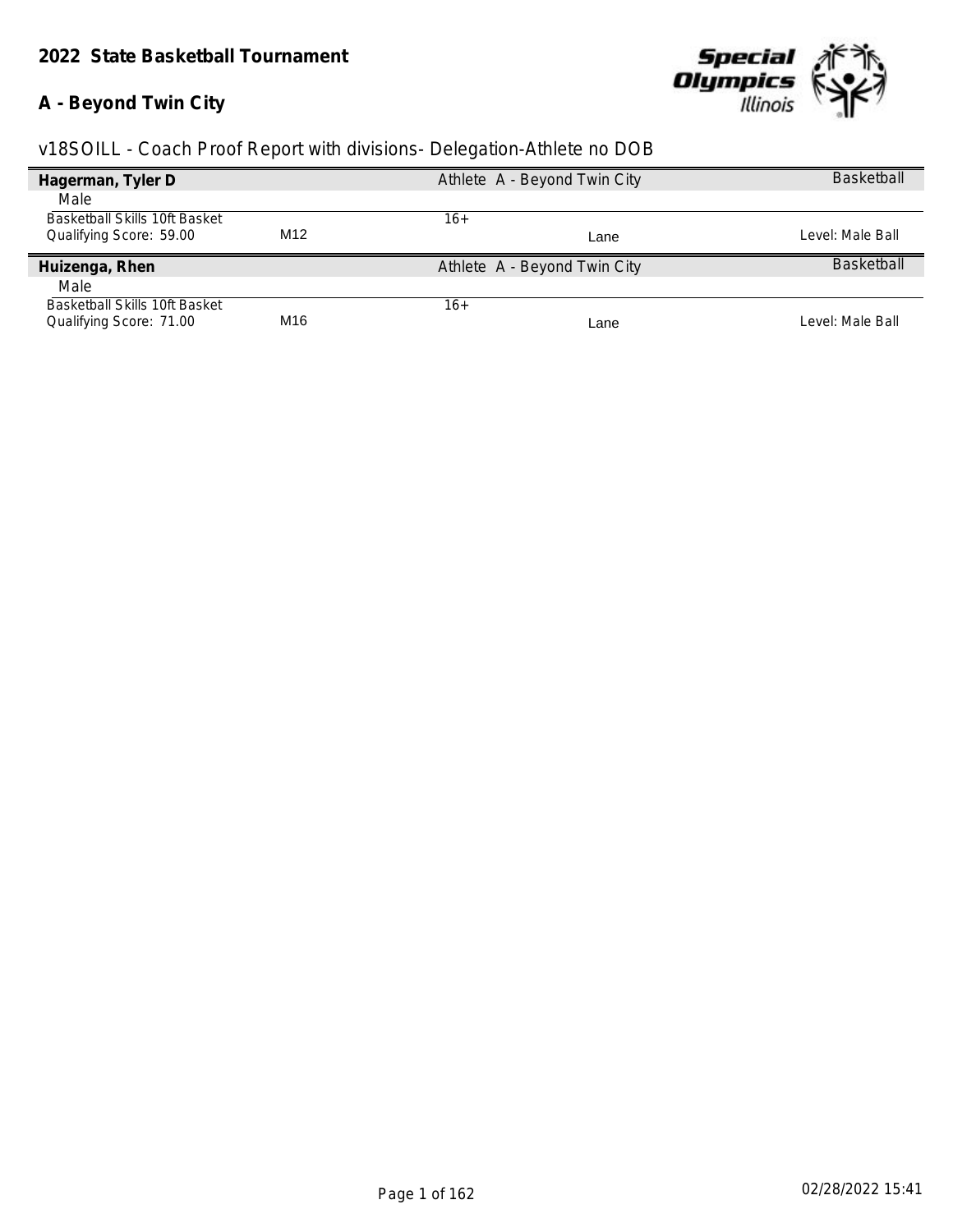# **A - Bi-County Bulldogs**



|                               |                 |                                | Basketball         |
|-------------------------------|-----------------|--------------------------------|--------------------|
| Kurtz, Lucy                   |                 | Athlete A - Bi-County Bulldogs |                    |
| Female                        |                 |                                |                    |
| Basketball Skills 8 Ft Basket |                 | $8 - 15$                       |                    |
| Qualifying Score: 22.00       | F <sub>2</sub>  | Lane                           | Level: Female Ball |
| Mealing, Collin               |                 | Athlete A - Bi-County Bulldogs | <b>Basketball</b>  |
| Male                          |                 |                                |                    |
| Basketball Skills 10ft Basket |                 | $8 - 15$                       |                    |
| Qualifying Score: 64.00       | M03             | Lane                           | Level: Male Ball   |
| Volkert, Stella               |                 | Athlete A - Bi-County Bulldogs | Basketball         |
| Unknown                       |                 |                                |                    |
| Basketball Skills 8 Ft Basket |                 | $8 - 15$                       |                    |
| Qualifying Score: 57.00       | F <sub>5</sub>  | Lane                           | Level: Female Ball |
| Zimmermann, Samantha          |                 | Athlete A - Bi-County Bulldogs | <b>Basketball</b>  |
| Female                        |                 |                                |                    |
| Basketball Skills 10ft Basket |                 | $16+$                          |                    |
| Qualifying Score: 70.00       | F <sub>12</sub> | Lane                           | Level: Female Ball |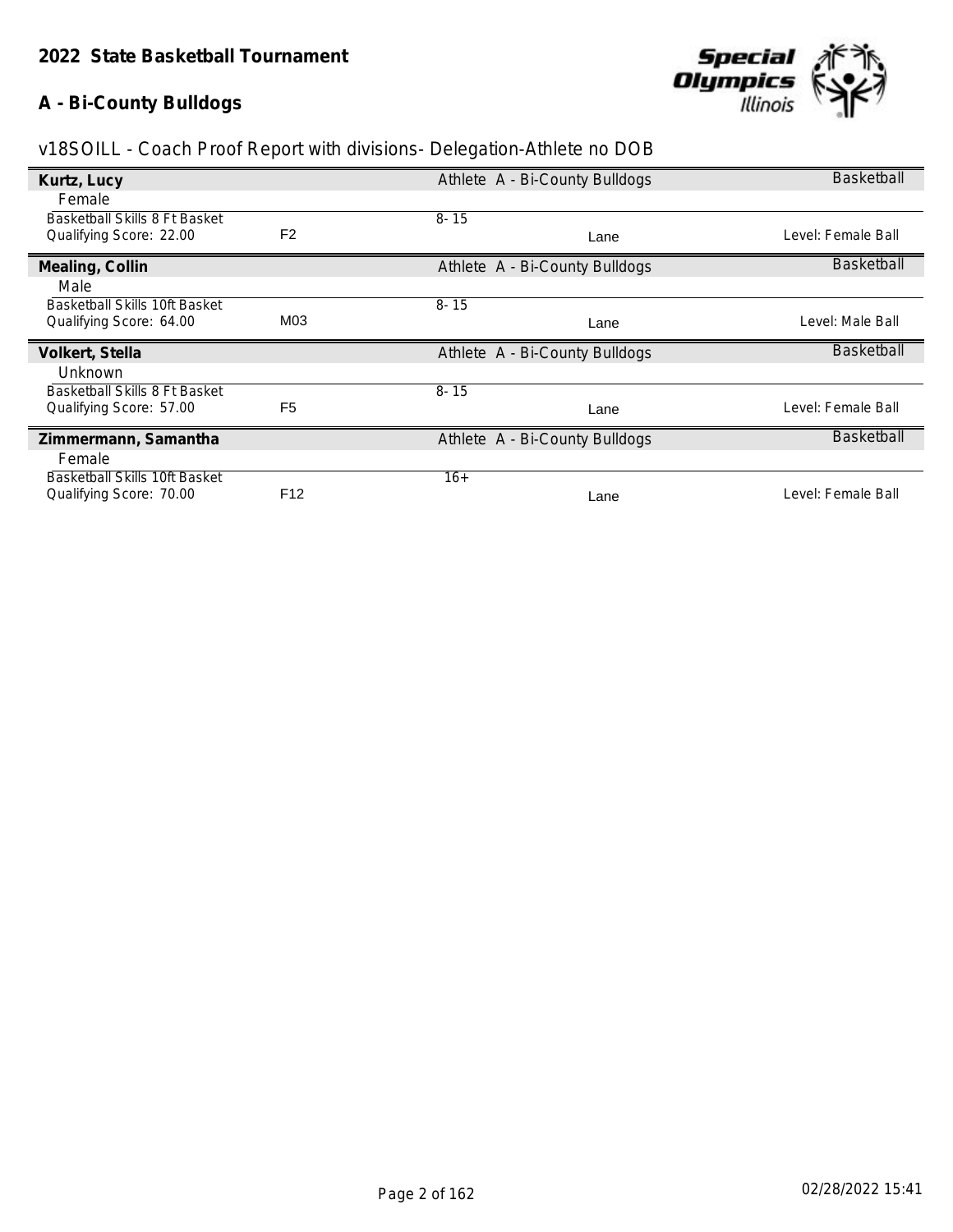### **A - Bureau Co BobKatz**



| Tornow, Jennifer              |     | Athlete A - Bureau Co BobKatz | <b>Basketball</b> |
|-------------------------------|-----|-------------------------------|-------------------|
| Female                        |     |                               |                   |
| Basketball Skills 10ft Basket |     | 16+                           |                   |
| Qualifying Score: 64.00       | F11 | Lane                          | Level: Male Ball  |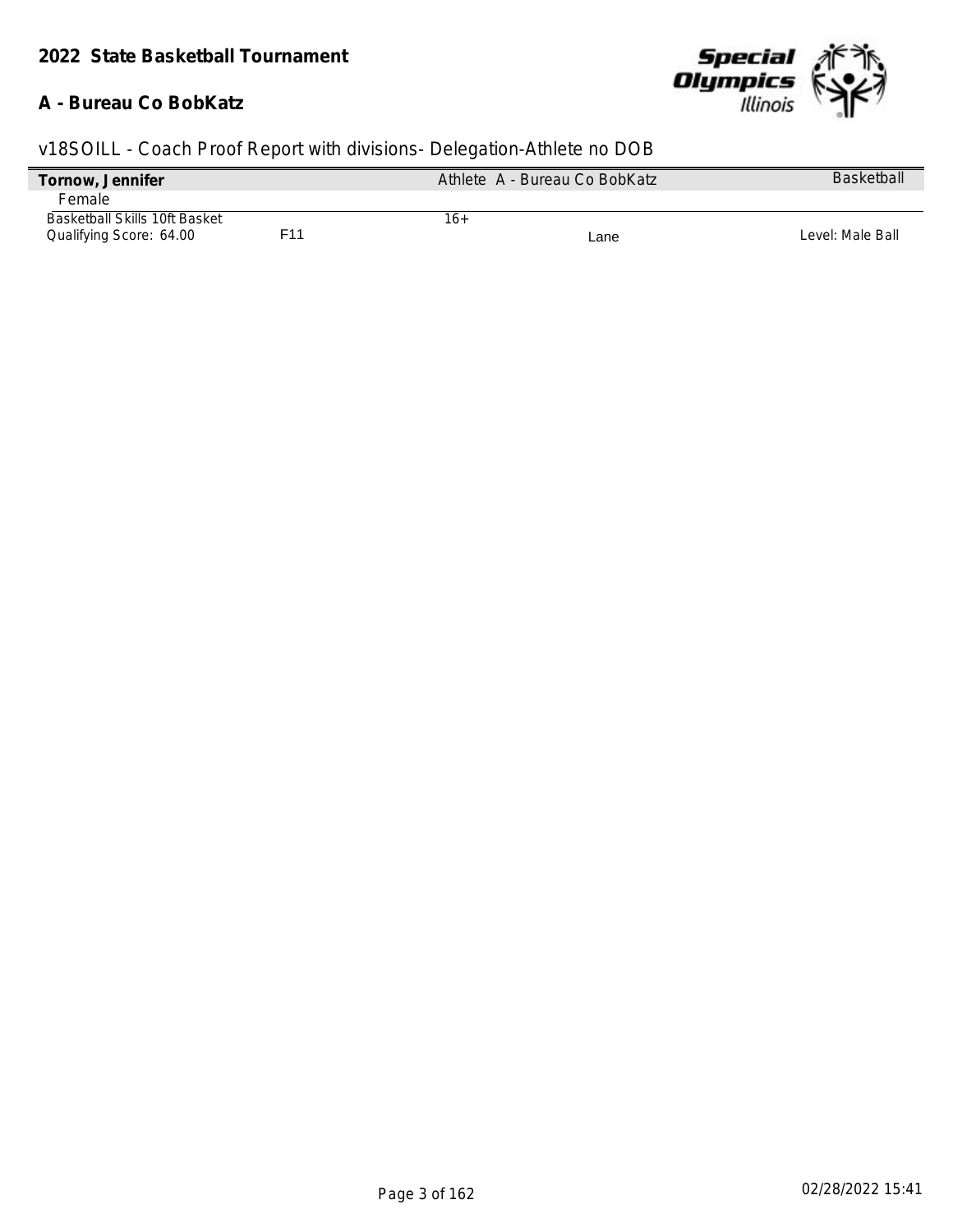## **A - CDH Education Center**



| Meinen, Presley                      |     | Athlete A - CDH Education Center | Basketball       |
|--------------------------------------|-----|----------------------------------|------------------|
| Male                                 |     |                                  |                  |
| <b>Basketball Skills 10ft Basket</b> |     | 16+                              |                  |
| Qualifying Score: 56.00              | M11 | Lane                             | Level: Male Ball |
|                                      |     |                                  |                  |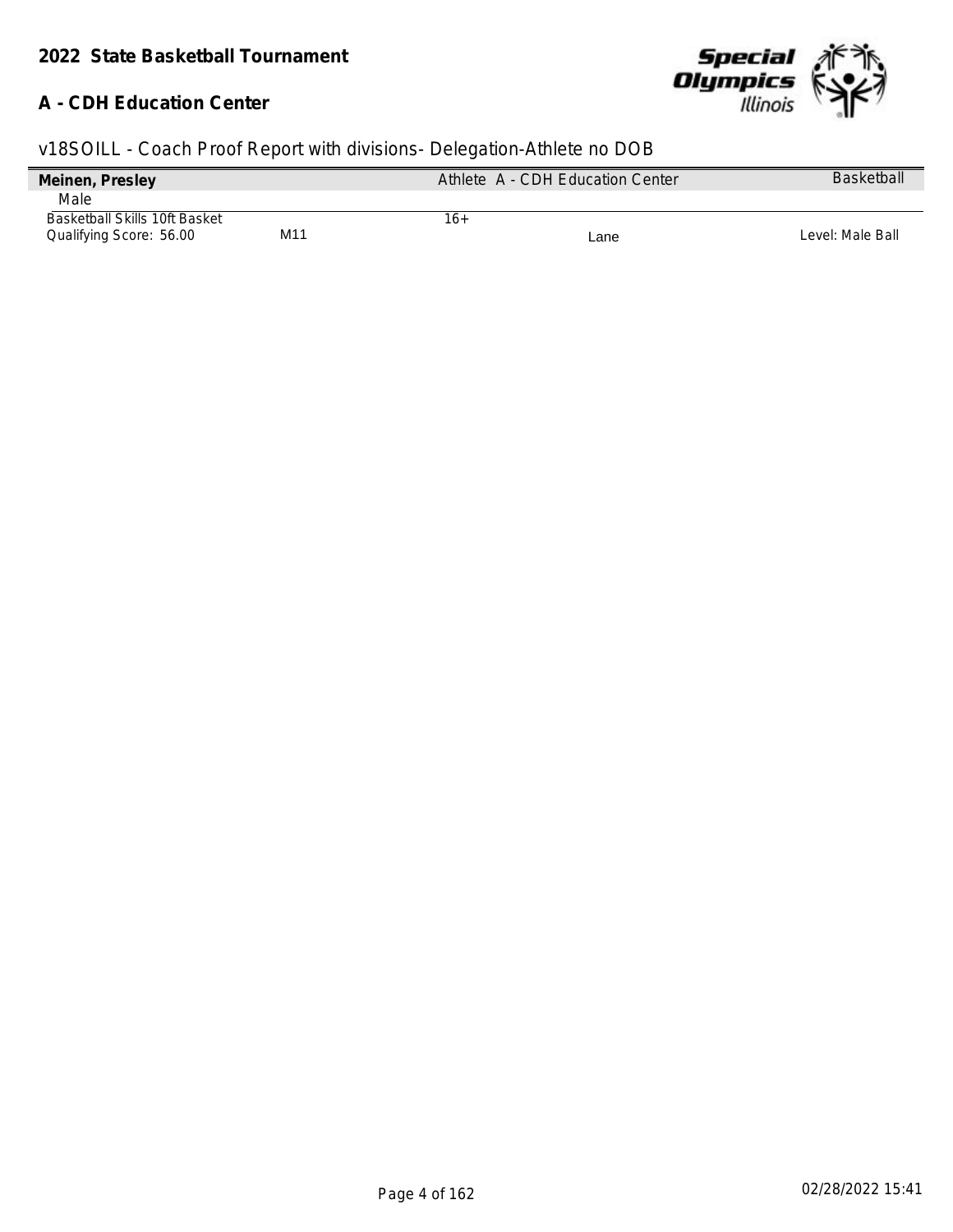### **A - Easter Seals-Rockford**



| Snyder, Dominic                      |     | Athlete A - Easter Seals-Rockford | <b>Basketball</b> |
|--------------------------------------|-----|-----------------------------------|-------------------|
| Male                                 |     |                                   |                   |
| <b>Basketball Skills 10ft Basket</b> |     | 16+                               |                   |
| Qualifying Score: 47.00              | M08 | Lane                              | Level: Male Ball  |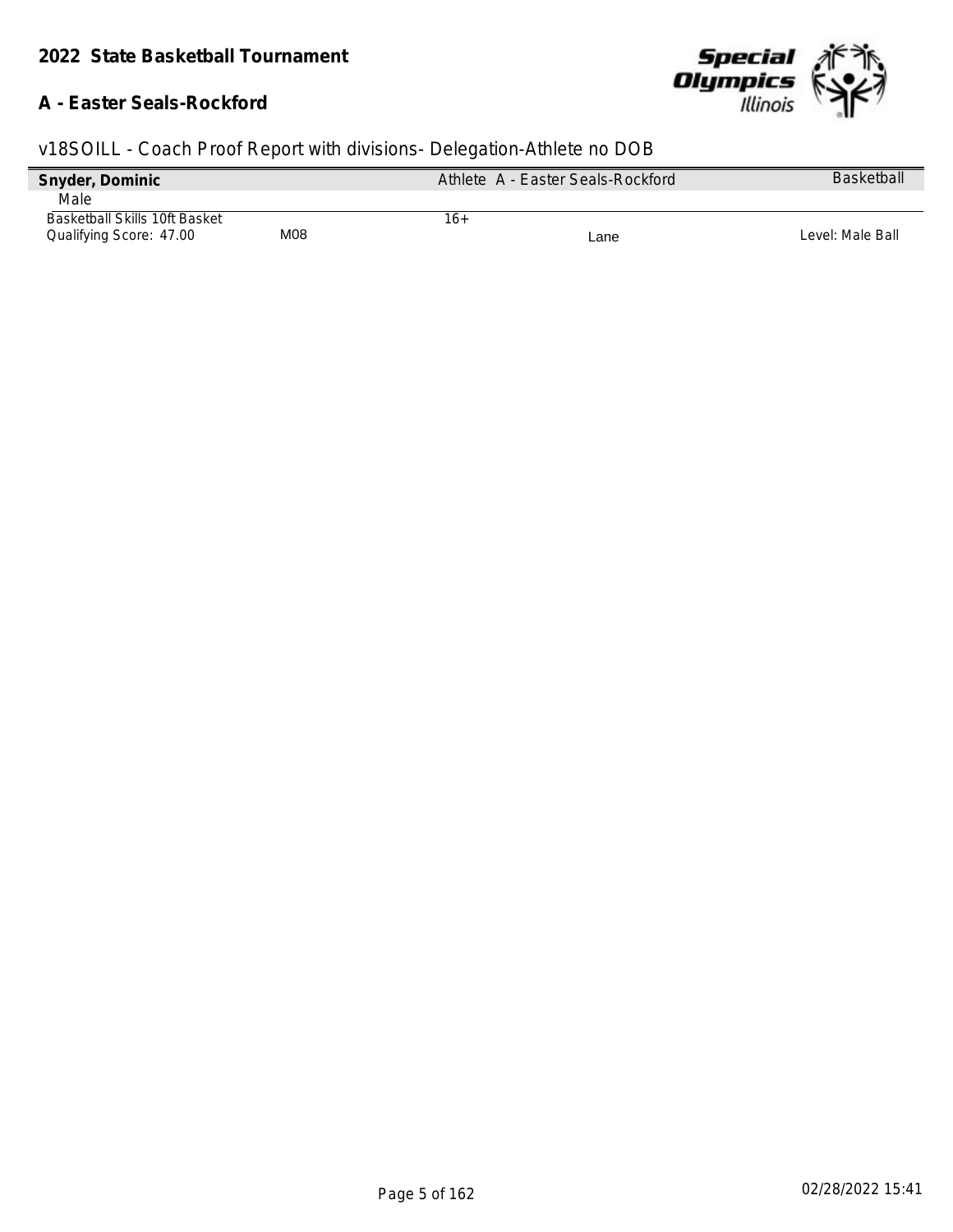### **A - Harlem Huskies**



| Devlieger, Dylan              |     | Athlete A - Harlem Huskies |      | <b>Basketball</b> |
|-------------------------------|-----|----------------------------|------|-------------------|
| Male                          |     |                            |      |                   |
| Basketball Skills 10ft Basket |     | 16+                        |      |                   |
| Qualifying Score: 81.00       | M17 |                            | Lane | Level: Male Ball  |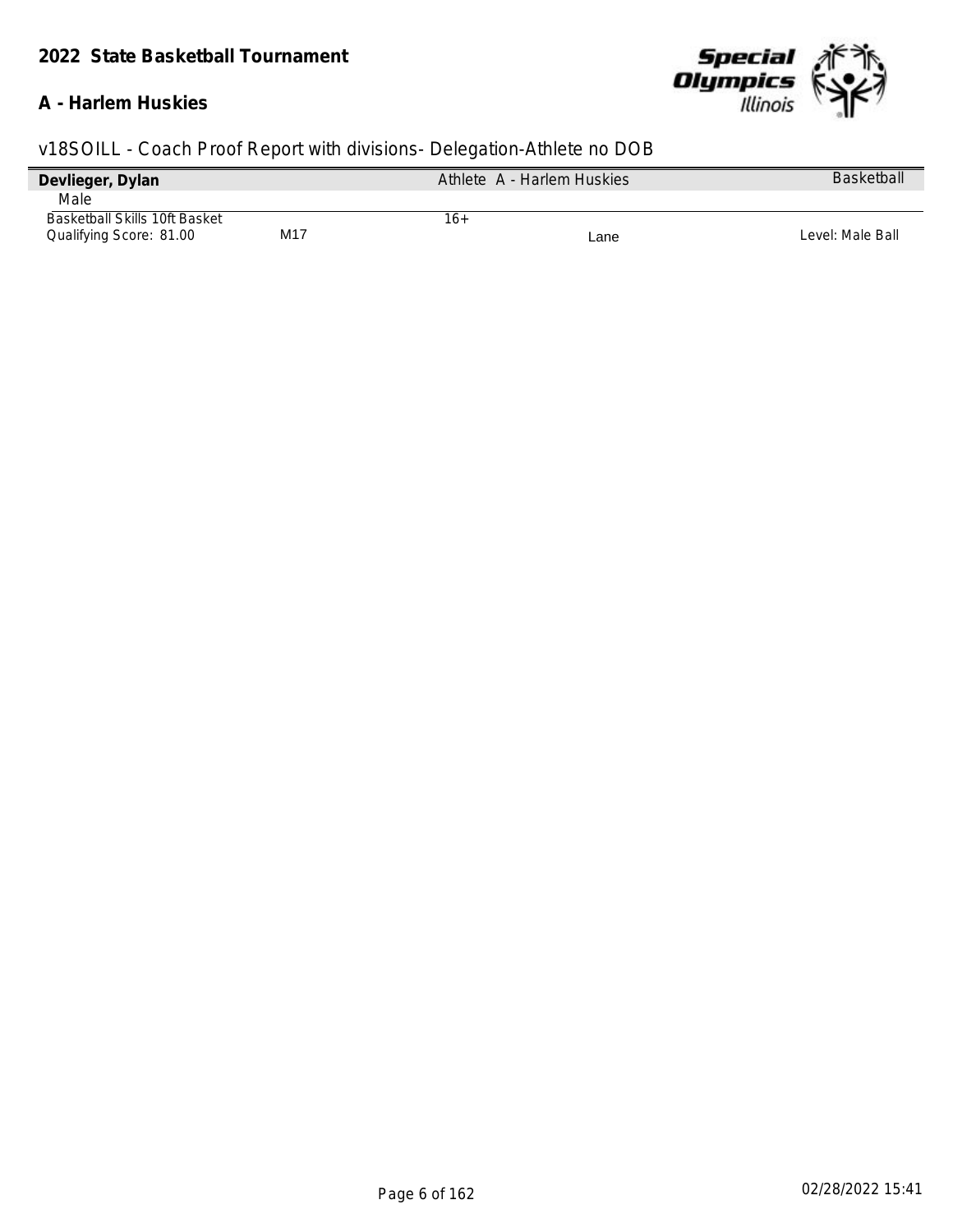# **A - Hononegah High School**



| Akerlund, Christopher                      | Athlete A - Hononegah High School | <b>Basketball</b> |
|--------------------------------------------|-----------------------------------|-------------------|
| Male                                       |                                   |                   |
| Basketball High School Team Competition    | 14-22 Honenegah Indians           |                   |
| Qualifying Score: 23.00<br>HS <sub>2</sub> | Lane                              |                   |
| Fitzgerald, Colin                          | Athlete A - Hononegah High School | <b>Basketball</b> |
| Male                                       |                                   |                   |
| Basketball High School Team Competition    | 14-22 Honenegah Indians           |                   |
| HS <sub>2</sub><br>Qualifying Score: 11.00 | Lane                              |                   |
| Markley, Nathan                            | Athlete A - Hononegah High School | <b>Basketball</b> |
| Male                                       |                                   |                   |
| Basketball High School Team Competition    | 14-22 Honenegah Indians           |                   |
| HS <sub>2</sub><br>Qualifying Score: 22.00 | Lane                              |                   |
| Mincemoyer, Karina                         | Athlete A - Hononegah High School | <b>Basketball</b> |
| Female                                     |                                   |                   |
| Basketball High School Team Competition    | 14-22 Honenegah Indians           |                   |
| Qualifying Score: 45.00<br>HS <sub>2</sub> | Lane                              |                   |
| Parker, Braeden                            | Athlete A - Hononegah High School | <b>Basketball</b> |
| Male                                       |                                   |                   |
| Basketball High School Team Competition    | 14-22 Honenegah Indians           |                   |
| Qualifying Score: 26.00<br>HS <sub>2</sub> | Lane                              |                   |
| Peterson, Riley                            | Athlete A - Hononegah High School | <b>Basketball</b> |
| Male                                       |                                   |                   |
| Basketball High School Team Competition    | 14-22 Honenegah Indians           |                   |
| Qualifying Score: 8.00<br>HS <sub>2</sub>  | Lane                              |                   |
| Vertiz, Jocelyn                            | Athlete A - Hononegah High School | Basketball        |
| Female                                     |                                   |                   |
| Basketball High School Team Competition    | Honenegah Indians<br>$23+$        |                   |
| HS <sub>2</sub><br>Qualifying Score: 13.00 | Lane                              |                   |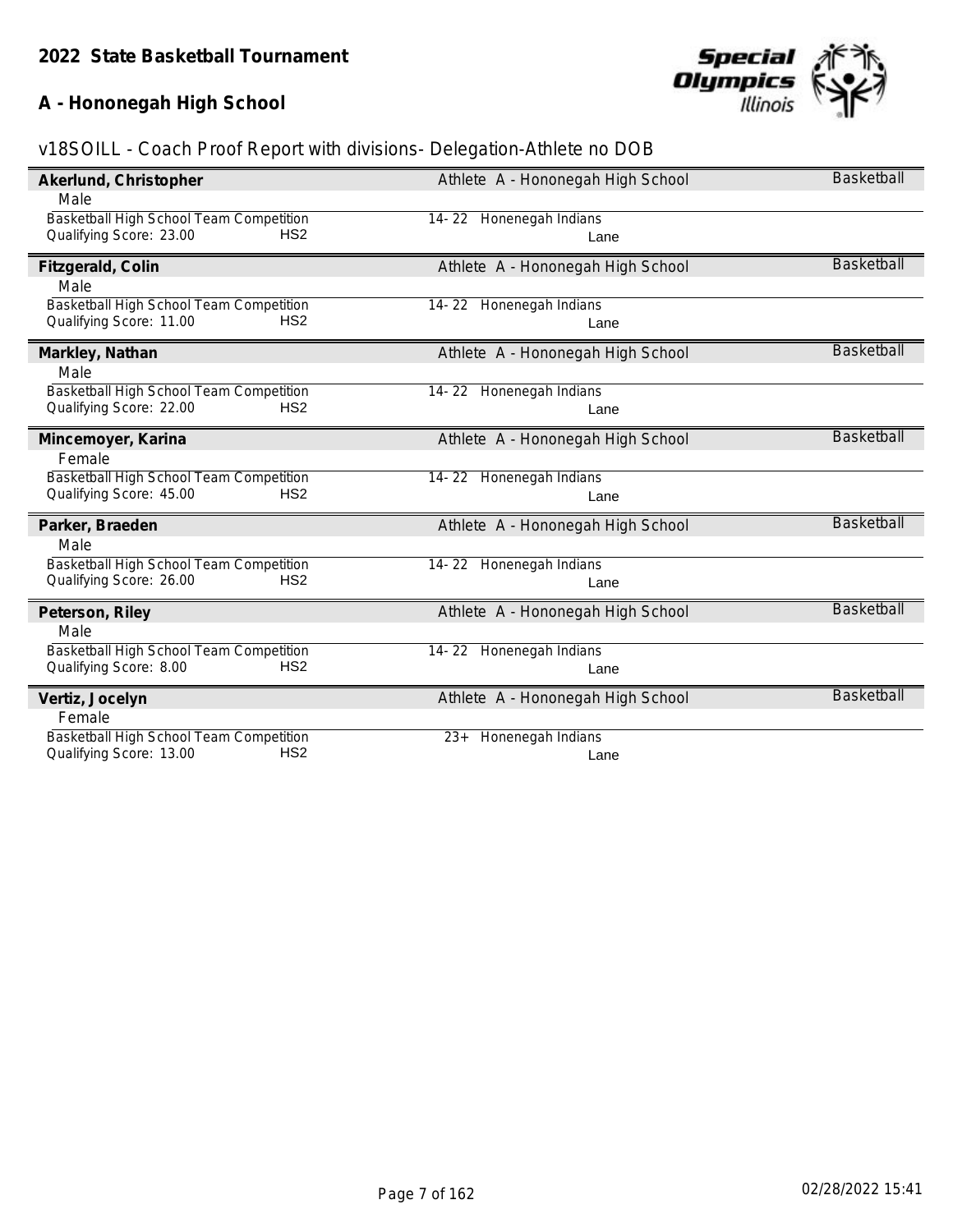# **A - Lee Co SEA**



| Brooks, Joel                         |                 | Athlete A - Lee Co SEA | <b>Basketball</b> |
|--------------------------------------|-----------------|------------------------|-------------------|
| Male                                 |                 |                        |                   |
| <b>Basketball Skills 10ft Basket</b> |                 | $16+$                  |                   |
| Qualifying Score: 63.00              | M14             | Lane                   | Level: Male Ball  |
| Brooks, Kyran                        |                 | Athlete A - Lee Co SEA | Basketball        |
| Male                                 |                 |                        |                   |
| <b>Basketball Skills 10ft Basket</b> |                 | $16+$                  |                   |
| Qualifying Score: 67.00              | M14             | Lane                   | Level: Male Ball  |
| O'Donnell, Kaitlin                   |                 | Athlete A - Lee Co SEA | <b>Basketball</b> |
| Female                               |                 |                        |                   |
| <b>Basketball Skills 10ft Basket</b> |                 | $16+$                  |                   |
| Qualifying Score: 67.00              | F <sub>12</sub> | Lane                   | Level: Male Ball  |
| Shank, Connley                       |                 | Athlete A - Lee Co SEA | <b>Basketball</b> |
| Male                                 |                 |                        |                   |
| <b>Basketball Skills 10ft Basket</b> |                 | $16+$                  |                   |
| Qualifying Score: 53.00              | M09             | Lane                   | Level: Male Ball  |
| Stauter, Elizabeth                   |                 | Athlete A - Lee Co SEA | Basketball        |
| Female                               |                 |                        |                   |
| <b>Basketball Skills 10ft Basket</b> |                 | $16+$                  |                   |
| Qualifying Score: 65.00              | F <sub>11</sub> | Lane                   | Level: Male Ball  |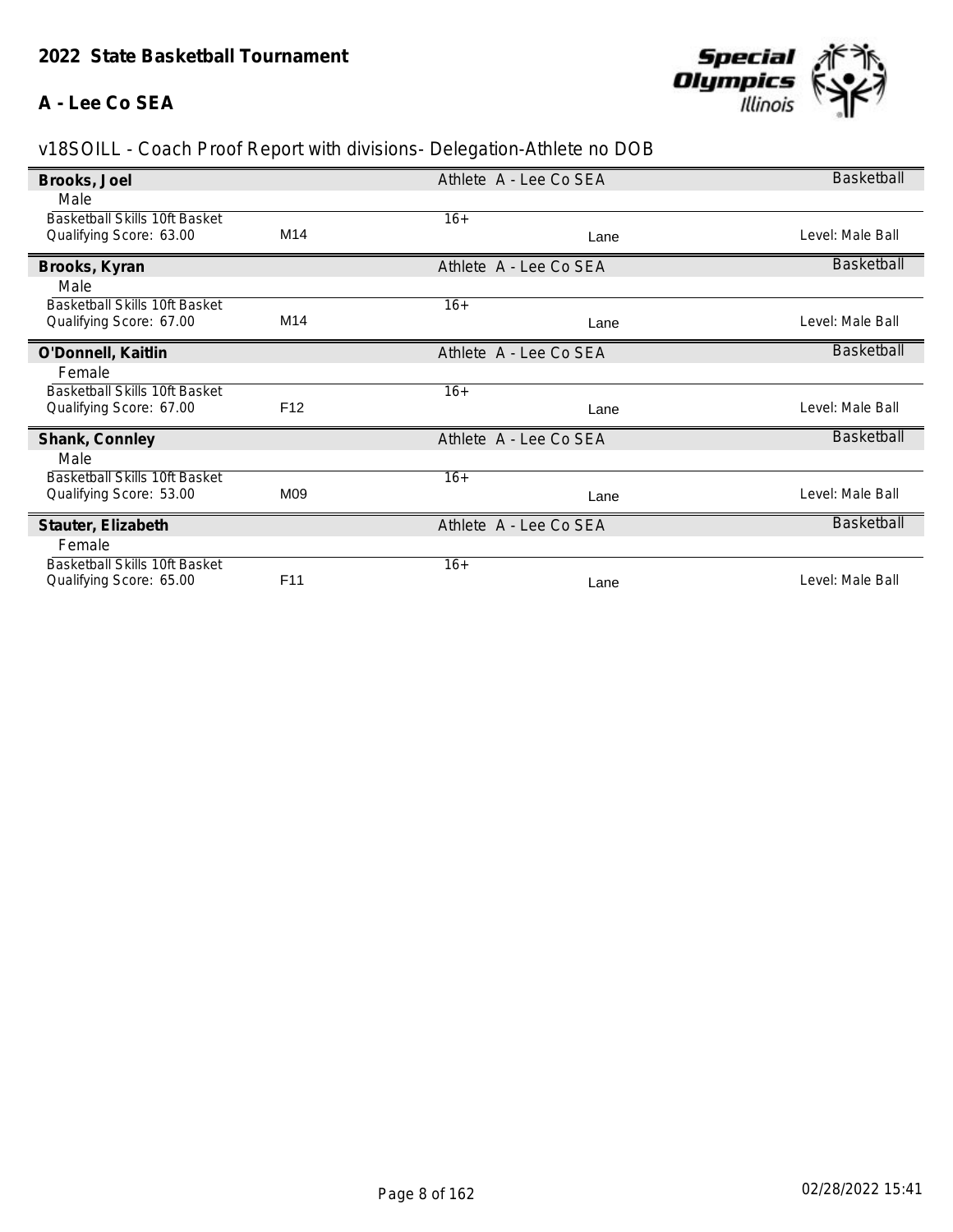# **A - Opportunity House Inc**



| Castritsis, Michael A                      | Athlete A - Opportunity House Inc        | Basketball        |
|--------------------------------------------|------------------------------------------|-------------------|
| Male                                       |                                          |                   |
| <b>Basketball Sr Male Team Competition</b> | 8+ Opportunity House Heat                |                   |
| SR <sub>3</sub><br>Qualifying Score: 20.00 | Lane                                     |                   |
| Collingbourne, Jacob                       | Athlete A - Opportunity House Inc        | <b>Basketball</b> |
| Male                                       |                                          |                   |
| Basketball Sr Male Team Competition        | <b>Opportunity House Thunder</b><br>8+   |                   |
| Qualifying Score: 30.00<br>SR7             | Lane                                     |                   |
| DeBarba, Dale                              | Athlete A - Opportunity House Inc        | <b>Basketball</b> |
| Male                                       |                                          |                   |
| Basketball Sr Male Team Competition        | 8+ Opportunity House Heat                |                   |
| Qualifying Score: 20.00<br>SR <sub>3</sub> | Lane                                     |                   |
| DeLaCruz, Enrique                          | Athlete A - Opportunity House Inc        | <b>Basketball</b> |
| Male                                       |                                          |                   |
| Basketball Sr Male Team Competition        | 8+ Opportunity House Heat                |                   |
| Qualifying Score: 14.00<br>SR <sub>3</sub> | Lane                                     |                   |
| Hickey, Jacob                              | Athlete A - Opportunity House Inc        | <b>Basketball</b> |
| Male                                       |                                          |                   |
| Basketball Sr Male Team Competition        | <b>Opportunity House Heat</b><br>8+      |                   |
| Qualifying Score: 27.00<br>SR <sub>3</sub> | Lane                                     |                   |
| Koch, Kevin                                | Athlete A - Opportunity House Inc        | <b>Basketball</b> |
| Male                                       |                                          |                   |
| Basketball Sr Male Team Competition        | 8+ Opportunity House Thunder             |                   |
| Qualifying Score: 35.00<br>SR7             | Lane                                     |                   |
| Meyer, Kevin R                             | Athlete A - Opportunity House Inc        | <b>Basketball</b> |
| Male                                       |                                          |                   |
| <b>Basketball Sr Male Team Competition</b> | 8+ Opportunity House Heat                |                   |
| Qualifying Score: 27.00<br>SR <sub>3</sub> | Lane                                     |                   |
| Mitchell, Justin                           | Athlete A - Opportunity House Inc        | <b>Basketball</b> |
| Male                                       |                                          |                   |
| Basketball Sr Male Team Competition        | <b>Opportunity House Thunder</b><br>8+   |                   |
| Qualifying Score: 25.00<br>SR7             | Lane                                     |                   |
| Morrissey, Brendan                         | Athlete A - Opportunity House Inc        | <b>Basketball</b> |
| Male                                       |                                          |                   |
| <b>Basketball Sr Male Team Competition</b> | <b>Opportunity House Thunder</b><br>$8+$ |                   |
| SR7<br>Qualifying Score: 32.00             | Lane                                     |                   |
| Robles, Jasmin                             | Athlete A - Opportunity House Inc        | <b>Basketball</b> |
| Female                                     |                                          |                   |
| Basketball Sr Male Team Competition        | <b>Opportunity House Heat</b><br>8+      |                   |
| SR <sub>3</sub><br>Qualifying Score: 14.00 | Lane                                     |                   |
| Slowinski, Ryan                            | Athlete A - Opportunity House Inc        | <b>Basketball</b> |
| Male                                       |                                          |                   |
| <b>Basketball Sr Male Team Competition</b> | <b>Opportunity House Heat</b><br>8+      |                   |
| SR <sub>3</sub><br>Qualifying Score: 30.00 | Lane                                     |                   |
|                                            |                                          |                   |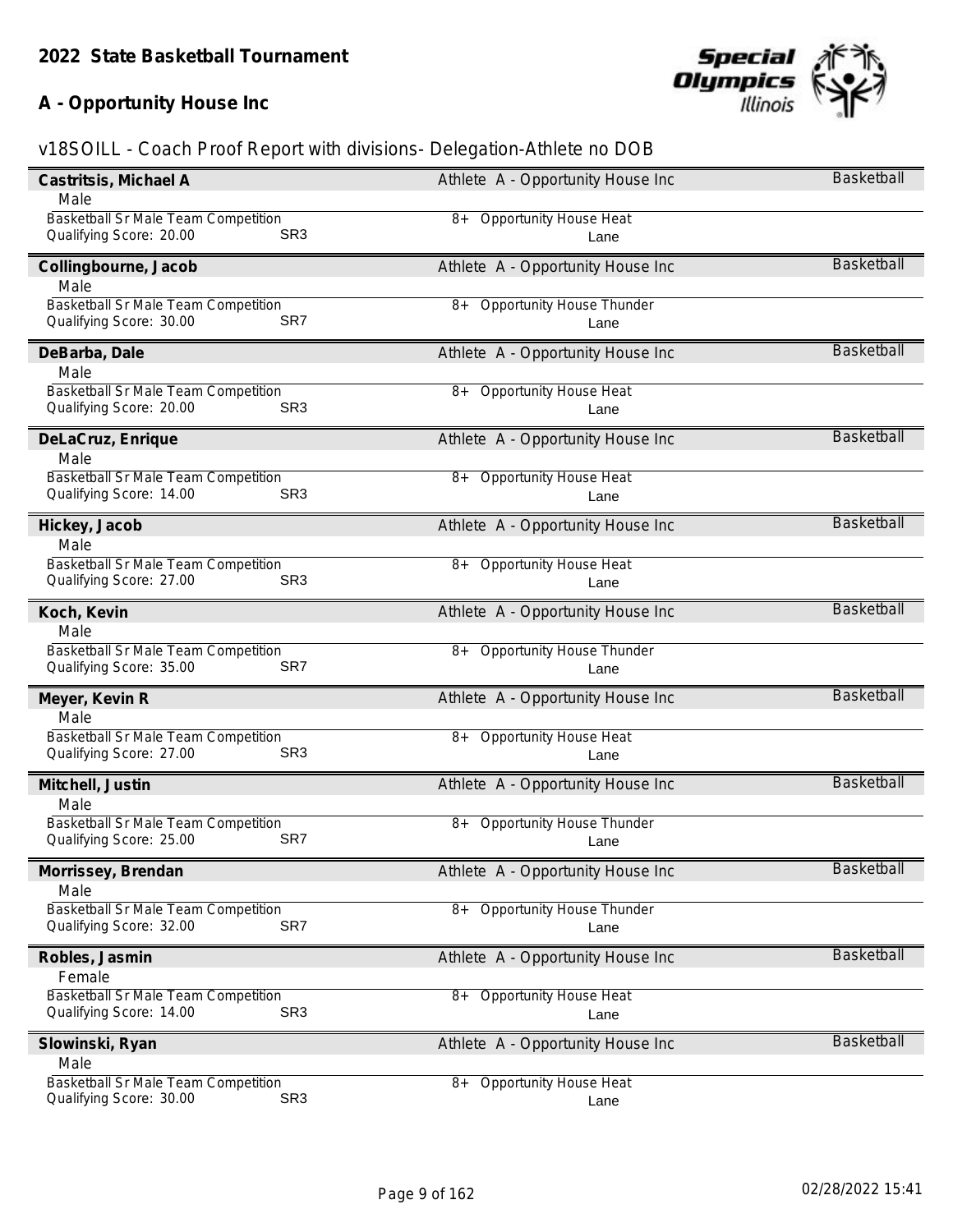# **A - Opportunity House Inc**



|                                                                       |                 |                                                | <b>Basketball</b> |
|-----------------------------------------------------------------------|-----------------|------------------------------------------------|-------------------|
| Steinbis, Lisa                                                        |                 | Athlete A - Opportunity House Inc              |                   |
| Female                                                                |                 |                                                |                   |
| Basketball Sr Male Team Competition                                   |                 | <b>Opportunity House Heat</b><br>$8+$          |                   |
| Qualifying Score: 14.00                                               | SR <sub>3</sub> | Lane                                           |                   |
|                                                                       |                 |                                                |                   |
| Trevino, Frank                                                        |                 | Athlete A - Opportunity House Inc              | <b>Basketball</b> |
| Male                                                                  |                 |                                                |                   |
| Basketball Sr Male Team Competition                                   |                 | Opportunity House Thunder<br>$8+$              |                   |
| Qualifying Score: 28.00                                               | SR7             |                                                |                   |
|                                                                       |                 | Lane                                           |                   |
| Waffle, Joshua                                                        |                 | Athlete A - Opportunity House Inc              | <b>Basketball</b> |
| Male                                                                  |                 |                                                |                   |
|                                                                       |                 |                                                |                   |
| Basketball Sr Male Team Competition                                   |                 | <b>Opportunity House Thunder</b><br>8+         |                   |
| Qualifying Score: 28.00                                               | SR <sub>7</sub> | Lane                                           |                   |
|                                                                       |                 |                                                |                   |
|                                                                       |                 |                                                |                   |
| Weaver, Jacob                                                         |                 | Athlete A - Opportunity House Inc              | <b>Basketball</b> |
| Male                                                                  |                 |                                                |                   |
| <b>Basketball Sr Male Team Competition</b>                            |                 | <b>Opportunity House Heat</b><br>$8+$          |                   |
| Qualifying Score: 21.00                                               | SR <sub>3</sub> | Lane                                           |                   |
|                                                                       |                 |                                                | <b>Basketball</b> |
| Wiewel, Thomas                                                        |                 | Athlete A - Opportunity House Inc              |                   |
| Male                                                                  |                 |                                                |                   |
| <b>Basketball Sr Male Team Competition</b>                            |                 | <b>Opportunity House Heat</b><br>8+            |                   |
| Qualifying Score: 27.00                                               | SR <sub>3</sub> | Lane                                           |                   |
|                                                                       |                 |                                                | <b>Basketball</b> |
| Wootton, Adam                                                         |                 | Athlete A - Opportunity House Inc              |                   |
| Male                                                                  |                 |                                                |                   |
| <b>Basketball Sr Male Team Competition</b><br>Qualifying Score: 39.00 | SR7             | <b>Opportunity House Thunder</b><br>8+<br>Lane |                   |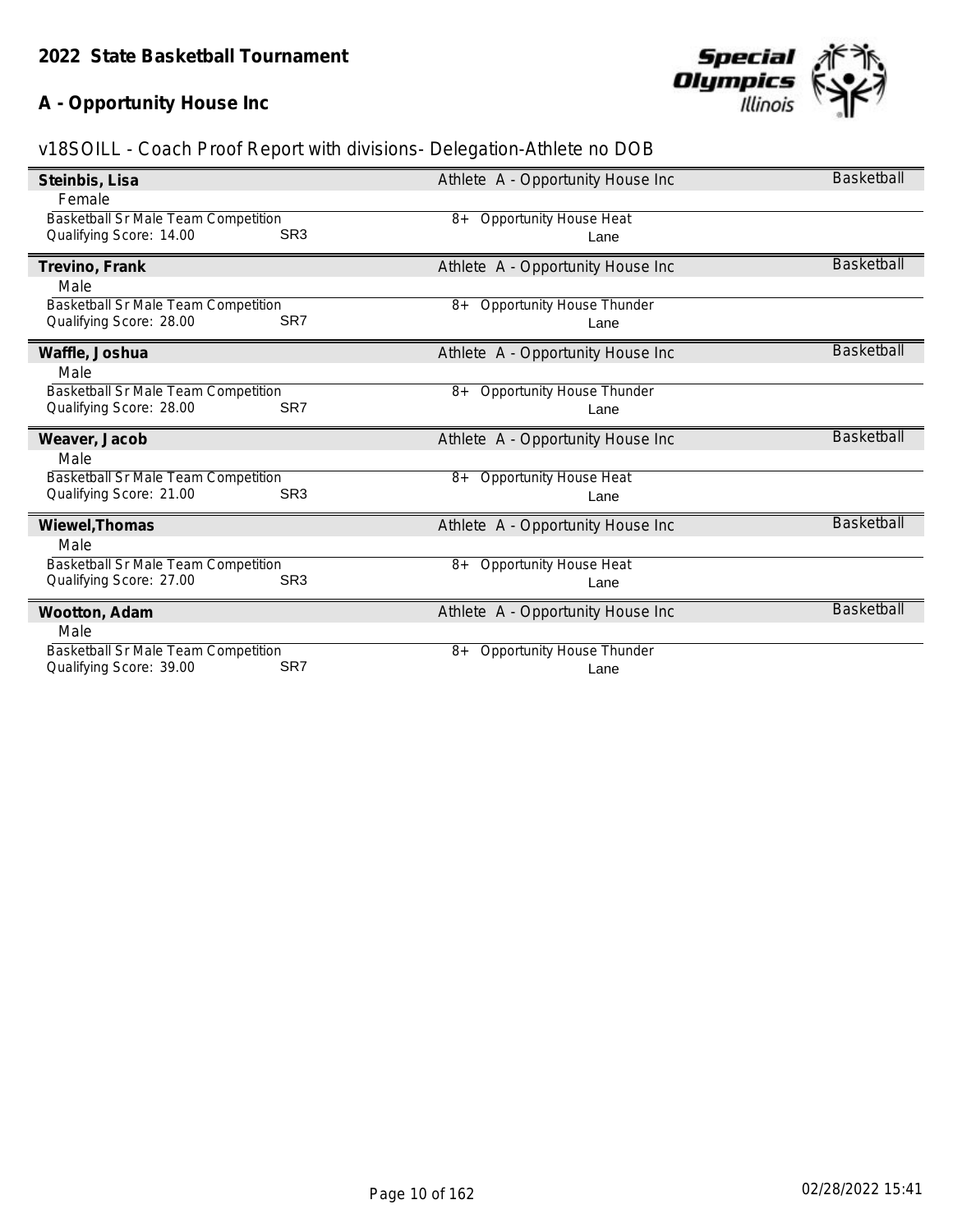# **A - Putnam County High School**



|  | v18SOILL - Coach Proof Report with divisions- Delegation-Athlete no DOB |  |  |
|--|-------------------------------------------------------------------------|--|--|
|  |                                                                         |  |  |
|  |                                                                         |  |  |

| Baker, Blake                  |     | Athlete A - Putnam County High School | <b>Basketball</b>  |
|-------------------------------|-----|---------------------------------------|--------------------|
| Male                          |     |                                       |                    |
| Basketball Skills 10ft Basket |     | $16+$                                 |                    |
| Qualifying Score: 70.00       | M15 | Lane                                  | Level: Male Ball   |
| Missel, Chasity               |     | Athlete A - Putnam County High School | <b>Baskethall</b>  |
| Female                        |     |                                       |                    |
| Basketball Skills 10ft Basket |     | $16+$                                 |                    |
| Qualifying Score: 69.00       | F12 | Lane                                  | Level: Female Ball |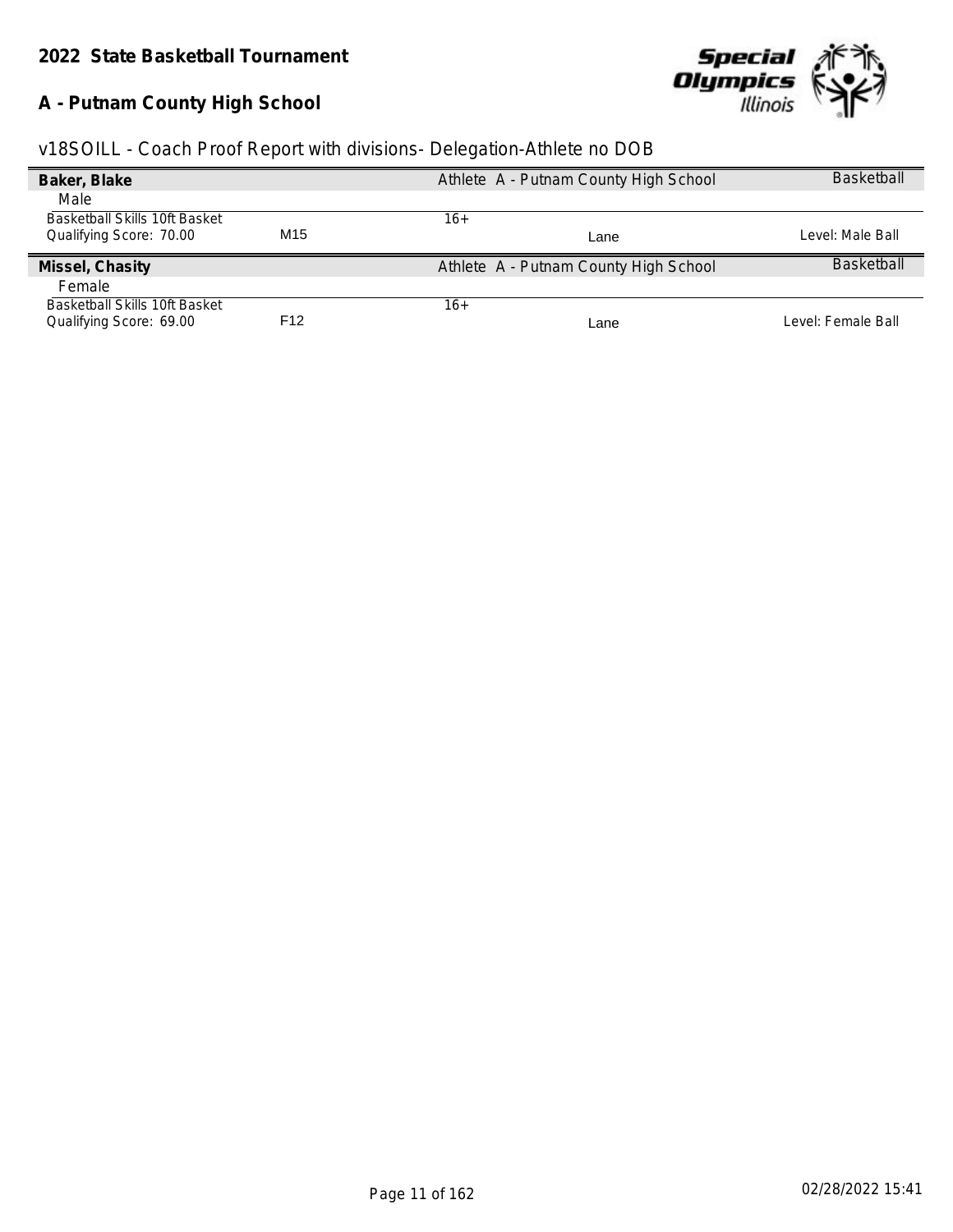## *2022 State Basketball Tournament*

# **A - Rolling Hills**



| Beaston, Kayla                |     | Athlete A - Rolling Hills | <b>Basketball</b>  |
|-------------------------------|-----|---------------------------|--------------------|
| Female                        |     |                           |                    |
| Basketball Skills 10ft Basket |     | 16+                       |                    |
| Qualifying Score: 58.00       | F09 | Lane                      | Level: Female Ball |
| Hearne, Edward (Ed)           |     | Athlete A - Rolling Hills | <b>Basketball</b>  |
| Male                          |     |                           |                    |
| Basketball Skills 10ft Basket |     | $16+$                     |                    |
| Qualifying Score: 52.00       | M09 | Lane                      | Level: Male Ball   |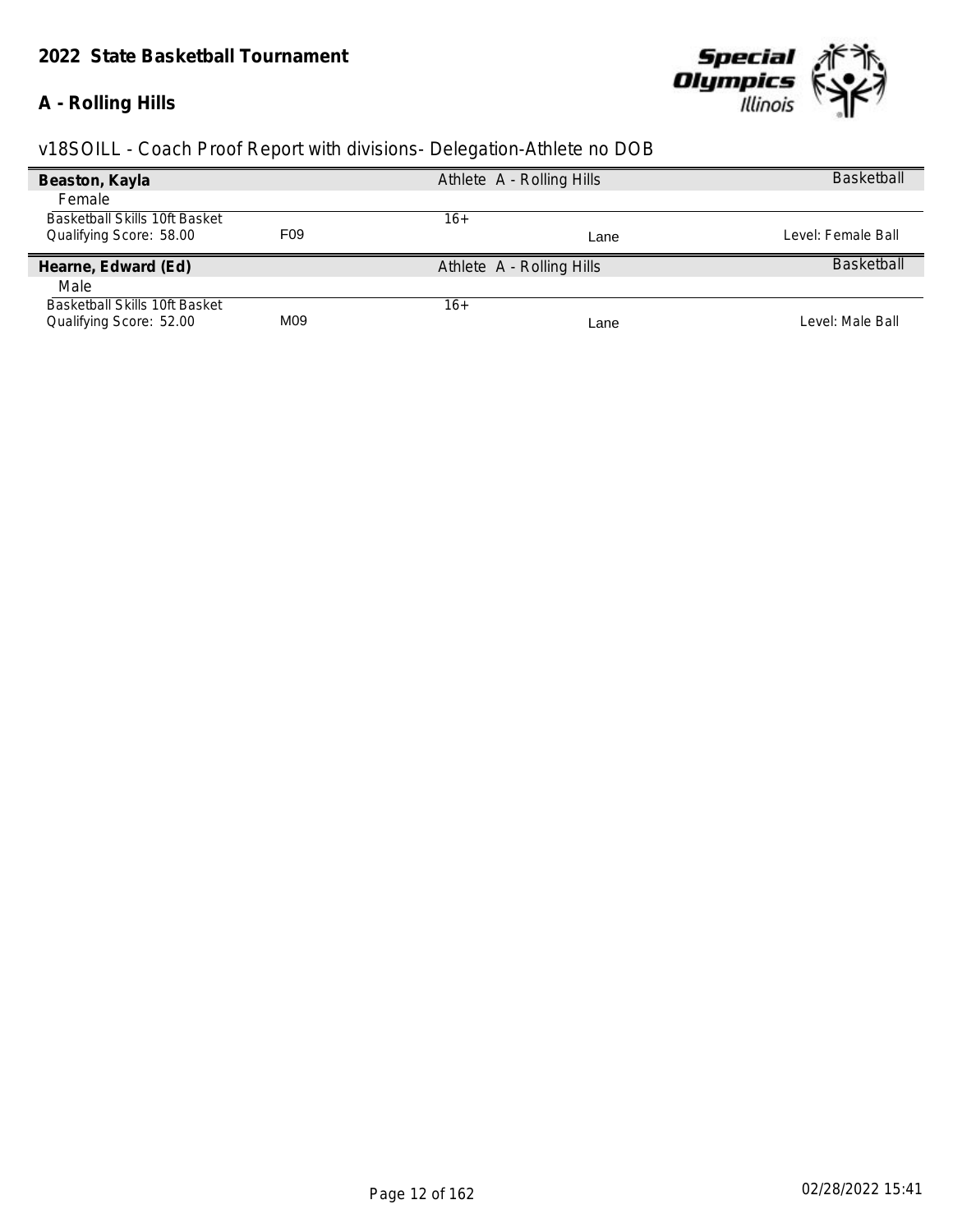# **A - Rt 6 + 34 SO**



| Albertson, Michael (Mike) D                                                          | Athlete $A - Rt6 + 34 SO$      | Basketball        |
|--------------------------------------------------------------------------------------|--------------------------------|-------------------|
| Male                                                                                 |                                |                   |
| <b>Basketball Sr Male Team Competition</b>                                           | 8+ Rt 6 & 34 Grizzlies         |                   |
| <b>SR10</b><br>Qualifying Score: 42.00                                               | Lane                           |                   |
| Altman, Timothy                                                                      | Athlete $A - Rt6 + 34 SO$      | Basketball        |
| Male                                                                                 |                                |                   |
| <b>Basketball Sr Male Team Competition</b>                                           | Rt 6 & 34 Gladiators ALB<br>8+ |                   |
| Qualifying Score: 39.00<br>SR <sub>8</sub>                                           | Lane                           |                   |
| Bermes, Tamara                                                                       | Athlete $A - Rt6 + 34 SO$      | Basketball        |
| Female                                                                               |                                |                   |
| Basketball Sr Female Team Competition                                                | 8+ Rt 6 & 34 Lady Gators       |                   |
| Qualifying Score: 26.00<br>FM1                                                       | Lane                           |                   |
|                                                                                      |                                |                   |
| Borsch, Autumn                                                                       | Athlete $A - Rt6 + 34 SO$      | <b>Basketball</b> |
| Female                                                                               |                                |                   |
| Basketball Sr Female Team Competition<br>Qualifying Score: 31.00<br>FM1              | 8+ Rt 6 & 34 Lady Gators       |                   |
|                                                                                      | Lane                           |                   |
| Borys, Austin                                                                        | Athlete $A - Rt6 + 34 SO$      | <b>Basketball</b> |
| Male                                                                                 |                                |                   |
| Basketball Sr Male Team Competition                                                  | 8+ Rt 6 & 34 Grizzlies         |                   |
| Qualifying Score: 46.00<br><b>SR10</b>                                               | Lane                           |                   |
| Brand, Jessica                                                                       | Athlete $A - Rt6 + 34 SO$      | Basketball        |
| Female                                                                               |                                |                   |
| Basketball Sr Female Team Competition                                                | 8+ Rt 6 & 34 Lady Gators       |                   |
| Qualifying Score: 23.00<br>FM1                                                       | Lane                           |                   |
| Clift, Matthew (Tyler)                                                               | Athlete $A - Rt6 + 34 SO$      | <b>Basketball</b> |
| Male                                                                                 |                                |                   |
| Basketball Sr Male Team Competition                                                  | Rt 6 & 34 Grizzlies<br>8+      |                   |
| Qualifying Score: 48.00<br><b>SR10</b>                                               | Lane                           |                   |
|                                                                                      | Athlete $A - Rt6 + 34 SO$      | <b>Basketball</b> |
| Geiger, Cody<br>Male                                                                 |                                |                   |
| Basketball Sr Male Team Competition                                                  | Rt 6 & 34 Grizzlies<br>8+      |                   |
| <b>SR10</b><br>Qualifying Score: 51.00                                               | Lane                           |                   |
|                                                                                      |                                | Basketball        |
| Hooker, David                                                                        | Athlete $A - Rt6 + 34 SO$      |                   |
| Male                                                                                 |                                |                   |
| <b>Basketball Sr Male Team Competition</b><br><b>SR10</b><br>Qualifying Score: 50.00 | 8+ Rt 6 & 34 Grizzlies<br>Lane |                   |
|                                                                                      |                                |                   |
| Johnson, Joseph E                                                                    | Athlete $A - Rt6 + 34 SO$      | <b>Basketball</b> |
| Male                                                                                 |                                |                   |
| <b>Basketball Sr Male Team Competition</b>                                           | Rt 6 & 34 Gladiators ALB<br>8+ |                   |
| SR <sub>8</sub><br>Qualifying Score: 44.00                                           | Lane                           |                   |
| Johnson, Trevor                                                                      | Athlete $A - Rt6 + 34 SO$      | <b>Basketball</b> |
| Male                                                                                 |                                |                   |
| Basketball Sr Male Team Competition                                                  | Rt 6 & 34 Gladiators ALB<br>8+ |                   |
| SR <sub>8</sub><br>Qualifying Score: 32.00                                           | Lane                           |                   |
|                                                                                      |                                |                   |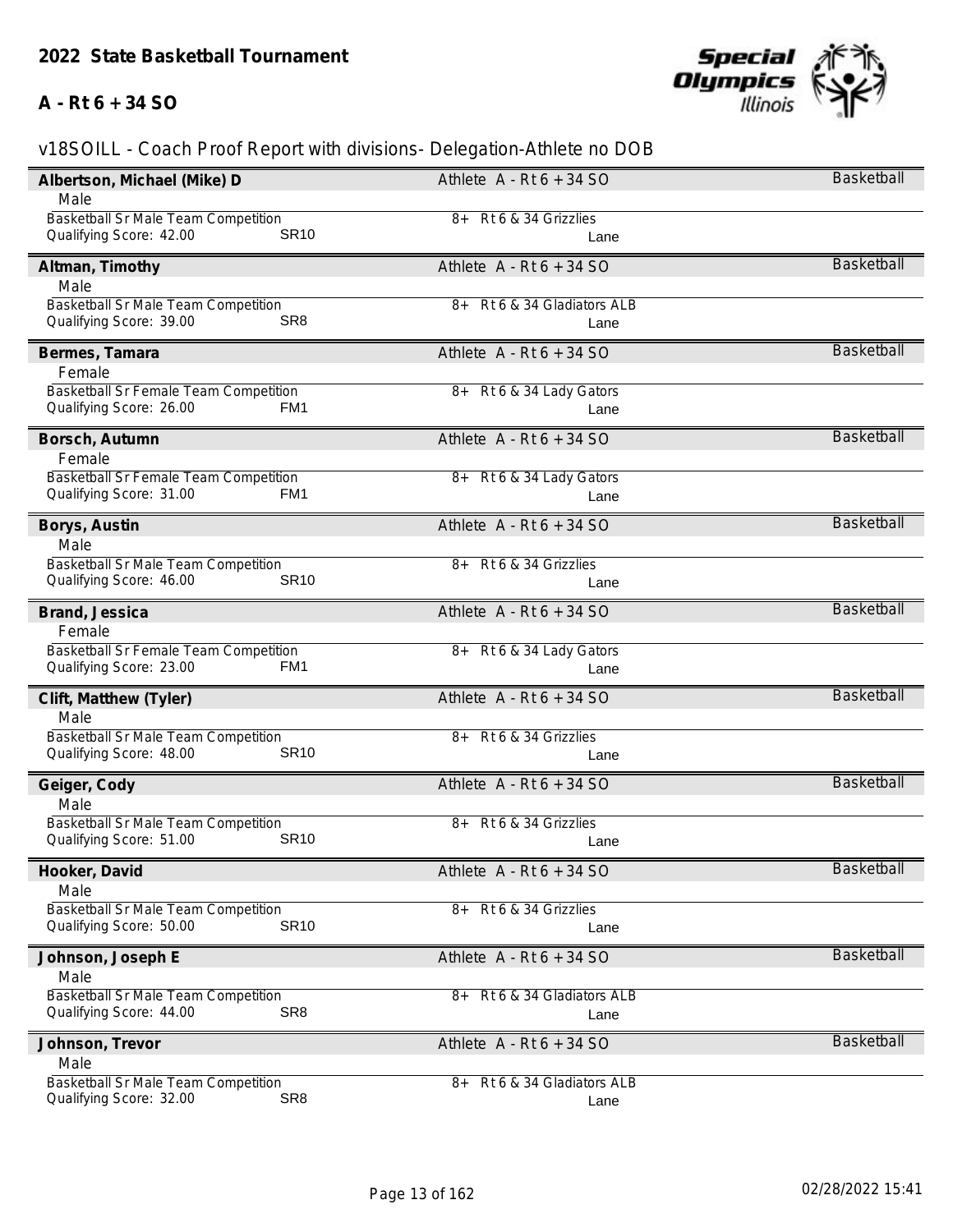# **A - Rt 6 + 34 SO**



| Kissick, Kyla                              | Athlete $A - Rt6 + 34 SO$      | Basketball        |
|--------------------------------------------|--------------------------------|-------------------|
| Female                                     |                                |                   |
| Basketball Sr Female Team Competition      | 8+ Rt 6 & 34 Lady Gators       |                   |
| Qualifying Score: 25.00<br>FM1             | Lane                           |                   |
| Kuhnert, Kati                              | Athlete $A - Rt6 + 34 SO$      | Basketball        |
| Female                                     |                                |                   |
| Basketball Sr Female Team Competition      | Rt 6 & 34 Lady Gators<br>8+    |                   |
| Qualifying Score: 24.00<br>FM1             | Lane                           |                   |
| Mercer, Tyler                              | Athlete $A - Rt6 + 34 SO$      | Basketball        |
| Male                                       |                                |                   |
| Basketball Sr Male Team Competition        | Rt 6 & 34 Grizzlies<br>8+      |                   |
| <b>SR10</b><br>Qualifying Score: 48.00     | Lane                           |                   |
| Merdian, Jennifer                          | Athlete $A - Rt6 + 34 SO$      | <b>Basketball</b> |
| Female                                     |                                |                   |
| Basketball Sr Female Team Competition      | 8+ Rt 6 & 34 Lady Gators       |                   |
| Qualifying Score: 28.00<br>FM1             | Lane                           |                   |
| Miller, Michael (Mike)                     | Athlete $A - Rt6 + 34 SO$      | <b>Basketball</b> |
| Male                                       |                                |                   |
| <b>Basketball Sr Male Team Competition</b> | Rt 6 & 34 Grizzlies<br>8+      |                   |
| Qualifying Score: 48.00<br><b>SR10</b>     | Lane                           |                   |
| Neahring, Scott                            | Athlete $A - Rt6 + 34 SO$      | <b>Basketball</b> |
| Male                                       |                                |                   |
| Basketball Sr Male Team Competition        | Rt 6 & 34 Grizzlies<br>8+      |                   |
| Qualifying Score: 55.00<br><b>SR10</b>     | Lane                           |                   |
| Pollard, Tina                              | Athlete $A - Rt6 + 34 SO$      | <b>Basketball</b> |
| Female                                     |                                |                   |
| Basketball Sr Female Team Competition      | 8+ Rt 6 & 34 Lady Gators       |                   |
| Qualifying Score: 41.00<br>FM <sub>1</sub> | Lane                           |                   |
| Rhodes, Emily                              | Athlete $A - Rt6 + 34 SO$      | <b>Basketball</b> |
| Female                                     |                                |                   |
| Basketball Sr Female Team Competition      | 8+ Rt 6 & 34 Lady Gators       |                   |
| Qualifying Score: 38.00<br>FM1             | Lane                           |                   |
| Rhodes, Odyessey                           | Athlete $A - Rt6 + 34 SO$      | Basketball        |
| Male                                       |                                |                   |
| Basketball Sr Male Team Competition        | Rt 6 & 34 Gladiators ALB<br>8+ |                   |
| SR <sub>8</sub><br>Qualifying Score: 44.00 | Lane                           |                   |
| Schultz, Seth                              | Athlete $A - Rt6 + 34 SO$      | Basketball        |
| Male                                       |                                |                   |
| Basketball Sr Male Team Competition        | Rt 6 & 34 Gladiators ALB<br>8+ |                   |
| SR <sub>8</sub><br>Qualifying Score: 21.00 | Lane                           |                   |
|                                            |                                | Basketball        |
| Smith, Justin<br>Male                      | Athlete $A - Rt6 + 34 SO$      |                   |
| Basketball Sr Male Team Competition        | Rt 6 & 34 Grizzlies<br>8+      |                   |
| <b>SR10</b><br>Qualifying Score: 53.00     | Lane                           |                   |
|                                            |                                |                   |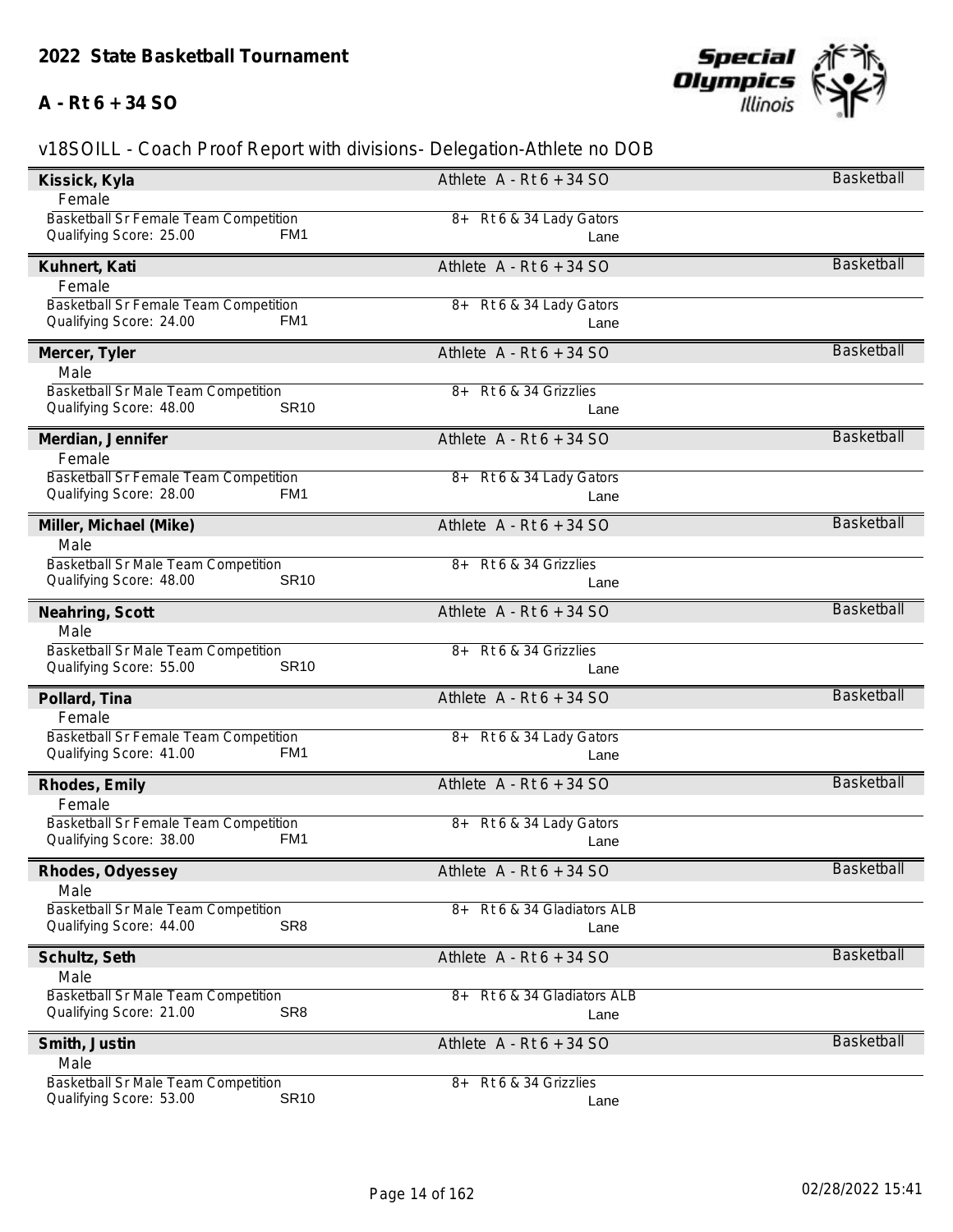# **A - Rt 6 + 34 SO**



| Taylor, Jeffrey                                                       |                 | Athlete $A - Rt6 + 34 SO$        | Basketball        |
|-----------------------------------------------------------------------|-----------------|----------------------------------|-------------------|
| Male                                                                  |                 |                                  |                   |
| Basketball Sr Male Team Competition                                   |                 | 8+ Rt 6 & 34 Gladiators ALB      |                   |
| Qualifying Score: 36.00                                               | SR <sub>8</sub> | Lane                             |                   |
| Vernon, Martice                                                       |                 | Athlete $A - Rt6 + 34 SO$        | Basketball        |
| Male                                                                  |                 |                                  |                   |
| <b>Basketball Sr Male Team Competition</b>                            |                 | Rt 6 & 34 Gladiators ALB<br>$8+$ |                   |
| Qualifying Score: 34.00                                               | SR <sub>8</sub> | Lane                             |                   |
| Young, Jerry Lee                                                      |                 | Athlete $A - Rt6 + 34 SO$        | <b>Basketball</b> |
| Male                                                                  |                 |                                  |                   |
| Basketball Sr Male Team Competition                                   |                 | Rt 6 & 34 Gladiators ALB<br>$8+$ |                   |
| Qualifying Score: 30.00                                               | SR <sub>8</sub> | Lane                             |                   |
|                                                                       |                 |                                  |                   |
| Young, Joseph                                                         |                 | Athlete $A - Rt6 + 34 SO$        | <b>Basketball</b> |
| Male                                                                  |                 |                                  |                   |
| <b>Basketball Sr Male Team Competition</b>                            |                 | Rt 6 & 34 Gladiators ALB<br>$8+$ |                   |
| Qualifying Score: 35.00                                               | SR <sub>8</sub> | Lane                             |                   |
| Young, Michael                                                        |                 | Athlete $A - Rt6 + 34 SO$        | <b>Basketball</b> |
| Male                                                                  |                 |                                  |                   |
| Basketball Sr Male Team Competition                                   |                 | Rt 6 & 34 Gladiators ALB<br>$8+$ |                   |
| Qualifying Score: 35.00                                               | SR <sub>8</sub> | Lane                             |                   |
| Zermano, John                                                         |                 | Athlete $A - Rt6 + 34 SO$        | <b>Basketball</b> |
| Male                                                                  |                 |                                  |                   |
| <b>Basketball Sr Male Team Competition</b><br>Qualifying Score: 34.00 | SR <sub>8</sub> | Rt 6 & 34 Gladiators ALB<br>$8+$ |                   |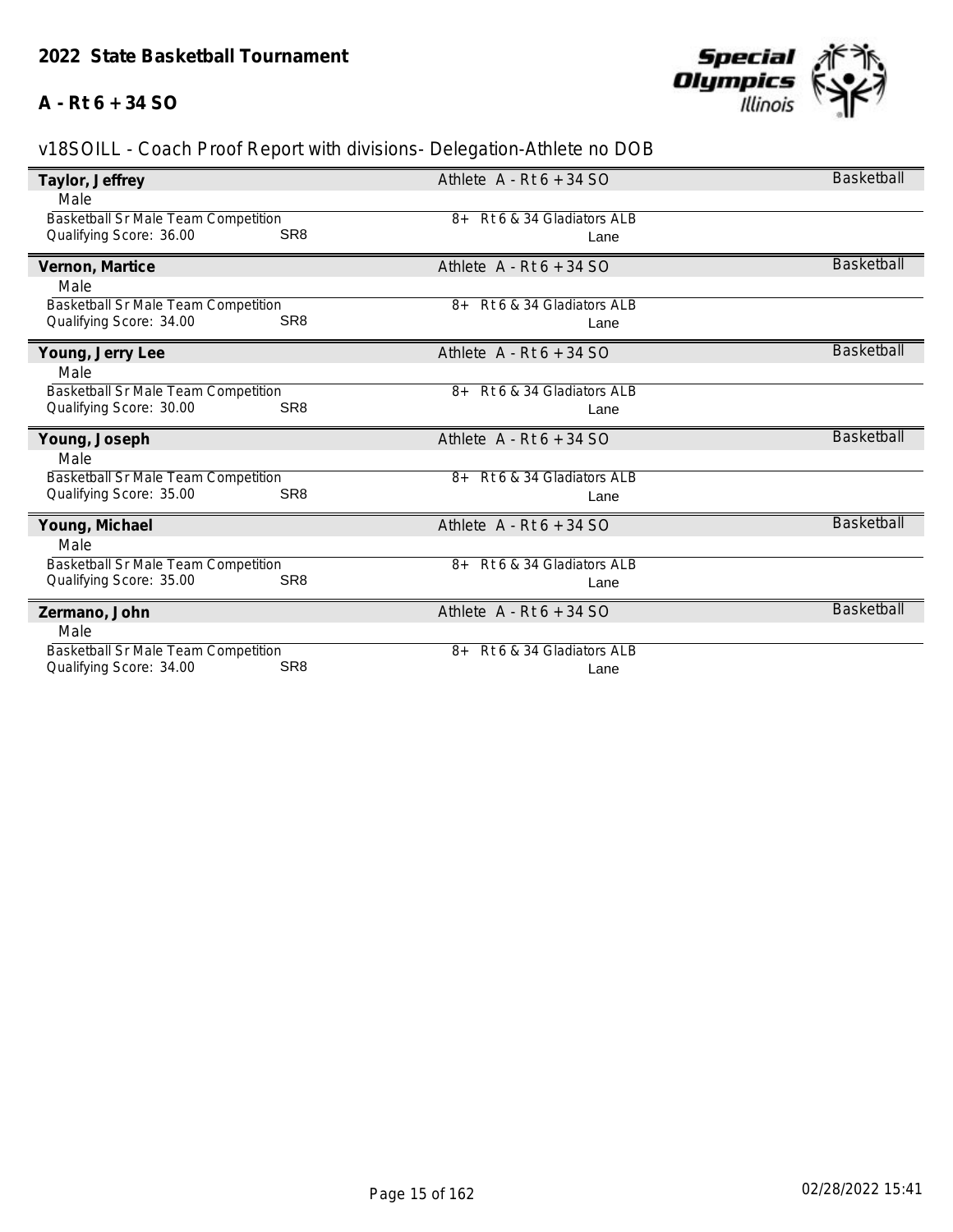# **B - Cary Grove HS**



| Campos, Ghovanni                        | Athlete B - Cary Grove HS    | Basketball        |
|-----------------------------------------|------------------------------|-------------------|
| Male                                    |                              |                   |
| Basketball High School Team Competition | 14-22 Cary Grove High School |                   |
| Qualifying Score: 15.00<br>HS4          | Lane                         |                   |
| Dotson, Tyler                           | Athlete B - Cary Grove HS    | <b>Basketball</b> |
| Male                                    |                              |                   |
| Basketball High School Team Competition | 14-22 Cary Grove High School |                   |
| Qualifying Score: 20.00<br>HS4          | Lane                         |                   |
| Garcia, Jacob                           | Athlete B - Cary Grove HS    | <b>Basketball</b> |
| Male                                    |                              |                   |
| Basketball High School Team Competition | 14-22 Cary Grove High School |                   |
| Qualifying Score: 29.00<br>HS4          | Lane                         |                   |
| Hadzima, Tyler                          | Athlete B - Cary Grove HS    | <b>Basketball</b> |
| Male                                    |                              |                   |
| Basketball High School Team Competition | 14-22 Cary Grove High School |                   |
| Qualifying Score: 22.00<br>HS4          | Lane                         |                   |
| Hora, Brogan                            | Athlete B - Cary Grove HS    | Basketball        |
| Male                                    |                              |                   |
| Basketball High School Team Competition | 14-22 Cary Grove High School |                   |
| Qualifying Score: 15.00<br>HS4          | Lane                         |                   |
| Jorgensen, Lilyana                      | Athlete B - Cary Grove HS    | <b>Basketball</b> |
| Female                                  |                              |                   |
| Basketball High School Team Competition | 14-22 Cary Grove High School |                   |
| Qualifying Score: 12.00<br>HS4          | Lane                         |                   |
| Keacher, Sean                           | Athlete B - Cary Grove HS    | <b>Basketball</b> |
| Male                                    |                              |                   |
| Basketball High School Team Competition | 14-22 Cary Grove High School |                   |
| Qualifying Score: 12.00<br>HS4          | Lane                         |                   |
| Koscielski, Lily                        | Athlete B - Cary Grove HS    | <b>Basketball</b> |
| Female                                  |                              |                   |
| Basketball High School Team Competition | 14-22 Cary Grove High School |                   |
| Qualifying Score: 14.00<br>HS4          | Lane                         |                   |
| Modrzejewski, Tyler                     | Athlete B - Cary Grove HS    | <b>Basketball</b> |
| Male                                    |                              |                   |
| Basketball High School Team Competition | 14-22 Cary Grove High School |                   |
| HS4<br>Qualifying Score: 24.00          | Lane                         |                   |
| Pearson, Christian                      | Athlete B - Cary Grove HS    | Basketball        |
| Male                                    |                              |                   |
| Basketball High School Team Competition | 14-22 Cary Grove High School |                   |
| Qualifying Score: 23.00<br>HS4          | Lane                         |                   |
|                                         |                              | <b>Basketball</b> |
| Pesavento, Angelica<br>Female           | Athlete B - Cary Grove HS    |                   |
| Basketball High School Team Competition | 14-22 Cary Grove High School |                   |
| Qualifying Score: 14.00<br>HS4          | Lane                         |                   |
|                                         |                              |                   |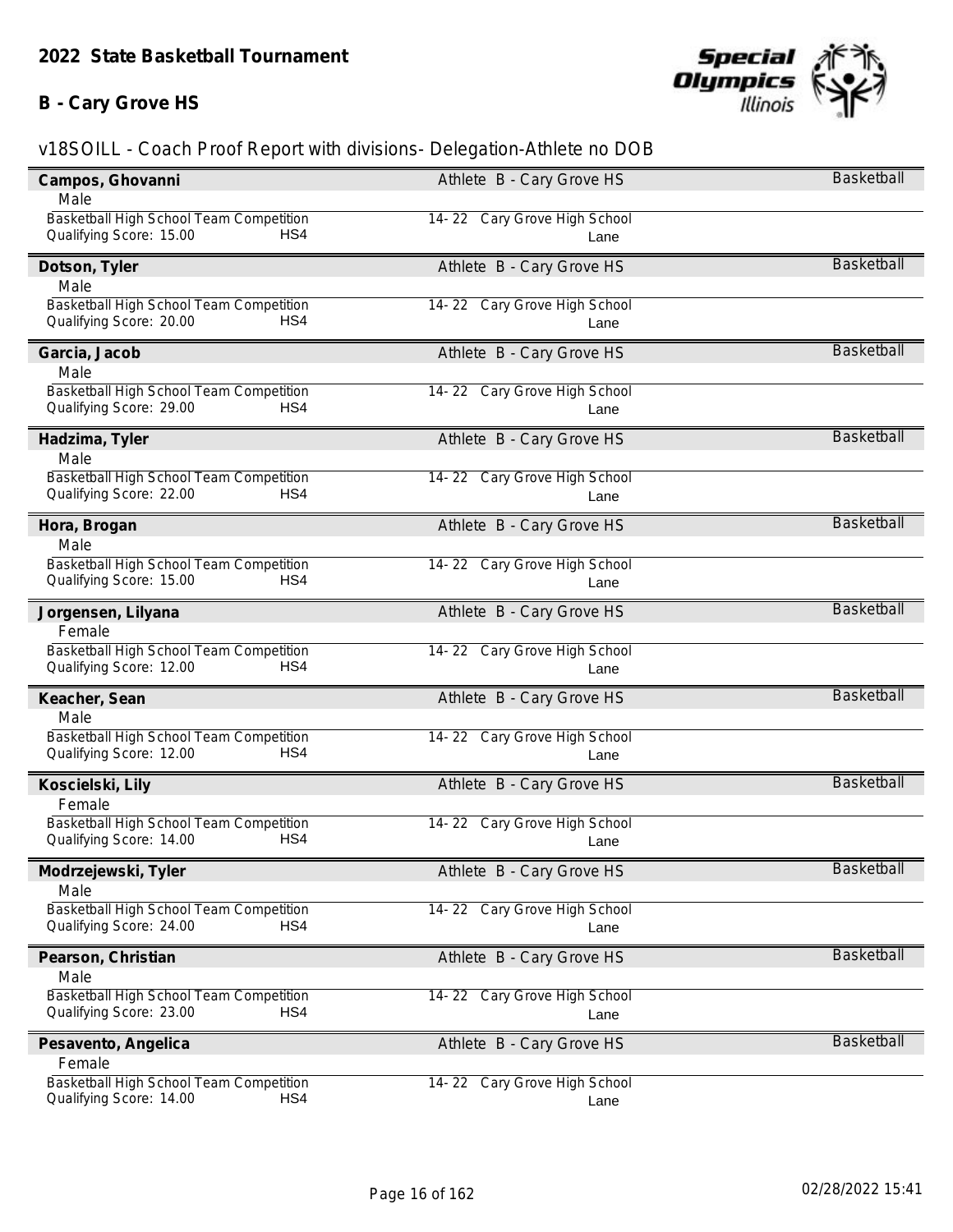# **B - Cary Grove HS**



| Schaffer, Garrett                       |     | Athlete B - Cary Grove HS    | <b>Basketball</b> |
|-----------------------------------------|-----|------------------------------|-------------------|
| Male                                    |     |                              |                   |
| Basketball High School Team Competition |     | 14-22 Cary Grove High School |                   |
| Qualifying Score: 30.00                 | HS4 | Lane                         |                   |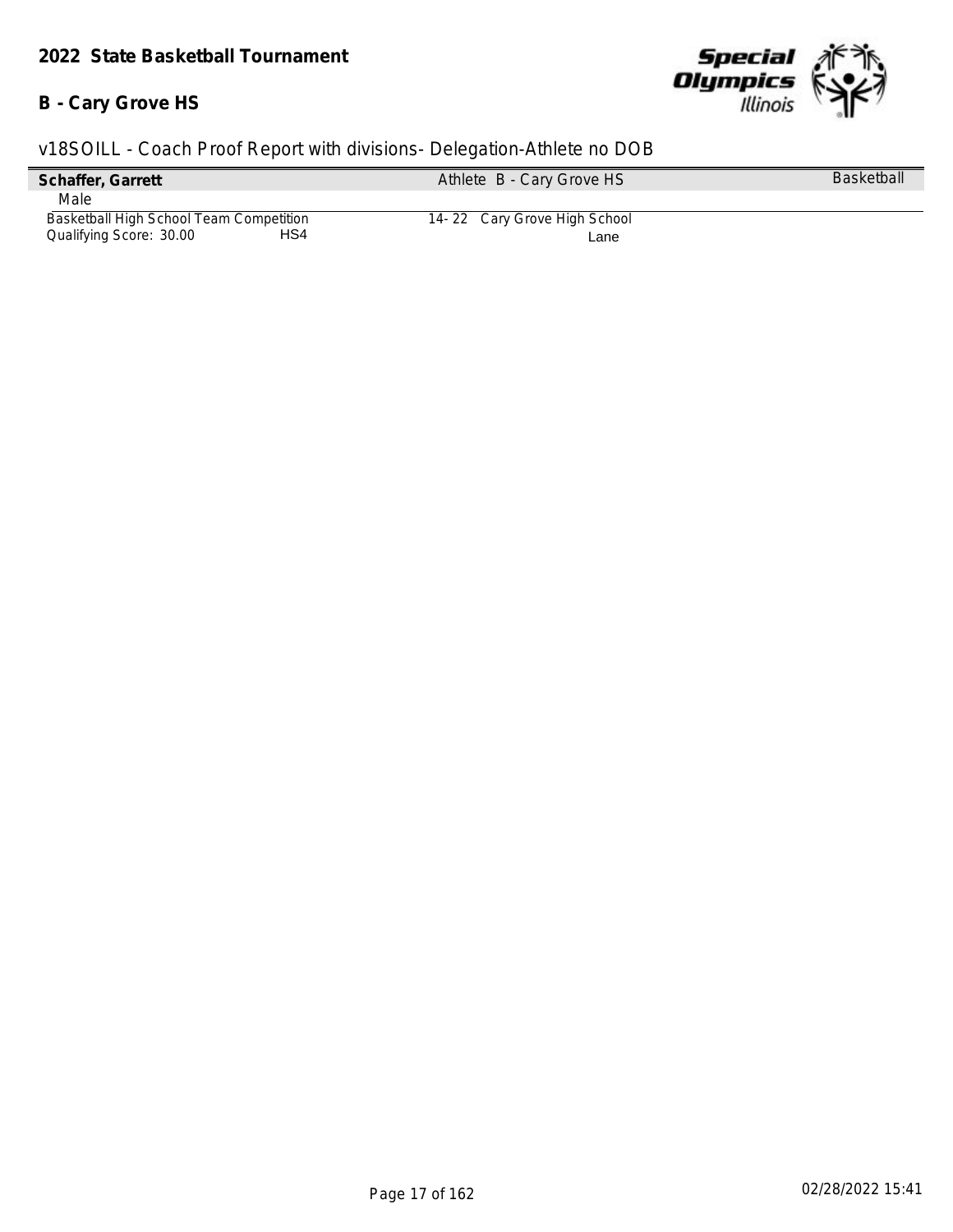# **B - Crystal Lake Central HS**



| Brown, Anaka                                                             | Athlete B - Crystal Lake Central HS | Basketball        |
|--------------------------------------------------------------------------|-------------------------------------|-------------------|
| Female                                                                   |                                     |                   |
| Basketball High School Team Competition                                  | 14-22 Crystal Lake Tigers           |                   |
| Qualifying Score: 7.00<br>HS7                                            | Lane                                |                   |
| Bushy, Carson                                                            | Athlete B - Crystal Lake Central HS | <b>Basketball</b> |
| Male                                                                     |                                     |                   |
| Basketball High School Team Competition                                  | 14-22 Crystal Lake Tigers           |                   |
| Qualifying Score: 9.00<br>HS7                                            | Lane                                |                   |
| Childs, Luka                                                             | Athlete B - Crystal Lake Central HS | <b>Basketball</b> |
| Male                                                                     |                                     |                   |
| Basketball High School Team Competition                                  | 14-22 Crystal Lake Tigers           |                   |
| Qualifying Score: 26.00<br>HS7                                           | Lane                                |                   |
| Harris, Jordan                                                           | Athlete B - Crystal Lake Central HS | <b>Basketball</b> |
| Male                                                                     |                                     |                   |
| Basketball High School Team Competition                                  | 14-22 Crystal Lake Tigers           |                   |
| Qualifying Score: 29.00<br>HS7                                           | Lane                                |                   |
| Kalas, Zachary                                                           | Athlete B - Crystal Lake Central HS | <b>Basketball</b> |
| Male                                                                     |                                     |                   |
| Basketball High School Team Competition                                  | 14-22 Crystal Lake Tigers           |                   |
| Qualifying Score: 24.00<br>HS7                                           | Lane                                |                   |
|                                                                          |                                     |                   |
| Larsen, Eric                                                             | Athlete B - Crystal Lake Central HS | <b>Basketball</b> |
| Male                                                                     |                                     |                   |
| Basketball High School Team Competition                                  | 14-22 Crystal Lake Tigers           |                   |
| Qualifying Score: 41.00<br>HS7                                           | Lane                                |                   |
| Mazur, Max                                                               | Athlete B - Crystal Lake Central HS | <b>Basketball</b> |
| Male                                                                     |                                     |                   |
| Basketball High School Team Competition                                  | 14-22 Crystal Lake Tigers           |                   |
| Qualifying Score: 12.00<br>HS7                                           | Lane                                |                   |
| Olmos, Ivan                                                              | Athlete B - Crystal Lake Central HS | <b>Basketball</b> |
| Male                                                                     |                                     |                   |
| Basketball High School Team Competition                                  | 14-22 Crystal Lake Tigers           |                   |
| HS7<br>Qualifying Score: 32.00                                           | Lane                                |                   |
| Perkins, James                                                           | Athlete B - Crystal Lake Central HS | Basketball        |
| Male                                                                     |                                     |                   |
| Basketball High School Team Competition                                  | 14-22 Crystal Lake Tigers           |                   |
| HS7<br>Qualifying Score: 24.00                                           | Lane                                |                   |
| Shepard, Emmalee                                                         | Athlete B - Crystal Lake Central HS | <b>Basketball</b> |
| Female                                                                   |                                     |                   |
| Basketball High School Team Competition<br>Qualifying Score: 7.00<br>HS7 | 14-22 Crystal Lake Tigers           |                   |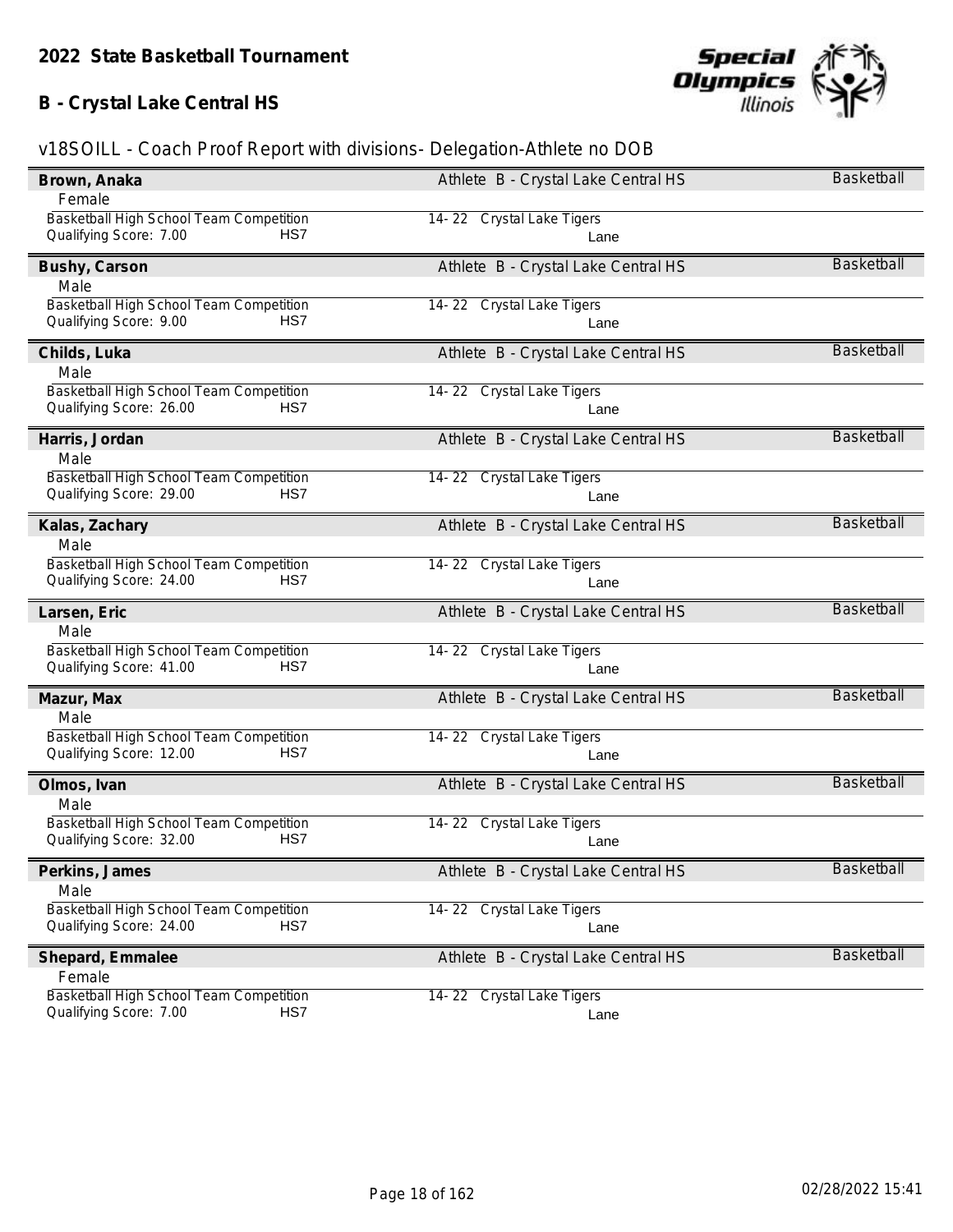### **B - District 214**



| Ahmed, Safwan                               | Athlete B - District 214       | Basketball        |
|---------------------------------------------|--------------------------------|-------------------|
| Male                                        |                                |                   |
| Team Manager                                |                                |                   |
| Qualifying Score:                           | Lane                           |                   |
| Bradley-Henderson, Malik                    | Athlete B - District 214       | <b>Basketball</b> |
| Male                                        |                                |                   |
| Basketball High School Team Competition     | District 214 Blue<br>$23+$     |                   |
| Qualifying Score: 24.00<br>HS <sub>6</sub>  | Lane                           |                   |
| Brick, Joey                                 | Athlete B - District 214       | <b>Basketball</b> |
| Male                                        |                                |                   |
| Basketball High School Team Competition     | 14-22 District 214 Blue        |                   |
| Qualifying Score: 28.00<br>HS6              | Lane                           |                   |
| DeChoudens, Nicholas                        | Athlete B - District 214       | <b>Basketball</b> |
| Male                                        |                                |                   |
| Basketball High School Team Competition     | 14-22 District 214 Blue        |                   |
| Qualifying Score: 28.00<br>HS6              | Lane                           |                   |
| Lyons, Patrick                              | Athlete B - District 214       | <b>Basketball</b> |
| Male                                        |                                |                   |
| Basketball High School Team Competition     | District 214 Blue<br>$23+$     |                   |
| Qualifying Score: 21.00<br>HS6              | Lane                           |                   |
| Sadiku, Sindi                               | Athlete B - District 214       | <b>Basketball</b> |
| Male                                        |                                |                   |
| Basketball High School Team Competition     | 14-22 District 214 Blue        |                   |
| Qualifying Score: 166.00<br>HS <sub>6</sub> | Lane                           |                   |
| Schulz, Christopher                         | Athlete B - District 214       | <b>Basketball</b> |
| Male                                        |                                |                   |
| Basketball High School Team Competition     | 14-22 District 214 Blue        |                   |
| Qualifying Score: 30.00<br>HS <sub>6</sub>  | Lane                           |                   |
| Shteynberg, Peter                           | Athlete B - District 214       | <b>Basketball</b> |
| Male                                        |                                |                   |
| Basketball High School Team Competition     | 14-22 District 214 Blue        |                   |
| Qualifying Score: 18.00<br>HS6              | Lane                           |                   |
| Stuercke, Kevin                             | Athlete B - District 214       | <b>Basketball</b> |
| Male                                        |                                |                   |
| Basketball High School Team Competition     | $14 - 22$<br>District 214 Blue |                   |
| Qualifying Score: 21.00<br>HS <sub>6</sub>  | Lane                           |                   |
| Teves, Miguel                               | Athlete B - District 214       | <b>Basketball</b> |
| Male                                        |                                |                   |
| Basketball Skills 10ft Basket               | $16+$                          |                   |
| M14<br>Qualifying Score: 63.00              | Lane                           | Level: Male Ball  |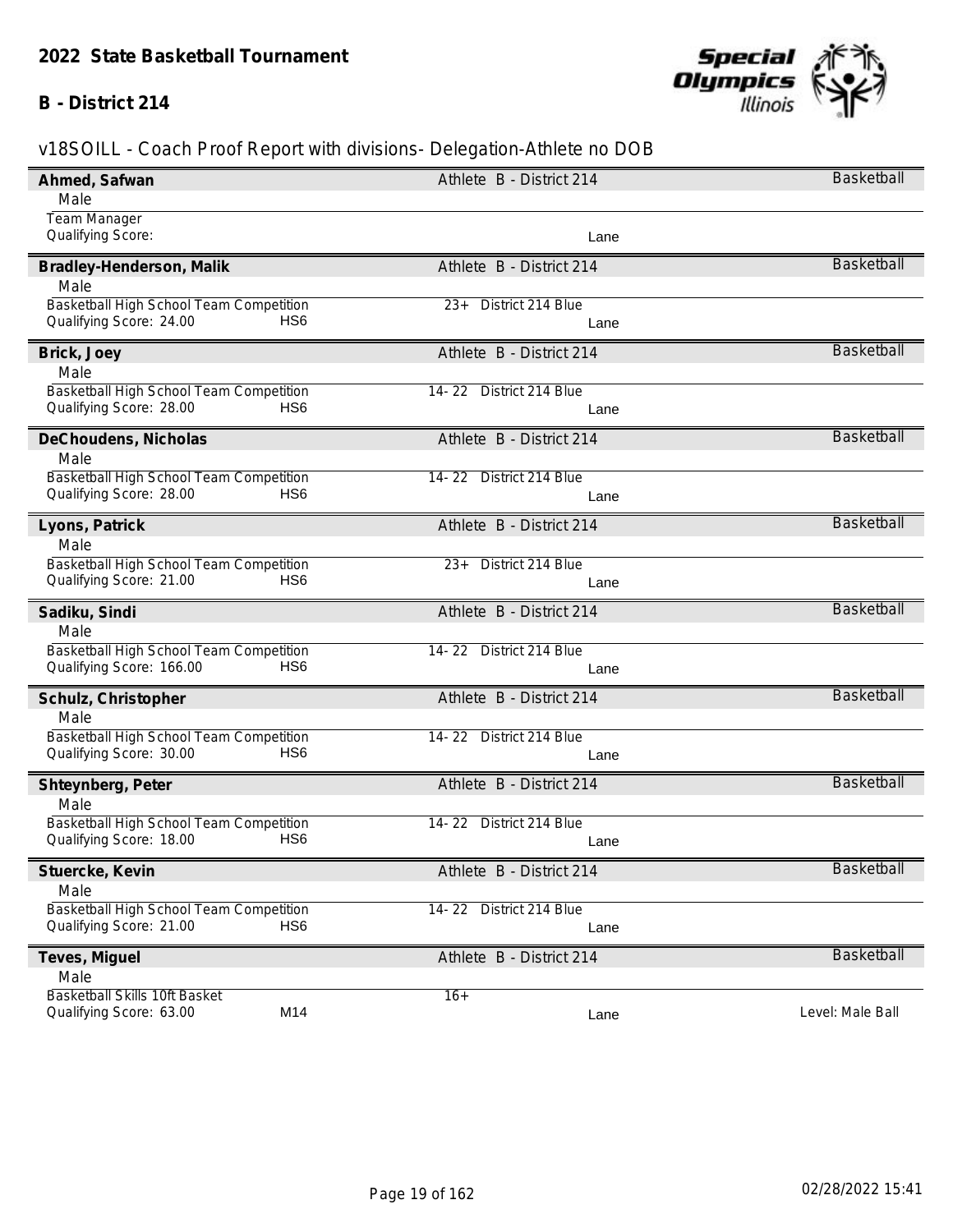## **B - District 54**



| Agashe, Soham                              | Athlete B - District 54               | Basketball        |
|--------------------------------------------|---------------------------------------|-------------------|
| Male                                       |                                       |                   |
| Basketball Jr Male Team Competition        | 8-15 District 54 Grizzlies            |                   |
| Qualifying Score: 26.00<br>JR1             | Lane                                  |                   |
| Akinola, Nathan                            | Athlete B - District 54               | <b>Basketball</b> |
| Male                                       |                                       |                   |
| Basketball Jr Male Team Competition        | 8-15 District 54 Grizzlies            |                   |
| Qualifying Score: 13.00<br>JR1             | Lane                                  |                   |
| Bleichroth, Delainey                       | Athlete B - District 54               | Basketball        |
| Female                                     |                                       |                   |
| Basketball Jr Male Team Competition        | <b>District 54 Grizzlies</b><br>8- 15 |                   |
| Qualifying Score: 13.00<br>JR <sub>1</sub> | Lane                                  |                   |
| Canales, Kailey                            | Athlete B - District 54               | <b>Basketball</b> |
| Female                                     |                                       |                   |
| Basketball Jr Male Team Competition        | 8-15 District 54 Grizzlies            |                   |
| Qualifying Score: 29.00<br>JR <sub>1</sub> | Lane                                  |                   |
| Kudrna, Jaxson                             | Athlete B - District 54               | <b>Basketball</b> |
| Male                                       |                                       |                   |
| Basketball Jr Male Team Competition        | <b>District 54 Grizzlies</b><br>8- 15 |                   |
| Qualifying Score: 20.00<br>JR <sub>1</sub> | Lane                                  |                   |
| Miller-Hisgen, Jonathan (Jonny)            | Athlete B - District 54               | Basketball        |
| Male                                       |                                       |                   |
| Basketball Jr Male Team Competition        | 8-15 District 54 Grizzlies            |                   |
| Qualifying Score: 28.00<br>JR <sub>1</sub> | Lane                                  |                   |
| Montano, Denzel                            | Athlete B - District 54               | <b>Basketball</b> |
| Male                                       |                                       |                   |
| Basketball Jr Male Team Competition        | 8-15 District 54 Grizzlies            |                   |
| Qualifying Score: 27.00<br>JR <sub>1</sub> | Lane                                  |                   |
| Naylor, Brandon                            | Athlete B - District 54               | <b>Basketball</b> |
| Male                                       |                                       |                   |
| Basketball Jr Male Team Competition        | <b>District 54 Grizzlies</b><br>8-15  |                   |
| Qualifying Score: 34.00<br>JR <sub>1</sub> | Lane                                  |                   |
| Patel, Simran                              | Athlete B - District 54               | Basketball        |
| Female                                     |                                       |                   |
| Basketball Jr Male Team Competition        | 8-15 District 54 Grizzlies            |                   |
| Qualifying Score: 18.00<br>JR1             | Lane                                  |                   |
| Reese, Seth                                | Athlete B - District 54               | <b>Basketball</b> |
| Male                                       |                                       |                   |
| Basketball Jr Male Team Competition        | <b>District 54 Grizzlies</b><br>8- 15 |                   |
| JR <sub>1</sub><br>Qualifying Score: 23.00 | Lane                                  |                   |
| Siebert, Nathan                            | Athlete B - District 54               | Basketball        |
| Male                                       |                                       |                   |
| Basketball Jr Male Team Competition        | <b>District 54 Grizzlies</b><br>8-15  |                   |
| JR <sub>1</sub><br>Qualifying Score: 26.00 | Lane                                  |                   |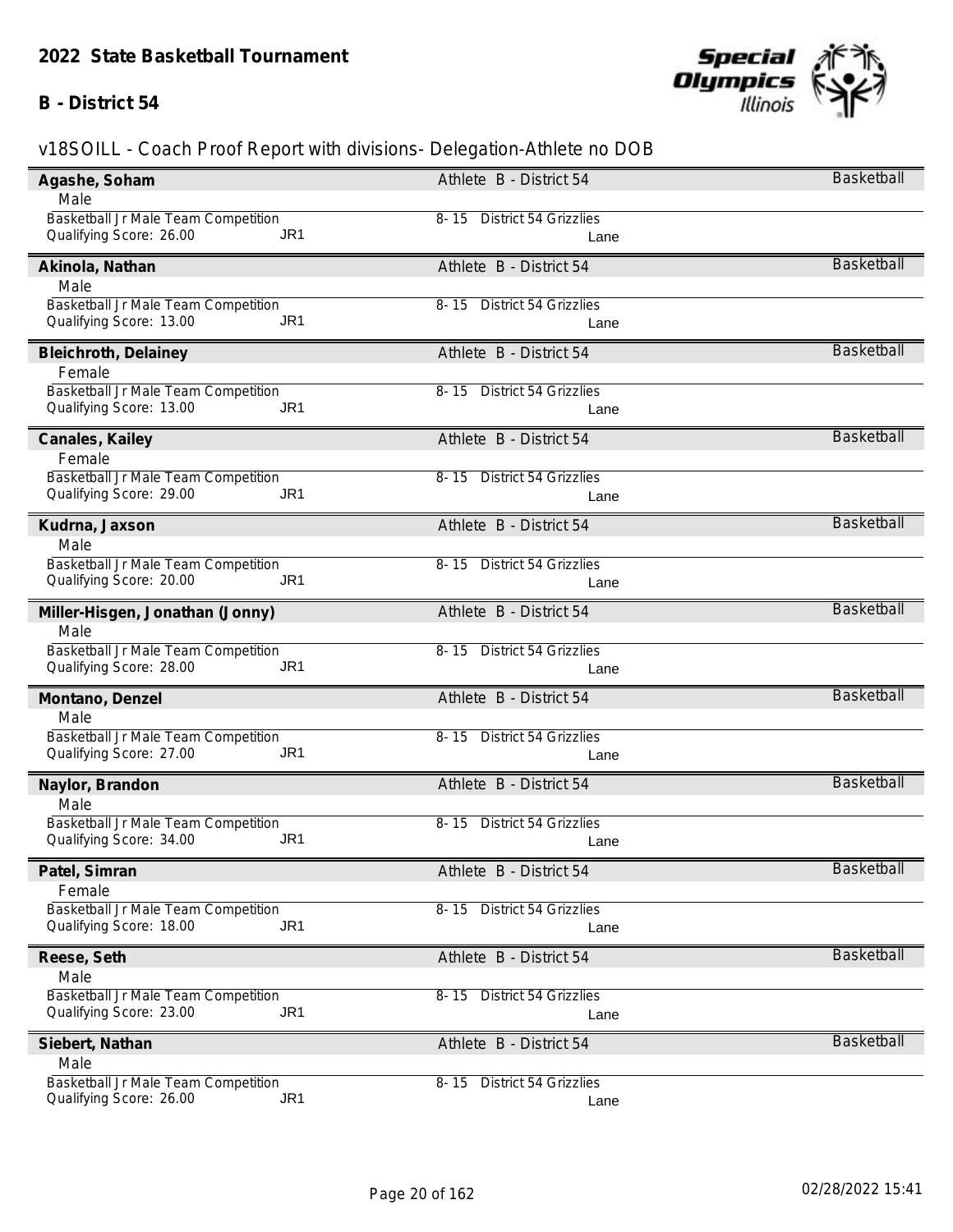## **B - Kirk School**



| DeMore, Sean                         |            | Athlete B - Kirk School | <b>Basketball</b> |
|--------------------------------------|------------|-------------------------|-------------------|
| Male                                 |            |                         |                   |
| <b>Basketball Skills 10ft Basket</b> |            | 16+                     |                   |
| Qualifying Score: 47.00              | <b>M08</b> | Lane                    |                   |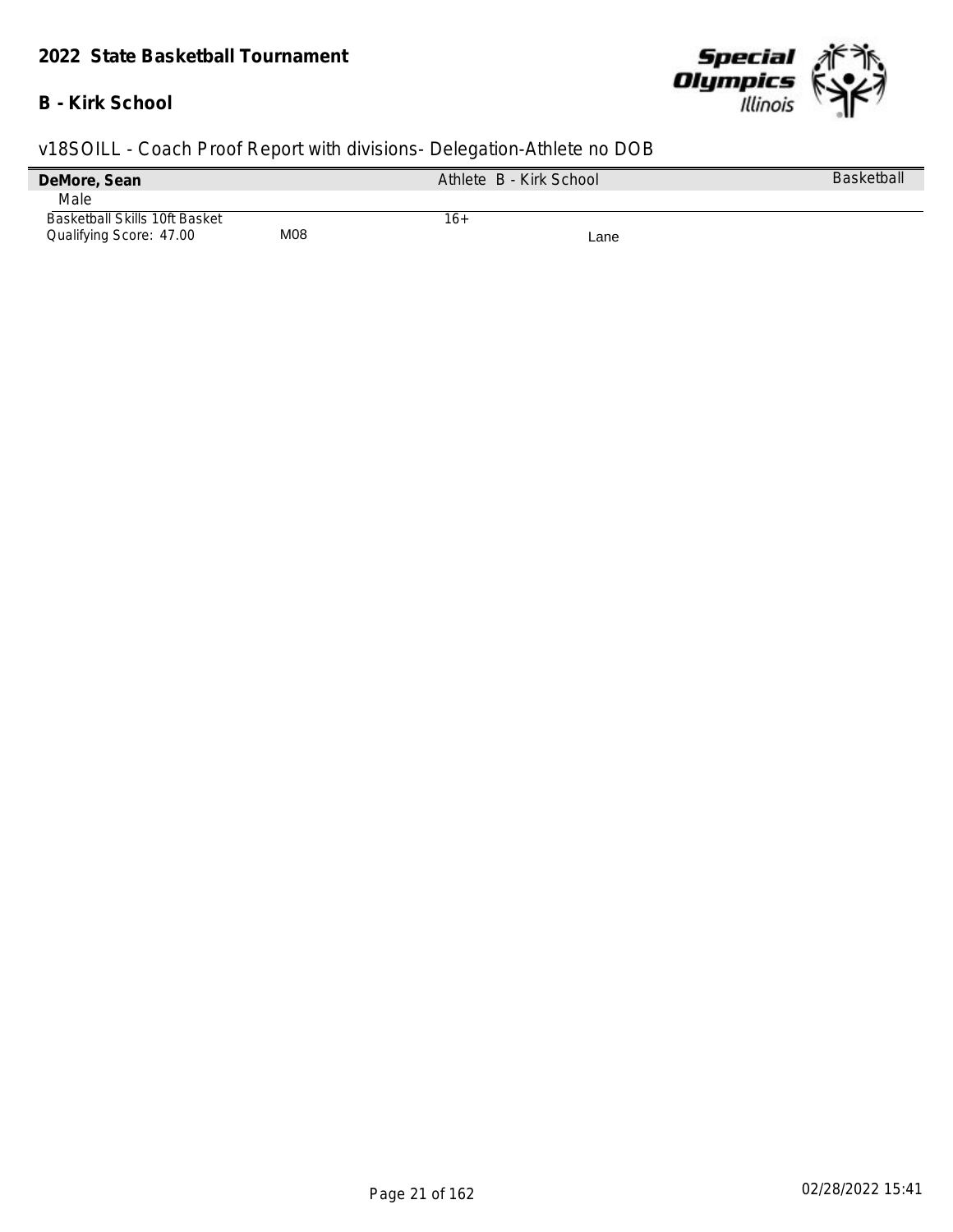#### **B - Maine-Niles ASR**



| Healy, Kevin                  |                  | Athlete B - Maine-Niles ASR | <b>Basketball</b> |
|-------------------------------|------------------|-----------------------------|-------------------|
| Male                          |                  |                             |                   |
| Basketball Skills 10ft Basket |                  | $16+$                       |                   |
| Qualifying Score: 6.00        | M05              | Lane                        | Level: Male Ball  |
| Kalisz, John                  |                  | Athlete B - Maine-Niles ASR | Basketball        |
| Male                          |                  |                             |                   |
| Basketball Skills 10ft Basket |                  | $16+$                       |                   |
| Qualifying Score: 38.00       | M <sub>0</sub> 7 | Lane                        | Level: Male Ball  |
| Kautz, Barbara (Barb)         |                  | Athlete B - Maine-Niles ASR | Basketball        |
| Female                        |                  |                             |                   |
| Basketball Skills 10ft Basket |                  | $16+$                       |                   |
| Qualifying Score: 27.00       | F04              | Lane                        | Level: Male Ball  |
| Khan, Waseem                  |                  | Athlete B - Maine-Niles ASR | Basketball        |
| Male                          |                  |                             |                   |
| Basketball Skills 10ft Basket |                  | $16+$                       |                   |
| Qualifying Score: 54.00       | M <sub>10</sub>  | Lane                        | Level: Male Ball  |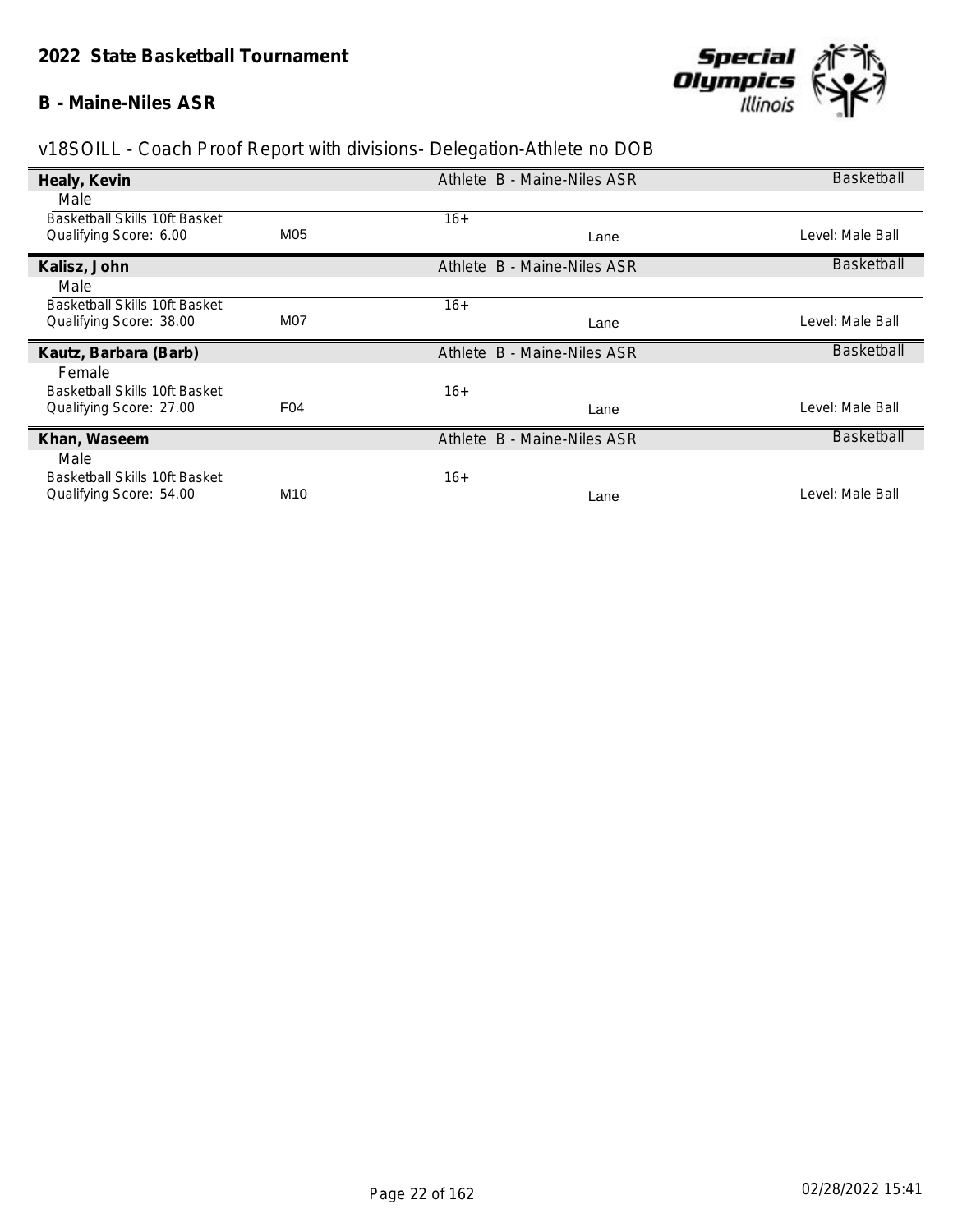### **B - Miner School**



| Hanif, Ibrahim                            | Athlete B - Miner School | <b>Basketball</b> |
|-------------------------------------------|--------------------------|-------------------|
| Male                                      |                          |                   |
| Basketball Skills 8 Ft Basket             | 8-15                     |                   |
| M <sub>8</sub><br>Qualifying Score: 97.00 | Lane                     | Level: Male Ball  |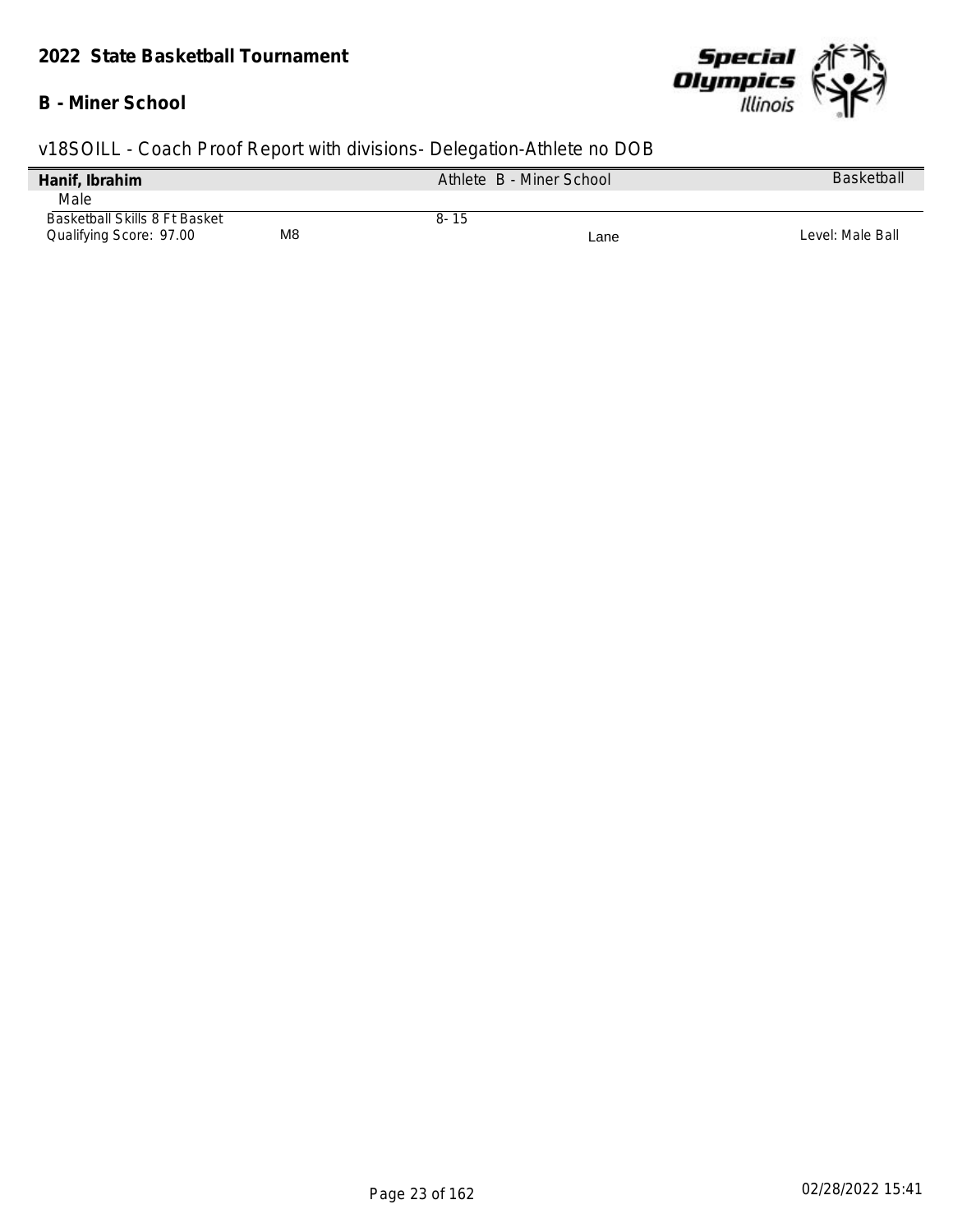### **B - NISRA**



| Anthony, Sheerba                           | Athlete B - NISRA                   | <b>Basketball</b> |
|--------------------------------------------|-------------------------------------|-------------------|
| Male                                       |                                     |                   |
| <b>Basketball Sr Male Team Competition</b> | <b>NISRA Black Knights</b><br>8+    |                   |
| <b>SR12</b><br>Qualifying Score: 40.00     | Lane                                |                   |
| Asher, Michael                             | Athlete B - NISRA                   | <b>Basketball</b> |
| Male                                       |                                     |                   |
| Basketball Sr Male Team Competition        | <b>NISRA Silver Knights</b><br>8+   |                   |
| SR <sub>2</sub><br>Qualifying Score: 38.00 | Lane                                |                   |
| Clancy, Sean                               | Athlete B - NISRA                   | <b>Basketball</b> |
| Male                                       |                                     |                   |
| Basketball Sr Male Team Competition        | <b>NISRA Silver Knights</b><br>8+   |                   |
| Qualifying Score: 22.00<br>SR <sub>2</sub> | Lane                                |                   |
| Czarnecki, Hunter                          | Athlete B - NISRA                   | <b>Basketball</b> |
| Male                                       |                                     |                   |
| Basketball Sr Male Team Competition        | 8+ NISRA Silver Knights             |                   |
| Qualifying Score: 38.00                    | Lane                                |                   |
| Das, Nicholas A                            | Athlete B - NISRA                   | <b>Basketball</b> |
| Male                                       |                                     |                   |
| Basketball Sr Male Team Competition        | <b>NISRA Black Knights</b><br>8+    |                   |
| Qualifying Score: 17.00<br><b>SR12</b>     | Lane                                |                   |
| Deacon, Spencer                            | Athlete B - NISRA                   | <b>Basketball</b> |
| Male                                       |                                     |                   |
| Basketball Sr Male Team Competition        | <b>NISRA Black Knights</b><br>8+    |                   |
| Qualifying Score: 42.00<br><b>SR12</b>     | Lane                                |                   |
| DeHaan, Nathan                             | Athlete B - NISRA                   | <b>Basketball</b> |
| Male                                       |                                     |                   |
| Basketball Sr Male Team Competition        | <b>NISRA Purple Knights</b><br>8+   |                   |
| SR <sub>6</sub><br>Qualifying Score: 28.00 | Lane                                |                   |
| Ehrlich, Aaron                             | Athlete B - NISRA                   | <b>Basketball</b> |
| Male                                       |                                     |                   |
| Basketball Sr Male Team Competition        | <b>NISRA Black Knights</b><br>8+    |                   |
| Qualifying Score: 43.00<br><b>SR12</b>     | Lane                                |                   |
| Enriquez, Ernesto E                        | Athlete B - NISRA                   | Basketball        |
| Male                                       |                                     |                   |
| Basketball Sr Male Team Competition        | <b>NISRA Purple Knights</b><br>$8+$ |                   |
| SR <sub>6</sub><br>Qualifying Score: 11.00 | Lane                                |                   |
| Gaytan, Rocky                              | Athlete B - NISRA                   | <b>Basketball</b> |
| Male                                       |                                     |                   |
| Basketball Sr Male Team Competition        | <b>NISRA Purple Knights</b><br>8+   |                   |
| SR <sub>6</sub><br>Qualifying Score: 20.00 | Lane                                |                   |
| James, Eugene                              | Athlete B - NISRA                   | Basketball        |
| Male                                       |                                     |                   |
| <b>Basketball Sr Male Team Competition</b> | <b>NISRA Purple Knights</b><br>8+   |                   |
| SR <sub>6</sub><br>Qualifying Score: 36.00 | Lane                                |                   |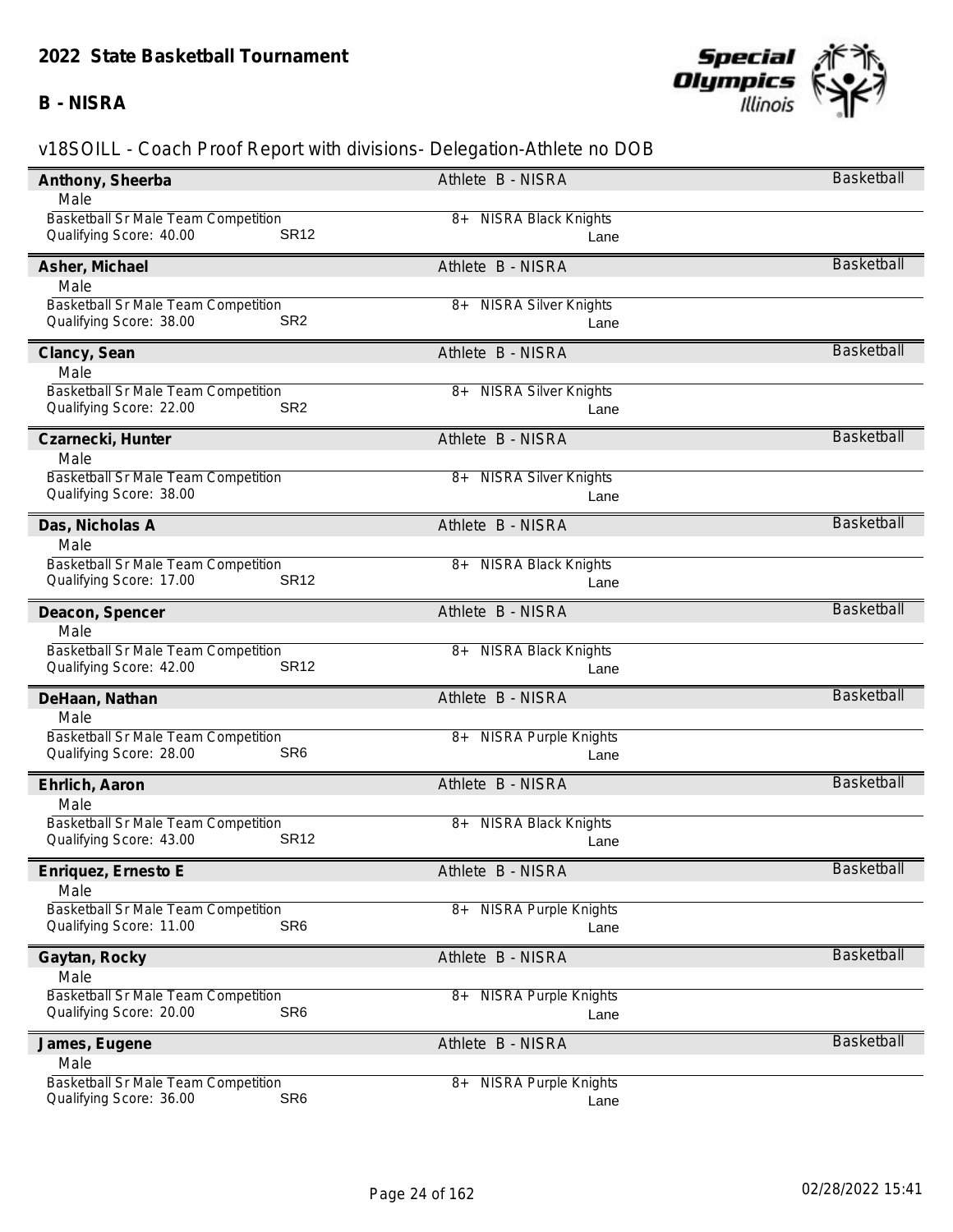### **B - NISRA**



| Johnson, Kyle Edward                       | Athlete B - NISRA                 | <b>Basketball</b> |
|--------------------------------------------|-----------------------------------|-------------------|
| Male                                       |                                   |                   |
| Basketball Sr Male Team Competition        | 8+ NISRA Purple Knights           |                   |
| SR <sub>6</sub><br>Qualifying Score: 23.00 | Lane                              |                   |
| Lawrence, Nicholas                         | Athlete B - NISRA                 | <b>Basketball</b> |
| Male                                       |                                   |                   |
| Basketball Sr Male Team Competition        | <b>NISRA Purple Knights</b><br>8+ |                   |
| SR <sub>6</sub><br>Qualifying Score: 19.00 | Lane                              |                   |
| Lossau, Zachary                            | Athlete B - NISRA                 | <b>Basketball</b> |
| Male                                       |                                   |                   |
| Basketball Sr Male Team Competition        | <b>NISRA Purple Knights</b><br>8+ |                   |
| Qualifying Score: 17.00<br>SR <sub>6</sub> | Lane                              |                   |
| Melton, Marton                             | Athlete B - NISRA                 | <b>Basketball</b> |
| Male                                       |                                   |                   |
| <b>Basketball Sr Male Team Competition</b> | 8+ NISRA Purple Knights           |                   |
| SR <sub>6</sub><br>Qualifying Score: 22.00 | Lane                              |                   |
| Othick, Justin A                           | Athlete B - NISRA                 | <b>Basketball</b> |
| Male                                       |                                   |                   |
| Basketball Sr Male Team Competition        | <b>NISRA Silver Knights</b><br>8+ |                   |
| Qualifying Score: 30.00<br>SR <sub>2</sub> | Lane                              |                   |
| Ottaviano, Ashley                          | Athlete B - NISRA                 | <b>Basketball</b> |
| Female                                     |                                   |                   |
| Basketball Sr Male Team Competition        | <b>NISRA Silver Knights</b><br>8+ |                   |
| Qualifying Score: 34.00<br>SR <sub>2</sub> | Lane                              |                   |
| Robles, Angel                              | Athlete B - NISRA                 | <b>Basketball</b> |
| Male                                       |                                   |                   |
| <b>Basketball Sr Male Team Competition</b> | 8+ NISRA Purple Knights           |                   |
| SR <sub>6</sub><br>Qualifying Score: 36.00 | Lane                              |                   |
| Schmidt, Eric                              | Athlete B - NISRA                 | <b>Basketball</b> |
| Male                                       |                                   |                   |
| Basketball Sr Male Team Competition        | <b>NISRA Black Knights</b><br>8+  |                   |
| <b>SR12</b><br>Qualifying Score: 40.00     | Lane                              |                   |
| Schneider, Michael G                       | Athlete B - NISRA                 | Basketball        |
| Male                                       |                                   |                   |
| Basketball Sr Male Team Competition        | <b>NISRA Black Knights</b><br>8+  |                   |
| <b>SR12</b><br>Qualifying Score: 46.00     | Lane                              |                   |
| Sherman, Joan                              | Athlete B - NISRA                 | <b>Basketball</b> |
| Female                                     |                                   |                   |
| Basketball Sr Male Team Competition        | <b>NISRA Purple Knights</b><br>8+ |                   |
| SR <sub>6</sub><br>Qualifying Score: 15.00 | Lane                              |                   |
| Stankus, Michael                           | Athlete B - NISRA                 | <b>Basketball</b> |
| Male                                       |                                   |                   |
| <b>Basketball Sr Male Team Competition</b> | NISRA Black Knights<br>8+         |                   |
| <b>SR12</b><br>Qualifying Score: 46.00     | Lane                              |                   |
|                                            |                                   |                   |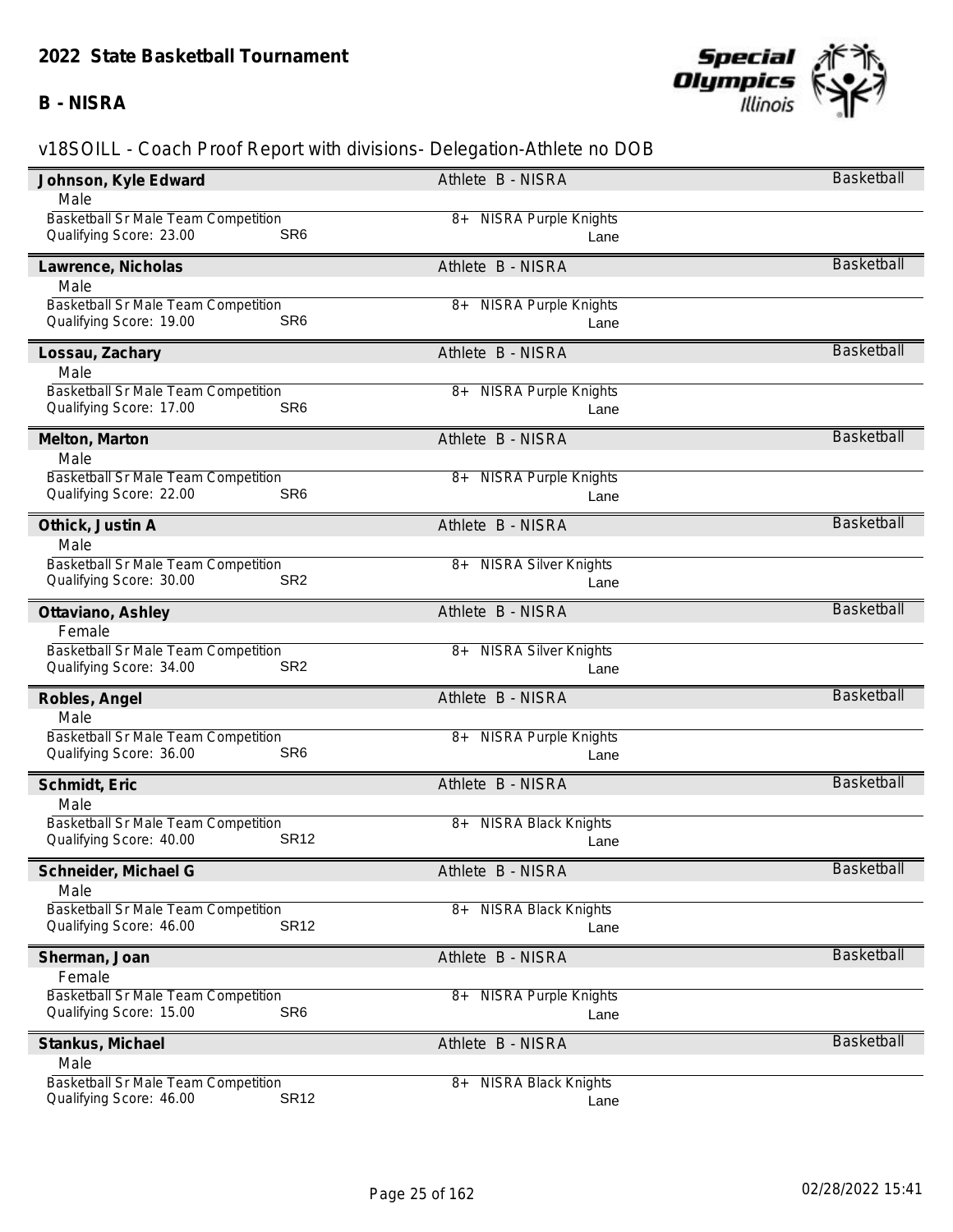## **B - NISRA**



| Tooby, Ethan                                                          |                 | Athlete B - NISRA                   | Basketball        |
|-----------------------------------------------------------------------|-----------------|-------------------------------------|-------------------|
| Male                                                                  |                 |                                     |                   |
| <b>Basketball Sr Male Team Competition</b>                            |                 | 8+ NISRA Silver Knights             |                   |
| Qualifying Score: 21.00                                               | SR <sub>2</sub> | Lane                                |                   |
| Tracy, Adam                                                           |                 | Athlete B - NISRA                   | Basketball        |
| Male                                                                  |                 |                                     |                   |
| <b>Basketball Sr Male Team Competition</b>                            |                 | <b>NISRA Purple Knights</b><br>$8+$ |                   |
| Qualifying Score: 18.00                                               | SR <sub>6</sub> | Lane                                |                   |
| Wilbert, Travis W                                                     |                 | Athlete B - NISRA                   | <b>Basketball</b> |
| Male                                                                  |                 |                                     |                   |
| Basketball Sr Male Team Competition                                   |                 | <b>NISRA Black Knights</b><br>$8+$  |                   |
| Qualifying Score: 37.00                                               | <b>SR12</b>     | Lane                                |                   |
|                                                                       |                 |                                     |                   |
| Williams, James                                                       |                 | Athlete B - NISRA                   | Basketball        |
| Male                                                                  |                 |                                     |                   |
| Basketball Sr Male Team Competition                                   |                 | <b>NISRA Black Knights</b><br>8+    |                   |
| Qualifying Score: 40.00                                               | <b>SR12</b>     | Lane                                |                   |
| Wywialowski, Alan                                                     |                 | Athlete B - NISRA                   | Basketball        |
| Male                                                                  |                 |                                     |                   |
| Basketball Sr Male Team Competition                                   |                 | <b>NISRA Silver Knights</b><br>8+   |                   |
| Qualifying Score: 27.00                                               | SR <sub>2</sub> | Lane                                |                   |
| Zaideman, Emily                                                       |                 | Athlete B - NISRA                   | <b>Basketball</b> |
| Female                                                                |                 |                                     |                   |
| <b>Basketball Sr Male Team Competition</b><br>Qualifying Score: 20.00 | SR <sub>6</sub> | <b>NISRA Purple Knights</b><br>8+   |                   |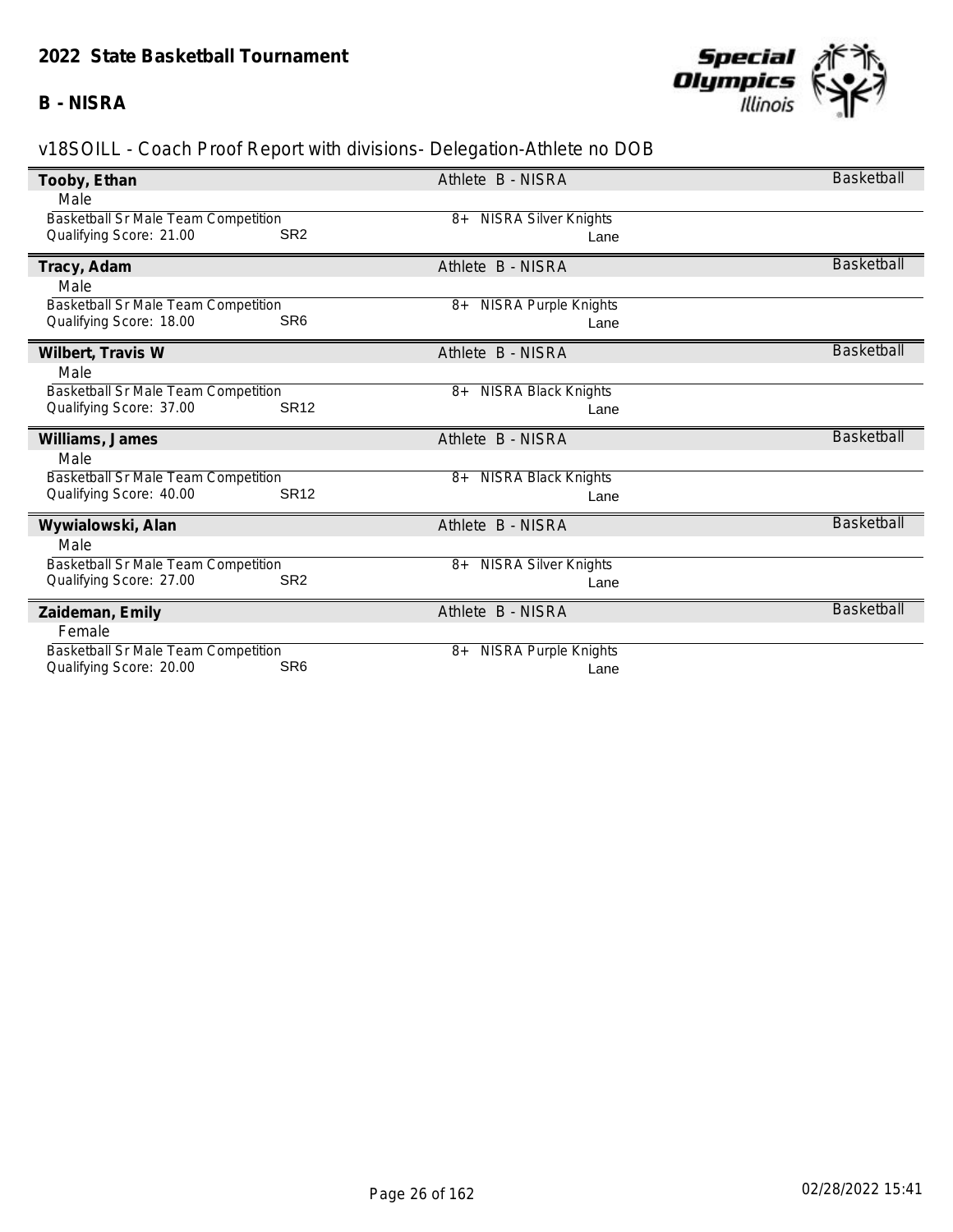### **B - NSSRA**



| Cervac, Daniel (Dan)                       | Athlete B - NSSRA                | <b>Basketball</b> |
|--------------------------------------------|----------------------------------|-------------------|
| Male                                       |                                  |                   |
| Basketball Sr Male Team Competition        | <b>NSSRA Gator Black</b><br>8+   |                   |
| Qualifying Score: 14.00<br>SR <sub>4</sub> | Lane                             |                   |
| Coppel, Zachary                            | Athlete B - NSSRA                | <b>Basketball</b> |
| Male                                       |                                  |                   |
| Basketball Sr Male Team Competition        | <b>NSSRA Gator Black</b><br>8+   |                   |
| SR <sub>4</sub><br>Qualifying Score: 22.00 | Lane                             |                   |
|                                            |                                  |                   |
| Devries, Joshua                            | Athlete B - NSSRA                | <b>Basketball</b> |
| Male                                       |                                  |                   |
| Basketball Sr Male Team Competition        | <b>NSSRA Gator Black</b><br>8+   |                   |
| SR <sub>4</sub><br>Qualifying Score: 21.00 | Lane                             |                   |
| Epstein, Quinn                             | Athlete B - NSSRA                | <b>Basketball</b> |
| Male                                       |                                  |                   |
| Basketball Sr Male Team Competition        | <b>NSSRA Gator Black</b><br>8+   |                   |
| Qualifying Score: 18.00<br>SR <sub>4</sub> | Lane                             |                   |
|                                            |                                  |                   |
| Grene, Jessica                             | Athlete B - NSSRA                | <b>Basketball</b> |
| Female                                     |                                  |                   |
| Basketball Sr Male Team Competition        | <b>NSSRA Gator Black</b><br>8+   |                   |
| Qualifying Score: 22.00<br>SR4             | Lane                             |                   |
| Lara, Miguel Angel                         | Athlete B - NSSRA                | Basketball        |
| Male                                       |                                  |                   |
| Basketball Sr Male Team Competition        | <b>NSSRA Gator Black</b><br>8+   |                   |
| Qualifying Score: 29.00<br>SR <sub>4</sub> | Lane                             |                   |
| Mann, Matthew                              | Athlete B - NSSRA                | <b>Basketball</b> |
| Male                                       |                                  |                   |
| Basketball Sr Male Team Competition        | <b>NSSRA Gator Black</b><br>8+   |                   |
| Qualifying Score: 12.00<br>SR4             | Lane                             |                   |
|                                            |                                  |                   |
| Walsh, Brian                               | Athlete B - NSSRA                | <b>Basketball</b> |
| Male                                       |                                  |                   |
| Basketball Sr Male Team Competition        | $8+$<br><b>NSSRA Gator Black</b> |                   |
| Qualifying Score: 20.00<br>SR4             | Lane                             |                   |
| Williams, Zach                             | Athlete B - NSSRA                | <b>Basketball</b> |
| Male                                       |                                  |                   |
| Basketball Sr Male Team Competition        | <b>NSSRA Gator Black</b><br>$8+$ |                   |
| SR4<br>Qualifying Score: 22.00             | Lane                             |                   |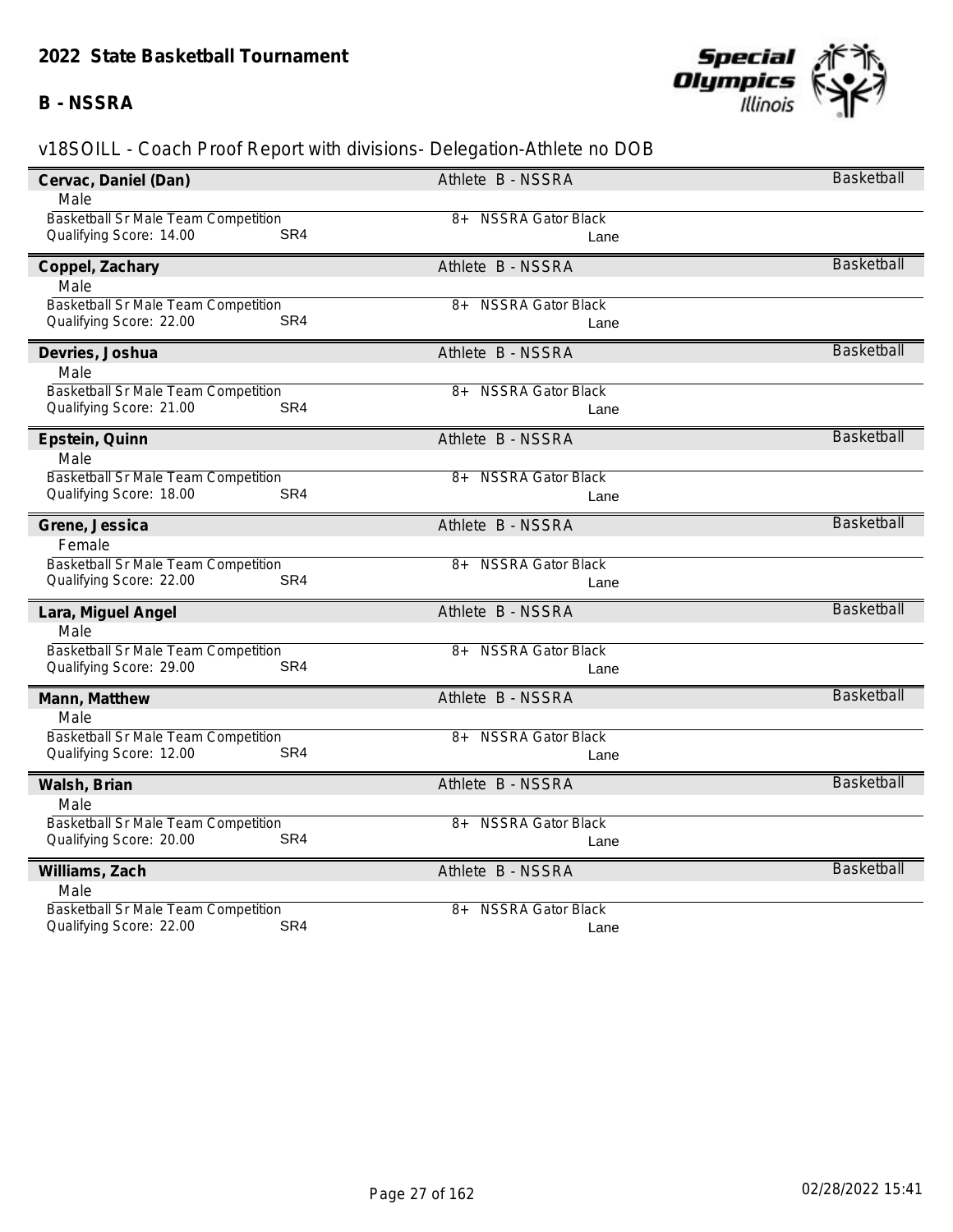### **B - NWSRA**



| Buchanan, Valarie                          | Athlete B - NWSRA                   | <b>Basketball</b> |
|--------------------------------------------|-------------------------------------|-------------------|
| Female                                     |                                     |                   |
| Basketball Sr Male Team Competition        | NWSRA Gold Lightning 2<br>8+        |                   |
| <b>SR11</b><br>Qualifying Score: 29.00     | Lane                                |                   |
| Buchanan, Xavier P                         | Athlete B - NWSRA                   | <b>Basketball</b> |
| Male                                       |                                     |                   |
| Basketball Sr Male Team Competition        | NWSRA Gold Lightning 2<br>8+        |                   |
| <b>SR11</b><br>Qualifying Score: 35.00     | Lane                                |                   |
| Calzaretta, John                           | Athlete B - NWSRA                   | <b>Basketball</b> |
| Male                                       |                                     |                   |
| Basketball Sr Male Team Competition        | NWSRA Gold Lightning 1<br>8+        |                   |
| Qualifying Score: 32.00<br>SR <sub>8</sub> | Lane                                |                   |
| Chmielewski, Alex W                        | Athlete B - NWSRA                   | <b>Basketball</b> |
| Male                                       |                                     |                   |
| Basketball Sr Male Team Competition        | <b>NWSRA Gold Lightning 1</b><br>8+ |                   |
| Qualifying Score: 30.00<br>SR <sub>8</sub> | Lane                                |                   |
| Ciolino, Daniel C                          | Athlete B - NWSRA                   | <b>Basketball</b> |
| Male                                       |                                     |                   |
| <b>Basketball Sr Male Team Competition</b> | NWSRA Gold Lightning 2<br>8+        |                   |
| Qualifying Score: 30.00<br><b>SR11</b>     | Lane                                |                   |
| Drescher, Aaron D                          | Athlete B - NWSRA                   | <b>Basketball</b> |
| Male                                       |                                     |                   |
| Basketball Sr Male Team Competition        | NWSRA Gold Lightning 2<br>8+        |                   |
| Qualifying Score: 28.00<br><b>SR11</b>     | Lane                                |                   |
| Farruggia Jr, James                        | Athlete B - NWSRA                   | <b>Basketball</b> |
| Male                                       |                                     |                   |
| <b>Basketball Sr Male Team Competition</b> | NWSRA Gold Lightning 2<br>8+        |                   |
| <b>SR11</b><br>Qualifying Score: 29.00     | Lane                                |                   |
| Gilbertson, Gustavis (Gus)                 | Athlete B - NWSRA                   | <b>Basketball</b> |
| Male                                       |                                     |                   |
| <b>Basketball Sr Male Team Competition</b> | NWSRA Gold Lightning 2<br>8+        |                   |
| <b>SR11</b><br>Qualifying Score: 23.00     | Lane                                |                   |
| Hollenbeck, Nathan                         | Athlete B - NWSRA                   | Basketball        |
| Male                                       |                                     |                   |
| <b>Basketball Sr Male Team Competition</b> | NWSRA Gold Lightning 2<br>8+        |                   |
| <b>SR11</b><br>Qualifying Score: 25.00     | Lane                                |                   |
| Joseph, Nicholas                           | Athlete B - NWSRA                   | <b>Basketball</b> |
| Male                                       |                                     |                   |
| Basketball Sr Male Team Competition        | NWSRA Gold Lightning 1<br>8+        |                   |
| SR <sub>8</sub><br>Qualifying Score: 48.00 | Lane                                |                   |
| Kuczma, Daniel                             | Athlete B - NWSRA                   | <b>Basketball</b> |
| Male                                       |                                     |                   |
| <b>Basketball Sr Male Team Competition</b> | NWSRA Gold Lightning 1<br>8+        |                   |
| SR <sub>8</sub><br>Qualifying Score: 40.00 | Lane                                |                   |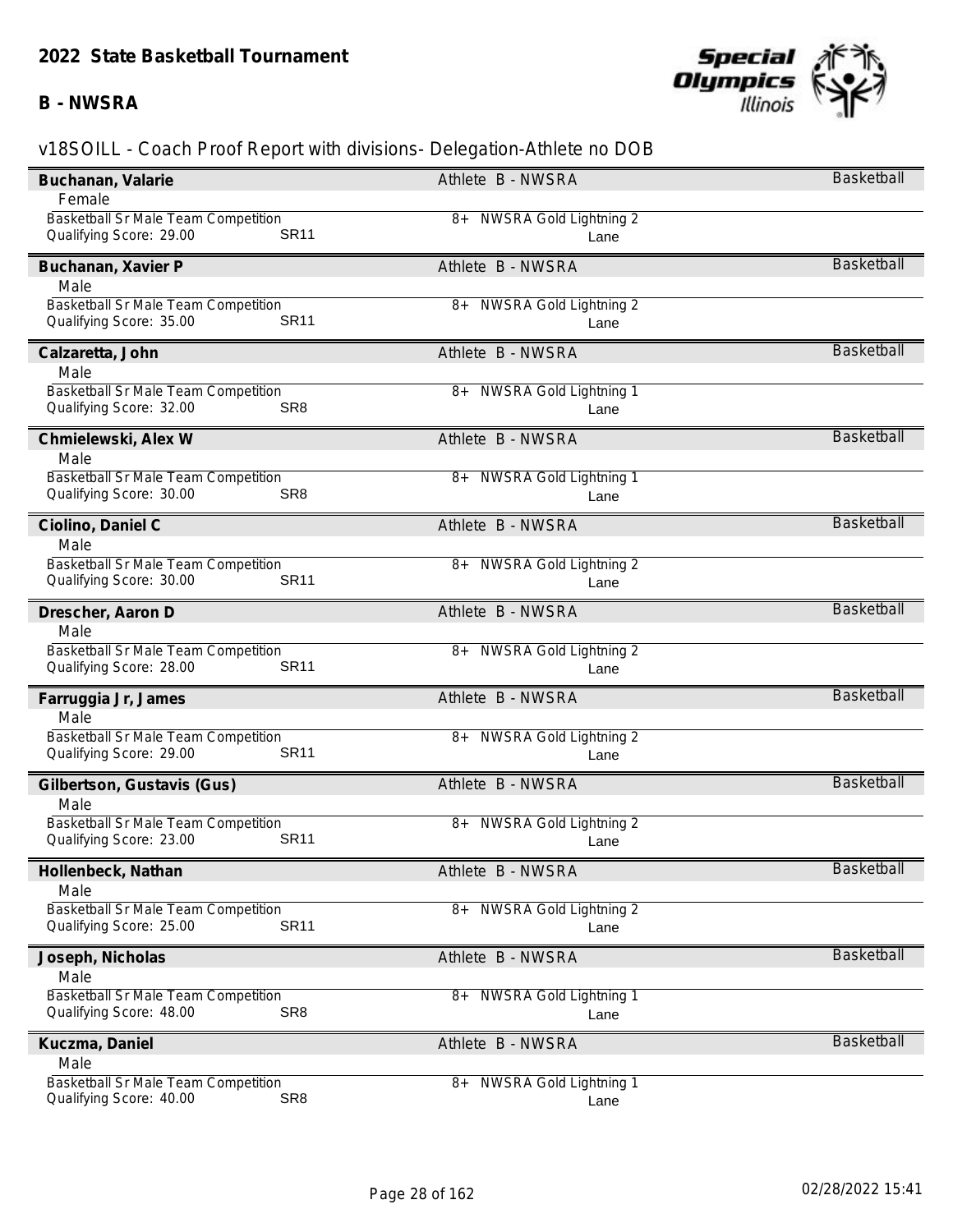## **B - NWSRA**



| LaPorte, Sara                                                                     | Athlete B - NWSRA                   | Basketball        |
|-----------------------------------------------------------------------------------|-------------------------------------|-------------------|
| Female                                                                            |                                     |                   |
| <b>Basketball Sr Male Team Competition</b>                                        | NWSRA Gold Lightning 1<br>8+        |                   |
| Qualifying Score: 25.00<br>SR <sub>8</sub>                                        | Lane                                |                   |
| Latalla, Matthew                                                                  | Athlete B - NWSRA                   | <b>Basketball</b> |
| Male                                                                              |                                     |                   |
| <b>Basketball Sr Male Team Competition</b>                                        | <b>NWSRA Gold Lightning 1</b><br>8+ |                   |
| Qualifying Score: 37.00<br>SR <sub>8</sub>                                        | Lane                                |                   |
|                                                                                   |                                     |                   |
| Mora, Samuel                                                                      | Athlete B - NWSRA                   | <b>Basketball</b> |
| Male                                                                              |                                     |                   |
| Basketball Sr Male Team Competition                                               | NWSRA Gold Lightning 2<br>8+        |                   |
| Qualifying Score: 21.00<br><b>SR11</b>                                            | Lane                                |                   |
| O'Brien, Joseph                                                                   | Athlete B - NWSRA                   | <b>Basketball</b> |
| Male                                                                              |                                     |                   |
| <b>Basketball Sr Male Team Competition</b>                                        | NWSRA Gold Lightning 2<br>8+        |                   |
| Qualifying Score: 29.00<br><b>SR11</b>                                            | Lane                                |                   |
|                                                                                   |                                     |                   |
| Piper, Andrew                                                                     | Athlete B - NWSRA                   | <b>Basketball</b> |
| Male                                                                              |                                     |                   |
| Basketball Sr Male Team Competition                                               | NWSRA Gold Lightning 1<br>8+        |                   |
| Qualifying Score: 44.00<br>SR <sub>8</sub>                                        | Lane                                |                   |
| Slusher, William                                                                  | Athlete B - NWSRA                   | <b>Basketball</b> |
| Male                                                                              |                                     |                   |
| Basketball Sr Male Team Competition                                               | 8+ NWSRA Gold Lightning 1           |                   |
| Qualifying Score: 48.00<br>SR <sub>8</sub>                                        | Lane                                |                   |
|                                                                                   |                                     | <b>Basketball</b> |
| Suarez, Andrew                                                                    | Athlete B - NWSRA                   |                   |
| Male                                                                              |                                     |                   |
| <b>Basketball Sr Male Team Competition</b>                                        | NWSRA Gold Lightning 1<br>8+        |                   |
| Qualifying Score: 42.00<br>SR <sub>8</sub>                                        | Lane                                |                   |
| Terrelli, John                                                                    | Athlete B - NWSRA                   | Basketball        |
| Male                                                                              |                                     |                   |
| Basketball Sr Male Team Competition                                               | NWSRA Gold Lightning 2<br>8+        |                   |
| Qualifying Score: 28.00<br><b>SR11</b>                                            | Lane                                |                   |
|                                                                                   |                                     | <b>Basketball</b> |
| White, Terrance                                                                   | Athlete B - NWSRA                   |                   |
| Male                                                                              |                                     |                   |
| Basketball Sr Male Team Competition<br>SR <sub>8</sub><br>Qualifying Score: 33.00 | NWSRA Gold Lightning 1<br>8+        |                   |
|                                                                                   | Lane                                |                   |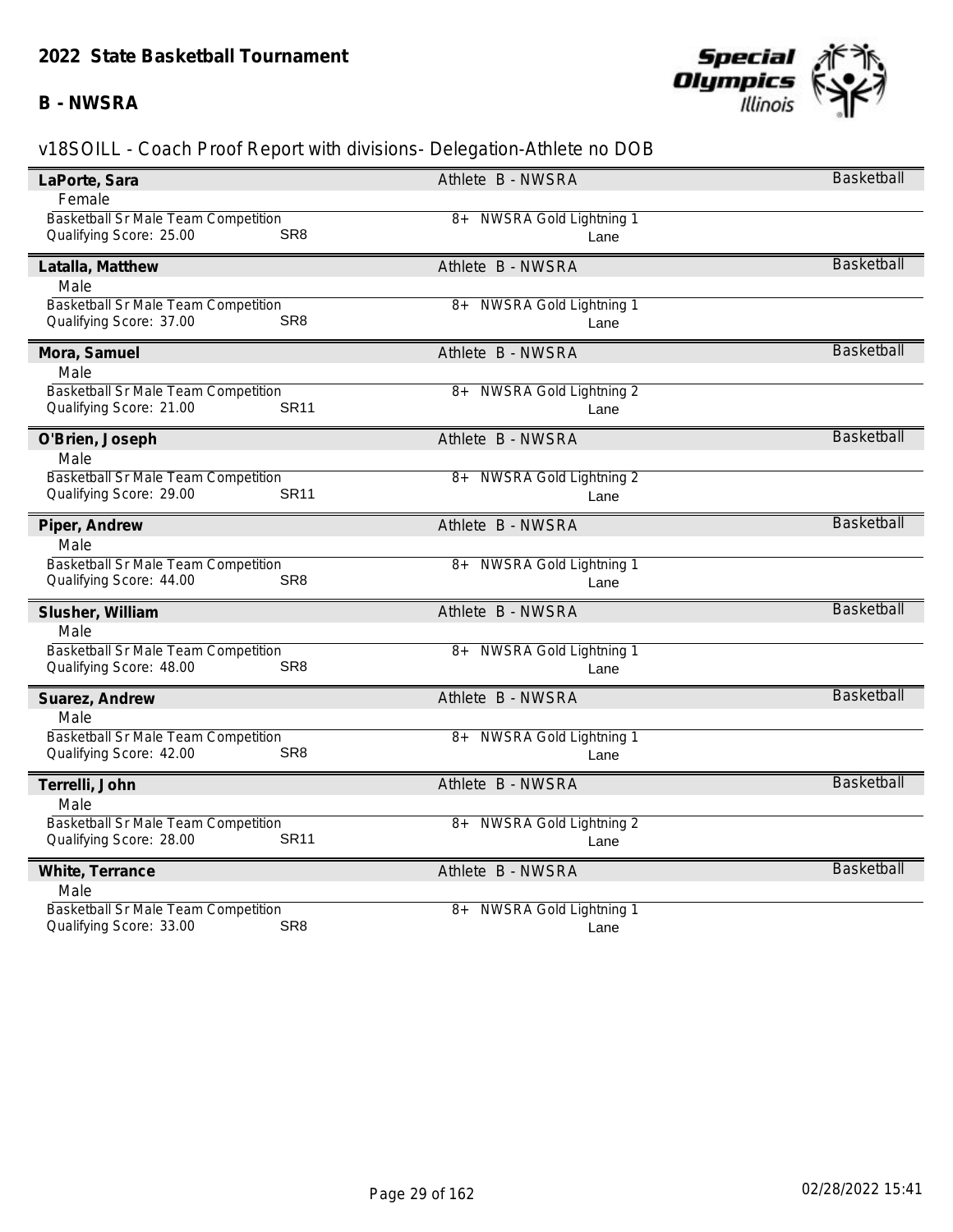# **B - SRACLC**



| Brady, Mark                            | Athlete B - SRACLC                    | Basketball        |
|----------------------------------------|---------------------------------------|-------------------|
| Male                                   |                                       |                   |
| Basketball Sr Male Team Competition    | <b>SRACLC Crusaders Black</b><br>8+   |                   |
| <b>SR10</b><br>Qualifying Score: 27.00 | Lane                                  |                   |
| Copeland, Lindsay M                    | Athlete B - SRACLC                    | <b>Basketball</b> |
| Female                                 |                                       |                   |
| Basketball Sr Male Team Competition    | <b>SRACLC Crusaders Black</b><br>$8+$ |                   |
| Qualifying Score: 37.00<br><b>SR10</b> | Lane                                  |                   |
| Deslauriers, Dominick                  | Athlete B - SRACLC                    | <b>Basketball</b> |
| Male                                   |                                       |                   |
| Basketball Sr Male Team Competition    | <b>SRACLC Crusaders Black</b><br>8+   |                   |
| Qualifying Score: 41.00<br><b>SR10</b> | Lane                                  |                   |
| Ha, David                              | Athlete B - SRACLC                    | Basketball        |
| Male                                   |                                       |                   |
| Basketball Sr Male Team Competition    | <b>SRACLC Crusaders Black</b><br>$8+$ |                   |
| <b>SR10</b><br>Qualifying Score: 44.00 | Lane                                  |                   |
| Koppel, Andrew                         | Athlete B - SRACLC                    | <b>Basketball</b> |
| Male                                   |                                       |                   |
| Basketball Sr Male Team Competition    | <b>SRACLC Crusaders Black</b><br>8+   |                   |
| Qualifying Score: 45.00<br><b>SR10</b> | Lane                                  |                   |
| Koppel, Griffin                        | Athlete B - SRACLC                    | Basketball        |
| Male                                   |                                       |                   |
| Basketball Sr Male Team Competition    | <b>SRACLC Crusaders Black</b><br>8+   |                   |
| Qualifying Score: 38.00<br><b>SR10</b> | Lane                                  |                   |
| McNamee, Scott                         | Athlete B - SRACLC                    | <b>Basketball</b> |
| Male                                   |                                       |                   |
| Basketball Sr Male Team Competition    | <b>SRACLC Crusaders Black</b><br>8+   |                   |
| Qualifying Score: 36.00<br><b>SR10</b> | Lane                                  |                   |
| Phelps, Timothy                        | Athlete B - SRACLC                    | <b>Basketball</b> |
| Male                                   |                                       |                   |
| Basketball Sr Male Team Competition    | <b>SRACLC Crusaders Black</b><br>8+   |                   |
| Qualifying Score: 36.00<br><b>SR10</b> | Lane                                  |                   |
| Ulwelling, Katie                       | Athlete B - SRACLC                    | <b>Basketball</b> |
| Female                                 |                                       |                   |
| Basketball Sr Male Team Competition    | <b>SRACLC Crusaders Black</b><br>8+   |                   |
| <b>SR10</b><br>Qualifying Score: 27.00 | Lane                                  |                   |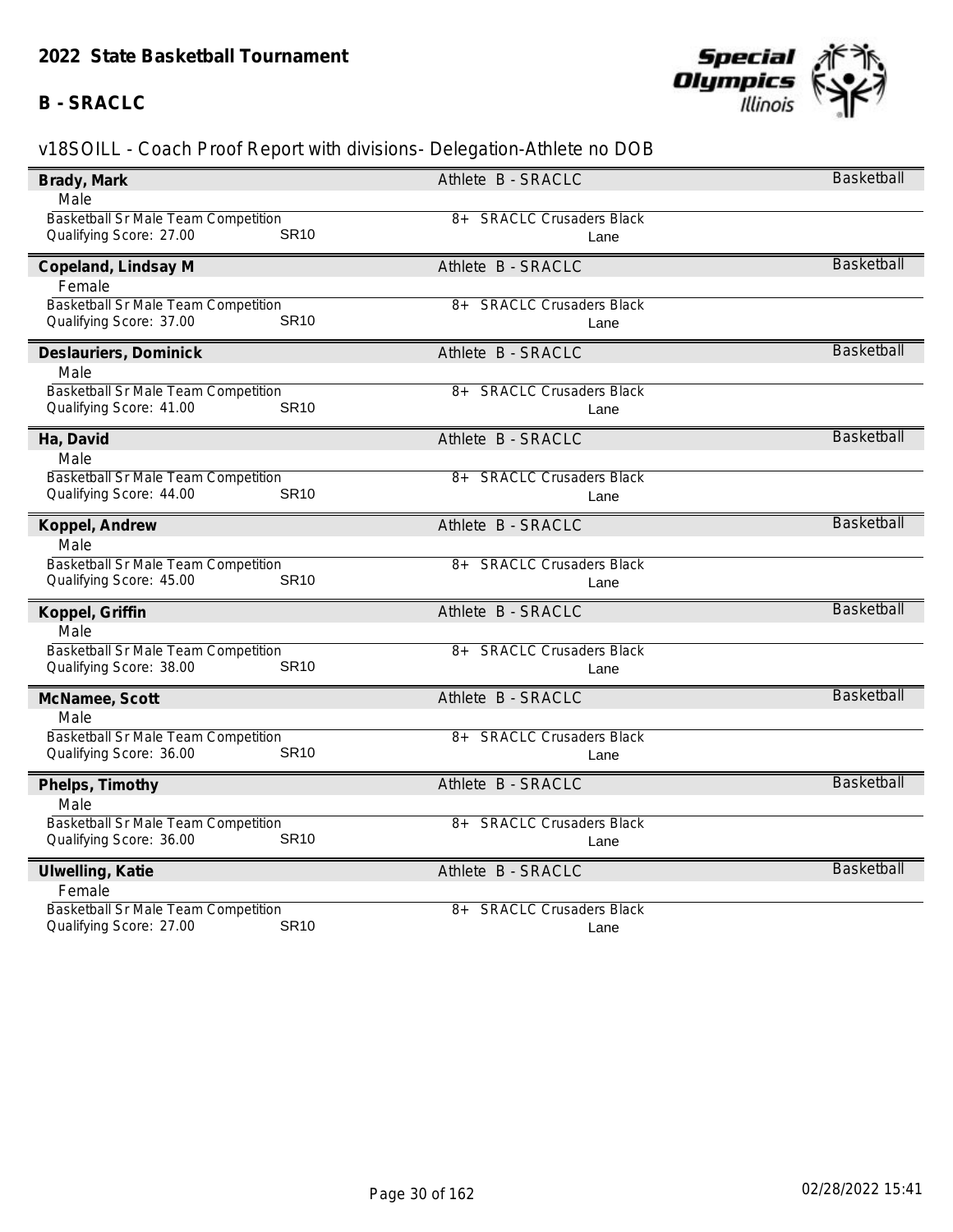#### **B - Vernon Hills HS/Dist 128**



| Dunbar, Hailey                       |     | Athlete B - Vernon Hills HS/Dist 128 | <b>Basketball</b> |
|--------------------------------------|-----|--------------------------------------|-------------------|
| <b>Female</b>                        |     |                                      |                   |
| <b>Basketball Skills 10ft Basket</b> |     | 16+                                  |                   |
| Qualifying Score: 55.00              | F08 | Lane                                 | Level: Male Ball  |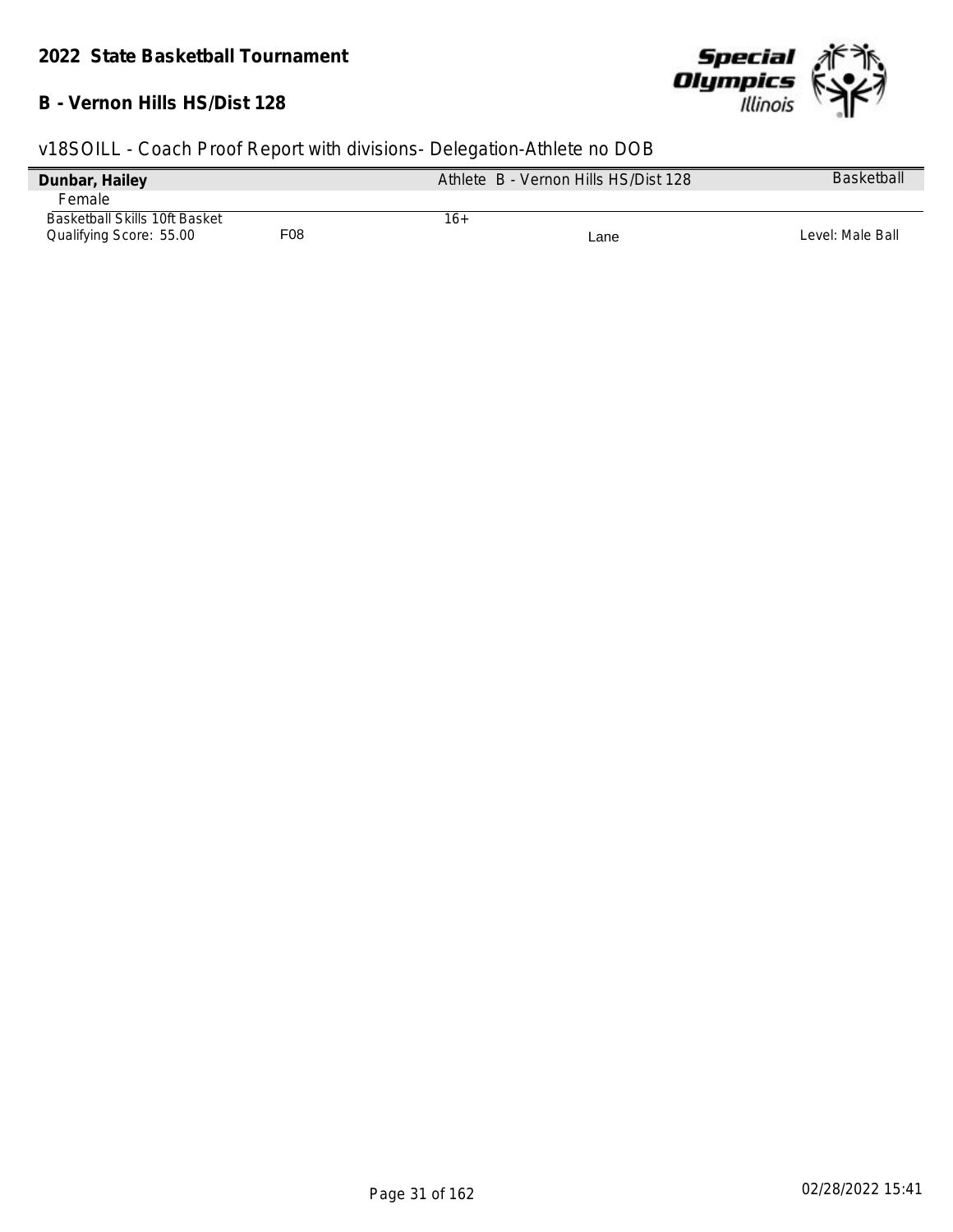## **B - Warren SRA**



| Davis, Rebecca                             | Athlete B - Warren SRA        | Basketball        |
|--------------------------------------------|-------------------------------|-------------------|
| Female                                     |                               |                   |
| <b>Basketball Sr Male Team Competition</b> | 8+ WSRA Rockets Red           |                   |
| Qualifying Score: 28.00                    | SR <sub>5</sub><br>Lane       |                   |
| Erickson, Scott                            | Athlete B - Warren SRA        | <b>Basketball</b> |
| Male                                       |                               |                   |
| <b>Basketball Sr Male Team Competition</b> | <b>WSRA Rockets Red</b><br>8+ |                   |
| Qualifying Score: 26.00                    | SR <sub>5</sub><br>Lane       |                   |
| Flaherty, Anna                             | Athlete B - Warren SRA        | <b>Basketball</b> |
| Female                                     |                               |                   |
| Basketball Sr Male Team Competition        | <b>WSRA Rockets Red</b><br>8+ |                   |
| Qualifying Score: 12.00                    | SR <sub>5</sub><br>Lane       |                   |
| Grasso, Nicholas                           | Athlete B - Warren SRA        | Basketball        |
| Male                                       |                               |                   |
| <b>Basketball Sr Male Team Competition</b> | 8+ WSRA Rockets Red           |                   |
| Qualifying Score: 10.00                    | SR <sub>5</sub><br>Lane       |                   |
| Harr, Celissa                              | Athlete B - Warren SRA        | <b>Basketball</b> |
| Female                                     |                               |                   |
| Basketball Sr Male Team Competition        | <b>WSRA Rockets Red</b><br>8+ |                   |
| Qualifying Score: 21.00                    | SR <sub>5</sub><br>Lane       |                   |
| Kern, Maxwell                              | Athlete B - Warren SRA        | Basketball        |
| Male                                       |                               |                   |
| <b>Basketball Sr Male Team Competition</b> | <b>WSRA Rockets Red</b><br>8+ |                   |
| Qualifying Score: 25.00                    | SR <sub>5</sub><br>Lane       |                   |
| Massong, Lauren                            | Athlete B - Warren SRA        | <b>Basketball</b> |
| Female                                     |                               |                   |
| Basketball Sr Male Team Competition        | 8+ WSRA Rockets Red           |                   |
| Qualifying Score: 12.00                    | SR <sub>5</sub><br>Lane       |                   |
| Mielke, Tyler                              | Athlete B - Warren SRA        | <b>Basketball</b> |
| Male                                       |                               |                   |
| Basketball Sr Male Team Competition        | <b>WSRA Rockets Red</b><br>8+ |                   |
| Qualifying Score: 7.00                     | SR <sub>5</sub><br>Lane       |                   |
| Phillips, John                             | Athlete B - Warren SRA        | Basketball        |
| Male                                       |                               |                   |
| <b>Basketball Sr Male Team Competition</b> | <b>WSRA Rockets Red</b><br>8+ |                   |
| Qualifying Score: 33.00                    | SR <sub>5</sub><br>Lane       |                   |
| Teitz, Matthew                             | Athlete B - Warren SRA        | Basketball        |
| Male                                       |                               |                   |
| <b>Basketball Sr Male Team Competition</b> | <b>WSRA Rockets Red</b><br>8+ |                   |
| Qualifying Score: 7.00                     | SR <sub>5</sub><br>Lane       |                   |
| Wright, Abigail (Abbey)                    | Athlete B - Warren SRA        | <b>Basketball</b> |
| Female                                     |                               |                   |
| <b>Basketball Sr Male Team Competition</b> | <b>WSRA Rockets Red</b><br>8+ |                   |
| Qualifying Score: 20.00                    | SR <sub>5</sub><br>Lane       |                   |
|                                            |                               |                   |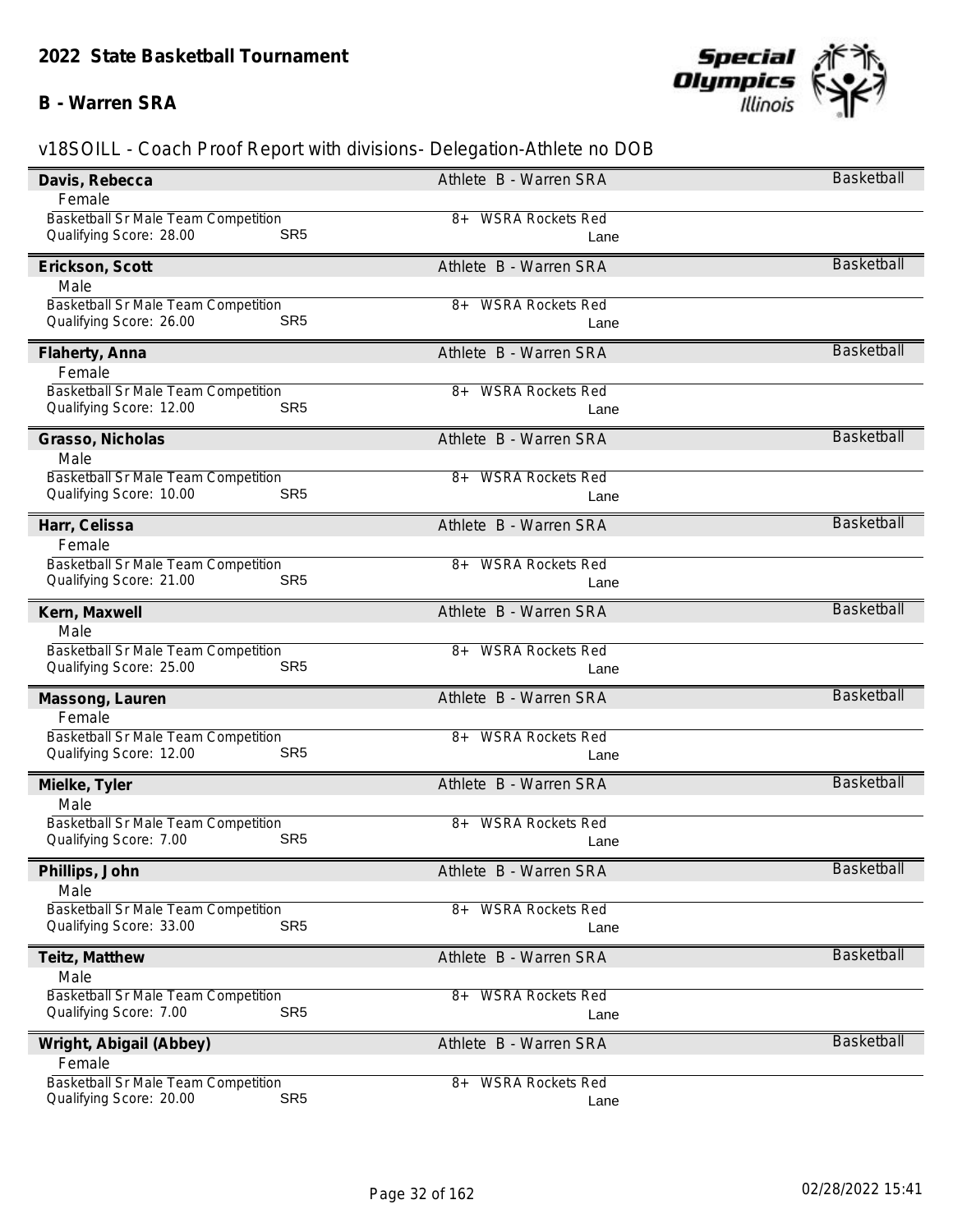## **B - Wilmette Stars**



| Semple, Cara                  |    | Athlete B - Wilmette Stars |      | <b>Basketball</b>  |
|-------------------------------|----|----------------------------|------|--------------------|
| Female                        |    |                            |      |                    |
| Basketball Skills 8 Ft Basket |    | $8 - 15$                   |      |                    |
| Qualifying Score: 61.00       | F5 |                            | Lane | Level: Female Ball |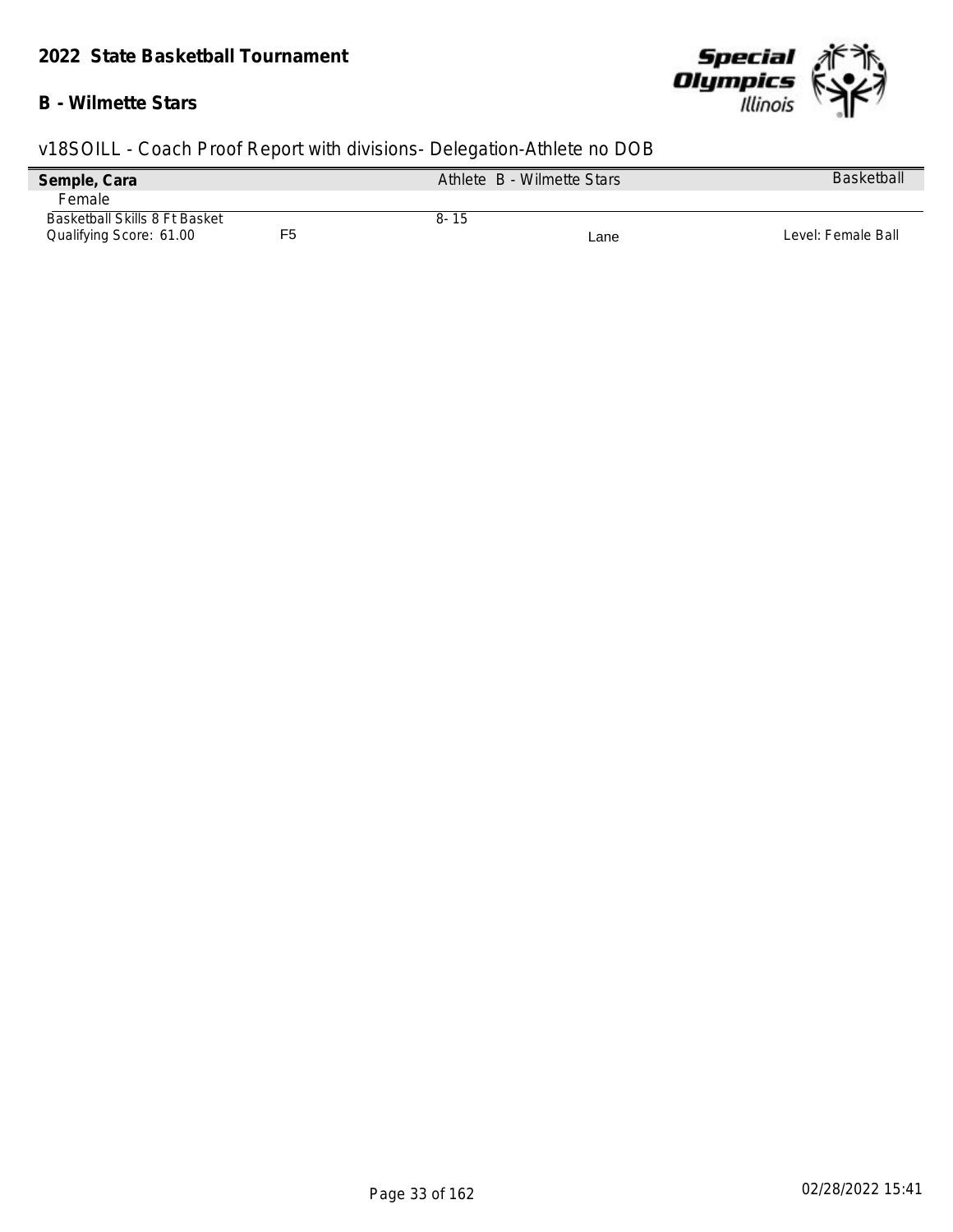# **C - Cicero School District 99**



| Alvarez, Diego                             | Athlete C - Cicero School District 99 | Basketball        |
|--------------------------------------------|---------------------------------------|-------------------|
| Male                                       |                                       |                   |
| <b>Basketball Jr Male Team Competition</b> | 8-15 Cicero Unity Tigers              |                   |
| Qualifying Score: 18.00<br>JR <sub>1</sub> | Lane                                  |                   |
| Andrade Lopez, Perla                       | Athlete C - Cicero School District 99 | Basketball        |
| Female                                     |                                       |                   |
| Basketball Jr Male Team Competition        | 8-15 Cicero Unity Tigers              |                   |
| Qualifying Score: 12.00<br>JR <sub>1</sub> | Lane                                  |                   |
| Cortez, Shirley                            | Athlete C - Cicero School District 99 | <b>Basketball</b> |
| Female                                     |                                       |                   |
| Basketball Jr Male Team Competition        | 8-15 Cicero Unity Tigers              |                   |
| Qualifying Score: 15.00<br>JR <sub>1</sub> | Lane                                  |                   |
| Diaz-Vega, Garrett                         | Athlete C - Cicero School District 99 | <b>Basketball</b> |
| Male                                       |                                       |                   |
| Basketball Jr Male Team Competition        | 8-15 Cicero Unity Tigers              |                   |
| Qualifying Score: 19.00<br>JR <sub>1</sub> | Lane                                  |                   |
| Martinez, Adrian                           | Athlete C - Cicero School District 99 | <b>Basketball</b> |
| Male                                       |                                       |                   |
| Basketball Jr Male Team Competition        | 8-15 Cicero Unity Tigers              |                   |
| Qualifying Score: 12.00<br>JR1             | Lane                                  |                   |
| Murrillo, Karla                            | Athlete C - Cicero School District 99 | Basketball        |
| Female                                     |                                       |                   |
| Basketball Jr Male Team Competition        | 8-15 Cicero Unity Tigers              |                   |
| Qualifying Score: 14.00<br>JR <sub>1</sub> | Lane                                  |                   |
| Patlan, Brian                              | Athlete C - Cicero School District 99 | <b>Basketball</b> |
| Male                                       |                                       |                   |
| Basketball Jr Male Team Competition        | 8-15 Cicero Unity Tigers              |                   |
| Qualifying Score: 14.00<br>JR <sub>1</sub> | Lane                                  |                   |
| Roman, Angel                               | Athlete C - Cicero School District 99 | <b>Basketball</b> |
| Male                                       |                                       |                   |
| Basketball Jr Male Team Competition        | 8-15 Cicero Unity Tigers              |                   |
| Qualifying Score: 9.00<br>JR <sub>1</sub>  | Lane                                  |                   |
| Salazar-Diaz, Johan                        | Athlete C - Cicero School District 99 | Basketball        |
| Male                                       |                                       |                   |
| Basketball Jr Male Team Competition        | 8-15 Cicero Unity Tigers              |                   |
| Qualifying Score: 9.00<br>JR <sub>1</sub>  | Lane                                  |                   |
| Sias, Jacob                                | Athlete C - Cicero School District 99 | <b>Basketball</b> |
| Male                                       |                                       |                   |
| Basketball Jr Male Team Competition        | 8-15 Cicero Unity Tigers              |                   |
| Qualifying Score: 9.00<br>JR <sub>1</sub>  | Lane                                  |                   |
| Velazquez, Cecilia                         | Athlete C - Cicero School District 99 | <b>Basketball</b> |
| Female                                     |                                       |                   |
| Basketball Jr Male Team Competition        | 8-15 Cicero Unity Tigers              |                   |
| Qualifying Score: 15.00<br>JR <sub>1</sub> | Lane                                  |                   |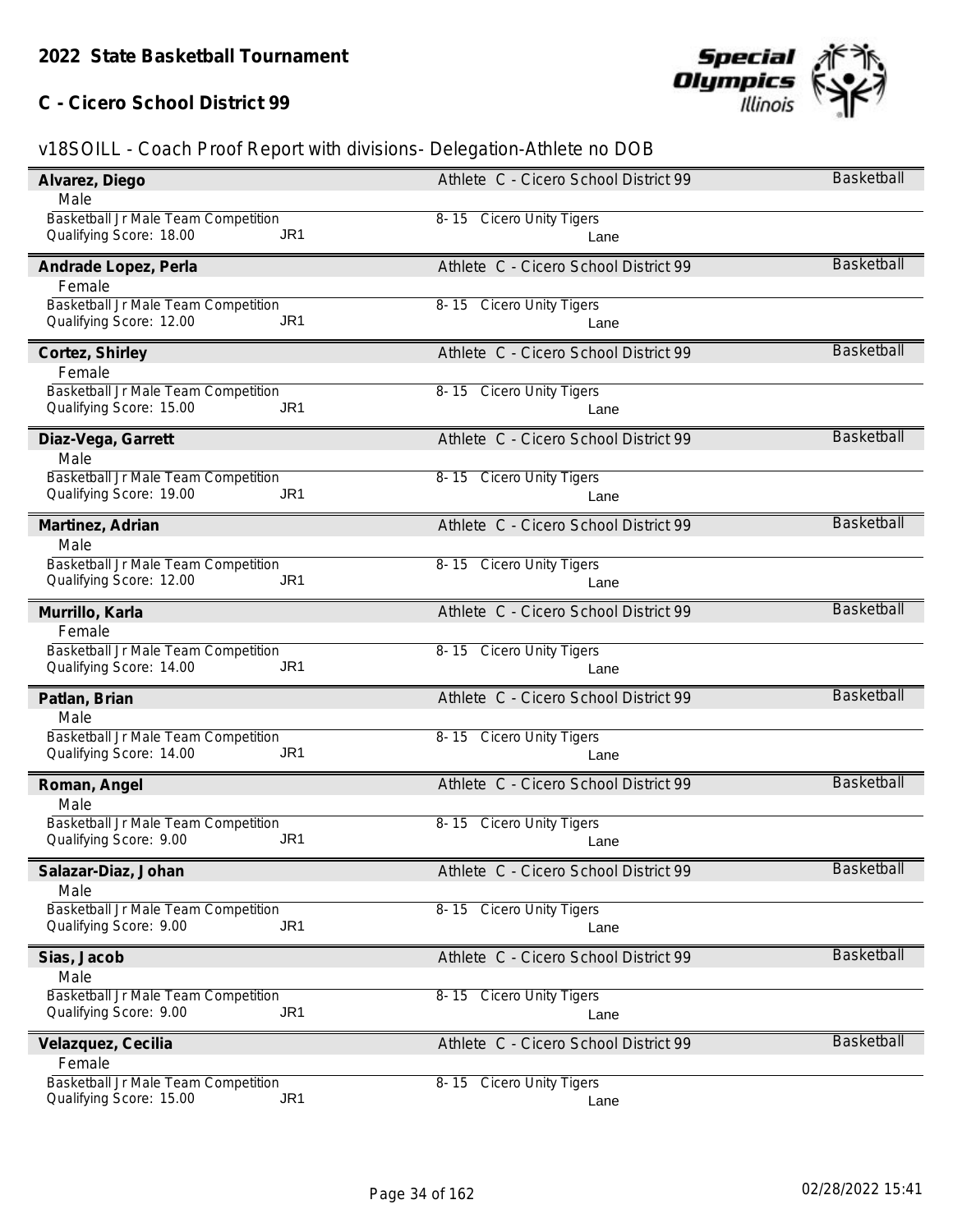## **C - D303 United**



| Newman, Clive                 |    | Athlete C - D303 United |      | Basketball         |
|-------------------------------|----|-------------------------|------|--------------------|
| Male                          |    |                         |      |                    |
| Basketball Skills 8 Ft Basket |    | $8 - 15$                |      |                    |
| Qualifying Score: 71.00       | M7 |                         | Lane | Level: Female Ball |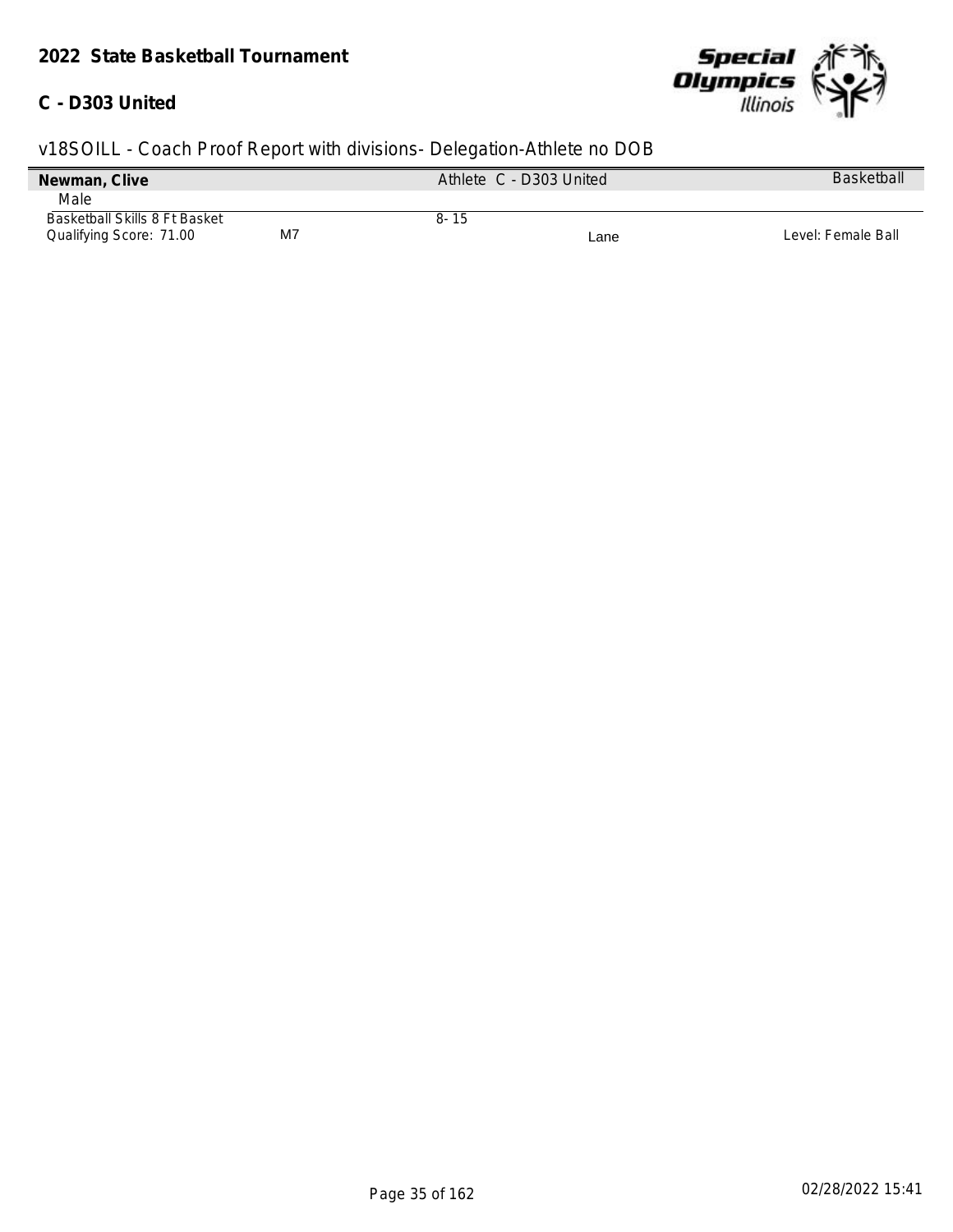# **C - District 99 Hoops**



| Cavanaugh, Connor                       | Athlete C - District 99 Hoops | <b>Basketball</b> |
|-----------------------------------------|-------------------------------|-------------------|
| Male                                    |                               |                   |
| Basketball High School Team Competition | 14-22 District 99 Hoops 1     |                   |
| HS7<br>Qualifying Score: 21.00          | Lane                          |                   |
| Davis, Darius                           | Athlete C - District 99 Hoops | <b>Basketball</b> |
| Male                                    |                               |                   |
| Basketball High School Team Competition | 14-22 District 99 Hoops 1     |                   |
| Qualifying Score: 21.00<br>HS7          | Lane                          |                   |
| Dean, Raymarion                         | Athlete C - District 99 Hoops | <b>Basketball</b> |
| Male                                    |                               |                   |
| Basketball High School Team Competition | 14-22 District 99 Hoops 1     |                   |
| HS7<br>Qualifying Score: 21.00          | Lane                          |                   |
| Jordan, Kendrell S                      | Athlete C - District 99 Hoops | <b>Basketball</b> |
| Male                                    |                               |                   |
| Basketball High School Team Competition | 14-22 District 99 Hoops 1     |                   |
| Qualifying Score: 34.00<br>HS7          | Lane                          |                   |
| Maloney, Thomas                         | Athlete C - District 99 Hoops | Basketball        |
| Male                                    |                               |                   |
| Basketball High School Team Competition | 14-22 District 99 Hoops 1     |                   |
| Qualifying Score: 33.00<br>HS7          | Lane                          |                   |
| Modine, Matthew                         | Athlete C - District 99 Hoops | Basketball        |
| Male                                    |                               |                   |
| Basketball High School Team Competition | 14-22 District 99 Hoops 1     |                   |
| Qualifying Score: 21.00<br>HS7          | Lane                          |                   |
| Rossi, Zachary                          | Athlete C - District 99 Hoops | <b>Basketball</b> |
| Male                                    |                               |                   |
| Basketball High School Team Competition | 14-22 District 99 Hoops 1     |                   |
| Qualifying Score: 34.00<br>HS7          | Lane                          |                   |
| Small, Edward                           | Athlete C - District 99 Hoops | <b>Basketball</b> |
| Male                                    |                               |                   |
| Basketball High School Team Competition | 14-22 District 99 Hoops 1     |                   |
| HS7<br>Qualifying Score: 35.00          | Lane                          |                   |
| Zetera, Johnny                          | Athlete C - District 99 Hoops | Basketball        |
| Male                                    |                               |                   |
| Basketball High School Team Competition | 14-22 District 99 Hoops 1     |                   |
| HS7<br>Qualifying Score: 35.00          | Lane                          |                   |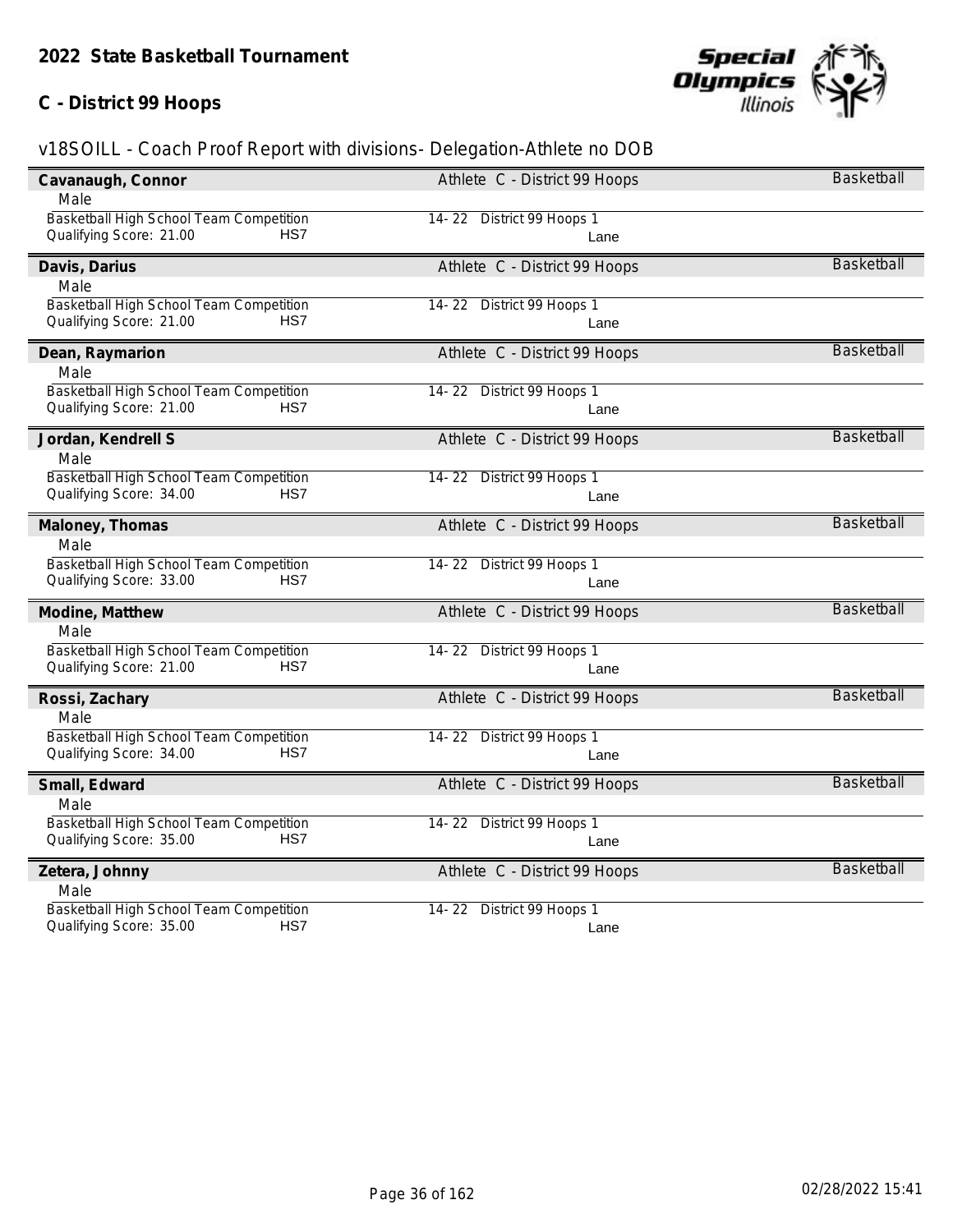### **C - Fox Valley SRA**



| Bousquet, Gage                                                                | Athlete C - Fox Valley SRA      | Basketball        |
|-------------------------------------------------------------------------------|---------------------------------|-------------------|
| Male                                                                          |                                 |                   |
| <b>Basketball Sr Male Team Competition</b>                                    | <b>FVSRA Blue Stars</b><br>8+   |                   |
| <b>SR10</b><br>Qualifying Score: 16.00                                        | Lane                            |                   |
| Burson, Douglas                                                               | Athlete C - Fox Valley SRA      | Basketball        |
| Male                                                                          |                                 |                   |
| Basketball Sr Male Team Competition                                           | <b>FVSRA Blue Stars</b><br>$8+$ |                   |
| <b>SR10</b><br>Qualifying Score: 42.00                                        | Lane                            |                   |
| Colby, David                                                                  | Athlete C - Fox Valley SRA      | <b>Basketball</b> |
| Male                                                                          |                                 |                   |
| Basketball Sr Male Team Competition                                           | <b>FVSRA Blue Stars</b><br>8+   |                   |
| Qualifying Score: 34.00<br><b>SR10</b>                                        | Lane                            |                   |
| Deegan, Casey                                                                 | Athlete C - Fox Valley SRA      | <b>Basketball</b> |
| Male                                                                          |                                 |                   |
| <b>Basketball Sr Male Team Competition</b>                                    | 8+ FVSRA Blue Stars             |                   |
| <b>SR10</b><br>Qualifying Score: 16.00                                        | Lane                            |                   |
| Karl, Richard                                                                 | Athlete C - Fox Valley SRA      | <b>Basketball</b> |
| Male                                                                          |                                 |                   |
| Basketball Sr Male Team Competition                                           | <b>FVSRA Blue Stars</b><br>8+   |                   |
| Qualifying Score: 29.00<br><b>SR10</b>                                        | Lane                            |                   |
| Lachat, Michael                                                               | Athlete C - Fox Valley SRA      | Basketball        |
| Male                                                                          |                                 |                   |
| Basketball Sr Male Team Competition                                           | <b>FVSRA Blue Stars</b><br>8+   |                   |
| Qualifying Score: 30.00<br><b>SR10</b>                                        | Lane                            |                   |
| Petrovic, Nick                                                                | Athlete C - Fox Valley SRA      | <b>Basketball</b> |
| Male                                                                          |                                 |                   |
| <b>Basketball Sr Male Team Competition</b><br><b>SR10</b>                     | 8+ FVSRA Blue Stars             |                   |
| Qualifying Score: 31.00                                                       | Lane                            |                   |
| Riddle, Matthew (Matt)                                                        | Athlete C - Fox Valley SRA      | <b>Basketball</b> |
| Male                                                                          |                                 |                   |
| <b>Basketball Sr Male Team Competition</b><br><b>SR10</b>                     | <b>FVSRA Blue Stars</b><br>8+   |                   |
| Qualifying Score: 35.00                                                       | Lane                            |                   |
| Schweizer, Mackenzie                                                          | Athlete C - Fox Valley SRA      | Basketball        |
| Male                                                                          |                                 |                   |
| <b>Basketball Sr Male Team Competition</b><br><b>SR10</b>                     | <b>FVSRA Blue Stars</b><br>8+   |                   |
| Qualifying Score: 26.00                                                       | Lane                            |                   |
| Skaggs, Anna                                                                  | Athlete C - Fox Valley SRA      | Basketball        |
| Female                                                                        |                                 |                   |
| Basketball Sr Male Team Competition<br><b>SR10</b><br>Qualifying Score: 26.00 | <b>FVSRA Blue Stars</b><br>8+   |                   |
|                                                                               | Lane                            |                   |
| Wagner, Jamari                                                                | Athlete C - Fox Valley SRA      | Basketball        |
| Male                                                                          |                                 |                   |
| Basketball Sr Male Team Competition<br><b>SR10</b>                            | <b>FVSRA Blue Stars</b><br>8+   |                   |
| Qualifying Score: 35.00                                                       | Lane                            |                   |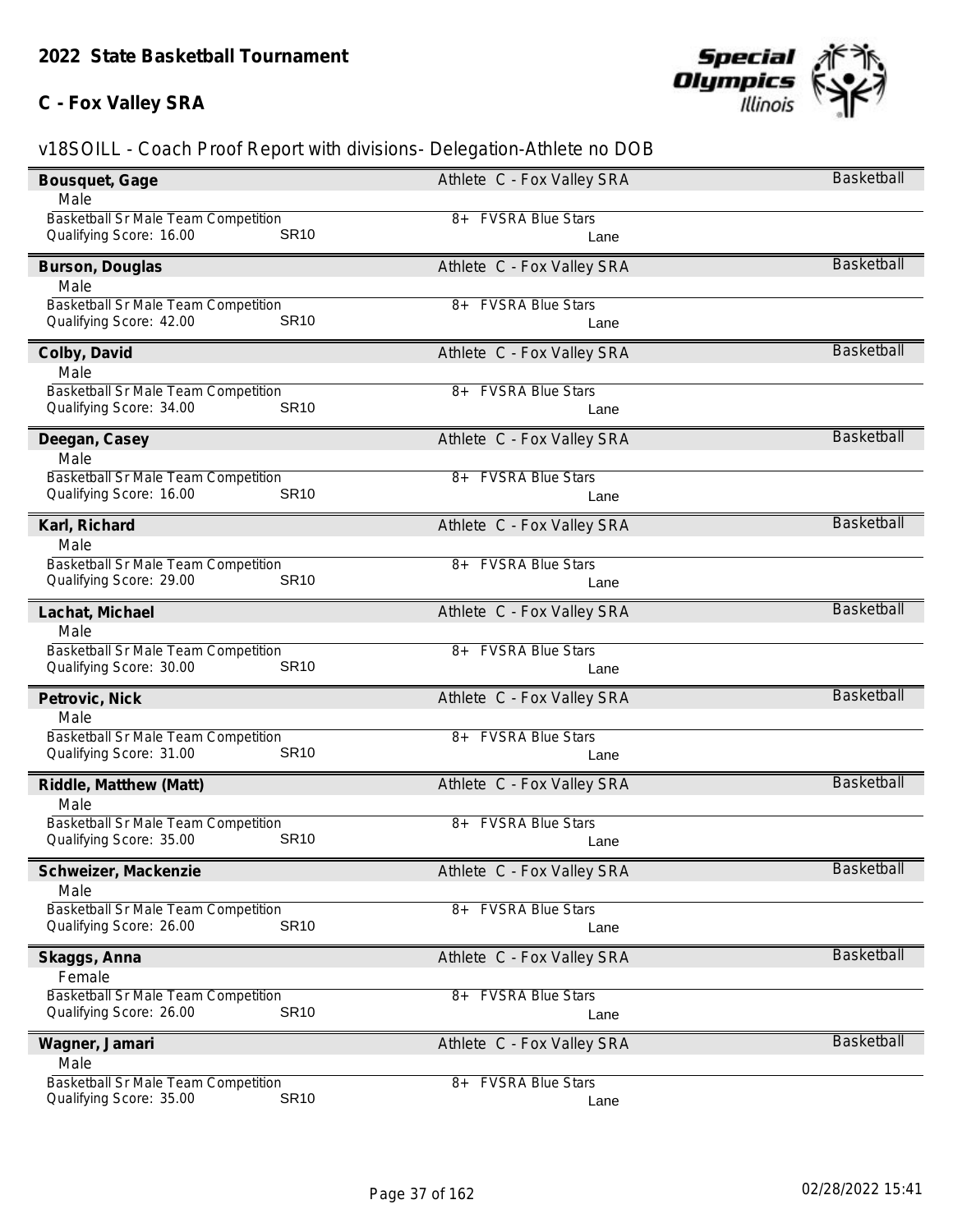### **C - Fox Valley SRA**



| Webster, Jamice                     |                  | Athlete C - Fox Valley SRA | <b>Basketball</b> |
|-------------------------------------|------------------|----------------------------|-------------------|
| Male                                |                  |                            |                   |
| Basketball Sr Male Team Competition |                  | 8+ FVSRA Blue Stars        |                   |
| Qualifying Score: 24.00             | SR <sub>10</sub> | Lane                       |                   |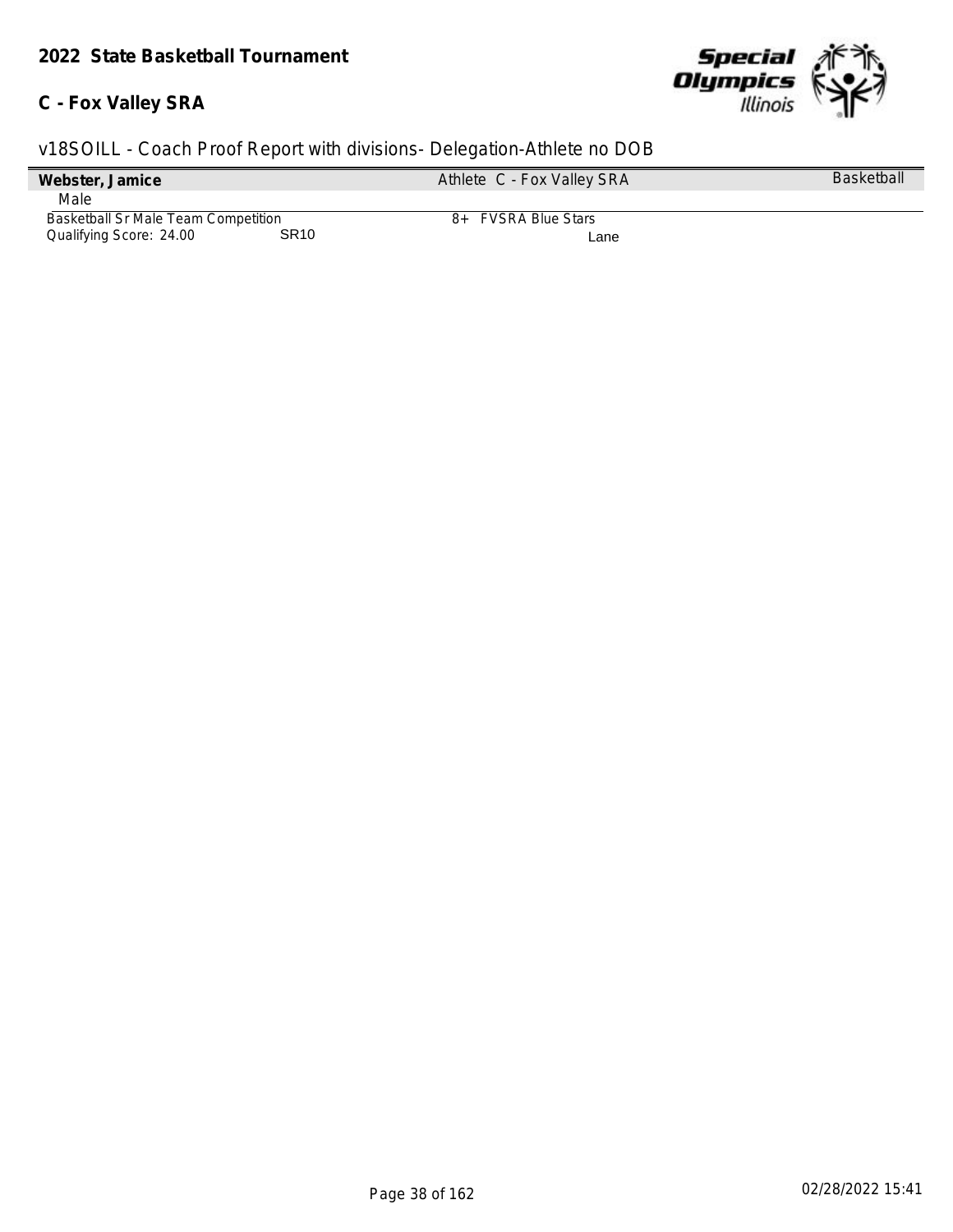### **C - Gateway SRA**



| Day, Timmy R                                                                  | Athlete C - Gateway SRA                     | Basketball        |
|-------------------------------------------------------------------------------|---------------------------------------------|-------------------|
| Male                                                                          |                                             |                   |
| Basketball Sr Male Team Competition                                           | <b>Gateway Gators Green</b><br>8+           |                   |
| <b>SR13</b><br>Qualifying Score: 46.00                                        | Lane                                        |                   |
| Johnson, Erik                                                                 | Athlete C - Gateway SRA                     | Basketball        |
| Male                                                                          |                                             |                   |
| Basketball Sr Male Team Competition                                           | <b>Gateway Gators Green</b><br>8+           |                   |
| <b>SR13</b><br>Qualifying Score: 31.00                                        | Lane                                        |                   |
| King, Kevionn                                                                 | Athlete C - Gateway SRA                     | Basketball        |
| Male                                                                          |                                             |                   |
| Basketball Sr Male Team Competition                                           | <b>Gateway Gators Green</b><br>8+           |                   |
| Qualifying Score: 32.00<br><b>SR13</b>                                        | Lane                                        |                   |
| Konieczka, Andrew                                                             | Athlete C - Gateway SRA                     | Basketball        |
| Male                                                                          |                                             |                   |
| Basketball Sr Male Team Competition                                           | 8+ Gateway Gators Green                     |                   |
| <b>SR13</b><br>Qualifying Score: 30.00                                        | Lane                                        |                   |
| Krumrey, Nikolai                                                              | Athlete C - Gateway SRA                     | <b>Basketball</b> |
| Male                                                                          |                                             |                   |
| Basketball Sr Male Team Competition                                           | <b>Gateway Gators Green</b><br>8+           |                   |
| Qualifying Score: 40.00<br><b>SR13</b>                                        | Lane                                        |                   |
|                                                                               |                                             |                   |
| O'Brien, William (Billy)                                                      | Athlete C - Gateway SRA                     | Basketball        |
| Male                                                                          |                                             |                   |
| Basketball Sr Male Team Competition                                           | <b>Gateway Gators Green</b><br>8+           |                   |
| Qualifying Score: 38.00<br><b>SR13</b>                                        | Lane                                        |                   |
| Thomas, Ryan                                                                  | Athlete C - Gateway SRA                     | Basketball        |
| Male                                                                          |                                             |                   |
| <b>Basketball Sr Male Team Competition</b>                                    | 8+ Gateway Gators Green                     |                   |
| <b>SR13</b><br>Qualifying Score: 49.00                                        | Lane                                        |                   |
| Verduin, Robert                                                               | Athlete C - Gateway SRA                     | Basketball        |
| Male                                                                          |                                             |                   |
| Basketball Sr Male Team Competition                                           | Gateway Gators Green<br>8+                  |                   |
| <b>SR13</b><br>Qualifying Score: 56.00                                        | Lane                                        |                   |
| Warzecha, Steven                                                              | Athlete C - Gateway SRA                     | Basketball        |
| Male                                                                          |                                             |                   |
| <b>Basketball Sr Male Team Competition</b>                                    | Gateway Gators Green<br>8+                  |                   |
| <b>SR13</b><br>Qualifying Score: 38.00                                        | Lane                                        |                   |
| Zaagman, Anthony Robert                                                       | Athlete C - Gateway SRA                     | Basketball        |
| Male                                                                          |                                             |                   |
| Basketball Sr Male Team Competition<br><b>SR13</b><br>Qualifying Score: 51.00 | <b>Gateway Gators Green</b><br>$8+$<br>Lane |                   |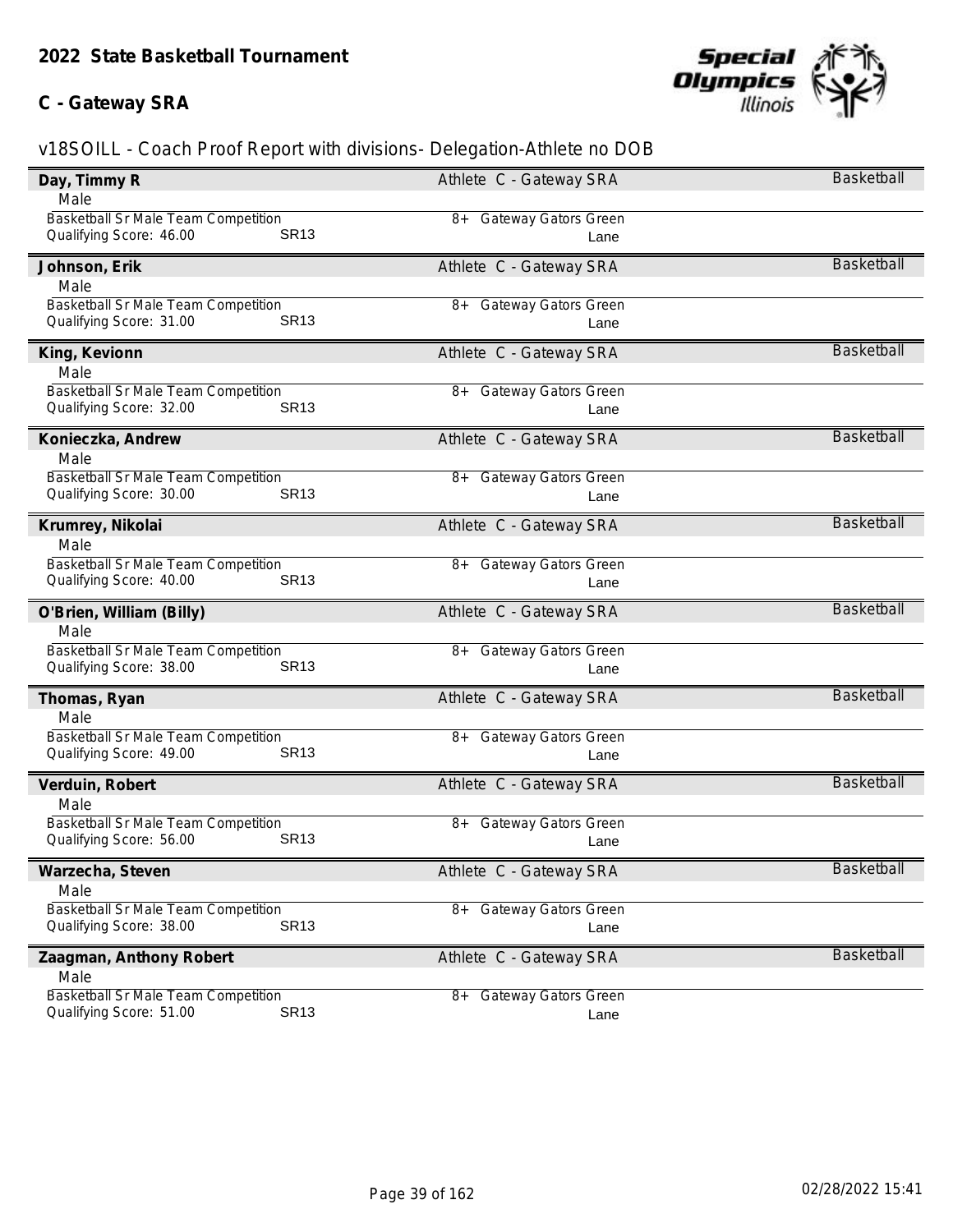### **C - Helping Hands Rehab Ctr**



| Bouma, Trevor                                                                            | Athlete C - Helping Hands Rehab Ctr        | <b>Basketball</b> |
|------------------------------------------------------------------------------------------|--------------------------------------------|-------------------|
| Male                                                                                     |                                            |                   |
| <b>Basketball Sr Male Team Competition</b><br>Qualifying Score: 13.00<br>SR <sub>5</sub> | <b>Helping Hands Huskies</b><br>8+<br>Lane |                   |
| Finch, Kevin                                                                             | Athlete C - Helping Hands Rehab Ctr        | <b>Basketball</b> |
| Male                                                                                     |                                            |                   |
| <b>Basketball Sr Male Team Competition</b>                                               | <b>Helping Hands Huskies</b><br>8+         |                   |
| SR <sub>5</sub><br>Qualifying Score: 44.00                                               | Lane                                       |                   |
| Guidolin, Sarah                                                                          | Athlete C - Helping Hands Rehab Ctr        | <b>Basketball</b> |
| Female                                                                                   |                                            |                   |
| Basketball Sr Male Team Competition                                                      | <b>Helping Hands Huskies</b><br>8+         |                   |
| Qualifying Score: 24.00<br>SR <sub>5</sub>                                               | Lane                                       |                   |
| Hansen, John                                                                             | Athlete C - Helping Hands Rehab Ctr        | Basketball        |
| Male                                                                                     |                                            |                   |
| <b>Basketball Sr Male Team Competition</b>                                               | <b>Helping Hands Huskies</b><br>8+         |                   |
| Qualifying Score: 31.00<br>SR <sub>5</sub>                                               | Lane                                       |                   |
| Lavaty, Zak                                                                              | Athlete C - Helping Hands Rehab Ctr        | <b>Basketball</b> |
| Male                                                                                     |                                            |                   |
| Basketball Sr Male Team Competition                                                      | <b>Helping Hands Huskies</b><br>8+         |                   |
| Qualifying Score: 35.00<br>SR <sub>5</sub>                                               | Lane                                       |                   |
|                                                                                          |                                            | <b>Basketball</b> |
| Meany, Brian<br>Male                                                                     | Athlete C - Helping Hands Rehab Ctr        |                   |
| Basketball Sr Male Team Competition                                                      | <b>Helping Hands Huskies</b><br>8+         |                   |
| Qualifying Score: 24.00<br>SR <sub>5</sub>                                               | Lane                                       |                   |
|                                                                                          |                                            |                   |
| O'Shea, Damen A                                                                          | Athlete C - Helping Hands Rehab Ctr        | <b>Basketball</b> |
| Male                                                                                     |                                            |                   |
| <b>Basketball Sr Male Team Competition</b>                                               | <b>Helping Hands Huskies</b><br>8+         |                   |
| Qualifying Score: 42.00<br>SR <sub>5</sub>                                               | Lane                                       |                   |
| Ohap, Theodore (Ted)                                                                     | Athlete C - Helping Hands Rehab Ctr        | <b>Basketball</b> |
| Male                                                                                     |                                            |                   |
| Basketball Sr Male Team Competition                                                      | <b>Helping Hands Huskies</b><br>8+         |                   |
| SR <sub>5</sub><br>Qualifying Score: 7.00                                                | Lane                                       |                   |
| Steinfort, Jonathan                                                                      | Athlete C - Helping Hands Rehab Ctr        | <b>Basketball</b> |
| Male                                                                                     |                                            |                   |
| <b>Basketball Sr Male Team Competition</b>                                               | <b>Helping Hands Huskies</b><br>8+         |                   |
| SR <sub>5</sub><br>Qualifying Score: 42.00                                               | Lane                                       |                   |
| Zajecka, Cindy C                                                                         | Athlete C - Helping Hands Rehab Ctr        | <b>Basketball</b> |
| Female                                                                                   |                                            |                   |
|                                                                                          |                                            |                   |
|                                                                                          | 8+                                         |                   |
| Basketball Sr Male Team Competition<br>SR <sub>5</sub><br>Qualifying Score: 31.00        | <b>Helping Hands Huskies</b><br>Lane       |                   |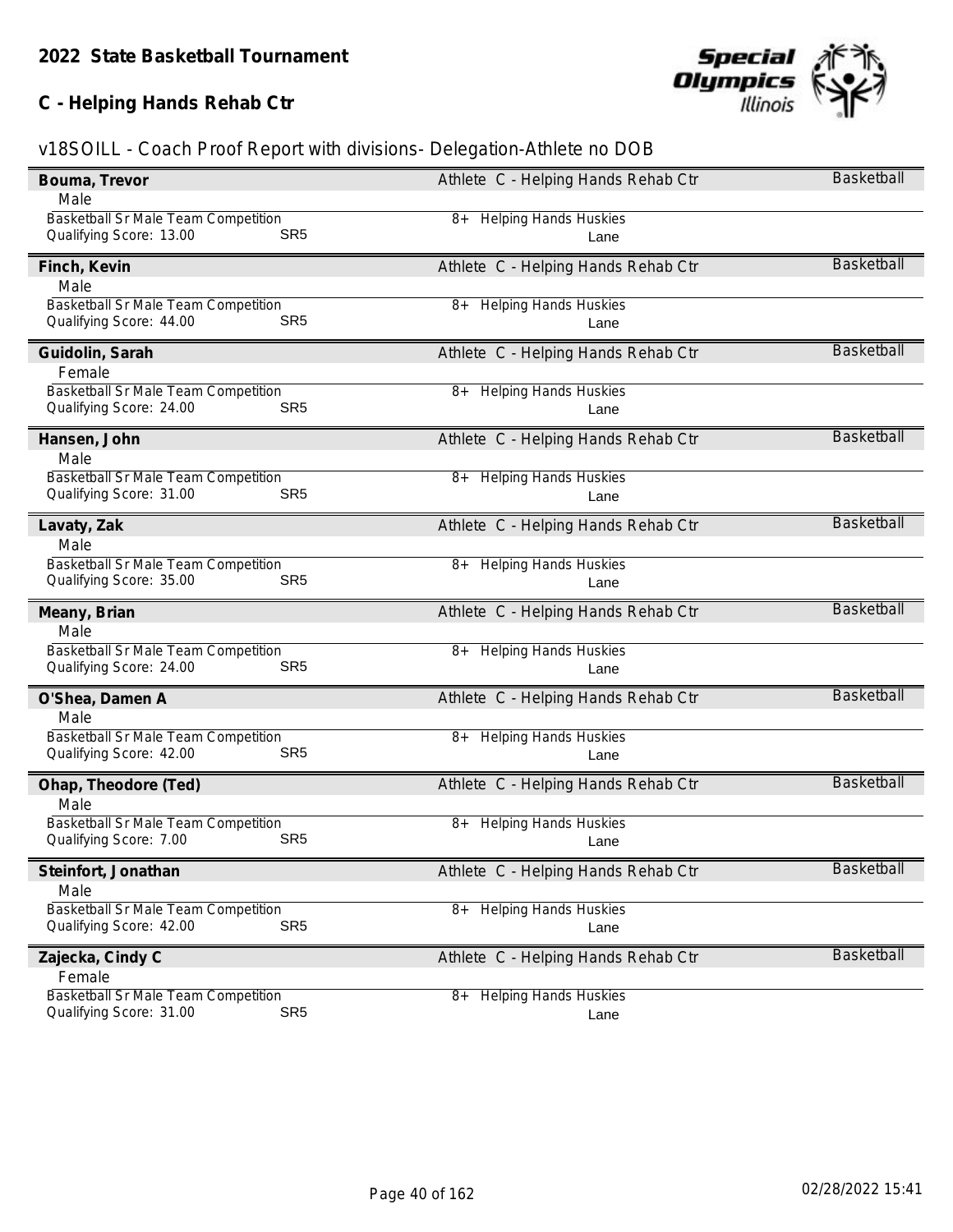### **C - Huskie Golf Academy**



| Sitzman, Edward               |     | Athlete C - Huskie Golf Academy | <b>Basketball</b> |
|-------------------------------|-----|---------------------------------|-------------------|
| Male                          |     |                                 |                   |
| Basketball Skills 10ft Basket |     | 16+                             |                   |
| Qualifying Score: 75.00       | M16 | Lane                            | Level: Male Ball  |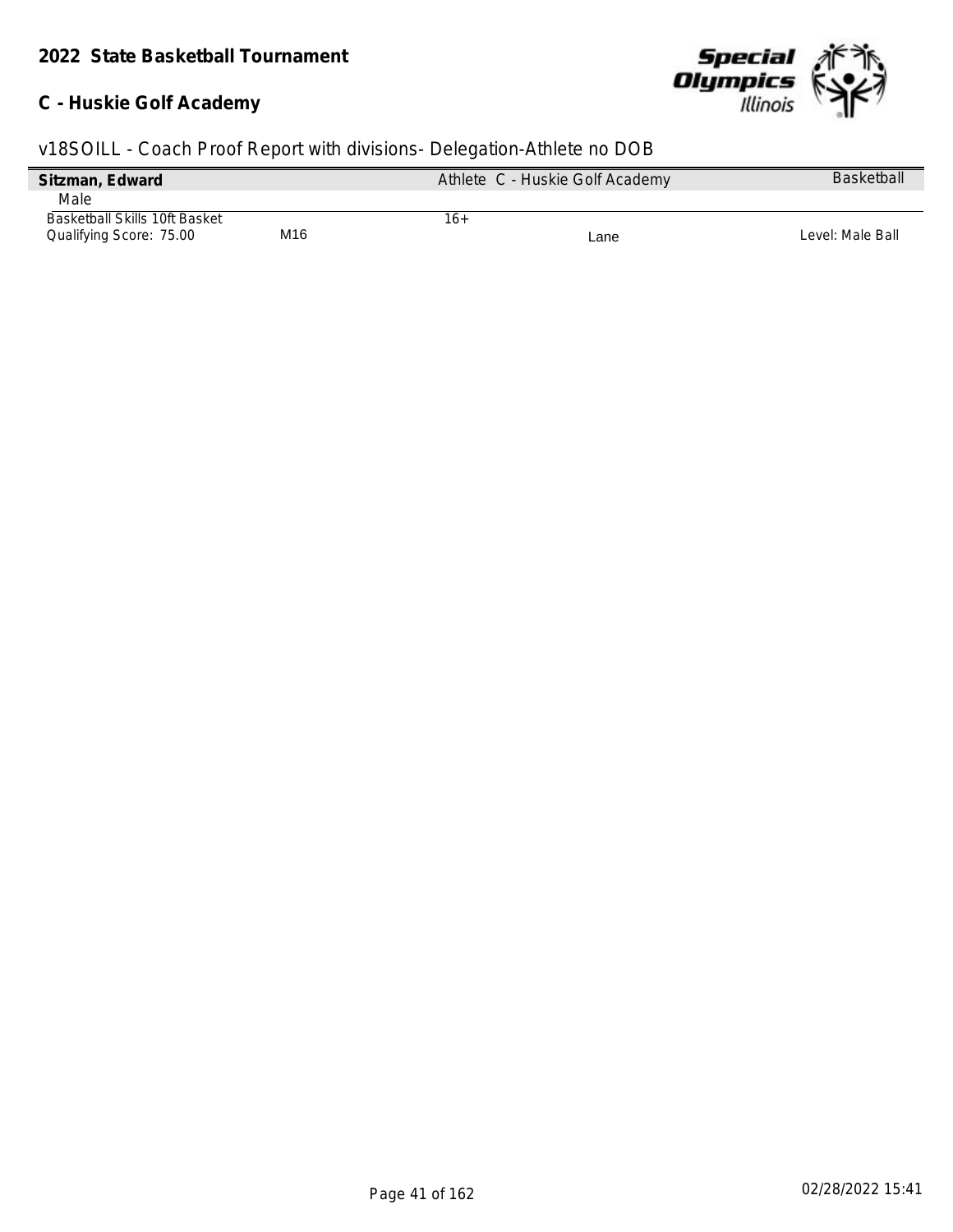## **C - Leyden High Schools-LIFE Transition Blue**



| Colon, Christina                                                   |                 | Athlete C - Leyden High Schools-LIFE Transition Blue | Basketball        |
|--------------------------------------------------------------------|-----------------|------------------------------------------------------|-------------------|
| Female                                                             |                 |                                                      |                   |
| Basketball High School Team Competition                            |                 | 23+ Leyden LIFE Transition Blue                      |                   |
| Qualifying Score: 35.00                                            | HS <sub>3</sub> | Lane                                                 |                   |
| Delgado, Roberto                                                   |                 | Athlete C - Leyden High Schools-LIFE Transition Blue | Basketball        |
| Male                                                               |                 |                                                      |                   |
| Basketball High School Team Competition                            |                 | Leyden LIFE Transition Blue<br>14- 22                |                   |
| Qualifying Score: 14.00                                            | HS3             | Lane                                                 |                   |
| Garcia, Victor                                                     |                 | Athlete C - Leyden High Schools-LIFE Transition Blue | <b>Basketball</b> |
| Male                                                               |                 |                                                      |                   |
| Basketball High School Team Competition                            |                 | 14-22 Leyden LIFE Transition Blue                    |                   |
| Qualifying Score: 19.00                                            | HS3             | Lane                                                 |                   |
|                                                                    |                 |                                                      |                   |
| Gonzalez, Ramon                                                    |                 | Athlete C - Leyden High Schools-LIFE Transition Blue | Basketball        |
| Male                                                               |                 |                                                      |                   |
| Basketball High School Team Competition                            |                 | 14-22 Leyden LIFE Transition Blue                    |                   |
| Qualifying Score: 14.00                                            | HS <sub>3</sub> | Lane                                                 |                   |
| Malinowski, Peter                                                  |                 | Athlete C - Leyden High Schools-LIFE Transition Blue | <b>Basketball</b> |
| Male                                                               |                 |                                                      |                   |
| Basketball High School Team Competition                            |                 | Leyden LIFE Transition Blue<br>14-22                 |                   |
| Qualifying Score: 14.00                                            | HS <sub>3</sub> | Lane                                                 |                   |
| Mendoza, Giovanni                                                  |                 | Athlete C - Leyden High Schools-LIFE Transition Blue | <b>Basketball</b> |
| Male                                                               |                 |                                                      |                   |
| Basketball High School Team Competition<br>Qualifying Score: 22.00 | HS <sub>3</sub> | 14-22 Leyden LIFE Transition Blue                    |                   |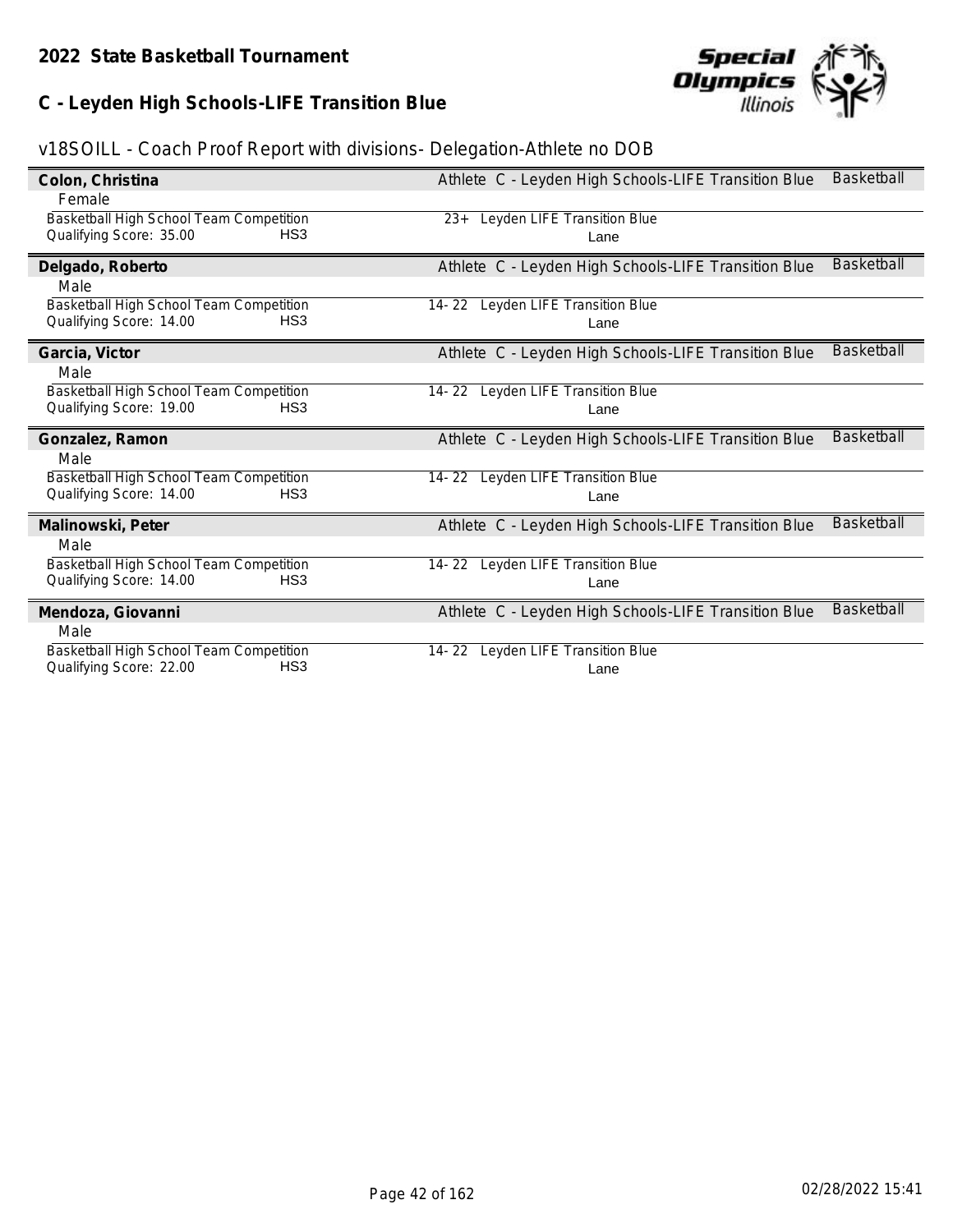## **C - Naperville Team 203**



| Goodfellow, Lily                                                                     | Athlete C - Naperville Team 203       | <b>Basketball</b> |
|--------------------------------------------------------------------------------------|---------------------------------------|-------------------|
| Female                                                                               |                                       |                   |
| Basketball High School Team Competition                                              | 14-22 Naperville 203 Fire-HS2         |                   |
| Qualifying Score: 12.00<br>HS <sub>1</sub>                                           | Lane                                  |                   |
| Huston, Cody                                                                         | Athlete C - Naperville Team 203       | <b>Basketball</b> |
| Male                                                                                 |                                       |                   |
| Basketball High School Team Competition                                              | 14-22 Naperville 203 Fire-HS2         |                   |
| Qualifying Score: 13.00<br>HS <sub>1</sub>                                           | Lane                                  |                   |
| Kurkechian, Christopher                                                              | Athlete C - Naperville Team 203       | <b>Basketball</b> |
| Male                                                                                 |                                       |                   |
| Basketball High School Team Competition                                              | 14-22 Naperville 203 Fire-HS2         |                   |
| Qualifying Score: 14.00<br>HS <sub>1</sub>                                           | Lane                                  |                   |
| Peroutka, Gabrielle                                                                  | Athlete C - Naperville Team 203       | <b>Basketball</b> |
| Female                                                                               |                                       |                   |
| Basketball High School Team Competition                                              | 14-22 Naperville 203 Fire-HS2         |                   |
| Qualifying Score: 8.00<br>HS1                                                        | Lane                                  |                   |
| Pratt, Sean                                                                          | Athlete C - Naperville Team 203       | <b>Basketball</b> |
| Male                                                                                 |                                       |                   |
| Basketball High School Team Competition                                              | 14-22 Naperville 203 Fire-HS2         |                   |
| Qualifying Score: 7.00<br>HS <sub>1</sub>                                            | Lane                                  |                   |
| Sanfilippo, Alyssa                                                                   | Athlete C - Naperville Team 203       | <b>Basketball</b> |
| Female                                                                               |                                       |                   |
| Basketball High School Team Competition                                              | 14-22 Naperville 203 Fire-HS2         |                   |
| Qualifying Score: 17.00<br>HS <sub>1</sub>                                           | Lane                                  |                   |
| Shannon, Bridget                                                                     | Athlete C - Naperville Team 203       | <b>Basketball</b> |
| Female                                                                               |                                       |                   |
| Basketball High School Team Competition                                              |                                       |                   |
|                                                                                      |                                       |                   |
| Qualifying Score: 17.00<br>HS <sub>1</sub>                                           | 14-22 Naperville 203 Fire-HS2<br>Lane |                   |
|                                                                                      |                                       | <b>Basketball</b> |
| Siannas, Ariana<br>Female                                                            | Athlete C - Naperville Team 203       |                   |
| Basketball High School Team Competition                                              | 14-22 Naperville 203 Fire-HS2         |                   |
| Qualifying Score: 13.00<br>HS <sub>1</sub>                                           | Lane                                  |                   |
|                                                                                      |                                       | <b>Basketball</b> |
| Szots, Francois<br>Male                                                              | Athlete C - Naperville Team 203       |                   |
| Basketball High School Team Competition                                              | 14-22 Naperville 203 Fire-HS2         |                   |
| Qualifying Score: 7.00<br>HS <sub>1</sub>                                            | Lane                                  |                   |
|                                                                                      | Athlete C - Naperville Team 203       | <b>Basketball</b> |
| Wang, Eric<br>Male                                                                   |                                       |                   |
| Basketball High School Team Competition<br>HS <sub>1</sub><br>Qualifying Score: 7.00 | 14-22 Naperville 203 Fire-HS2         |                   |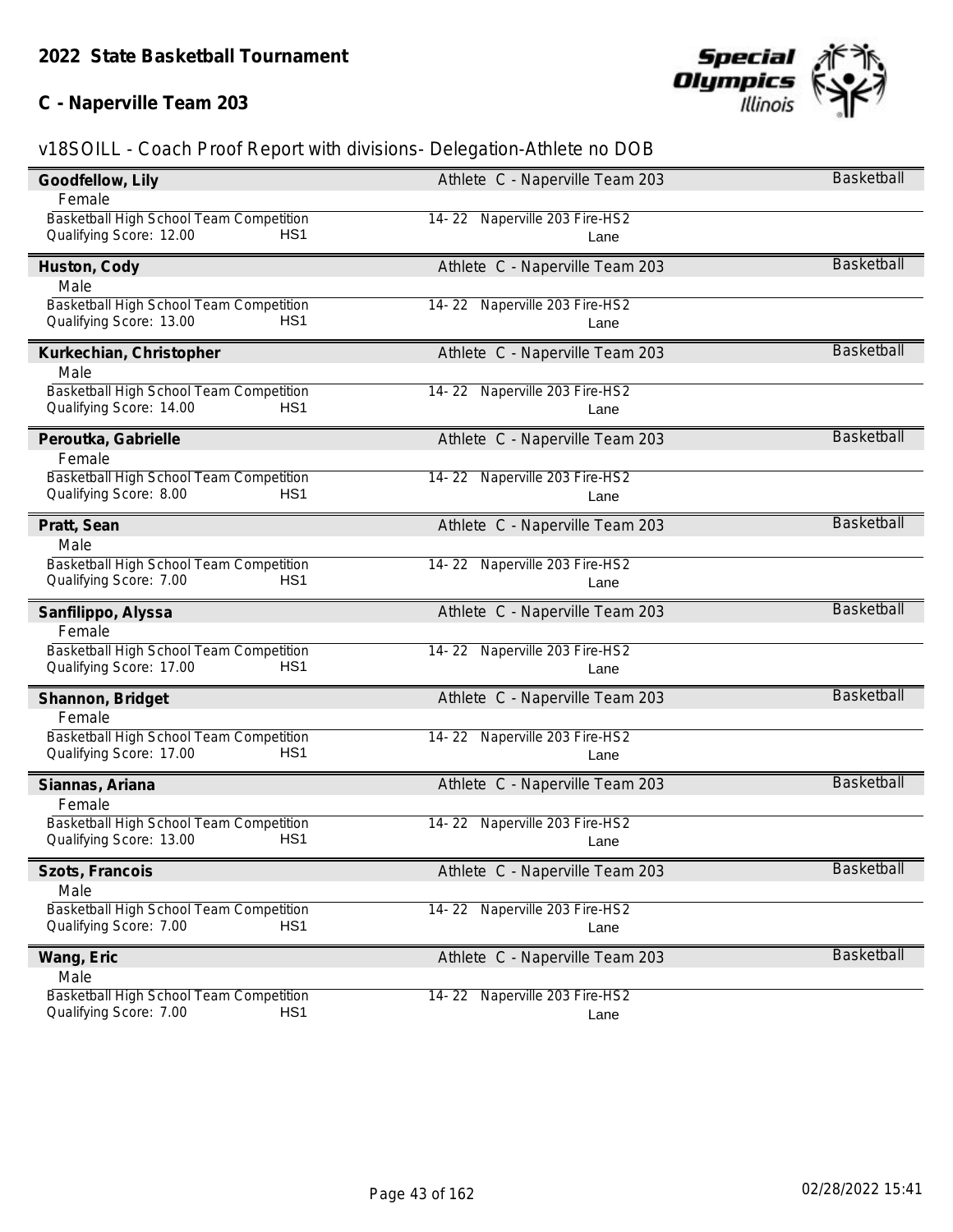### **C - NEDSRA**



| Aguayo, Oscar                                                                | Athlete C - NEDSRA                       | Basketball        |
|------------------------------------------------------------------------------|------------------------------------------|-------------------|
| Male                                                                         |                                          |                   |
| Basketball Sr Male Team Competition                                          | <b>NEDSRA Huskies Blue</b><br>8+         |                   |
| SR <sub>9</sub><br>Qualifying Score: 35.00                                   | Lane                                     |                   |
| Darrow, Dillon                                                               | Athlete C - NEDSRA                       | <b>Basketball</b> |
| Male                                                                         |                                          |                   |
| <b>Basketball Sr Male Team Competition</b>                                   | <b>NEDSRA Huskies Blue</b><br>8+         |                   |
| SR <sub>9</sub><br>Qualifying Score: 44.00                                   | Lane                                     |                   |
| Ortiz, Alexis                                                                | Athlete C - NEDSRA                       | <b>Basketball</b> |
| Male                                                                         |                                          |                   |
| Basketball Sr Male Team Competition                                          | <b>NEDSRA Huskies Blue</b><br>8+         |                   |
| Qualifying Score: 46.00<br>SR <sub>9</sub>                                   | Lane                                     |                   |
| Ramos, Jonathan                                                              | Athlete C - NEDSRA                       | Basketball        |
| Male                                                                         |                                          |                   |
| <b>Basketball Sr Male Team Competition</b>                                   | <b>NEDSRA Huskies Blue</b><br>8+         |                   |
| Qualifying Score: 35.00<br>SR <sub>9</sub>                                   | Lane                                     |                   |
| Rinaldi, Christopher                                                         | Athlete C - NEDSRA                       | <b>Basketball</b> |
| Male                                                                         |                                          |                   |
| Basketball Sr Male Team Competition                                          | <b>NEDSRA Huskies Blue</b><br>8+         |                   |
| Qualifying Score: 40.00<br>SR <sub>9</sub>                                   | Lane                                     |                   |
|                                                                              |                                          |                   |
| Shimanek, Jacob                                                              | Athlete C - NEDSRA                       | <b>Basketball</b> |
| Male                                                                         |                                          |                   |
| Basketball Sr Male Team Competition                                          | <b>NEDSRA Huskies Blue</b><br>8+         |                   |
| Qualifying Score: 35.00<br>SR <sub>9</sub>                                   | Lane                                     |                   |
| Strzewski, Ramon                                                             | Athlete C - NEDSRA                       | <b>Basketball</b> |
| Male                                                                         |                                          |                   |
| Basketball Sr Male Team Competition                                          | <b>NEDSRA Huskies Blue</b><br>$8+$       |                   |
| Qualifying Score: 22.00<br>SR <sub>9</sub>                                   | Lane                                     |                   |
| Vazquez, Angel                                                               | Athlete C - NEDSRA                       | <b>Basketball</b> |
| Male                                                                         |                                          |                   |
| <b>Basketball Sr Male Team Competition</b>                                   | <b>NEDSRA Huskies Blue</b><br>8+         |                   |
| Qualifying Score: 33.00<br>SR <sub>9</sub>                                   | Lane                                     |                   |
| Vitello, Austin                                                              | Athlete C - NEDSRA                       | <b>Basketball</b> |
| Male                                                                         |                                          |                   |
| <b>Basketball Sr Male Team Competition</b>                                   | <b>NEDSRA Huskies Blue</b><br>8+         |                   |
| SR <sub>9</sub><br>Qualifying Score: 40.00                                   | Lane                                     |                   |
| Vitello, Robert                                                              | Athlete C - NEDSRA                       | Basketball        |
| Male                                                                         |                                          |                   |
| <b>Basketball Sr Male Team Competition</b><br>SR9<br>Qualifying Score: 48.00 | <b>NEDSRA Huskies Blue</b><br>8+<br>Lane |                   |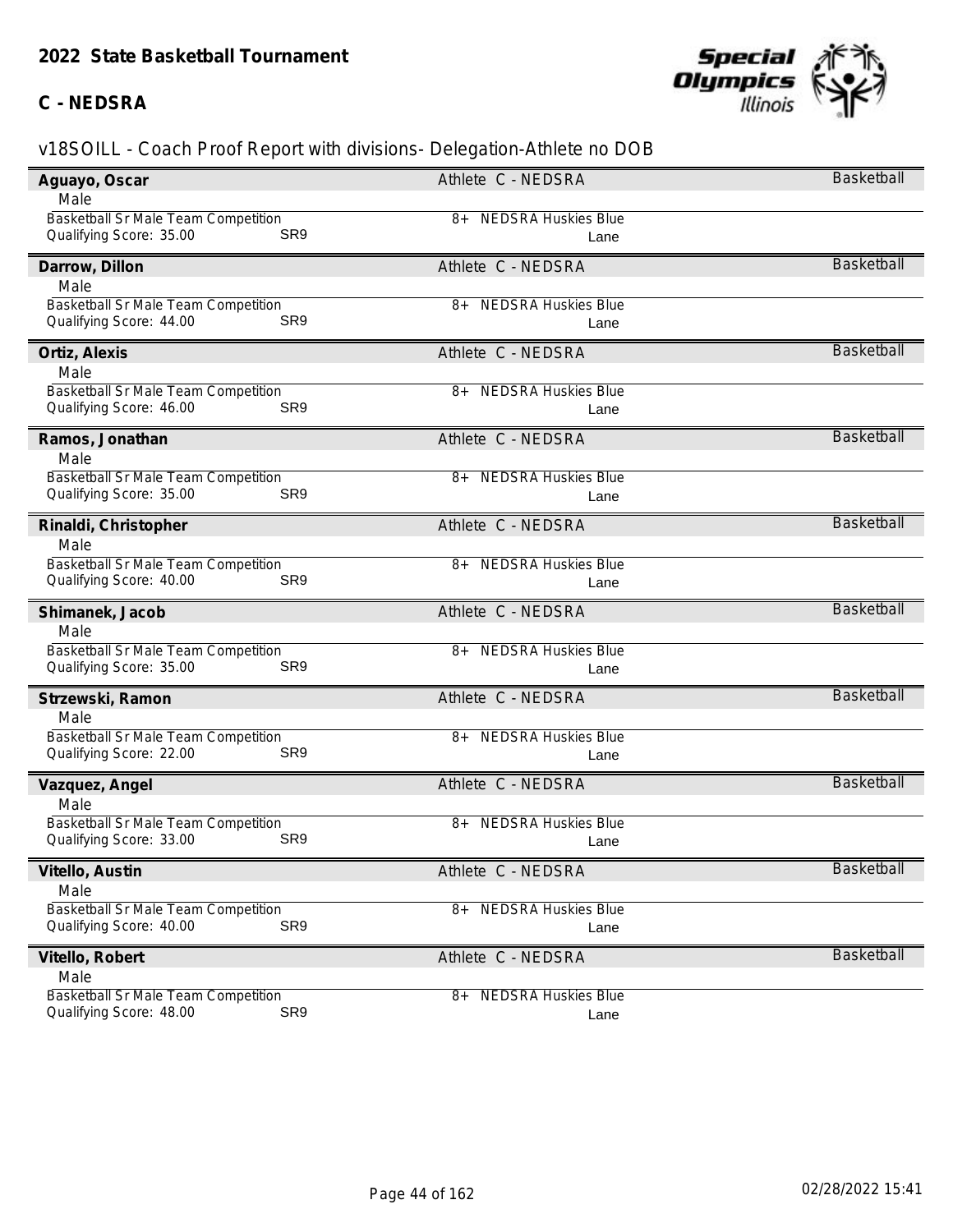## **C - Neuqua Valley HS**



| Male<br>Basketball High School Team Competition<br>14-22 Nequa Valley Wildcats<br>Qualifying Score: 38.00<br>HS <sub>5</sub><br>Lane<br><b>Basketball</b><br>Athlete C - Neuqua Valley HS<br>Boyd, Telera<br>Female<br>Team Manager<br>Qualifying Score:<br>Lane<br><b>Basketball</b><br>Athlete C - Neuqua Valley HS<br>Cai, Alex<br>Male<br>Basketball High School Team Competition<br>14-22 Nequa Valley Wildcats<br>Qualifying Score: 26.00<br>HS <sub>5</sub><br>Lane<br><b>Basketball</b><br>Flynn, Ryan<br>Athlete C - Neuqua Valley HS<br>Male<br>Basketball High School Team Competition<br>14-22 Nequa Valley Wildcats<br>Qualifying Score: 37.00<br>HS <sub>5</sub><br>Lane<br><b>Basketball</b><br>Foley, Kale<br>Athlete C - Neuqua Valley HS<br>Male<br>Basketball High School Team Competition<br>14-22 Nequa Valley Wildcats<br>Qualifying Score: 47.00<br>HS <sub>5</sub><br>Lane<br><b>Basketball</b><br>Jeffery, Adam<br>Athlete C - Neuqua Valley HS<br>Male<br>Basketball High School Team Competition<br>14-22 Nequa Valley Wildcats<br>Qualifying Score: 37.00<br>HS <sub>5</sub><br>Lane<br><b>Basketball</b><br>Athlete C - Neuqua Valley HS<br>Mahmoud, Aiman<br>Male<br>Basketball High School Team Competition<br>14-22 Nequa Valley Wildcats<br>Qualifying Score: 31.00<br>HS <sub>5</sub><br>Lane<br><b>Basketball</b><br>Mikuta, Thomas<br>Athlete C - Neuqua Valley HS<br>Male<br>Basketball High School Team Competition<br>14-22 Nequa Valley Wildcats<br>Qualifying Score: 45.00<br>HS <sub>5</sub><br>Lane<br><b>Basketball</b><br>Athlete C - Neuqua Valley HS<br>Ptak, Carter<br>Male<br>14-22 Nequa Valley Wildcats<br>Basketball High School Team Competition<br>Qualifying Score: 36.00<br>HS <sub>5</sub><br>Lane<br><b>Basketball</b><br>Athlete C - Neuqua Valley HS<br>Rajan, Ashwin<br>Male<br>Basketball High School Team Competition<br>14-22 Nequa Valley Wildcats<br>Qualifying Score: 46.00<br>HS <sub>5</sub><br>Lane<br><b>Basketball</b><br>Yousuf, Abdulmajid<br>Athlete C - Neuqua Valley HS<br>Male<br>Basketball High School Team Competition<br>14-22 Nequa Valley Wildcats<br>Qualifying Score: 38.00<br>HS <sub>5</sub><br>Lane | Biespiel, Jonah | Athlete C - Neugua Valley HS | Basketball |
|----------------------------------------------------------------------------------------------------------------------------------------------------------------------------------------------------------------------------------------------------------------------------------------------------------------------------------------------------------------------------------------------------------------------------------------------------------------------------------------------------------------------------------------------------------------------------------------------------------------------------------------------------------------------------------------------------------------------------------------------------------------------------------------------------------------------------------------------------------------------------------------------------------------------------------------------------------------------------------------------------------------------------------------------------------------------------------------------------------------------------------------------------------------------------------------------------------------------------------------------------------------------------------------------------------------------------------------------------------------------------------------------------------------------------------------------------------------------------------------------------------------------------------------------------------------------------------------------------------------------------------------------------------------------------------------------------------------------------------------------------------------------------------------------------------------------------------------------------------------------------------------------------------------------------------------------------------------------------------------------------------------------------------------------------------------------------------------------------------------------------------------------------------------------------------------------|-----------------|------------------------------|------------|
|                                                                                                                                                                                                                                                                                                                                                                                                                                                                                                                                                                                                                                                                                                                                                                                                                                                                                                                                                                                                                                                                                                                                                                                                                                                                                                                                                                                                                                                                                                                                                                                                                                                                                                                                                                                                                                                                                                                                                                                                                                                                                                                                                                                              |                 |                              |            |
|                                                                                                                                                                                                                                                                                                                                                                                                                                                                                                                                                                                                                                                                                                                                                                                                                                                                                                                                                                                                                                                                                                                                                                                                                                                                                                                                                                                                                                                                                                                                                                                                                                                                                                                                                                                                                                                                                                                                                                                                                                                                                                                                                                                              |                 |                              |            |
|                                                                                                                                                                                                                                                                                                                                                                                                                                                                                                                                                                                                                                                                                                                                                                                                                                                                                                                                                                                                                                                                                                                                                                                                                                                                                                                                                                                                                                                                                                                                                                                                                                                                                                                                                                                                                                                                                                                                                                                                                                                                                                                                                                                              |                 |                              |            |
|                                                                                                                                                                                                                                                                                                                                                                                                                                                                                                                                                                                                                                                                                                                                                                                                                                                                                                                                                                                                                                                                                                                                                                                                                                                                                                                                                                                                                                                                                                                                                                                                                                                                                                                                                                                                                                                                                                                                                                                                                                                                                                                                                                                              |                 |                              |            |
|                                                                                                                                                                                                                                                                                                                                                                                                                                                                                                                                                                                                                                                                                                                                                                                                                                                                                                                                                                                                                                                                                                                                                                                                                                                                                                                                                                                                                                                                                                                                                                                                                                                                                                                                                                                                                                                                                                                                                                                                                                                                                                                                                                                              |                 |                              |            |
|                                                                                                                                                                                                                                                                                                                                                                                                                                                                                                                                                                                                                                                                                                                                                                                                                                                                                                                                                                                                                                                                                                                                                                                                                                                                                                                                                                                                                                                                                                                                                                                                                                                                                                                                                                                                                                                                                                                                                                                                                                                                                                                                                                                              |                 |                              |            |
|                                                                                                                                                                                                                                                                                                                                                                                                                                                                                                                                                                                                                                                                                                                                                                                                                                                                                                                                                                                                                                                                                                                                                                                                                                                                                                                                                                                                                                                                                                                                                                                                                                                                                                                                                                                                                                                                                                                                                                                                                                                                                                                                                                                              |                 |                              |            |
|                                                                                                                                                                                                                                                                                                                                                                                                                                                                                                                                                                                                                                                                                                                                                                                                                                                                                                                                                                                                                                                                                                                                                                                                                                                                                                                                                                                                                                                                                                                                                                                                                                                                                                                                                                                                                                                                                                                                                                                                                                                                                                                                                                                              |                 |                              |            |
|                                                                                                                                                                                                                                                                                                                                                                                                                                                                                                                                                                                                                                                                                                                                                                                                                                                                                                                                                                                                                                                                                                                                                                                                                                                                                                                                                                                                                                                                                                                                                                                                                                                                                                                                                                                                                                                                                                                                                                                                                                                                                                                                                                                              |                 |                              |            |
|                                                                                                                                                                                                                                                                                                                                                                                                                                                                                                                                                                                                                                                                                                                                                                                                                                                                                                                                                                                                                                                                                                                                                                                                                                                                                                                                                                                                                                                                                                                                                                                                                                                                                                                                                                                                                                                                                                                                                                                                                                                                                                                                                                                              |                 |                              |            |
|                                                                                                                                                                                                                                                                                                                                                                                                                                                                                                                                                                                                                                                                                                                                                                                                                                                                                                                                                                                                                                                                                                                                                                                                                                                                                                                                                                                                                                                                                                                                                                                                                                                                                                                                                                                                                                                                                                                                                                                                                                                                                                                                                                                              |                 |                              |            |
|                                                                                                                                                                                                                                                                                                                                                                                                                                                                                                                                                                                                                                                                                                                                                                                                                                                                                                                                                                                                                                                                                                                                                                                                                                                                                                                                                                                                                                                                                                                                                                                                                                                                                                                                                                                                                                                                                                                                                                                                                                                                                                                                                                                              |                 |                              |            |
|                                                                                                                                                                                                                                                                                                                                                                                                                                                                                                                                                                                                                                                                                                                                                                                                                                                                                                                                                                                                                                                                                                                                                                                                                                                                                                                                                                                                                                                                                                                                                                                                                                                                                                                                                                                                                                                                                                                                                                                                                                                                                                                                                                                              |                 |                              |            |
|                                                                                                                                                                                                                                                                                                                                                                                                                                                                                                                                                                                                                                                                                                                                                                                                                                                                                                                                                                                                                                                                                                                                                                                                                                                                                                                                                                                                                                                                                                                                                                                                                                                                                                                                                                                                                                                                                                                                                                                                                                                                                                                                                                                              |                 |                              |            |
|                                                                                                                                                                                                                                                                                                                                                                                                                                                                                                                                                                                                                                                                                                                                                                                                                                                                                                                                                                                                                                                                                                                                                                                                                                                                                                                                                                                                                                                                                                                                                                                                                                                                                                                                                                                                                                                                                                                                                                                                                                                                                                                                                                                              |                 |                              |            |
|                                                                                                                                                                                                                                                                                                                                                                                                                                                                                                                                                                                                                                                                                                                                                                                                                                                                                                                                                                                                                                                                                                                                                                                                                                                                                                                                                                                                                                                                                                                                                                                                                                                                                                                                                                                                                                                                                                                                                                                                                                                                                                                                                                                              |                 |                              |            |
|                                                                                                                                                                                                                                                                                                                                                                                                                                                                                                                                                                                                                                                                                                                                                                                                                                                                                                                                                                                                                                                                                                                                                                                                                                                                                                                                                                                                                                                                                                                                                                                                                                                                                                                                                                                                                                                                                                                                                                                                                                                                                                                                                                                              |                 |                              |            |
|                                                                                                                                                                                                                                                                                                                                                                                                                                                                                                                                                                                                                                                                                                                                                                                                                                                                                                                                                                                                                                                                                                                                                                                                                                                                                                                                                                                                                                                                                                                                                                                                                                                                                                                                                                                                                                                                                                                                                                                                                                                                                                                                                                                              |                 |                              |            |
|                                                                                                                                                                                                                                                                                                                                                                                                                                                                                                                                                                                                                                                                                                                                                                                                                                                                                                                                                                                                                                                                                                                                                                                                                                                                                                                                                                                                                                                                                                                                                                                                                                                                                                                                                                                                                                                                                                                                                                                                                                                                                                                                                                                              |                 |                              |            |
|                                                                                                                                                                                                                                                                                                                                                                                                                                                                                                                                                                                                                                                                                                                                                                                                                                                                                                                                                                                                                                                                                                                                                                                                                                                                                                                                                                                                                                                                                                                                                                                                                                                                                                                                                                                                                                                                                                                                                                                                                                                                                                                                                                                              |                 |                              |            |
|                                                                                                                                                                                                                                                                                                                                                                                                                                                                                                                                                                                                                                                                                                                                                                                                                                                                                                                                                                                                                                                                                                                                                                                                                                                                                                                                                                                                                                                                                                                                                                                                                                                                                                                                                                                                                                                                                                                                                                                                                                                                                                                                                                                              |                 |                              |            |
|                                                                                                                                                                                                                                                                                                                                                                                                                                                                                                                                                                                                                                                                                                                                                                                                                                                                                                                                                                                                                                                                                                                                                                                                                                                                                                                                                                                                                                                                                                                                                                                                                                                                                                                                                                                                                                                                                                                                                                                                                                                                                                                                                                                              |                 |                              |            |
|                                                                                                                                                                                                                                                                                                                                                                                                                                                                                                                                                                                                                                                                                                                                                                                                                                                                                                                                                                                                                                                                                                                                                                                                                                                                                                                                                                                                                                                                                                                                                                                                                                                                                                                                                                                                                                                                                                                                                                                                                                                                                                                                                                                              |                 |                              |            |
|                                                                                                                                                                                                                                                                                                                                                                                                                                                                                                                                                                                                                                                                                                                                                                                                                                                                                                                                                                                                                                                                                                                                                                                                                                                                                                                                                                                                                                                                                                                                                                                                                                                                                                                                                                                                                                                                                                                                                                                                                                                                                                                                                                                              |                 |                              |            |
|                                                                                                                                                                                                                                                                                                                                                                                                                                                                                                                                                                                                                                                                                                                                                                                                                                                                                                                                                                                                                                                                                                                                                                                                                                                                                                                                                                                                                                                                                                                                                                                                                                                                                                                                                                                                                                                                                                                                                                                                                                                                                                                                                                                              |                 |                              |            |
|                                                                                                                                                                                                                                                                                                                                                                                                                                                                                                                                                                                                                                                                                                                                                                                                                                                                                                                                                                                                                                                                                                                                                                                                                                                                                                                                                                                                                                                                                                                                                                                                                                                                                                                                                                                                                                                                                                                                                                                                                                                                                                                                                                                              |                 |                              |            |
|                                                                                                                                                                                                                                                                                                                                                                                                                                                                                                                                                                                                                                                                                                                                                                                                                                                                                                                                                                                                                                                                                                                                                                                                                                                                                                                                                                                                                                                                                                                                                                                                                                                                                                                                                                                                                                                                                                                                                                                                                                                                                                                                                                                              |                 |                              |            |
|                                                                                                                                                                                                                                                                                                                                                                                                                                                                                                                                                                                                                                                                                                                                                                                                                                                                                                                                                                                                                                                                                                                                                                                                                                                                                                                                                                                                                                                                                                                                                                                                                                                                                                                                                                                                                                                                                                                                                                                                                                                                                                                                                                                              |                 |                              |            |
|                                                                                                                                                                                                                                                                                                                                                                                                                                                                                                                                                                                                                                                                                                                                                                                                                                                                                                                                                                                                                                                                                                                                                                                                                                                                                                                                                                                                                                                                                                                                                                                                                                                                                                                                                                                                                                                                                                                                                                                                                                                                                                                                                                                              |                 |                              |            |
|                                                                                                                                                                                                                                                                                                                                                                                                                                                                                                                                                                                                                                                                                                                                                                                                                                                                                                                                                                                                                                                                                                                                                                                                                                                                                                                                                                                                                                                                                                                                                                                                                                                                                                                                                                                                                                                                                                                                                                                                                                                                                                                                                                                              |                 |                              |            |
|                                                                                                                                                                                                                                                                                                                                                                                                                                                                                                                                                                                                                                                                                                                                                                                                                                                                                                                                                                                                                                                                                                                                                                                                                                                                                                                                                                                                                                                                                                                                                                                                                                                                                                                                                                                                                                                                                                                                                                                                                                                                                                                                                                                              |                 |                              |            |
|                                                                                                                                                                                                                                                                                                                                                                                                                                                                                                                                                                                                                                                                                                                                                                                                                                                                                                                                                                                                                                                                                                                                                                                                                                                                                                                                                                                                                                                                                                                                                                                                                                                                                                                                                                                                                                                                                                                                                                                                                                                                                                                                                                                              |                 |                              |            |
|                                                                                                                                                                                                                                                                                                                                                                                                                                                                                                                                                                                                                                                                                                                                                                                                                                                                                                                                                                                                                                                                                                                                                                                                                                                                                                                                                                                                                                                                                                                                                                                                                                                                                                                                                                                                                                                                                                                                                                                                                                                                                                                                                                                              |                 |                              |            |
|                                                                                                                                                                                                                                                                                                                                                                                                                                                                                                                                                                                                                                                                                                                                                                                                                                                                                                                                                                                                                                                                                                                                                                                                                                                                                                                                                                                                                                                                                                                                                                                                                                                                                                                                                                                                                                                                                                                                                                                                                                                                                                                                                                                              |                 |                              |            |
|                                                                                                                                                                                                                                                                                                                                                                                                                                                                                                                                                                                                                                                                                                                                                                                                                                                                                                                                                                                                                                                                                                                                                                                                                                                                                                                                                                                                                                                                                                                                                                                                                                                                                                                                                                                                                                                                                                                                                                                                                                                                                                                                                                                              |                 |                              |            |
|                                                                                                                                                                                                                                                                                                                                                                                                                                                                                                                                                                                                                                                                                                                                                                                                                                                                                                                                                                                                                                                                                                                                                                                                                                                                                                                                                                                                                                                                                                                                                                                                                                                                                                                                                                                                                                                                                                                                                                                                                                                                                                                                                                                              |                 |                              |            |
|                                                                                                                                                                                                                                                                                                                                                                                                                                                                                                                                                                                                                                                                                                                                                                                                                                                                                                                                                                                                                                                                                                                                                                                                                                                                                                                                                                                                                                                                                                                                                                                                                                                                                                                                                                                                                                                                                                                                                                                                                                                                                                                                                                                              |                 |                              |            |
|                                                                                                                                                                                                                                                                                                                                                                                                                                                                                                                                                                                                                                                                                                                                                                                                                                                                                                                                                                                                                                                                                                                                                                                                                                                                                                                                                                                                                                                                                                                                                                                                                                                                                                                                                                                                                                                                                                                                                                                                                                                                                                                                                                                              |                 |                              |            |
|                                                                                                                                                                                                                                                                                                                                                                                                                                                                                                                                                                                                                                                                                                                                                                                                                                                                                                                                                                                                                                                                                                                                                                                                                                                                                                                                                                                                                                                                                                                                                                                                                                                                                                                                                                                                                                                                                                                                                                                                                                                                                                                                                                                              |                 |                              |            |
|                                                                                                                                                                                                                                                                                                                                                                                                                                                                                                                                                                                                                                                                                                                                                                                                                                                                                                                                                                                                                                                                                                                                                                                                                                                                                                                                                                                                                                                                                                                                                                                                                                                                                                                                                                                                                                                                                                                                                                                                                                                                                                                                                                                              |                 |                              |            |
|                                                                                                                                                                                                                                                                                                                                                                                                                                                                                                                                                                                                                                                                                                                                                                                                                                                                                                                                                                                                                                                                                                                                                                                                                                                                                                                                                                                                                                                                                                                                                                                                                                                                                                                                                                                                                                                                                                                                                                                                                                                                                                                                                                                              |                 |                              |            |
|                                                                                                                                                                                                                                                                                                                                                                                                                                                                                                                                                                                                                                                                                                                                                                                                                                                                                                                                                                                                                                                                                                                                                                                                                                                                                                                                                                                                                                                                                                                                                                                                                                                                                                                                                                                                                                                                                                                                                                                                                                                                                                                                                                                              |                 |                              |            |
|                                                                                                                                                                                                                                                                                                                                                                                                                                                                                                                                                                                                                                                                                                                                                                                                                                                                                                                                                                                                                                                                                                                                                                                                                                                                                                                                                                                                                                                                                                                                                                                                                                                                                                                                                                                                                                                                                                                                                                                                                                                                                                                                                                                              |                 |                              |            |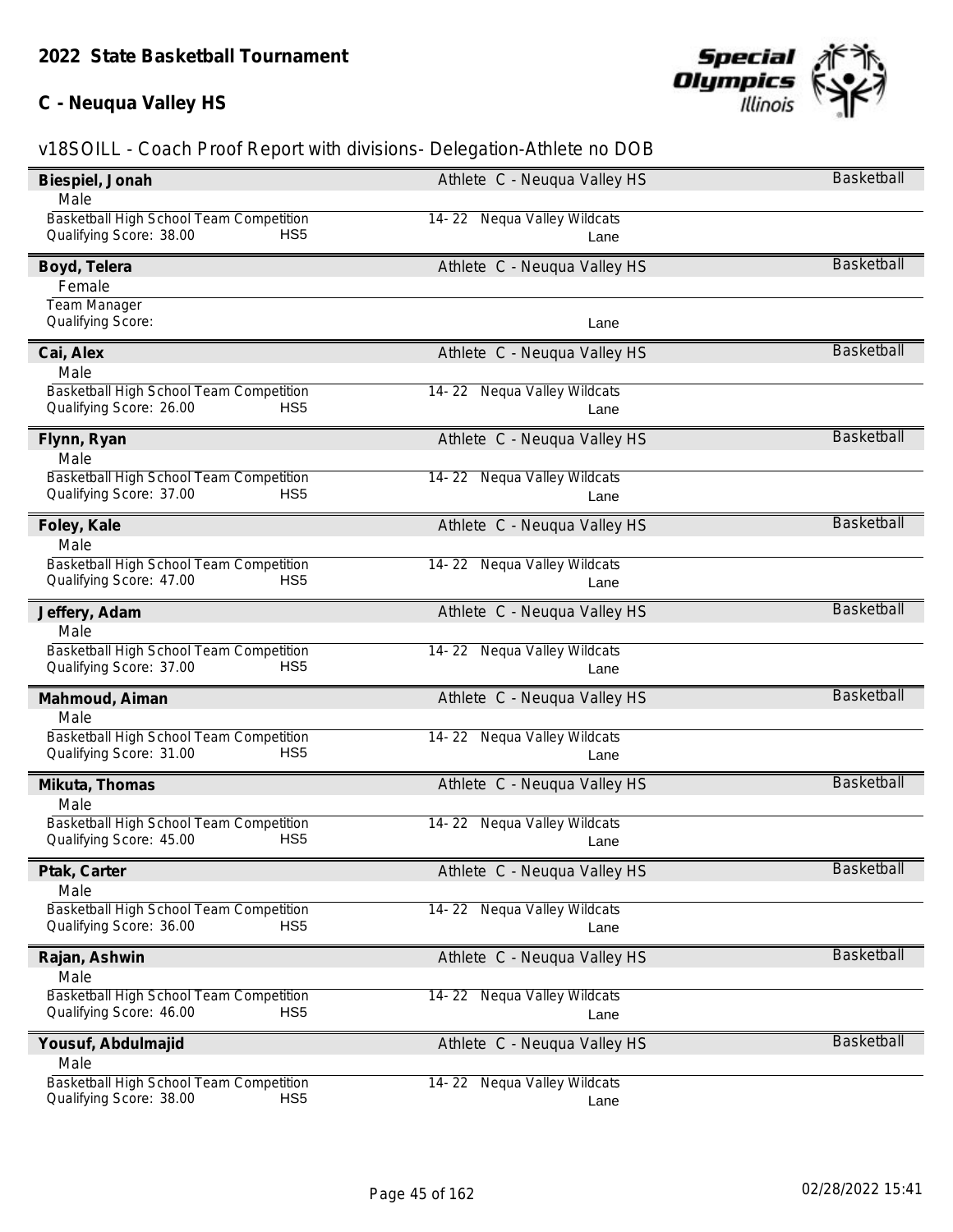### **C - PAEC**



| Astorga, Alexander                  |                 | Athlete C - PAEC |      | Basketball        |
|-------------------------------------|-----------------|------------------|------|-------------------|
| Male                                |                 |                  |      |                   |
| Basketball Jr Male Team Competition |                 | 8-15 PAEC Tigers |      |                   |
| Qualifying Score: 15.00             | JR <sub>2</sub> |                  | Lane |                   |
| Bonilla, Ivan                       |                 | Athlete C - PAEC |      | <b>Basketball</b> |
| Male                                |                 |                  |      |                   |
| Basketball Jr Male Team Competition |                 | 8-15 PAEC Tigers |      |                   |
| Qualifying Score: 15.00             | JR <sub>2</sub> |                  | Lane |                   |
| Bucaram, Nathaniel                  |                 | Athlete C - PAEC |      | <b>Basketball</b> |
| Male                                |                 |                  |      |                   |
| Basketball Jr Male Team Competition |                 | 8-15 PAEC Tigers |      |                   |
| Qualifying Score: 14.00             | JR <sub>2</sub> |                  | Lane |                   |
| Clemens, Deion                      |                 | Athlete C - PAEC |      | <b>Basketball</b> |
| Male                                |                 |                  |      |                   |
| Basketball Jr Male Team Competition |                 | 8-15 PAEC Tigers |      |                   |
| Qualifying Score: 24.00             | JR <sub>2</sub> |                  | Lane |                   |
| Davis, Treasure                     |                 | Athlete C - PAEC |      | <b>Basketball</b> |
| Female                              |                 |                  |      |                   |
| Basketball Jr Male Team Competition |                 | 8-15 PAEC Tigers |      |                   |
| Qualifying Score: 21.00             | JR <sub>2</sub> |                  | Lane |                   |
| Hardrick, Dallas                    |                 | Athlete C - PAEC |      | <b>Basketball</b> |
| Male                                |                 |                  |      |                   |
| Basketball Jr Male Team Competition |                 | 8-15 PAEC Tigers |      |                   |
| Qualifying Score: 16.00             | JR <sub>2</sub> |                  | Lane |                   |
| White, Damari                       |                 | Athlete C - PAEC |      | Basketball        |
| Male                                |                 |                  |      |                   |
| Basketball Jr Male Team Competition |                 | 8-15 PAEC Tigers |      |                   |
| Qualifying Score: 22.00             | JR <sub>2</sub> |                  | Lane |                   |
| Zajac, Jacob                        |                 | Athlete C - PAEC |      | <b>Basketball</b> |
| Male                                |                 |                  |      |                   |
| Basketball Jr Male Team Competition |                 | 8-15 PAEC Tigers |      |                   |
| Qualifying Score: 22.00             | JR <sub>2</sub> |                  | Lane |                   |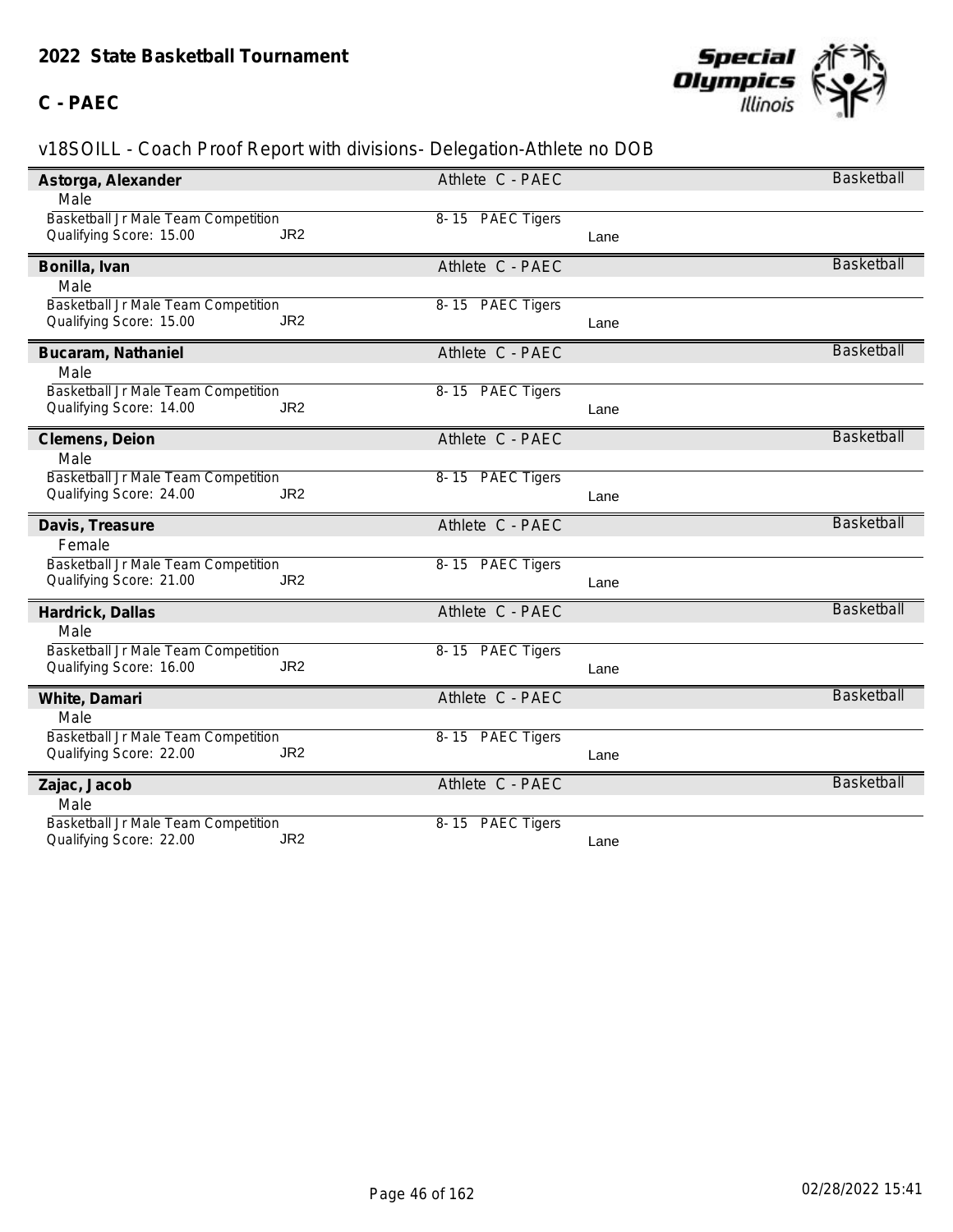## **C - Parents Making a Difference**



| v18SOILL - Coach Proof Report with divisions- Delegation-Athlete no DOB |  |  |  |
|-------------------------------------------------------------------------|--|--|--|
|                                                                         |  |  |  |
|                                                                         |  |  |  |

| Roche, Scott                         |                 | Athlete C - Parents Making a Difference | <b>Basketball</b>  |
|--------------------------------------|-----------------|-----------------------------------------|--------------------|
| Male                                 |                 |                                         |                    |
| <b>Basketball Skills 10ft Basket</b> |                 | 16+                                     |                    |
| Qualifying Score: 60.00              | M <sub>13</sub> | Lane                                    | Level: Male Ball   |
| Spalla, Roseanna Lynn                |                 | Athlete C - Parents Making a Difference | <b>Basketball</b>  |
| Female                               |                 |                                         |                    |
| Basketball Skills 10ft Basket        |                 | 16+                                     |                    |
| Qualifying Score: 56.00              | F <sub>09</sub> | Lane                                    | Level: Female Ball |
| Stuvee, Jason                        |                 | Athlete C - Parents Making a Difference | <b>Basketball</b>  |
| Male                                 |                 |                                         |                    |
| Basketball Skills 10ft Basket        |                 | 16+                                     |                    |
| Qualifying Score: 68.00              | M <sub>15</sub> | Lane                                    | Level: Male Ball   |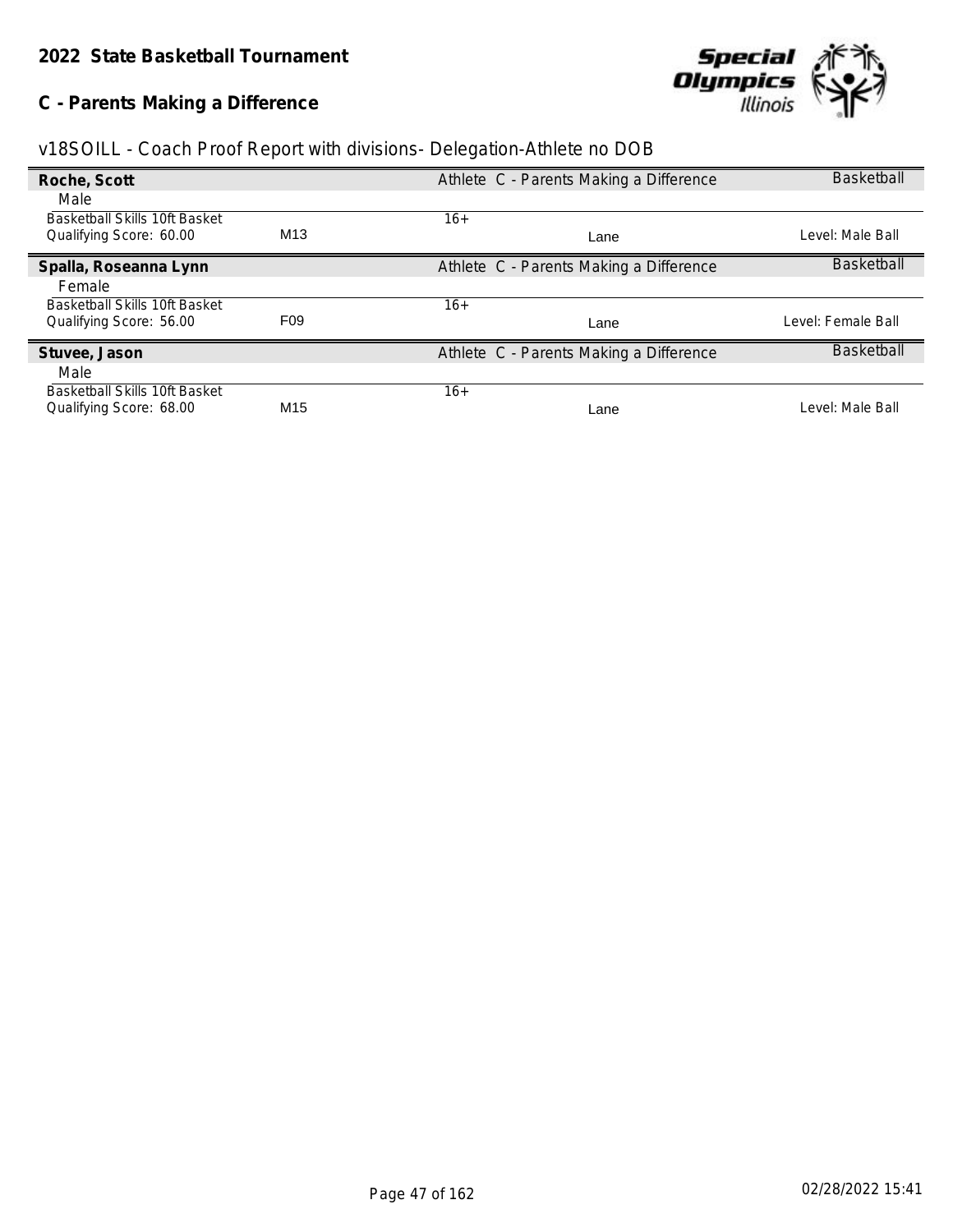### **C - Park Jr High**



| Crovsore, Blake                            | Athlete C - Park Jr High              | Basketball        |
|--------------------------------------------|---------------------------------------|-------------------|
| Male                                       |                                       |                   |
| Basketball Jr Male Team Competition        | 8-15 Park Jr High Mighty Patriots     |                   |
| Qualifying Score: 2.00<br>JR <sub>2</sub>  | Lane                                  |                   |
| Deck, Tyler                                | Athlete C - Park Jr High              | Basketball        |
| Male                                       |                                       |                   |
| Basketball Jr Male Team Competition        | 8-15 Park Jr High Mighty Patriots     |                   |
| JR <sub>2</sub><br>Qualifying Score: 39.00 | Lane                                  |                   |
| Delao, Andrew                              | Athlete C - Park Jr High              | <b>Basketball</b> |
| Male                                       |                                       |                   |
| Basketball Jr Male Team Competition        | 8-15 Park Jr High Mighty Patriots     |                   |
| Qualifying Score: 28.00<br>JR <sub>2</sub> | Lane                                  |                   |
| DiBraccio, Ryan                            | Athlete C - Park Jr High              | Basketball        |
| Male                                       |                                       |                   |
| Basketball Jr Male Team Competition        | 8-15 Park Jr High Mighty Patriots     |                   |
| Qualifying Score: 15.00<br>JR <sub>2</sub> | Lane                                  |                   |
| Figueroa, David                            | Athlete C - Park Jr High              | <b>Basketball</b> |
| Male                                       |                                       |                   |
| Basketball Jr Male Team Competition        | 8-15 Park Jr High Mighty Patriots     |                   |
| Qualifying Score: 35.00<br>JR <sub>2</sub> | Lane                                  |                   |
| Huppenbauer, Angel                         | Athlete C - Park Jr High              | Basketball        |
| Male                                       |                                       |                   |
| Basketball Jr Male Team Competition        | 8-15 Park Jr High Mighty Patriots     |                   |
| Qualifying Score: 20.00<br>JR <sub>2</sub> | Lane                                  |                   |
| Mulcahy, Conor                             | Athlete C - Park Jr High              | <b>Basketball</b> |
| Male                                       |                                       |                   |
| Basketball Jr Male Team Competition        | 8-15 Park Jr High Mighty Patriots     |                   |
| Qualifying Score: 24.00<br>JR <sub>2</sub> | Lane                                  |                   |
| Payne, James                               | Athlete C - Park Jr High              | <b>Basketball</b> |
| Male                                       |                                       |                   |
| Basketball Jr Male Team Competition        | 8-15 Park Jr High Mighty Patriots     |                   |
| JR <sub>2</sub><br>Qualifying Score: 30.00 | Lane                                  |                   |
| Schuefer, Nathaniel                        | Athlete C - Park Jr High              | Basketball        |
| Male                                       |                                       |                   |
| Basketball Jr Male Team Competition        | 8-15 Park Jr High Mighty Patriots     |                   |
| JR <sub>2</sub><br>Qualifying Score: 5.00  | Lane                                  |                   |
| Schwartz, Ryan                             | Athlete C - Park Jr High              | Basketball        |
| Male                                       |                                       |                   |
| Basketball Jr Male Team Competition        | Park Jr High Mighty Patriots<br>8- 15 |                   |
| JR <sub>2</sub><br>Qualifying Score: 34.00 | Lane                                  |                   |
| Villanueva, Brandon                        | Athlete C - Park Jr High              | <b>Basketball</b> |
| Male                                       |                                       |                   |
| Basketball Jr Male Team Competition        | 8-15 Park Jr High Mighty Patriots     |                   |
| JR <sub>2</sub><br>Qualifying Score: 16.00 | Lane                                  |                   |
|                                            |                                       |                   |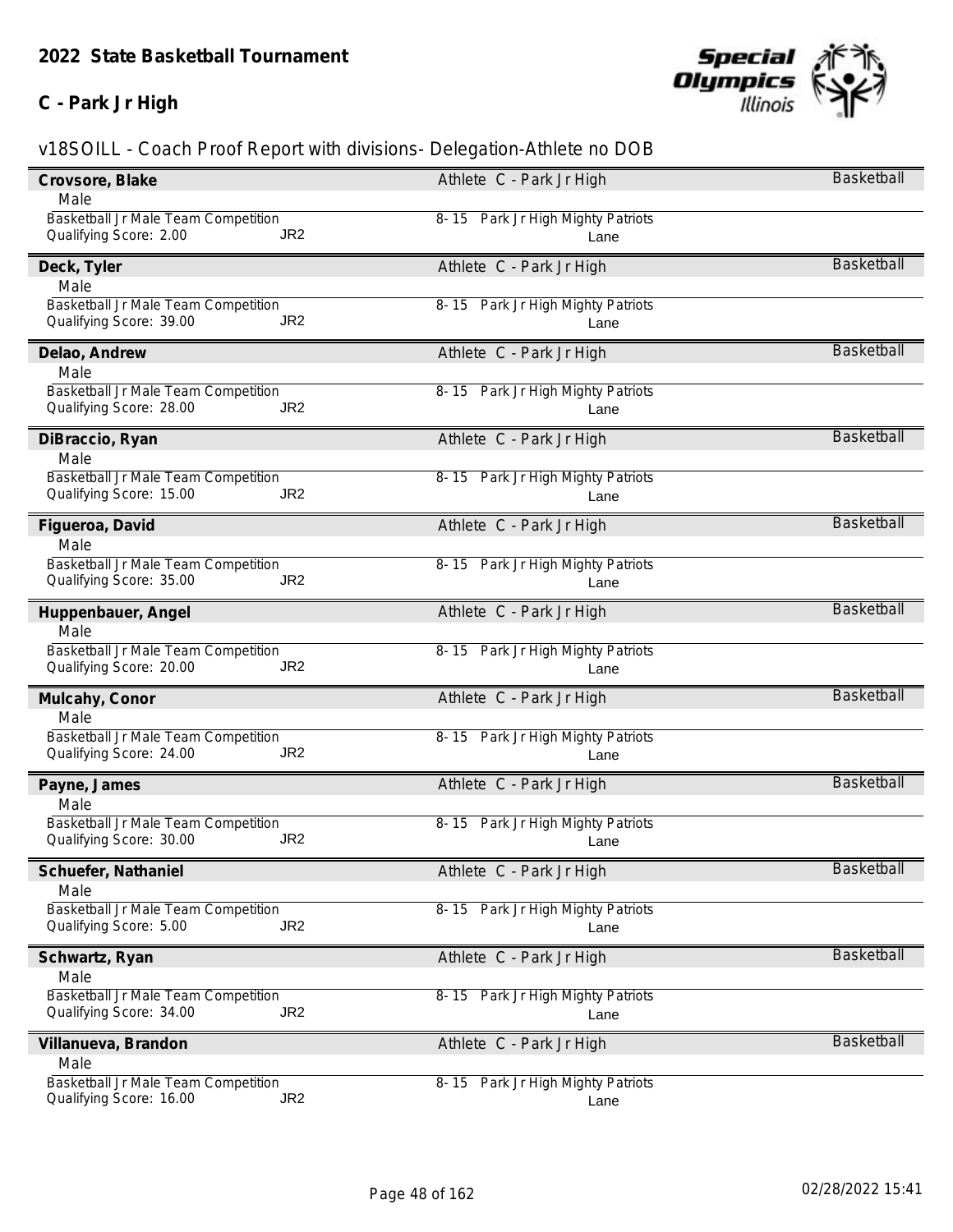#### **C - Sch Dist U-46**



| Burger, Jason                              | Athlete C - Sch Dist U-46 | Basketball        |
|--------------------------------------------|---------------------------|-------------------|
| Male                                       |                           |                   |
| Basketball High School Team Competition    | 14-22 U-46 Blue Stars     |                   |
| Qualifying Score: 28.00<br>HS6             | Lane                      |                   |
| Coduto, Dominic                            | Athlete C - Sch Dist U-46 | <b>Basketball</b> |
| Male                                       |                           |                   |
| Basketball High School Team Competition    | 14-22 U-46 Blue Stars     |                   |
| Qualifying Score: 31.00<br>HS6             | Lane                      |                   |
| Fergus, lan                                | Athlete C - Sch Dist U-46 | Basketball        |
| Male                                       |                           |                   |
| Basketball High School Team Competition    | 14-22 U-46 Blue Stars     |                   |
| Qualifying Score: 39.00<br>HS <sub>6</sub> | Lane                      |                   |
| Graves, Braden                             | Athlete C - Sch Dist U-46 | <b>Basketball</b> |
| Male                                       |                           |                   |
| Basketball High School Team Competition    | 14-22 U-46 Blue Stars     |                   |
| Qualifying Score: 35.00<br>HS6             | Lane                      |                   |
| Janke, David                               | Athlete C - Sch Dist U-46 | <b>Basketball</b> |
| Male                                       |                           |                   |
| Basketball High School Team Competition    | 14-22 U-46 Blue Stars     |                   |
| Qualifying Score: 18.00<br>HS <sub>6</sub> | Lane                      |                   |
| Johnson, Bryce                             | Athlete C - Sch Dist U-46 | Basketball        |
| Male                                       |                           |                   |
| Basketball High School Team Competition    | 14-22 U-46 Blue Stars     |                   |
| Qualifying Score: 41.00<br>HS <sub>6</sub> | Lane                      |                   |
| Joseph, John                               | Athlete C - Sch Dist U-46 | <b>Basketball</b> |
| Male                                       |                           |                   |
| Basketball High School Team Competition    | 14-22 U-46 Blue Stars     |                   |
| Qualifying Score: 39.00<br>HS <sub>6</sub> | Lane                      |                   |
| Kapadoukakis, Elias                        | Athlete C - Sch Dist U-46 | <b>Basketball</b> |
| Male                                       |                           |                   |
| Basketball High School Team Competition    | 14-22 U-46 Blue Stars     |                   |
| Qualifying Score: 36.00<br>HS <sub>6</sub> | Lane                      |                   |
| Karpes, Michael                            | Athlete C - Sch Dist U-46 | Basketball        |
| Male                                       |                           |                   |
| Basketball High School Team Competition    | 14-22 U-46 Blue Stars     |                   |
| Qualifying Score: 18.00<br>HS <sub>6</sub> | Lane                      |                   |
| Raza, Syed Ahrar                           | Athlete C - Sch Dist U-46 | Basketball        |
| Male                                       |                           |                   |
| Basketball High School Team Competition    | 14-22 U-46 Blue Stars     |                   |
| HS <sub>6</sub><br>Qualifying Score: 32.00 | Lane                      |                   |
| Rzucidlo, Michael                          | Athlete C - Sch Dist U-46 | Basketball        |
| Male                                       |                           |                   |
| Basketball High School Team Competition    | 14-22 U-46 Blue Stars     |                   |
| Qualifying Score: 18.00<br>HS <sub>6</sub> | Lane                      |                   |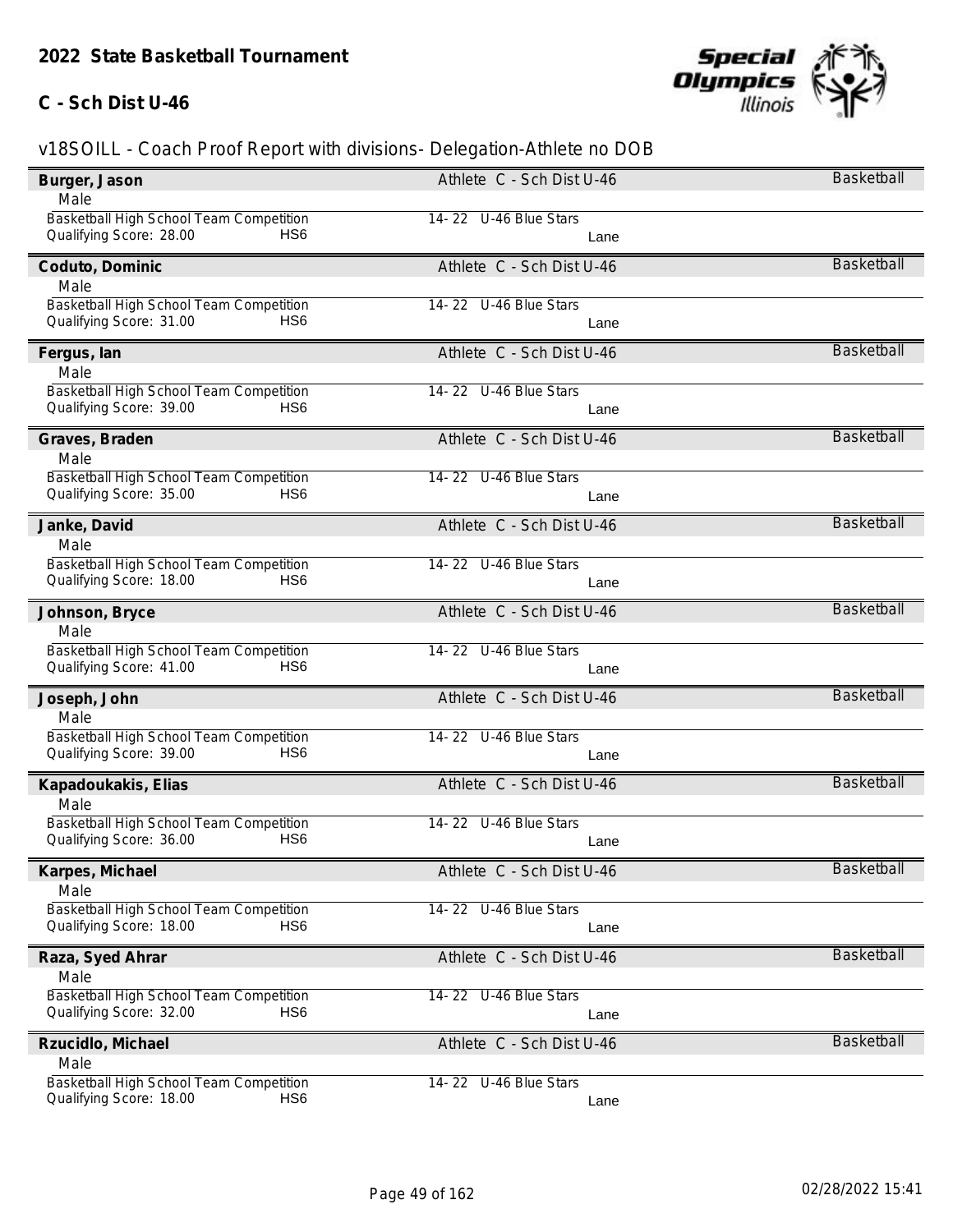#### **C - SD 308 Wildcats**



| Cler, Colleen                              | Athlete C - SD 308 Wildcats     | Basketball        |
|--------------------------------------------|---------------------------------|-------------------|
| Female                                     |                                 |                   |
| Basketball High School Team Competition    | 14-22 SD 308 Silver Wildcats    |                   |
| Qualifying Score:<br>HS <sub>2</sub>       | Lane                            |                   |
| Efuntade, Oluwadamilola                    | Athlete C - SD 308 Wildcats     | <b>Basketball</b> |
| Male                                       |                                 |                   |
| Basketball Jr Male Team Competition        | 8-15 SD 308 Junior Wildcats     |                   |
| JR <sub>2</sub><br>Qualifying Score: 21.00 | Lane                            |                   |
| Flaherty, Liam                             | Athlete C - SD 308 Wildcats     | <b>Basketball</b> |
| Male                                       |                                 |                   |
| Basketball High School Team Competition    | 14-22 SD 308 Silver Wildcats    |                   |
| HS <sub>2</sub><br>Qualifying Score: 17.00 | Lane                            |                   |
| Freese, Brittany                           | Athlete C - SD 308 Wildcats     | <b>Basketball</b> |
| Female                                     |                                 |                   |
| Basketball Jr Male Team Competition        | 8-15 SD 308 Junior Wildcats     |                   |
| Qualifying Score: 17.00<br>JR <sub>2</sub> | Lane                            |                   |
| Gomez, Robbie Jireh                        | Athlete C - SD 308 Wildcats     | <b>Basketball</b> |
| Male                                       |                                 |                   |
| Basketball High School Team Competition    | 14-22 SD 308 Silver Wildcats    |                   |
| Qualifying Score: 26.00<br>HS <sub>2</sub> | Lane                            |                   |
| Harrell, Christian                         | Athlete C - SD 308 Wildcats     | Basketball        |
| Male                                       |                                 |                   |
| Basketball High School Team Competition    | SD 308 Silver Wildcats<br>$23+$ |                   |
| Qualifying Score: 20.00<br>HS <sub>2</sub> | Lane                            |                   |
| Jarvis, William                            | Athlete C - SD 308 Wildcats     | <b>Basketball</b> |
| Male                                       |                                 |                   |
| Basketball High School Team Competition    | 14-22 SD 308 Silver Wildcats    |                   |
| Qualifying Score: 16.00<br>HS <sub>2</sub> | Lane                            |                   |
| Marasco, Mateo                             | Athlete C - SD 308 Wildcats     | <b>Basketball</b> |
| Male                                       |                                 |                   |
| Basketball Jr Male Team Competition        | 8-15 SD 308 Junior Wildcats     |                   |
| Qualifying Score: 15.00<br>JR <sub>2</sub> | Lane                            |                   |
| Marshall, Matthew                          | Athlete C - SD 308 Wildcats     | Basketball        |
| Male                                       |                                 |                   |
| Basketball High School Team Competition    | 14-22 SD 308 Silver Wildcats    |                   |
| Qualifying Score: 10.00<br>HS <sub>2</sub> | Lane                            |                   |
| Moch, Jacob                                | Athlete C - SD 308 Wildcats     | Basketball        |
| Male                                       |                                 |                   |
| Basketball Jr Male Team Competition        | 8-15 SD 308 Junior Wildcats     |                   |
| JR <sub>2</sub><br>Qualifying Score: 12.00 | Lane                            |                   |
| Nuttle, Benjamin                           | Athlete C - SD 308 Wildcats     | Basketball        |
| Male                                       |                                 |                   |
| Basketball High School Team Competition    | 14-22 SD 308 Silver Wildcats    |                   |
| Qualifying Score: 10.00<br>HS <sub>2</sub> | Lane                            |                   |
|                                            |                                 |                   |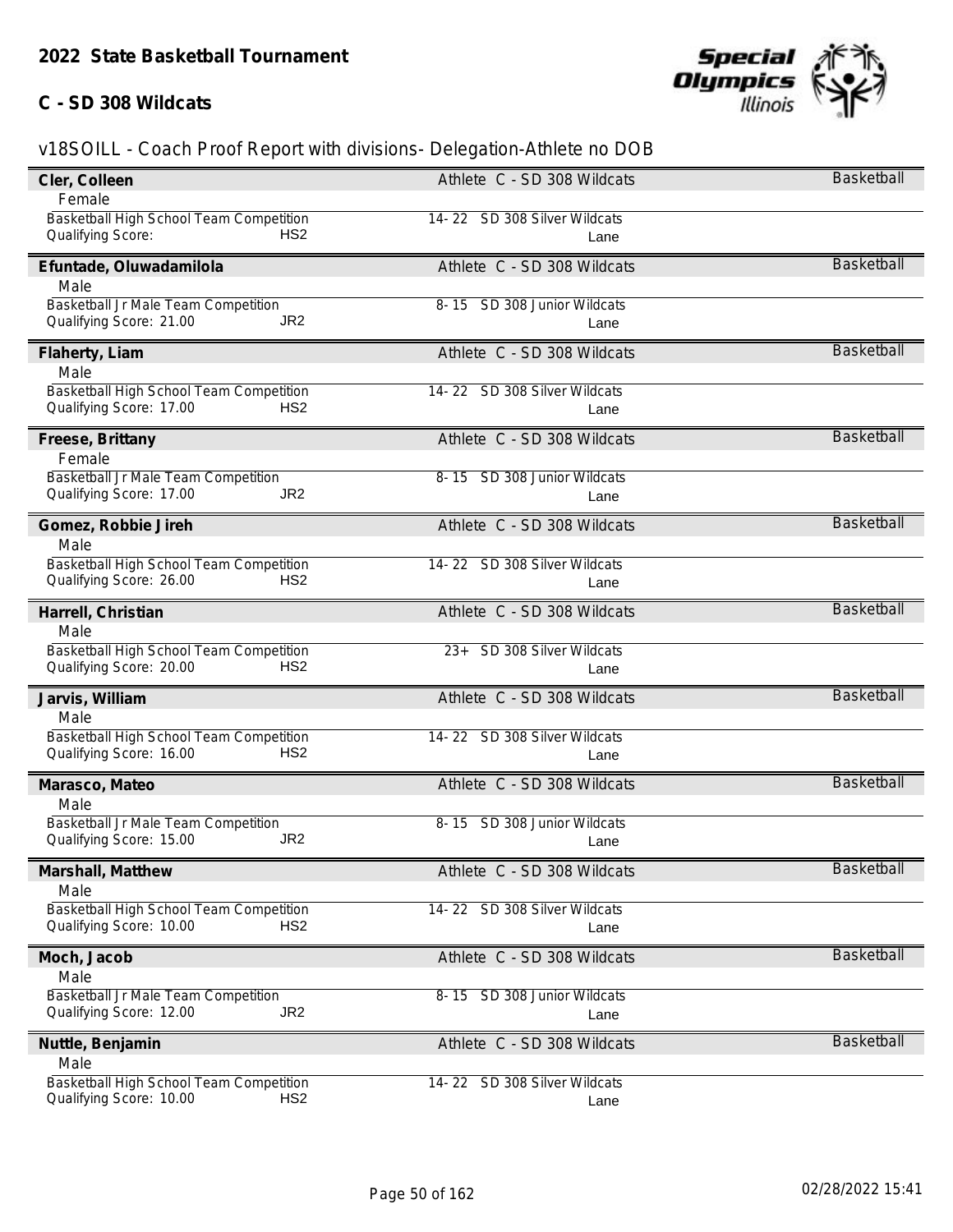#### **C - SD 308 Wildcats**



| Olson, Logan                               | Athlete C - SD 308 Wildcats    | <b>Basketball</b> |
|--------------------------------------------|--------------------------------|-------------------|
| Male                                       |                                |                   |
| Basketball Jr Male Team Competition        | 8-15 SD 308 Junior Wildcats    |                   |
| Qualifying Score: 12.00<br>JR <sub>2</sub> | Lane                           |                   |
| Pietrowiak, Zachary                        | Athlete C - SD 308 Wildcats    | <b>Basketball</b> |
| Male                                       |                                |                   |
| Basketball High School Team Competition    | 14-22 SD 308 Silver Wildcats   |                   |
| Qualifying Score: 8.00<br>HS <sub>2</sub>  | Lane                           |                   |
| Ramirez, Julissa                           | Athlete C - SD 308 Wildcats    | <b>Basketball</b> |
| Female                                     |                                |                   |
| Basketball High School Team Competition    | 14-22 SD 308 Silver Wildcats   |                   |
| Qualifying Score: 19.00<br>HS <sub>2</sub> | Lane                           |                   |
| Robinson, Benjamin                         | Athlete C - SD 308 Wildcats    | Basketball        |
| Male                                       |                                |                   |
| Basketball High School Team Competition    | 14-22 SD 308 Silver Wildcats   |                   |
| Qualifying Score: 8.00<br>HS <sub>2</sub>  | Lane                           |                   |
| Salvacion, Joshua                          | Athlete C - SD 308 Wildcats    | Basketball        |
| Male                                       |                                |                   |
| Basketball Jr Male Team Competition        | 8-15 SD 308 Junior Wildcats    |                   |
| Qualifying Score: 20.00<br>JR <sub>2</sub> | Lane                           |                   |
| Sieh, Andrew                               | Athlete C - SD 308 Wildcats    | Basketball        |
| Male                                       |                                |                   |
| Basketball Skills 8 Ft Basket              | $8 - 15$                       |                   |
| M4<br>Qualifying Score: 40.00              | Lane                           | Level: Male Ball  |
| Sugg, Ryan                                 | Athlete C - SD 308 Wildcats    | <b>Basketball</b> |
| Male                                       |                                |                   |
| Basketball High School Team Competition    | 14-22 SD 308 Silver Wildcats   |                   |
| Qualifying Score: 22.00<br>HS <sub>2</sub> | Lane                           |                   |
| Sugg, Savannah                             | Athlete C - SD 308 Wildcats    | <b>Basketball</b> |
| Female                                     |                                |                   |
| Basketball Jr Male Team Competition        | SD 308 Junior Wildcats<br>8-15 |                   |
| Qualifying Score: 10.00<br>JR <sub>2</sub> | Lane                           |                   |
| Sugg, Shania                               | Athlete C - SD 308 Wildcats    | <b>Basketball</b> |
| Female                                     |                                |                   |
| Basketball Jr Male Team Competition        | 8-15 SD 308 Junior Wildcats    |                   |
| JR <sub>2</sub><br>Qualifying Score: 15.00 | Lane                           |                   |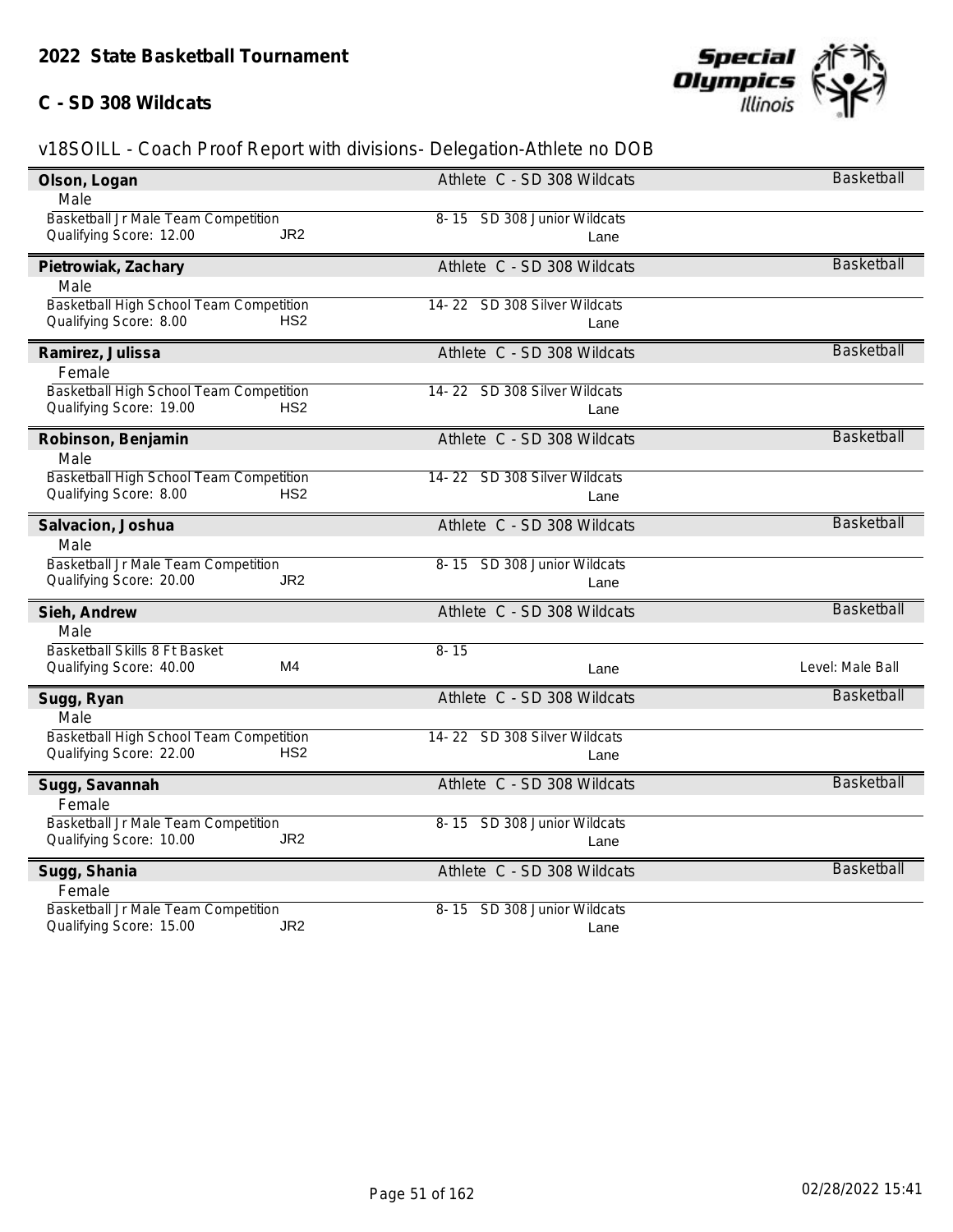#### **C - St Charles East HS**



| Boniak, Aleksandra            |                  | Athlete C - St Charles East HS | <b>Basketball</b> |
|-------------------------------|------------------|--------------------------------|-------------------|
| Female                        |                  |                                |                   |
| Basketball Skills 10ft Basket |                  | 16+                            |                   |
| Qualifying Score: 30.00       | F <sub>0</sub> 5 | Lane                           | _evel: Male Ball  |
| Hoan, Hunter                  |                  | Athlete C - St Charles East HS | <b>Basketball</b> |
| Male                          |                  |                                |                   |
| Basketball Skills 10ft Basket |                  | 16+                            |                   |
| Qualifying Score: 71.00       | M15              | Lane                           | evel: Male Ball   |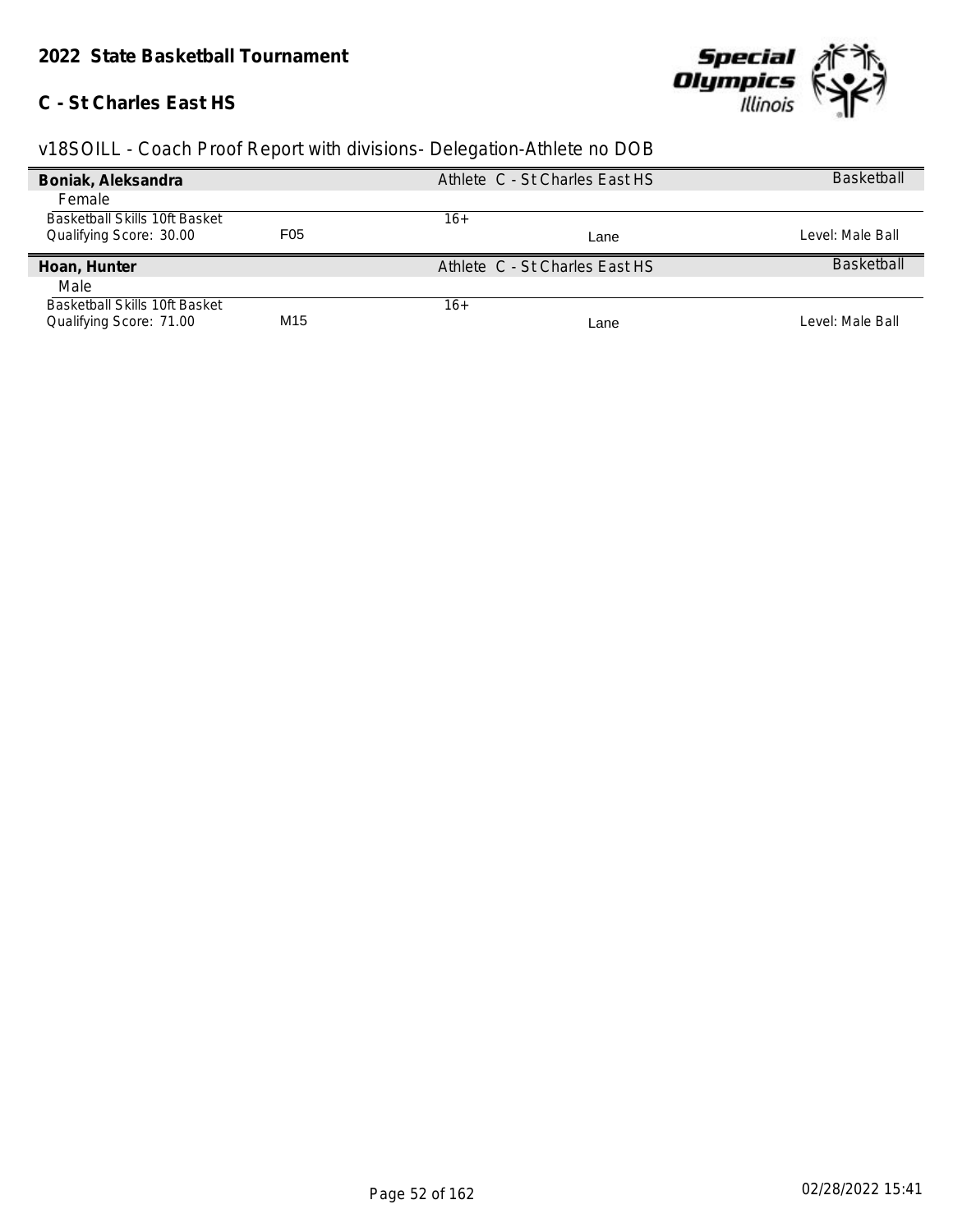## **C - STEPS Eagles**



| Female<br>Basketball High School Team Competition<br>14-22 STEPS Eagles A<br>Qualifying Score: 4.00<br>HS <sub>6</sub><br>Lane<br>Basketball<br>Athlete C - STEPS Eagles<br>Boland, Jackie<br>Female<br>Basketball High School Team Competition<br>14-22 STEPS Eagles A<br>Qualifying Score: 6.00<br>HS <sub>6</sub><br>Lane<br><b>Basketball</b><br>Cleary, Austin<br>Athlete C - STEPS Eagles<br>Male<br>Basketball High School Team Competition<br>14-22 STEPS Eagles A<br>Qualifying Score: 5.00<br>HS <sub>6</sub><br>Lane<br><b>Basketball</b><br>Coleman, Amiri I<br>Athlete C - STEPS Eagles<br>Male<br>Basketball High School Team Competition<br>14-22 STEPS Eagles A<br>Qualifying Score:<br>HS <sub>6</sub><br>Lane<br>Basketball<br>Ghiotto, Mia<br>Athlete C - STEPS Eagles<br>Female<br>Basketball High School Team Competition<br>14-22 STEPS Eagles A<br>Qualifying Score:<br>HS6<br>Lane<br><b>Basketball</b><br>He, Ryan<br>Athlete C - STEPS Eagles<br>Male<br>Basketball High School Team Competition<br>14-22 STEPS Eagles A<br>Qualifying Score:<br>HS <sub>6</sub><br>Lane<br><b>Basketball</b><br>Kendrick, Jeremiah<br>Athlete C - STEPS Eagles<br>Male<br>Basketball High School Team Competition<br>14-22 STEPS Eagles A<br>Qualifying Score:<br>HS <sub>6</sub><br>Lane<br><b>Basketball</b><br>Kovach, Katrina<br>Athlete C - STEPS Eagles<br>Female<br>Basketball High School Team Competition<br>23+ STEPS Eagles A<br>Qualifying Score:<br>HS6<br>Lane<br>Basketball<br>May, Albert<br>Athlete C - STEPS Eagles<br>Male<br>Basketball High School Team Competition<br>14-22 STEPS Eagles A<br>Qualifying Score:<br>HS <sub>6</sub><br>Lane<br>Basketball<br>Athlete C - STEPS Eagles<br>Perez, Emiliano<br>Male<br>Basketball High School Team Competition<br>14-22 STEPS Eagles A<br>HS6<br>Qualifying Score:<br>Lane<br><b>Basketball</b><br>Smith, Johnny<br>Athlete C - STEPS Eagles<br>Male<br>Basketball High School Team Competition<br>14-22 STEPS Eagles A<br>Qualifying Score:<br>HS6<br>Lane | Al-Tikriti, Aya | Athlete C - STEPS Eagles | Basketball |
|------------------------------------------------------------------------------------------------------------------------------------------------------------------------------------------------------------------------------------------------------------------------------------------------------------------------------------------------------------------------------------------------------------------------------------------------------------------------------------------------------------------------------------------------------------------------------------------------------------------------------------------------------------------------------------------------------------------------------------------------------------------------------------------------------------------------------------------------------------------------------------------------------------------------------------------------------------------------------------------------------------------------------------------------------------------------------------------------------------------------------------------------------------------------------------------------------------------------------------------------------------------------------------------------------------------------------------------------------------------------------------------------------------------------------------------------------------------------------------------------------------------------------------------------------------------------------------------------------------------------------------------------------------------------------------------------------------------------------------------------------------------------------------------------------------------------------------------------------------------------------------------------------------------------------------------------------------------------------------------------------------------------------------------|-----------------|--------------------------|------------|
|                                                                                                                                                                                                                                                                                                                                                                                                                                                                                                                                                                                                                                                                                                                                                                                                                                                                                                                                                                                                                                                                                                                                                                                                                                                                                                                                                                                                                                                                                                                                                                                                                                                                                                                                                                                                                                                                                                                                                                                                                                          |                 |                          |            |
|                                                                                                                                                                                                                                                                                                                                                                                                                                                                                                                                                                                                                                                                                                                                                                                                                                                                                                                                                                                                                                                                                                                                                                                                                                                                                                                                                                                                                                                                                                                                                                                                                                                                                                                                                                                                                                                                                                                                                                                                                                          |                 |                          |            |
|                                                                                                                                                                                                                                                                                                                                                                                                                                                                                                                                                                                                                                                                                                                                                                                                                                                                                                                                                                                                                                                                                                                                                                                                                                                                                                                                                                                                                                                                                                                                                                                                                                                                                                                                                                                                                                                                                                                                                                                                                                          |                 |                          |            |
|                                                                                                                                                                                                                                                                                                                                                                                                                                                                                                                                                                                                                                                                                                                                                                                                                                                                                                                                                                                                                                                                                                                                                                                                                                                                                                                                                                                                                                                                                                                                                                                                                                                                                                                                                                                                                                                                                                                                                                                                                                          |                 |                          |            |
|                                                                                                                                                                                                                                                                                                                                                                                                                                                                                                                                                                                                                                                                                                                                                                                                                                                                                                                                                                                                                                                                                                                                                                                                                                                                                                                                                                                                                                                                                                                                                                                                                                                                                                                                                                                                                                                                                                                                                                                                                                          |                 |                          |            |
|                                                                                                                                                                                                                                                                                                                                                                                                                                                                                                                                                                                                                                                                                                                                                                                                                                                                                                                                                                                                                                                                                                                                                                                                                                                                                                                                                                                                                                                                                                                                                                                                                                                                                                                                                                                                                                                                                                                                                                                                                                          |                 |                          |            |
|                                                                                                                                                                                                                                                                                                                                                                                                                                                                                                                                                                                                                                                                                                                                                                                                                                                                                                                                                                                                                                                                                                                                                                                                                                                                                                                                                                                                                                                                                                                                                                                                                                                                                                                                                                                                                                                                                                                                                                                                                                          |                 |                          |            |
|                                                                                                                                                                                                                                                                                                                                                                                                                                                                                                                                                                                                                                                                                                                                                                                                                                                                                                                                                                                                                                                                                                                                                                                                                                                                                                                                                                                                                                                                                                                                                                                                                                                                                                                                                                                                                                                                                                                                                                                                                                          |                 |                          |            |
|                                                                                                                                                                                                                                                                                                                                                                                                                                                                                                                                                                                                                                                                                                                                                                                                                                                                                                                                                                                                                                                                                                                                                                                                                                                                                                                                                                                                                                                                                                                                                                                                                                                                                                                                                                                                                                                                                                                                                                                                                                          |                 |                          |            |
|                                                                                                                                                                                                                                                                                                                                                                                                                                                                                                                                                                                                                                                                                                                                                                                                                                                                                                                                                                                                                                                                                                                                                                                                                                                                                                                                                                                                                                                                                                                                                                                                                                                                                                                                                                                                                                                                                                                                                                                                                                          |                 |                          |            |
|                                                                                                                                                                                                                                                                                                                                                                                                                                                                                                                                                                                                                                                                                                                                                                                                                                                                                                                                                                                                                                                                                                                                                                                                                                                                                                                                                                                                                                                                                                                                                                                                                                                                                                                                                                                                                                                                                                                                                                                                                                          |                 |                          |            |
|                                                                                                                                                                                                                                                                                                                                                                                                                                                                                                                                                                                                                                                                                                                                                                                                                                                                                                                                                                                                                                                                                                                                                                                                                                                                                                                                                                                                                                                                                                                                                                                                                                                                                                                                                                                                                                                                                                                                                                                                                                          |                 |                          |            |
|                                                                                                                                                                                                                                                                                                                                                                                                                                                                                                                                                                                                                                                                                                                                                                                                                                                                                                                                                                                                                                                                                                                                                                                                                                                                                                                                                                                                                                                                                                                                                                                                                                                                                                                                                                                                                                                                                                                                                                                                                                          |                 |                          |            |
|                                                                                                                                                                                                                                                                                                                                                                                                                                                                                                                                                                                                                                                                                                                                                                                                                                                                                                                                                                                                                                                                                                                                                                                                                                                                                                                                                                                                                                                                                                                                                                                                                                                                                                                                                                                                                                                                                                                                                                                                                                          |                 |                          |            |
|                                                                                                                                                                                                                                                                                                                                                                                                                                                                                                                                                                                                                                                                                                                                                                                                                                                                                                                                                                                                                                                                                                                                                                                                                                                                                                                                                                                                                                                                                                                                                                                                                                                                                                                                                                                                                                                                                                                                                                                                                                          |                 |                          |            |
|                                                                                                                                                                                                                                                                                                                                                                                                                                                                                                                                                                                                                                                                                                                                                                                                                                                                                                                                                                                                                                                                                                                                                                                                                                                                                                                                                                                                                                                                                                                                                                                                                                                                                                                                                                                                                                                                                                                                                                                                                                          |                 |                          |            |
|                                                                                                                                                                                                                                                                                                                                                                                                                                                                                                                                                                                                                                                                                                                                                                                                                                                                                                                                                                                                                                                                                                                                                                                                                                                                                                                                                                                                                                                                                                                                                                                                                                                                                                                                                                                                                                                                                                                                                                                                                                          |                 |                          |            |
|                                                                                                                                                                                                                                                                                                                                                                                                                                                                                                                                                                                                                                                                                                                                                                                                                                                                                                                                                                                                                                                                                                                                                                                                                                                                                                                                                                                                                                                                                                                                                                                                                                                                                                                                                                                                                                                                                                                                                                                                                                          |                 |                          |            |
|                                                                                                                                                                                                                                                                                                                                                                                                                                                                                                                                                                                                                                                                                                                                                                                                                                                                                                                                                                                                                                                                                                                                                                                                                                                                                                                                                                                                                                                                                                                                                                                                                                                                                                                                                                                                                                                                                                                                                                                                                                          |                 |                          |            |
|                                                                                                                                                                                                                                                                                                                                                                                                                                                                                                                                                                                                                                                                                                                                                                                                                                                                                                                                                                                                                                                                                                                                                                                                                                                                                                                                                                                                                                                                                                                                                                                                                                                                                                                                                                                                                                                                                                                                                                                                                                          |                 |                          |            |
|                                                                                                                                                                                                                                                                                                                                                                                                                                                                                                                                                                                                                                                                                                                                                                                                                                                                                                                                                                                                                                                                                                                                                                                                                                                                                                                                                                                                                                                                                                                                                                                                                                                                                                                                                                                                                                                                                                                                                                                                                                          |                 |                          |            |
|                                                                                                                                                                                                                                                                                                                                                                                                                                                                                                                                                                                                                                                                                                                                                                                                                                                                                                                                                                                                                                                                                                                                                                                                                                                                                                                                                                                                                                                                                                                                                                                                                                                                                                                                                                                                                                                                                                                                                                                                                                          |                 |                          |            |
|                                                                                                                                                                                                                                                                                                                                                                                                                                                                                                                                                                                                                                                                                                                                                                                                                                                                                                                                                                                                                                                                                                                                                                                                                                                                                                                                                                                                                                                                                                                                                                                                                                                                                                                                                                                                                                                                                                                                                                                                                                          |                 |                          |            |
|                                                                                                                                                                                                                                                                                                                                                                                                                                                                                                                                                                                                                                                                                                                                                                                                                                                                                                                                                                                                                                                                                                                                                                                                                                                                                                                                                                                                                                                                                                                                                                                                                                                                                                                                                                                                                                                                                                                                                                                                                                          |                 |                          |            |
|                                                                                                                                                                                                                                                                                                                                                                                                                                                                                                                                                                                                                                                                                                                                                                                                                                                                                                                                                                                                                                                                                                                                                                                                                                                                                                                                                                                                                                                                                                                                                                                                                                                                                                                                                                                                                                                                                                                                                                                                                                          |                 |                          |            |
|                                                                                                                                                                                                                                                                                                                                                                                                                                                                                                                                                                                                                                                                                                                                                                                                                                                                                                                                                                                                                                                                                                                                                                                                                                                                                                                                                                                                                                                                                                                                                                                                                                                                                                                                                                                                                                                                                                                                                                                                                                          |                 |                          |            |
|                                                                                                                                                                                                                                                                                                                                                                                                                                                                                                                                                                                                                                                                                                                                                                                                                                                                                                                                                                                                                                                                                                                                                                                                                                                                                                                                                                                                                                                                                                                                                                                                                                                                                                                                                                                                                                                                                                                                                                                                                                          |                 |                          |            |
|                                                                                                                                                                                                                                                                                                                                                                                                                                                                                                                                                                                                                                                                                                                                                                                                                                                                                                                                                                                                                                                                                                                                                                                                                                                                                                                                                                                                                                                                                                                                                                                                                                                                                                                                                                                                                                                                                                                                                                                                                                          |                 |                          |            |
|                                                                                                                                                                                                                                                                                                                                                                                                                                                                                                                                                                                                                                                                                                                                                                                                                                                                                                                                                                                                                                                                                                                                                                                                                                                                                                                                                                                                                                                                                                                                                                                                                                                                                                                                                                                                                                                                                                                                                                                                                                          |                 |                          |            |
|                                                                                                                                                                                                                                                                                                                                                                                                                                                                                                                                                                                                                                                                                                                                                                                                                                                                                                                                                                                                                                                                                                                                                                                                                                                                                                                                                                                                                                                                                                                                                                                                                                                                                                                                                                                                                                                                                                                                                                                                                                          |                 |                          |            |
|                                                                                                                                                                                                                                                                                                                                                                                                                                                                                                                                                                                                                                                                                                                                                                                                                                                                                                                                                                                                                                                                                                                                                                                                                                                                                                                                                                                                                                                                                                                                                                                                                                                                                                                                                                                                                                                                                                                                                                                                                                          |                 |                          |            |
|                                                                                                                                                                                                                                                                                                                                                                                                                                                                                                                                                                                                                                                                                                                                                                                                                                                                                                                                                                                                                                                                                                                                                                                                                                                                                                                                                                                                                                                                                                                                                                                                                                                                                                                                                                                                                                                                                                                                                                                                                                          |                 |                          |            |
|                                                                                                                                                                                                                                                                                                                                                                                                                                                                                                                                                                                                                                                                                                                                                                                                                                                                                                                                                                                                                                                                                                                                                                                                                                                                                                                                                                                                                                                                                                                                                                                                                                                                                                                                                                                                                                                                                                                                                                                                                                          |                 |                          |            |
|                                                                                                                                                                                                                                                                                                                                                                                                                                                                                                                                                                                                                                                                                                                                                                                                                                                                                                                                                                                                                                                                                                                                                                                                                                                                                                                                                                                                                                                                                                                                                                                                                                                                                                                                                                                                                                                                                                                                                                                                                                          |                 |                          |            |
|                                                                                                                                                                                                                                                                                                                                                                                                                                                                                                                                                                                                                                                                                                                                                                                                                                                                                                                                                                                                                                                                                                                                                                                                                                                                                                                                                                                                                                                                                                                                                                                                                                                                                                                                                                                                                                                                                                                                                                                                                                          |                 |                          |            |
|                                                                                                                                                                                                                                                                                                                                                                                                                                                                                                                                                                                                                                                                                                                                                                                                                                                                                                                                                                                                                                                                                                                                                                                                                                                                                                                                                                                                                                                                                                                                                                                                                                                                                                                                                                                                                                                                                                                                                                                                                                          |                 |                          |            |
|                                                                                                                                                                                                                                                                                                                                                                                                                                                                                                                                                                                                                                                                                                                                                                                                                                                                                                                                                                                                                                                                                                                                                                                                                                                                                                                                                                                                                                                                                                                                                                                                                                                                                                                                                                                                                                                                                                                                                                                                                                          |                 |                          |            |
|                                                                                                                                                                                                                                                                                                                                                                                                                                                                                                                                                                                                                                                                                                                                                                                                                                                                                                                                                                                                                                                                                                                                                                                                                                                                                                                                                                                                                                                                                                                                                                                                                                                                                                                                                                                                                                                                                                                                                                                                                                          |                 |                          |            |
|                                                                                                                                                                                                                                                                                                                                                                                                                                                                                                                                                                                                                                                                                                                                                                                                                                                                                                                                                                                                                                                                                                                                                                                                                                                                                                                                                                                                                                                                                                                                                                                                                                                                                                                                                                                                                                                                                                                                                                                                                                          |                 |                          |            |
|                                                                                                                                                                                                                                                                                                                                                                                                                                                                                                                                                                                                                                                                                                                                                                                                                                                                                                                                                                                                                                                                                                                                                                                                                                                                                                                                                                                                                                                                                                                                                                                                                                                                                                                                                                                                                                                                                                                                                                                                                                          |                 |                          |            |
|                                                                                                                                                                                                                                                                                                                                                                                                                                                                                                                                                                                                                                                                                                                                                                                                                                                                                                                                                                                                                                                                                                                                                                                                                                                                                                                                                                                                                                                                                                                                                                                                                                                                                                                                                                                                                                                                                                                                                                                                                                          |                 |                          |            |
|                                                                                                                                                                                                                                                                                                                                                                                                                                                                                                                                                                                                                                                                                                                                                                                                                                                                                                                                                                                                                                                                                                                                                                                                                                                                                                                                                                                                                                                                                                                                                                                                                                                                                                                                                                                                                                                                                                                                                                                                                                          |                 |                          |            |
|                                                                                                                                                                                                                                                                                                                                                                                                                                                                                                                                                                                                                                                                                                                                                                                                                                                                                                                                                                                                                                                                                                                                                                                                                                                                                                                                                                                                                                                                                                                                                                                                                                                                                                                                                                                                                                                                                                                                                                                                                                          |                 |                          |            |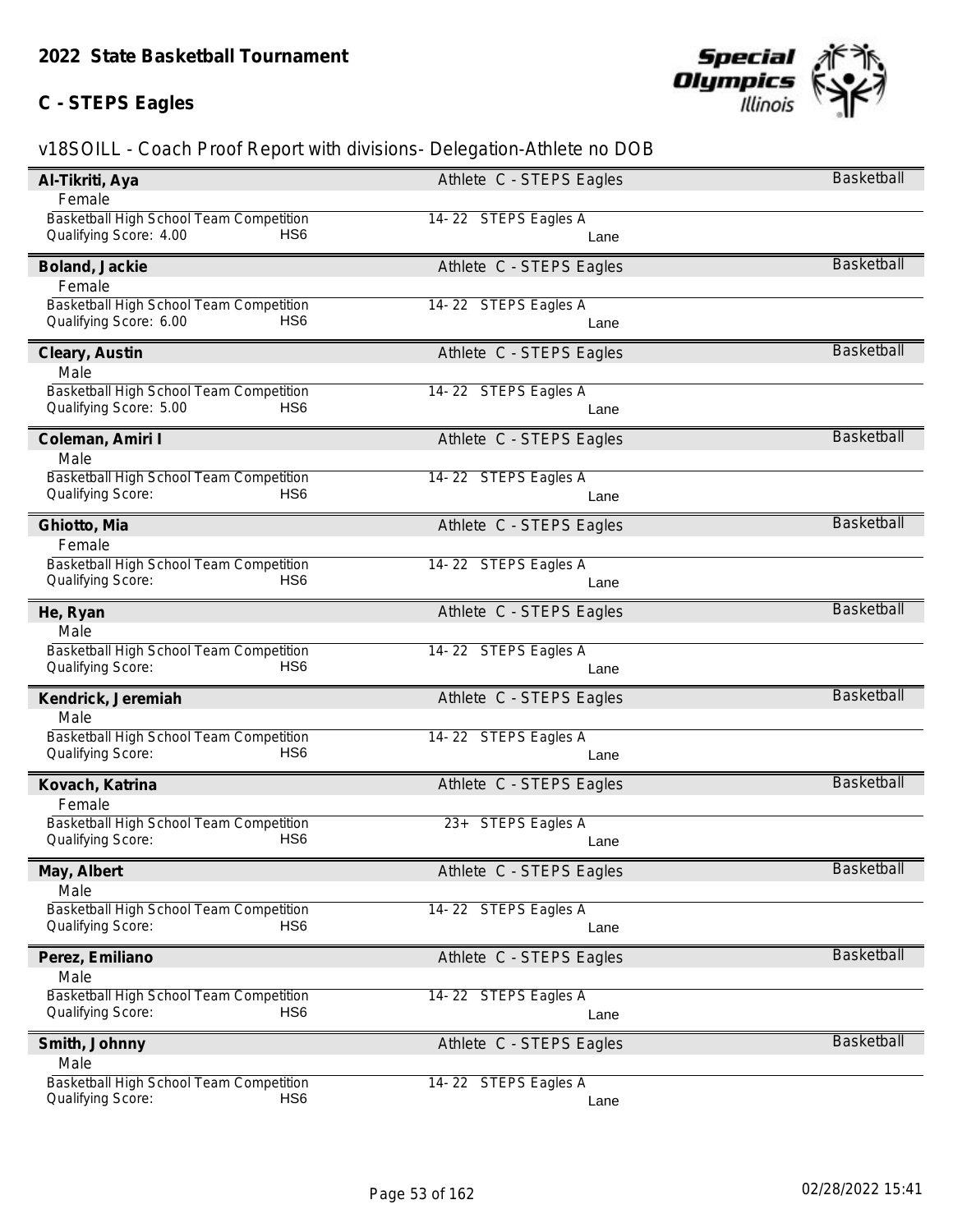### **C - STEPS Eagles**



| Vallejo, Andrea                             | Athlete C - STEPS Eagles | <b>Basketball</b> |
|---------------------------------------------|--------------------------|-------------------|
| Female                                      |                          |                   |
| Basketball High School Team Competition     | 14-22 STEPS Eagles A     |                   |
| HS <sub>6</sub><br><b>Qualifying Score:</b> | Lane                     |                   |
|                                             |                          |                   |
| Ward, Ryan                                  | Athlete C - STEPS Eagles | <b>Basketball</b> |
| Male                                        |                          |                   |
| Basketball High School Team Competition     | 14-22 STEPS Eagles A     |                   |
| Qualifying Score:<br>HS6                    | Lane                     |                   |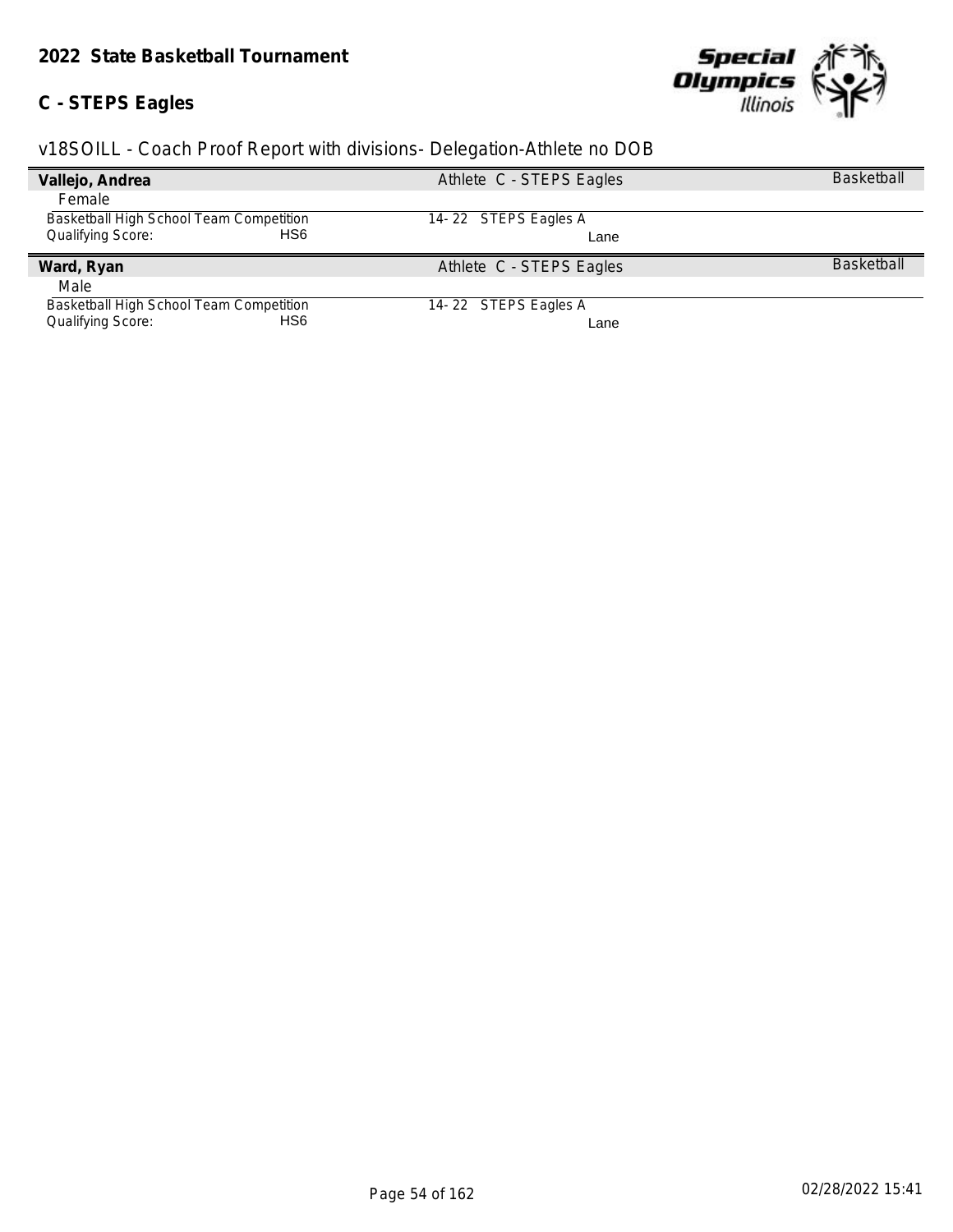### **C - WDSRA**



| Anderson, Michelle                         | Athlete C - WDSRA             | Basketball        |
|--------------------------------------------|-------------------------------|-------------------|
| Female                                     |                               |                   |
| <b>Basketball Sr Male Team Competition</b> | <b>WDSRA Wildcats 5</b><br>8+ |                   |
| Qualifying Score: 16.00<br>SR <sub>6</sub> | Lane                          |                   |
| Bender, Jeffrey                            | Athlete C - WDSRA             | <b>Basketball</b> |
| Male                                       |                               |                   |
| Basketball Sr Male Team Competition        | <b>WDSRA Wildcats 6</b><br>8+ |                   |
| Qualifying Score: 10.00<br>SR <sub>8</sub> | Lane                          |                   |
| Butler, Troy                               | Athlete C - WDSRA             | <b>Basketball</b> |
| Male                                       |                               |                   |
| Basketball Sr Male Team Competition        | <b>WDSRA Wildcats 5</b><br>8+ |                   |
| SR <sub>6</sub><br>Qualifying Score: 35.00 | Lane                          |                   |
| Cook, Andrea                               | Athlete C - WDSRA             | <b>Basketball</b> |
| Female                                     |                               |                   |
| Basketball Sr Male Team Competition        | <b>WDSRA Wildcats 5</b><br>8+ |                   |
| Qualifying Score: 22.00<br>SR <sub>6</sub> | Lane                          |                   |
| Gotsis, Stephen (Steve)                    | Athlete C - WDSRA             | <b>Basketball</b> |
| Male                                       |                               |                   |
| Basketball Sr Male Team Competition        | <b>WDSRA Wildcats 6</b><br>8+ |                   |
| Qualifying Score: 15.00<br>SR <sub>8</sub> | Lane                          |                   |
| Leenerman, Michael E                       | Athlete C - WDSRA             | <b>Basketball</b> |
| Male                                       |                               |                   |
| Basketball Sr Male Team Competition        | <b>WDSRA Wildcats 5</b><br>8+ |                   |
| Qualifying Score: 37.00<br>SR <sub>6</sub> | Lane                          |                   |
| Luksetich, Adam                            | Athlete C - WDSRA             | <b>Basketball</b> |
| Male                                       |                               |                   |
| <b>Basketball Sr Male Team Competition</b> | <b>WDSRA Wildcats 6</b><br>8+ |                   |
| SR <sub>8</sub><br>Qualifying Score: 27.00 | Lane                          |                   |
| Luksetich, Eric                            | Athlete C - WDSRA             | <b>Basketball</b> |
| Male                                       |                               |                   |
| Basketball Sr Male Team Competition        | <b>WDSRA Wildcats 6</b><br>8+ |                   |
| SR <sub>8</sub><br>Qualifying Score: 17.00 | Lane                          |                   |
| MacLennan, Andrew                          | Athlete C - WDSRA             | Basketball        |
| Male                                       |                               |                   |
| <b>Basketball Sr Male Team Competition</b> | <b>WDSRA Wildcats 5</b><br>8+ |                   |
| SR <sub>6</sub><br>Qualifying Score: 31.00 | Lane                          |                   |
| Marquardt, Aaron                           | Athlete C - WDSRA             | <b>Basketball</b> |
| Male                                       |                               |                   |
| <b>Basketball Sr Male Team Competition</b> | <b>WDSRA Wildcats 6</b><br>8+ |                   |
| SR <sub>8</sub><br>Qualifying Score: 52.00 | Lane                          |                   |
|                                            |                               | Basketball        |
| McManus, Kathryn<br>Female                 | Athlete C - WDSRA             |                   |
| Basketball Sr Male Team Competition        | <b>WDSRA Wildcats 5</b><br>8+ |                   |
| SR <sub>6</sub><br>Qualifying Score: 26.00 | Lane                          |                   |
|                                            |                               |                   |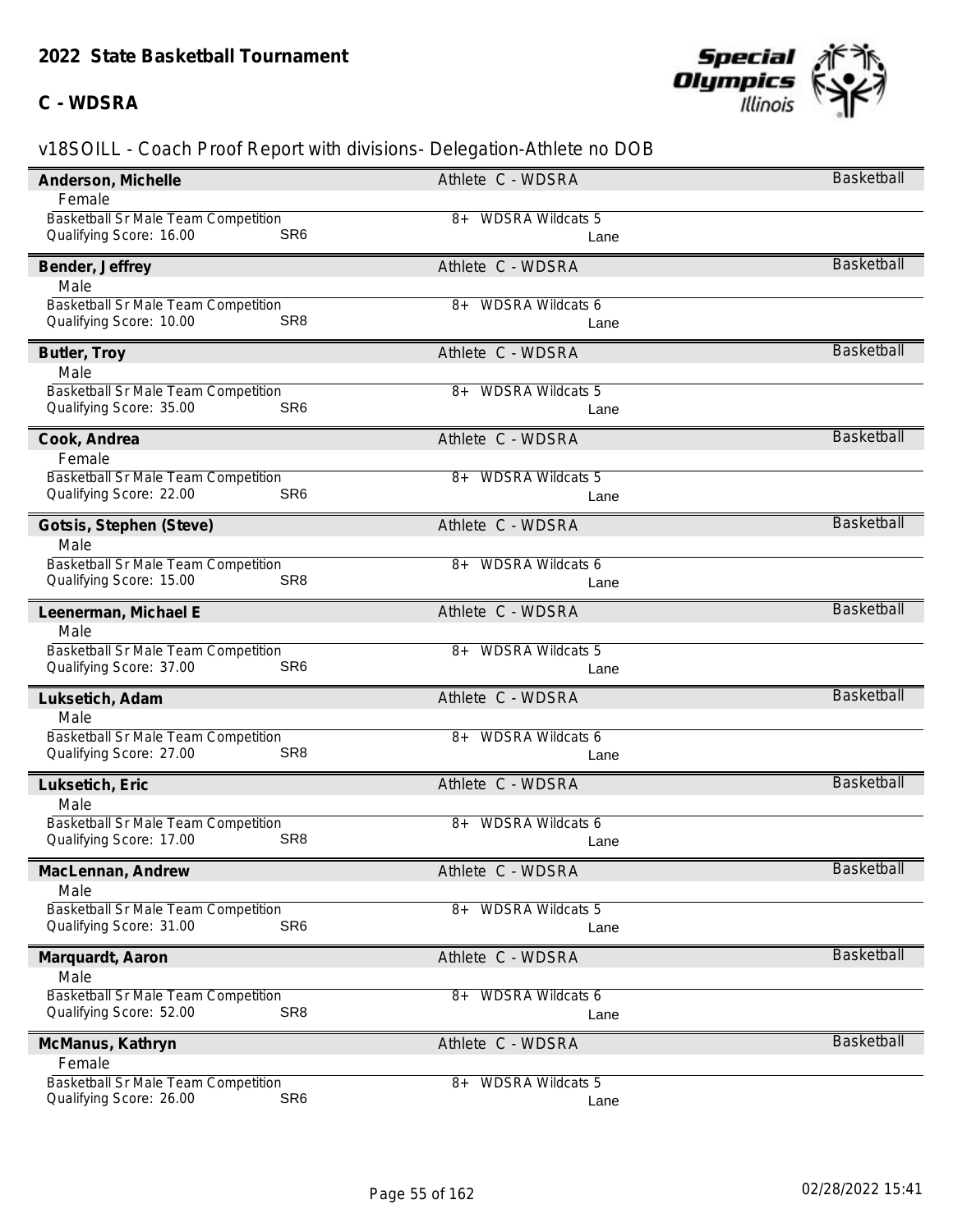### **C - WDSRA**



| Mueller, Michael                                                                 | Athlete C - WDSRA             | <b>Basketball</b> |
|----------------------------------------------------------------------------------|-------------------------------|-------------------|
| Male                                                                             |                               |                   |
| Basketball Sr Male Team Competition                                              | <b>WDSRA Wildcats 6</b><br>8+ |                   |
| Qualifying Score: 40.00<br>SR <sub>8</sub>                                       | Lane                          |                   |
| Mueller, Ryan                                                                    | Athlete C - WDSRA             | <b>Basketball</b> |
| Male                                                                             |                               |                   |
| Basketball Sr Male Team Competition                                              | <b>WDSRA Wildcats 6</b><br>8+ |                   |
| Qualifying Score: 44.00<br>SR <sub>8</sub>                                       | Lane                          |                   |
| Paserillo, Todd                                                                  | Athlete C - WDSRA             | <b>Basketball</b> |
| Male                                                                             |                               |                   |
| Basketball Sr Male Team Competition                                              | <b>WDSRA Wildcats 6</b><br>8+ |                   |
| SR <sub>8</sub><br>Qualifying Score: 17.00                                       | Lane                          |                   |
| Richer, Elliot J                                                                 | Athlete C - WDSRA             | <b>Basketball</b> |
| Male                                                                             |                               |                   |
| <b>Basketball Sr Male Team Competition</b>                                       | <b>WDSRA Wildcats 5</b><br>8+ |                   |
| SR <sub>6</sub><br>Qualifying Score: 19.00                                       | Lane                          |                   |
| Richer, Jeremy J                                                                 | Athlete C - WDSRA             | <b>Basketball</b> |
| Male                                                                             |                               |                   |
| Basketball Sr Male Team Competition                                              | <b>WDSRA Wildcats 5</b><br>8+ |                   |
| Qualifying Score: 30.00<br>SR <sub>6</sub>                                       | Lane                          |                   |
|                                                                                  |                               |                   |
| Seiboldt, Grace                                                                  | Athlete C - WDSRA             | <b>Basketball</b> |
| Female                                                                           |                               |                   |
| Basketball Sr Male Team Competition                                              | <b>WDSRA Wildcats 5</b><br>8+ |                   |
| Qualifying Score: 30.00<br>SR <sub>6</sub>                                       | Lane                          |                   |
|                                                                                  | Athlete C - WDSRA             | <b>Basketball</b> |
| Sheley, John<br>Male                                                             |                               |                   |
| <b>Basketball Sr Male Team Competition</b>                                       | <b>WDSRA Wildcats 6</b><br>8+ |                   |
| SR <sub>8</sub><br>Qualifying Score: 28.00                                       | Lane                          |                   |
|                                                                                  | Athlete C - WDSRA             | <b>Basketball</b> |
| Taylor, Mallory<br>Female                                                        |                               |                   |
| Basketball Sr Male Team Competition                                              | <b>WDSRA Wildcats 5</b><br>8+ |                   |
| SR <sub>6</sub><br>Qualifying Score: 28.00                                       | Lane                          |                   |
|                                                                                  |                               | Basketball        |
| Van Marm, Laura<br>Female                                                        | Athlete C - WDSRA             |                   |
| <b>Basketball Sr Male Team Competition</b>                                       | <b>WDSRA Wildcats 5</b><br>8+ |                   |
| SR <sub>6</sub><br>Qualifying Score: 7.00                                        | Lane                          |                   |
|                                                                                  | Athlete C - WDSRA             | <b>Basketball</b> |
| Ware, Jeremy<br>Male                                                             |                               |                   |
| Basketball Sr Male Team Competition<br>SR <sub>6</sub><br>Qualifying Score: 8.00 | <b>WDSRA Wildcats 5</b><br>8+ |                   |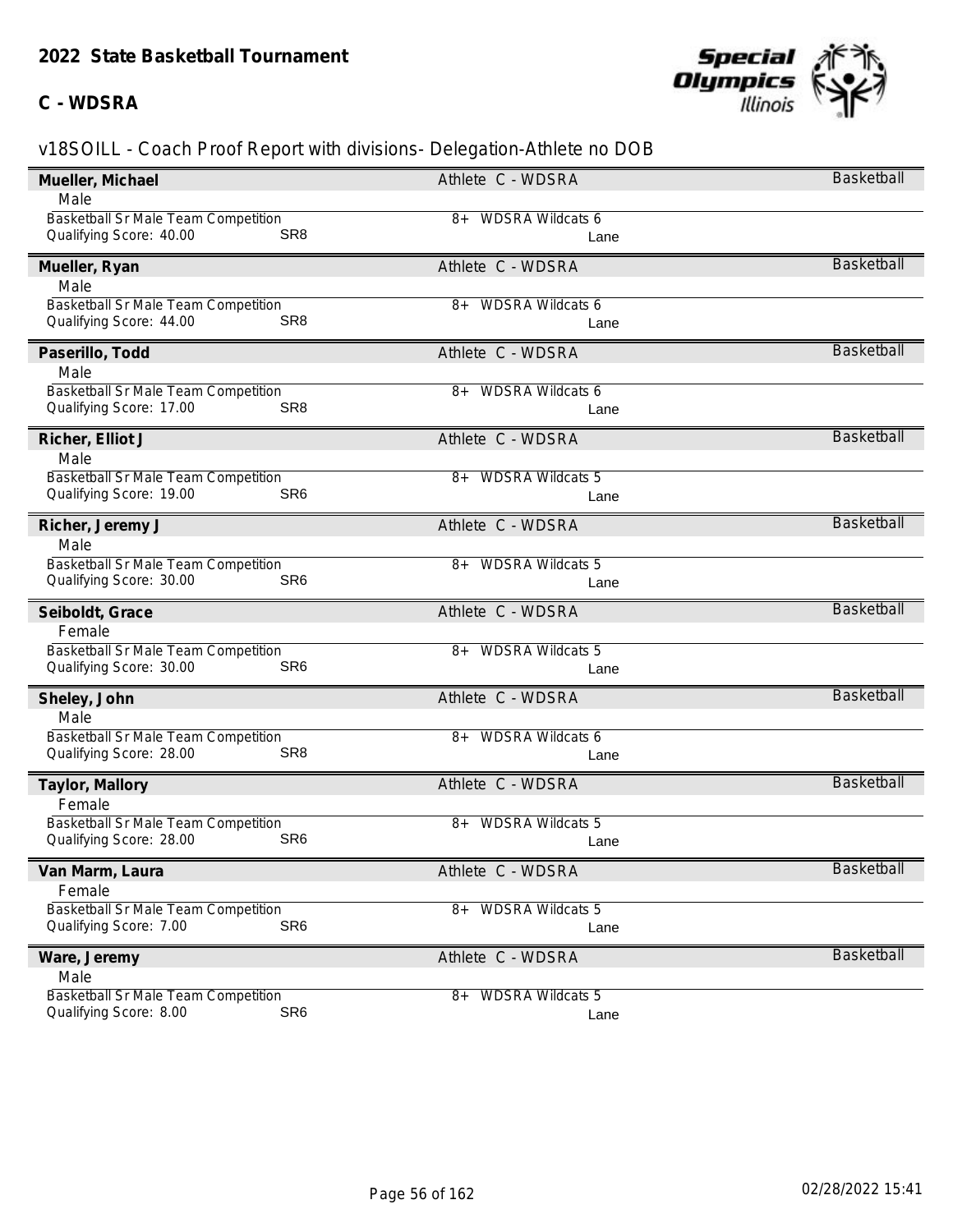## **C - West Leyden High School**



| Bravo, Gianluca                         | Athlete C - West Leyden High School | Basketball        |
|-----------------------------------------|-------------------------------------|-------------------|
| Male                                    |                                     |                   |
| Basketball High School Team Competition | 14-22 West Leyden Bridge            |                   |
| Qualifying Score: 27.00<br>HS4          | Lane                                |                   |
| Deacon, Emmanuel                        | Athlete C - West Leyden High School | <b>Basketball</b> |
| Male                                    |                                     |                   |
| Basketball High School Team Competition | 14-22 West Leyden Bridge            |                   |
| Qualifying Score: 33.00<br>HS4          | Lane                                |                   |
| Gonzalez Jr, Jonathan                   | Athlete C - West Leyden High School | <b>Basketball</b> |
| Male                                    |                                     |                   |
| Basketball High School Team Competition | 14-22 West Leyden Bridge            |                   |
| Qualifying Score: 40.00<br>HS4          | Lane                                |                   |
| Juraszek, Alexander                     | Athlete C - West Leyden High School | <b>Basketball</b> |
| Male                                    |                                     |                   |
| Basketball High School Team Competition | 14-22 West Leyden Bridge            |                   |
| Qualifying Score: 21.00<br>HS4          | Lane                                |                   |
| LaRocco, Dominic                        | Athlete C - West Leyden High School | Basketball        |
| Male                                    |                                     |                   |
| Basketball High School Team Competition | 14-22 West Leyden Bridge            |                   |
| Qualifying Score: 38.00<br>HS4          | Lane                                |                   |
| Martinez Reyes, Lester                  | Athlete C - West Leyden High School | <b>Basketball</b> |
| Male                                    |                                     |                   |
| Basketball High School Team Competition | 14-22 West Leyden Bridge            |                   |
| Qualifying Score: 40.00<br>HS4          | Lane                                |                   |
| Ramirez, Daniel                         | Athlete C - West Leyden High School | <b>Basketball</b> |
| Male                                    |                                     |                   |
| Basketball High School Team Competition | 14-22 West Leyden Bridge            |                   |
| Qualifying Score: 43.00<br>HS4          | Lane                                |                   |
| Termine, Samuel                         | Athlete C - West Leyden High School | Basketball        |
| Male                                    |                                     |                   |
| Basketball High School Team Competition | 14-22 West Leyden Bridge            |                   |
| HS4<br>Qualifying Score: 27.00          | Lane                                |                   |
| Torres, William                         | Athlete C - West Leyden High School | Basketball        |
| Male                                    |                                     |                   |
| Basketball High School Team Competition | 14-22 West Leyden Bridge            |                   |
| HS4<br>Qualifying Score: 35.00          | Lane                                |                   |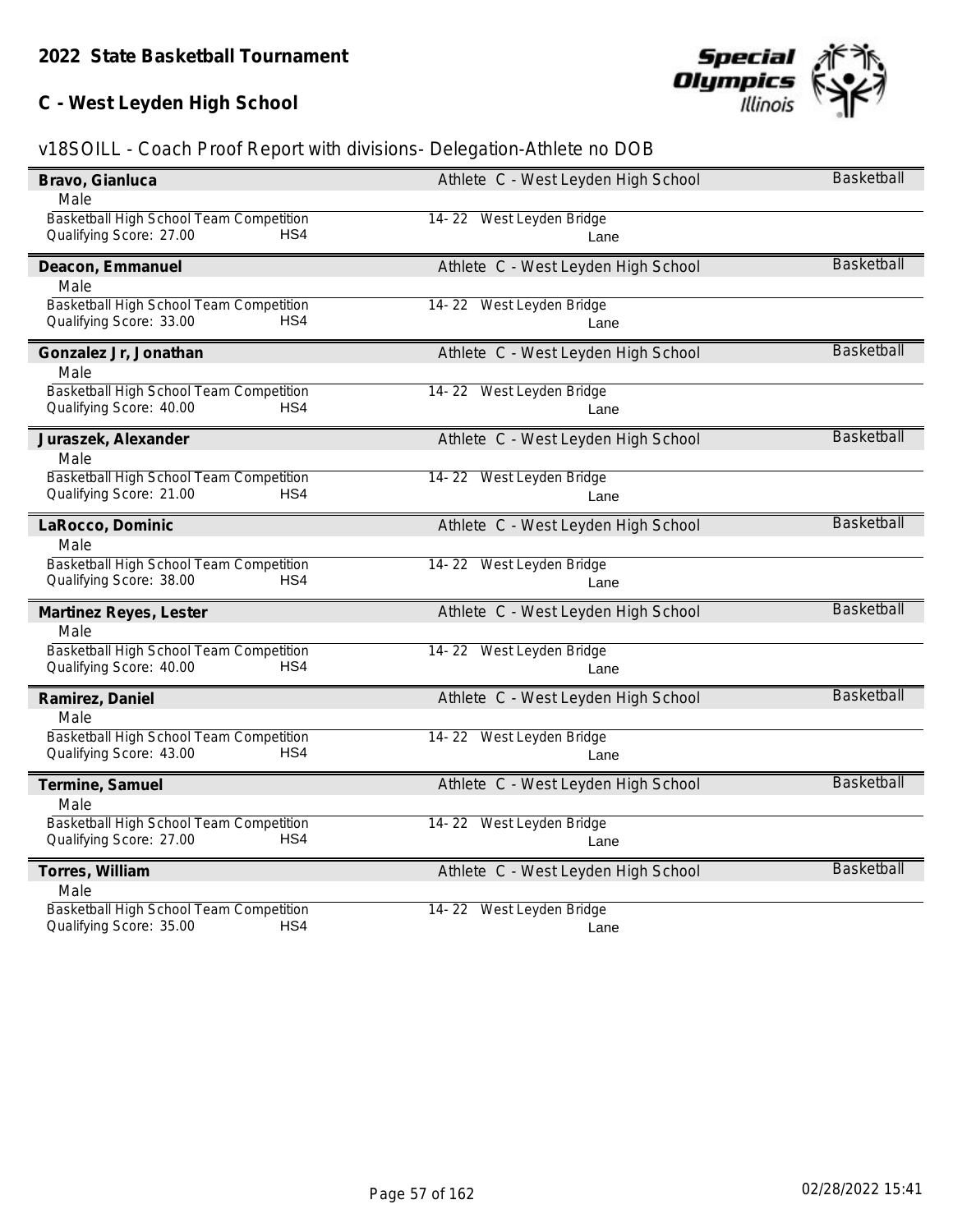## **C - York High School**



| Bibbiano, Franco                           | Athlete C - York High School | Basketball        |
|--------------------------------------------|------------------------------|-------------------|
| Male                                       |                              |                   |
| Basketball High School Team Competition    | 14-22 York HS Dukes          |                   |
| Qualifying Score: 34.00<br>HS <sub>3</sub> | Lane                         |                   |
| Bowen, Matthew                             | Athlete C - York High School | <b>Basketball</b> |
| Male                                       |                              |                   |
| Basketball High School Team Competition    | 14-22 York HS Dukes          |                   |
| HS <sub>3</sub><br>Qualifying Score: 9.00  | Lane                         |                   |
| DiCianni, Brianna                          | Athlete C - York High School | <b>Basketball</b> |
| Female                                     |                              |                   |
| Basketball High School Team Competition    | 14-22 West Leyden Bridge     |                   |
| Qualifying Score: 37.00<br>HS4             | Lane                         |                   |
| Hickey, Peter                              | Athlete C - York High School | <b>Basketball</b> |
| Male                                       |                              |                   |
| Basketball High School Team Competition    | 14-22 York HS Dukes          |                   |
| Qualifying Score: 7.00<br>HS <sub>3</sub>  | Lane                         |                   |
| Higgins, Emma                              | Athlete C - York High School | <b>Basketball</b> |
| Female                                     |                              |                   |
| Basketball High School Team Competition    | 14-22 York HS Dukes          |                   |
| Qualifying Score: 32.00<br>HS <sub>3</sub> | Lane                         |                   |
| Honquest, Matthew                          | Athlete C - York High School | <b>Basketball</b> |
| Male                                       |                              |                   |
| Basketball High School Team Competition    | 14-22 York HS Dukes          |                   |
| Qualifying Score: 7.00<br>HS <sub>3</sub>  | Lane                         |                   |
| Jamsheed, Ali                              | Athlete C - York High School | <b>Basketball</b> |
| Male                                       |                              |                   |
| Basketball High School Team Competition    | 14-22 York HS Dukes          |                   |
| Qualifying Score: 20.00<br>HS <sub>3</sub> | Lane                         |                   |
| Jendreas, Hope                             | Athlete C - York High School | <b>Basketball</b> |
| Female                                     |                              |                   |
| Basketball High School Team Competition    | 14-22 York HS Dukes          |                   |
| Qualifying Score: 7.00<br>HS <sub>3</sub>  | Lane                         |                   |
| Rychley, Jack                              | Athlete C - York High School | <b>Basketball</b> |
| Male                                       |                              |                   |
| Basketball High School Team Competition    | 14-22 York HS Dukes          |                   |
| HS <sub>3</sub><br>Qualifying Score: 30.00 | Lane                         |                   |
| Skwarczek, Tyler                           | Athlete C - York High School | Basketball        |
| Male                                       |                              |                   |
| Basketball High School Team Competition    | 14-22 York HS Dukes          |                   |
| Qualifying Score: 38.00<br>HS <sub>3</sub> | Lane                         |                   |
| Tameling, Caleb                            | Athlete C - York High School | Basketball        |
| Male                                       |                              |                   |
| Basketball High School Team Competition    | 14-22 York HS Dukes          |                   |
| Qualifying Score: 33.00<br>HS <sub>3</sub> | Lane                         |                   |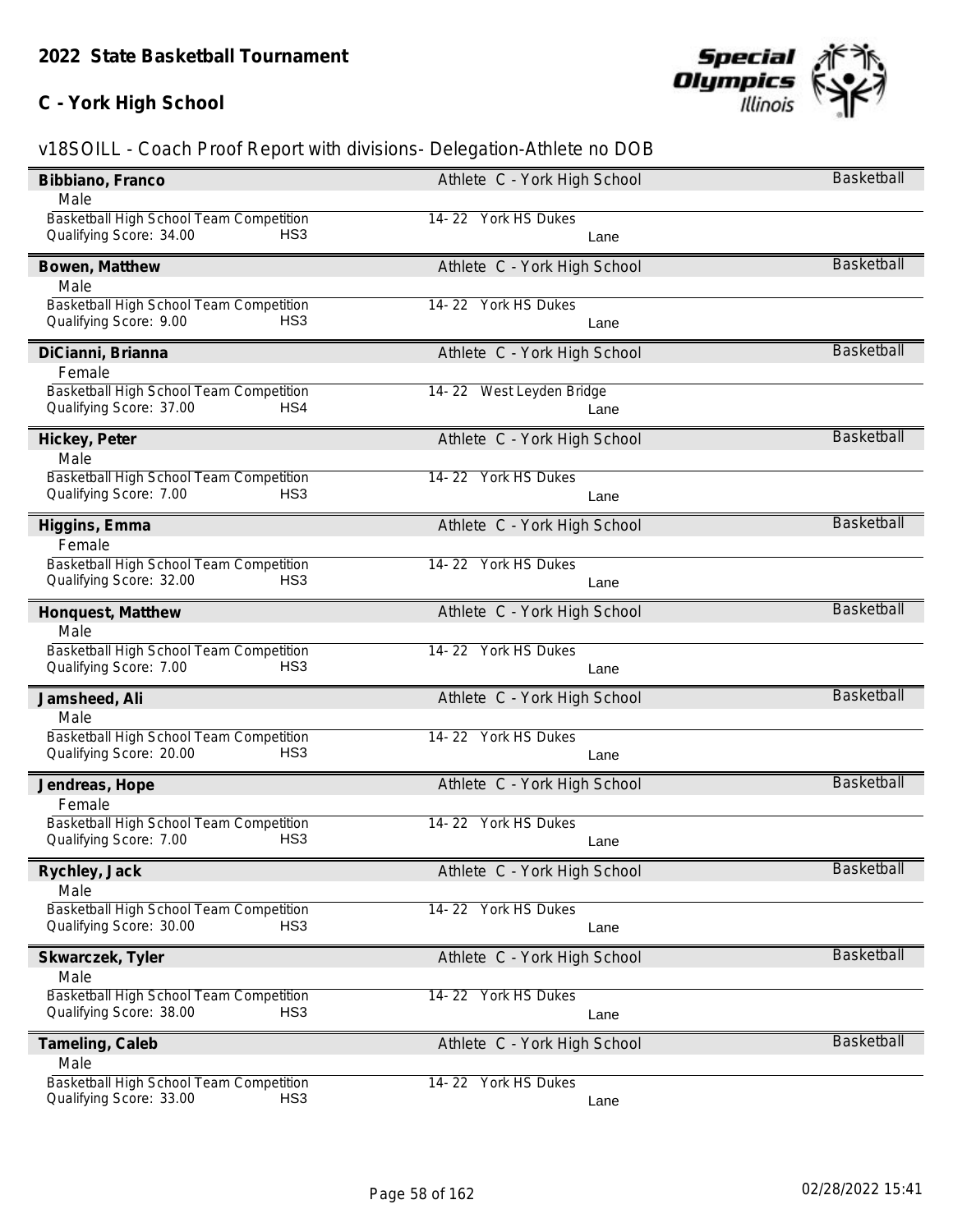### **C - York High School**



| Veach, Thomas (Tommy)                     | Athlete C - York High School | <b>Basketball</b> |
|-------------------------------------------|------------------------------|-------------------|
| Male                                      |                              |                   |
| Basketball High School Team Competition   | York HS Dukes<br>14-22       |                   |
| Qualifying Score: 7.00<br>HS <sub>3</sub> | Lane                         |                   |
| Villatoro Nevarez, Allaren                | Athlete C - York High School | <b>Basketball</b> |
| Male                                      |                              |                   |
| Basketball High School Team Competition   | York HS Dukes<br>14-22       |                   |
| Qualifying Score: 7.00<br>HS3             | Lane                         |                   |
| Young, Nora                               | Athlete C - York High School | <b>Basketball</b> |
| Female                                    |                              |                   |
| Basketball High School Team Competition   | York HS Dukes<br>14-22       |                   |
| Qualifying Score: 21.00<br>HS3            | Lane                         |                   |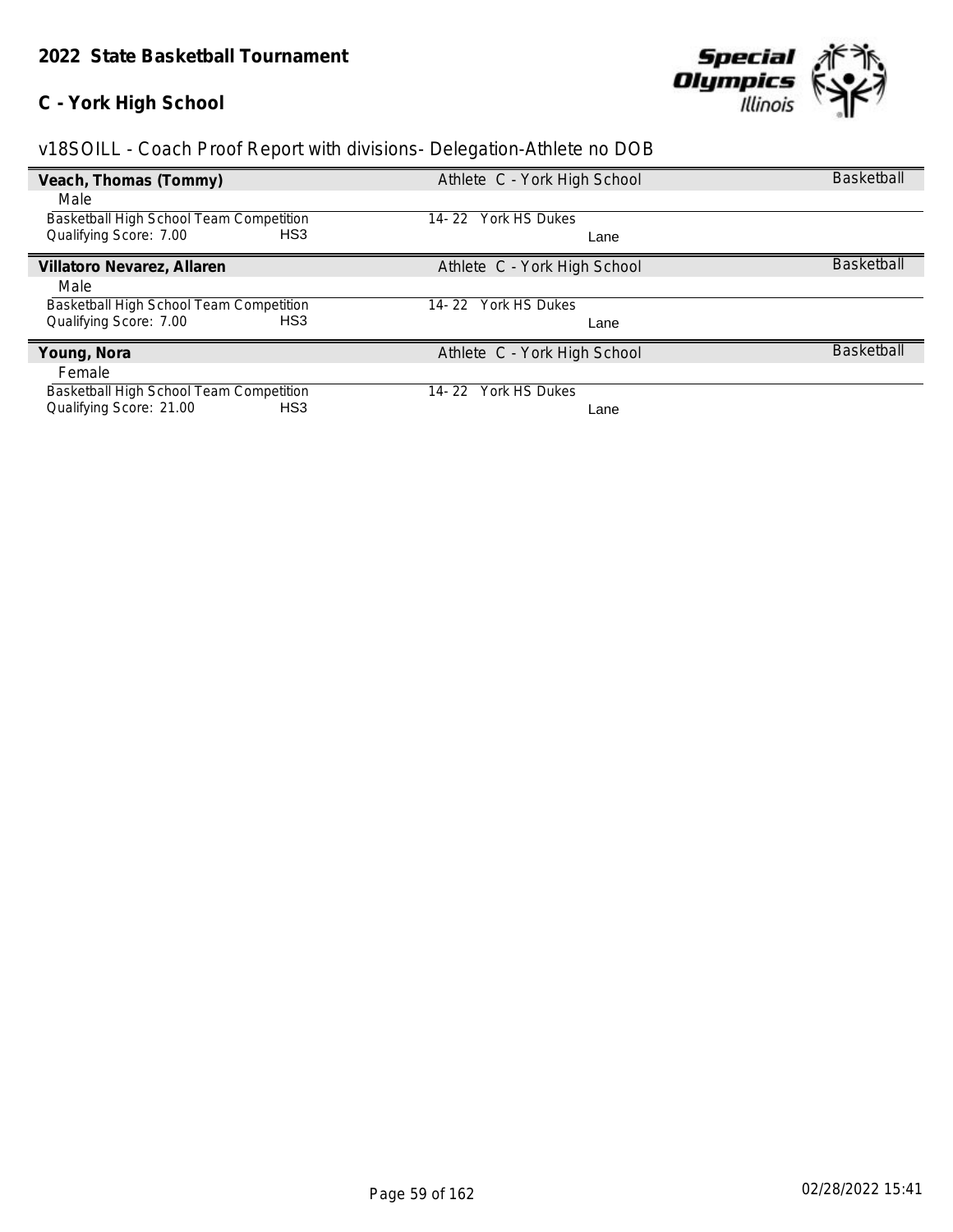#### **D - Columbus Park**



| Burrell, Edward                      |                  | Athlete D - Columbus Park | <b>Basketball</b>  |
|--------------------------------------|------------------|---------------------------|--------------------|
| Male                                 |                  |                           |                    |
| <b>Basketball Skills 10ft Basket</b> |                  | 16+                       |                    |
| Qualifying Score: 60.00              | M12              | Lane                      | Level: Male Ball   |
| Lazare, Jessica                      |                  | Athlete D - Columbus Park | <b>Basketball</b>  |
| Female                               |                  |                           |                    |
| Basketball Skills 10ft Basket        |                  | 16+                       |                    |
| Qualifying Score: 53.00              | F <sub>0</sub> 8 | Lane                      | Level: Female Ball |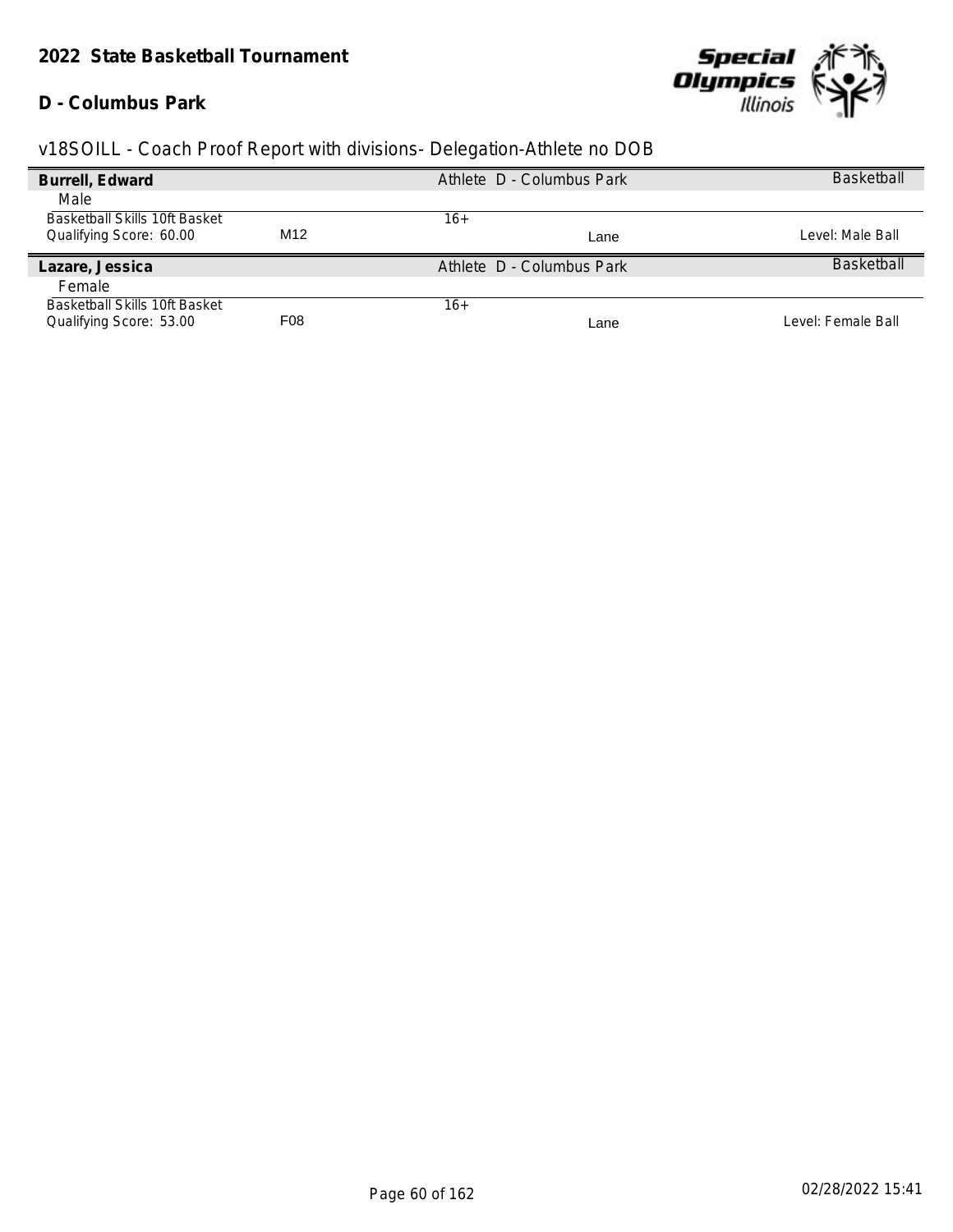#### **D - DePriest School**



| Davis, Jaylen                 |                | Athlete D - DePriest School | <b>Basketball</b>  |
|-------------------------------|----------------|-----------------------------|--------------------|
| Male                          |                |                             |                    |
| Basketball Skills 8 Ft Basket |                | $8 - 15$                    |                    |
| Qualifying Score: 51.00       | M <sub>5</sub> | Lane                        | Level: Female Ball |
| Lofton, Michael               |                | Athlete D - DePriest School | <b>Basketball</b>  |
| Male                          |                |                             |                    |
| Basketball Skills 8 Ft Basket |                | $8 - 15$                    |                    |
| Qualifying Score: 30.00       | M <sub>2</sub> | Lane                        | Level: Female Ball |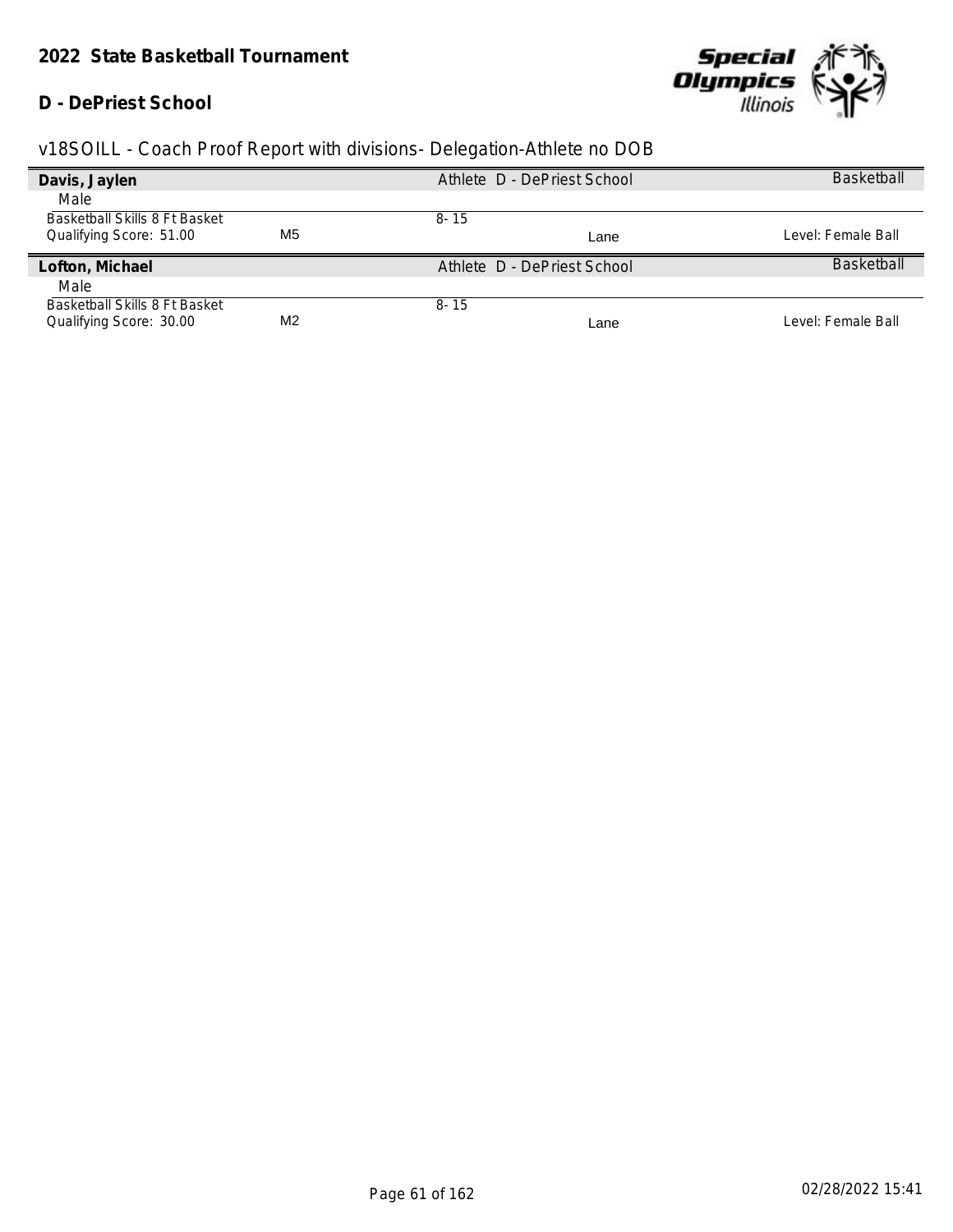#### **D - Eckhart Park**



| Male                                                                   | Athlete D - Eckhart Park                | <b>Basketball</b> |
|------------------------------------------------------------------------|-----------------------------------------|-------------------|
|                                                                        |                                         |                   |
| <b>Basketball Sr Male Team Competition</b><br><b>SR11</b>              | <b>Eckhart Park RoadRunners</b><br>8+   |                   |
| Qualifying Score: 45.00                                                | Lane                                    |                   |
| Brown, Joshua                                                          | Athlete D - Eckhart Park                | <b>Basketball</b> |
| Male                                                                   |                                         |                   |
| Basketball Sr Male Team Competition                                    | <b>Eckhart Park RoadRunners</b><br>$8+$ |                   |
| <b>SR11</b><br>Qualifying Score: 43.00                                 | Lane                                    |                   |
| Carwell, Skylar                                                        | Athlete D - Eckhart Park                | <b>Basketball</b> |
| Male                                                                   |                                         |                   |
| Basketball Skills 10ft Basket                                          | $16+$                                   |                   |
| M10<br>Qualifying Score: 55.00                                         | Lane                                    | Level: Male Ball  |
| Collier, Timothy                                                       | Athlete D - Eckhart Park                | <b>Basketball</b> |
| Male                                                                   |                                         |                   |
| Basketball Skills 10ft Basket                                          | $16+$                                   |                   |
| M12<br>Qualifying Score: 60.00                                         | Lane                                    | Level: Male Ball  |
| Doby, Edward                                                           | Athlete D - Eckhart Park                | Basketball        |
| Male                                                                   |                                         |                   |
| Basketball Sr Male Team Competition                                    | <b>Eckhart Park RoadRunners</b><br>8+   |                   |
| Qualifying Score: 40.00<br><b>SR11</b>                                 | Lane                                    |                   |
| Hayes, Jerry                                                           | Athlete D - Eckhart Park                | <b>Basketball</b> |
| Male                                                                   |                                         |                   |
| Basketball Skills 10ft Basket                                          | $16+$                                   |                   |
|                                                                        |                                         |                   |
| Qualifying Score: 42.00<br>M07                                         | Lane                                    | Level: Male Ball  |
|                                                                        |                                         |                   |
| Johnson, Norman                                                        | Athlete D - Eckhart Park                | <b>Basketball</b> |
| Male                                                                   |                                         |                   |
| Basketball Sr Male Team Competition                                    | <b>Eckhart Park RoadRunners</b><br>8+   |                   |
| <b>SR11</b><br>Qualifying Score: 14.00                                 | Lane                                    |                   |
| Jordan, Trevell                                                        | Athlete D - Eckhart Park                | <b>Basketball</b> |
| Male                                                                   |                                         |                   |
| Basketball Sr Male Team Competition                                    | <b>Eckhart Park RoadRunners</b><br>$8+$ |                   |
| <b>SR11</b><br>Qualifying Score: 37.00                                 | Lane                                    |                   |
| Nunez, Nicole                                                          | Athlete D - Eckhart Park                | Basketball        |
| Female                                                                 |                                         |                   |
| <b>Basketball Sr Male Team Competition</b>                             | <b>Eckhart Park RoadRunners</b><br>8+   |                   |
| <b>SR11</b><br>Qualifying Score: 21.00                                 | Lane                                    |                   |
|                                                                        | Athlete D - Eckhart Park                | <b>Basketball</b> |
| Phillips, Dion<br>Male                                                 |                                         |                   |
| Basketball Sr Male Team Competition                                    | <b>Eckhart Park RoadRunners</b><br>8+   |                   |
| <b>SR11</b><br>Qualifying Score: 17.00                                 | Lane                                    |                   |
|                                                                        |                                         | <b>Basketball</b> |
| Saari, Giada<br>Female                                                 | Athlete D - Eckhart Park                |                   |
| <b>Basketball Skills 10ft Basket</b><br>F07<br>Qualifying Score: 48.00 | $16+$                                   |                   |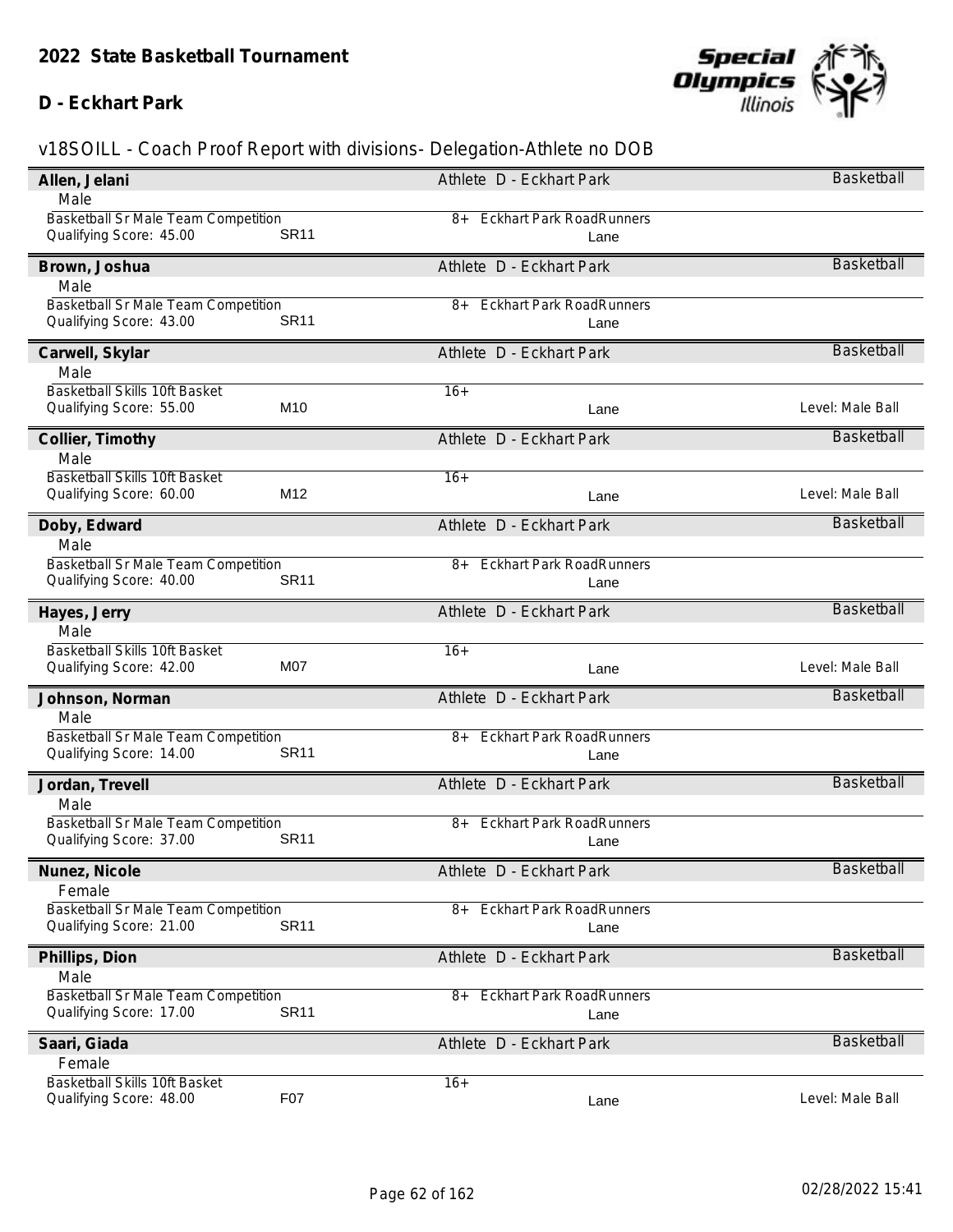## **D - Envisions Unlimited Frick Center**



| Armond, Joshua                                                                      | Athlete D - Envisions Unlimited Frick Center | Basketball         |
|-------------------------------------------------------------------------------------|----------------------------------------------|--------------------|
| Male                                                                                |                                              |                    |
| <b>Basketball Sr Male Team Competition</b>                                          | <b>Envisions Warriors</b><br>8+              |                    |
| Qualifying Score: 49.00<br>SR7                                                      | Lane                                         |                    |
| Bennett, Sharon                                                                     | Athlete D - Envisions Unlimited Frick Center | <b>Basketball</b>  |
| Female                                                                              |                                              |                    |
| Basketball Sr Female Team Competition<br>Qualifying Score: 17.00<br>FM <sub>1</sub> | <b>Envisions Queenz</b><br>8+                |                    |
|                                                                                     | Lane                                         |                    |
| Carmichael, Celestine                                                               | Athlete D - Envisions Unlimited Frick Center | <b>Basketball</b>  |
| Female                                                                              |                                              |                    |
| Basketball Sr Female Team Competition<br>Qualifying Score: 18.00<br>FM <sub>1</sub> | <b>Envisions Queenz</b><br>8+                |                    |
|                                                                                     | Lane                                         |                    |
| Carter, LaTravionne                                                                 | Athlete D - Envisions Unlimited Frick Center | <b>Basketball</b>  |
| Male                                                                                |                                              |                    |
| <b>Basketball Sr Male Team Competition</b><br>Qualifying Score: 25.00<br>SR7        | <b>Envisions Warriors</b><br>8+              |                    |
|                                                                                     | Lane                                         |                    |
| Cheers, Marjorie                                                                    | Athlete D - Envisions Unlimited Frick Center | <b>Basketball</b>  |
| Female                                                                              |                                              |                    |
| Basketball Sr Female Team Competition<br>Qualifying Score: 17.00<br>FM <sub>1</sub> | <b>Envisions Queenz</b><br>8+                |                    |
|                                                                                     | Lane                                         |                    |
| Cowsert, Scott                                                                      | Athlete D - Envisions Unlimited Frick Center | <b>Basketball</b>  |
| Male                                                                                |                                              |                    |
| Basketball Sr Male Team Competition<br>Qualifying Score: 36.00<br>SR7               | <b>Envisions Warriors</b><br>8+              |                    |
|                                                                                     | Lane                                         |                    |
| Ford, Toya                                                                          | Athlete D - Envisions Unlimited Frick Center | <b>Basketball</b>  |
| Female                                                                              |                                              |                    |
| Basketball Skills 10ft Basket<br>Qualifying Score: 40.00<br>F <sub>06</sub>         | $16+$<br>Lane                                | Level: Female Ball |
|                                                                                     |                                              |                    |
| Gardner, Nina                                                                       | Athlete D - Envisions Unlimited Frick Center | Basketball         |
| Female                                                                              |                                              |                    |
| Basketball Sr Female Team Competition<br>Qualifying Score: 21.00<br>FM <sub>1</sub> | <b>Envisions Queenz</b><br>8+<br>Lane        |                    |
|                                                                                     |                                              |                    |
| Gipson, Derrick D                                                                   | Athlete D - Envisions Unlimited Frick Center | <b>Basketball</b>  |
| Male<br>Basketball Sr Male Team Competition                                         |                                              |                    |
|                                                                                     |                                              |                    |
|                                                                                     | <b>Envisions Warriors</b><br>8+              |                    |
| SR7<br>Qualifying Score: 57.00                                                      | Lane                                         |                    |
| Hendricks, Aaron                                                                    | Athlete D - Envisions Unlimited Frick Center | Basketball         |
| Male                                                                                |                                              |                    |
| Basketball Sr Male Team Competition                                                 | <b>Envisions Warriors</b><br>8+              |                    |
| SR7<br>Qualifying Score: 29.00                                                      | Lane                                         |                    |
| Jackson, Eddie                                                                      | Athlete D - Envisions Unlimited Frick Center | <b>Basketball</b>  |
| Male                                                                                |                                              |                    |
| <b>Basketball Sr Male Team Competition</b><br>Qualifying Score: 36.00<br>SR7        | <b>Envisions Warriors</b><br>8+<br>Lane      |                    |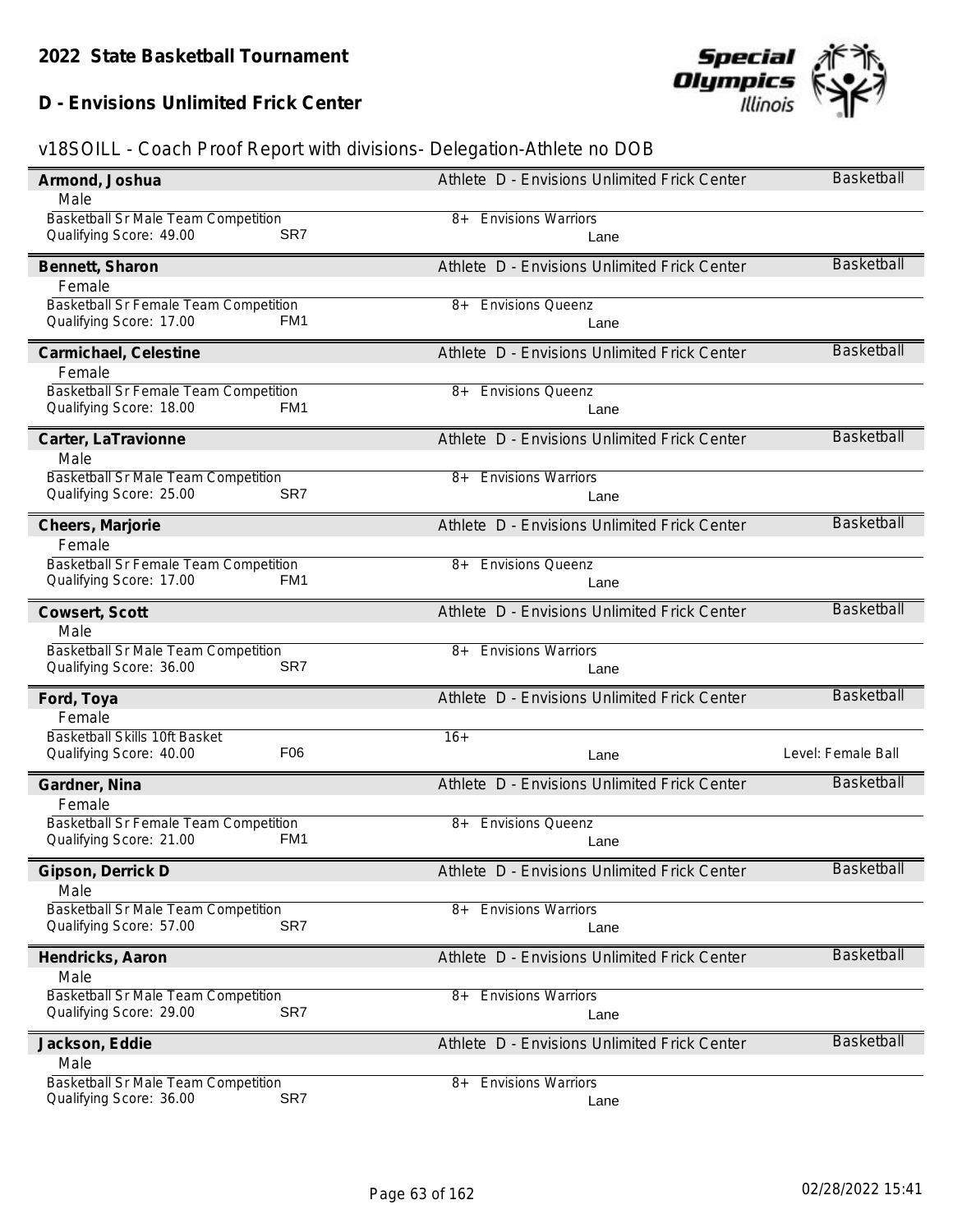**D - Envisions Unlimited Frick Center**



| James, Robert L<br>Male                                                             | Athlete D - Envisions Unlimited Frick Center | <b>Basketball</b>  |
|-------------------------------------------------------------------------------------|----------------------------------------------|--------------------|
| Basketball Sr Male Team Competition                                                 | <b>Envisions Warriors</b><br>8+              |                    |
| Qualifying Score: 36.00<br>SR7                                                      | Lane                                         |                    |
| Jumper, Dana                                                                        | Athlete D - Envisions Unlimited Frick Center | <b>Basketball</b>  |
| Male<br>Basketball Skills 10ft Basket                                               | $16+$                                        |                    |
| M07<br>Qualifying Score: 35.00                                                      | Lane                                         | Level: Female Ball |
| Marcoux, Mark                                                                       | Athlete D - Envisions Unlimited Frick Center | Basketball         |
| Male                                                                                |                                              |                    |
| Basketball Sr Male Team Competition<br>Qualifying Score: 50.00<br>SR <sub>7</sub>   | <b>Envisions Warriors</b><br>$8+$            |                    |
|                                                                                     | Lane                                         |                    |
| O'Neal, Antoinette<br>Female                                                        | Athlete D - Envisions Unlimited Frick Center | Basketball         |
| Basketball Sr Female Team Competition                                               | <b>Envisions Queenz</b><br>$8+$              |                    |
| Qualifying Score: 44.00<br>FM <sub>1</sub>                                          | Lane                                         |                    |
| Pennington, Maurice                                                                 | Athlete D - Envisions Unlimited Frick Center | <b>Basketball</b>  |
| Male                                                                                |                                              |                    |
| Basketball Sr Male Team Competition<br>Qualifying Score: 27.00<br>SR7               | <b>Envisions Warriors</b><br>8+              |                    |
|                                                                                     | Lane                                         |                    |
| Smith, Jeffrey                                                                      | Athlete D - Envisions Unlimited Frick Center | <b>Basketball</b>  |
| Male<br>Basketball Sr Male Team Competition                                         | <b>Envisions Warriors</b><br>$8+$            |                    |
| Qualifying Score: 40.00<br>SR7                                                      | Lane                                         |                    |
|                                                                                     |                                              | <b>Basketball</b>  |
| Smith, Rachel<br>Female                                                             | Athlete D - Envisions Unlimited Frick Center |                    |
| <b>Basketball Sr Female Team Competition</b>                                        | <b>Envisions Queenz</b><br>8+                |                    |
| Qualifying Score: 39.00<br>FM <sub>1</sub>                                          | Lane                                         |                    |
| Wright, Tiffany                                                                     | Athlete D - Envisions Unlimited Frick Center | <b>Basketball</b>  |
| Female                                                                              |                                              |                    |
| Basketball Sr Female Team Competition<br>Qualifying Score: 48.00<br>FM <sub>1</sub> | <b>Envisions Queenz</b><br>$8+$              |                    |
|                                                                                     | Lane                                         |                    |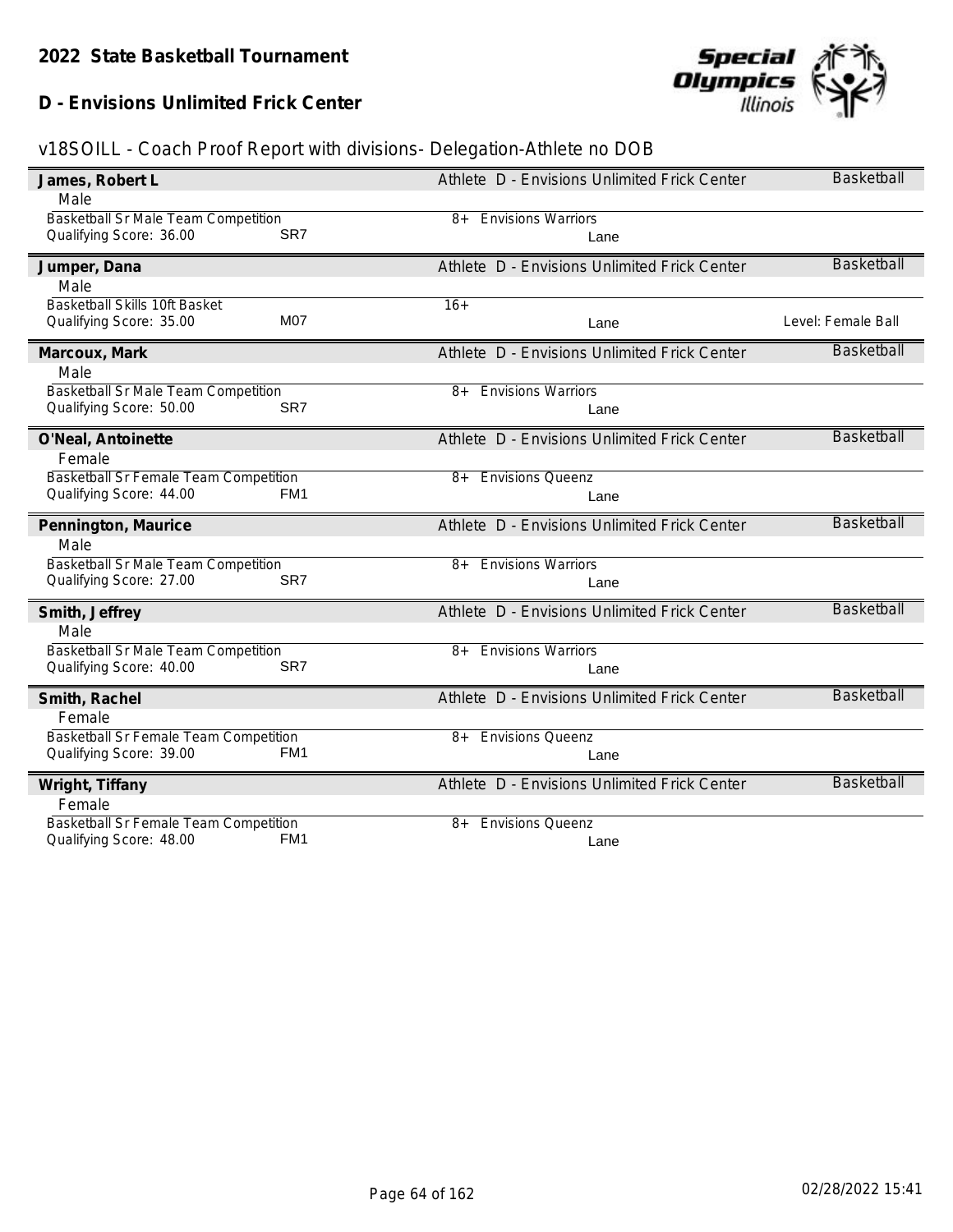### **D - Gage Park**



| Bell, Robert E                                                 |                 | Athlete D - Gage Park  | Basketball        |
|----------------------------------------------------------------|-----------------|------------------------|-------------------|
| Male                                                           |                 |                        |                   |
| <b>Basketball Sr Male Team Competition</b>                     |                 | Gage Park Jazz<br>8+   |                   |
| Qualifying Score: 9.00                                         | SR <sub>9</sub> | Lane                   |                   |
|                                                                |                 |                        |                   |
| Mc Dowell, Jamie                                               |                 | Athlete D - Gage Park  | <b>Basketball</b> |
| Male                                                           |                 |                        |                   |
| Basketball Sr Male Team Competition                            |                 | Gage Park Jazz<br>8+   |                   |
| Qualifying Score: 41.00                                        | SR <sub>9</sub> | Lane                   |                   |
|                                                                |                 |                        |                   |
| Smith, Cass Stanley                                            |                 | Athlete D - Gage Park  | <b>Basketball</b> |
| Male                                                           |                 |                        |                   |
| <b>Basketball Sr Male Team Competition</b>                     |                 | Gage Park Jazz<br>8+   |                   |
| Qualifying Score: 8.00                                         | SR <sub>9</sub> | Lane                   |                   |
|                                                                |                 |                        |                   |
|                                                                |                 |                        |                   |
| Wade, Robert L                                                 |                 | Athlete D - Gage Park  | <b>Basketball</b> |
| Male                                                           |                 |                        |                   |
| Basketball Sr Male Team Competition                            |                 | Gage Park Jazz<br>8+   |                   |
| Qualifying Score: 35.00                                        | SR <sub>9</sub> | Lane                   |                   |
|                                                                |                 |                        | Basketball        |
| Williams, Cory                                                 |                 | Athlete D - Gage Park  |                   |
| Male                                                           |                 |                        |                   |
| Basketball Sr Male Team Competition                            |                 | Gage Park Jazz<br>8+   |                   |
| Qualifying Score: 41.00                                        | SR9             | Lane                   |                   |
| Young, Javon                                                   |                 | Athlete D - Gage Park  | Basketball        |
| Male                                                           |                 |                        |                   |
|                                                                |                 | 8+                     |                   |
| Basketball Sr Male Team Competition<br>Qualifying Score: 27.00 | SR <sub>9</sub> | Gage Park Jazz<br>Lane |                   |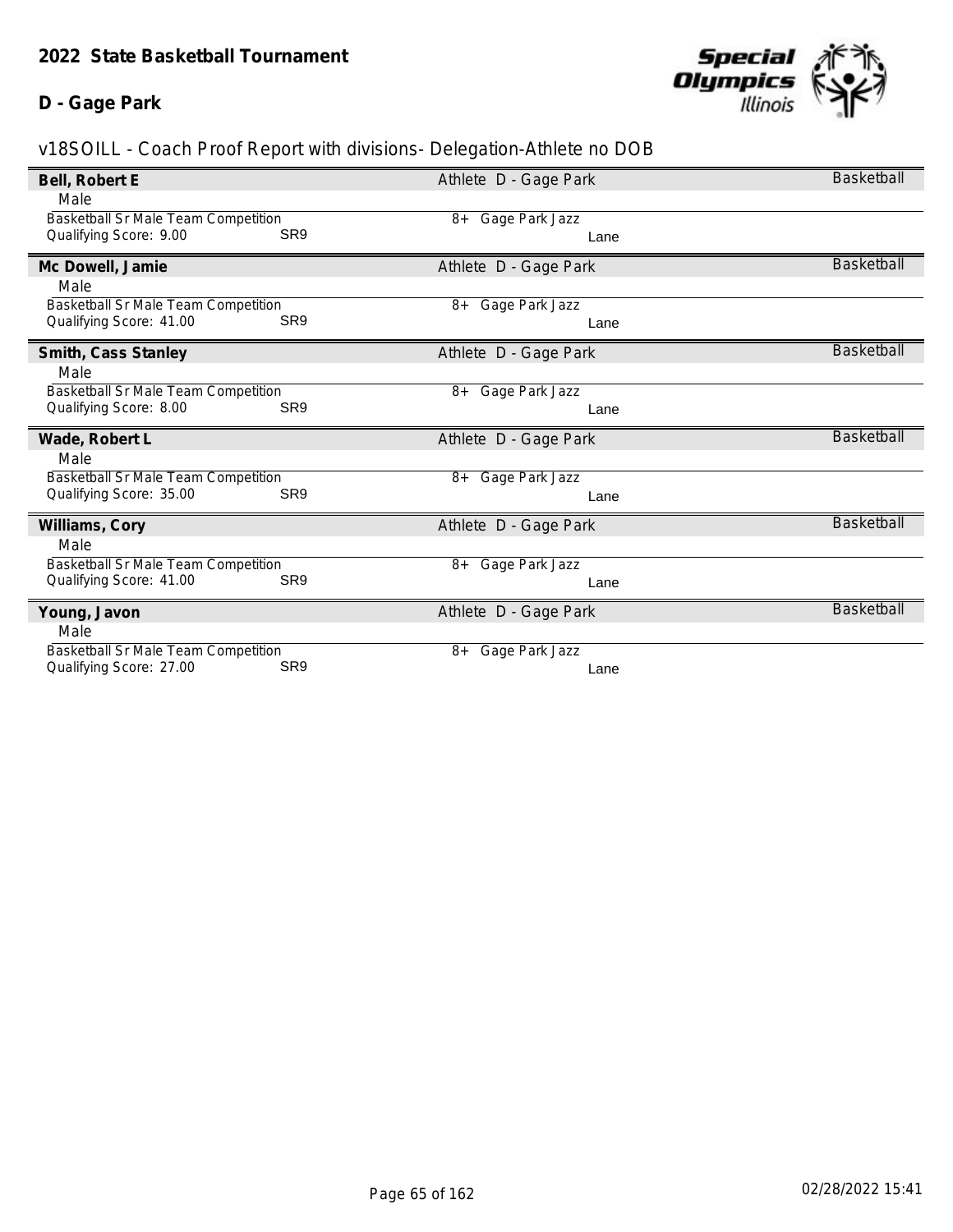### **D - Hands Together Inc**



| Allen, Willie                                                  |             | Athlete D - Hands Together Inc        | <b>Basketball</b> |
|----------------------------------------------------------------|-------------|---------------------------------------|-------------------|
| Male                                                           |             |                                       |                   |
| <b>Basketball Sr Male Team Competition</b>                     |             | 8+ Hands Together Burners             |                   |
| Qualifying Score: 54.00                                        | <b>SR13</b> | Lane                                  |                   |
| Ballenger, Dashawn                                             |             | Athlete D - Hands Together Inc        | <b>Basketball</b> |
| Male                                                           |             |                                       |                   |
| <b>Basketball Sr Male Team Competition</b>                     |             | 8+ Hands Together Burners             |                   |
| Qualifying Score: 49.00                                        | <b>SR13</b> | Lane                                  |                   |
|                                                                |             |                                       |                   |
| Boldian, Jamar                                                 |             | Athlete D - Hands Together Inc        | <b>Basketball</b> |
| Male                                                           |             |                                       |                   |
| Basketball Sr Male Team Competition                            |             | 8+ Hands Together Burners             |                   |
| Qualifying Score: 53.00                                        | <b>SR13</b> | Lane                                  |                   |
| Burton, Shawn                                                  |             | Athlete D - Hands Together Inc        | <b>Basketball</b> |
| Male                                                           |             |                                       |                   |
| Basketball Sr Male Team Competition                            |             | 8+ Hands Together Burners             |                   |
| Qualifying Score: 51.00                                        | <b>SR13</b> | Lane                                  |                   |
|                                                                |             |                                       | <b>Basketball</b> |
| Grey, Johnny                                                   |             | Athlete D - Hands Together Inc        |                   |
| Male                                                           |             |                                       |                   |
| Basketball Sr Male Team Competition<br>Qualifying Score: 49.00 | <b>SR13</b> | <b>Hands Together Burners</b><br>$8+$ |                   |
|                                                                |             | Lane                                  |                   |
| Kelly, Jermane                                                 |             | Athlete D - Hands Together Inc        | <b>Basketball</b> |
| Male                                                           |             |                                       |                   |
| Basketball Sr Male Team Competition                            |             | 8+ Hands Together Burners             |                   |
| Qualifying Score: 56.00                                        | <b>SR13</b> | Lane                                  |                   |
| Watkins, Jawan                                                 |             | Athlete D - Hands Together Inc        | <b>Basketball</b> |
| Male                                                           |             |                                       |                   |
| Basketball Sr Male Team Competition                            |             | Hands Together Burners<br>$8+$        |                   |
| Qualifying Score: 48.00                                        | <b>SR13</b> | Lane                                  |                   |
|                                                                |             |                                       |                   |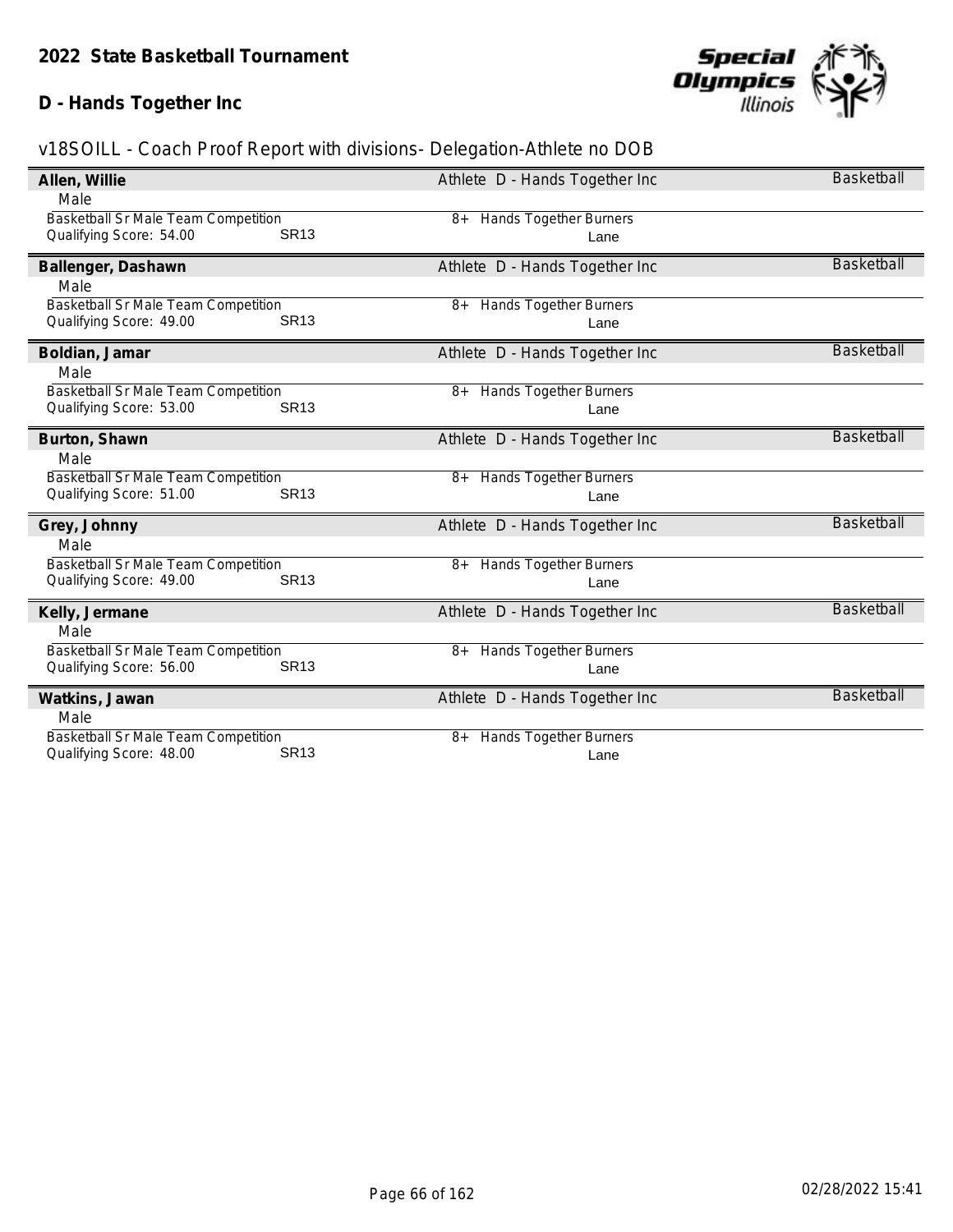### **D - Hyde Park Academy**



| Flowers, Kyran                |     | Athlete D - Hyde Park Academy | <b>Basketball</b> |
|-------------------------------|-----|-------------------------------|-------------------|
| Male                          |     |                               |                   |
| Basketball Skills 10ft Basket |     | 16+                           |                   |
| Qualifying Score: 58.00       | M12 | Lane                          | Level: Male Ball  |
| Williamson, Calivan           |     | Athlete D - Hyde Park Academy | <b>Basketball</b> |
| Male                          |     |                               |                   |
| Basketball Skills 10ft Basket |     | $16+$                         |                   |
| Qualifying Score: 54.00       | M10 | Lane                          | Level: Male Ball  |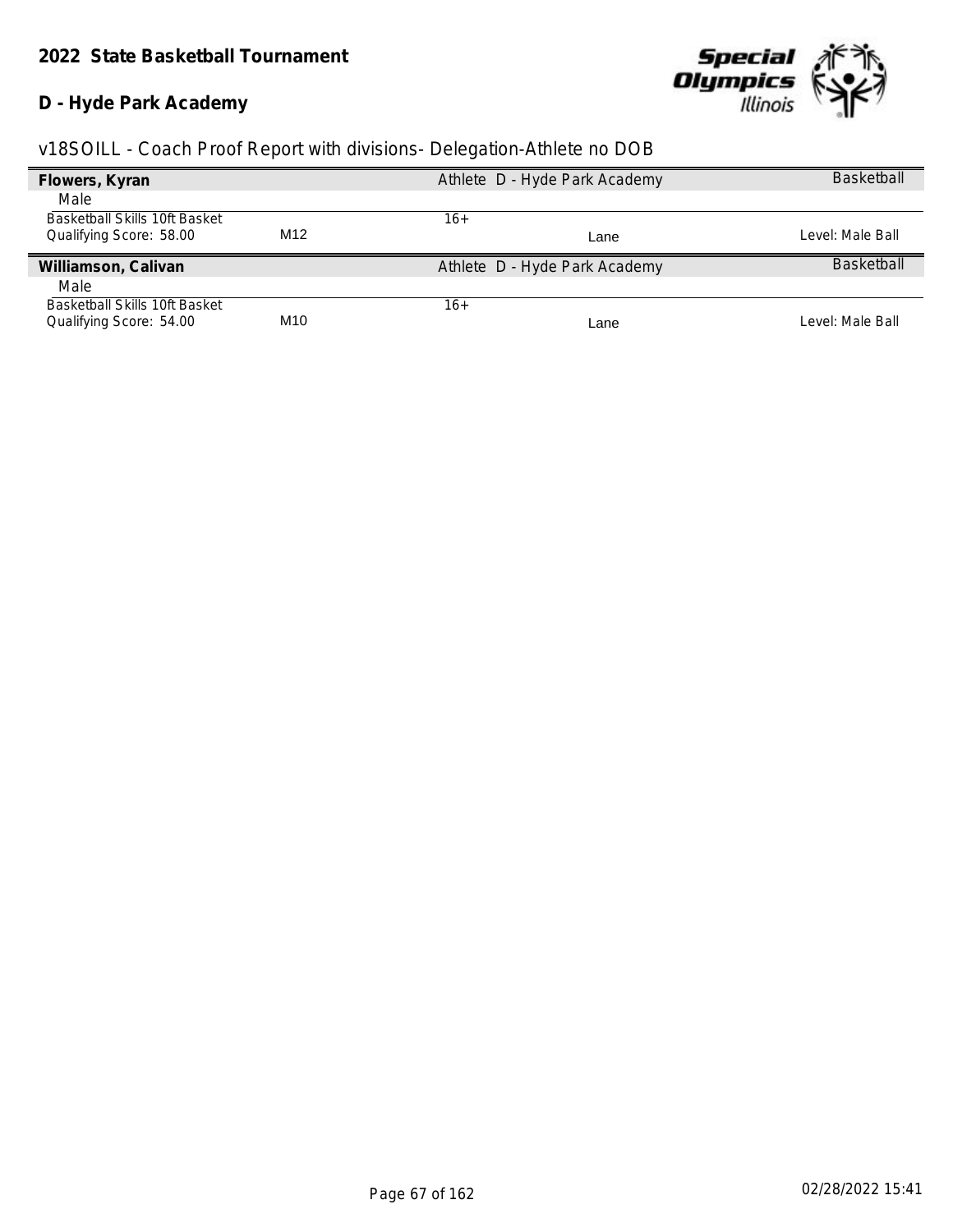#### **D - Jesse Owens Park**



| Clyne, Sanaa                         |     | Athlete D - Jesse Owens Park | <b>Basketball</b> |
|--------------------------------------|-----|------------------------------|-------------------|
| Female                               |     |                              |                   |
| <b>Basketball Skills 10ft Basket</b> |     | 16+                          |                   |
| Qualifying Score: 58.00              | F09 | Lane                         | Level: Male Ball  |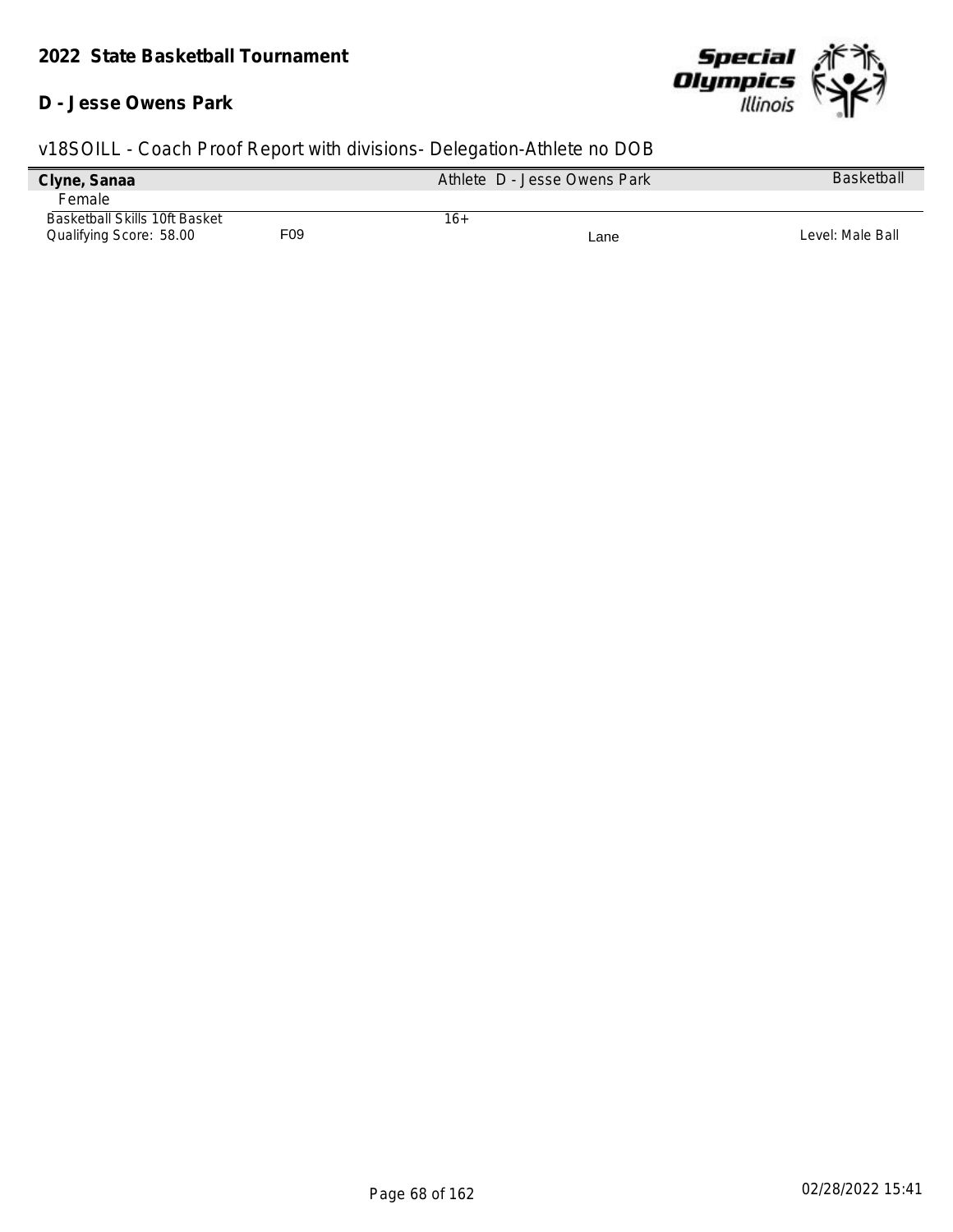#### **D - Kosciuszko Park**



| Berggren, Allison                                                                | Athlete D - Kosciuszko Park | <b>Basketball</b> |
|----------------------------------------------------------------------------------|-----------------------------|-------------------|
| Female                                                                           |                             |                   |
| Basketball Sr Male Team Competition                                              | Koz Kozmics<br>8+           |                   |
| Qualifying Score: 11.00<br>SR <sub>2</sub>                                       | Lane                        |                   |
| Feliciano, Javier                                                                | Athlete D - Kosciuszko Park | <b>Basketball</b> |
| Male                                                                             |                             |                   |
| Basketball Sr Male Team Competition                                              | Koz Kozmics<br>8+           |                   |
| Qualifying Score: 14.00<br>SR <sub>2</sub>                                       | Lane                        |                   |
| McDonough Jr, Michael                                                            | Athlete D - Kosciuszko Park | <b>Basketball</b> |
| Male                                                                             |                             |                   |
| Basketball Sr Male Team Competition                                              | <b>Koz Kozmics</b><br>$8+$  |                   |
| Qualifying Score: 12.00<br>SR <sub>2</sub>                                       | Lane                        |                   |
| McKinney, Stephon                                                                | Athlete D - Kosciuszko Park | <b>Basketball</b> |
| Male                                                                             |                             |                   |
| Basketball Sr Male Team Competition                                              | <b>Koz Kozmics</b><br>8+    |                   |
| Qualifying Score: 7.00<br>SR <sub>2</sub>                                        | Lane                        |                   |
| Mundo, Diego                                                                     | Athlete D - Kosciuszko Park | <b>Basketball</b> |
| Male                                                                             |                             |                   |
| Basketball Sr Male Team Competition                                              | <b>Koz Kozmics</b><br>8+    |                   |
| Qualifying Score: 13.00<br>SR <sub>2</sub>                                       | Lane                        |                   |
| Nykiel, Joshua                                                                   | Athlete D - Kosciuszko Park | <b>Basketball</b> |
| Male                                                                             |                             |                   |
| Basketball Sr Male Team Competition                                              | Koz Kozmics<br>$8+$         |                   |
| Qualifying Score: 13.00<br>SR <sub>2</sub>                                       | Lane                        |                   |
| Silva, Christian                                                                 | Athlete D - Kosciuszko Park | <b>Basketball</b> |
| Male                                                                             |                             |                   |
| <b>Basketball Sr Male Team Competition</b>                                       | Koz Kozmics<br>8+           |                   |
| SR <sub>2</sub><br>Qualifying Score: 9.00                                        | Lane                        |                   |
| Vazquez, Luis A                                                                  | Athlete D - Kosciuszko Park | <b>Basketball</b> |
| Male                                                                             |                             |                   |
| Basketball Sr Male Team Competition<br>SR <sub>2</sub><br>Qualifying Score: 8.00 | <b>Koz Kozmics</b><br>8+    |                   |
|                                                                                  | Lane                        |                   |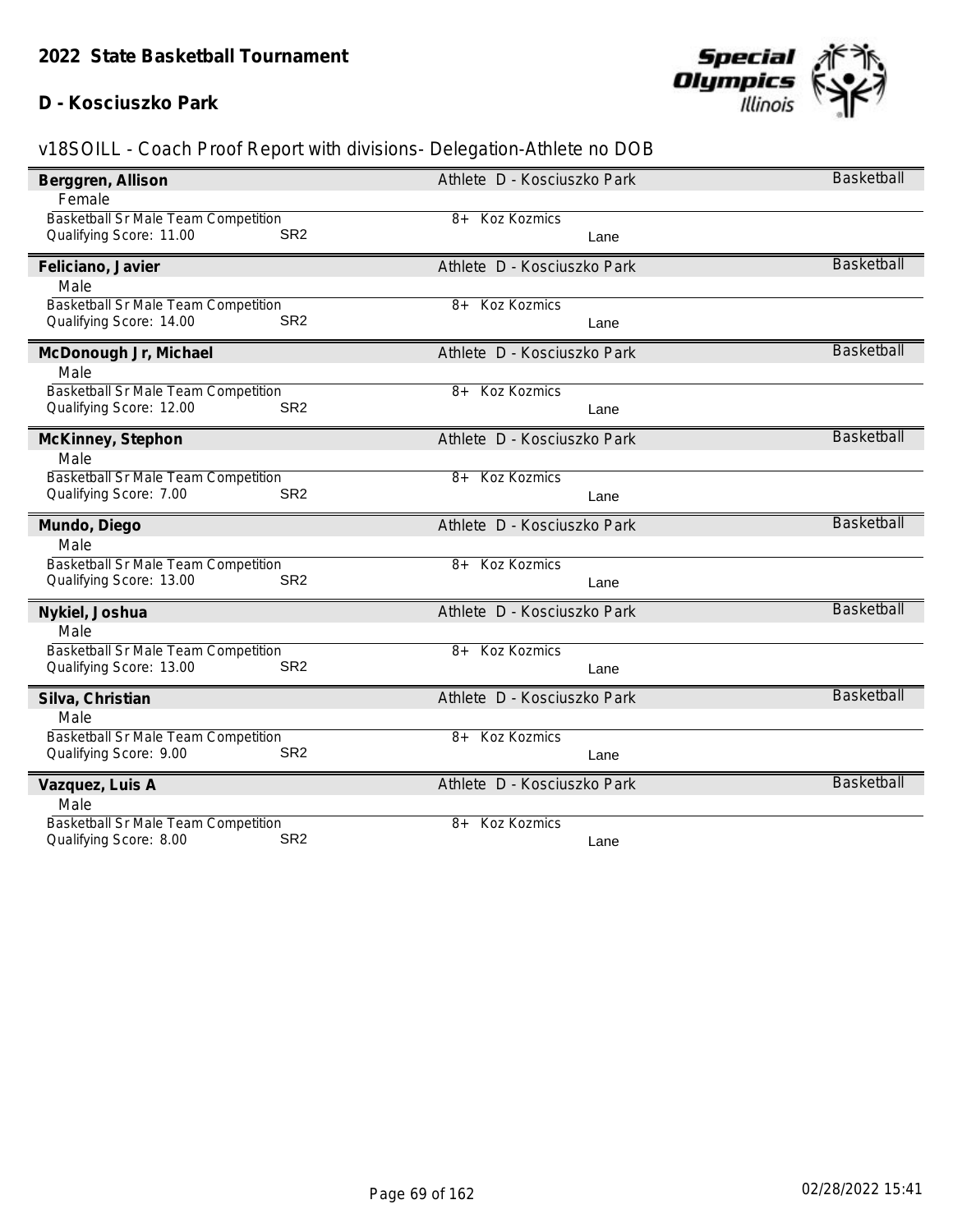### **D - Loyola Park**



| Male<br><b>Basketball Sr Male Team Competition</b><br>8+ Loyola Scorpion Kings<br><b>SR12</b><br>Qualifying Score: 31.00<br>Lane<br><b>Basketball</b><br>Athlete D - Loyola Park<br>Andemariam, Astar<br>Female<br>Basketball Sr Female Team Competition<br>Loyola Scorpion Queens<br>8+<br>Qualifying Score: 20.00<br>FM <sub>2</sub><br>Lane<br><b>Basketball</b><br>Athlete D - Loyola Park<br>Chris, Keke Chrissy<br>Female<br>Basketball Sr Female Team Competition<br>8+ Loyola Scorpion Queens<br>Qualifying Score: 27.00<br>FM <sub>2</sub><br>Lane<br><b>Basketball</b><br>Clark, Carl<br>Athlete D - Loyola Park<br>Male<br>Basketball Sr Male Team Competition<br>8+ Loyola Wild Scorpions<br>Qualifying Score: 36.00<br>SR <sub>6</sub><br>Lane<br><b>Basketball</b><br>Coleman, Kyle<br>Athlete D - Loyola Park<br>Male<br>Basketball Sr Male Team Competition<br>8+ Loyola Wild Scorpions<br>Qualifying Score: 22.00<br>SR <sub>6</sub><br>Lane<br><b>Basketball</b><br>Craig, Jermaine<br>Athlete D - Loyola Park<br>Male<br>Basketball Sr Male Team Competition<br>8+ Loyola Scorpion Kings<br>Qualifying Score: 38.00<br><b>SR12</b><br>Lane<br><b>Basketball</b><br>Decanis, Michelle Ruby<br>Athlete D - Loyola Park<br>Female<br>Basketball Sr Female Team Competition<br>8+ Loyola Scorpion Queens<br>Qualifying Score: 26.00<br>FM <sub>2</sub><br>Lane<br><b>Basketball</b><br>Athlete D - Loyola Park<br>Henderson, Michael<br>Male<br>Basketball Sr Male Team Competition<br>8+ Loyola Scorpion Kings<br>Qualifying Score: 36.00<br><b>SR12</b><br>Lane<br>Basketball<br>Athlete D - Loyola Park<br>Henson, Steven<br>Male<br>Basketball Sr Male Team Competition<br>8+ Loyola Scorpion Kings<br><b>SR12</b><br>Qualifying Score: 41.00<br>Lane<br>Basketball<br>Hodges, Terrance<br>Athlete D - Loyola Park<br>Male<br><b>Basketball Sr Male Team Competition</b><br>Loyola Wild Scorpions<br>8+<br>Qualifying Score: 25.00<br>SR <sub>6</sub><br>Lane<br><b>Basketball</b><br>Islam, Mohammed Ridwanul<br>Athlete D - Loyola Park<br>Male<br>Basketball Sr Male Team Competition<br>8+ Loyola Wild Scorpions<br>SR <sub>6</sub><br>Qualifying Score: 16.00<br>Lane | Abonce-Mosqueda, Miguel | Athlete D - Loyola Park | Basketball |
|-----------------------------------------------------------------------------------------------------------------------------------------------------------------------------------------------------------------------------------------------------------------------------------------------------------------------------------------------------------------------------------------------------------------------------------------------------------------------------------------------------------------------------------------------------------------------------------------------------------------------------------------------------------------------------------------------------------------------------------------------------------------------------------------------------------------------------------------------------------------------------------------------------------------------------------------------------------------------------------------------------------------------------------------------------------------------------------------------------------------------------------------------------------------------------------------------------------------------------------------------------------------------------------------------------------------------------------------------------------------------------------------------------------------------------------------------------------------------------------------------------------------------------------------------------------------------------------------------------------------------------------------------------------------------------------------------------------------------------------------------------------------------------------------------------------------------------------------------------------------------------------------------------------------------------------------------------------------------------------------------------------------------------------------------------------------------------------------------------------------------------------------------------------------------------------------------|-------------------------|-------------------------|------------|
|                                                                                                                                                                                                                                                                                                                                                                                                                                                                                                                                                                                                                                                                                                                                                                                                                                                                                                                                                                                                                                                                                                                                                                                                                                                                                                                                                                                                                                                                                                                                                                                                                                                                                                                                                                                                                                                                                                                                                                                                                                                                                                                                                                                               |                         |                         |            |
|                                                                                                                                                                                                                                                                                                                                                                                                                                                                                                                                                                                                                                                                                                                                                                                                                                                                                                                                                                                                                                                                                                                                                                                                                                                                                                                                                                                                                                                                                                                                                                                                                                                                                                                                                                                                                                                                                                                                                                                                                                                                                                                                                                                               |                         |                         |            |
|                                                                                                                                                                                                                                                                                                                                                                                                                                                                                                                                                                                                                                                                                                                                                                                                                                                                                                                                                                                                                                                                                                                                                                                                                                                                                                                                                                                                                                                                                                                                                                                                                                                                                                                                                                                                                                                                                                                                                                                                                                                                                                                                                                                               |                         |                         |            |
|                                                                                                                                                                                                                                                                                                                                                                                                                                                                                                                                                                                                                                                                                                                                                                                                                                                                                                                                                                                                                                                                                                                                                                                                                                                                                                                                                                                                                                                                                                                                                                                                                                                                                                                                                                                                                                                                                                                                                                                                                                                                                                                                                                                               |                         |                         |            |
|                                                                                                                                                                                                                                                                                                                                                                                                                                                                                                                                                                                                                                                                                                                                                                                                                                                                                                                                                                                                                                                                                                                                                                                                                                                                                                                                                                                                                                                                                                                                                                                                                                                                                                                                                                                                                                                                                                                                                                                                                                                                                                                                                                                               |                         |                         |            |
|                                                                                                                                                                                                                                                                                                                                                                                                                                                                                                                                                                                                                                                                                                                                                                                                                                                                                                                                                                                                                                                                                                                                                                                                                                                                                                                                                                                                                                                                                                                                                                                                                                                                                                                                                                                                                                                                                                                                                                                                                                                                                                                                                                                               |                         |                         |            |
|                                                                                                                                                                                                                                                                                                                                                                                                                                                                                                                                                                                                                                                                                                                                                                                                                                                                                                                                                                                                                                                                                                                                                                                                                                                                                                                                                                                                                                                                                                                                                                                                                                                                                                                                                                                                                                                                                                                                                                                                                                                                                                                                                                                               |                         |                         |            |
|                                                                                                                                                                                                                                                                                                                                                                                                                                                                                                                                                                                                                                                                                                                                                                                                                                                                                                                                                                                                                                                                                                                                                                                                                                                                                                                                                                                                                                                                                                                                                                                                                                                                                                                                                                                                                                                                                                                                                                                                                                                                                                                                                                                               |                         |                         |            |
|                                                                                                                                                                                                                                                                                                                                                                                                                                                                                                                                                                                                                                                                                                                                                                                                                                                                                                                                                                                                                                                                                                                                                                                                                                                                                                                                                                                                                                                                                                                                                                                                                                                                                                                                                                                                                                                                                                                                                                                                                                                                                                                                                                                               |                         |                         |            |
|                                                                                                                                                                                                                                                                                                                                                                                                                                                                                                                                                                                                                                                                                                                                                                                                                                                                                                                                                                                                                                                                                                                                                                                                                                                                                                                                                                                                                                                                                                                                                                                                                                                                                                                                                                                                                                                                                                                                                                                                                                                                                                                                                                                               |                         |                         |            |
|                                                                                                                                                                                                                                                                                                                                                                                                                                                                                                                                                                                                                                                                                                                                                                                                                                                                                                                                                                                                                                                                                                                                                                                                                                                                                                                                                                                                                                                                                                                                                                                                                                                                                                                                                                                                                                                                                                                                                                                                                                                                                                                                                                                               |                         |                         |            |
|                                                                                                                                                                                                                                                                                                                                                                                                                                                                                                                                                                                                                                                                                                                                                                                                                                                                                                                                                                                                                                                                                                                                                                                                                                                                                                                                                                                                                                                                                                                                                                                                                                                                                                                                                                                                                                                                                                                                                                                                                                                                                                                                                                                               |                         |                         |            |
|                                                                                                                                                                                                                                                                                                                                                                                                                                                                                                                                                                                                                                                                                                                                                                                                                                                                                                                                                                                                                                                                                                                                                                                                                                                                                                                                                                                                                                                                                                                                                                                                                                                                                                                                                                                                                                                                                                                                                                                                                                                                                                                                                                                               |                         |                         |            |
|                                                                                                                                                                                                                                                                                                                                                                                                                                                                                                                                                                                                                                                                                                                                                                                                                                                                                                                                                                                                                                                                                                                                                                                                                                                                                                                                                                                                                                                                                                                                                                                                                                                                                                                                                                                                                                                                                                                                                                                                                                                                                                                                                                                               |                         |                         |            |
|                                                                                                                                                                                                                                                                                                                                                                                                                                                                                                                                                                                                                                                                                                                                                                                                                                                                                                                                                                                                                                                                                                                                                                                                                                                                                                                                                                                                                                                                                                                                                                                                                                                                                                                                                                                                                                                                                                                                                                                                                                                                                                                                                                                               |                         |                         |            |
|                                                                                                                                                                                                                                                                                                                                                                                                                                                                                                                                                                                                                                                                                                                                                                                                                                                                                                                                                                                                                                                                                                                                                                                                                                                                                                                                                                                                                                                                                                                                                                                                                                                                                                                                                                                                                                                                                                                                                                                                                                                                                                                                                                                               |                         |                         |            |
|                                                                                                                                                                                                                                                                                                                                                                                                                                                                                                                                                                                                                                                                                                                                                                                                                                                                                                                                                                                                                                                                                                                                                                                                                                                                                                                                                                                                                                                                                                                                                                                                                                                                                                                                                                                                                                                                                                                                                                                                                                                                                                                                                                                               |                         |                         |            |
|                                                                                                                                                                                                                                                                                                                                                                                                                                                                                                                                                                                                                                                                                                                                                                                                                                                                                                                                                                                                                                                                                                                                                                                                                                                                                                                                                                                                                                                                                                                                                                                                                                                                                                                                                                                                                                                                                                                                                                                                                                                                                                                                                                                               |                         |                         |            |
|                                                                                                                                                                                                                                                                                                                                                                                                                                                                                                                                                                                                                                                                                                                                                                                                                                                                                                                                                                                                                                                                                                                                                                                                                                                                                                                                                                                                                                                                                                                                                                                                                                                                                                                                                                                                                                                                                                                                                                                                                                                                                                                                                                                               |                         |                         |            |
|                                                                                                                                                                                                                                                                                                                                                                                                                                                                                                                                                                                                                                                                                                                                                                                                                                                                                                                                                                                                                                                                                                                                                                                                                                                                                                                                                                                                                                                                                                                                                                                                                                                                                                                                                                                                                                                                                                                                                                                                                                                                                                                                                                                               |                         |                         |            |
|                                                                                                                                                                                                                                                                                                                                                                                                                                                                                                                                                                                                                                                                                                                                                                                                                                                                                                                                                                                                                                                                                                                                                                                                                                                                                                                                                                                                                                                                                                                                                                                                                                                                                                                                                                                                                                                                                                                                                                                                                                                                                                                                                                                               |                         |                         |            |
|                                                                                                                                                                                                                                                                                                                                                                                                                                                                                                                                                                                                                                                                                                                                                                                                                                                                                                                                                                                                                                                                                                                                                                                                                                                                                                                                                                                                                                                                                                                                                                                                                                                                                                                                                                                                                                                                                                                                                                                                                                                                                                                                                                                               |                         |                         |            |
|                                                                                                                                                                                                                                                                                                                                                                                                                                                                                                                                                                                                                                                                                                                                                                                                                                                                                                                                                                                                                                                                                                                                                                                                                                                                                                                                                                                                                                                                                                                                                                                                                                                                                                                                                                                                                                                                                                                                                                                                                                                                                                                                                                                               |                         |                         |            |
|                                                                                                                                                                                                                                                                                                                                                                                                                                                                                                                                                                                                                                                                                                                                                                                                                                                                                                                                                                                                                                                                                                                                                                                                                                                                                                                                                                                                                                                                                                                                                                                                                                                                                                                                                                                                                                                                                                                                                                                                                                                                                                                                                                                               |                         |                         |            |
|                                                                                                                                                                                                                                                                                                                                                                                                                                                                                                                                                                                                                                                                                                                                                                                                                                                                                                                                                                                                                                                                                                                                                                                                                                                                                                                                                                                                                                                                                                                                                                                                                                                                                                                                                                                                                                                                                                                                                                                                                                                                                                                                                                                               |                         |                         |            |
|                                                                                                                                                                                                                                                                                                                                                                                                                                                                                                                                                                                                                                                                                                                                                                                                                                                                                                                                                                                                                                                                                                                                                                                                                                                                                                                                                                                                                                                                                                                                                                                                                                                                                                                                                                                                                                                                                                                                                                                                                                                                                                                                                                                               |                         |                         |            |
|                                                                                                                                                                                                                                                                                                                                                                                                                                                                                                                                                                                                                                                                                                                                                                                                                                                                                                                                                                                                                                                                                                                                                                                                                                                                                                                                                                                                                                                                                                                                                                                                                                                                                                                                                                                                                                                                                                                                                                                                                                                                                                                                                                                               |                         |                         |            |
|                                                                                                                                                                                                                                                                                                                                                                                                                                                                                                                                                                                                                                                                                                                                                                                                                                                                                                                                                                                                                                                                                                                                                                                                                                                                                                                                                                                                                                                                                                                                                                                                                                                                                                                                                                                                                                                                                                                                                                                                                                                                                                                                                                                               |                         |                         |            |
|                                                                                                                                                                                                                                                                                                                                                                                                                                                                                                                                                                                                                                                                                                                                                                                                                                                                                                                                                                                                                                                                                                                                                                                                                                                                                                                                                                                                                                                                                                                                                                                                                                                                                                                                                                                                                                                                                                                                                                                                                                                                                                                                                                                               |                         |                         |            |
|                                                                                                                                                                                                                                                                                                                                                                                                                                                                                                                                                                                                                                                                                                                                                                                                                                                                                                                                                                                                                                                                                                                                                                                                                                                                                                                                                                                                                                                                                                                                                                                                                                                                                                                                                                                                                                                                                                                                                                                                                                                                                                                                                                                               |                         |                         |            |
|                                                                                                                                                                                                                                                                                                                                                                                                                                                                                                                                                                                                                                                                                                                                                                                                                                                                                                                                                                                                                                                                                                                                                                                                                                                                                                                                                                                                                                                                                                                                                                                                                                                                                                                                                                                                                                                                                                                                                                                                                                                                                                                                                                                               |                         |                         |            |
|                                                                                                                                                                                                                                                                                                                                                                                                                                                                                                                                                                                                                                                                                                                                                                                                                                                                                                                                                                                                                                                                                                                                                                                                                                                                                                                                                                                                                                                                                                                                                                                                                                                                                                                                                                                                                                                                                                                                                                                                                                                                                                                                                                                               |                         |                         |            |
|                                                                                                                                                                                                                                                                                                                                                                                                                                                                                                                                                                                                                                                                                                                                                                                                                                                                                                                                                                                                                                                                                                                                                                                                                                                                                                                                                                                                                                                                                                                                                                                                                                                                                                                                                                                                                                                                                                                                                                                                                                                                                                                                                                                               |                         |                         |            |
|                                                                                                                                                                                                                                                                                                                                                                                                                                                                                                                                                                                                                                                                                                                                                                                                                                                                                                                                                                                                                                                                                                                                                                                                                                                                                                                                                                                                                                                                                                                                                                                                                                                                                                                                                                                                                                                                                                                                                                                                                                                                                                                                                                                               |                         |                         |            |
|                                                                                                                                                                                                                                                                                                                                                                                                                                                                                                                                                                                                                                                                                                                                                                                                                                                                                                                                                                                                                                                                                                                                                                                                                                                                                                                                                                                                                                                                                                                                                                                                                                                                                                                                                                                                                                                                                                                                                                                                                                                                                                                                                                                               |                         |                         |            |
|                                                                                                                                                                                                                                                                                                                                                                                                                                                                                                                                                                                                                                                                                                                                                                                                                                                                                                                                                                                                                                                                                                                                                                                                                                                                                                                                                                                                                                                                                                                                                                                                                                                                                                                                                                                                                                                                                                                                                                                                                                                                                                                                                                                               |                         |                         |            |
|                                                                                                                                                                                                                                                                                                                                                                                                                                                                                                                                                                                                                                                                                                                                                                                                                                                                                                                                                                                                                                                                                                                                                                                                                                                                                                                                                                                                                                                                                                                                                                                                                                                                                                                                                                                                                                                                                                                                                                                                                                                                                                                                                                                               |                         |                         |            |
|                                                                                                                                                                                                                                                                                                                                                                                                                                                                                                                                                                                                                                                                                                                                                                                                                                                                                                                                                                                                                                                                                                                                                                                                                                                                                                                                                                                                                                                                                                                                                                                                                                                                                                                                                                                                                                                                                                                                                                                                                                                                                                                                                                                               |                         |                         |            |
|                                                                                                                                                                                                                                                                                                                                                                                                                                                                                                                                                                                                                                                                                                                                                                                                                                                                                                                                                                                                                                                                                                                                                                                                                                                                                                                                                                                                                                                                                                                                                                                                                                                                                                                                                                                                                                                                                                                                                                                                                                                                                                                                                                                               |                         |                         |            |
|                                                                                                                                                                                                                                                                                                                                                                                                                                                                                                                                                                                                                                                                                                                                                                                                                                                                                                                                                                                                                                                                                                                                                                                                                                                                                                                                                                                                                                                                                                                                                                                                                                                                                                                                                                                                                                                                                                                                                                                                                                                                                                                                                                                               |                         |                         |            |
|                                                                                                                                                                                                                                                                                                                                                                                                                                                                                                                                                                                                                                                                                                                                                                                                                                                                                                                                                                                                                                                                                                                                                                                                                                                                                                                                                                                                                                                                                                                                                                                                                                                                                                                                                                                                                                                                                                                                                                                                                                                                                                                                                                                               |                         |                         |            |
|                                                                                                                                                                                                                                                                                                                                                                                                                                                                                                                                                                                                                                                                                                                                                                                                                                                                                                                                                                                                                                                                                                                                                                                                                                                                                                                                                                                                                                                                                                                                                                                                                                                                                                                                                                                                                                                                                                                                                                                                                                                                                                                                                                                               |                         |                         |            |
|                                                                                                                                                                                                                                                                                                                                                                                                                                                                                                                                                                                                                                                                                                                                                                                                                                                                                                                                                                                                                                                                                                                                                                                                                                                                                                                                                                                                                                                                                                                                                                                                                                                                                                                                                                                                                                                                                                                                                                                                                                                                                                                                                                                               |                         |                         |            |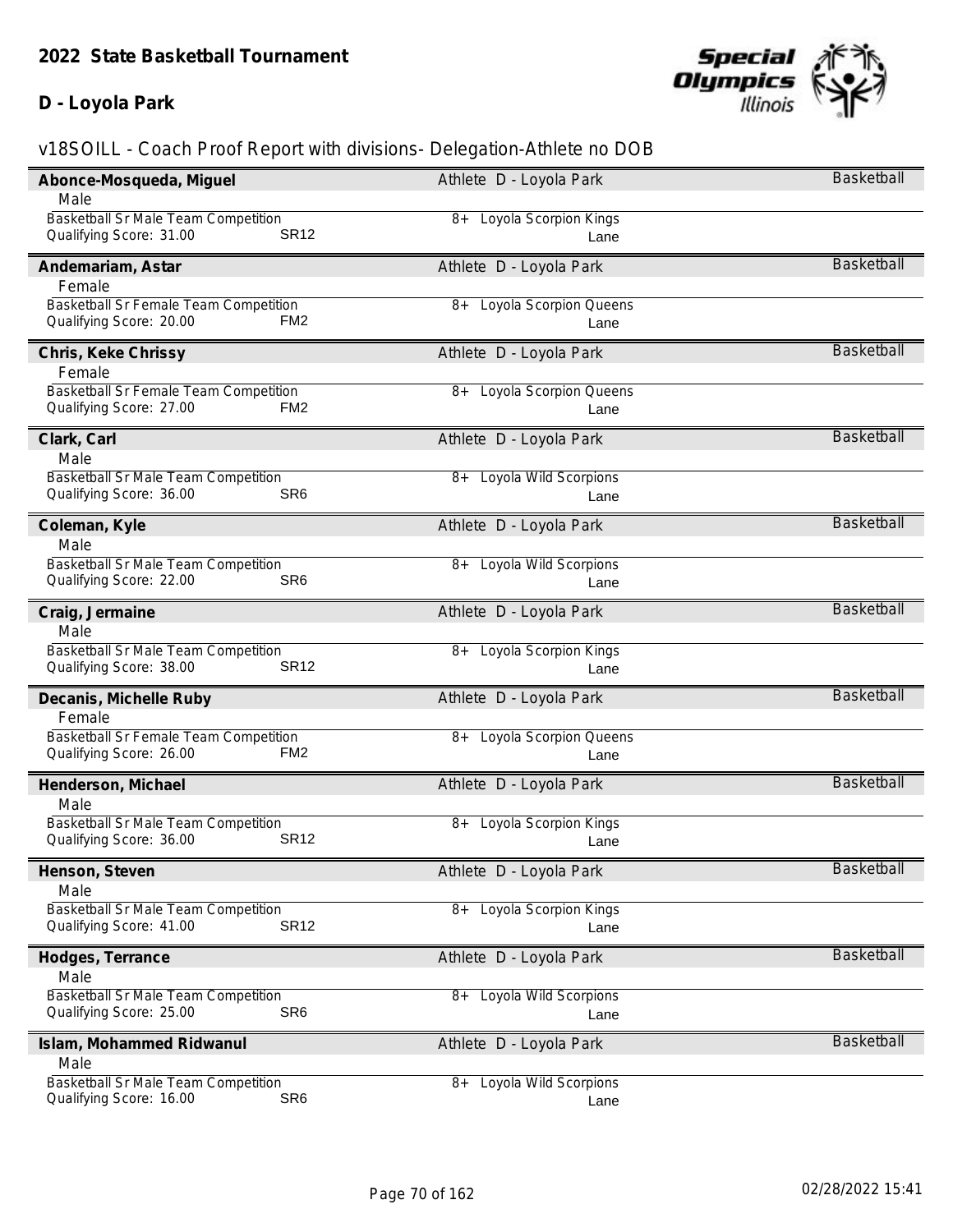### **D - Loyola Park**



| Jackiewicz, Gilbert P                                            |                 | Athlete D - Loyola Park              | Basketball        |
|------------------------------------------------------------------|-----------------|--------------------------------------|-------------------|
| Male                                                             |                 |                                      |                   |
| Basketball Skills 10ft Basket                                    |                 | $16+$                                |                   |
| Qualifying Score: 40.00                                          | M07             | Lane                                 | Level: Male Ball  |
| King, Isaiah                                                     |                 | Athlete D - Loyola Park              | <b>Basketball</b> |
| Male                                                             |                 |                                      |                   |
| Basketball Sr Male Team Competition                              |                 | <b>Loyola Wild Scorpions</b><br>8+   |                   |
| Qualifying Score: 19.00                                          | SR <sub>6</sub> | Lane                                 |                   |
| Kluss, Stephanie                                                 |                 | Athlete D - Loyola Park              | <b>Basketball</b> |
| Female                                                           |                 |                                      |                   |
| Basketball Sr Female Team Competition                            |                 | <b>Loyola Scorpion Queens</b><br>8+  |                   |
| Qualifying Score: 23.00                                          | FM <sub>2</sub> | Lane                                 |                   |
| McFadden, Tiffany                                                |                 | Athlete D - Loyola Park              | <b>Basketball</b> |
| Female                                                           |                 |                                      |                   |
| Basketball Sr Female Team Competition                            |                 | <b>Loyola Scorpion Queens</b><br>8+  |                   |
| Qualifying Score: 25.00                                          | FM <sub>2</sub> | Lane                                 |                   |
| Montezuma Garcia, Javier                                         |                 | Athlete D - Loyola Park              | Basketball        |
| Male                                                             |                 |                                      |                   |
| Basketball Sr Male Team Competition                              |                 | Loyola Scorpion Kings<br>8+          |                   |
| Qualifying Score: 32.00                                          | <b>SR12</b>     | Lane                                 |                   |
| Moseley, Peter                                                   |                 | Athlete D - Loyola Park              | <b>Basketball</b> |
| Male                                                             |                 |                                      |                   |
|                                                                  |                 |                                      |                   |
| Basketball Skills 10ft Basket                                    |                 | $16+$                                |                   |
| Qualifying Score: 51.00                                          | M09             | Lane                                 | Level: Male Ball  |
| Parkman-Perez, Ricky                                             |                 | Athlete D - Loyola Park              | Basketball        |
| Male                                                             |                 |                                      |                   |
| Basketball Sr Male Team Competition                              |                 | 8+ Loyola Wild Scorpions             |                   |
| Qualifying Score: 17.00                                          | SR <sub>6</sub> | Lane                                 |                   |
| Patton, leshia                                                   |                 | Athlete D - Loyola Park              | <b>Basketball</b> |
| Female                                                           |                 |                                      |                   |
| Basketball Sr Female Team Competition                            |                 | Loyola Scorpion Queens<br>8+         |                   |
| Qualifying Score: 18.00                                          | FM <sub>2</sub> | Lane                                 |                   |
| Rivera, Israel                                                   |                 | Athlete D - Loyola Park              | Basketball        |
| Male                                                             |                 |                                      |                   |
| Basketball Sr Male Team Competition                              |                 | Loyola Scorpion Kings<br>$8+$        |                   |
| Qualifying Score: 45.00                                          | <b>SR12</b>     | Lane                                 |                   |
| Smith, Demetrius                                                 |                 | Athlete D - Loyola Park              | Basketball        |
| Male                                                             |                 |                                      |                   |
| Basketball Sr Male Team Competition                              |                 | Loyola Wild Scorpions<br>8+          |                   |
| Qualifying Score: 12.00                                          | SR <sub>6</sub> | Lane                                 |                   |
| Stocklein, Keyanna                                               |                 | Athlete D - Loyola Park              | Basketball        |
| Female                                                           |                 |                                      |                   |
| Basketball Sr Female Team Competition<br>Qualifying Score: 28.00 | FM <sub>2</sub> | Loyola Scorpion Queens<br>8+<br>Lane |                   |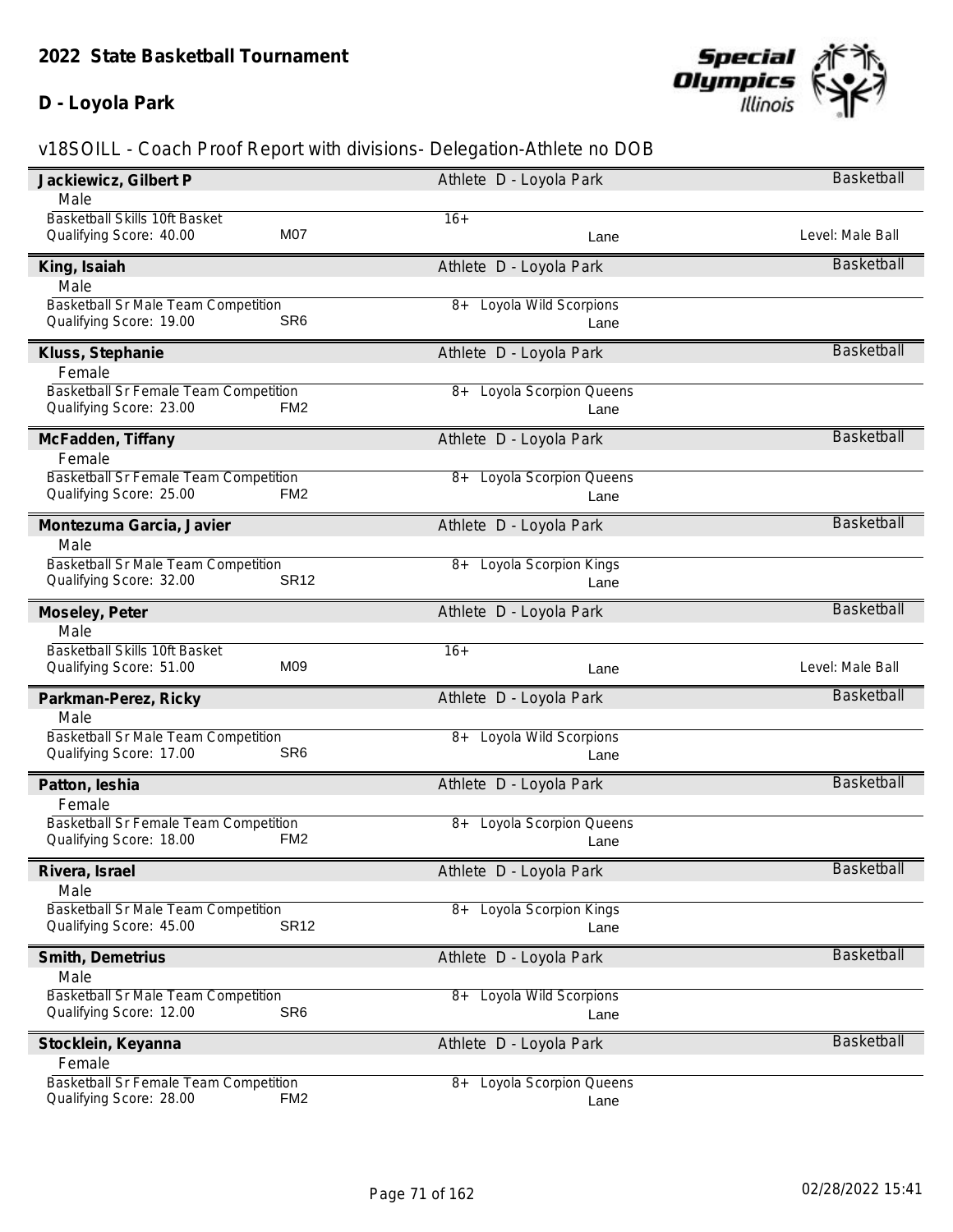### **D - Loyola Park**



| Styczynski, Anna                                                      |                 | Athlete D - Loyola Park             | <b>Basketball</b>  |
|-----------------------------------------------------------------------|-----------------|-------------------------------------|--------------------|
| Female                                                                |                 |                                     |                    |
| Basketball Sr Female Team Competition                                 |                 | <b>Loyola Scorpion Queens</b><br>8+ |                    |
| Qualifying Score: 13.00                                               | FM <sub>2</sub> | Lane                                |                    |
| Thomas, James M                                                       |                 | Athlete D - Loyola Park             | <b>Basketball</b>  |
| Male                                                                  |                 |                                     |                    |
| <b>Basketball Sr Male Team Competition</b>                            |                 | Loyola Wild Scorpions<br>8+         |                    |
| Qualifying Score: 22.00                                               | SR <sub>6</sub> | Lane                                |                    |
| Vallejo, Francisco Rey                                                |                 | Athlete D - Loyola Park             | <b>Basketball</b>  |
| Male                                                                  |                 |                                     |                    |
| Basketball Sr Male Team Competition                                   |                 | Loyola Wild Scorpions<br>$8+$       |                    |
| Qualifying Score: 22.00                                               | SR <sub>6</sub> | Lane                                |                    |
|                                                                       |                 |                                     |                    |
| Waltrip, Merlinda                                                     |                 | Athlete D - Loyola Park             | <b>Basketball</b>  |
| Female                                                                |                 |                                     |                    |
| <b>Basketball Skills 10ft Basket</b>                                  |                 | $16+$                               |                    |
| Qualifying Score: 58.00                                               | F <sub>09</sub> | Lane                                | Level: Female Ball |
| Williams, Antonio                                                     |                 | Athlete D - Loyola Park             | <b>Basketball</b>  |
| Male                                                                  |                 |                                     |                    |
| Basketball Sr Male Team Competition                                   |                 | Loyola Scorpion Kings<br>$8+$       |                    |
| Qualifying Score: 53.00                                               | <b>SR12</b>     | Lane                                |                    |
| Wrenn, John                                                           |                 | Athlete D - Loyola Park             | <b>Basketball</b>  |
| Male                                                                  |                 |                                     |                    |
| <b>Basketball Sr Male Team Competition</b><br>Qualifying Score: 33.00 | <b>SR12</b>     | Loyola Scorpion Kings<br>$8+$       |                    |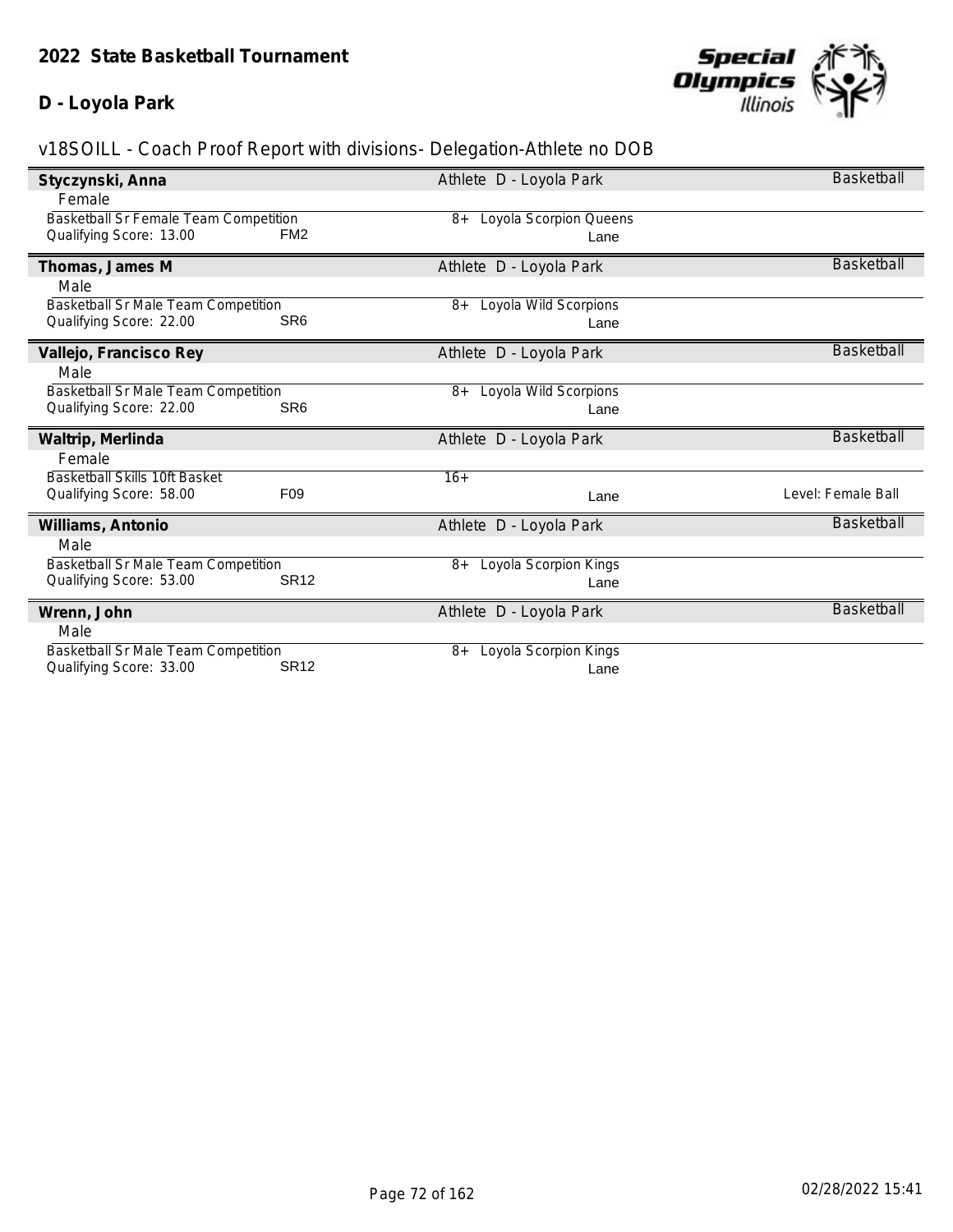#### **D - Luther Burbank Elem School**



| v18SOILL - Coach Proof Report with divisions- Delegation-Athlete no DOB |
|-------------------------------------------------------------------------|
|-------------------------------------------------------------------------|

| Caus, Nur                     |                | Athlete D - Luther Burbank Elem School | <b>Basketball</b>  |
|-------------------------------|----------------|----------------------------------------|--------------------|
| Female                        |                |                                        |                    |
| Basketball Skills 8 Ft Basket |                | $8 - 15$                               |                    |
| Qualifying Score: 12.00       | F <sub>1</sub> | Lane                                   | Level: Female Ball |
| Fernandez, Erick              |                | Athlete D - Luther Burbank Elem School | <b>Basketball</b>  |
| Male                          |                |                                        |                    |
| Basketball Skills 8 Ft Basket |                | $8 - 15$                               |                    |
| Qualifying Score: 63.00       | M6.            | Lane                                   | Level: Male Ball   |
| Gomez, Kaylie                 |                | Athlete D - Luther Burbank Elem School | <b>Basketball</b>  |
| Female                        |                |                                        |                    |
| Basketball Skills 8 Ft Basket |                | $8 - 15$                               |                    |
| Qualifying Score: 50.00       | F <sub>4</sub> | Lane                                   | Level: Female Ball |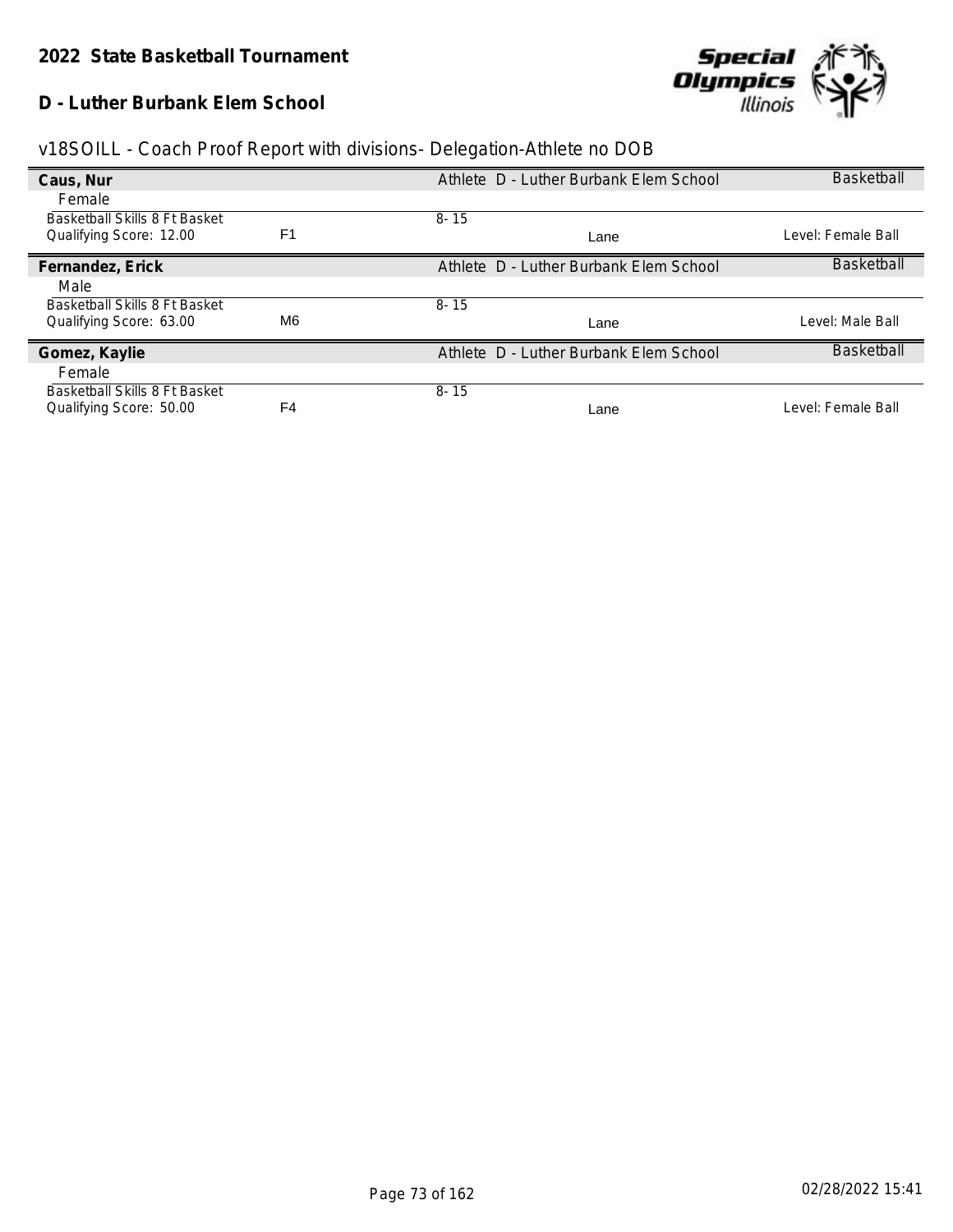### *2022 State Basketball Tournament*

#### **D - Mann Park**



| Vela, Abigail                 |     | Athlete D - Mann Park |      | <b>Basketball</b>  |
|-------------------------------|-----|-----------------------|------|--------------------|
| Female                        |     |                       |      |                    |
| Basketball Skills 10ft Basket |     | 16+                   |      |                    |
| Qualifying Score: 28.00       | F05 |                       | Lane | Level: Female Ball |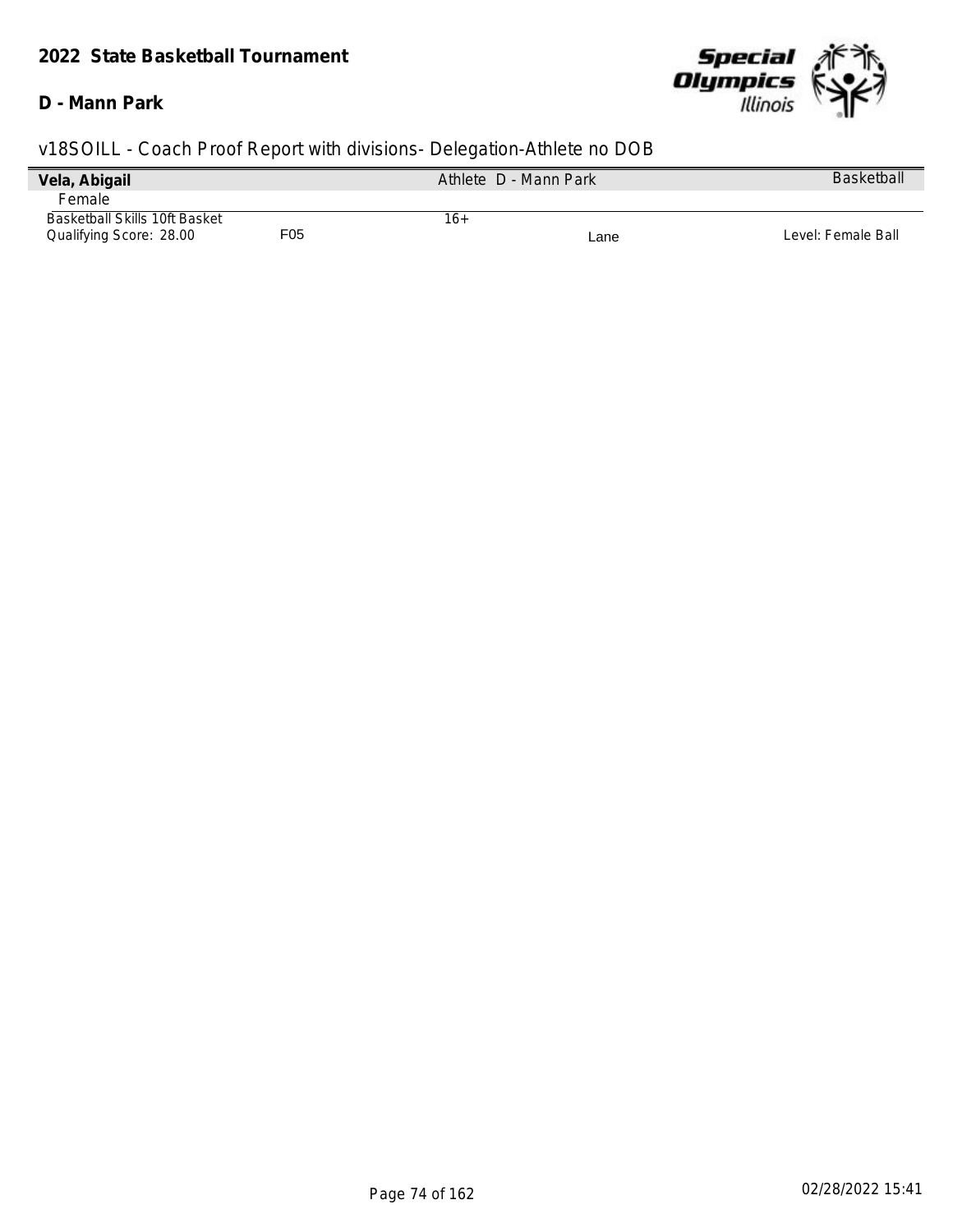### **D - McKinley Vocational Ctr**



| Clark, Rico                                                    |             | Athlete D - McKinley Vocational Ctr | <b>Basketball</b> |
|----------------------------------------------------------------|-------------|-------------------------------------|-------------------|
| Male                                                           |             |                                     |                   |
|                                                                |             |                                     |                   |
| Basketball Sr Male Team Competition                            |             | S McKinley Panthers<br>8+           |                   |
| Qualifying Score: 19.00                                        | <b>SR12</b> | Lane                                |                   |
|                                                                |             |                                     |                   |
| Cochrane, Thomas                                               |             | Athlete D - McKinley Vocational Ctr | <b>Basketball</b> |
| Male                                                           |             |                                     |                   |
| <b>Basketball Sr Male Team Competition</b>                     |             | <b>S McKinley Panthers</b><br>8+    |                   |
| Qualifying Score: 11.00                                        | <b>SR12</b> | Lane                                |                   |
|                                                                |             |                                     |                   |
| Howell, Lavell                                                 |             | Athlete D - McKinley Vocational Ctr | <b>Basketball</b> |
|                                                                |             |                                     |                   |
| Male                                                           |             |                                     |                   |
| Basketball Sr Male Team Competition                            |             | <b>S McKinley Panthers</b><br>8+    |                   |
| Qualifying Score: 11.00                                        | <b>SR12</b> | Lane                                |                   |
|                                                                |             |                                     |                   |
|                                                                |             |                                     |                   |
| Jones, Donta                                                   |             | Athlete D - McKinley Vocational Ctr | <b>Basketball</b> |
|                                                                |             |                                     |                   |
| Male                                                           |             |                                     |                   |
| Basketball Sr Male Team Competition                            |             | <b>S McKinley Panthers</b><br>8+    |                   |
| Qualifying Score: 19.00                                        | <b>SR12</b> | Lane                                |                   |
|                                                                |             |                                     |                   |
| Matthews, Patrick                                              |             | Athlete D - McKinley Vocational Ctr | Basketball        |
| Male                                                           |             |                                     |                   |
| Basketball Sr Male Team Competition                            |             | S McKinley Panthers<br>8+           |                   |
| Qualifying Score: 26.00                                        | <b>SR12</b> | Lane                                |                   |
|                                                                |             |                                     |                   |
| Porter, Quentin                                                |             | Athlete D - McKinley Vocational Ctr | <b>Basketball</b> |
|                                                                |             |                                     |                   |
| Male                                                           |             |                                     |                   |
| Basketball Sr Male Team Competition<br>Qualifying Score: 13.00 | <b>SR12</b> | S McKinley Panthers<br>8+<br>Lane   |                   |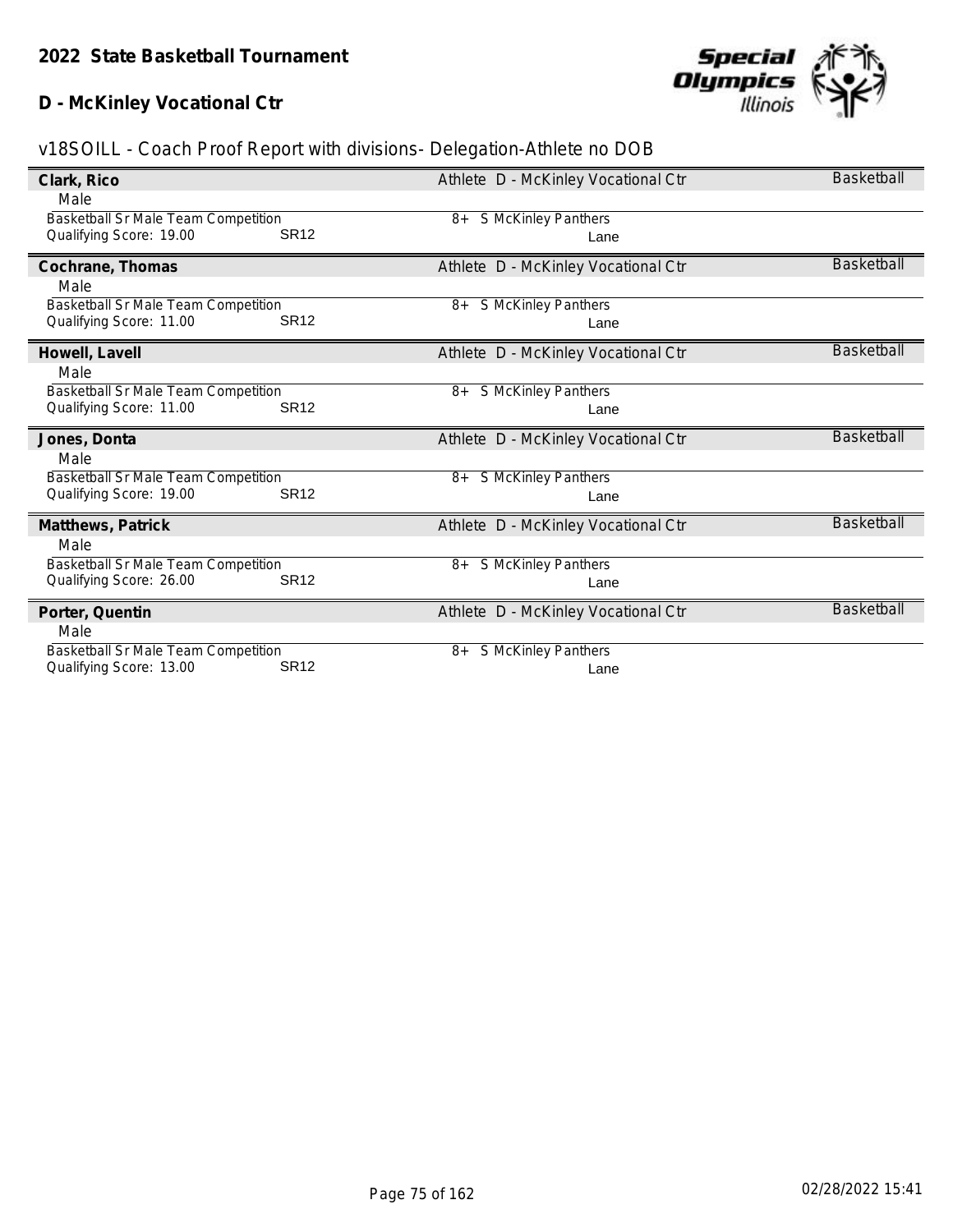### **D - Mt Greenwood Park**



| Brannigan, Kimberly                                                                      | Athlete D - Mt Greenwood Park         | Basketball        |
|------------------------------------------------------------------------------------------|---------------------------------------|-------------------|
| Female                                                                                   |                                       |                   |
| <b>Basketball Sr Male Team Competition</b><br>SR <sub>1</sub><br>Qualifying Score: 18.00 | Mt Greenwood Mustangs<br>8+<br>Lane   |                   |
| Buck, Matthew                                                                            | Athlete D - Mt Greenwood Park         | <b>Basketball</b> |
| Male                                                                                     |                                       |                   |
| Basketball Sr Male Team Competition<br>Qualifying Score: 40.00<br>SR <sub>5</sub>        | Mt Greenwood Maverics<br>$8+$<br>Lane |                   |
| Conners, Isamu (Guy)<br>Male                                                             | Athlete D - Mt Greenwood Park         | <b>Basketball</b> |
| Basketball Sr Male Team Competition<br>Qualifying Score: 20.00<br>SR <sub>5</sub>        | Mt Greenwood Maverics<br>8+<br>Lane   |                   |
| Dunleavy, John<br>Male                                                                   | Athlete D - Mt Greenwood Park         | <b>Basketball</b> |
| Basketball Sr Male Team Competition<br>SR <sub>1</sub><br>Qualifying Score: 17.00        | 8+ Mt Greenwood Mustangs<br>Lane      |                   |
| Fahey, Daniel                                                                            | Athlete D - Mt Greenwood Park         | <b>Basketball</b> |
| Male                                                                                     |                                       |                   |
| Basketball Sr Male Team Competition<br>Qualifying Score: 27.00<br>SR <sub>5</sub>        | Mt Greenwood Maverics<br>8+<br>Lane   |                   |
| Ferriter, Maureen                                                                        | Athlete D - Mt Greenwood Park         | <b>Basketball</b> |
| Female                                                                                   |                                       |                   |
| Basketball Sr Male Team Competition<br>Qualifying Score: 18.00<br>SR <sub>1</sub>        | Mt Greenwood Mustangs<br>8+<br>Lane   |                   |
| Gaynor, Ryan                                                                             | Athlete D - Mt Greenwood Park         | <b>Basketball</b> |
| Male                                                                                     |                                       |                   |
| <b>Basketball Sr Male Team Competition</b>                                               | Mt Greenwood Maverics<br>8+           |                   |
| Qualifying Score: 30.00<br>SR <sub>5</sub>                                               | Lane                                  |                   |
| Mindeman, Leslie                                                                         | Athlete D - Mt Greenwood Park         | <b>Basketball</b> |
| Female                                                                                   |                                       |                   |
| Basketball Sr Male Team Competition<br>Qualifying Score: 18.00<br>SR <sub>1</sub>        | Mt Greenwood Mustangs<br>8+<br>Lane   |                   |
| O'Malley, Peter J<br>Male                                                                | Athlete D - Mt Greenwood Park         | Basketball        |
| <b>Basketball Sr Male Team Competition</b><br>SR <sub>1</sub><br>Qualifying Score: 13.00 | Mt Greenwood Mustangs<br>$8+$<br>Lane |                   |
| Peters, Andrew David<br>Male                                                             | Athlete D - Mt Greenwood Park         | <b>Basketball</b> |
| Basketball Sr Male Team Competition                                                      | Mt Greenwood Mustangs<br>$8+$         |                   |
| SR <sub>1</sub><br>Qualifying Score: 18.00                                               | Lane                                  |                   |
| Schoenecker, Thomas                                                                      | Athlete D - Mt Greenwood Park         | <b>Basketball</b> |
| Male                                                                                     |                                       |                   |
| Basketball Sr Male Team Competition<br>SR <sub>5</sub><br>Qualifying Score: 21.00        | Mt Greenwood Maverics<br>8+<br>Lane   |                   |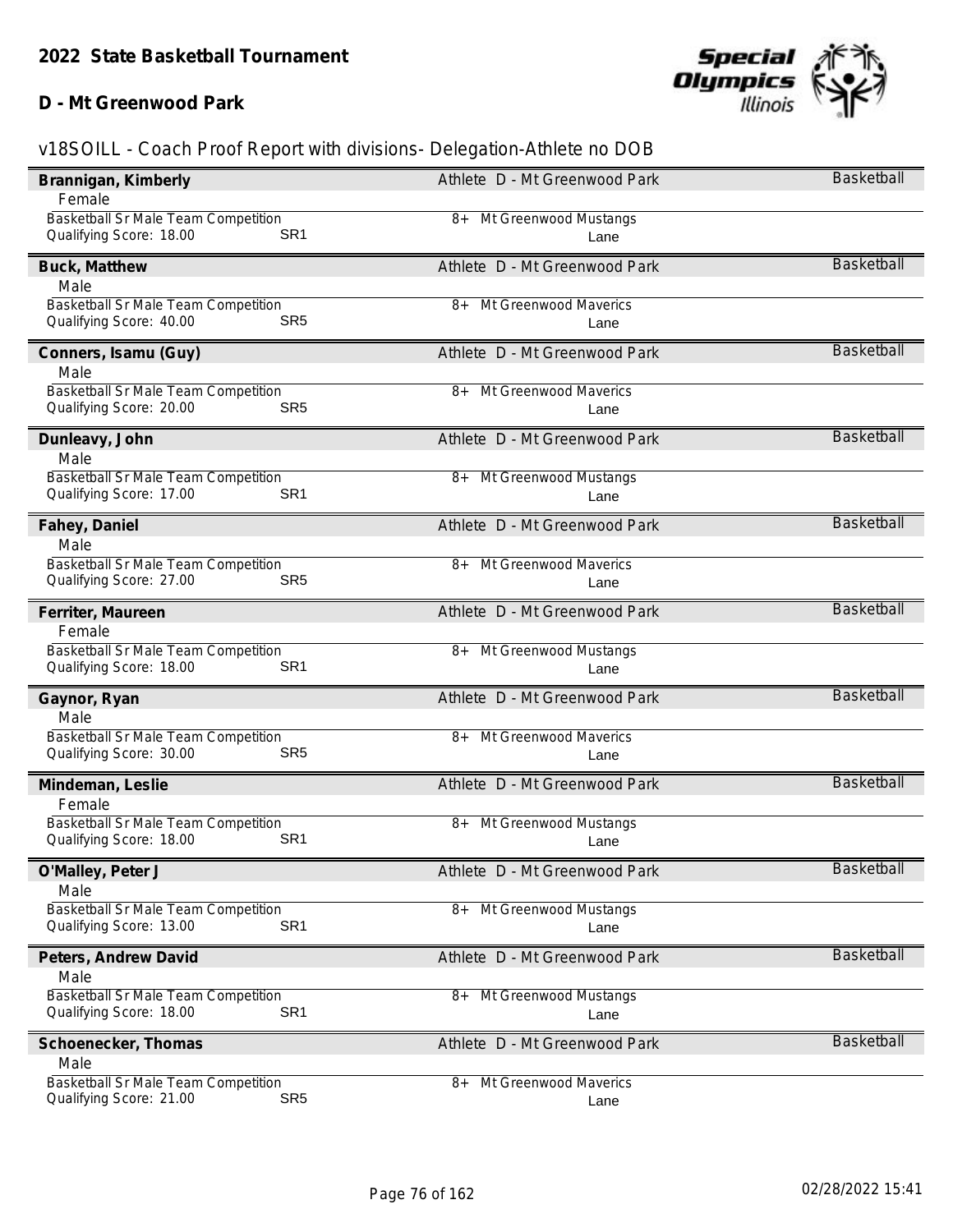#### **D - Mt Greenwood Park**



| Shimoda, Thomas                            | Athlete D - Mt Greenwood Park | <b>Basketball</b> |
|--------------------------------------------|-------------------------------|-------------------|
| Male                                       |                               |                   |
| Basketball Sr Male Team Competition        | 8+ Mt Greenwood Maverics      |                   |
| Qualifying Score: 26.00<br>SR <sub>5</sub> | Lane                          |                   |
| Wright, Janae                              | Athlete D - Mt Greenwood Park | <b>Basketball</b> |
| Female                                     |                               |                   |
| <b>Basketball Sr Male Team Competition</b> | Mt Greenwood Mustangs<br>8+   |                   |
| Qualifying Score: 21.00<br>SR1             | Lane                          |                   |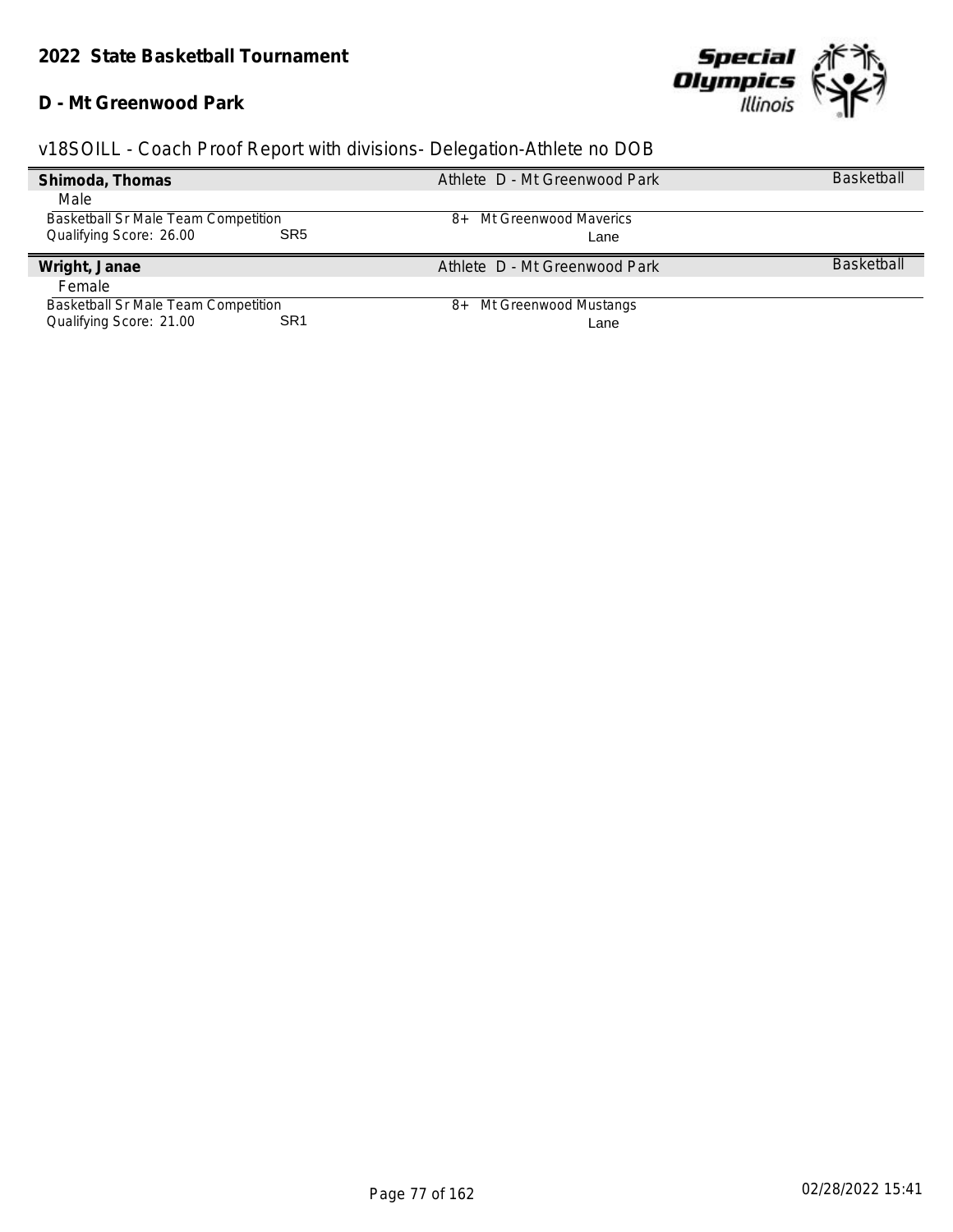### **D - Northside Learning Ctr**



| Anderson, Davion                           | Athlete D - Northside Learning Ctr | Basketball         |
|--------------------------------------------|------------------------------------|--------------------|
| Male                                       |                                    |                    |
| Basketball High School Team Competition    | 14-22 Northside Ballerz            |                    |
| Qualifying Score: 33.00<br>HS <sub>3</sub> | Lane                               |                    |
| Feliciano, Luis                            | Athlete D - Northside Learning Ctr | <b>Basketball</b>  |
| Male                                       |                                    |                    |
| Basketball High School Team Competition    | 14-22<br>Northside Ballerz         |                    |
| Qualifying Score: 21.00<br>HS <sub>3</sub> | Lane                               |                    |
| Khan, Masi                                 | Athlete D - Northside Learning Ctr | <b>Basketball</b>  |
| Male                                       |                                    |                    |
| Basketball Skills 10ft Basket              | $16+$                              |                    |
| M09<br>Qualifying Score: 53.00             | Lane                               | Level: Male Ball   |
| Mathews, Anna                              | Athlete D - Northside Learning Ctr | <b>Basketball</b>  |
| Female                                     |                                    |                    |
| Basketball Skills 10ft Basket              | $16+$                              |                    |
| F12<br>Qualifying Score: 68.00             | Lane                               | Level: Female Ball |
| Merino, Jascellyn                          | Athlete D - Northside Learning Ctr | Basketball         |
| Female                                     |                                    |                    |
| Basketball Skills 10ft Basket              | $16+$                              |                    |
| Qualifying Score: 58.00<br>F <sub>09</sub> | Lane                               | Level: Female Ball |
| Miller, Brian                              | Athlete D - Northside Learning Ctr | <b>Basketball</b>  |
| Male                                       |                                    |                    |
| Basketball High School Team Competition    | 14-22 Northside Ballerz            |                    |
| Qualifying Score: 34.00<br>HS <sub>3</sub> | Lane                               |                    |
| Munoz, Alejandro                           | Athlete D - Northside Learning Ctr | <b>Basketball</b>  |
| Male                                       |                                    |                    |
| Basketball High School Team Competition    | 14-22 Northside Ballerz            |                    |
| Qualifying Score: 30.00<br>HS <sub>3</sub> | Lane                               |                    |
| Pacer, Gabriela                            | Athlete D - Northside Learning Ctr | <b>Basketball</b>  |
| Female                                     |                                    |                    |
| Basketball Skills 10ft Basket              | $16+$                              |                    |
| F07<br>Qualifying Score: 43.00             | Lane                               | Level: Female Ball |
| Rocio, Axel                                | Athlete D - Northside Learning Ctr | <b>Basketball</b>  |
| Male                                       |                                    |                    |
| Basketball High School Team Competition    | 14-22 Northside Ballerz            |                    |
| HS <sub>3</sub><br>Qualifying Score: 24.00 | Lane                               |                    |
| Ruiz, Valentino                            | Athlete D - Northside Learning Ctr | <b>Basketball</b>  |
| Male                                       |                                    |                    |
| Basketball Skills 10ft Basket              | $16+$                              |                    |
| M15<br>Qualifying Score: 69.00             | Lane                               | Level: Male Ball   |
| Sanchez, Christian                         | Athlete D - Northside Learning Ctr | <b>Basketball</b>  |
| Male                                       |                                    |                    |
| Basketball High School Team Competition    | 14-22 Northside Ballerz            |                    |
| Qualifying Score: 24.00<br>HS <sub>3</sub> | Lane                               |                    |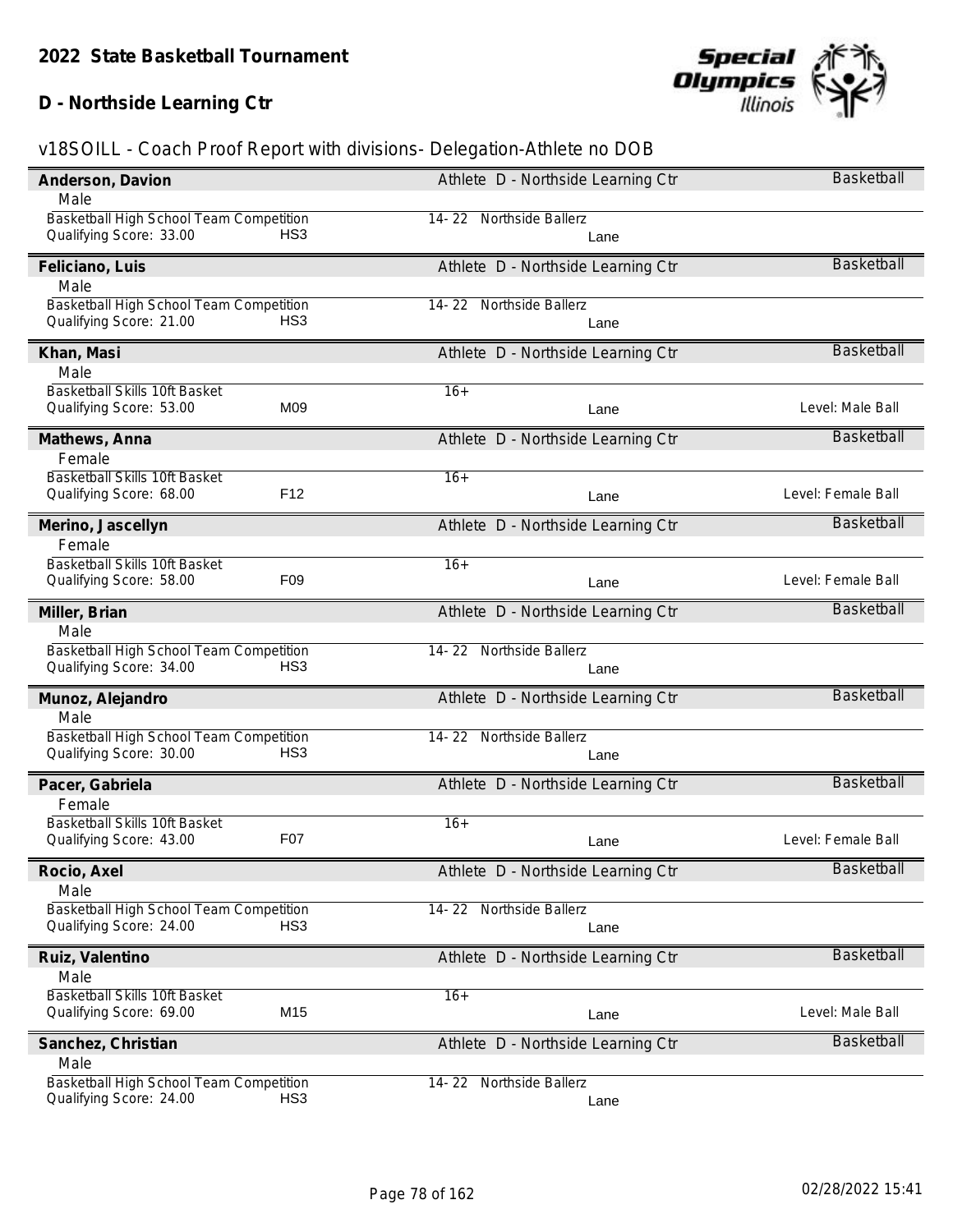### **D - Northside Learning Ctr**



| Smajlovic, Osman                        |                 | Athlete D - Northside Learning Ctr | <b>Basketball</b> |
|-----------------------------------------|-----------------|------------------------------------|-------------------|
| Male                                    |                 |                                    |                   |
| <b>Basketball Skills 10ft Basket</b>    |                 | $8 - 15$                           |                   |
| Qualifying Score: 63.00                 | M03             | Lane                               | Level: Male Ball  |
| Sourbis, Daniel                         |                 | Athlete D - Northside Learning Ctr | <b>Basketball</b> |
| Male                                    |                 |                                    |                   |
| Basketball Skills 10ft Basket           |                 | $16+$                              |                   |
| Qualifying Score: 53.00                 | M <sub>09</sub> | Lane                               | Level: Male Ball  |
| Williams, Milek                         |                 | Athlete D - Northside Learning Ctr | <b>Basketball</b> |
| Male                                    |                 |                                    |                   |
| Basketball High School Team Competition |                 | Northside Ballerz<br>$14 - 22$     |                   |
| Qualifying Score: 44.00                 | HS3             | Lane                               |                   |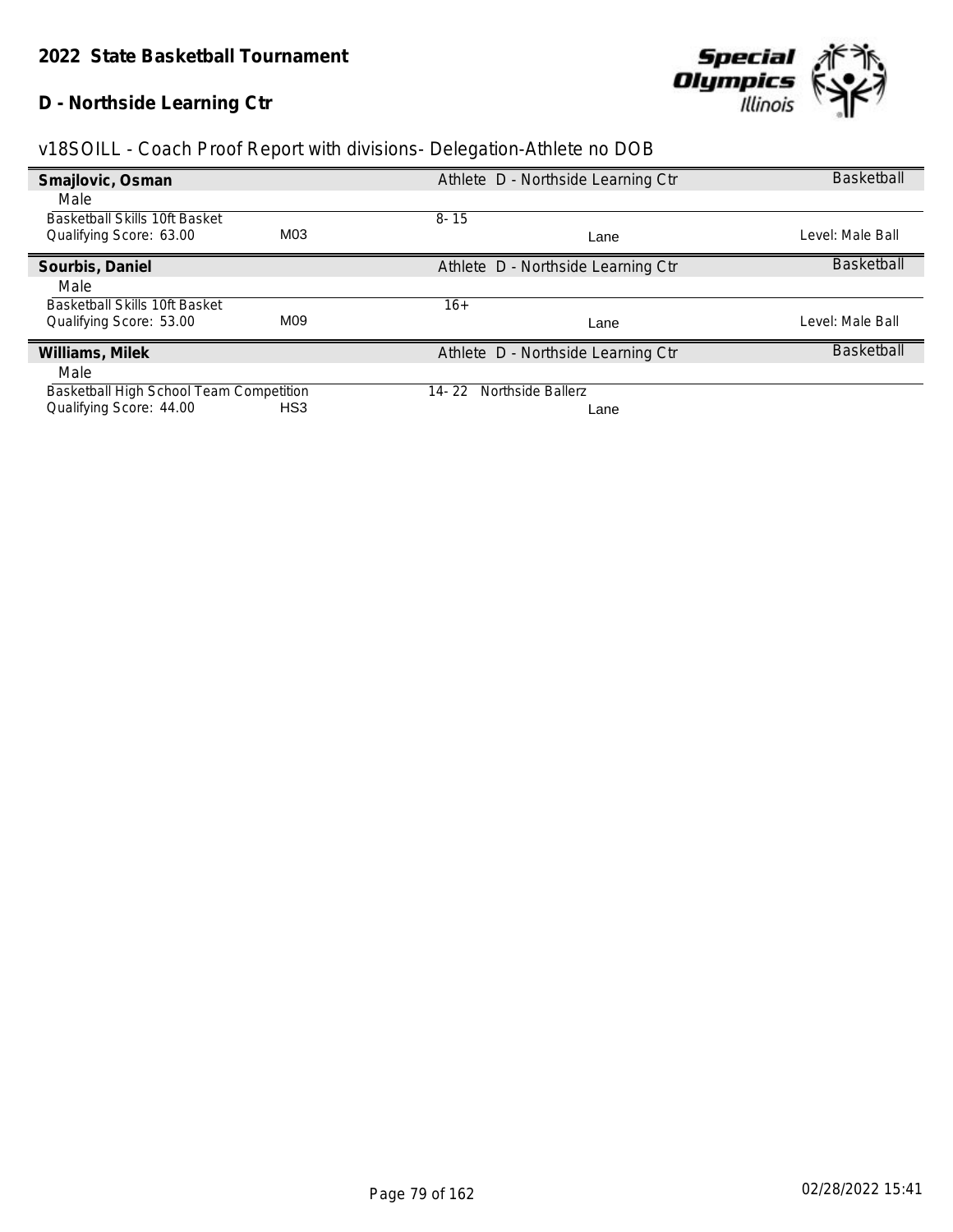#### **D - Piotrowski Park**



| Ferguson, Joel                                           |                 | Athlete D - Piotrowski Park | Basketball         |
|----------------------------------------------------------|-----------------|-----------------------------|--------------------|
| Male                                                     |                 |                             |                    |
| <b>Basketball Skills Wheelchair</b>                      |                 | $16+$                       |                    |
| Qualifying Score: 29.00                                  | W02             | Lane                        |                    |
| Hernandez, Amelia                                        |                 | Athlete D - Piotrowski Park | Basketball         |
| Female                                                   |                 |                             |                    |
| Basketball Skills 10ft Basket                            |                 | $16+$                       |                    |
| Qualifying Score: 61.00                                  | F <sub>10</sub> | Lane                        | Level: Female Ball |
|                                                          |                 |                             |                    |
| Pedraza, Hugo                                            |                 | Athlete D - Piotrowski Park | Basketball         |
| Male                                                     |                 |                             |                    |
| <b>Basketball Skills 10ft Basket</b>                     |                 | $16+$                       |                    |
| Qualifying Score: 56.00                                  | M <sub>11</sub> | Lane                        | Level: Male Ball   |
| Yarbrough, Brian                                         |                 | Athlete D - Piotrowski Park | Basketball         |
| Male                                                     |                 |                             |                    |
| Basketball Skills 10ft Basket<br>Qualifying Score: 64.00 | M14             | $16+$                       | Level: Male Ball   |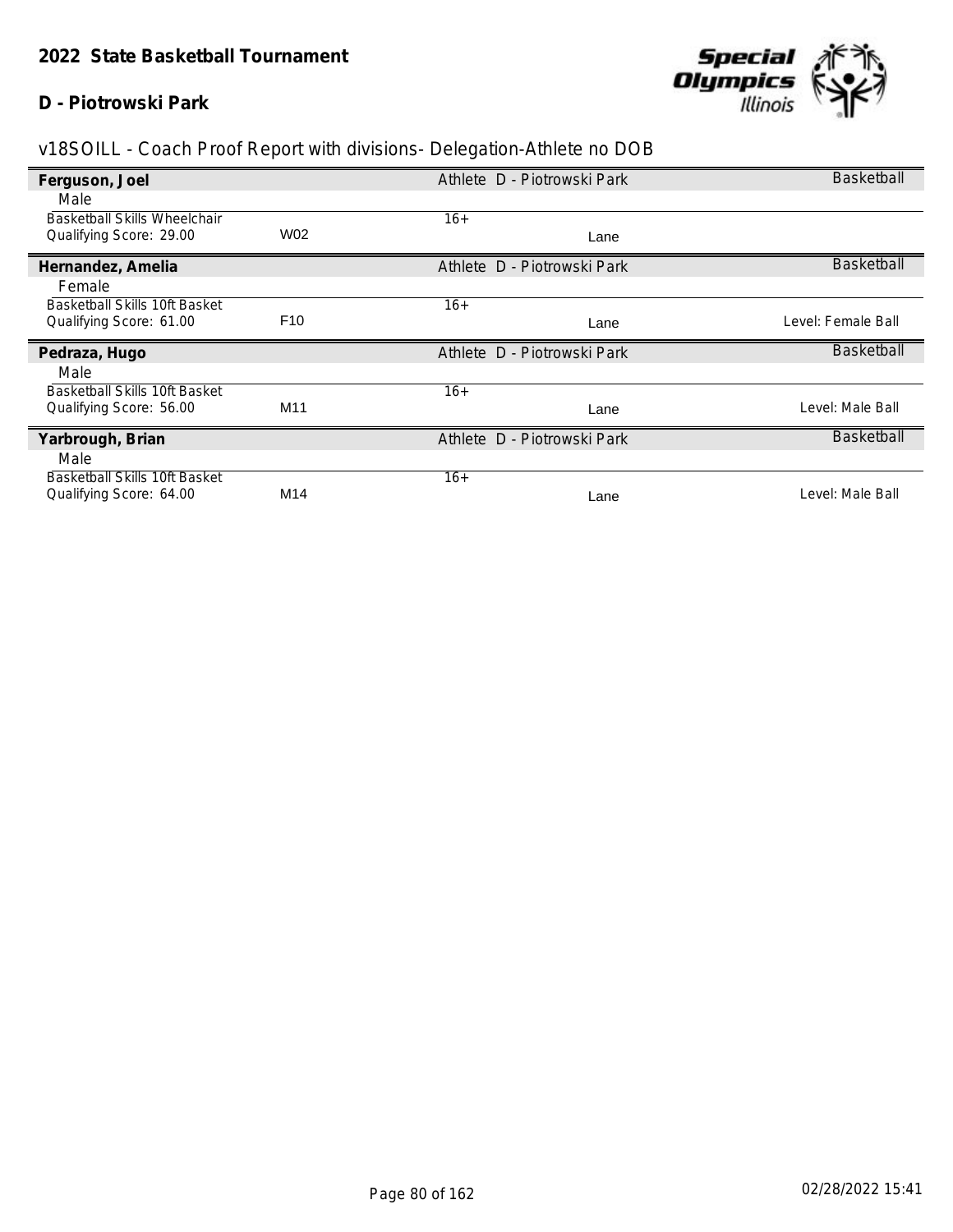# **D - Southside Occupational Academy**



| Armstrong, De'Andre                        | Athlete D - Southside Occupational Academy | <b>Basketball</b> |
|--------------------------------------------|--------------------------------------------|-------------------|
| Male                                       |                                            |                   |
| Basketball High School Team Competition    | 14-22 Southside Blue Eagles                |                   |
| Qualifying Score: 11.00<br>HS1             | Lane                                       |                   |
| Canedo, Lauren                             | Athlete D - Southside Occupational Academy | <b>Basketball</b> |
| Female                                     |                                            |                   |
| Basketball Sr Female Team Competition      | Southside Lady Eagles<br>8+                |                   |
| Qualifying Score: 10.00<br>FM <sub>2</sub> | Lane                                       |                   |
| Cotton, Jakobe                             | Athlete D - Southside Occupational Academy | <b>Basketball</b> |
| Male                                       |                                            |                   |
| Basketball High School Team Competition    | 14-22 Southside Blue Eagles                |                   |
| Qualifying Score: 9.00<br>HS <sub>1</sub>  | Lane                                       |                   |
| Davis, Kendrick                            | Athlete D - Southside Occupational Academy | <b>Basketball</b> |
| Male                                       |                                            |                   |
| Basketball High School Team Competition    | 14-22 Southside Blue Eagles                |                   |
| Qualifying Score: 9.00<br>HS <sub>1</sub>  | Lane                                       |                   |
| Flores, Desiree                            | Athlete D - Southside Occupational Academy | <b>Basketball</b> |
| Female                                     |                                            |                   |
| Basketball Sr Female Team Competition      | Southside Lady Eagles<br>8+                |                   |
| Qualifying Score: 19.00<br>FM <sub>2</sub> | Lane                                       |                   |
| Garnett, Gerard                            | Athlete D - Southside Occupational Academy | Basketball        |
| Male                                       |                                            |                   |
| Basketball High School Team Competition    | 14-22 Southside Blue Eagles                |                   |
| Qualifying Score: 15.00<br>HS <sub>1</sub> | Lane                                       |                   |
| Hensel, Lane                               | Athlete D - Southside Occupational Academy | <b>Basketball</b> |
| Male                                       |                                            |                   |
| Basketball High School Team Competition    | 14-22 Southside Blue Eagles                |                   |
| Qualifying Score: 17.00<br>HS <sub>1</sub> | Lane                                       |                   |
| Lockhart, Heaven                           | Athlete D - Southside Occupational Academy | <b>Basketball</b> |
| Female                                     |                                            |                   |
| Basketball Sr Female Team Competition      | Southside Lady Eagles<br>8+                |                   |
| Qualifying Score: 14.00<br>FM <sub>2</sub> | Lane                                       |                   |
| McKelvin, Amari                            | Athlete D - Southside Occupational Academy | <b>Basketball</b> |
| Female                                     |                                            |                   |
| Basketball Sr Female Team Competition      | Southside Lady Eagles<br>8+                |                   |
| Qualifying Score: 12.00<br>FM <sub>2</sub> | Lane                                       |                   |
| Mikos, Sandra                              | Athlete D - Southside Occupational Academy | Basketball        |
| Female                                     |                                            |                   |
| <b>Basketball Sr Male Team Competition</b> | Vittum Park Vikings<br>8+                  |                   |
| SR4<br>Qualifying Score: 7.00              | Lane                                       |                   |
| Moody, Javonius                            | Athlete D - Southside Occupational Academy | Basketball        |
| Male                                       |                                            |                   |
| Basketball High School Team Competition    | 14-22 Southside Blue Eagles                |                   |
| Qualifying Score: 10.00<br>HS <sub>1</sub> | Lane                                       |                   |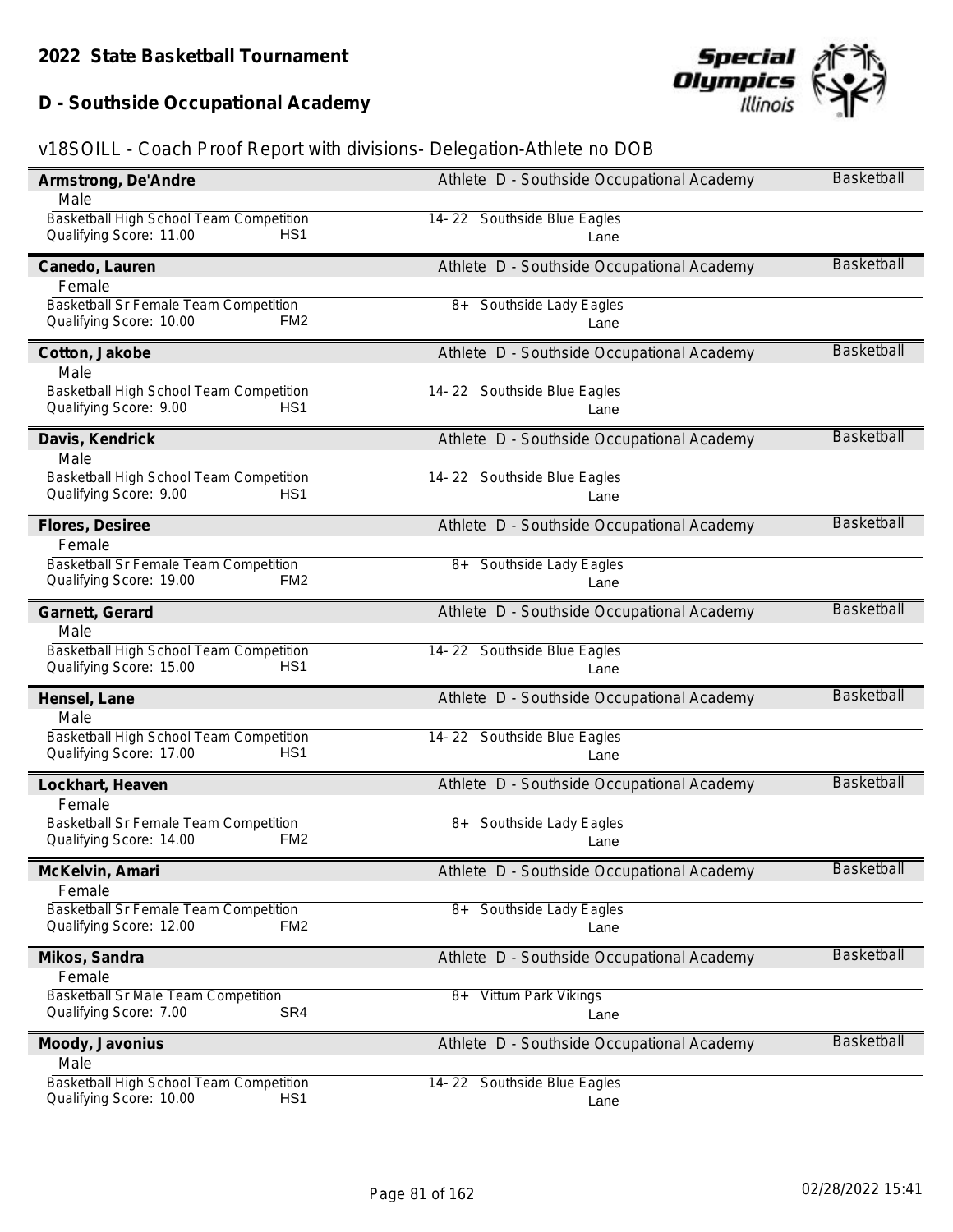# **D - Southside Occupational Academy**



|  | v18SOILL - Coach Proof Report with divisions- Delegation-Athlete no DOB |  |
|--|-------------------------------------------------------------------------|--|
|  |                                                                         |  |

| Moody, Mitchell                              | Athlete D - Southside Occupational Academy | <b>Basketball</b> |
|----------------------------------------------|--------------------------------------------|-------------------|
| Male                                         |                                            |                   |
| Basketball High School Team Competition      | Southside Blue Eagles<br>14- 22            |                   |
| Qualifying Score: 14.00<br>HS <sub>1</sub>   | Lane                                       |                   |
| Pruitt, Evelyn Joanne                        | Athlete D - Southside Occupational Academy | <b>Basketball</b> |
| Female                                       |                                            |                   |
| <b>Basketball Sr Female Team Competition</b> | Southside Lady Eagles<br>8+                |                   |
| FM <sub>2</sub><br>Qualifying Score: 12.00   | Lane                                       |                   |
| Ramirez, Maricela                            | Athlete D - Southside Occupational Academy | <b>Basketball</b> |
| Female                                       |                                            |                   |
| <b>Basketball Sr Female Team Competition</b> | Southside Lady Eagles<br>8+                |                   |
| Qualifying Score: 12.00<br>FM <sub>2</sub>   | Lane                                       |                   |
| Tolentino, Esmeralda                         | Athlete D - Southside Occupational Academy | <b>Basketball</b> |
| Female                                       |                                            |                   |
| Basketball Sr Female Team Competition        | Southside Lady Eagles<br>8+                |                   |
| Qualifying Score: 23.00<br>FM <sub>2</sub>   | Lane                                       |                   |
| Winston, Elijah                              | Athlete D - Southside Occupational Academy | <b>Basketball</b> |
| Male                                         |                                            |                   |
| Basketball High School Team Competition      | Southside Blue Eagles<br>14-22             |                   |
| Qualifying Score: 8.00<br>HS <sub>1</sub>    | Lane                                       |                   |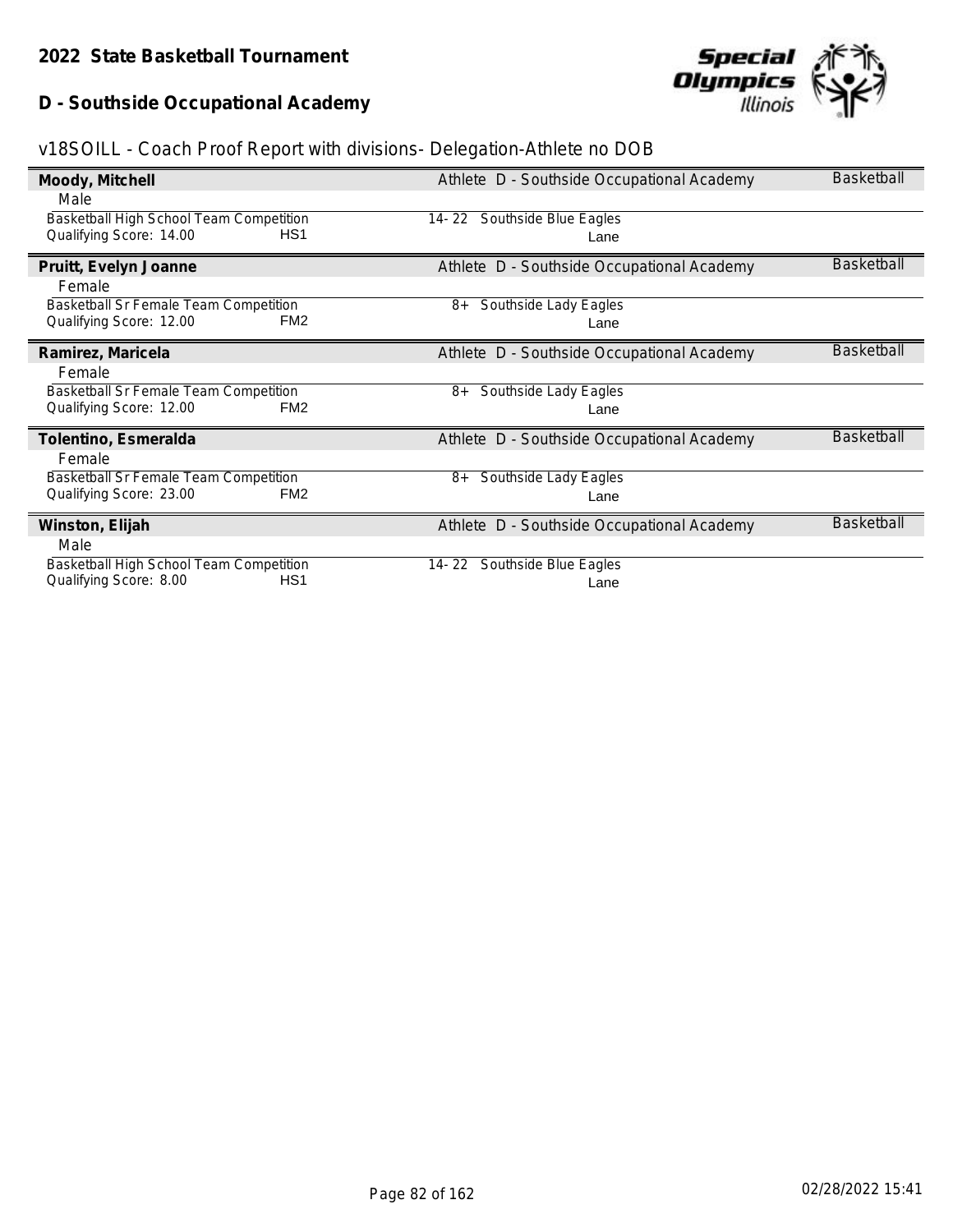#### **D - Vittum Park**



| Abdel-Majeid, Yacob                        |     | Athlete D - Vittum Park     | Basketball         |
|--------------------------------------------|-----|-----------------------------|--------------------|
| Male                                       |     |                             |                    |
| Basketball Skills 10ft Basket              |     | $16+$                       |                    |
| Qualifying Score: 49.00                    | M08 | Lane                        | Level: Male Ball   |
| Ogden, Kenneth                             |     | Athlete D - Vittum Park     | <b>Basketball</b>  |
| Male                                       |     |                             |                    |
| Basketball Sr Male Team Competition        |     | Vittum Park Vikings<br>8+   |                    |
| Qualifying Score: 18.00                    | SR4 | Lane                        |                    |
| Padilla, Alexis                            |     | Athlete D - Vittum Park     | <b>Basketball</b>  |
| Female                                     |     |                             |                    |
| Basketball Sr Male Team Competition        |     | 8+ Vittum Park Vikings      |                    |
| Qualifying Score: 7.00                     | SR4 | Lane                        |                    |
| Ramirez, Darwyn                            |     | Athlete D - Vittum Park     | Basketball         |
| Male                                       |     |                             |                    |
| Basketball Skills 8 Ft Basket              |     | $8 - 15$                    |                    |
| Qualifying Score: 72.00                    | M7  | Lane                        | Level: Female Ball |
| Ramirez, Misael E                          |     | Athlete D - Vittum Park     | <b>Basketball</b>  |
| Male                                       |     |                             |                    |
| Basketball Skills 10ft Basket              |     | $16+$                       |                    |
| Qualifying Score: 48.00                    | M08 | Lane                        | Level: Male Ball   |
| Ruiz, Rafael                               |     | Athlete D - Vittum Park     | <b>Basketball</b>  |
| Male                                       |     |                             |                    |
| Basketball Sr Male Team Competition        |     | Vittum Park Vikings<br>8+   |                    |
| Qualifying Score: 7.00                     | SR4 | Lane                        |                    |
| Villa, Darius                              |     | Athlete D - Vittum Park     | <b>Basketball</b>  |
| Male                                       |     |                             |                    |
| <b>Basketball Sr Male Team Competition</b> |     | 8+ Vittum Park Vikings      |                    |
| Qualifying Score: 14.00                    | SR4 | Lane                        |                    |
| Villanueva, Evan                           |     | Athlete D - Vittum Park     | <b>Basketball</b>  |
| Male                                       |     |                             |                    |
| Basketball Skills 8 Ft Basket              |     | $8 - 15$                    |                    |
| Qualifying Score: 71.00                    | M7  | Lane                        | Level: Female Ball |
| Yelder, Isaac                              |     | Athlete D - Vittum Park     | <b>Basketball</b>  |
| Male                                       |     |                             |                    |
| <b>Basketball Sr Male Team Competition</b> |     | 8+ Vittum Park Vikings      |                    |
| Qualifying Score: 18.00                    | SR4 | Lane                        |                    |
| Zamora, Jennifer                           |     | Athlete D - Vittum Park     | Basketball         |
| Female                                     |     |                             |                    |
| Basketball Sr Male Team Competition        |     | Vittum Park Vikings<br>$8+$ |                    |
| Qualifying Score: 7.00                     | SR4 | Lane                        |                    |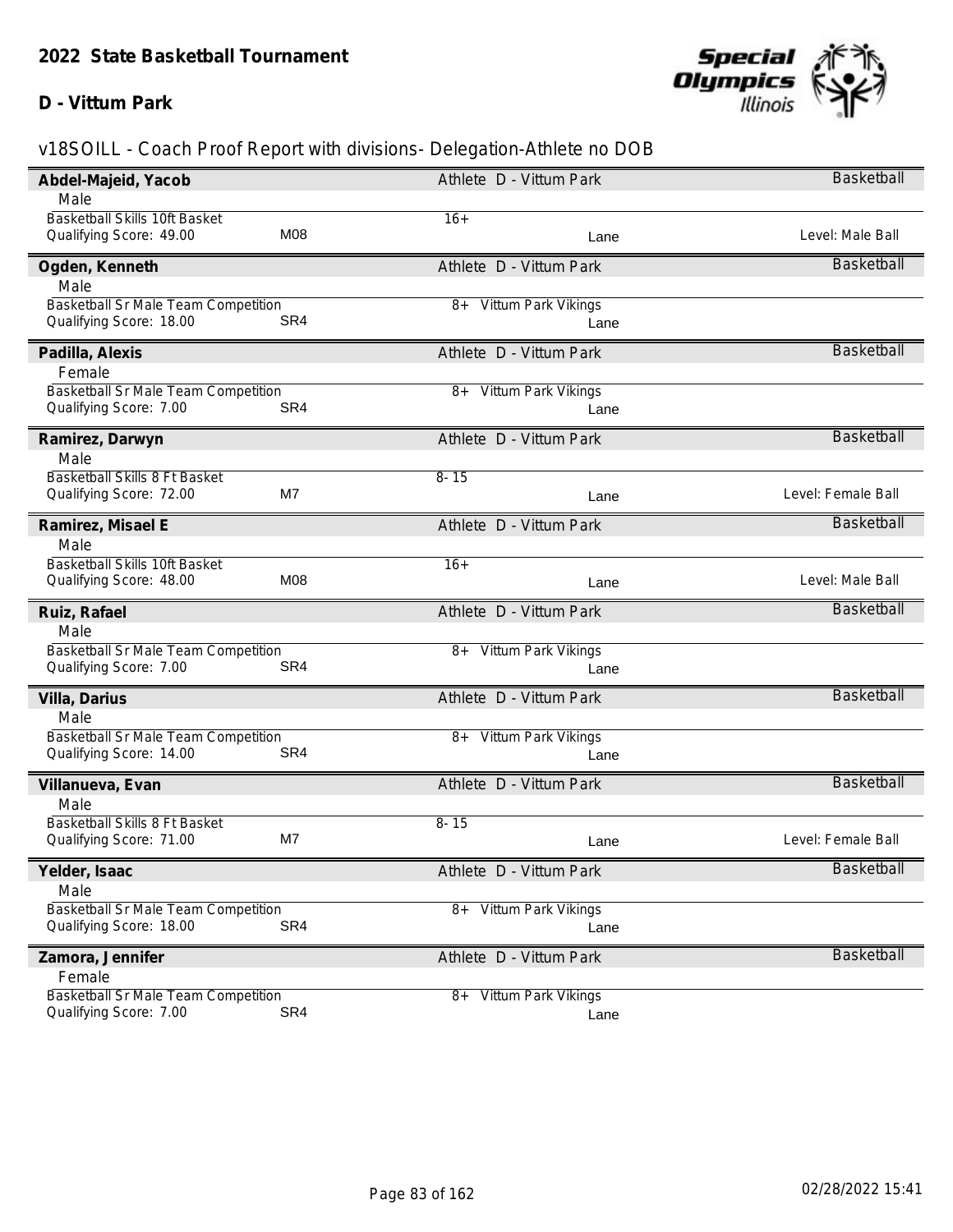#### **D - Welles Park**



| Doggett Jr, David                                        |                 | Athlete D - Welles Park | <b>Basketball</b>  |
|----------------------------------------------------------|-----------------|-------------------------|--------------------|
| Male                                                     |                 |                         |                    |
| Basketball Skills 10ft Basket                            |                 | $16+$                   |                    |
| Qualifying Score: 60.00                                  | M <sub>12</sub> | Lane                    | Level: Male Ball   |
| Esparza, Xavier                                          |                 | Athlete D - Welles Park | Basketball         |
| Male                                                     |                 |                         |                    |
| <b>Basketball Skills 10ft Basket</b>                     |                 | $16+$                   |                    |
| Qualifying Score: 74.00                                  | M16             | Lane                    | Level: Male Ball   |
| Niedospial, Rachael                                      |                 | Athlete D - Welles Park | <b>Basketball</b>  |
|                                                          |                 |                         |                    |
| Female                                                   |                 |                         |                    |
| Basketball Skills 10ft Basket                            |                 | $16+$                   |                    |
| Qualifying Score: 43.00                                  | F07             | Lane                    | Level: Female Ball |
| Tello, Alejandro                                         |                 | Athlete D - Welles Park | Basketball         |
| Male                                                     |                 |                         |                    |
| Basketball Skills 10ft Basket<br>Qualifying Score: 64.00 | M14             | $16+$                   | Level: Male Ball   |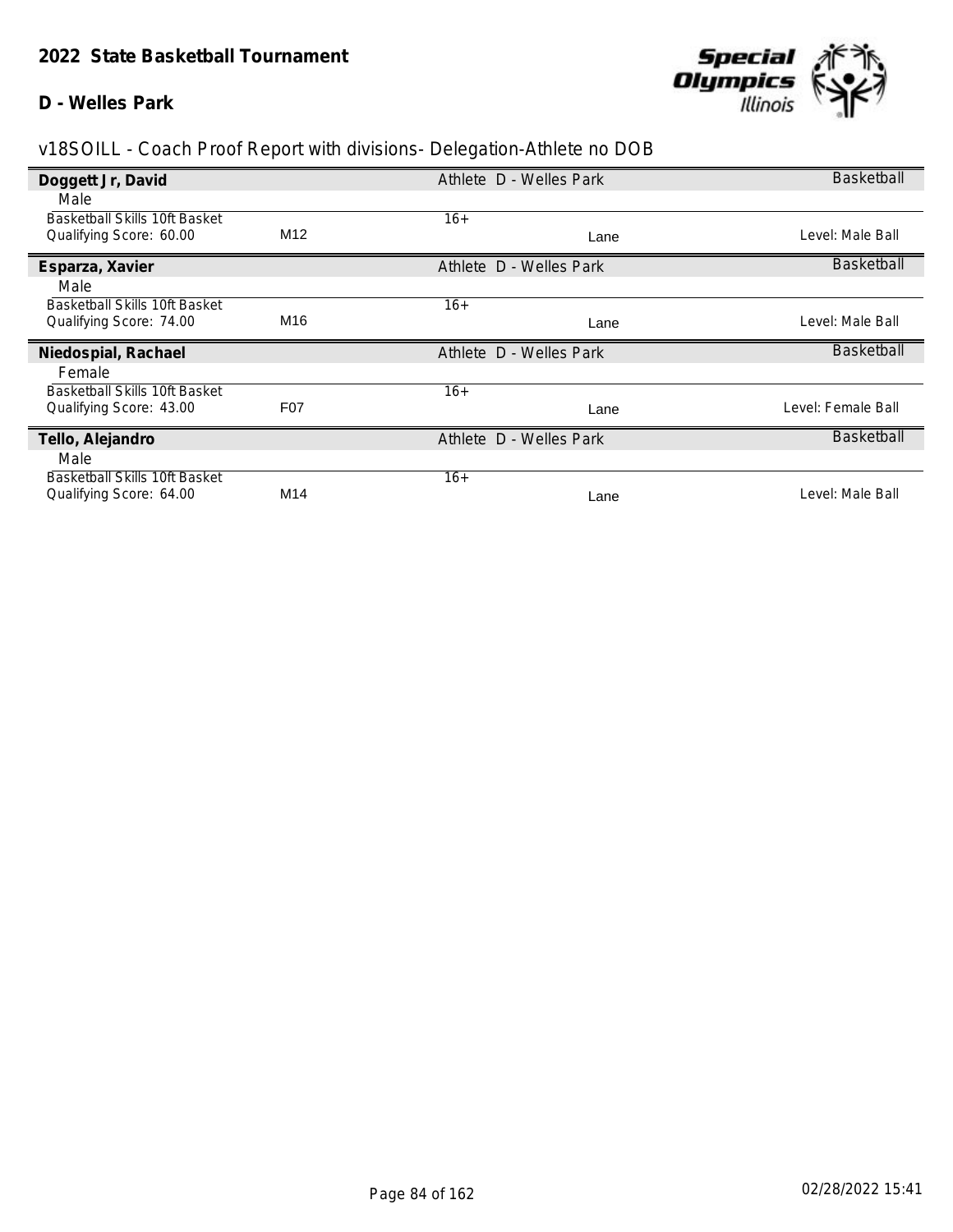# **E - A & R Family Agency**



| Markiel, Connor                      |                 | Athlete E - A & R Family Agency | <b>Basketball</b> |
|--------------------------------------|-----------------|---------------------------------|-------------------|
| Male                                 |                 |                                 |                   |
| Basketball Skills 10ft Basket        |                 | $16+$                           |                   |
| Qualifying Score: 63.00              | M14             | Lane                            | Level: Male Ball  |
| Neill, Austin                        |                 | Athlete E - A & R Family Agency | <b>Basketball</b> |
| Male                                 |                 |                                 |                   |
| Basketball Skills 10ft Basket        |                 | $16+$                           |                   |
| Qualifying Score: 74.00              | M16             | Lane                            | Level: Male Ball  |
| Teele, Julianne                      |                 | Athlete E - A & R Family Agency | <b>Basketball</b> |
| Female                               |                 |                                 |                   |
| <b>Basketball Skills 10ft Basket</b> |                 | $16+$                           |                   |
| Qualifying Score: 64.00              | F <sub>11</sub> | Lane                            | Level: Male Ball  |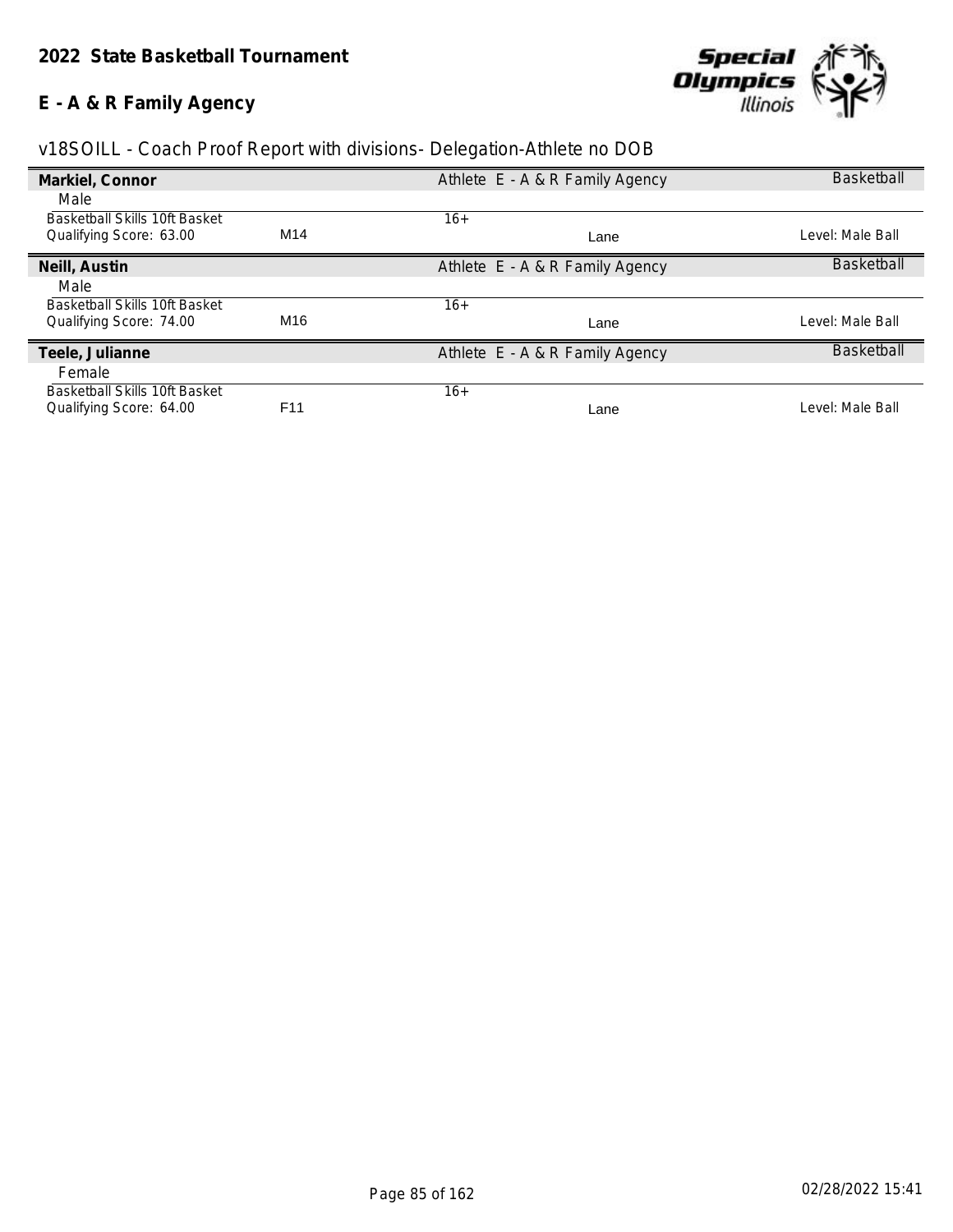### **E - Andrew High School**



| Blount, Lauren                                                                  | Athlete E - Andrew High School | <b>Basketball</b> |
|---------------------------------------------------------------------------------|--------------------------------|-------------------|
| Female                                                                          |                                |                   |
| Basketball High School Team Competition                                         | 14-22 Andrew Thunderbolts      |                   |
| Qualifying Score:<br>HS <sub>1</sub>                                            | Lane                           |                   |
| Cremins, John                                                                   | Athlete E - Andrew High School | <b>Basketball</b> |
| Male                                                                            |                                |                   |
| Basketball High School Team Competition                                         | 14-22 Andrew Thunderbolts      |                   |
| Qualifying Score:<br>HS <sub>1</sub>                                            | Lane                           |                   |
|                                                                                 |                                |                   |
| Devine, Christopher                                                             | Athlete E - Andrew High School | <b>Basketball</b> |
| Male                                                                            |                                |                   |
| Basketball High School Team Competition                                         | 14-22 Andrew Thunderbolts      |                   |
| HS <sub>1</sub><br>Qualifying Score:                                            | Lane                           |                   |
| Harvey, Camden                                                                  | Athlete E - Andrew High School | <b>Basketball</b> |
| Male                                                                            |                                |                   |
| Basketball High School Team Competition                                         | 14-22 Andrew Thunderbolts      |                   |
| HS <sub>1</sub><br>Qualifying Score:                                            | Lane                           |                   |
|                                                                                 |                                |                   |
| Keefe, Bryan                                                                    | Athlete E - Andrew High School | <b>Basketball</b> |
| Male                                                                            |                                |                   |
| Basketball High School Team Competition                                         | 14-22 Andrew Thunderbolts      |                   |
| Qualifying Score:<br>HS <sub>1</sub>                                            | Lane                           |                   |
| Lim, Daniel                                                                     | Athlete E - Andrew High School | <b>Basketball</b> |
| Male                                                                            |                                |                   |
| Basketball High School Team Competition                                         | 14-22 Andrew Thunderbolts      |                   |
| Qualifying Score:<br>HS <sub>1</sub>                                            | Lane                           |                   |
|                                                                                 |                                | <b>Basketball</b> |
| McMahon, Mollie                                                                 | Athlete E - Andrew High School |                   |
| Female                                                                          |                                |                   |
| Basketball High School Team Competition<br>Qualifying Score:<br>HS <sub>1</sub> | 14-22 Andrew Thunderbolts      |                   |
|                                                                                 | Lane                           |                   |
| Nofal, Ahmad                                                                    | Athlete E - Andrew High School | Basketball        |
| Male                                                                            |                                |                   |
| Basketball High School Team Competition                                         | 14-22 Andrew Thunderbolts      |                   |
| Qualifying Score:<br>HS <sub>1</sub>                                            | Lane                           |                   |
| Ritchie, Colin                                                                  | Athlete E - Andrew High School | <b>Basketball</b> |
| Male                                                                            |                                |                   |
| Basketball High School Team Competition                                         | 14-22 Andrew Thunderbolts      |                   |
| HS <sub>1</sub><br>Qualifying Score: 87.00                                      | Lane                           |                   |
|                                                                                 |                                |                   |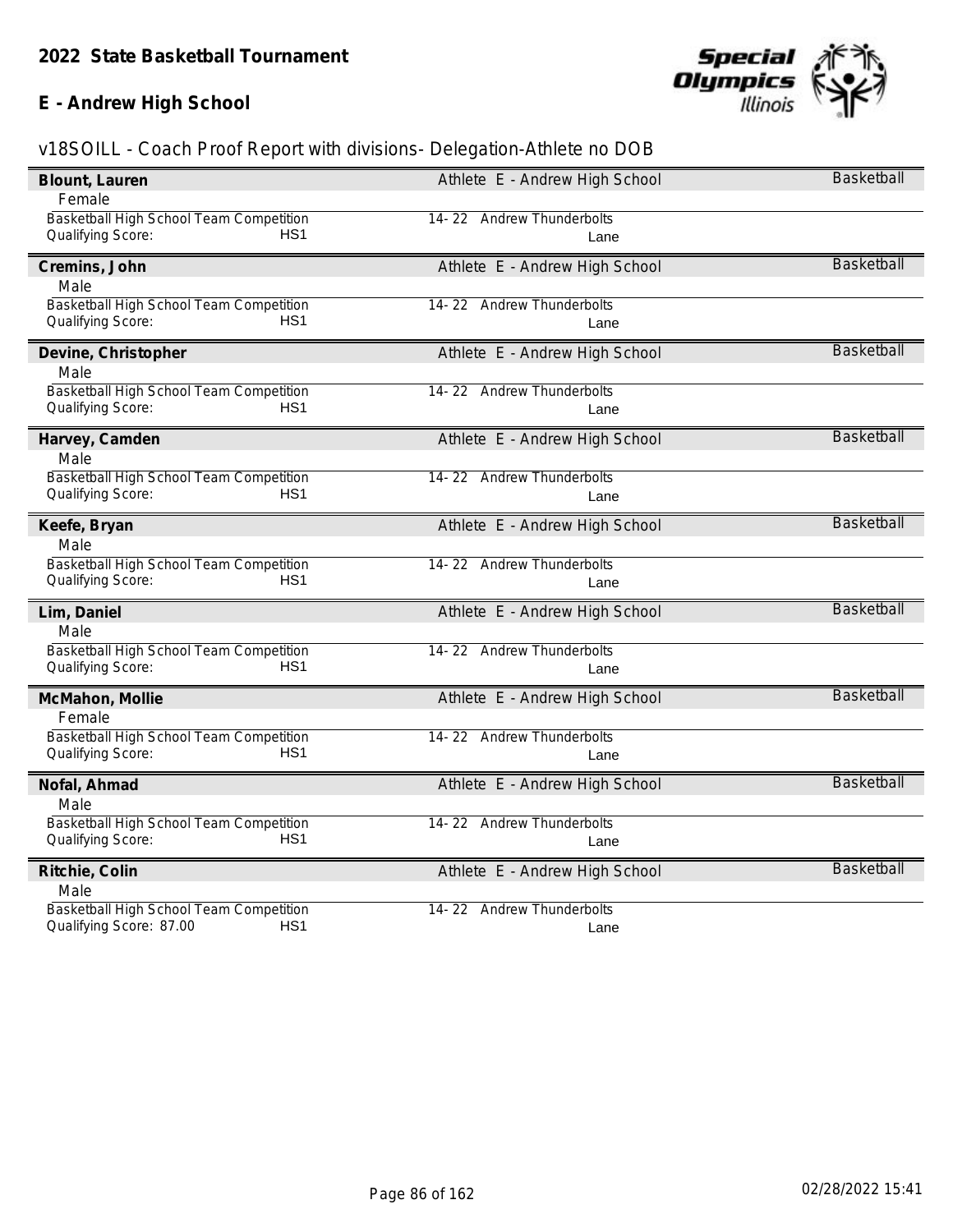#### **E - BBCHS**



| Craft-Wills, Britney                           | Athlete E - BBCHS         | Basketball        |
|------------------------------------------------|---------------------------|-------------------|
| Female                                         |                           |                   |
| <b>Basketball High School Team Competition</b> | 14-22 BBCHS Black ALB     |                   |
| Qualifying Score:<br>HS <sub>2</sub>           | Lane                      |                   |
| Ferro, lan                                     | Athlete E - BBCHS         | Basketball        |
| Male                                           |                           |                   |
| Basketball High School Team Competition        | 14-22 BBCHS Black ALB     |                   |
| Qualifying Score:<br>HS <sub>2</sub>           | Lane                      |                   |
| Greene, Ian                                    | Athlete E - BBCHS         | Basketball        |
| Male                                           |                           |                   |
| Basketball High School Team Competition        | 14-22 BBCHS Black ALB     |                   |
| Qualifying Score:<br>HS <sub>2</sub>           | Lane                      |                   |
| Lawson, Jonadab                                | Athlete E - BBCHS         | <b>Basketball</b> |
| Male                                           |                           |                   |
| Basketball High School Team Competition        | 14-22 BBCHS Black ALB     |                   |
| Qualifying Score: 199.00<br>HS <sub>2</sub>    | Lane                      |                   |
| Moore, Brennan                                 | Athlete E - BBCHS         | Basketball        |
| Male                                           |                           |                   |
| Basketball High School Team Competition        | 14-22 BBCHS Black ALB     |                   |
| Qualifying Score:<br>HS <sub>2</sub>           | Lane                      |                   |
| O'Meara, Sadie                                 | Athlete E - BBCHS         | Basketball        |
| Female                                         |                           |                   |
| Basketball High School Team Competition        | 14-22 BBCHS Black ALB     |                   |
| Qualifying Score:<br>HS <sub>2</sub>           | Lane                      |                   |
| Schneider, Ella                                | Athlete E - BBCHS         | Basketball        |
| Female                                         |                           |                   |
| Basketball High School Team Competition        | 14-22 BBCHS Black ALB     |                   |
| HS <sub>2</sub><br>Qualifying Score:           | Lane                      |                   |
| Schumann, Emma                                 | Athlete E - BBCHS         | Basketball        |
| Female                                         |                           |                   |
| Basketball High School Team Competition        | 14-22 BBCHS Black ALB     |                   |
| HS <sub>2</sub><br>Qualifying Score:           | Lane                      |                   |
| Slager, Landin                                 | Athlete E - BBCHS         | <b>Basketball</b> |
| Male                                           |                           |                   |
| Basketball High School Team Competition        | 14-22 Andrew Thunderbolts |                   |
| HS <sub>1</sub><br>Qualifying Score:           | Lane                      |                   |
| Vent, Gabrielle                                | Athlete E - BBCHS         | Basketball        |
| Female                                         |                           |                   |
| Basketball High School Team Competition        | 14-22 BBCHS Black ALB     |                   |
| HS <sub>2</sub><br>Qualifying Score:           | Lane                      |                   |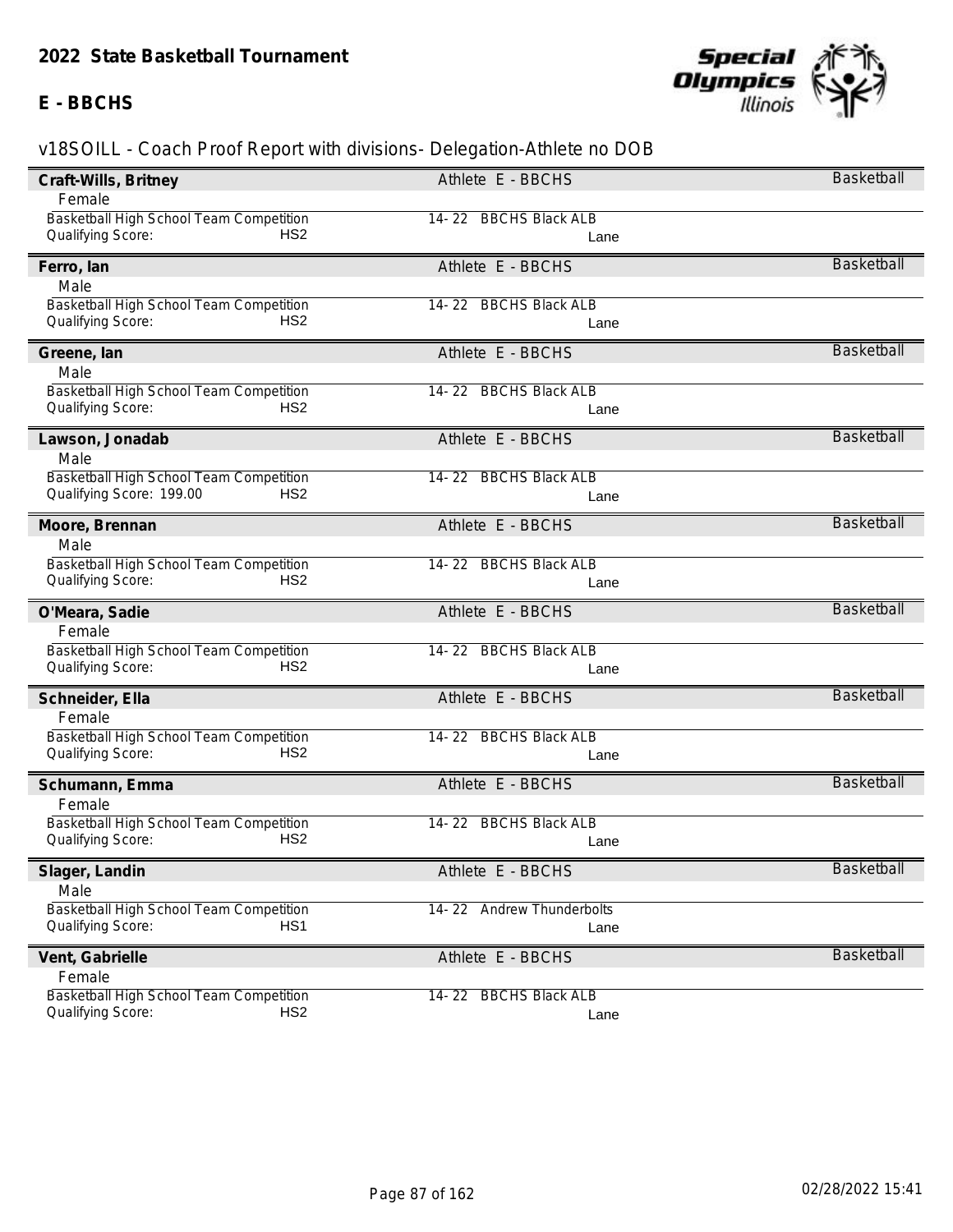# **E - Cook County School District 130**



| v18SOILL - Coach Proof Report with divisions- Delegation-Athlete no DOB |  |  |  |  |
|-------------------------------------------------------------------------|--|--|--|--|
|                                                                         |  |  |  |  |

| DelaTorre, Nathen             |                | Athlete E - Cook County School District 130 | <b>Basketball</b>  |
|-------------------------------|----------------|---------------------------------------------|--------------------|
| Male                          |                |                                             |                    |
| Basketball Skills 10ft Basket |                | $8 - 15$                                    |                    |
| Qualifying Score: 68.00       | M04            | Lane                                        | Level: Male Ball   |
| Oliver, Randen                |                | Athlete E - Cook County School District 130 | <b>Basketball</b>  |
| Male                          |                |                                             |                    |
| Basketball Skills 8 Ft Basket |                | $8 - 15$                                    |                    |
| Qualifying Score: 38.00       | M4             | Lane                                        | Level: Female Ball |
| Waddicar, Anthony             |                | Athlete E - Cook County School District 130 | <b>Basketball</b>  |
| Male                          |                |                                             |                    |
| Basketball Skills 8 Ft Basket |                | $8 - 15$                                    |                    |
| Qualifying Score: 26.00       | M <sub>2</sub> | Lane                                        | Level: Female Ball |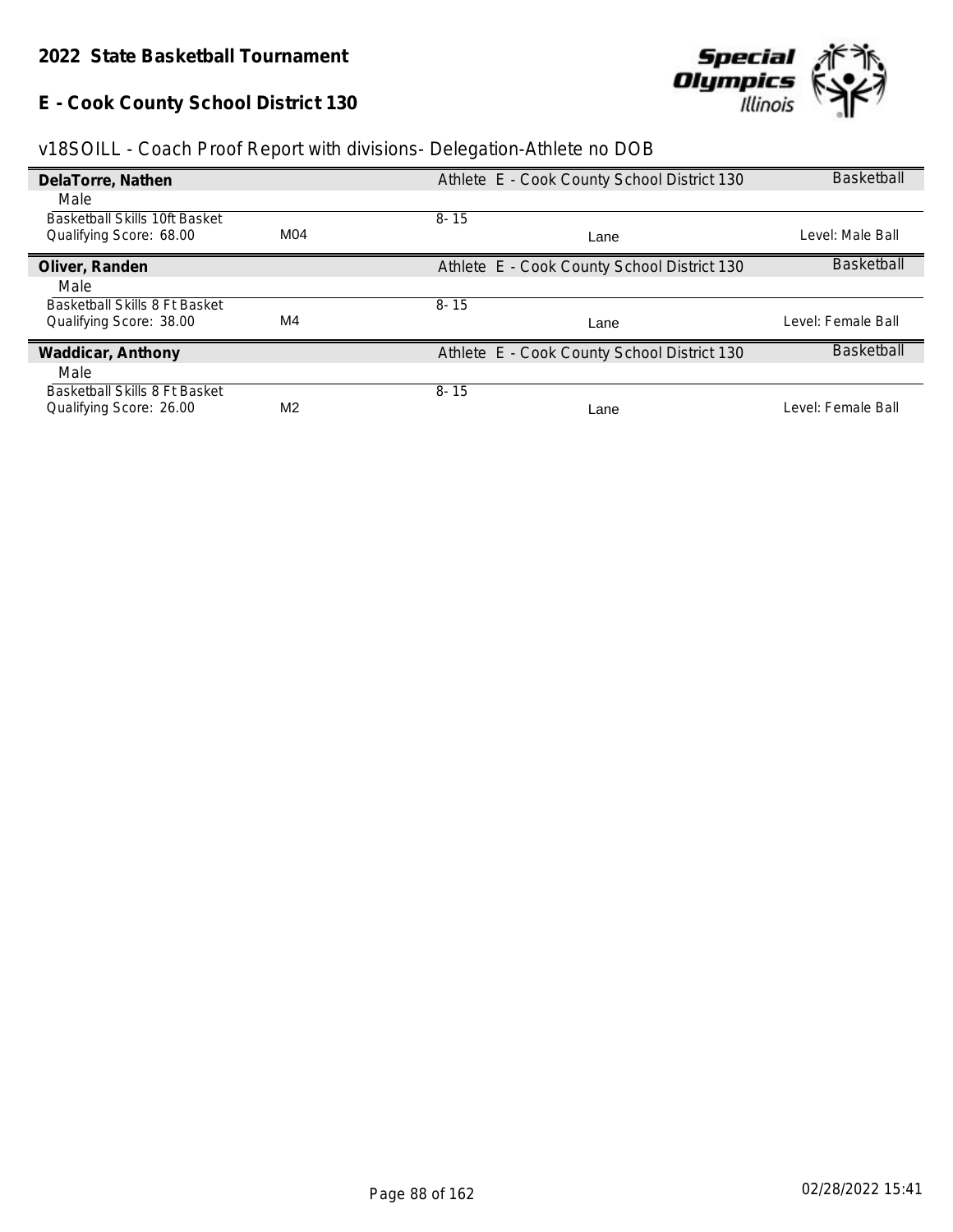### **E - Crete Monee Schl Dist**



| Collins, Terrell                           | Athlete E - Crete Monee Schl Dist | Basketball        |
|--------------------------------------------|-----------------------------------|-------------------|
| Male                                       |                                   |                   |
| Basketball High School Team Competition    | 14-22 Crete-Monee ALB             |                   |
| Qualifying Score: 247.00<br>HS5            | Lane                              |                   |
| Hoglund-Abernathy, Brian                   | Athlete E - Crete Monee Schl Dist | <b>Basketball</b> |
| Male                                       |                                   |                   |
| Basketball High School Team Competition    | 14-22 Crete-Monee ALB             |                   |
| Qualifying Score:<br>HS <sub>5</sub>       | Lane                              |                   |
| Hoglund-Abernathy, Christopher             | Athlete E - Crete Monee Schl Dist | Basketball        |
| Male                                       |                                   |                   |
| Basketball High School Team Competition    | 14-22 Crete-Monee ALB             |                   |
| HS <sub>5</sub><br>Qualifying Score:       | Lane                              |                   |
| Hoglund-Abernathy, Katherine               | Athlete E - Crete Monee Schl Dist | <b>Basketball</b> |
| Female                                     |                                   |                   |
| Basketball High School Team Competition    | 14-22 Crete-Monee ALB             |                   |
| Qualifying Score:<br>HS <sub>5</sub>       | Lane                              |                   |
| Holden, Marnell                            | Athlete E - Crete Monee Schl Dist | <b>Basketball</b> |
| Male                                       |                                   |                   |
| Basketball High School Team Competition    | 14-22 Crete-Monee ALB             |                   |
| Qualifying Score:<br>HS <sub>5</sub>       | Lane                              |                   |
| Johnson, Amber                             | Athlete E - Crete Monee Schl Dist | <b>Basketball</b> |
| Female                                     |                                   |                   |
| Basketball High School Team Competition    | 14-22 Crystal Lake Tigers         |                   |
| Qualifying Score:<br>HS7                   | Lane                              |                   |
| Lukombo, Cohen                             | Athlete E - Crete Monee Schl Dist | <b>Basketball</b> |
| Male                                       |                                   |                   |
| Basketball High School Team Competition    | 23+ Crete-Monee ALB               |                   |
| HS <sub>5</sub><br>Qualifying Score:       | Lane                              |                   |
| Parks, Marissa                             | Athlete E - Crete Monee Schl Dist | <b>Basketball</b> |
| Female                                     |                                   |                   |
| Basketball High School Team Competition    | 14-22 Crete-Monee ALB             |                   |
| Qualifying Score:<br>HS <sub>5</sub>       | Lane                              |                   |
| Smith, Aaden                               | Athlete E - Crete Monee Schl Dist | <b>Basketball</b> |
| Male                                       |                                   |                   |
| Basketball Skills 10ft Basket              | $8 - 15$                          |                   |
| M <sub>04</sub><br>Qualifying Score: 71.00 | Lane                              | Level: Male Ball  |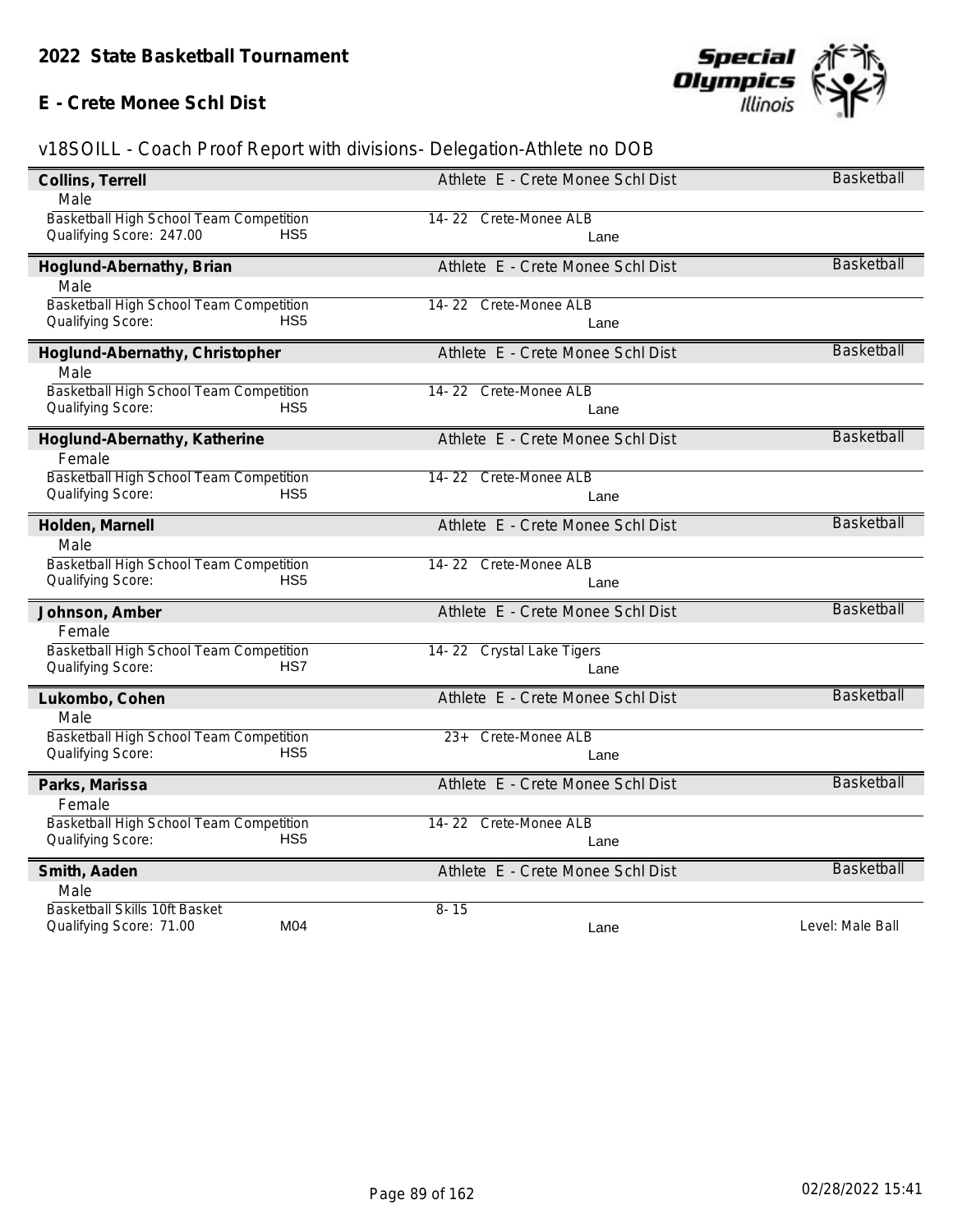# **E - Joliet Township HS**



| Allen, Jaden                                | Athlete E - Joliet Township HS    | Basketball        |
|---------------------------------------------|-----------------------------------|-------------------|
| Male                                        |                                   |                   |
| Basketball High School Team Competition     | 14-22 Joliet Township HS Gold ALB |                   |
| Qualifying Score: 397.00<br>HS <sub>6</sub> | Lane                              |                   |
| Arias, Adam                                 | Athlete E - Joliet Township HS    | <b>Basketball</b> |
| Male                                        |                                   |                   |
| Basketball High School Team Competition     | 14-22 Joliet Township HS Gold ALB |                   |
| Qualifying Score:<br>HS <sub>6</sub>        | Lane                              |                   |
| Collins, Caroline                           | Athlete E - Joliet Township HS    | <b>Basketball</b> |
| Female                                      |                                   |                   |
| Basketball High School Team Competition     | 14-22 Joliet Township HS Gold ALB |                   |
| HS <sub>6</sub><br>Qualifying Score:        | Lane                              |                   |
| Drexel, Hannah Marie                        | Athlete E - Joliet Township HS    | <b>Basketball</b> |
| Female                                      |                                   |                   |
| Basketball High School Team Competition     | 14-22 Joliet Township HS Gold ALB |                   |
| Qualifying Score:<br>HS <sub>6</sub>        | Lane                              |                   |
| Formhals, Tim                               | Athlete E - Joliet Township HS    | Basketball        |
| Male                                        |                                   |                   |
| Basketball High School Team Competition     | 14-22 Joliet Township HS Gold ALB |                   |
| Qualifying Score:<br>HS6                    | Lane                              |                   |
| Horton, Kenyetta                            | Athlete E - Joliet Township HS    | <b>Basketball</b> |
| Female                                      |                                   |                   |
| Basketball High School Team Competition     | 14-22 Joliet Township HS Gold ALB |                   |
| Qualifying Score:<br>HS <sub>6</sub>        | Lane                              |                   |
| Jenkins, Seren                              | Athlete E - Joliet Township HS    | <b>Basketball</b> |
| Female                                      |                                   |                   |
| Basketball High School Team Competition     | 14-22 Joliet Township HS Gold ALB |                   |
| Qualifying Score:<br>HS <sub>6</sub>        | Lane                              |                   |
| Lopez, Sarah                                | Athlete E - Joliet Township HS    | <b>Basketball</b> |
| Female                                      |                                   |                   |
| Basketball High School Team Competition     | 14-22 Joliet Township HS Gold ALB |                   |
| Qualifying Score:<br>HS6                    | Lane                              |                   |
| Mendoza, Gilberto                           | Athlete E - Joliet Township HS    | Basketball        |
| Male                                        |                                   |                   |
| Basketball High School Team Competition     | 14-22 Joliet Township HS Gold ALB |                   |
| Qualifying Score:<br>HS <sub>6</sub>        | Lane                              |                   |
| Mixon, Christopher                          | Athlete E - Joliet Township HS    | Basketball        |
| Male                                        |                                   |                   |
| Basketball High School Team Competition     | 14-22 Joliet Township HS Gold ALB |                   |
| HS <sub>6</sub><br>Qualifying Score:        | Lane                              |                   |
| Reil, Kevin                                 | Athlete E - Joliet Township HS    | <b>Basketball</b> |
| Male                                        |                                   |                   |
| Basketball High School Team Competition     | 14-22 Joliet Township HS Gold ALB |                   |
| Qualifying Score:<br>HS6                    | Lane                              |                   |
|                                             |                                   |                   |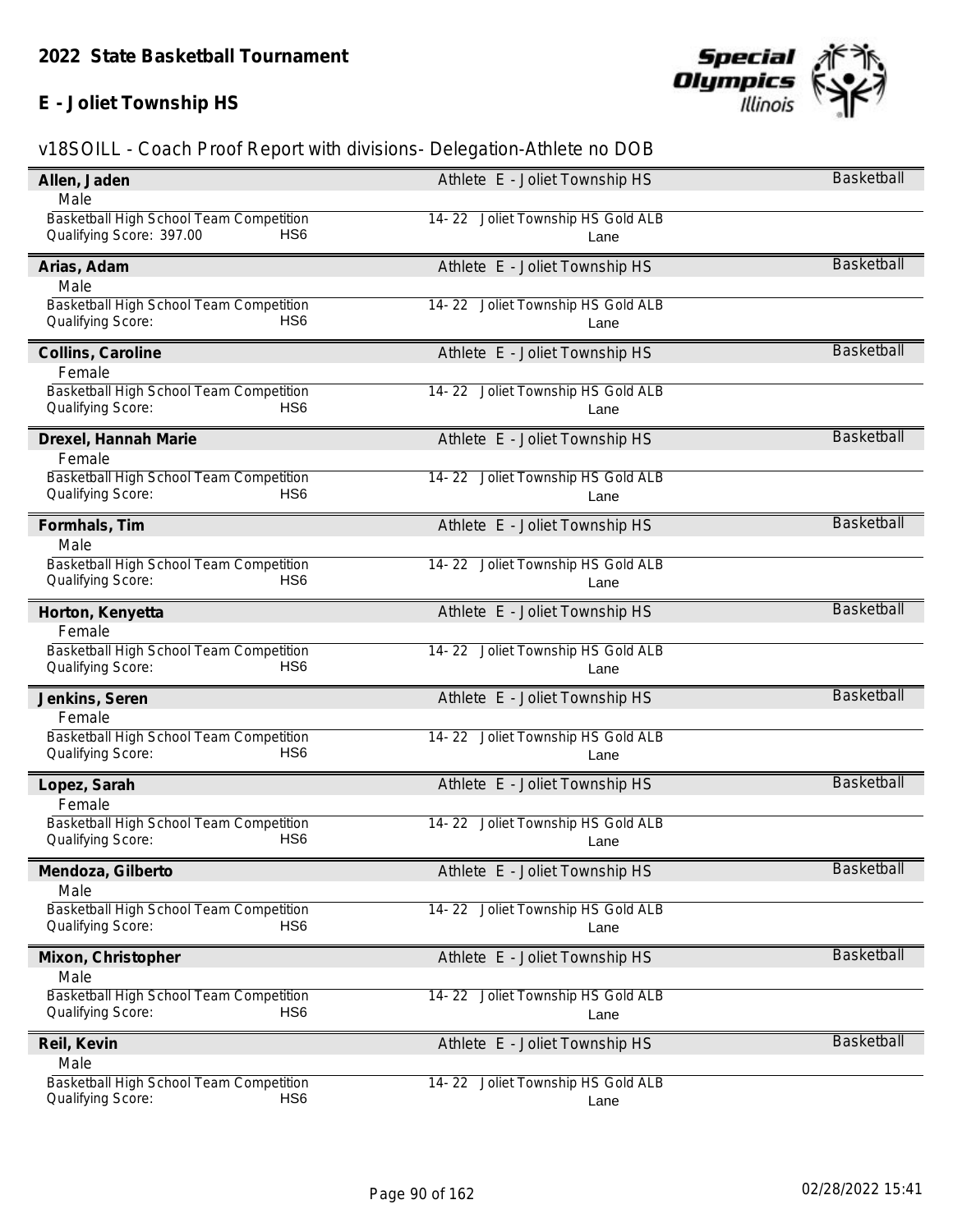### **E - Joliet Township HS**



| Teodoro, Rafael                                | Athlete E - Joliet Township HS        | <b>Basketball</b> |
|------------------------------------------------|---------------------------------------|-------------------|
| Male                                           |                                       |                   |
| Basketball High School Team Competition        | 14-22 Joliet Township HS Gold ALB     |                   |
| HS <sub>6</sub><br>Qualifying Score:           | Lane                                  |                   |
| Turner, Kollen                                 | Athlete E - Joliet Township HS        | <b>Basketball</b> |
| Male                                           |                                       |                   |
| Basketball High School Team Competition        | Joliet Township HS Gold ALB<br>14- 22 |                   |
| Qualifying Score:<br>HS <sub>6</sub>           | Lane                                  |                   |
| Young, A'mya                                   | Athlete E - Joliet Township HS        | <b>Basketball</b> |
| Female                                         |                                       |                   |
| <b>Basketball High School Team Competition</b> | Joliet Township HS Gold ALB<br>14-22  |                   |
| Qualifying Score:<br>HS <sub>6</sub>           | Lane                                  |                   |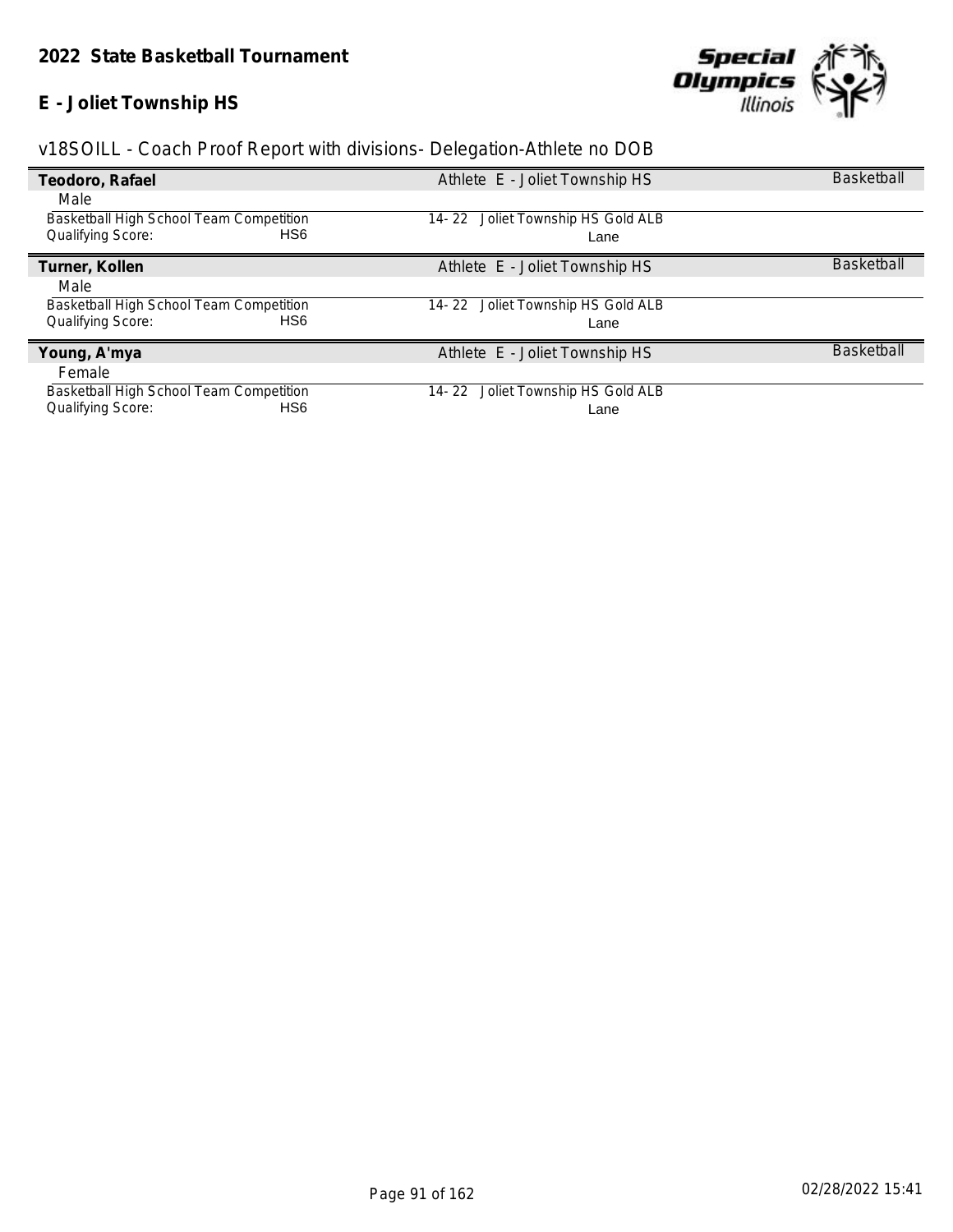### **E - Lemont High School**



| Hunter, Ryan                  |                  | Athlete E - Lemont High School | Basketball        |
|-------------------------------|------------------|--------------------------------|-------------------|
| Male                          |                  |                                |                   |
| Basketball Skills 10ft Basket |                  | $16+$                          |                   |
| Qualifying Score: 51.00       | M09              | Lane                           | Level: Male Ball  |
| McKeough, Jason               |                  | Athlete E - Lemont High School | <b>Basketball</b> |
| Male                          |                  |                                |                   |
| Basketball Skills 10ft Basket |                  | $16+$                          |                   |
| Qualifying Score: 45.00       | M08              | Lane                           | Level: Male Ball  |
| Predki, Ewelina               |                  | Athlete E - Lemont High School | <b>Basketball</b> |
| Female                        |                  |                                |                   |
| Basketball Skills 10ft Basket |                  | $8 - 15$                       |                   |
| Qualifying Score: 52.00       | F <sub>0</sub> 1 | Lane                           | _evel: Male Ball  |
| Wesolowski, Madison           |                  | Athlete E - Lemont High School | <b>Basketball</b> |
| Female                        |                  |                                |                   |
| Basketball Skills 10ft Basket |                  | $16+$                          |                   |
| Qualifying Score: 47.00       | F07              | Lane                           | _evel: Male Ball  |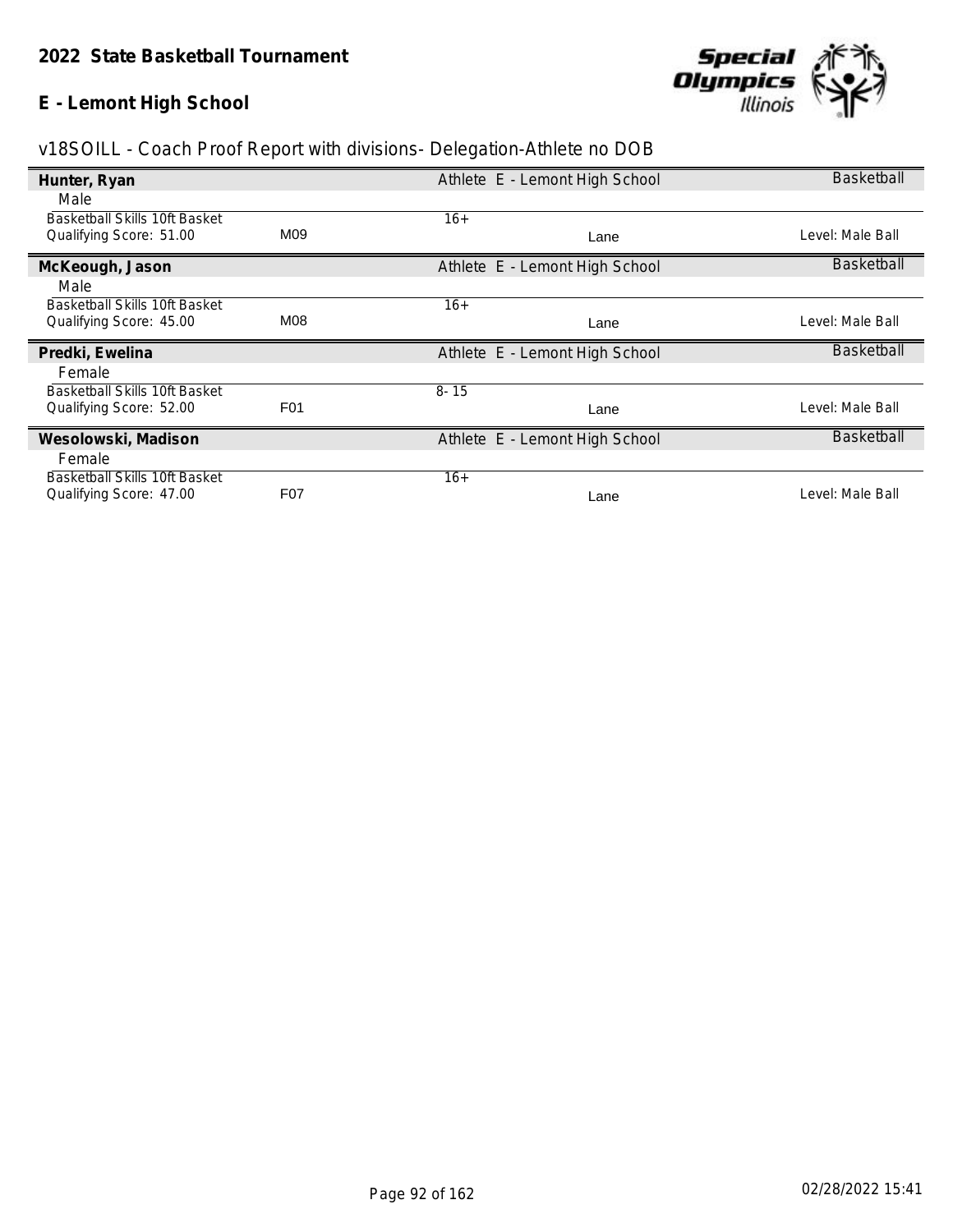

| Alcoser, Morgan                            | Athlete E - Lincolnway SRA      | Basketball        |
|--------------------------------------------|---------------------------------|-------------------|
| Female                                     |                                 |                   |
| <b>Basketball Sr Male Team Competition</b> | <b>LWSRA Hawks 3</b><br>8+      |                   |
| <b>SR10</b><br>Qualifying Score:           | Lane                            |                   |
| Anderson, Paige                            | Athlete E - Lincolnway SRA      | <b>Basketball</b> |
| Female                                     |                                 |                   |
| Basketball Sr Male Team Competition        | <b>LWSRA Hawks 3</b><br>$8+$    |                   |
| <b>SR10</b><br>Qualifying Score:           | Lane                            |                   |
| Barella, Eddie                             | Athlete E - Lincolnway SRA      | <b>Basketball</b> |
| Male                                       |                                 |                   |
| Basketball Jr Male Team Competition        | 8-15 Lincolnway Hawks           |                   |
| Qualifying Score:<br>JR1                   | Lane                            |                   |
| Blackburn, Rylee                           | Athlete E - Lincolnway SRA      | <b>Basketball</b> |
| Female                                     |                                 |                   |
| Basketball Jr Male Team Competition        | 8-15 Lincolnway Hawks           |                   |
| Qualifying Score:<br>JR1                   | Lane                            |                   |
| Bradley, Victor                            | Athlete E - Lincolnway SRA      | <b>Basketball</b> |
| Male                                       |                                 |                   |
| Basketball Sr Male Team Competition        | <b>LWSRA Hawks 4</b><br>8+      |                   |
| Qualifying Score: 490.00<br><b>SR10</b>    | Lane                            |                   |
| Buckley, Allison                           | Athlete E - Lincolnway SRA      | <b>Basketball</b> |
| Female                                     |                                 |                   |
| Basketball Sr Male Team Competition        | <b>LWSRA Hawks 3</b><br>$8+$    |                   |
| Qualifying Score:<br><b>SR10</b>           | Lane                            |                   |
| Castaneda Jr, Gerardo                      | Athlete E - Lincolnway SRA      | <b>Basketball</b> |
| Male                                       |                                 |                   |
| Basketball Sr Male Team Competition        | <b>LWSRA Hawks 4</b><br>8+      |                   |
| <b>SR10</b><br>Qualifying Score:           | Lane                            |                   |
| Claxton, Peter M                           | Athlete E - Lincolnway SRA      | <b>Basketball</b> |
| Male                                       |                                 |                   |
| Basketball Sr Male Team Competition        | <b>LWSRA Hawks 4</b><br>8+      |                   |
| <b>SR10</b><br>Qualifying Score:           | Lane                            |                   |
| Coutcher, Benjamin                         | Athlete E - Lincolnway SRA      | Basketball        |
| Male                                       |                                 |                   |
| <b>Basketball Sr Male Team Competition</b> | <b>LWSRA Hawks 4</b><br>8+      |                   |
| <b>SR10</b><br>Qualifying Score:           | Lane                            |                   |
| Fields, Nathan                             | Athlete E - Lincolnway SRA      | <b>Basketball</b> |
| Male                                       |                                 |                   |
| Basketball Jr Male Team Competition        | <b>Lincolnway Hawks</b><br>8-15 |                   |
| JR <sub>1</sub><br>Qualifying Score:       | Lane                            |                   |
| Gandy, Jonathan                            | Athlete E - Lincolnway SRA      | Basketball        |
| Male                                       |                                 |                   |
| Basketball Jr Male Team Competition        | <b>Lincolnway Hawks</b><br>8-15 |                   |
| JR <sub>1</sub><br>Qualifying Score:       | Lane                            |                   |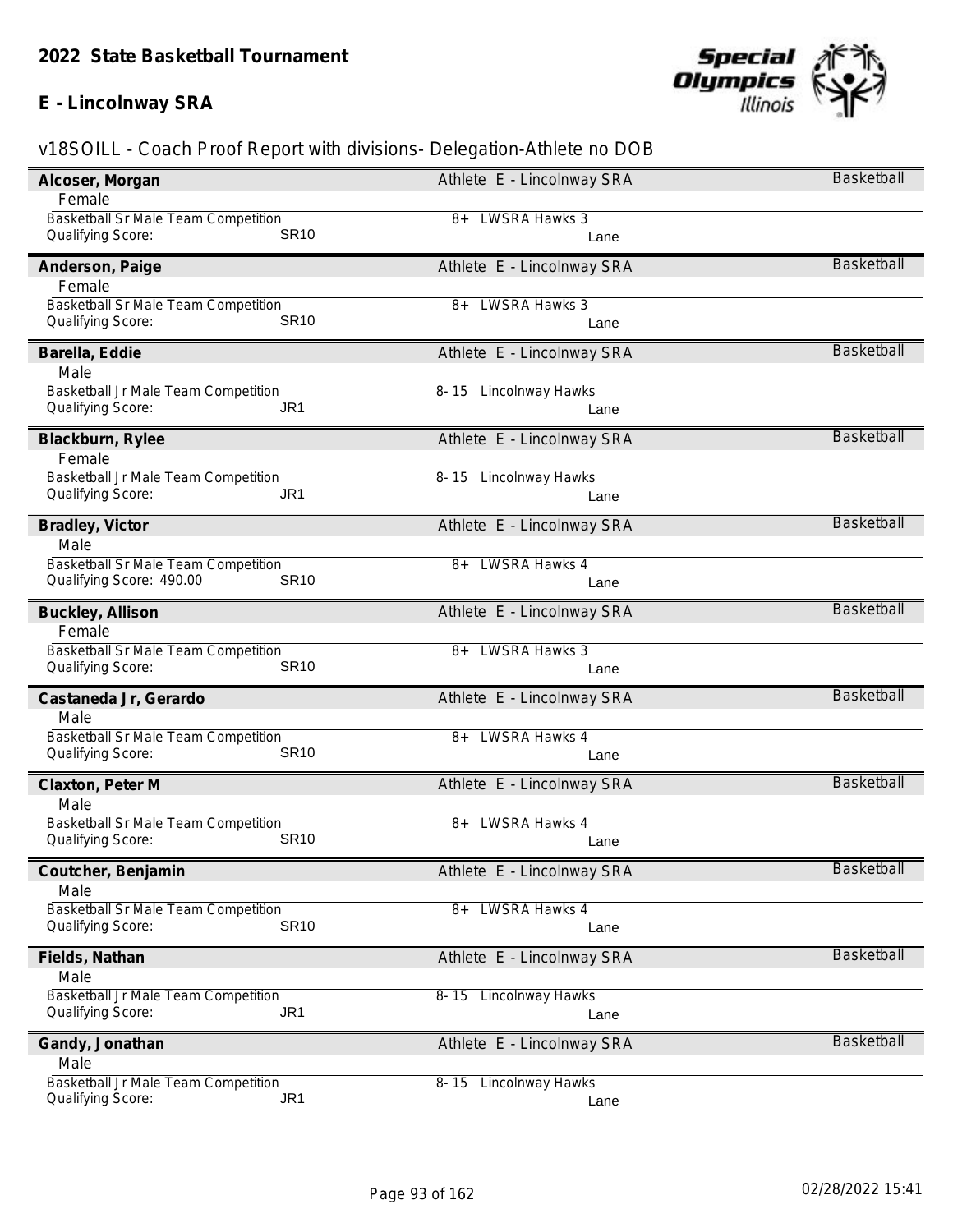

| Gatlin, Tyler                              | Athlete E - Lincolnway SRA   | <b>Basketball</b> |
|--------------------------------------------|------------------------------|-------------------|
| Male                                       |                              |                   |
| <b>Basketball Sr Male Team Competition</b> | 8+ LWSRA Hawks 4             |                   |
| <b>SR10</b><br>Qualifying Score:           | Lane                         |                   |
| Gengo, Daniel (Danny)                      | Athlete E - Lincolnway SRA   | <b>Basketball</b> |
| Male                                       |                              |                   |
| Basketball Sr Male Team Competition        | <b>LWSRA Hawks 4</b><br>8+   |                   |
| <b>SR10</b><br>Qualifying Score:           | Lane                         |                   |
| Gould, Victoria                            | Athlete E - Lincolnway SRA   | <b>Basketball</b> |
| Female                                     |                              |                   |
| Basketball Sr Male Team Competition        | <b>LWSRA Hawks 3</b><br>8+   |                   |
| <b>SR10</b><br>Qualifying Score:           | Lane                         |                   |
| Haines, Robert Francis                     | Athlete E - Lincolnway SRA   | <b>Basketball</b> |
| Male                                       |                              |                   |
| <b>Basketball Sr Male Team Competition</b> | <b>LWSRA Hawks 3</b><br>8+   |                   |
| <b>SR10</b><br>Qualifying Score:           | Lane                         |                   |
| Hanson, Dylan                              | Athlete E - Lincolnway SRA   | <b>Basketball</b> |
| Male                                       |                              |                   |
| Basketball Sr Male Team Competition        | <b>LWSRA Hawks 3</b><br>8+   |                   |
| Qualifying Score:<br><b>SR10</b>           | Lane                         |                   |
| Hernandez, George                          | Athlete E - Lincolnway SRA   | Basketball        |
| Male                                       |                              |                   |
| Basketball Sr Male Team Competition        | <b>LWSRA Hawks 4</b><br>8+   |                   |
| Qualifying Score:<br><b>SR10</b>           | Lane                         |                   |
| Jach, Danielle M                           | Athlete E - Lincolnway SRA   | <b>Basketball</b> |
| Female                                     |                              |                   |
| Basketball Sr Male Team Competition        | <b>LWSRA Hawks 3</b><br>8+   |                   |
| <b>SR10</b><br>Qualifying Score:           | Lane                         |                   |
| Langlois, Joshua                           | Athlete E - Lincolnway SRA   | <b>Basketball</b> |
| Male                                       |                              |                   |
| Basketball Sr Male Team Competition        | <b>LWSRA Hawks 3</b><br>8+   |                   |
| <b>SR10</b><br>Qualifying Score:           | Lane                         |                   |
| Latif, Salah                               | Athlete E - Lincolnway SRA   | <b>Basketball</b> |
| Male                                       |                              |                   |
| Basketball Jr Male Team Competition        | 8-15 Lincolnway Hawks        |                   |
| JR <sub>1</sub><br>Qualifying Score:       | Lane                         |                   |
| Leehaug, Allison                           | Athlete E - Lincolnway SRA   | <b>Basketball</b> |
| Female                                     |                              |                   |
| Basketball Sr Male Team Competition        | <b>LWSRA Hawks 3</b><br>8+   |                   |
| <b>SR10</b><br>Qualifying Score:           | Lane                         |                   |
| Lorenz, Nicholas                           | Athlete E - Lincolnway SRA   | <b>Basketball</b> |
| Male                                       |                              |                   |
| Basketball Sr Male Team Competition        | <b>LWSRA Hawks 3</b><br>$8+$ |                   |
| <b>SR10</b><br>Qualifying Score:           | Lane                         |                   |
|                                            |                              |                   |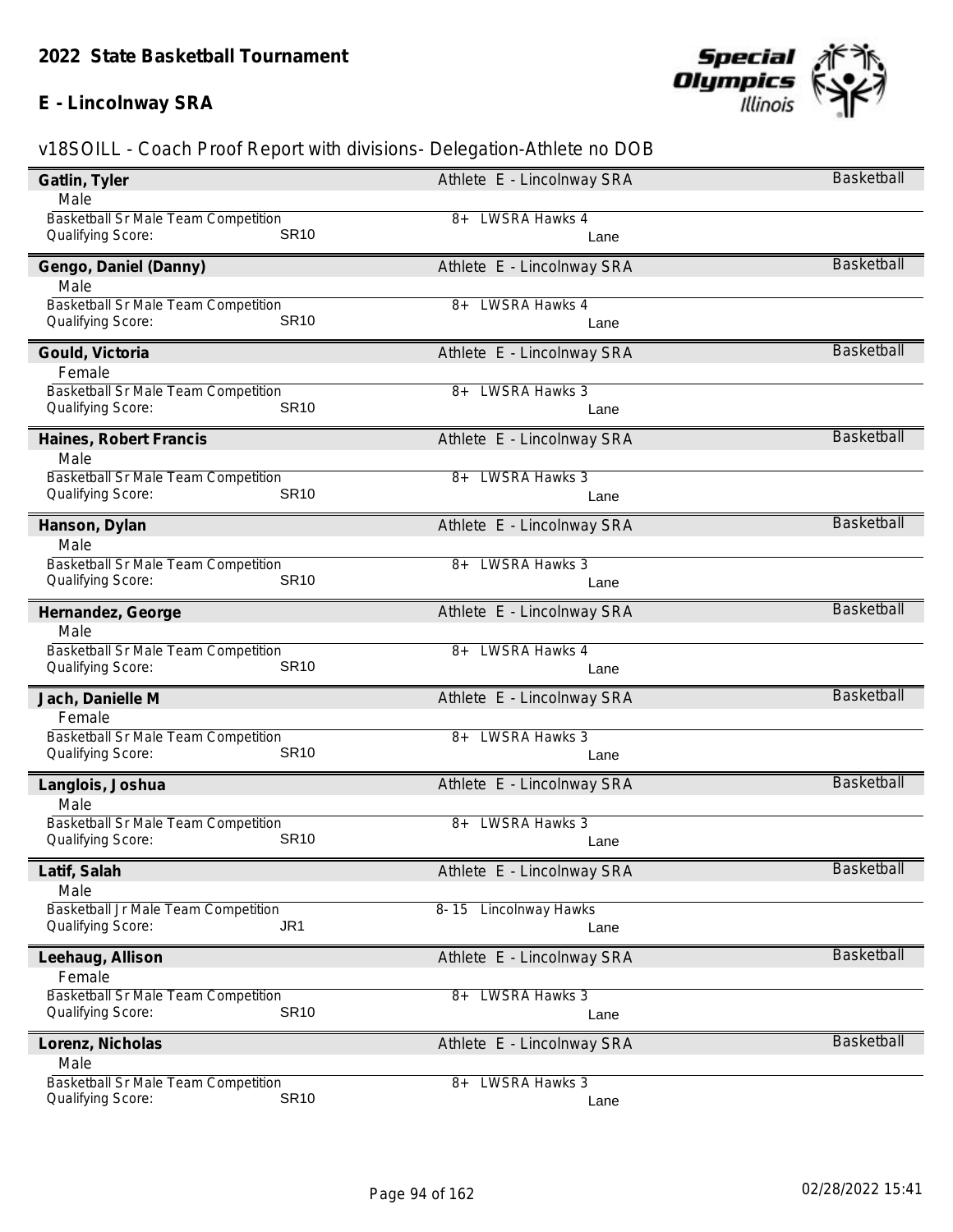

| Ludwin, Jakub                           | Athlete E - Lincolnway SRA   | <b>Basketball</b> |
|-----------------------------------------|------------------------------|-------------------|
| Male                                    |                              |                   |
| Basketball Jr Male Team Competition     | 8-15 Lincolnway Hawks        |                   |
| Qualifying Score: 184.00<br>JR1         | Lane                         |                   |
| Magee, Nicole                           | Athlete E - Lincolnway SRA   | <b>Basketball</b> |
| Female                                  |                              |                   |
| Basketball Sr Male Team Competition     | <b>LWSRA Hawks 3</b><br>$8+$ |                   |
| <b>SR10</b><br>Qualifying Score:        | Lane                         |                   |
| Marks, Aaron                            | Athlete E - Lincolnway SRA   | <b>Basketball</b> |
| Male                                    |                              |                   |
| Basketball Sr Male Team Competition     | <b>LWSRA Hawks 4</b><br>8+   |                   |
| <b>SR10</b><br>Qualifying Score:        | Lane                         |                   |
| Murphy, Marikate                        | Athlete E - Lincolnway SRA   | <b>Basketball</b> |
| Female                                  |                              |                   |
| Basketball Sr Male Team Competition     | <b>LWSRA Hawks 3</b><br>8+   |                   |
| <b>SR10</b><br>Qualifying Score:        | Lane                         |                   |
| Peck, Kevin                             | Athlete E - Lincolnway SRA   | <b>Basketball</b> |
| Male                                    |                              |                   |
| Basketball Sr Male Team Competition     | <b>LWSRA Hawks 4</b><br>8+   |                   |
| Qualifying Score:<br><b>SR10</b>        | Lane                         |                   |
| Radecky, Colin                          | Athlete E - Lincolnway SRA   | <b>Basketball</b> |
| Male                                    |                              |                   |
| Basketball Sr Male Team Competition     | <b>LWSRA Hawks 3</b><br>$8+$ |                   |
| Qualifying Score: 332.00<br><b>SR10</b> | Lane                         |                   |
| Reczek, Matthew                         | Athlete E - Lincolnway SRA   | <b>Basketball</b> |
| Male                                    |                              |                   |
| Basketball Sr Male Team Competition     | <b>LWSRA Hawks 4</b><br>8+   |                   |
| <b>SR10</b><br>Qualifying Score:        | Lane                         |                   |
| Scaccia, Lucus                          | Athlete E - Lincolnway SRA   | <b>Basketball</b> |
| Male                                    |                              |                   |
| Basketball Jr Male Team Competition     | 8-15 Lincolnway Hawks        |                   |
| JR <sub>1</sub><br>Qualifying Score:    | Lane                         |                   |
| Scaccia, Rocco                          | Athlete E - Lincolnway SRA   | Basketball        |
| Male                                    |                              |                   |
| Basketball Jr Male Team Competition     | 8-15 Lincolnway Hawks        |                   |
| JR <sub>1</sub><br>Qualifying Score:    | Lane                         |                   |
| Sekula, Adam                            | Athlete E - Lincolnway SRA   | <b>Basketball</b> |
| Male                                    |                              |                   |
| Basketball Sr Male Team Competition     | <b>LWSRA Hawks 3</b><br>$8+$ |                   |
| <b>SR10</b><br>Qualifying Score:        | Lane                         |                   |
| Slota, Alexandra                        | Athlete E - Lincolnway SRA   | <b>Basketball</b> |
| Female                                  |                              |                   |
| Basketball Sr Male Team Competition     | <b>LWSRA Hawks 3</b><br>$8+$ |                   |
| Qualifying Score:<br><b>SR10</b>        | Lane                         |                   |
|                                         |                              |                   |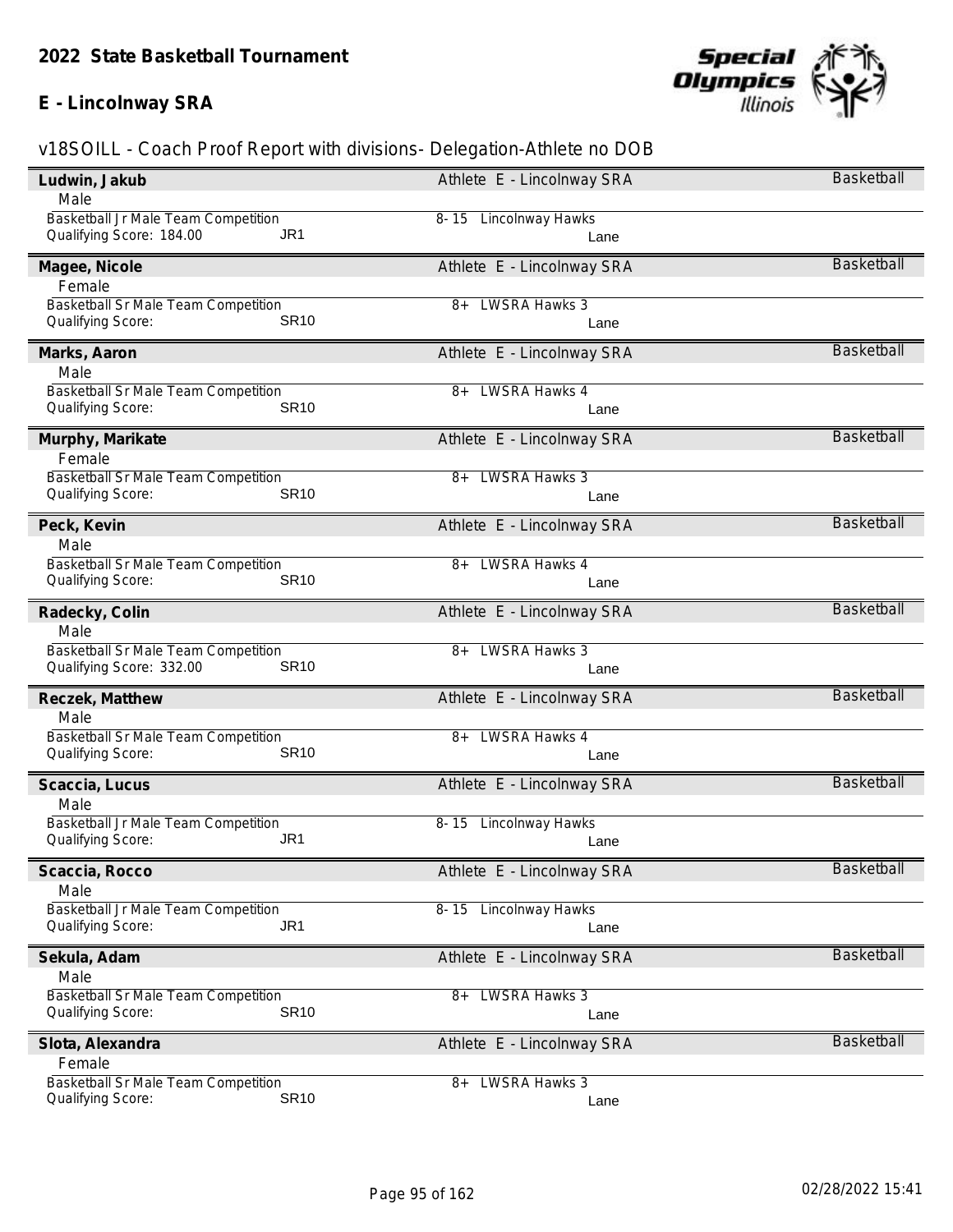

| Walshon, Daniel                            | Athlete E - Lincolnway SRA   | <b>Basketball</b> |
|--------------------------------------------|------------------------------|-------------------|
| Male                                       |                              |                   |
| Basketball Sr Male Team Competition        | LWSRA Hawks 4<br>8+          |                   |
| Qualifying Score:                          | <b>SR10</b><br>Lane          |                   |
| Wilkens, Brett                             | Athlete E - Lincolnway SRA   | <b>Basketball</b> |
| Male                                       |                              |                   |
| <b>Basketball Sr Male Team Competition</b> | LWSRA Hawks 4<br>$8+$        |                   |
| <b>Qualifying Score:</b>                   | <b>SR10</b><br>Lane          |                   |
|                                            |                              |                   |
| Winter, Brendan                            | Athlete E - Lincolnway SRA   | <b>Basketball</b> |
| Male                                       |                              |                   |
| <b>Basketball Sr Male Team Competition</b> | LWSRA Hawks 4<br>$8+$        |                   |
| Qualifying Score:                          | <b>SR10</b><br>Lane          |                   |
| Zuccato, Charlie                           | Athlete E - Lincolnway SRA   | <b>Basketball</b> |
| Male                                       |                              |                   |
| Basketball Jr Male Team Competition        | Lincolnway Hawks<br>$8 - 15$ |                   |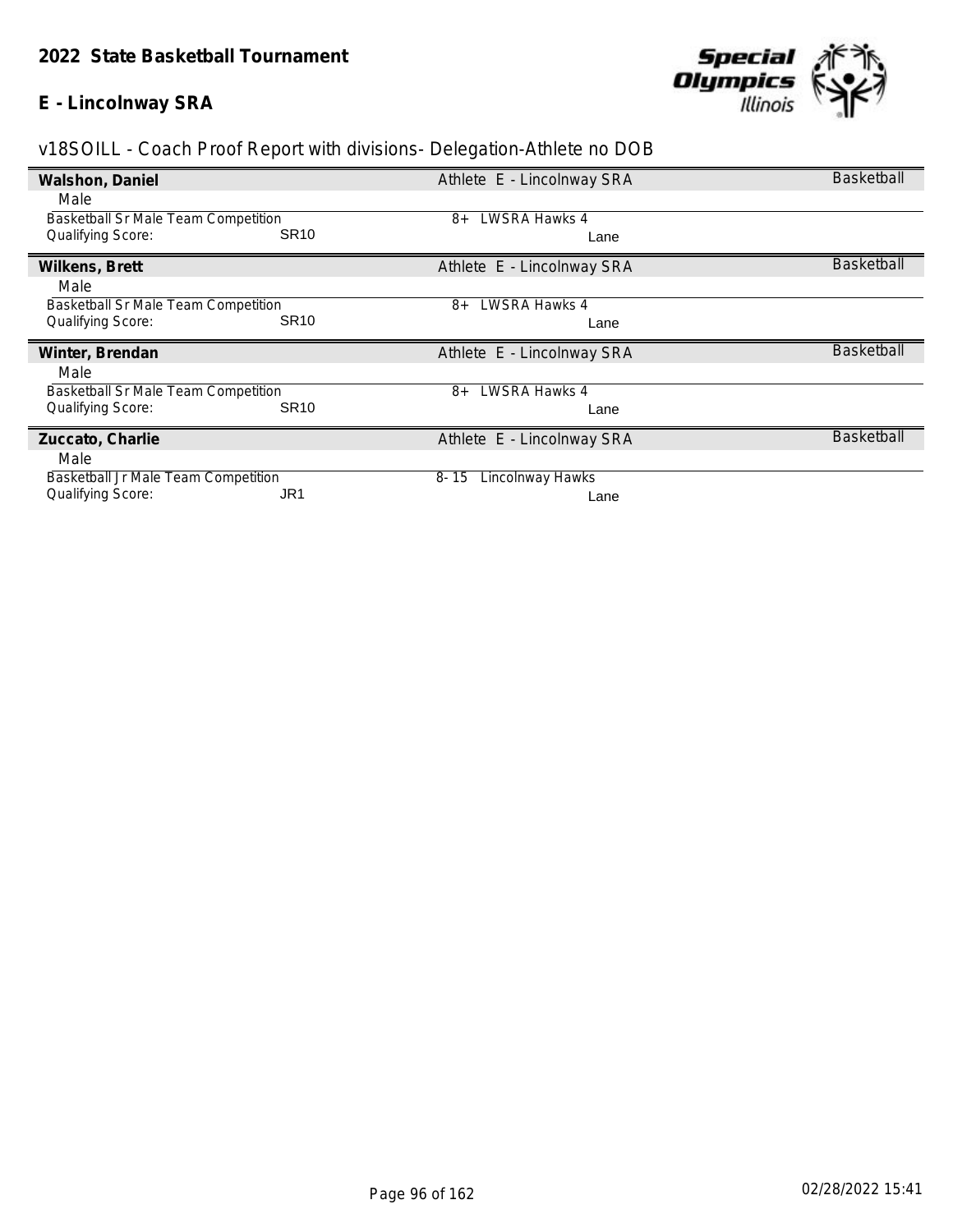### **E - Lockport High School**



| Alvarado, Christopher                                                           | Athlete E - Lockport High School    | <b>Basketball</b> |
|---------------------------------------------------------------------------------|-------------------------------------|-------------------|
| Male                                                                            |                                     |                   |
| Basketball High School Team Competition                                         | 14-22 Lockport HS Porters           |                   |
| Qualifying Score:<br>HS <sub>3</sub>                                            | Lane                                |                   |
| Ballard, Derek                                                                  | Athlete E - Lockport High School    | <b>Basketball</b> |
| Male                                                                            |                                     |                   |
| Basketball High School Team Competition                                         | 14-22 Lockport HS Porters           |                   |
| Qualifying Score:<br>HS <sub>3</sub>                                            | Lane                                |                   |
| Dorian, Colin                                                                   | Athlete E - Lockport High School    | <b>Basketball</b> |
| Male                                                                            |                                     |                   |
| Basketball High School Team Competition                                         | 14-22 Lockport HS Porters           |                   |
| Qualifying Score:<br>HS <sub>3</sub>                                            | Lane                                |                   |
| Floramo, Nicholas                                                               | Athlete E - Lockport High School    | <b>Basketball</b> |
| Male                                                                            |                                     |                   |
| Basketball High School Team Competition                                         | 14-22 Lockport HS Porters           |                   |
| Qualifying Score:<br>HS <sub>3</sub>                                            | Lane                                |                   |
| Gonzalez, Armani                                                                | Athlete E - Lockport High School    | <b>Basketball</b> |
| Male                                                                            |                                     |                   |
| Basketball High School Team Competition                                         | 14-22 Lockport HS Porters           |                   |
| Qualifying Score:<br>HS <sub>3</sub>                                            | Lane                                |                   |
|                                                                                 |                                     | <b>Basketball</b> |
| Lempicki, Brendan<br>Male                                                       | Athlete E - Lockport High School    |                   |
| Basketball High School Team Competition                                         | <b>Lockport HS Porters</b><br>$23+$ |                   |
| Qualifying Score:<br>HS <sub>3</sub>                                            | Lane                                |                   |
|                                                                                 |                                     |                   |
| McCarter, Mason                                                                 | Athlete E - Lockport High School    | <b>Basketball</b> |
| Male                                                                            |                                     |                   |
| Basketball High School Team Competition<br>HS <sub>3</sub><br>Qualifying Score: | 14-22 Lockport HS Porters           |                   |
|                                                                                 | Lane                                |                   |
| Morfoot, Luke                                                                   | Athlete E - Lockport High School    | <b>Basketball</b> |
| Male                                                                            |                                     |                   |
|                                                                                 |                                     |                   |
| Team Manager                                                                    |                                     |                   |
| Qualifying Score:                                                               | Lane                                |                   |
| Olivero, Isabella                                                               | Athlete E - Lockport High School    | <b>Basketball</b> |
| Female                                                                          |                                     |                   |
| Basketball High School Team Competition                                         | 14-22 Lockport HS Porters           |                   |
| Qualifying Score:<br>HS <sub>3</sub>                                            | Lane                                |                   |
|                                                                                 |                                     | <b>Basketball</b> |
| Potter, Frank                                                                   | Athlete E - Lockport High School    |                   |
| Male<br>Basketball High School Team Competition                                 | 14-22 Lockport HS Porters           |                   |
| Qualifying Score: 372.00<br>HS <sub>3</sub>                                     | Lane                                |                   |
|                                                                                 |                                     |                   |
| Santos, Mia Jessica                                                             | Athlete E - Lockport High School    | <b>Basketball</b> |
| Female                                                                          |                                     |                   |
| Basketball High School Team Competition<br>Qualifying Score:<br>HS <sub>3</sub> | 14-22 Lockport HS Porters<br>Lane   |                   |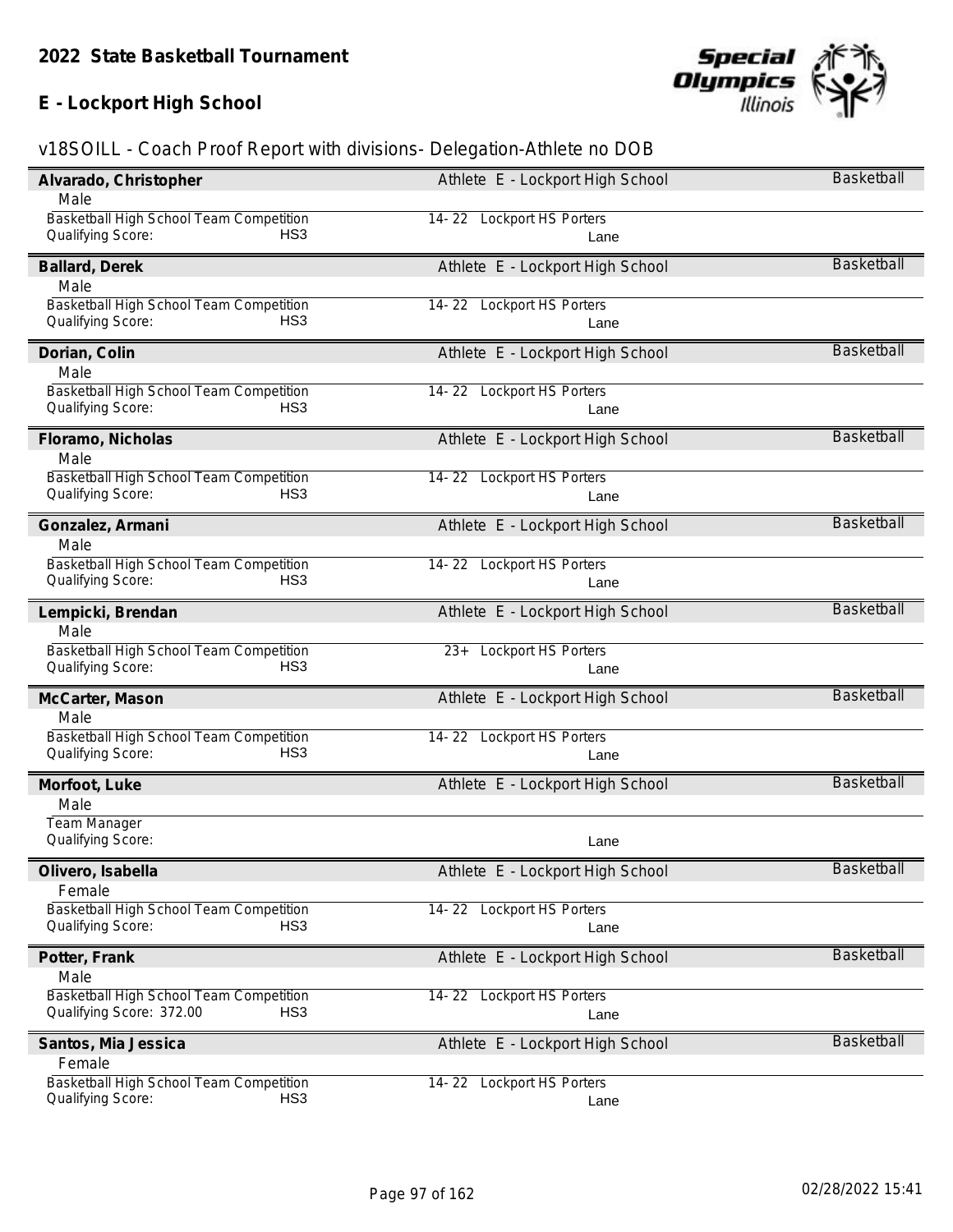# **E - Lockport High School**



| Schneider, Evan                                                                        | Athlete E - Lockport High School     | <b>Basketball</b> |
|----------------------------------------------------------------------------------------|--------------------------------------|-------------------|
| Male                                                                                   |                                      |                   |
| Basketball High School Team Competition                                                | <b>Lockport HS Porters</b><br>14- 22 |                   |
| Qualifying Score:<br>HS <sub>3</sub>                                                   | Lane                                 |                   |
| Sola, Isabella                                                                         | Athlete E - Lockport High School     | <b>Basketball</b> |
| Female                                                                                 |                                      |                   |
| Basketball High School Team Competition                                                | <b>Lockport HS Porters</b><br>14-22  |                   |
| HS <sub>3</sub><br><b>Qualifying Score:</b>                                            | Lane                                 |                   |
|                                                                                        |                                      |                   |
| Sullivan, Randall (Randy)                                                              | Athlete E - Lockport High School     | <b>Basketball</b> |
| Male                                                                                   |                                      |                   |
| Basketball High School Team Competition                                                | <b>Lockport HS Porters</b><br>14- 22 |                   |
| Qualifying Score:<br>HS <sub>3</sub>                                                   | Lane                                 |                   |
| Vrba, Jacob                                                                            | Athlete E - Lockport High School     | <b>Basketball</b> |
| Male                                                                                   |                                      |                   |
| Basketball High School Team Competition<br>HS <sub>3</sub><br><b>Qualifying Score:</b> | <b>Lockport HS Porters</b><br>14- 22 |                   |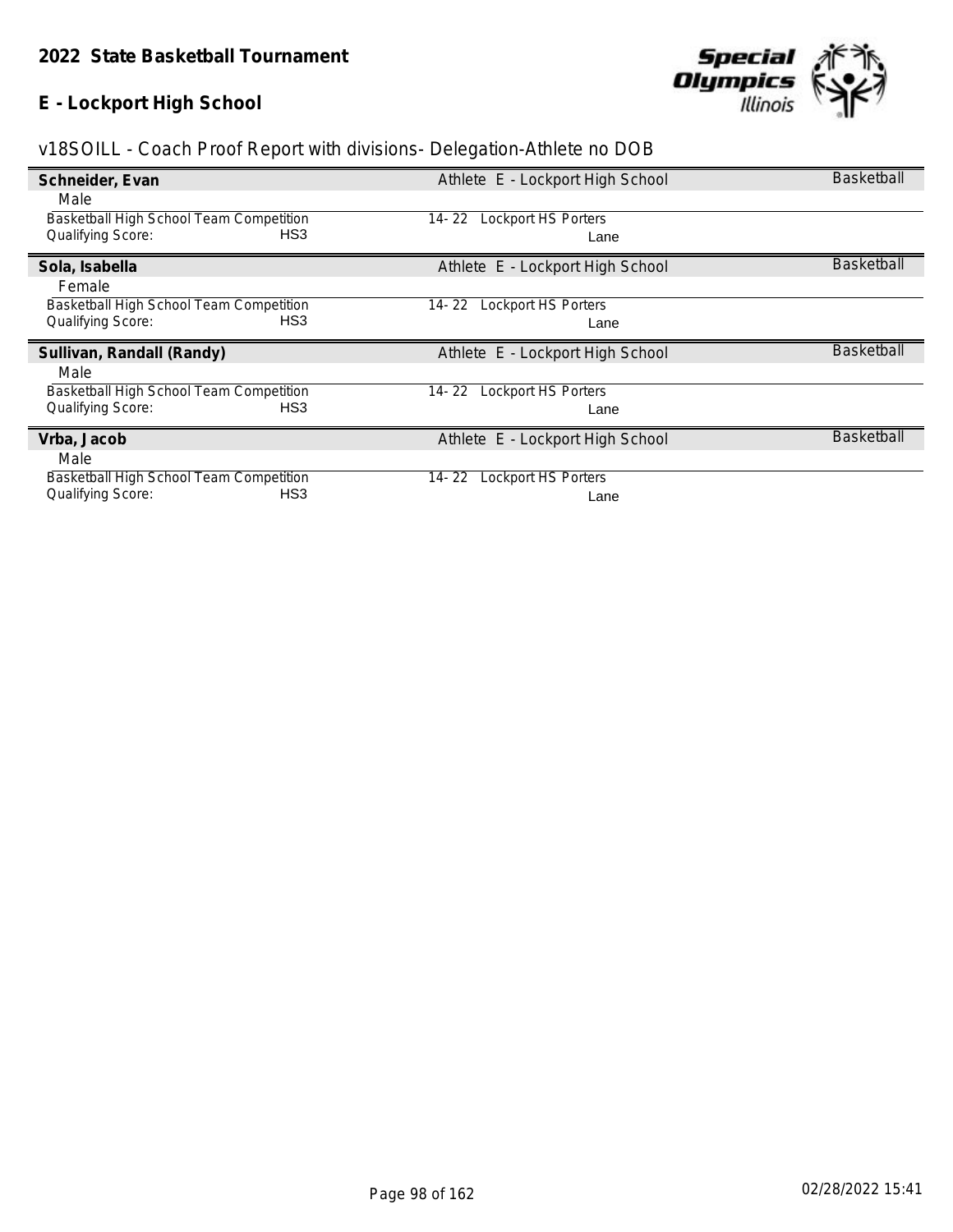#### **E - Manteno School District**



| Taylor, Zackary                      |     | Athlete E - Manteno School District | <b>Basketball</b> |
|--------------------------------------|-----|-------------------------------------|-------------------|
| Male                                 |     |                                     |                   |
| <b>Basketball Skills 10ft Basket</b> |     | 16+                                 |                   |
| Qualifying Score: 72.00              | M16 | Lane                                | Level: Male Ball  |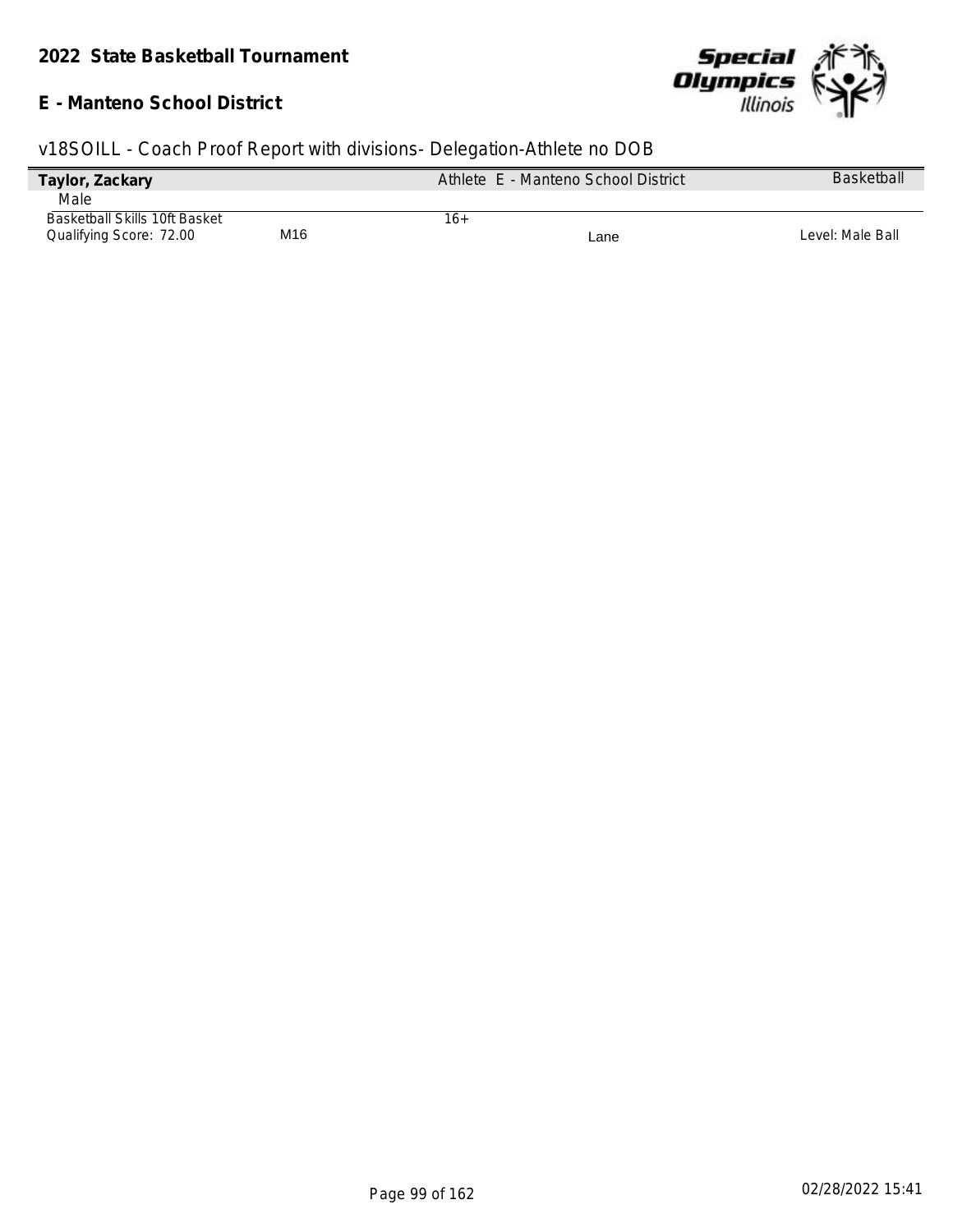# **E - Northern Will County SRA**



| Banas, Kyle                                                            | Athlete E - Northern Will County SRA               | Basketball        |
|------------------------------------------------------------------------|----------------------------------------------------|-------------------|
| Male                                                                   |                                                    |                   |
| Basketball Sr Male Team Competition                                    | <b>NWCSRA Wolves White</b><br>8+                   |                   |
| Qualifying Score: 386.00                                               | SR7<br>Lane                                        |                   |
| Barnes, Sean                                                           | Athlete E - Northern Will County SRA               | <b>Basketball</b> |
| Male                                                                   |                                                    |                   |
| <b>Basketball Sr Male Team Competition</b>                             | <b>NWCSRA Wolves White</b><br>8+                   |                   |
| Qualifying Score:                                                      | SR7<br>Lane                                        |                   |
|                                                                        |                                                    | <b>Basketball</b> |
| Bedi, Gurinder                                                         | Athlete E - Northern Will County SRA               |                   |
| Male                                                                   |                                                    |                   |
| Basketball Sr Male Team Competition<br>Qualifying Score:               | <b>NWCSRA Wolves Gray</b><br>8+<br>SR <sub>6</sub> |                   |
|                                                                        | Lane                                               |                   |
| Chiu, Jericho                                                          | Athlete E - Northern Will County SRA               | <b>Basketball</b> |
| Male                                                                   |                                                    |                   |
| Basketball Sr Male Team Competition                                    | <b>NWCSRA Wolves Gray</b><br>8+                    |                   |
| Qualifying Score:                                                      | SR <sub>6</sub><br>Lane                            |                   |
| Christopher, Kelly                                                     | Athlete E - Northern Will County SRA               | <b>Basketball</b> |
| Female                                                                 |                                                    |                   |
| Basketball Sr Male Team Competition                                    | <b>NWCSRA Wolves White</b><br>8+                   |                   |
| Qualifying Score:                                                      | SR7<br>Lane                                        |                   |
|                                                                        |                                                    |                   |
| Dagnino Canedo, Alonso                                                 | Athlete E - Northern Will County SRA               | Basketball        |
| Male                                                                   |                                                    |                   |
| Basketball Sr Male Team Competition<br>Qualifying Score:               | <b>NWCSRA Wolves White</b><br>8+<br>SR7            |                   |
|                                                                        | Lane                                               |                   |
| Dagnino, Andre                                                         | Athlete E - Northern Will County SRA               | <b>Basketball</b> |
| Male                                                                   |                                                    |                   |
| Basketball Sr Male Team Competition                                    | <b>NWCSRA Wolves White</b><br>8+                   |                   |
| Qualifying Score:                                                      | SR7<br>Lane                                        |                   |
| DeGuilio, David                                                        | Athlete E - Northern Will County SRA               | <b>Basketball</b> |
| Male                                                                   |                                                    |                   |
| Basketball Sr Male Team Competition                                    | <b>NWCSRA Wolves Gray</b><br>8+                    |                   |
| Qualifying Score:                                                      | SR <sub>6</sub><br>Lane                            |                   |
|                                                                        |                                                    | Basketball        |
| Dunkin, Ethan                                                          | Athlete E - Northern Will County SRA               |                   |
| Male                                                                   |                                                    |                   |
| <b>Basketball Sr Male Team Competition</b><br>Qualifying Score: 322.00 | 8+ NWCSRA Wolves Gray<br>SR <sub>6</sub>           |                   |
|                                                                        | Lane                                               |                   |
| Enk, Kelly                                                             | Athlete E - Northern Will County SRA               | Basketball        |
| Female                                                                 |                                                    |                   |
| Basketball Sr Male Team Competition                                    | <b>NWCSRA Wolves White</b><br>8+                   |                   |
| Qualifying Score:                                                      | SR7<br>Lane                                        |                   |
| Enk, Shannon                                                           | Athlete E - Northern Will County SRA               | <b>Basketball</b> |
| Female                                                                 |                                                    |                   |
| <b>Basketball Sr Male Team Competition</b>                             | <b>NWCSRA Wolves White</b><br>8+                   |                   |
| Qualifying Score:                                                      | SR7<br>Lane                                        |                   |
|                                                                        |                                                    |                   |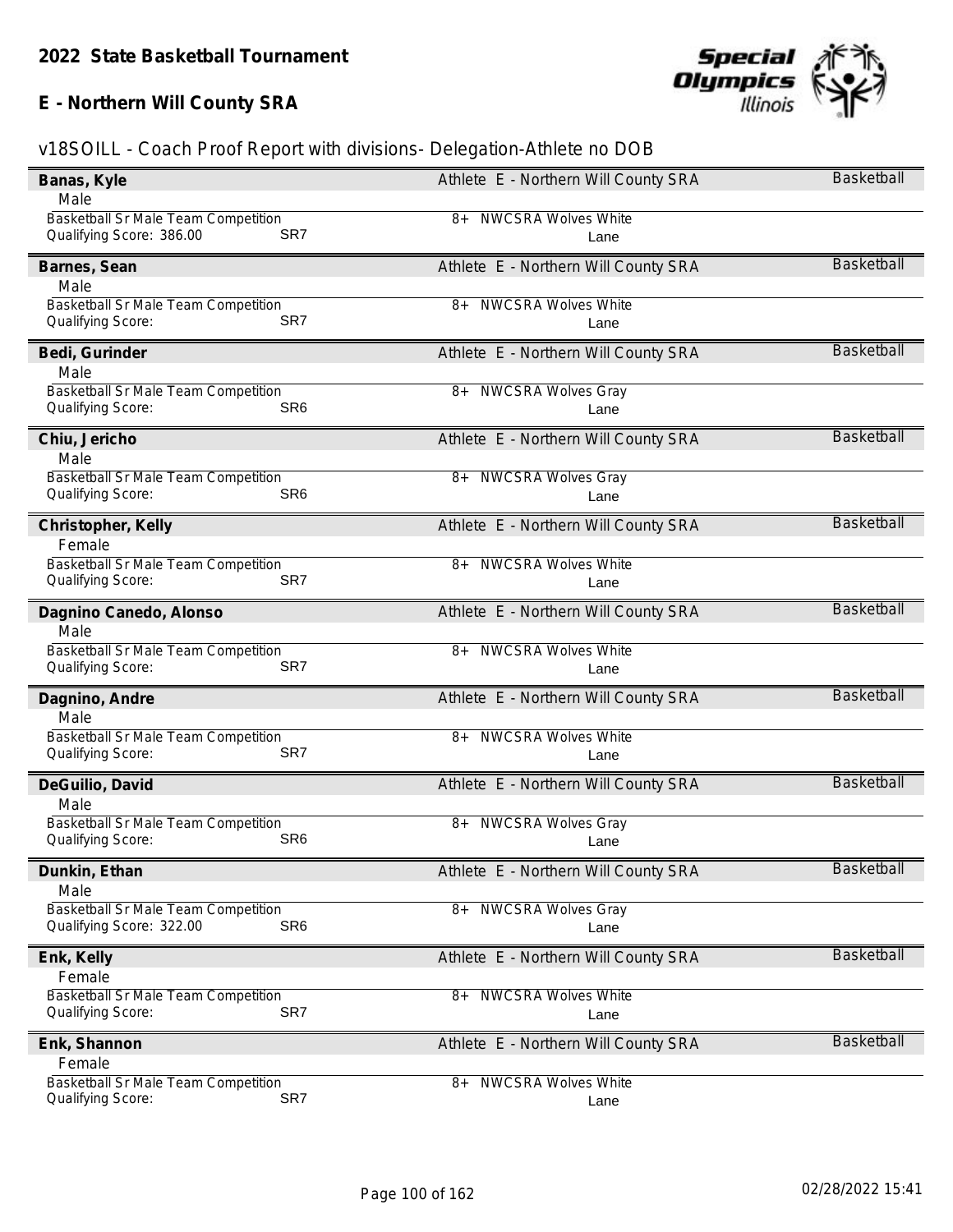# **E - Northern Will County SRA**



| Garcia, Nicholas                           | Athlete E - Northern Will County SRA | Basketball        |
|--------------------------------------------|--------------------------------------|-------------------|
| Male                                       |                                      |                   |
| Basketball Sr Male Team Competition        | 8+ NWCSRA Wolves Gray                |                   |
| SR <sub>6</sub><br>Qualifying Score:       | Lane                                 |                   |
| Gonzalez, Matthew                          | Athlete E - Northern Will County SRA | <b>Basketball</b> |
| Male                                       |                                      |                   |
| Basketball Sr Male Team Competition        | <b>NWCSRA Wolves White</b><br>8+     |                   |
| Qualifying Score:<br>SR7                   | Lane                                 |                   |
|                                            |                                      |                   |
| Hatton, James                              | Athlete E - Northern Will County SRA | Basketball        |
| Male                                       |                                      |                   |
| Basketball Sr Male Team Competition        | <b>NWCSRA Wolves White</b><br>8+     |                   |
| Qualifying Score:<br>SR7                   | Lane                                 |                   |
| Hayden, Thomas                             | Athlete E - Northern Will County SRA | <b>Basketball</b> |
| Male                                       |                                      |                   |
| Basketball Sr Male Team Competition        | <b>NWCSRA Wolves White</b><br>8+     |                   |
| Qualifying Score:<br>SR7                   | Lane                                 |                   |
|                                            |                                      | <b>Basketball</b> |
| Ho, Charles                                | Athlete E - Northern Will County SRA |                   |
| Male                                       |                                      |                   |
| Basketball Sr Male Team Competition<br>SR7 | <b>NWCSRA Wolves White</b><br>8+     |                   |
| Qualifying Score:                          | Lane                                 |                   |
| Kane, Lyle D                               | Athlete E - Northern Will County SRA | <b>Basketball</b> |
| Male                                       |                                      |                   |
| Basketball Sr Male Team Competition        | <b>NWCSRA Wolves Gray</b><br>8+      |                   |
| Qualifying Score:<br>SR <sub>6</sub>       | Lane                                 |                   |
| Kegl, James                                | Athlete E - Northern Will County SRA | <b>Basketball</b> |
| Male                                       |                                      |                   |
| Basketball Sr Male Team Competition        | <b>NWCSRA Wolves Gray</b><br>8+      |                   |
| Qualifying Score:<br>SR <sub>6</sub>       | Lane                                 |                   |
|                                            |                                      |                   |
| Lambert, Luke                              | Athlete E - Northern Will County SRA | <b>Basketball</b> |
| Male                                       |                                      |                   |
| Basketball Sr Male Team Competition<br>SR7 | <b>NWCSRA Wolves White</b><br>8+     |                   |
| Qualifying Score:                          | Lane                                 |                   |
| Moran, Kathryn (Katie)                     | Athlete E - Northern Will County SRA | <b>Basketball</b> |
| Female                                     |                                      |                   |
| Basketball Sr Male Team Competition        | 8+ NWCSRA Wolves Gray                |                   |
| SR <sub>6</sub><br>Qualifying Score:       | Lane                                 |                   |
|                                            | Athlete E - Northern Will County SRA | Basketball        |
| Mullan, Jonathan<br>Male                   |                                      |                   |
| Basketball Sr Male Team Competition        | $8+$                                 |                   |
| SR <sub>6</sub><br>Qualifying Score:       | <b>NWCSRA Wolves Gray</b><br>Lane    |                   |
|                                            |                                      |                   |
| Ramirez, Lisette (Liz)                     | Athlete E - Northern Will County SRA | <b>Basketball</b> |
| Female                                     |                                      |                   |
| Basketball Sr Male Team Competition        | <b>NWCSRA Wolves Gray</b><br>$8+$    |                   |
| SR <sub>6</sub><br>Qualifying Score:       | Lane                                 |                   |
|                                            |                                      |                   |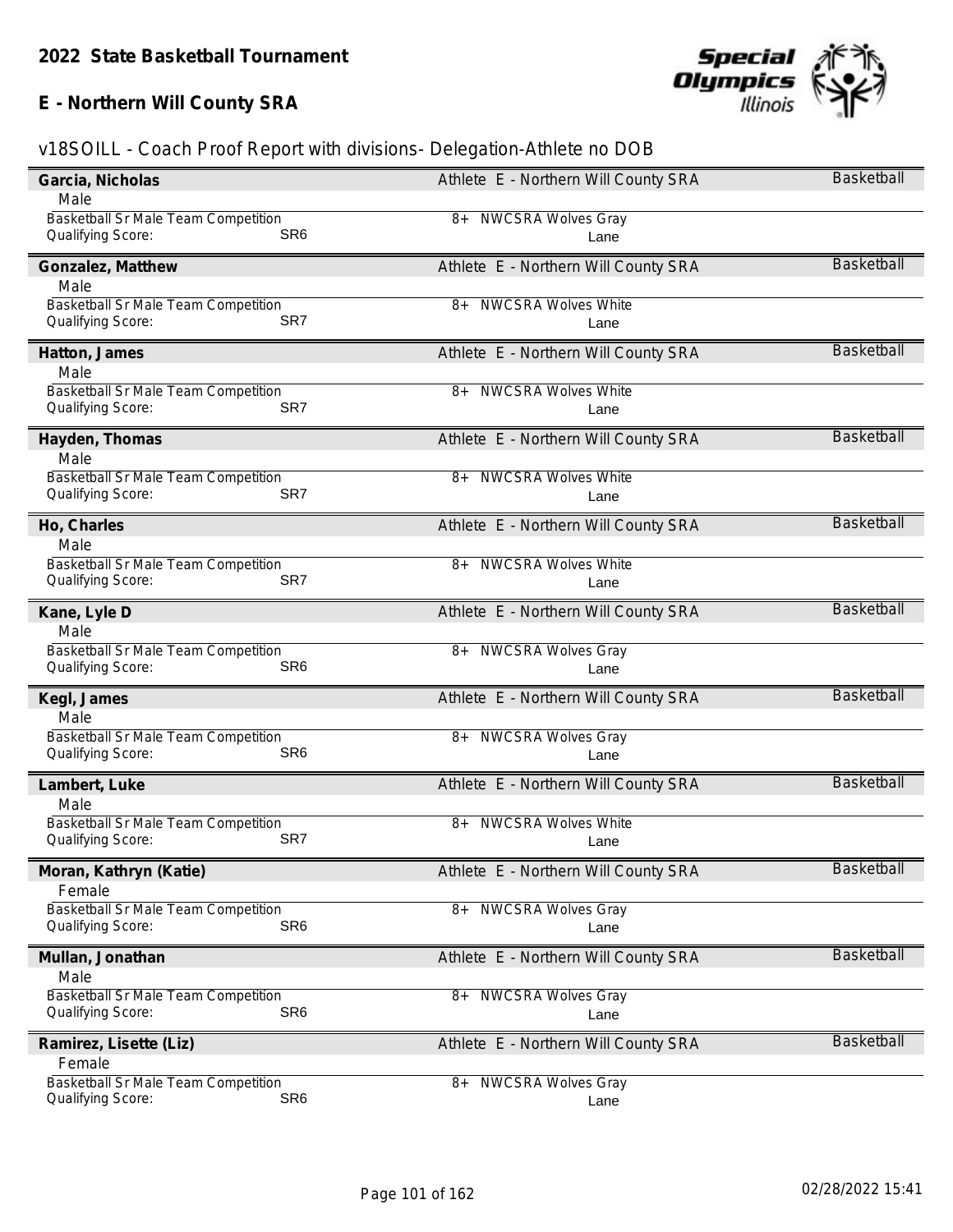### **E - Northern Will County SRA**



|                                     |                 | v18SOILL - Coach Proof Report with divisions- Delegation-Athlete no DOB |                   |
|-------------------------------------|-----------------|-------------------------------------------------------------------------|-------------------|
| Sime, Alexis                        |                 | Athlete E - Northern Will County SRA                                    | <b>Basketball</b> |
| Female                              |                 |                                                                         |                   |
| Basketball Sr Male Team Competition |                 | 8+ NWCSRA Wolves Gray                                                   |                   |
| Qualifying Score:                   | SR <sub>6</sub> | Lane                                                                    |                   |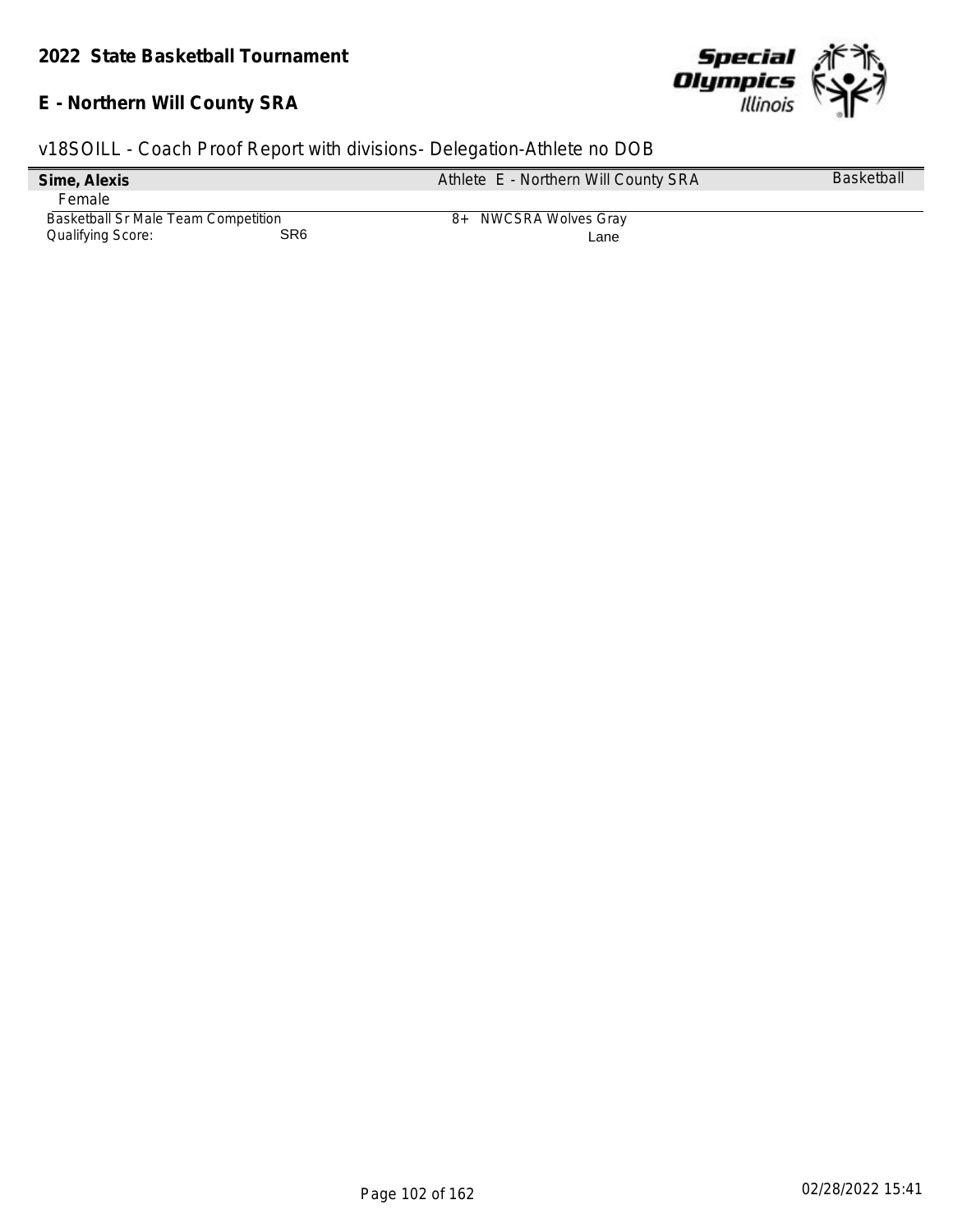#### **E - Oak Lawn Park District**



|  | v18SOILL - Coach Proof Report with divisions- Delegation-Athlete no DOB |
|--|-------------------------------------------------------------------------|
|  |                                                                         |

| Kernats, Eli                  |    | Athlete E - Oak Lawn Park District | <b>Basketball</b> |
|-------------------------------|----|------------------------------------|-------------------|
| Male                          |    |                                    |                   |
| Basketball Skills 8 Ft Basket |    | $8 - 15$                           |                   |
| Qualifying Score: 54.00       | M5 | Lane                               | Level: Male Ball  |
| Moreno, Andrea                |    | Athlete E - Oak Lawn Park District | <b>Basketball</b> |
| Female                        |    |                                    |                   |
|                               |    |                                    |                   |
| Basketball Skills 8 Ft Basket |    | $8 - 15$                           |                   |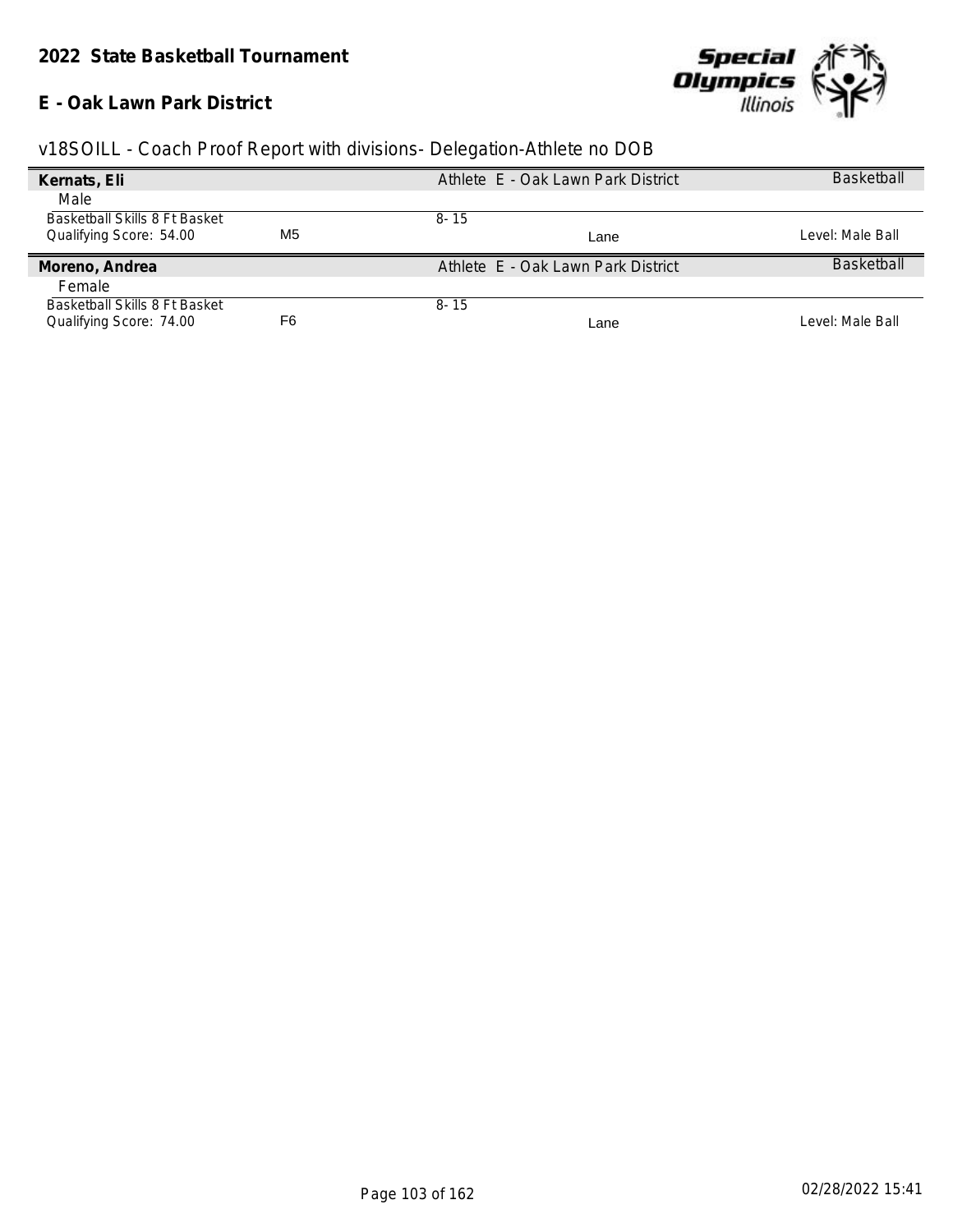### **E - Orland Park Rec Dept**



| Ammari, Luma                                                                  | Athlete E - Orland Park Rec Dept   | Basketball         |
|-------------------------------------------------------------------------------|------------------------------------|--------------------|
| Female                                                                        |                                    |                    |
| Basketball Sr Female Team Competition                                         | 8+ Orland Park Lady Owls           |                    |
| Qualifying Score:<br>FM1                                                      | Lane                               |                    |
| Carroll, Luke                                                                 | Athlete E - Orland Park Rec Dept   | <b>Basketball</b>  |
| Male                                                                          |                                    |                    |
|                                                                               |                                    |                    |
| Basketball Skills 10ft Basket<br>M03<br>Qualifying Score: 62.00               | $8 - 15$                           | Level: Male Ball   |
|                                                                               | Lane                               |                    |
| Cerny, Laura                                                                  | Athlete E - Orland Park Rec Dept   | <b>Basketball</b>  |
| Female                                                                        |                                    |                    |
| Basketball Sr Female Team Competition                                         | <b>Orland Park Lady Owls</b><br>8+ |                    |
| Qualifying Score:<br>FM1                                                      | Lane                               |                    |
|                                                                               |                                    |                    |
| Conway, Bryana                                                                | Athlete E - Orland Park Rec Dept   | <b>Basketball</b>  |
| Female                                                                        |                                    |                    |
| Basketball Sr Female Team Competition                                         | 8+ Orland Park Lady Owls           |                    |
| Qualifying Score:<br>FM1                                                      | Lane                               |                    |
|                                                                               |                                    | <b>Basketball</b>  |
| Gasser, Leslie                                                                | Athlete E - Orland Park Rec Dept   |                    |
| Female                                                                        |                                    |                    |
| Basketball Sr Female Team Competition                                         | <b>Orland Park Lady Owls</b><br>8+ |                    |
| Qualifying Score: 237.00<br>FM1                                               | Lane                               |                    |
| Gasser, Natalie                                                               | Athlete E - Orland Park Rec Dept   | <b>Basketball</b>  |
| Female                                                                        |                                    |                    |
| Basketball Sr Female Team Competition                                         | <b>Orland Park Lady Owls</b><br>8+ |                    |
| Qualifying Score:<br>FM <sub>1</sub>                                          | Lane                               |                    |
|                                                                               |                                    |                    |
| Harmon, Crista                                                                | Athlete E - Orland Park Rec Dept   | <b>Basketball</b>  |
| Female                                                                        |                                    |                    |
| Basketball Sr Female Team Competition                                         | <b>Orland Park Lady Owls</b><br>8+ |                    |
| Qualifying Score:<br>FM1                                                      | Lane                               |                    |
|                                                                               |                                    |                    |
| Manning, Leanne                                                               | Athlete E - Orland Park Rec Dept   | <b>Basketball</b>  |
| Female                                                                        |                                    |                    |
| Basketball Sr Female Team Competition                                         | Orland Park Lady Owls<br>8+        |                    |
| Qualifying Score:<br>FM1                                                      | Lane                               |                    |
|                                                                               | Athlete E - Orland Park Rec Dept   | <b>Basketball</b>  |
| Pluta, Noelle                                                                 |                                    |                    |
| Female                                                                        |                                    |                    |
| Basketball Sr Female Team Competition<br>FM <sub>1</sub><br>Qualifying Score: | Orland Park Lady Owls<br>$8+$      |                    |
|                                                                               | Lane                               |                    |
| Rosas, Valerie                                                                | Athlete E - Orland Park Rec Dept   | <b>Basketball</b>  |
| Female                                                                        |                                    |                    |
| Basketball Sr Female Team Competition                                         | Orland Park Lady Owls<br>$8+$      |                    |
| FM <sub>1</sub><br>Qualifying Score:                                          | Lane                               |                    |
|                                                                               |                                    |                    |
| Stack, Declan                                                                 | Athlete E - Orland Park Rec Dept   | <b>Basketball</b>  |
| Male                                                                          |                                    |                    |
| Basketball Skills 8 Ft Basket                                                 | $8 - 15$                           |                    |
| M <sub>5</sub><br>Qualifying Score: 52.00                                     | Lane                               | Level: Female Ball |
|                                                                               |                                    |                    |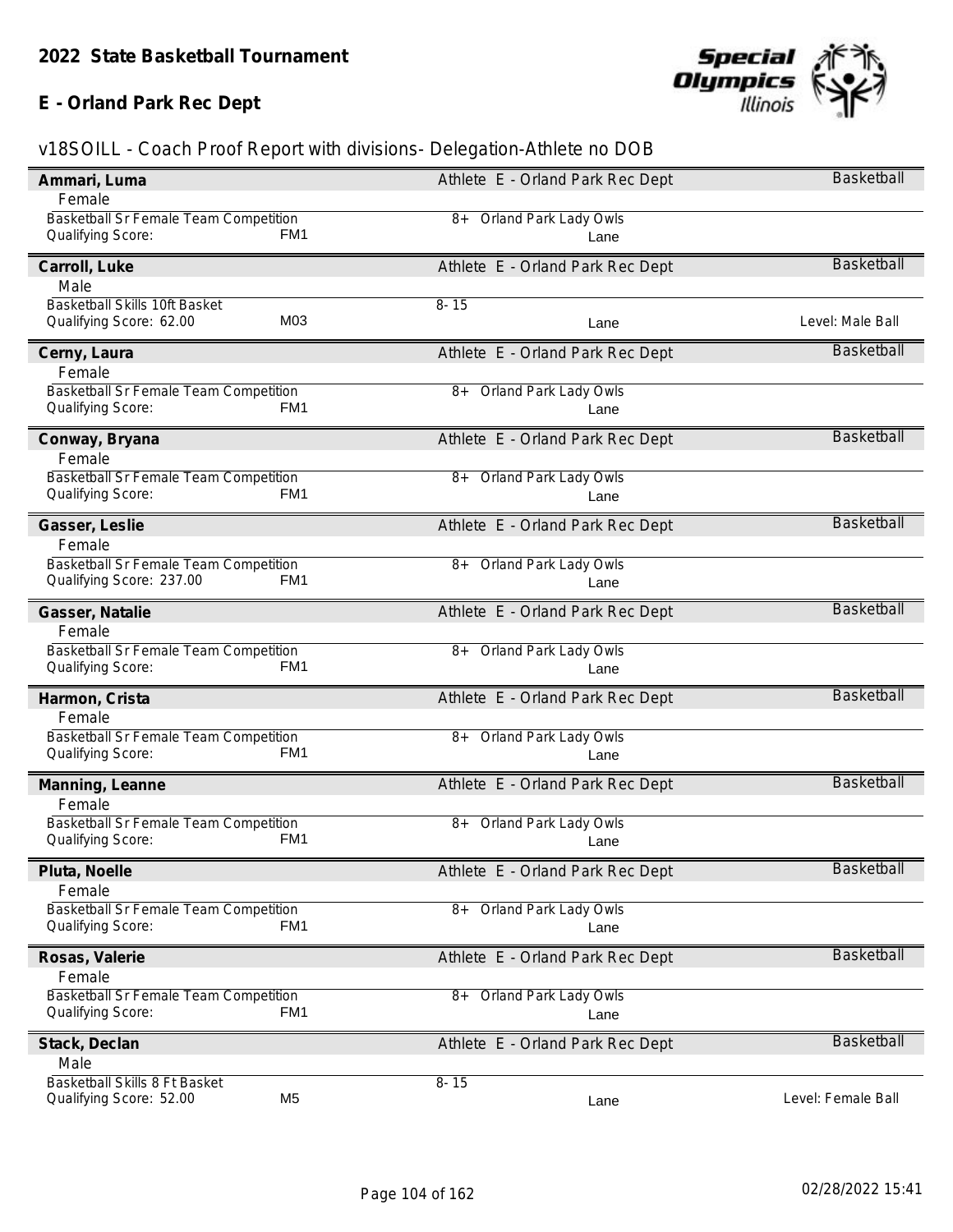# **E - Orland Park Rec Dept**



| Swieringa, Stacey                            | Athlete E - Orland Park Rec Dept | <b>Basketball</b> |
|----------------------------------------------|----------------------------------|-------------------|
| Female                                       |                                  |                   |
| <b>Basketball Sr Female Team Competition</b> | Orland Park Lady Owls<br>8+      |                   |
| Qualifying Score:<br>FM <sub>1</sub>         | Lane                             |                   |
| Trygstad, Rachel                             | Athlete E - Orland Park Rec Dept | <b>Basketball</b> |
| Female                                       |                                  |                   |
| <b>Basketball Sr Female Team Competition</b> | Orland Park Lady Owls<br>8+      |                   |
| FM1<br><b>Qualifying Score:</b>              | Lane                             |                   |
|                                              |                                  |                   |
| Vari, Kristen                                | Athlete E - Orland Park Rec Dept | <b>Basketball</b> |
| Female                                       |                                  |                   |
| <b>Basketball Sr Female Team Competition</b> | Orland Park Lady Owls<br>8+      |                   |
| <b>Qualifying Score:</b><br>FM1              | Lane                             |                   |
| Wojcik, Christine                            | Athlete E - Orland Park Rec Dept | <b>Basketball</b> |
| Female                                       |                                  |                   |
| <b>Basketball Sr Female Team Competition</b> | Orland Park Lady Owls<br>8+      |                   |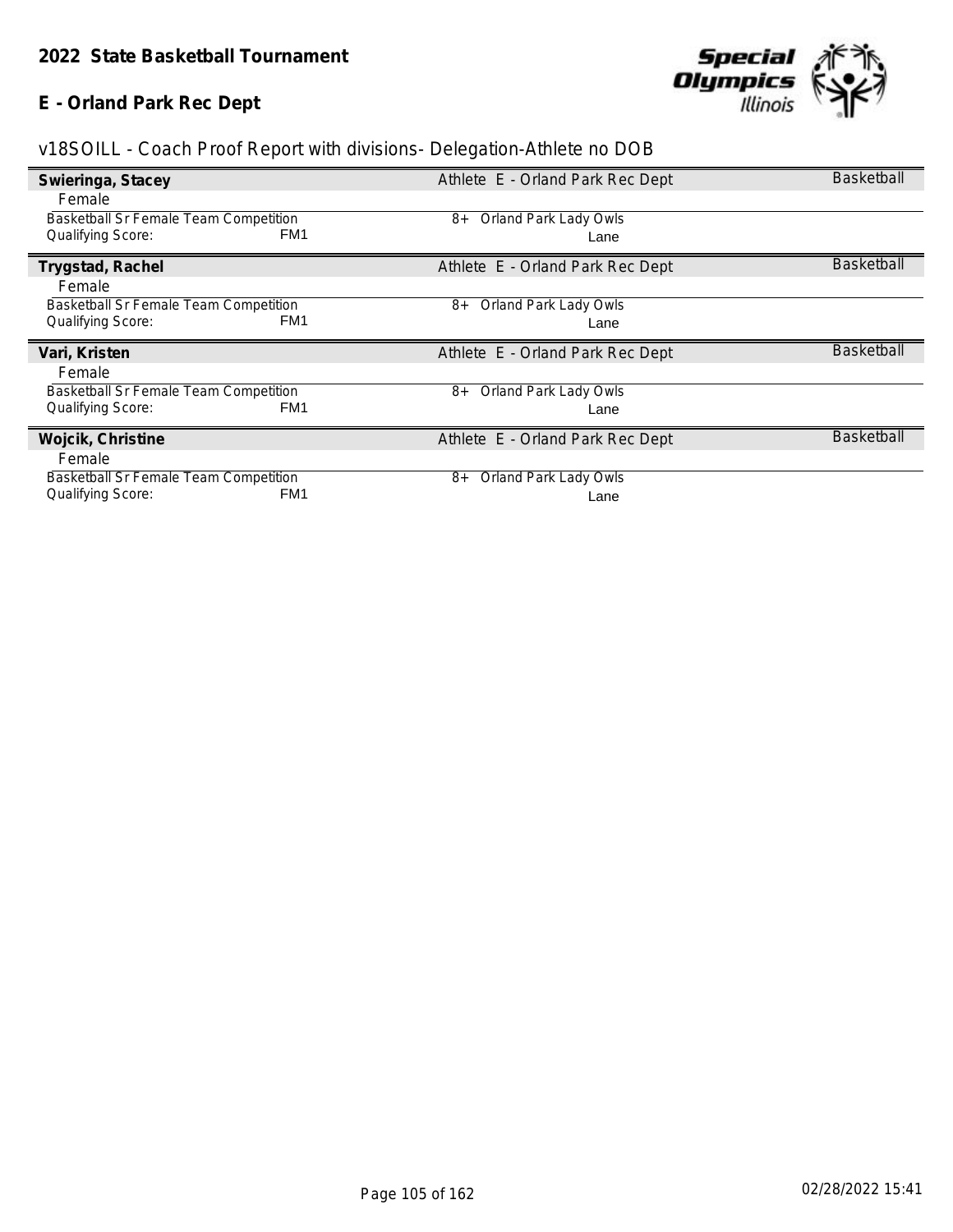#### **E - Plainfield District 202**



| Flores, Jacob                        |     | Athlete E - Plainfield District 202 | <b>Basketball</b>  |
|--------------------------------------|-----|-------------------------------------|--------------------|
| Male                                 |     |                                     |                    |
| <b>Basketball Skills 10ft Basket</b> |     | 16+                                 |                    |
| Qualifying Score: 78.00              | M17 | Lane                                | Level: Female Ball |
| Myles-Torne, Darius                  |     | Athlete E - Plainfield District 202 | <b>Basketball</b>  |
| Male                                 |     |                                     |                    |
| Basketball Skills 10ft Basket        |     | $8 - 15$                            |                    |
| Qualifying Score: 62.00              | M03 | Lane                                | Level: Female Ball |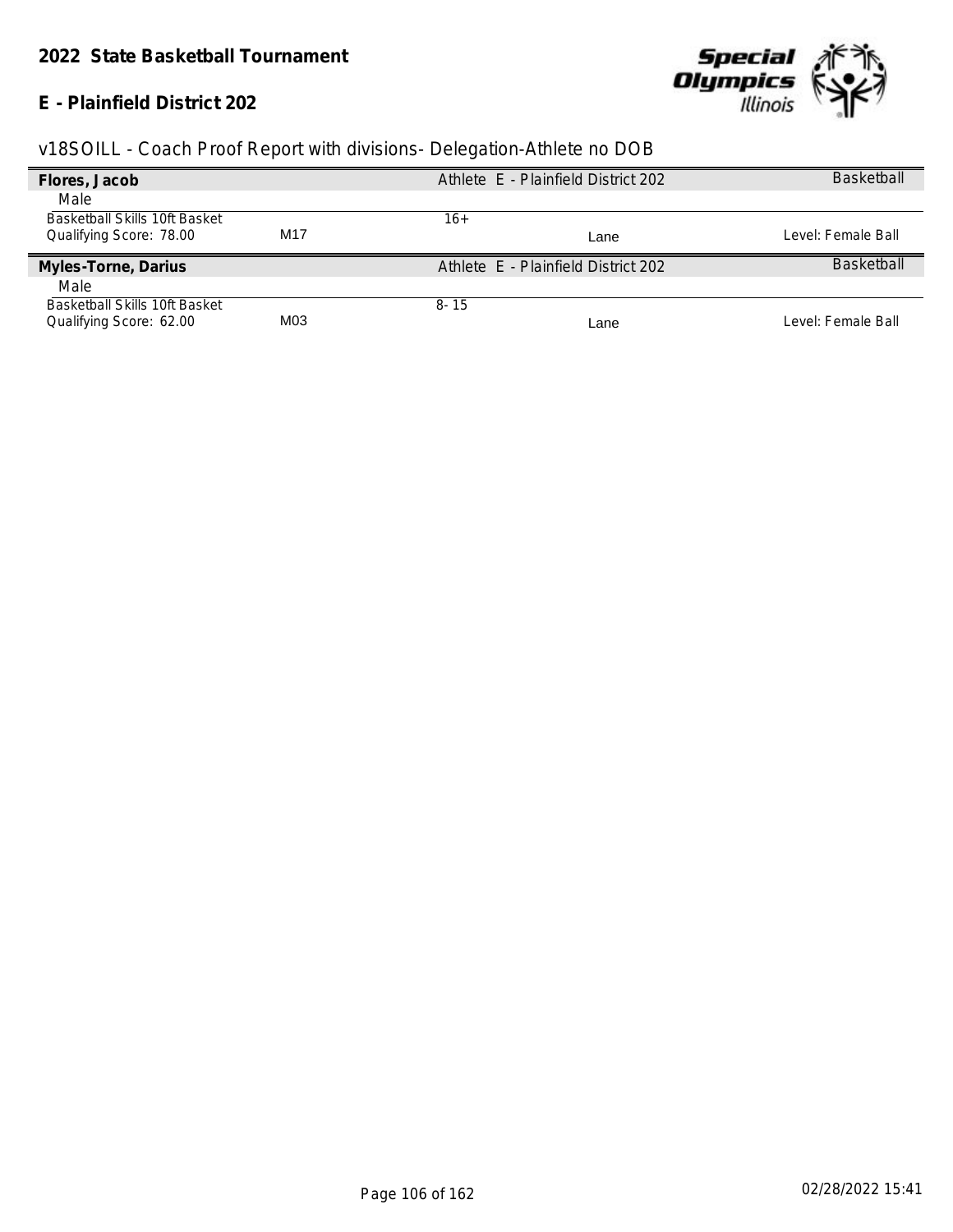# **E - River Valley SRA**



| Brock, Matthew                                    | Athlete E - River Valley SRA         | Basketball        |
|---------------------------------------------------|--------------------------------------|-------------------|
| Male                                              |                                      |                   |
| <b>Basketball Sr Male Team Competition</b>        | <b>River Valley Rage ALB</b><br>8+   |                   |
| Qualifying Score:<br>SR <sub>9</sub>              | Lane                                 |                   |
| Bush, Adam                                        | Athlete E - River Valley SRA         | <b>Basketball</b> |
| Male                                              |                                      |                   |
| <b>Basketball Sr Male Team Competition</b>        | <b>River Valley Rage ALB</b><br>8+   |                   |
| SR9<br>Qualifying Score:                          | Lane                                 |                   |
| Conrad, Jeffery                                   | Athlete E - River Valley SRA         | <b>Basketball</b> |
| Male                                              |                                      |                   |
| Basketball Sr Male Team Competition               | <b>River Valley Rage ALB</b><br>8+   |                   |
| SR9<br>Qualifying Score:                          | Lane                                 |                   |
| Dzienisiewicz, William                            | Athlete E - River Valley SRA         | <b>Basketball</b> |
| Male                                              |                                      |                   |
| Basketball Sr Male Team Competition               | 8+ River Valley Rage ALB             |                   |
| Qualifying Score:<br>SR <sub>9</sub>              | Lane                                 |                   |
| Holdosh, Shane                                    | Athlete E - River Valley SRA         | <b>Basketball</b> |
| Male                                              |                                      |                   |
| Basketball Sr Male Team Competition               | <b>River Valley Rage ALB</b><br>8+   |                   |
| Qualifying Score:<br>SR <sub>9</sub>              | Lane                                 |                   |
| James, Joshua                                     | Athlete E - River Valley SRA         | <b>Basketball</b> |
| Male                                              |                                      |                   |
| Basketball Sr Male Team Competition               | <b>River Valley Rage ALB</b><br>$8+$ |                   |
| Qualifying Score:<br>SR9                          | Lane                                 |                   |
| Miller, Brad                                      | Athlete E - River Valley SRA         | <b>Basketball</b> |
| Male                                              |                                      |                   |
| Basketball Sr Male Team Competition               | <b>River Valley Rage ALB</b><br>8+   |                   |
| Qualifying Score:<br>SR <sub>9</sub>              | Lane                                 |                   |
| Miller, Samantha                                  | Athlete E - River Valley SRA         | <b>Basketball</b> |
| Female                                            |                                      |                   |
| Basketball Sr Male Team Competition               | <b>River Valley Rage ALB</b><br>8+   |                   |
| SR9<br>Qualifying Score:                          | Lane                                 |                   |
| Rorem, Eli                                        | Athlete E - River Valley SRA         | Basketball        |
| Male                                              |                                      |                   |
| <b>Basketball Sr Male Team Competition</b><br>SR9 | <b>River Valley Rage ALB</b><br>$8+$ |                   |
| Qualifying Score:                                 | Lane                                 |                   |
| Sparrow, Neelix                                   | Athlete E - River Valley SRA         | <b>Basketball</b> |
| Male                                              |                                      |                   |
| Basketball Sr Male Team Competition<br>SR9        | <b>River Valley Rage ALB</b><br>$8+$ |                   |
| Qualifying Score:                                 | Lane                                 |                   |
| Wallace, Nicole                                   | Athlete E - River Valley SRA         | Basketball        |
| Female                                            |                                      |                   |
| Basketball Sr Male Team Competition               | <b>River Valley Rage ALB</b><br>8+   |                   |
| SR9<br>Qualifying Score:                          | Lane                                 |                   |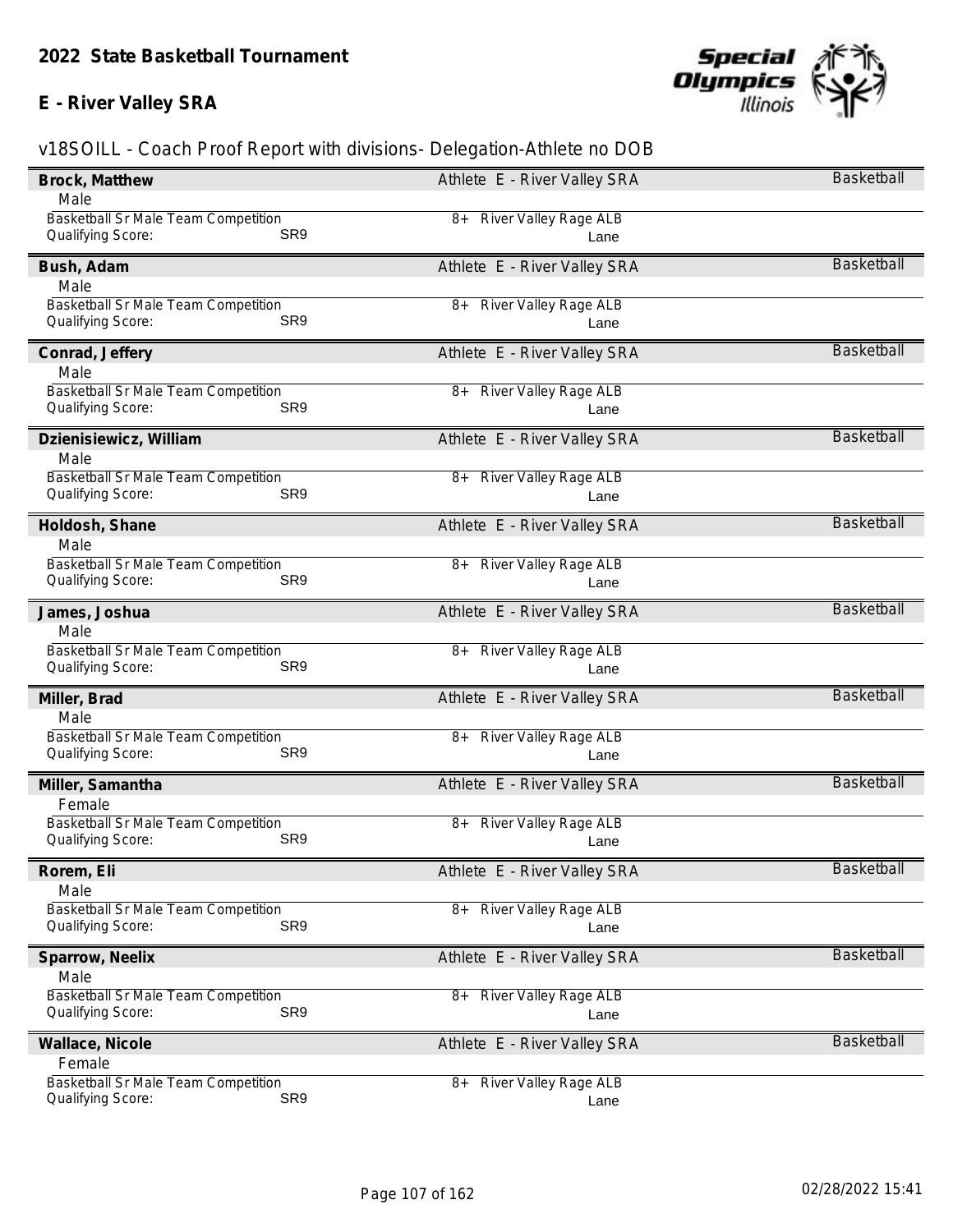### **E - River Valley SRA**



| Wilson-Rosenthall, Jeremiah                |     | Athlete E - River Valley SRA | <b>Basketball</b> |
|--------------------------------------------|-----|------------------------------|-------------------|
| Male                                       |     |                              |                   |
| <b>Basketball Sr Male Team Competition</b> |     | 8+ River Valley Rage ALB     |                   |
| Qualifying Score:                          | SR9 | Lane                         |                   |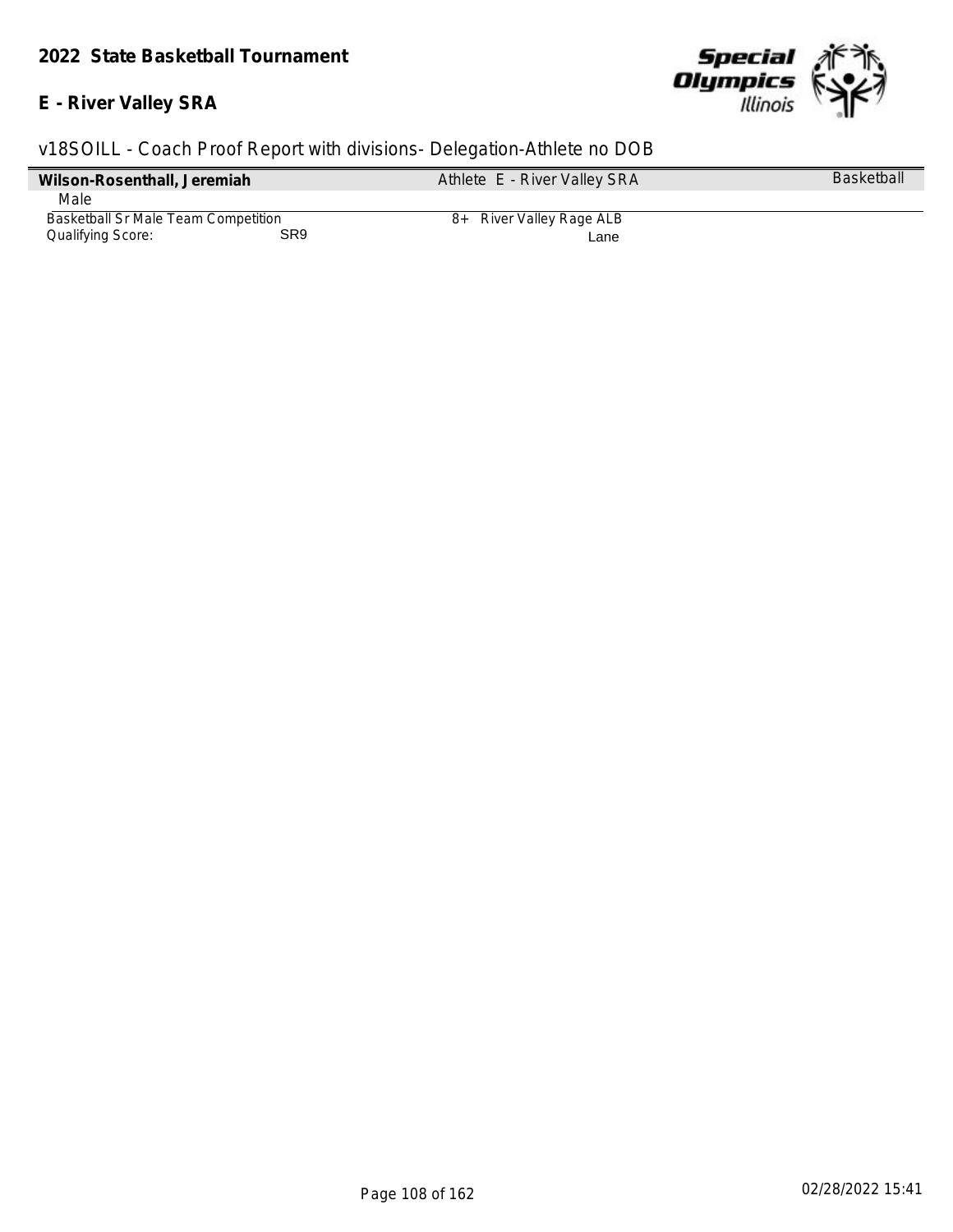### **E - RTHSD 227**



| Male<br>Basketball High School Team Competition<br>14-22 RTHSD Raptors<br>HS <sub>5</sub><br>Qualifying Score:<br>Lane<br><b>Basketball</b><br>Athlete E - RTHSD 227<br>Gordon, Micah<br>Male<br>Basketball High School Team Competition<br>14-22 RTHSD Raptors<br>Qualifying Score:<br>HS5<br>Lane<br><b>Basketball</b><br>Athlete E - RTHSD 227<br>Hill, Jeremy<br>Male<br>Basketball High School Team Competition<br>14-22 RTHSD Raptors<br>Qualifying Score:<br>HS <sub>5</sub><br>Lane<br>Basketball<br>Athlete E - RTHSD 227<br>Norwood, Anthony<br>Male<br>Basketball High School Team Competition<br>14-22 RTHSD Raptors<br>HS5<br>Qualifying Score:<br>Lane<br><b>Basketball</b><br>Pack, Alexander<br>Athlete E - RTHSD 227<br>Male<br>Basketball High School Team Competition<br>14-22 RTHSD Raptors<br>Qualifying Score:<br>HS <sub>5</sub><br>Lane<br><b>Basketball</b><br>Ross, Curtis<br>Athlete E - RTHSD 227<br>Male<br>Basketball High School Team Competition<br>14-22 RTHSD Raptors<br>Qualifying Score:<br>HS <sub>5</sub><br>Lane<br><b>Basketball</b><br>Athlete E - RTHSD 227<br>Vlach, Jacob<br>Male<br>Basketball High School Team Competition<br>14-22 RTHSD Raptors<br>Qualifying Score:<br>HS <sub>5</sub><br>Lane<br><b>Basketball</b><br>Athlete E - RTHSD 227<br>West, Cierra<br>Female<br>Basketball High School Team Competition<br>14-22 RTHSD Raptors<br>HS5<br>Qualifying Score: 224.00<br>Lane<br><b>Basketball</b><br>Athlete E - RTHSD 227<br>Yow, Jeremiah<br>Male<br>Basketball High School Team Competition<br>14-22 RTHSD Raptors<br>HS <sub>5</sub><br>Qualifying Score:<br>Lane | Evans, Josiah | Athlete E - RTHSD 227 | <b>Basketball</b> |
|-------------------------------------------------------------------------------------------------------------------------------------------------------------------------------------------------------------------------------------------------------------------------------------------------------------------------------------------------------------------------------------------------------------------------------------------------------------------------------------------------------------------------------------------------------------------------------------------------------------------------------------------------------------------------------------------------------------------------------------------------------------------------------------------------------------------------------------------------------------------------------------------------------------------------------------------------------------------------------------------------------------------------------------------------------------------------------------------------------------------------------------------------------------------------------------------------------------------------------------------------------------------------------------------------------------------------------------------------------------------------------------------------------------------------------------------------------------------------------------------------------------------------------------------------------------------------------------------------------------------------------|---------------|-----------------------|-------------------|
|                                                                                                                                                                                                                                                                                                                                                                                                                                                                                                                                                                                                                                                                                                                                                                                                                                                                                                                                                                                                                                                                                                                                                                                                                                                                                                                                                                                                                                                                                                                                                                                                                               |               |                       |                   |
|                                                                                                                                                                                                                                                                                                                                                                                                                                                                                                                                                                                                                                                                                                                                                                                                                                                                                                                                                                                                                                                                                                                                                                                                                                                                                                                                                                                                                                                                                                                                                                                                                               |               |                       |                   |
|                                                                                                                                                                                                                                                                                                                                                                                                                                                                                                                                                                                                                                                                                                                                                                                                                                                                                                                                                                                                                                                                                                                                                                                                                                                                                                                                                                                                                                                                                                                                                                                                                               |               |                       |                   |
|                                                                                                                                                                                                                                                                                                                                                                                                                                                                                                                                                                                                                                                                                                                                                                                                                                                                                                                                                                                                                                                                                                                                                                                                                                                                                                                                                                                                                                                                                                                                                                                                                               |               |                       |                   |
|                                                                                                                                                                                                                                                                                                                                                                                                                                                                                                                                                                                                                                                                                                                                                                                                                                                                                                                                                                                                                                                                                                                                                                                                                                                                                                                                                                                                                                                                                                                                                                                                                               |               |                       |                   |
|                                                                                                                                                                                                                                                                                                                                                                                                                                                                                                                                                                                                                                                                                                                                                                                                                                                                                                                                                                                                                                                                                                                                                                                                                                                                                                                                                                                                                                                                                                                                                                                                                               |               |                       |                   |
|                                                                                                                                                                                                                                                                                                                                                                                                                                                                                                                                                                                                                                                                                                                                                                                                                                                                                                                                                                                                                                                                                                                                                                                                                                                                                                                                                                                                                                                                                                                                                                                                                               |               |                       |                   |
|                                                                                                                                                                                                                                                                                                                                                                                                                                                                                                                                                                                                                                                                                                                                                                                                                                                                                                                                                                                                                                                                                                                                                                                                                                                                                                                                                                                                                                                                                                                                                                                                                               |               |                       |                   |
|                                                                                                                                                                                                                                                                                                                                                                                                                                                                                                                                                                                                                                                                                                                                                                                                                                                                                                                                                                                                                                                                                                                                                                                                                                                                                                                                                                                                                                                                                                                                                                                                                               |               |                       |                   |
|                                                                                                                                                                                                                                                                                                                                                                                                                                                                                                                                                                                                                                                                                                                                                                                                                                                                                                                                                                                                                                                                                                                                                                                                                                                                                                                                                                                                                                                                                                                                                                                                                               |               |                       |                   |
|                                                                                                                                                                                                                                                                                                                                                                                                                                                                                                                                                                                                                                                                                                                                                                                                                                                                                                                                                                                                                                                                                                                                                                                                                                                                                                                                                                                                                                                                                                                                                                                                                               |               |                       |                   |
|                                                                                                                                                                                                                                                                                                                                                                                                                                                                                                                                                                                                                                                                                                                                                                                                                                                                                                                                                                                                                                                                                                                                                                                                                                                                                                                                                                                                                                                                                                                                                                                                                               |               |                       |                   |
|                                                                                                                                                                                                                                                                                                                                                                                                                                                                                                                                                                                                                                                                                                                                                                                                                                                                                                                                                                                                                                                                                                                                                                                                                                                                                                                                                                                                                                                                                                                                                                                                                               |               |                       |                   |
|                                                                                                                                                                                                                                                                                                                                                                                                                                                                                                                                                                                                                                                                                                                                                                                                                                                                                                                                                                                                                                                                                                                                                                                                                                                                                                                                                                                                                                                                                                                                                                                                                               |               |                       |                   |
|                                                                                                                                                                                                                                                                                                                                                                                                                                                                                                                                                                                                                                                                                                                                                                                                                                                                                                                                                                                                                                                                                                                                                                                                                                                                                                                                                                                                                                                                                                                                                                                                                               |               |                       |                   |
|                                                                                                                                                                                                                                                                                                                                                                                                                                                                                                                                                                                                                                                                                                                                                                                                                                                                                                                                                                                                                                                                                                                                                                                                                                                                                                                                                                                                                                                                                                                                                                                                                               |               |                       |                   |
|                                                                                                                                                                                                                                                                                                                                                                                                                                                                                                                                                                                                                                                                                                                                                                                                                                                                                                                                                                                                                                                                                                                                                                                                                                                                                                                                                                                                                                                                                                                                                                                                                               |               |                       |                   |
|                                                                                                                                                                                                                                                                                                                                                                                                                                                                                                                                                                                                                                                                                                                                                                                                                                                                                                                                                                                                                                                                                                                                                                                                                                                                                                                                                                                                                                                                                                                                                                                                                               |               |                       |                   |
|                                                                                                                                                                                                                                                                                                                                                                                                                                                                                                                                                                                                                                                                                                                                                                                                                                                                                                                                                                                                                                                                                                                                                                                                                                                                                                                                                                                                                                                                                                                                                                                                                               |               |                       |                   |
|                                                                                                                                                                                                                                                                                                                                                                                                                                                                                                                                                                                                                                                                                                                                                                                                                                                                                                                                                                                                                                                                                                                                                                                                                                                                                                                                                                                                                                                                                                                                                                                                                               |               |                       |                   |
|                                                                                                                                                                                                                                                                                                                                                                                                                                                                                                                                                                                                                                                                                                                                                                                                                                                                                                                                                                                                                                                                                                                                                                                                                                                                                                                                                                                                                                                                                                                                                                                                                               |               |                       |                   |
|                                                                                                                                                                                                                                                                                                                                                                                                                                                                                                                                                                                                                                                                                                                                                                                                                                                                                                                                                                                                                                                                                                                                                                                                                                                                                                                                                                                                                                                                                                                                                                                                                               |               |                       |                   |
|                                                                                                                                                                                                                                                                                                                                                                                                                                                                                                                                                                                                                                                                                                                                                                                                                                                                                                                                                                                                                                                                                                                                                                                                                                                                                                                                                                                                                                                                                                                                                                                                                               |               |                       |                   |
|                                                                                                                                                                                                                                                                                                                                                                                                                                                                                                                                                                                                                                                                                                                                                                                                                                                                                                                                                                                                                                                                                                                                                                                                                                                                                                                                                                                                                                                                                                                                                                                                                               |               |                       |                   |
|                                                                                                                                                                                                                                                                                                                                                                                                                                                                                                                                                                                                                                                                                                                                                                                                                                                                                                                                                                                                                                                                                                                                                                                                                                                                                                                                                                                                                                                                                                                                                                                                                               |               |                       |                   |
|                                                                                                                                                                                                                                                                                                                                                                                                                                                                                                                                                                                                                                                                                                                                                                                                                                                                                                                                                                                                                                                                                                                                                                                                                                                                                                                                                                                                                                                                                                                                                                                                                               |               |                       |                   |
|                                                                                                                                                                                                                                                                                                                                                                                                                                                                                                                                                                                                                                                                                                                                                                                                                                                                                                                                                                                                                                                                                                                                                                                                                                                                                                                                                                                                                                                                                                                                                                                                                               |               |                       |                   |
|                                                                                                                                                                                                                                                                                                                                                                                                                                                                                                                                                                                                                                                                                                                                                                                                                                                                                                                                                                                                                                                                                                                                                                                                                                                                                                                                                                                                                                                                                                                                                                                                                               |               |                       |                   |
|                                                                                                                                                                                                                                                                                                                                                                                                                                                                                                                                                                                                                                                                                                                                                                                                                                                                                                                                                                                                                                                                                                                                                                                                                                                                                                                                                                                                                                                                                                                                                                                                                               |               |                       |                   |
|                                                                                                                                                                                                                                                                                                                                                                                                                                                                                                                                                                                                                                                                                                                                                                                                                                                                                                                                                                                                                                                                                                                                                                                                                                                                                                                                                                                                                                                                                                                                                                                                                               |               |                       |                   |
|                                                                                                                                                                                                                                                                                                                                                                                                                                                                                                                                                                                                                                                                                                                                                                                                                                                                                                                                                                                                                                                                                                                                                                                                                                                                                                                                                                                                                                                                                                                                                                                                                               |               |                       |                   |
|                                                                                                                                                                                                                                                                                                                                                                                                                                                                                                                                                                                                                                                                                                                                                                                                                                                                                                                                                                                                                                                                                                                                                                                                                                                                                                                                                                                                                                                                                                                                                                                                                               |               |                       |                   |
|                                                                                                                                                                                                                                                                                                                                                                                                                                                                                                                                                                                                                                                                                                                                                                                                                                                                                                                                                                                                                                                                                                                                                                                                                                                                                                                                                                                                                                                                                                                                                                                                                               |               |                       |                   |
|                                                                                                                                                                                                                                                                                                                                                                                                                                                                                                                                                                                                                                                                                                                                                                                                                                                                                                                                                                                                                                                                                                                                                                                                                                                                                                                                                                                                                                                                                                                                                                                                                               |               |                       |                   |
|                                                                                                                                                                                                                                                                                                                                                                                                                                                                                                                                                                                                                                                                                                                                                                                                                                                                                                                                                                                                                                                                                                                                                                                                                                                                                                                                                                                                                                                                                                                                                                                                                               |               |                       |                   |
|                                                                                                                                                                                                                                                                                                                                                                                                                                                                                                                                                                                                                                                                                                                                                                                                                                                                                                                                                                                                                                                                                                                                                                                                                                                                                                                                                                                                                                                                                                                                                                                                                               |               |                       |                   |
|                                                                                                                                                                                                                                                                                                                                                                                                                                                                                                                                                                                                                                                                                                                                                                                                                                                                                                                                                                                                                                                                                                                                                                                                                                                                                                                                                                                                                                                                                                                                                                                                                               |               |                       |                   |
|                                                                                                                                                                                                                                                                                                                                                                                                                                                                                                                                                                                                                                                                                                                                                                                                                                                                                                                                                                                                                                                                                                                                                                                                                                                                                                                                                                                                                                                                                                                                                                                                                               |               |                       |                   |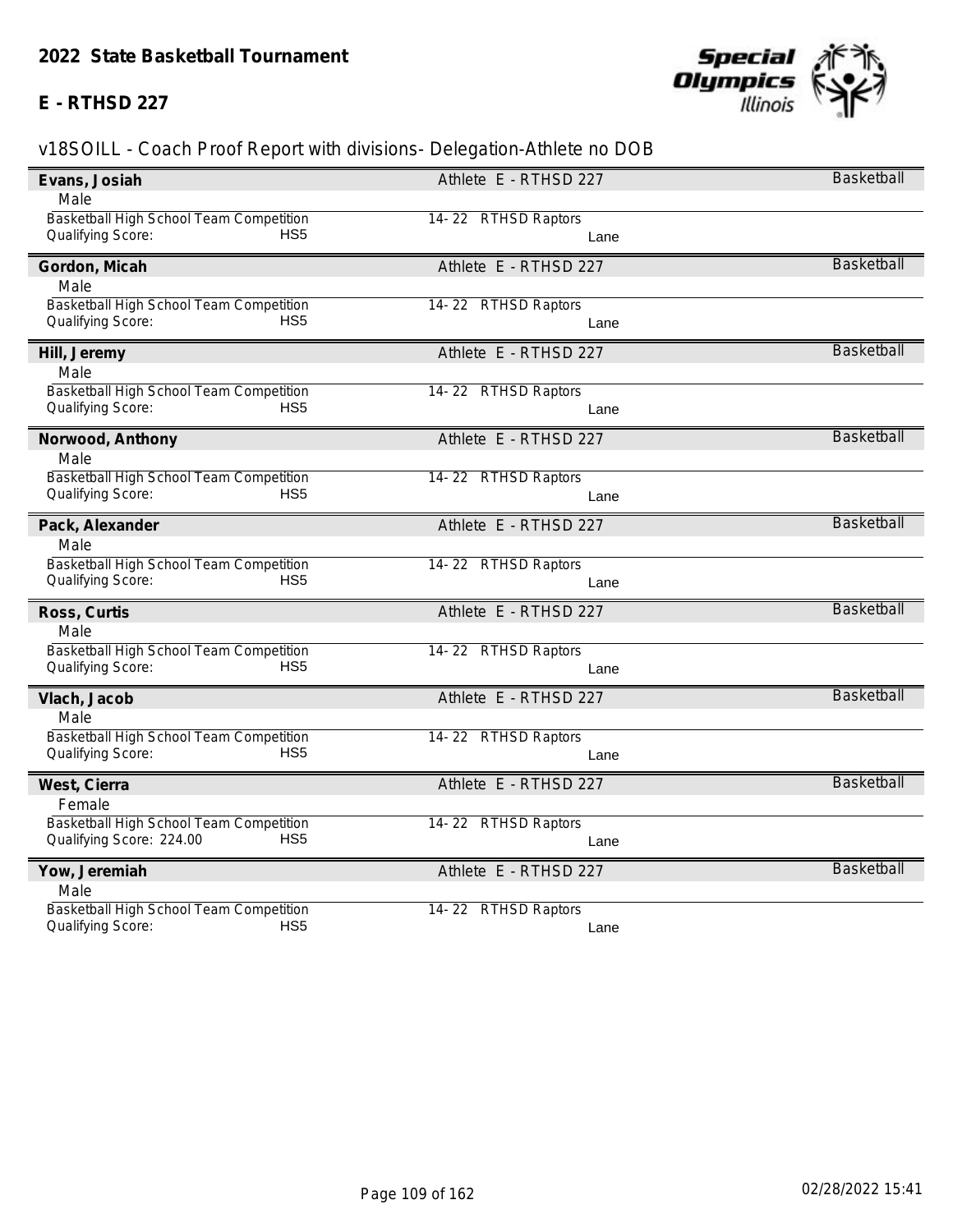### **E - South West Coop**



| Donley, Andrew                       |     | Athlete E - South West Coop | <b>Basketball</b> |
|--------------------------------------|-----|-----------------------------|-------------------|
| Male                                 |     |                             |                   |
| <b>Basketball Skills 10ft Basket</b> |     | 16+                         |                   |
| Qualifying Score: 59.00              | M12 | Lane                        | Level: Male Ball  |
| Kappel, Joseph                       |     | Athlete E - South West Coop | <b>Basketball</b> |
| Male                                 |     |                             |                   |
| <b>Basketball Skills 10ft Basket</b> |     | 16+                         |                   |
| Qualifying Score: 64.00              | M14 | Lane                        | Level: Male Ball  |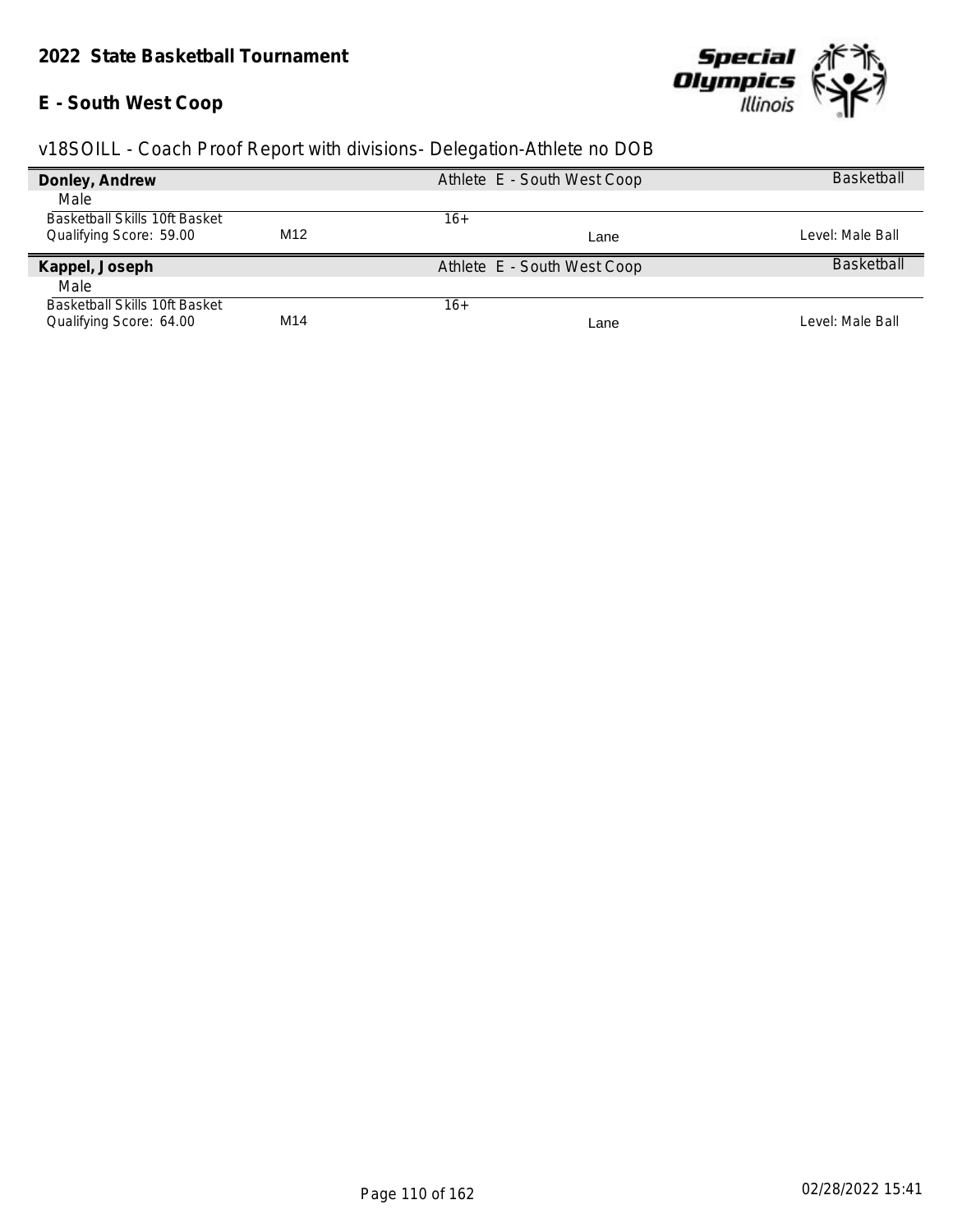### **E - Special Connections GC**



| Adams, Calen                         |                 | Athlete E - Special Connections GC | <b>Basketball</b>  |
|--------------------------------------|-----------------|------------------------------------|--------------------|
| Male                                 |                 |                                    |                    |
| Basketball Skills 8 Ft Basket        |                 | $8 - 15$                           |                    |
|                                      | M <sub>6</sub>  |                                    |                    |
| Qualifying Score: 63.00              |                 | Lane                               | Level: Male Ball   |
| Davis, Evan                          |                 | Athlete E - Special Connections GC | <b>Basketball</b>  |
| Male                                 |                 |                                    |                    |
| Basketball Skills 10ft Basket        |                 | $16+$                              |                    |
| Qualifying Score: 45.00              | <b>M08</b>      | Lane                               | Level: Male Ball   |
|                                      |                 |                                    |                    |
| Graziano, Nathanial                  |                 | Athlete E - Special Connections GC | <b>Basketball</b>  |
| Male                                 |                 |                                    |                    |
| <b>Basketball Skills 10ft Basket</b> |                 | $16+$                              |                    |
| Qualifying Score: 62.00              | M <sub>13</sub> | Lane                               | Level: Male Ball   |
|                                      |                 |                                    |                    |
| Headrick, Marissa                    |                 | Athlete E - Special Connections GC | <b>Basketball</b>  |
| Female                               |                 |                                    |                    |
| <b>Basketball Skills 10ft Basket</b> |                 | $16+$                              |                    |
| Qualifying Score: 50.00              | F08             | Lane                               | Level: Female Ball |
|                                      |                 |                                    |                    |
| Shannon, Jaidyn                      |                 | Athlete E - Special Connections GC | <b>Basketball</b>  |
| Female                               |                 |                                    |                    |
| Basketball Skills 8 Ft Basket        |                 | $8 - 15$                           |                    |
| Qualifying Score: 50.00              | F <sub>4</sub>  | Lane                               | Level: Female Ball |
|                                      |                 |                                    |                    |
| Siron, Keith                         |                 | Athlete E - Special Connections GC | <b>Basketball</b>  |
| Male                                 |                 |                                    |                    |
| Basketball Skills 10ft Basket        |                 | $16+$                              |                    |
| Qualifying Score: 57.00              | M <sub>11</sub> | Lane                               | Level: Male Ball   |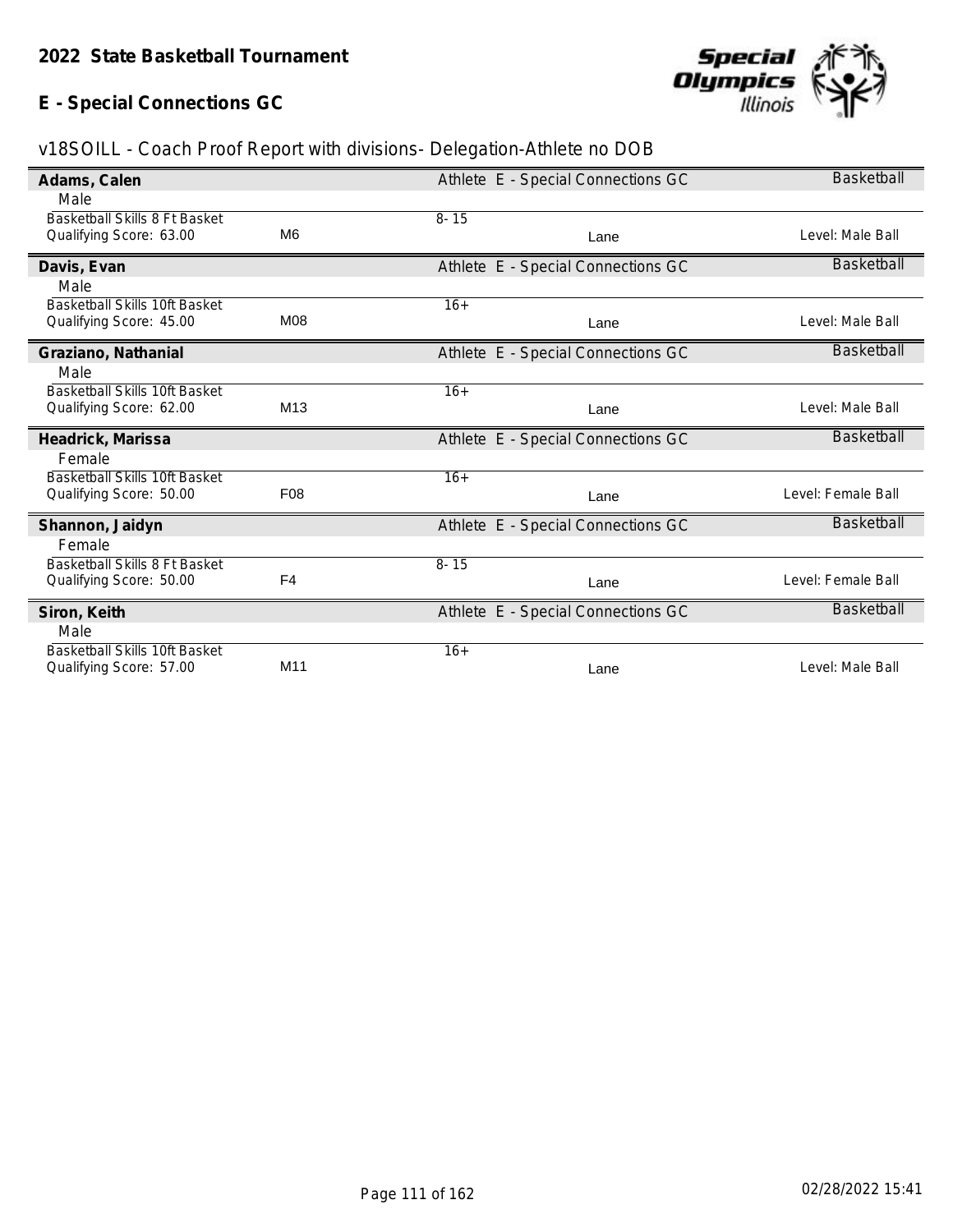#### *2022 State Basketball Tournament*

### **E - SRJC**



| Jelley, Lisa                         |                 | Athlete E - SRJC | <b>Basketball</b> |
|--------------------------------------|-----------------|------------------|-------------------|
| Female                               |                 |                  |                   |
| <b>Basketball Skills 10ft Basket</b> |                 | 16+              |                   |
| Qualifying Score: 72.00              | F <sub>12</sub> | Lane             | Level: Male Ball  |
| Taylor, Michael G                    |                 | Athlete E - SRJC | <b>Baskethall</b> |
| Male                                 |                 |                  |                   |
| Basketball Skills 10ft Basket        |                 | 16+              |                   |
| Qualifying Score: 68.00              | M <sub>15</sub> | Lane             | Level: Male Ball  |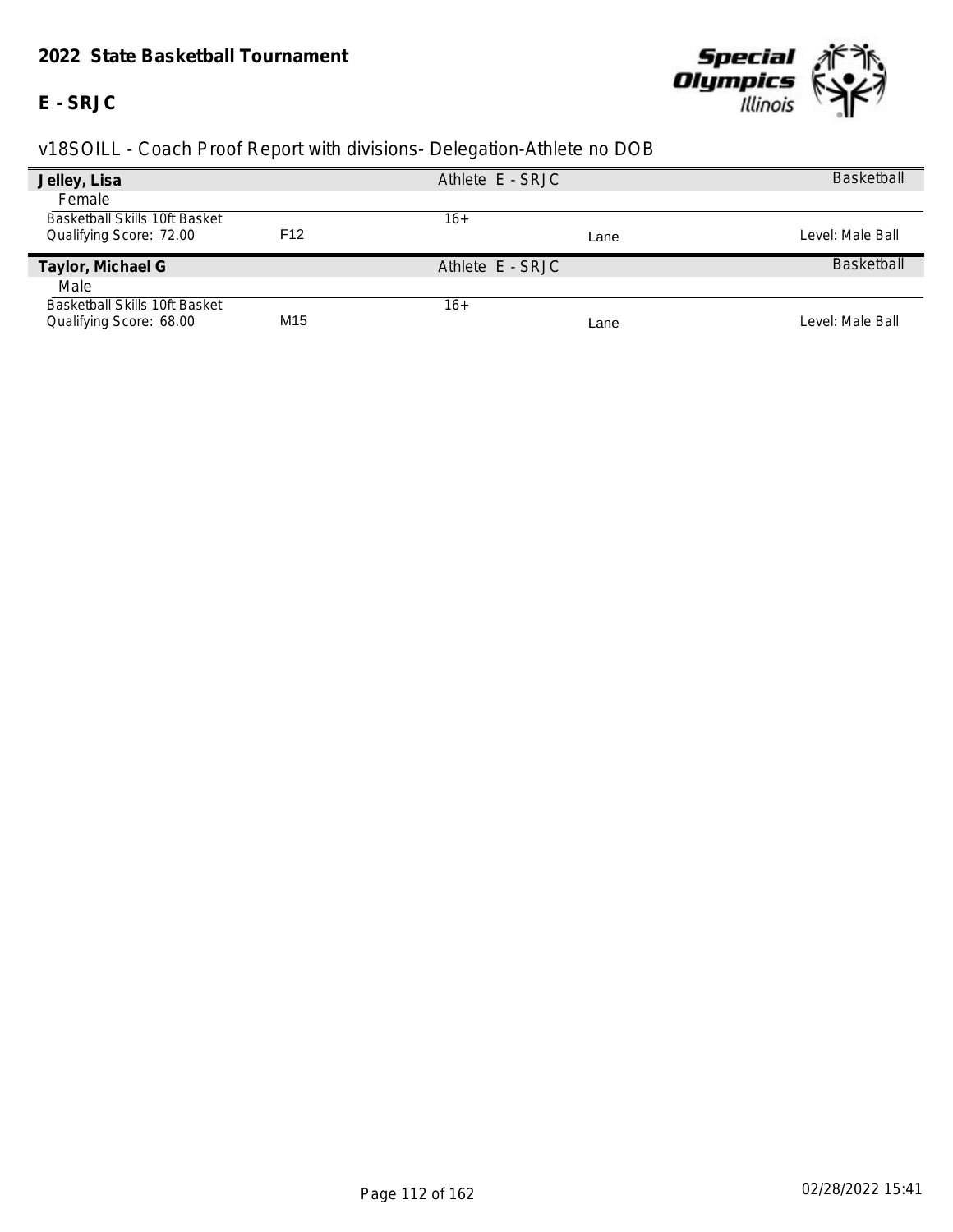### **E - SSSRA**



| Angell, Jillian                                                         | Athlete E - SSSRA            | Basketball        |
|-------------------------------------------------------------------------|------------------------------|-------------------|
| Female                                                                  |                              |                   |
| <b>Basketball Sr Male Team Competition</b>                              | 8+ SSSRA Stingrays 1         |                   |
| <b>SR11</b><br>Qualifying Score:                                        | Lane                         |                   |
| Bell, Joshua                                                            | Athlete E - SSSRA            | <b>Basketball</b> |
| Male                                                                    |                              |                   |
| <b>Basketball Sr Male Team Competition</b>                              | 8+ SSSRA Stingrays 1         |                   |
| <b>SR11</b><br>Qualifying Score:                                        | Lane                         |                   |
| Curran, Kevin                                                           | Athlete E - SSSRA            | <b>Basketball</b> |
| Male                                                                    |                              |                   |
| Basketball Sr Male Team Competition                                     | 8+ SSSRA Stingrays 1         |                   |
| <b>SR11</b><br>Qualifying Score:                                        | Lane                         |                   |
| Dixon, Devonte                                                          | Athlete E - SSSRA            | <b>Basketball</b> |
| Male                                                                    |                              |                   |
| <b>Basketball Sr Male Team Competition</b>                              | 8+ SSSRA Stingrays 1         |                   |
| Qualifying Score:<br><b>SR11</b>                                        | Lane                         |                   |
| Holloway, Leeway                                                        | Athlete E - SSSRA            | <b>Basketball</b> |
| Male                                                                    |                              |                   |
| Basketball Sr Male Team Competition                                     | 8+ SSSRA Stingrays 1         |                   |
| Qualifying Score: 612.00<br><b>SR11</b>                                 | Lane                         |                   |
| Johnson, Karl                                                           | Athlete E - SSSRA            | Basketball        |
| Male                                                                    |                              |                   |
| Basketball Sr Male Team Competition                                     | 8+ SSSRA Stingrays 1         |                   |
| Qualifying Score:<br><b>SR11</b>                                        | Lane                         |                   |
| Martino, Joshua                                                         | Athlete E - SSSRA            | <b>Basketball</b> |
| Male                                                                    |                              |                   |
| Basketball Sr Male Team Competition                                     | 8+ SSSRA Stingrays 1         |                   |
| <b>SR11</b><br>Qualifying Score:                                        | Lane                         |                   |
| McClinton, Willie Robert                                                | Athlete E - SSSRA            | <b>Basketball</b> |
| Male                                                                    |                              |                   |
| Basketball Sr Male Team Competition                                     | 8+ SSSRA Stingrays 1         |                   |
| <b>SR11</b><br>Qualifying Score:                                        | Lane                         |                   |
| McEwen, Jeremiah                                                        | Athlete E - SSSRA            | <b>Basketball</b> |
| Male                                                                    |                              |                   |
| <b>Basketball Sr Male Team Competition</b>                              | 8+ SSSRA Stingrays 1         |                   |
| <b>SR11</b><br>Qualifying Score:                                        | Lane                         |                   |
| Robinson, Alvin                                                         | Athlete E - SSSRA            | <b>Basketball</b> |
|                                                                         |                              |                   |
| Male                                                                    |                              |                   |
| Basketball Sr Male Team Competition                                     | 8+ SSSRA Stingrays 1         |                   |
| <b>SR11</b><br>Qualifying Score:                                        | Lane                         |                   |
| Rodriguez, Jeremy                                                       | Athlete E - SSSRA            | <b>Basketball</b> |
| Male                                                                    |                              |                   |
| Basketball Sr Male Team Competition<br><b>SR11</b><br>Qualifying Score: | 8+ SSSRA Stingrays 1<br>Lane |                   |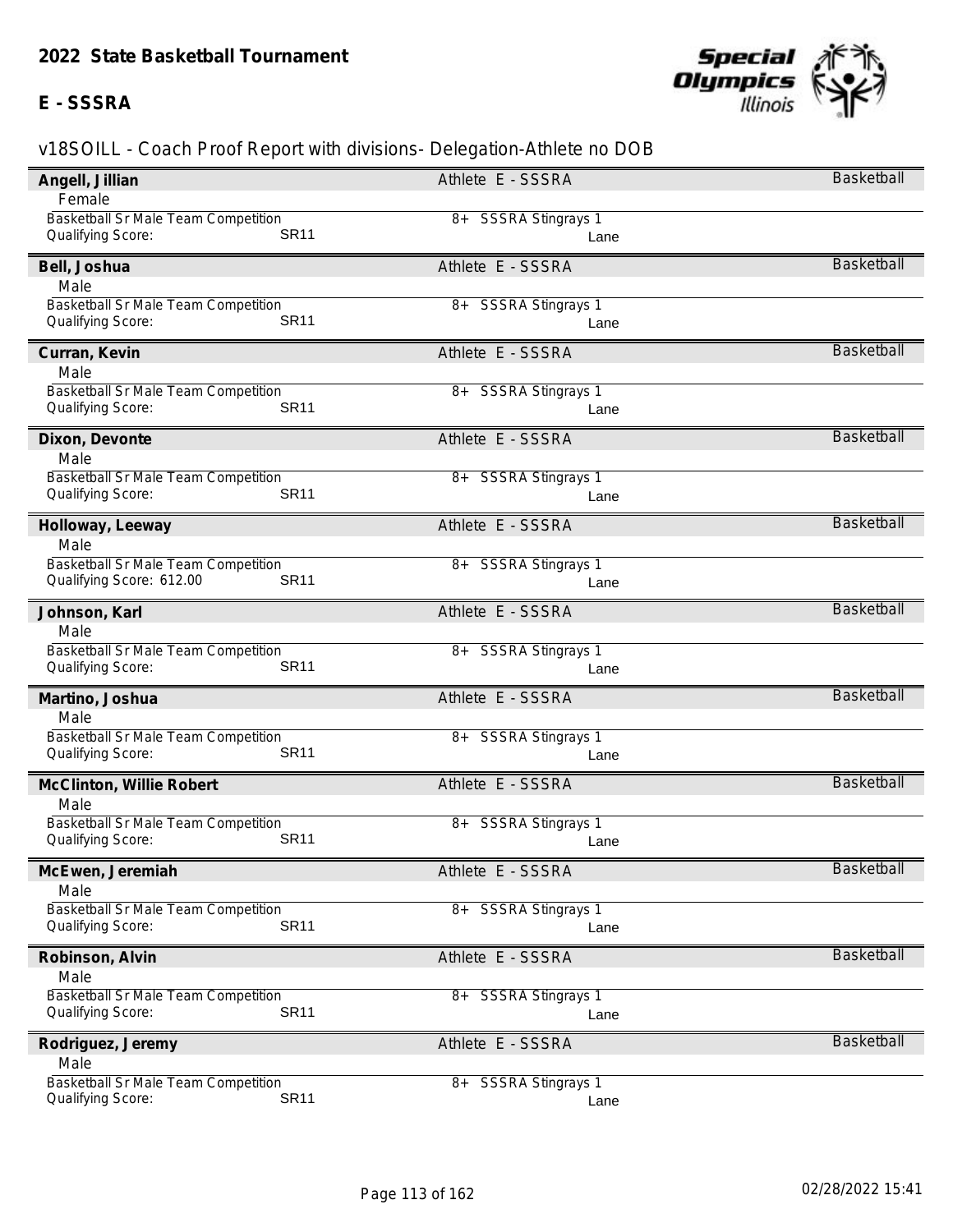# **E - SSSRA**



| Schroeder II, James N               |             | Athlete E - SSSRA              | <b>Basketball</b> |
|-------------------------------------|-------------|--------------------------------|-------------------|
| Male                                |             |                                |                   |
| Basketball Sr Male Team Competition |             | <b>SSSRA Stingrays 1</b><br>8+ |                   |
| <b>Qualifying Score:</b>            | <b>SR11</b> | Lane                           |                   |
| Wainwright, Kalib                   |             | Athlete E - SSSRA              | <b>Basketball</b> |
| Male                                |             |                                |                   |
| Basketball Sr Male Team Competition |             | SSSRA Stingrays 1<br>8+        |                   |
| <b>Qualifying Score:</b>            | <b>SR11</b> | Lane                           |                   |
| Wallace, Darryl                     |             | Athlete E - SSSRA              | <b>Basketball</b> |
| Male                                |             |                                |                   |
| Basketball Sr Male Team Competition |             | <b>SSSRA Stingrays 1</b><br>8+ |                   |
| Qualifying Score:                   | <b>SR11</b> | Lane                           |                   |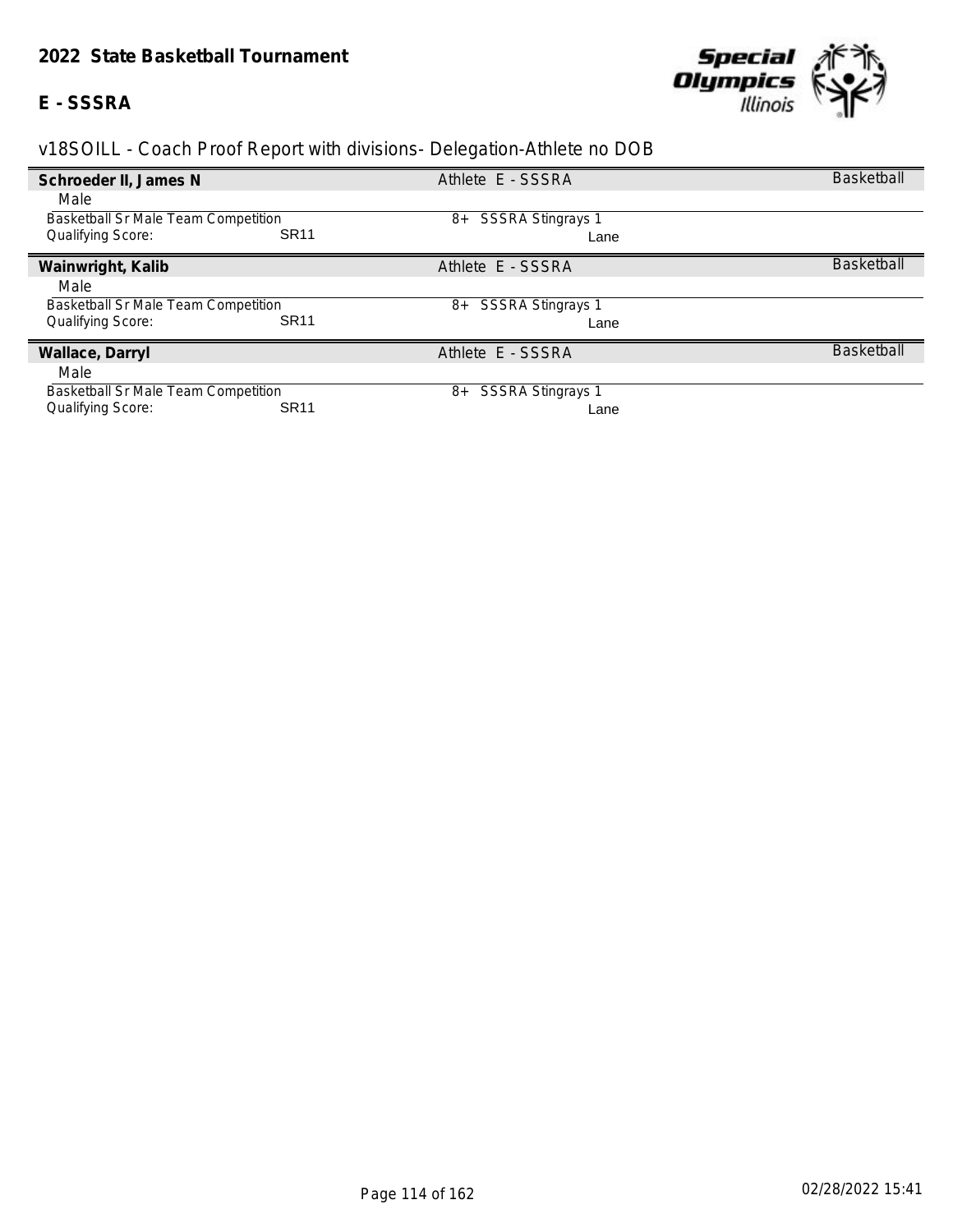### **E - Thornton HS**



| Carrillo, Eduardo                       | Athlete E - Thornton HS               | <b>Basketball</b> |
|-----------------------------------------|---------------------------------------|-------------------|
| Male                                    |                                       |                   |
| Basketball High School Team Competition | 14-22 Thornton Wildcats               |                   |
| Qualifying Score: 311.00<br>HS7         | Lane                                  |                   |
| Covington, DeAngelo                     | Athlete E - Thornton HS               | <b>Basketball</b> |
| Male                                    |                                       |                   |
| Basketball High School Team Competition | 14-22 Thornton Wildcats               |                   |
| HS7<br>Qualifying Score:                | Lane                                  |                   |
| Franklin, Antonio                       | Athlete E - Thornton HS               | <b>Basketball</b> |
| Male                                    |                                       |                   |
| Basketball High School Team Competition | 14-22 Thornton Wildcats               |                   |
| Qualifying Score:<br>HS7                | Lane                                  |                   |
| Franklin, Antwaun                       | Athlete E - Thornton HS               | <b>Basketball</b> |
| Male                                    |                                       |                   |
| Basketball High School Team Competition | 14-22 Thornton Wildcats               |                   |
| HS7<br>Qualifying Score:                | Lane                                  |                   |
| Merriweather, Joel                      | Athlete E - Thornton HS               | <b>Basketball</b> |
| Male                                    |                                       |                   |
| Basketball High School Team Competition | 14-22 Thornton Wildcats               |                   |
| Qualifying Score:<br>HS7                | Lane                                  |                   |
| Price, Eddie                            | Athlete E - Thornton HS               | <b>Basketball</b> |
| Male                                    |                                       |                   |
| Basketball High School Team Competition | 14-22 Thornton Wildcats               |                   |
| Qualifying Score:<br>HS7                | Lane                                  |                   |
| Satterfield, Julian                     | Athlete E - Thornton HS               | <b>Basketball</b> |
| Male                                    |                                       |                   |
| Basketball High School Team Competition | <b>Thornton Wildcats</b><br>$14 - 22$ |                   |
| Qualifying Score:<br>HS7                | Lane                                  |                   |
| Scott, Gary                             | Athlete E - Thornton HS               | <b>Basketball</b> |
| Male                                    |                                       |                   |
| Basketball High School Team Competition | <b>Thornton Wildcats</b><br>$14 - 22$ |                   |
| HS7<br>Qualifying Score:                | Lane                                  |                   |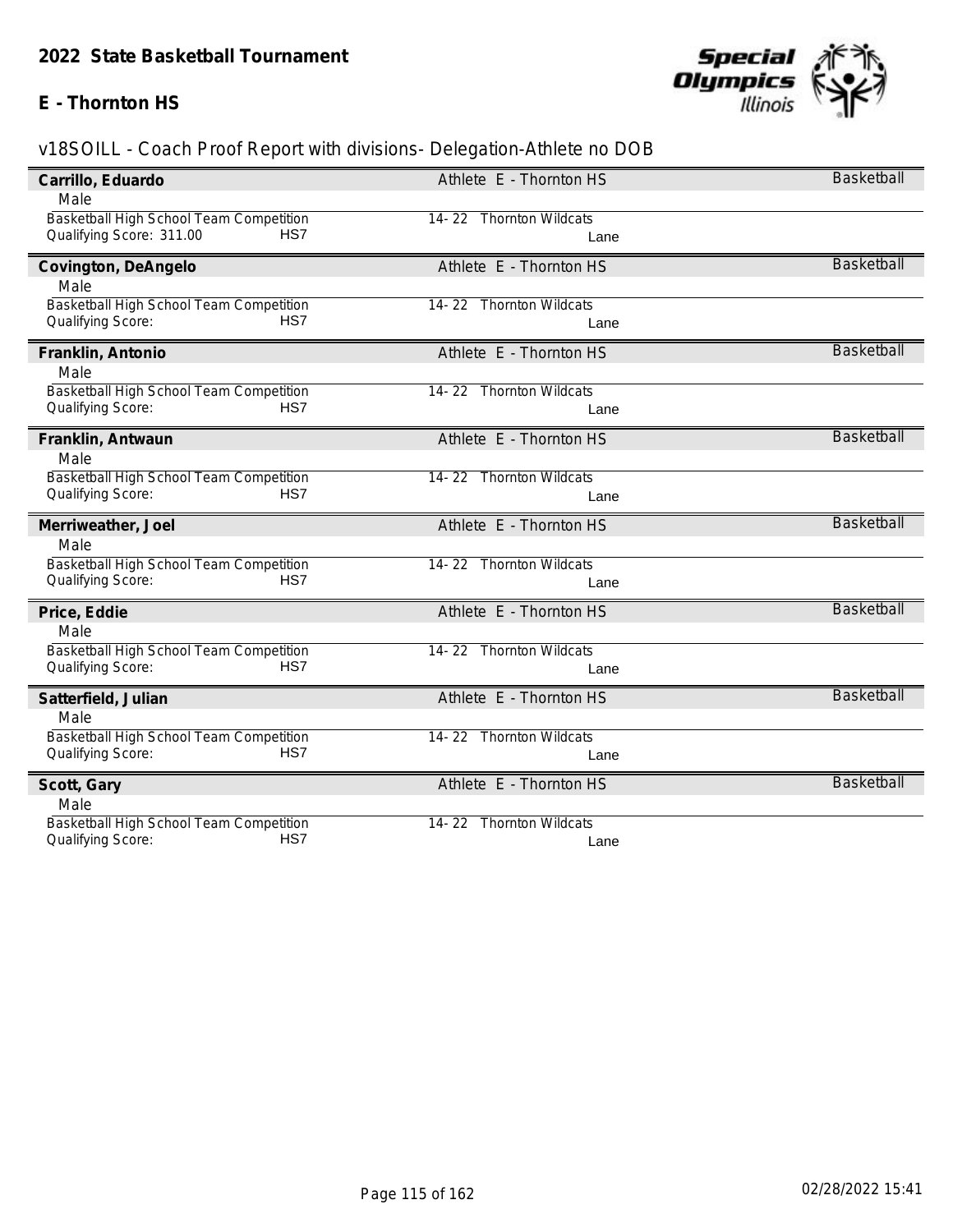### **E - Troy 30C District**



| Chanda, Lillian                      |                  | Athlete E - Troy 30C District | <b>Basketball</b> |
|--------------------------------------|------------------|-------------------------------|-------------------|
| Female                               |                  |                               |                   |
| <b>Basketball Skills 10ft Basket</b> |                  | $8 - 15$                      |                   |
| Qualifying Score: 49.00              | F <sub>0</sub> 1 | Lane                          | Level: Male Ball  |
|                                      |                  |                               |                   |
| Horn, Michael                        |                  | Athlete E - Troy 30C District | <b>Basketball</b> |
| Male                                 |                  |                               |                   |
| <b>Basketball Skills 10ft Basket</b> |                  | $8 - 15$                      |                   |
| Qualifying Score: 59.00              | M03              | Lane                          | Level: Male Ball  |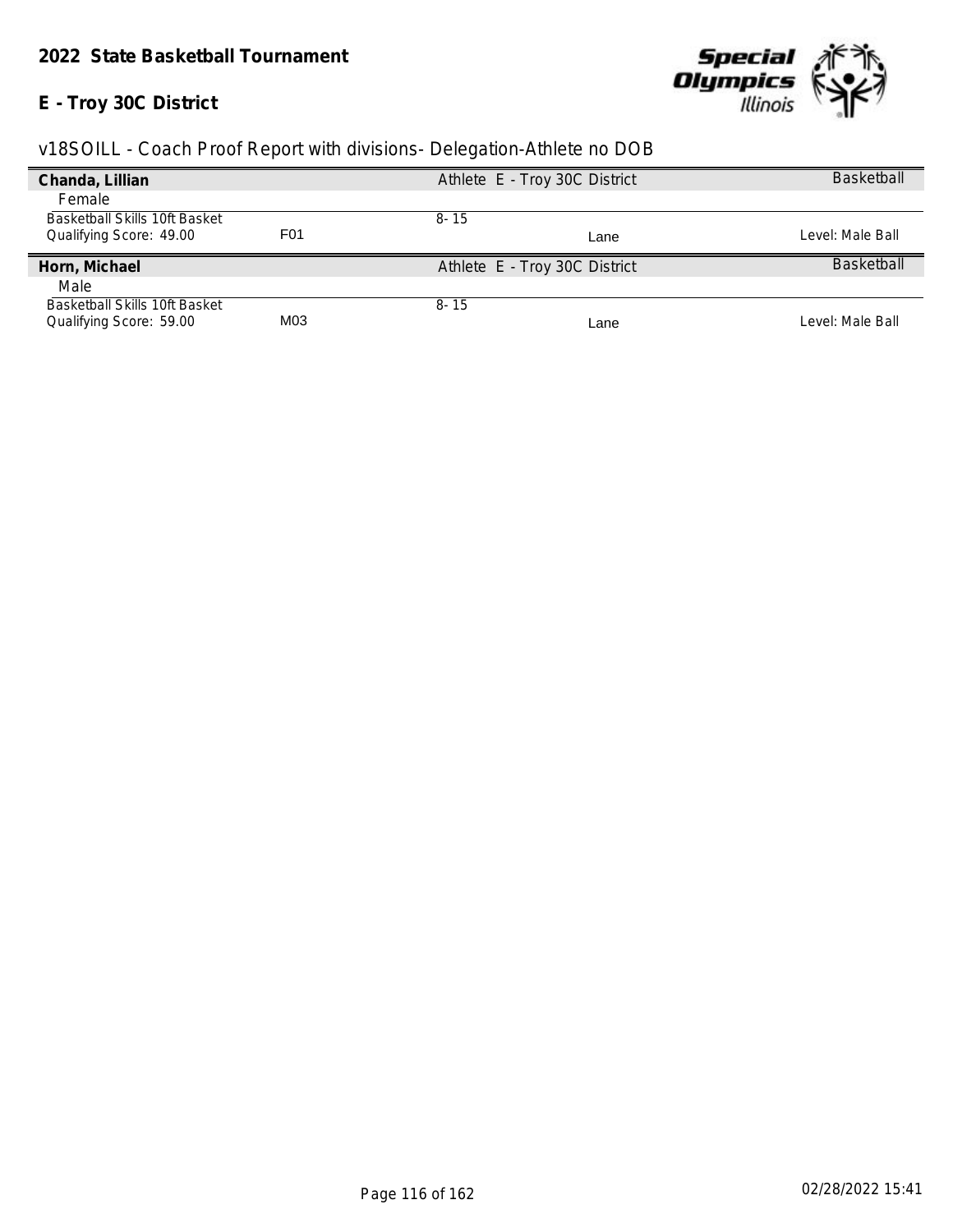**E - We Care Recreation Association**



| <b>Basketball Sr Male Team Competition</b><br><b>WCRA Warriors 2</b><br>8+<br><b>SR12</b><br>Qualifying Score: 452.00<br>Lane<br><b>Basketball</b><br>Athlete E - We Care Recreation Association<br>Garrett, Archie<br>Male<br><b>Basketball Sr Male Team Competition</b><br><b>WCRA Warriors 2</b><br>8+<br><b>SR12</b><br>Qualifying Score:<br>Lane<br><b>Basketball</b><br>Athlete E - We Care Recreation Association<br>Howard, Ronnie<br>Male<br>Basketball Sr Male Team Competition<br><b>WCRA Warriors 2</b><br>8+<br><b>SR12</b><br>Qualifying Score:<br>Lane<br>Basketball<br>Athlete E - We Care Recreation Association<br>Jones, Tyrone J<br>Male<br><b>Basketball Sr Male Team Competition</b><br><b>WCRA Warriors 2</b><br>8+<br><b>SR12</b><br>Qualifying Score:<br>Lane<br><b>Basketball</b><br>Athlete E - We Care Recreation Association<br>Lindsey, Kerry<br>Male<br>Basketball Sr Male Team Competition<br><b>WCRA Warriors 2</b><br>8+<br>Qualifying Score:<br><b>SR12</b><br>Lane<br><b>Basketball</b><br>Mitchell, Warren B<br>Athlete E - We Care Recreation Association<br>Male<br>Basketball Sr Male Team Competition<br><b>WCRA Warriors 2</b><br>8+<br>Qualifying Score:<br><b>SR12</b><br>Lane<br><b>Basketball</b><br>Athlete E - We Care Recreation Association<br>Mooney, Cameron<br>Male<br>Basketball Sr Male Team Competition<br>8+ WCRA Warriors 2<br><b>SR12</b><br>Qualifying Score:<br>Lane<br><b>Basketball</b><br>Athlete E - We Care Recreation Association<br>Rogers, Terry L.<br>Male<br><b>Basketball Sr Male Team Competition</b><br><b>WCRA Warriors 2</b><br>$8+$<br><b>SR12</b><br>Qualifying Score:<br>Lane<br>Athlete E - We Care Recreation Association<br><b>Basketball</b><br>Stewart, Joseph<br>Male<br>Basketball Sr Male Team Competition<br><b>WCRA Warriors 2</b><br>8+<br><b>SR12</b><br>Qualifying Score:<br>Lane<br>Basketball<br>Athlete E - We Care Recreation Association<br>Washington, Charles<br>Male<br>Basketball Sr Male Team Competition<br><b>WCRA Warriors 2</b><br>8+<br><b>SR12</b><br>Qualifying Score:<br>Lane<br><b>Basketball</b><br>Wilson, Derrick J<br>Athlete E - We Care Recreation Association<br>Male<br><b>Basketball Sr Male Team Competition</b><br><b>WCRA Warriors 2</b><br>8+<br><b>SR12</b><br>Qualifying Score:<br>Lane | Devers Jr, Kevin | Athlete E - We Care Recreation Association | <b>Basketball</b> |
|-----------------------------------------------------------------------------------------------------------------------------------------------------------------------------------------------------------------------------------------------------------------------------------------------------------------------------------------------------------------------------------------------------------------------------------------------------------------------------------------------------------------------------------------------------------------------------------------------------------------------------------------------------------------------------------------------------------------------------------------------------------------------------------------------------------------------------------------------------------------------------------------------------------------------------------------------------------------------------------------------------------------------------------------------------------------------------------------------------------------------------------------------------------------------------------------------------------------------------------------------------------------------------------------------------------------------------------------------------------------------------------------------------------------------------------------------------------------------------------------------------------------------------------------------------------------------------------------------------------------------------------------------------------------------------------------------------------------------------------------------------------------------------------------------------------------------------------------------------------------------------------------------------------------------------------------------------------------------------------------------------------------------------------------------------------------------------------------------------------------------------------------------------------------------------------------------------------------------------------------------------------------------------------------------------------------------|------------------|--------------------------------------------|-------------------|
|                                                                                                                                                                                                                                                                                                                                                                                                                                                                                                                                                                                                                                                                                                                                                                                                                                                                                                                                                                                                                                                                                                                                                                                                                                                                                                                                                                                                                                                                                                                                                                                                                                                                                                                                                                                                                                                                                                                                                                                                                                                                                                                                                                                                                                                                                                                       | Male             |                                            |                   |
|                                                                                                                                                                                                                                                                                                                                                                                                                                                                                                                                                                                                                                                                                                                                                                                                                                                                                                                                                                                                                                                                                                                                                                                                                                                                                                                                                                                                                                                                                                                                                                                                                                                                                                                                                                                                                                                                                                                                                                                                                                                                                                                                                                                                                                                                                                                       |                  |                                            |                   |
|                                                                                                                                                                                                                                                                                                                                                                                                                                                                                                                                                                                                                                                                                                                                                                                                                                                                                                                                                                                                                                                                                                                                                                                                                                                                                                                                                                                                                                                                                                                                                                                                                                                                                                                                                                                                                                                                                                                                                                                                                                                                                                                                                                                                                                                                                                                       |                  |                                            |                   |
|                                                                                                                                                                                                                                                                                                                                                                                                                                                                                                                                                                                                                                                                                                                                                                                                                                                                                                                                                                                                                                                                                                                                                                                                                                                                                                                                                                                                                                                                                                                                                                                                                                                                                                                                                                                                                                                                                                                                                                                                                                                                                                                                                                                                                                                                                                                       |                  |                                            |                   |
|                                                                                                                                                                                                                                                                                                                                                                                                                                                                                                                                                                                                                                                                                                                                                                                                                                                                                                                                                                                                                                                                                                                                                                                                                                                                                                                                                                                                                                                                                                                                                                                                                                                                                                                                                                                                                                                                                                                                                                                                                                                                                                                                                                                                                                                                                                                       |                  |                                            |                   |
|                                                                                                                                                                                                                                                                                                                                                                                                                                                                                                                                                                                                                                                                                                                                                                                                                                                                                                                                                                                                                                                                                                                                                                                                                                                                                                                                                                                                                                                                                                                                                                                                                                                                                                                                                                                                                                                                                                                                                                                                                                                                                                                                                                                                                                                                                                                       |                  |                                            |                   |
|                                                                                                                                                                                                                                                                                                                                                                                                                                                                                                                                                                                                                                                                                                                                                                                                                                                                                                                                                                                                                                                                                                                                                                                                                                                                                                                                                                                                                                                                                                                                                                                                                                                                                                                                                                                                                                                                                                                                                                                                                                                                                                                                                                                                                                                                                                                       |                  |                                            |                   |
|                                                                                                                                                                                                                                                                                                                                                                                                                                                                                                                                                                                                                                                                                                                                                                                                                                                                                                                                                                                                                                                                                                                                                                                                                                                                                                                                                                                                                                                                                                                                                                                                                                                                                                                                                                                                                                                                                                                                                                                                                                                                                                                                                                                                                                                                                                                       |                  |                                            |                   |
|                                                                                                                                                                                                                                                                                                                                                                                                                                                                                                                                                                                                                                                                                                                                                                                                                                                                                                                                                                                                                                                                                                                                                                                                                                                                                                                                                                                                                                                                                                                                                                                                                                                                                                                                                                                                                                                                                                                                                                                                                                                                                                                                                                                                                                                                                                                       |                  |                                            |                   |
|                                                                                                                                                                                                                                                                                                                                                                                                                                                                                                                                                                                                                                                                                                                                                                                                                                                                                                                                                                                                                                                                                                                                                                                                                                                                                                                                                                                                                                                                                                                                                                                                                                                                                                                                                                                                                                                                                                                                                                                                                                                                                                                                                                                                                                                                                                                       |                  |                                            |                   |
|                                                                                                                                                                                                                                                                                                                                                                                                                                                                                                                                                                                                                                                                                                                                                                                                                                                                                                                                                                                                                                                                                                                                                                                                                                                                                                                                                                                                                                                                                                                                                                                                                                                                                                                                                                                                                                                                                                                                                                                                                                                                                                                                                                                                                                                                                                                       |                  |                                            |                   |
|                                                                                                                                                                                                                                                                                                                                                                                                                                                                                                                                                                                                                                                                                                                                                                                                                                                                                                                                                                                                                                                                                                                                                                                                                                                                                                                                                                                                                                                                                                                                                                                                                                                                                                                                                                                                                                                                                                                                                                                                                                                                                                                                                                                                                                                                                                                       |                  |                                            |                   |
|                                                                                                                                                                                                                                                                                                                                                                                                                                                                                                                                                                                                                                                                                                                                                                                                                                                                                                                                                                                                                                                                                                                                                                                                                                                                                                                                                                                                                                                                                                                                                                                                                                                                                                                                                                                                                                                                                                                                                                                                                                                                                                                                                                                                                                                                                                                       |                  |                                            |                   |
|                                                                                                                                                                                                                                                                                                                                                                                                                                                                                                                                                                                                                                                                                                                                                                                                                                                                                                                                                                                                                                                                                                                                                                                                                                                                                                                                                                                                                                                                                                                                                                                                                                                                                                                                                                                                                                                                                                                                                                                                                                                                                                                                                                                                                                                                                                                       |                  |                                            |                   |
|                                                                                                                                                                                                                                                                                                                                                                                                                                                                                                                                                                                                                                                                                                                                                                                                                                                                                                                                                                                                                                                                                                                                                                                                                                                                                                                                                                                                                                                                                                                                                                                                                                                                                                                                                                                                                                                                                                                                                                                                                                                                                                                                                                                                                                                                                                                       |                  |                                            |                   |
|                                                                                                                                                                                                                                                                                                                                                                                                                                                                                                                                                                                                                                                                                                                                                                                                                                                                                                                                                                                                                                                                                                                                                                                                                                                                                                                                                                                                                                                                                                                                                                                                                                                                                                                                                                                                                                                                                                                                                                                                                                                                                                                                                                                                                                                                                                                       |                  |                                            |                   |
|                                                                                                                                                                                                                                                                                                                                                                                                                                                                                                                                                                                                                                                                                                                                                                                                                                                                                                                                                                                                                                                                                                                                                                                                                                                                                                                                                                                                                                                                                                                                                                                                                                                                                                                                                                                                                                                                                                                                                                                                                                                                                                                                                                                                                                                                                                                       |                  |                                            |                   |
|                                                                                                                                                                                                                                                                                                                                                                                                                                                                                                                                                                                                                                                                                                                                                                                                                                                                                                                                                                                                                                                                                                                                                                                                                                                                                                                                                                                                                                                                                                                                                                                                                                                                                                                                                                                                                                                                                                                                                                                                                                                                                                                                                                                                                                                                                                                       |                  |                                            |                   |
|                                                                                                                                                                                                                                                                                                                                                                                                                                                                                                                                                                                                                                                                                                                                                                                                                                                                                                                                                                                                                                                                                                                                                                                                                                                                                                                                                                                                                                                                                                                                                                                                                                                                                                                                                                                                                                                                                                                                                                                                                                                                                                                                                                                                                                                                                                                       |                  |                                            |                   |
|                                                                                                                                                                                                                                                                                                                                                                                                                                                                                                                                                                                                                                                                                                                                                                                                                                                                                                                                                                                                                                                                                                                                                                                                                                                                                                                                                                                                                                                                                                                                                                                                                                                                                                                                                                                                                                                                                                                                                                                                                                                                                                                                                                                                                                                                                                                       |                  |                                            |                   |
|                                                                                                                                                                                                                                                                                                                                                                                                                                                                                                                                                                                                                                                                                                                                                                                                                                                                                                                                                                                                                                                                                                                                                                                                                                                                                                                                                                                                                                                                                                                                                                                                                                                                                                                                                                                                                                                                                                                                                                                                                                                                                                                                                                                                                                                                                                                       |                  |                                            |                   |
|                                                                                                                                                                                                                                                                                                                                                                                                                                                                                                                                                                                                                                                                                                                                                                                                                                                                                                                                                                                                                                                                                                                                                                                                                                                                                                                                                                                                                                                                                                                                                                                                                                                                                                                                                                                                                                                                                                                                                                                                                                                                                                                                                                                                                                                                                                                       |                  |                                            |                   |
|                                                                                                                                                                                                                                                                                                                                                                                                                                                                                                                                                                                                                                                                                                                                                                                                                                                                                                                                                                                                                                                                                                                                                                                                                                                                                                                                                                                                                                                                                                                                                                                                                                                                                                                                                                                                                                                                                                                                                                                                                                                                                                                                                                                                                                                                                                                       |                  |                                            |                   |
|                                                                                                                                                                                                                                                                                                                                                                                                                                                                                                                                                                                                                                                                                                                                                                                                                                                                                                                                                                                                                                                                                                                                                                                                                                                                                                                                                                                                                                                                                                                                                                                                                                                                                                                                                                                                                                                                                                                                                                                                                                                                                                                                                                                                                                                                                                                       |                  |                                            |                   |
|                                                                                                                                                                                                                                                                                                                                                                                                                                                                                                                                                                                                                                                                                                                                                                                                                                                                                                                                                                                                                                                                                                                                                                                                                                                                                                                                                                                                                                                                                                                                                                                                                                                                                                                                                                                                                                                                                                                                                                                                                                                                                                                                                                                                                                                                                                                       |                  |                                            |                   |
|                                                                                                                                                                                                                                                                                                                                                                                                                                                                                                                                                                                                                                                                                                                                                                                                                                                                                                                                                                                                                                                                                                                                                                                                                                                                                                                                                                                                                                                                                                                                                                                                                                                                                                                                                                                                                                                                                                                                                                                                                                                                                                                                                                                                                                                                                                                       |                  |                                            |                   |
|                                                                                                                                                                                                                                                                                                                                                                                                                                                                                                                                                                                                                                                                                                                                                                                                                                                                                                                                                                                                                                                                                                                                                                                                                                                                                                                                                                                                                                                                                                                                                                                                                                                                                                                                                                                                                                                                                                                                                                                                                                                                                                                                                                                                                                                                                                                       |                  |                                            |                   |
|                                                                                                                                                                                                                                                                                                                                                                                                                                                                                                                                                                                                                                                                                                                                                                                                                                                                                                                                                                                                                                                                                                                                                                                                                                                                                                                                                                                                                                                                                                                                                                                                                                                                                                                                                                                                                                                                                                                                                                                                                                                                                                                                                                                                                                                                                                                       |                  |                                            |                   |
|                                                                                                                                                                                                                                                                                                                                                                                                                                                                                                                                                                                                                                                                                                                                                                                                                                                                                                                                                                                                                                                                                                                                                                                                                                                                                                                                                                                                                                                                                                                                                                                                                                                                                                                                                                                                                                                                                                                                                                                                                                                                                                                                                                                                                                                                                                                       |                  |                                            |                   |
|                                                                                                                                                                                                                                                                                                                                                                                                                                                                                                                                                                                                                                                                                                                                                                                                                                                                                                                                                                                                                                                                                                                                                                                                                                                                                                                                                                                                                                                                                                                                                                                                                                                                                                                                                                                                                                                                                                                                                                                                                                                                                                                                                                                                                                                                                                                       |                  |                                            |                   |
|                                                                                                                                                                                                                                                                                                                                                                                                                                                                                                                                                                                                                                                                                                                                                                                                                                                                                                                                                                                                                                                                                                                                                                                                                                                                                                                                                                                                                                                                                                                                                                                                                                                                                                                                                                                                                                                                                                                                                                                                                                                                                                                                                                                                                                                                                                                       |                  |                                            |                   |
|                                                                                                                                                                                                                                                                                                                                                                                                                                                                                                                                                                                                                                                                                                                                                                                                                                                                                                                                                                                                                                                                                                                                                                                                                                                                                                                                                                                                                                                                                                                                                                                                                                                                                                                                                                                                                                                                                                                                                                                                                                                                                                                                                                                                                                                                                                                       |                  |                                            |                   |
|                                                                                                                                                                                                                                                                                                                                                                                                                                                                                                                                                                                                                                                                                                                                                                                                                                                                                                                                                                                                                                                                                                                                                                                                                                                                                                                                                                                                                                                                                                                                                                                                                                                                                                                                                                                                                                                                                                                                                                                                                                                                                                                                                                                                                                                                                                                       |                  |                                            |                   |
|                                                                                                                                                                                                                                                                                                                                                                                                                                                                                                                                                                                                                                                                                                                                                                                                                                                                                                                                                                                                                                                                                                                                                                                                                                                                                                                                                                                                                                                                                                                                                                                                                                                                                                                                                                                                                                                                                                                                                                                                                                                                                                                                                                                                                                                                                                                       |                  |                                            |                   |
|                                                                                                                                                                                                                                                                                                                                                                                                                                                                                                                                                                                                                                                                                                                                                                                                                                                                                                                                                                                                                                                                                                                                                                                                                                                                                                                                                                                                                                                                                                                                                                                                                                                                                                                                                                                                                                                                                                                                                                                                                                                                                                                                                                                                                                                                                                                       |                  |                                            |                   |
|                                                                                                                                                                                                                                                                                                                                                                                                                                                                                                                                                                                                                                                                                                                                                                                                                                                                                                                                                                                                                                                                                                                                                                                                                                                                                                                                                                                                                                                                                                                                                                                                                                                                                                                                                                                                                                                                                                                                                                                                                                                                                                                                                                                                                                                                                                                       |                  |                                            |                   |
|                                                                                                                                                                                                                                                                                                                                                                                                                                                                                                                                                                                                                                                                                                                                                                                                                                                                                                                                                                                                                                                                                                                                                                                                                                                                                                                                                                                                                                                                                                                                                                                                                                                                                                                                                                                                                                                                                                                                                                                                                                                                                                                                                                                                                                                                                                                       |                  |                                            |                   |
|                                                                                                                                                                                                                                                                                                                                                                                                                                                                                                                                                                                                                                                                                                                                                                                                                                                                                                                                                                                                                                                                                                                                                                                                                                                                                                                                                                                                                                                                                                                                                                                                                                                                                                                                                                                                                                                                                                                                                                                                                                                                                                                                                                                                                                                                                                                       |                  |                                            |                   |
|                                                                                                                                                                                                                                                                                                                                                                                                                                                                                                                                                                                                                                                                                                                                                                                                                                                                                                                                                                                                                                                                                                                                                                                                                                                                                                                                                                                                                                                                                                                                                                                                                                                                                                                                                                                                                                                                                                                                                                                                                                                                                                                                                                                                                                                                                                                       |                  |                                            |                   |
|                                                                                                                                                                                                                                                                                                                                                                                                                                                                                                                                                                                                                                                                                                                                                                                                                                                                                                                                                                                                                                                                                                                                                                                                                                                                                                                                                                                                                                                                                                                                                                                                                                                                                                                                                                                                                                                                                                                                                                                                                                                                                                                                                                                                                                                                                                                       |                  |                                            |                   |
|                                                                                                                                                                                                                                                                                                                                                                                                                                                                                                                                                                                                                                                                                                                                                                                                                                                                                                                                                                                                                                                                                                                                                                                                                                                                                                                                                                                                                                                                                                                                                                                                                                                                                                                                                                                                                                                                                                                                                                                                                                                                                                                                                                                                                                                                                                                       |                  |                                            |                   |
|                                                                                                                                                                                                                                                                                                                                                                                                                                                                                                                                                                                                                                                                                                                                                                                                                                                                                                                                                                                                                                                                                                                                                                                                                                                                                                                                                                                                                                                                                                                                                                                                                                                                                                                                                                                                                                                                                                                                                                                                                                                                                                                                                                                                                                                                                                                       |                  |                                            |                   |
|                                                                                                                                                                                                                                                                                                                                                                                                                                                                                                                                                                                                                                                                                                                                                                                                                                                                                                                                                                                                                                                                                                                                                                                                                                                                                                                                                                                                                                                                                                                                                                                                                                                                                                                                                                                                                                                                                                                                                                                                                                                                                                                                                                                                                                                                                                                       |                  |                                            |                   |
|                                                                                                                                                                                                                                                                                                                                                                                                                                                                                                                                                                                                                                                                                                                                                                                                                                                                                                                                                                                                                                                                                                                                                                                                                                                                                                                                                                                                                                                                                                                                                                                                                                                                                                                                                                                                                                                                                                                                                                                                                                                                                                                                                                                                                                                                                                                       |                  |                                            |                   |
|                                                                                                                                                                                                                                                                                                                                                                                                                                                                                                                                                                                                                                                                                                                                                                                                                                                                                                                                                                                                                                                                                                                                                                                                                                                                                                                                                                                                                                                                                                                                                                                                                                                                                                                                                                                                                                                                                                                                                                                                                                                                                                                                                                                                                                                                                                                       |                  |                                            |                   |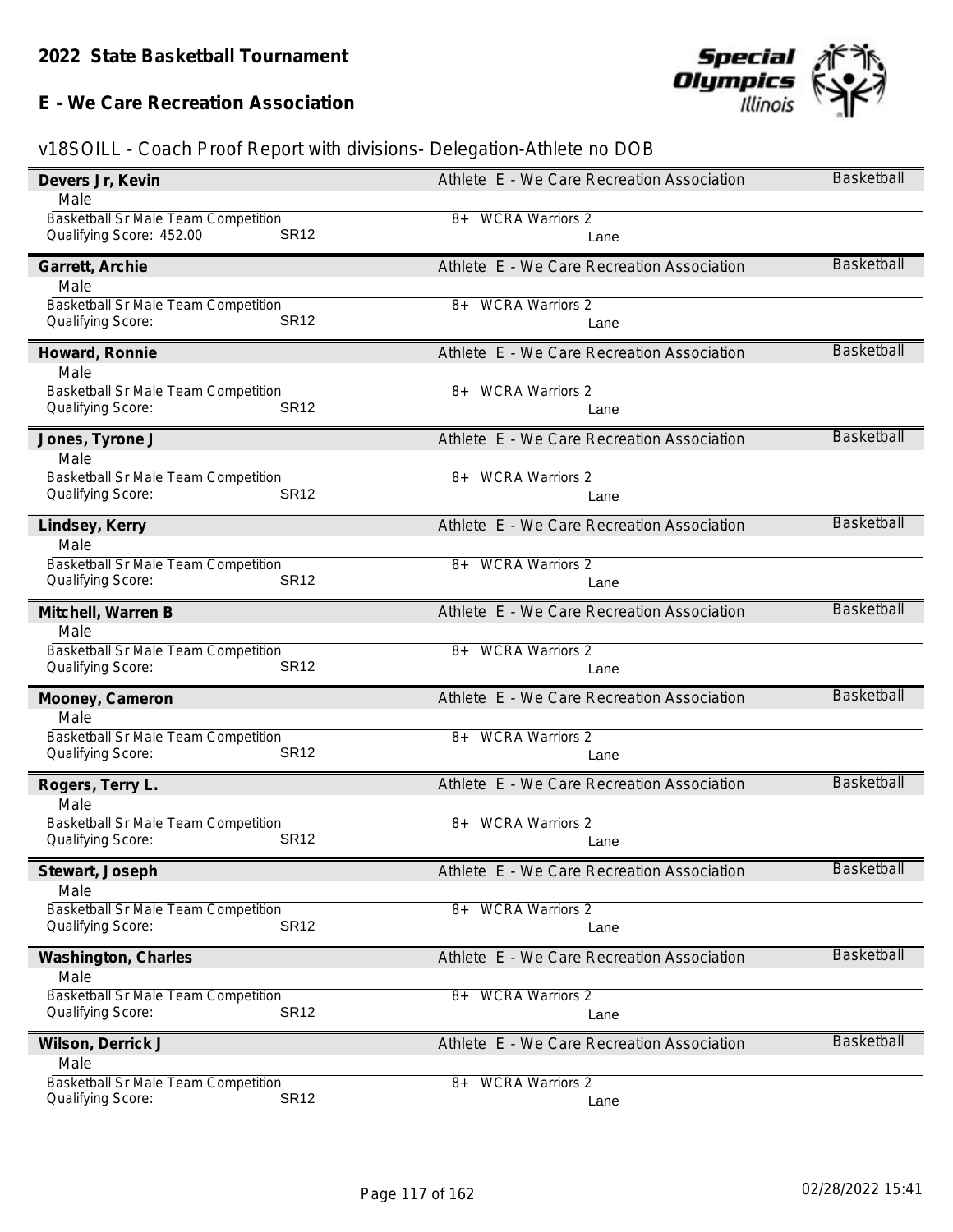### **F - Geneseo High School**



| Bassett, Landon               |                  | Athlete F - Geneseo High School | <b>Basketball</b>  |
|-------------------------------|------------------|---------------------------------|--------------------|
| Male                          |                  |                                 |                    |
| Basketball Skills 10ft Basket |                  | $8 - 15$                        |                    |
| Qualifying Score: 54.00       | M02              | Lane                            | Level: Male Ball   |
| Streeter, Lillian             |                  | Athlete F - Geneseo High School | <b>Basketball</b>  |
| Female                        |                  |                                 |                    |
| Basketball Skills 10ft Basket |                  | $16+$                           |                    |
| Qualifying Score: 41.00       | F <sub>0</sub> 7 | Lane                            | Level: Female Ball |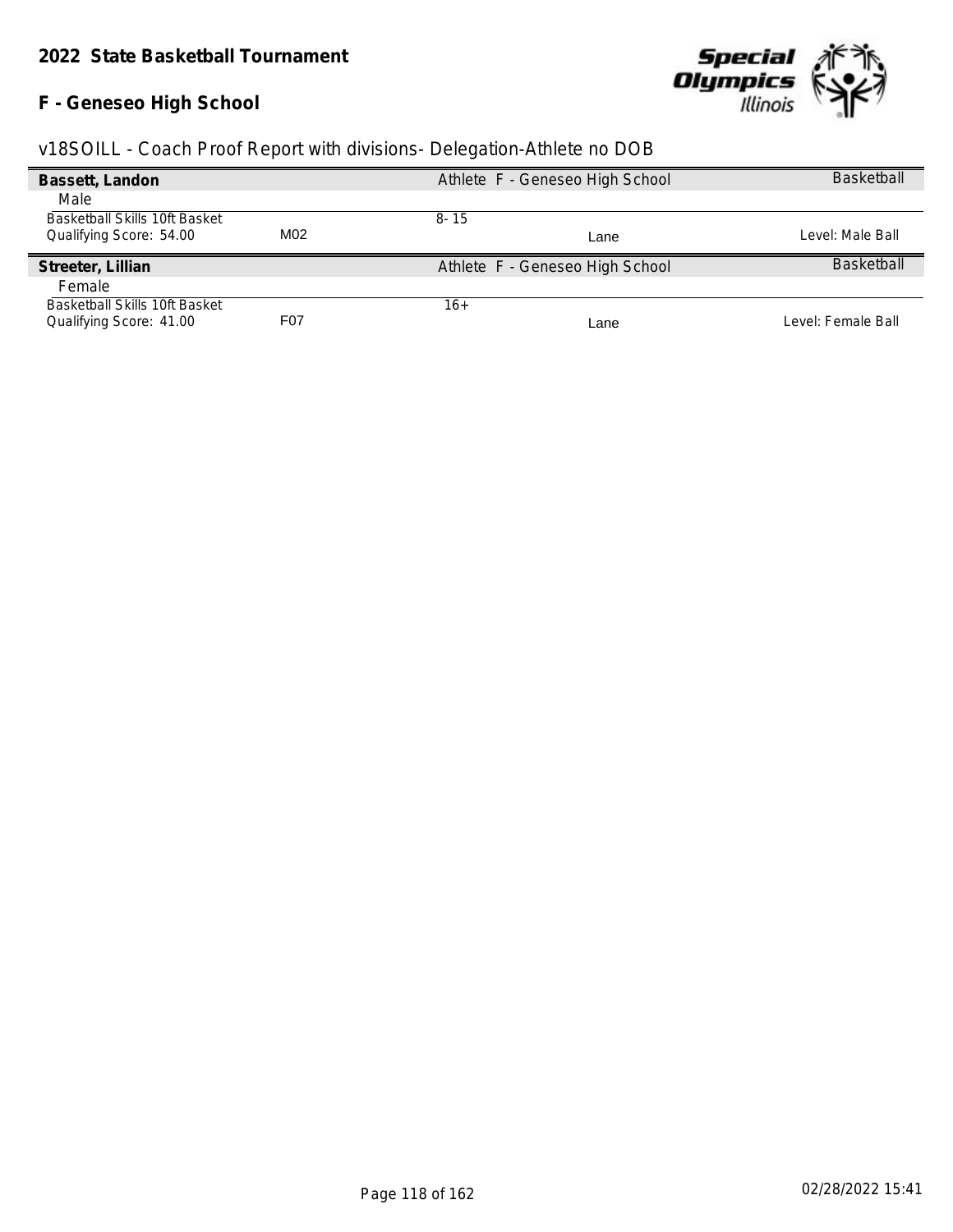# **F - Knox County Schools**



| Bornsen, Deondra                                                                       | Athlete F - Knox County Schools | <b>Basketball</b> |
|----------------------------------------------------------------------------------------|---------------------------------|-------------------|
| Male                                                                                   |                                 |                   |
| Basketball High School Team Competition                                                | 14-22 Knox Thunder              |                   |
| Qualifying Score:<br>HS5                                                               | Lane                            |                   |
| Cann, Jamie                                                                            | Athlete F - Knox County Schools | <b>Basketball</b> |
| Male                                                                                   |                                 |                   |
| Basketball High School Team Competition                                                | 14-22 Knox Thunder              |                   |
| HS <sub>5</sub><br>Qualifying Score:                                                   | Lane                            |                   |
| Dennis, Payton                                                                         | Athlete F - Knox County Schools | <b>Basketball</b> |
| Male                                                                                   |                                 |                   |
| Basketball High School Team Competition                                                | 14-22 Knox Thunder              |                   |
| Qualifying Score:<br>HS5                                                               | Lane                            |                   |
| Dickerson, Markus                                                                      | Athlete F - Knox County Schools | <b>Basketball</b> |
| Male                                                                                   |                                 |                   |
| Basketball High School Team Competition                                                | 14-22 Knox Thunder              |                   |
| Qualifying Score:<br>HS5                                                               | Lane                            |                   |
| Fluker, Travisus                                                                       | Athlete F - Knox County Schools | <b>Basketball</b> |
| Male                                                                                   |                                 |                   |
| Basketball High School Team Competition                                                | 14-22 Knox Thunder              |                   |
| Qualifying Score:<br>HS5                                                               | Lane                            |                   |
| Isala, Aguy                                                                            | Athlete F - Knox County Schools | <b>Basketball</b> |
| Male                                                                                   |                                 |                   |
| Basketball High School Team Competition                                                | 14-22 Knox Thunder              |                   |
|                                                                                        |                                 |                   |
| Qualifying Score:<br>HS <sub>5</sub>                                                   | Lane                            |                   |
| McMahill, Nicholas                                                                     | Athlete F - Knox County Schools | <b>Basketball</b> |
| Male                                                                                   |                                 |                   |
| Basketball High School Team Competition                                                | 14-22 Knox Thunder              |                   |
| Qualifying Score:<br>HS <sub>5</sub>                                                   | Lane                            |                   |
| Nix, Dane                                                                              | Athlete F - Knox County Schools | <b>Basketball</b> |
| Male                                                                                   |                                 |                   |
| Basketball High School Team Competition                                                | 14-22 Knox Thunder              |                   |
| Qualifying Score:<br>HS5                                                               | Lane                            |                   |
| Parker, Llouisa                                                                        | Athlete F - Knox County Schools | <b>Basketball</b> |
| Female                                                                                 |                                 |                   |
| Basketball High School Team Competition                                                | 14-22 Knox Thunder              |                   |
| Qualifying Score:<br>HS <sub>5</sub>                                                   | Lane                            |                   |
| Smith, Blaze                                                                           | Athlete F - Knox County Schools | <b>Basketball</b> |
| Male                                                                                   |                                 |                   |
| Basketball High School Team Competition<br>Qualifying Score: 269.00<br>HS <sub>5</sub> | 14-22 Knox Thunder<br>Lane      |                   |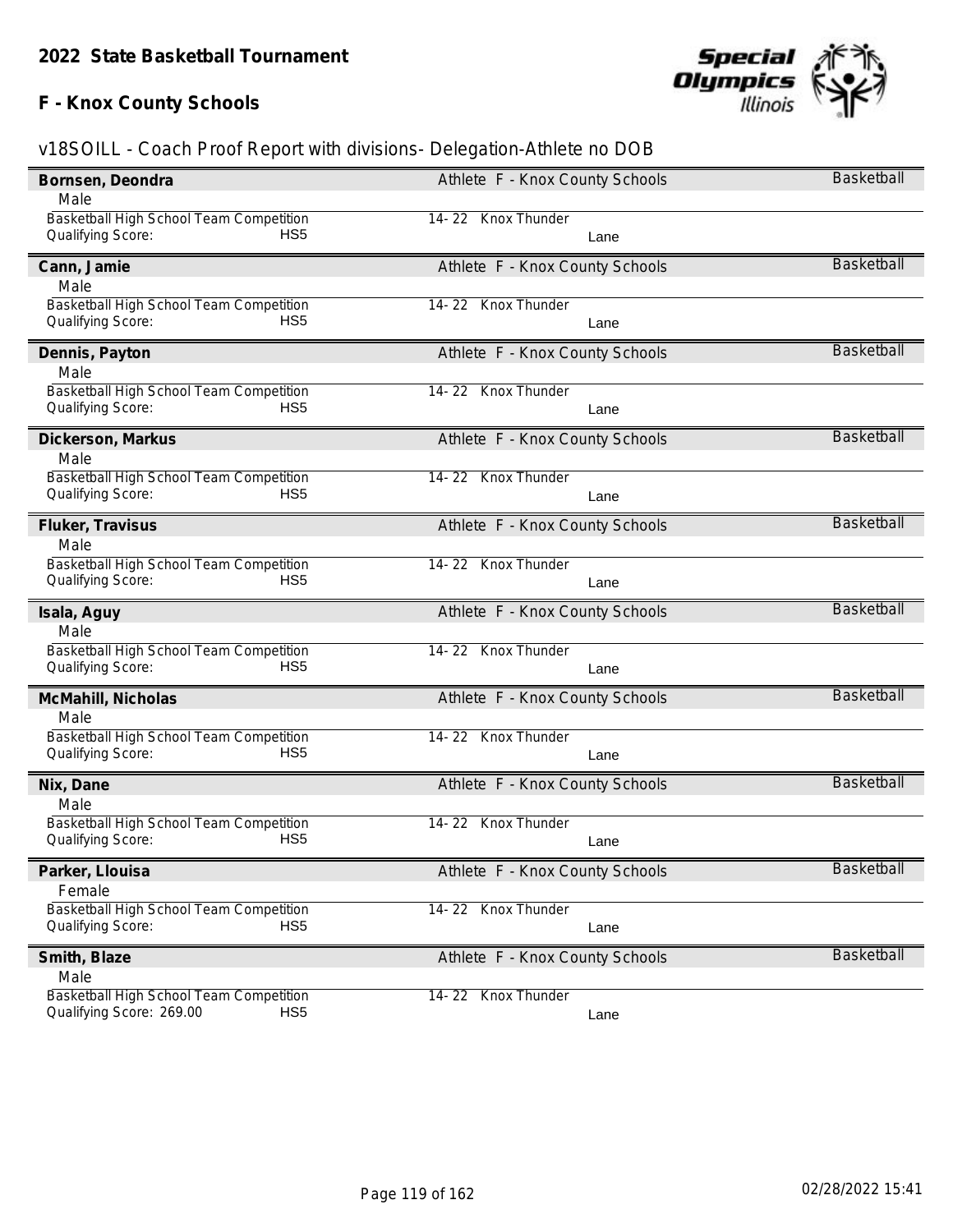### **F - Moline HS**



| Anderson, Brendan                       | Athlete F - Moline HS      | Basketball        |
|-----------------------------------------|----------------------------|-------------------|
| Male                                    |                            |                   |
| Basketball High School Team Competition | 23+ Moline HS Maroons      |                   |
| Qualifying Score: 343.00<br>HS7         | Lane                       |                   |
| Berberich, Isiah                        | Athlete F - Moline HS      | <b>Basketball</b> |
| Male                                    |                            |                   |
| Basketball High School Team Competition | 14-22 Moline HS Maroons    |                   |
| HS7<br>Qualifying Score:                | Lane                       |                   |
| Bogguess, Geayden                       | Athlete F - Moline HS      | Basketball        |
| Male                                    |                            |                   |
| Basketball High School Team Competition | 14-22 Moline HS Maroons    |                   |
| Qualifying Score:<br>HS7                | Lane                       |                   |
| Gomez, Gyel                             | Athlete F - Moline HS      | Basketball        |
| Male                                    |                            |                   |
| Basketball High School Team Competition | 14-22 Moline HS Maroons    |                   |
| HS7<br>Qualifying Score:                | Lane                       |                   |
| Johnson, Sean                           | Athlete F - Moline HS      | <b>Basketball</b> |
| Male                                    |                            |                   |
| Basketball High School Team Competition | 14-22 Moline HS Maroons    |                   |
| Qualifying Score:<br>HS7                | Lane                       |                   |
| Lewis, Je'nez                           | Athlete F - Moline HS      | Basketball        |
| Male                                    |                            |                   |
| Basketball High School Team Competition | 14-22 Moline HS Maroons    |                   |
| Qualifying Score:<br>HS7                | Lane                       |                   |
| Lilius, Christian                       | Athlete F - Moline HS      | <b>Basketball</b> |
| Male                                    |                            |                   |
| Basketball High School Team Competition | 14-22 Moline HS Maroons    |                   |
| Qualifying Score:<br>HS7                | Lane                       |                   |
| Lilius, Gabby                           | Athlete F - Moline HS      | <b>Basketball</b> |
| Female                                  |                            |                   |
| Basketball High School Team Competition | 14-22 Moline HS Maroons    |                   |
| HS7<br>Qualifying Score:                | Lane                       |                   |
| Meeks, Elizabeth                        | Athlete F - Moline HS      | Basketball        |
| Female                                  |                            |                   |
| Basketball High School Team Competition | 14-22 Moline HS Maroons    |                   |
| Qualifying Score:<br>HS7                | Lane                       |                   |
| Mierzwa, Megan                          | Athlete F - Moline HS      | Basketball        |
| Female                                  |                            |                   |
| Basketball High School Team Competition | Moline HS Maroons<br>14-22 |                   |
| HS7<br>Qualifying Score:                | Lane                       |                   |
| Perez, Esai                             | Athlete F - Moline HS      | Basketball        |
| Male                                    |                            |                   |
| Basketball High School Team Competition | 14-22 Moline HS Maroons    |                   |
| HS7<br>Qualifying Score:                | Lane                       |                   |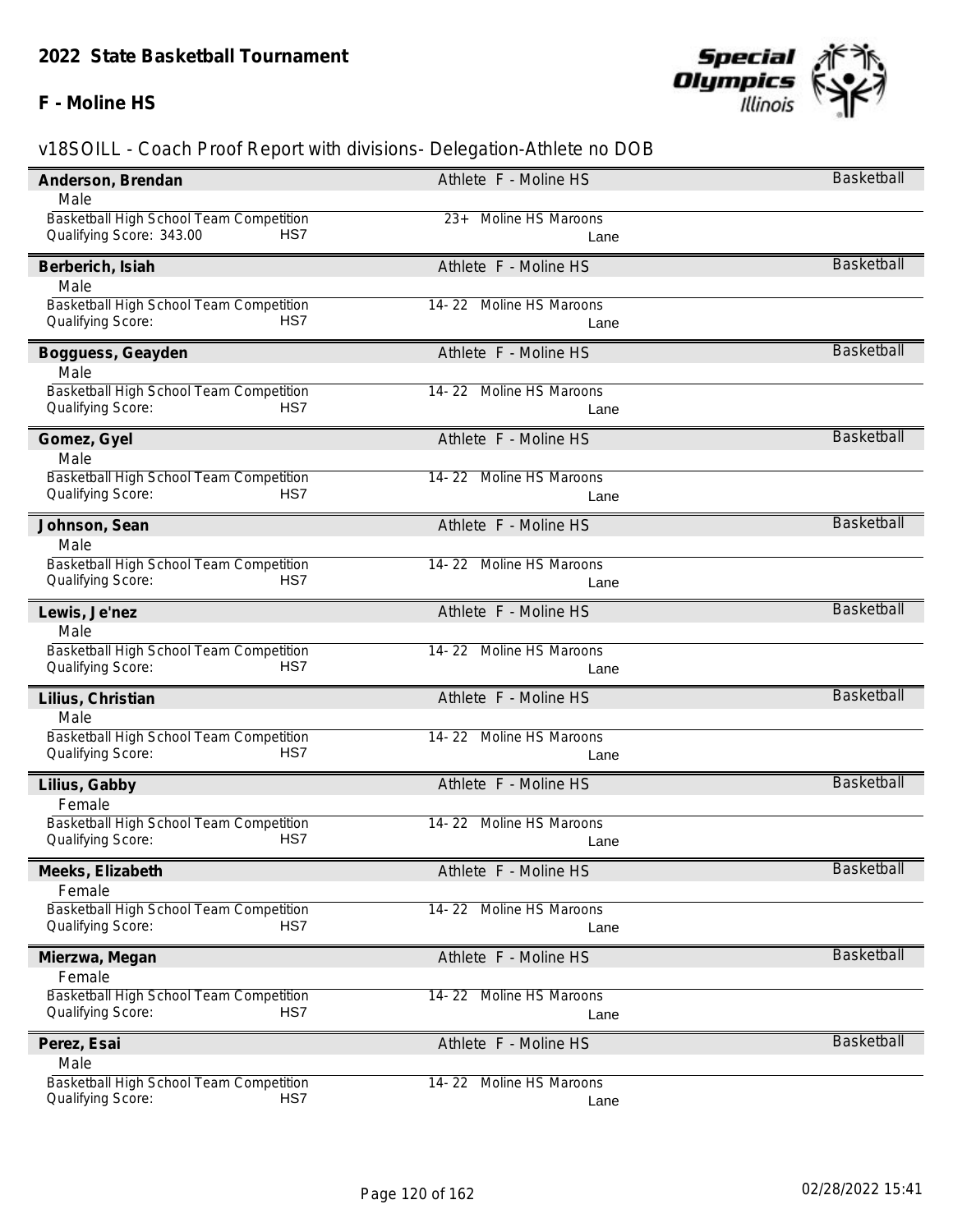#### **F - Moline HS**



| v18SOILL - Coach Proof Report with divisions- Delegation-Athlete no DOB |                       |                   |  |  |  |  |
|-------------------------------------------------------------------------|-----------------------|-------------------|--|--|--|--|
| Woods, Megan                                                            | Athlete F - Moline HS | <b>Basketball</b> |  |  |  |  |
| Female                                                                  |                       |                   |  |  |  |  |
| Basketball High School Team Competition<br>14-22 Moline HS Maroons      |                       |                   |  |  |  |  |
| Qualifying Score: 343.00<br>HS7<br>Lane                                 |                       |                   |  |  |  |  |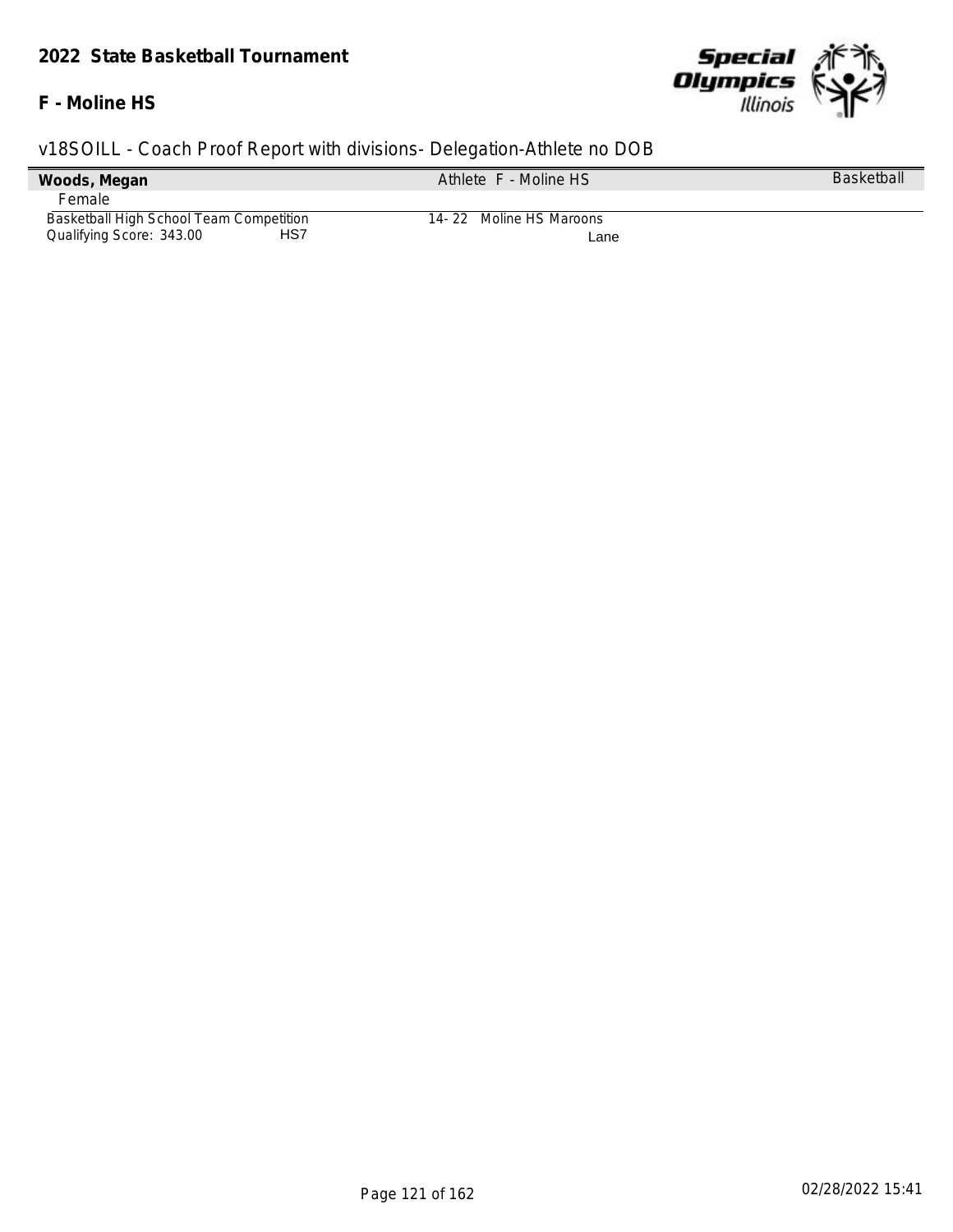# **F - Warren Co Spec Oly**



| Bersted, Nancy                       |                  | Athlete F - Warren Co Spec Oly | <b>Basketball</b>  |
|--------------------------------------|------------------|--------------------------------|--------------------|
| Female                               |                  |                                |                    |
| <b>Basketball Skills 10ft Basket</b> |                  | $16+$                          |                    |
| Qualifying Score: 64.00              | F <sub>11</sub>  | Lane                           | Level: Female Ball |
| Heidenreich, Cathy                   |                  | Athlete F - Warren Co Spec Oly | <b>Basketball</b>  |
| Female                               |                  |                                |                    |
| Basketball Skills 10ft Basket        |                  | 16+                            |                    |
| Qualifying Score: 55.00              | F <sub>0</sub> 8 | Lane                           | Level: Female Ball |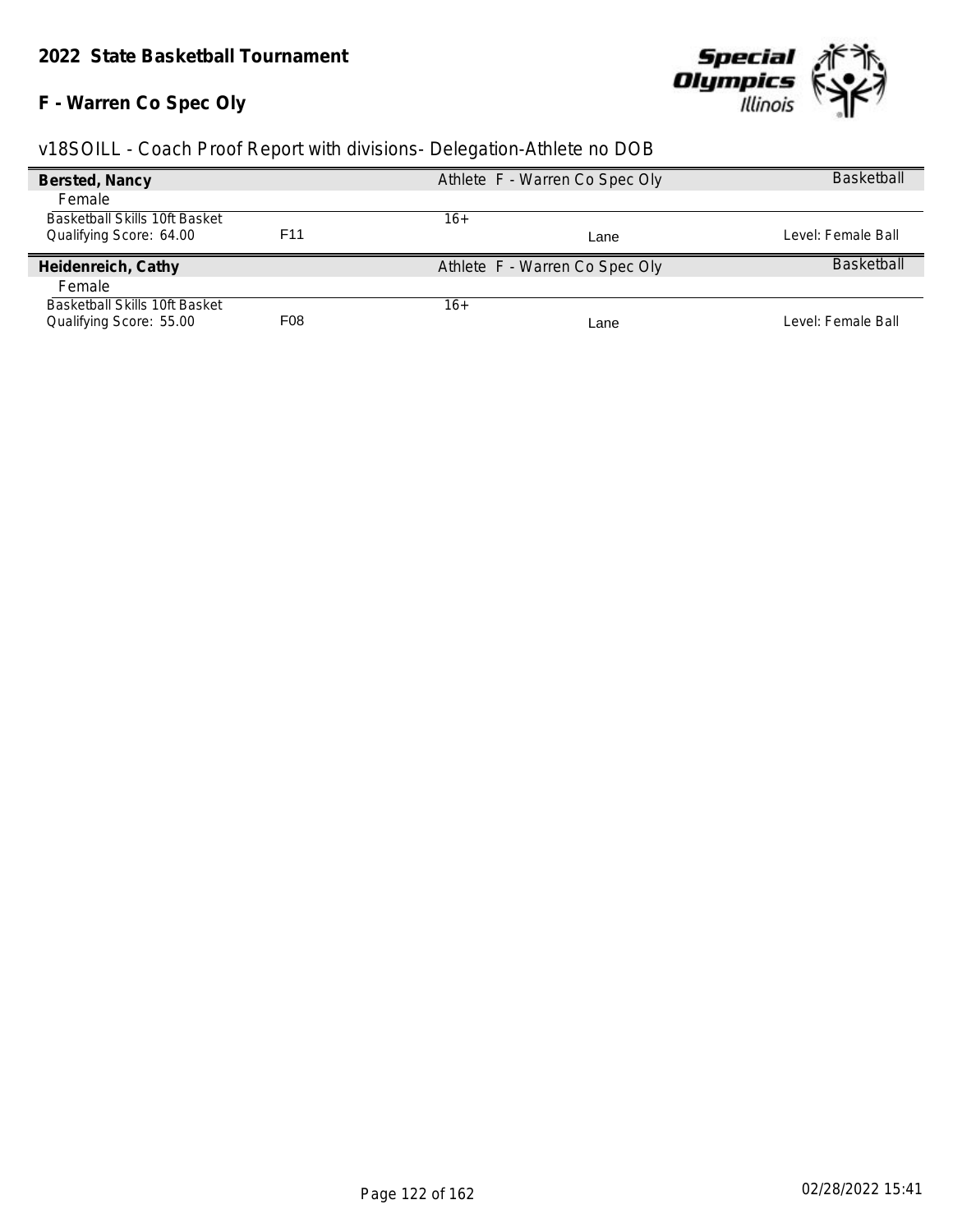### **G - HISRA**



| Barrett, Matthew                            | Athlete G - HISRA            | <b>Basketball</b> |
|---------------------------------------------|------------------------------|-------------------|
| Male                                        |                              |                   |
| <b>Basketball Sr Male Team Competition</b>  | 8+ HISRA Lightning           |                   |
| Qualifying Score:<br>SR <sub>3</sub>        | Lane                         |                   |
| Blanton, Jami                               | Athlete G - HISRA            | <b>Basketball</b> |
| Female                                      |                              |                   |
| <b>Basketball Sr Male Team Competition</b>  | <b>HISRA Lightning</b><br>8+ |                   |
| Qualifying Score:<br>SR <sub>3</sub>        | Lane                         |                   |
| Doran, Thomas                               | Athlete G - HISRA            | <b>Basketball</b> |
| Male                                        |                              |                   |
| Basketball Sr Male Team Competition         | <b>HISRA Lightning</b><br>8+ |                   |
| SR <sub>3</sub><br>Qualifying Score:        | Lane                         |                   |
| Eaton, Anthony C                            | Athlete G - HISRA            | <b>Basketball</b> |
| Male                                        |                              |                   |
| Basketball Sr Male Team Competition         | 8+ HISRA Lightning           |                   |
| SR <sub>3</sub><br>Qualifying Score:        | Lane                         |                   |
| Hall, Christopher (Chris)                   | Athlete G - HISRA            | <b>Basketball</b> |
| Male                                        |                              |                   |
| Basketball Sr Male Team Competition         | 8+ HISRA Lightning           |                   |
| Qualifying Score:<br>SR <sub>3</sub>        | Lane                         |                   |
| Halperin, Daniel (Dan)                      | Athlete G - HISRA            | <b>Basketball</b> |
| Male                                        |                              |                   |
| Basketball Sr Male Team Competition         | 8+ HISRA Lightning           |                   |
| Qualifying Score:<br>SR <sub>3</sub>        | Lane                         |                   |
| Halperin, Jonathan (Jon)                    | Athlete G - HISRA            | <b>Basketball</b> |
| Male                                        |                              |                   |
| Basketball Sr Male Team Competition         | <b>HISRA Lightning</b><br>8+ |                   |
| SR <sub>3</sub><br>Qualifying Score:        | Lane                         |                   |
| Lappie, Ryan                                | Athlete G - HISRA            | <b>Basketball</b> |
| Unknown                                     |                              |                   |
| Basketball Sr Male Team Competition         | <b>HISRA Lightning</b><br>8+ |                   |
| SR <sub>3</sub><br>Qualifying Score:        | Lane                         |                   |
| Mattheessen, Hayden                         | Athlete G - HISRA            | Basketball        |
| Male                                        |                              |                   |
| <b>Basketball Sr Male Team Competition</b>  | <b>HISRA Lightning</b><br>8+ |                   |
| SR <sub>3</sub><br>Qualifying Score: 200.00 | Lane                         |                   |
| Meinders, McKenzie                          | Athlete G - HISRA            | <b>Basketball</b> |
| Female                                      |                              |                   |
| Basketball Sr Male Team Competition         | <b>HISRA Lightning</b><br>8+ |                   |
| SR <sub>3</sub><br>Qualifying Score:        | Lane                         |                   |
| Page, Isaiah                                | Athlete G - HISRA            | <b>Basketball</b> |
| Male                                        |                              |                   |
| Basketball Sr Male Team Competition         | <b>HISRA Lightning</b><br>8+ |                   |
| SR <sub>3</sub><br>Qualifying Score:        | Lane                         |                   |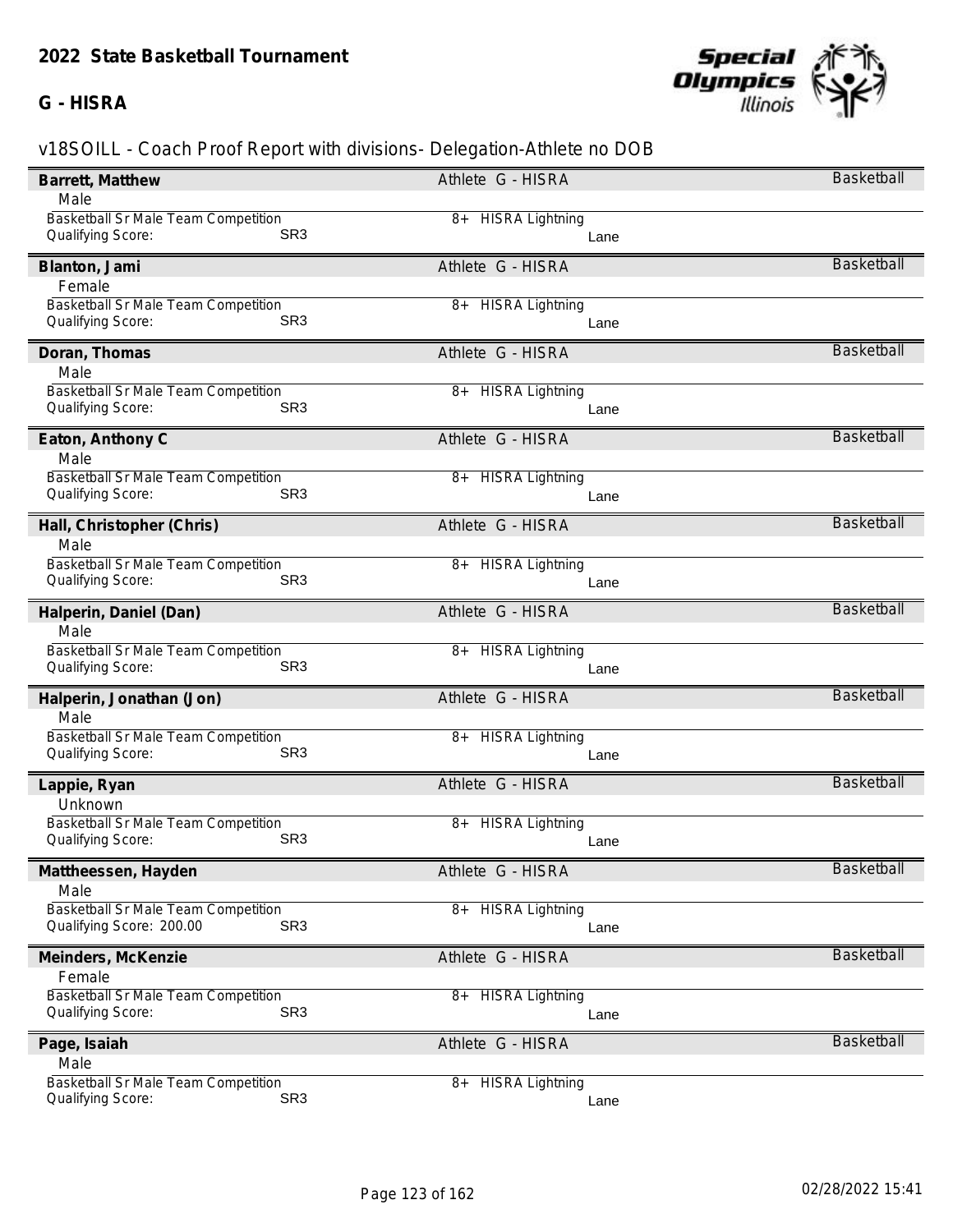#### **G - HISRA**



| Swanson, Scott                      |     | Athlete G - HISRA  | <b>Basketball</b> |
|-------------------------------------|-----|--------------------|-------------------|
| Male                                |     |                    |                   |
| Basketball Sr Male Team Competition |     | 8+ HISRA Lightning |                   |
| Qualifying Score:                   | SR3 | Lane               |                   |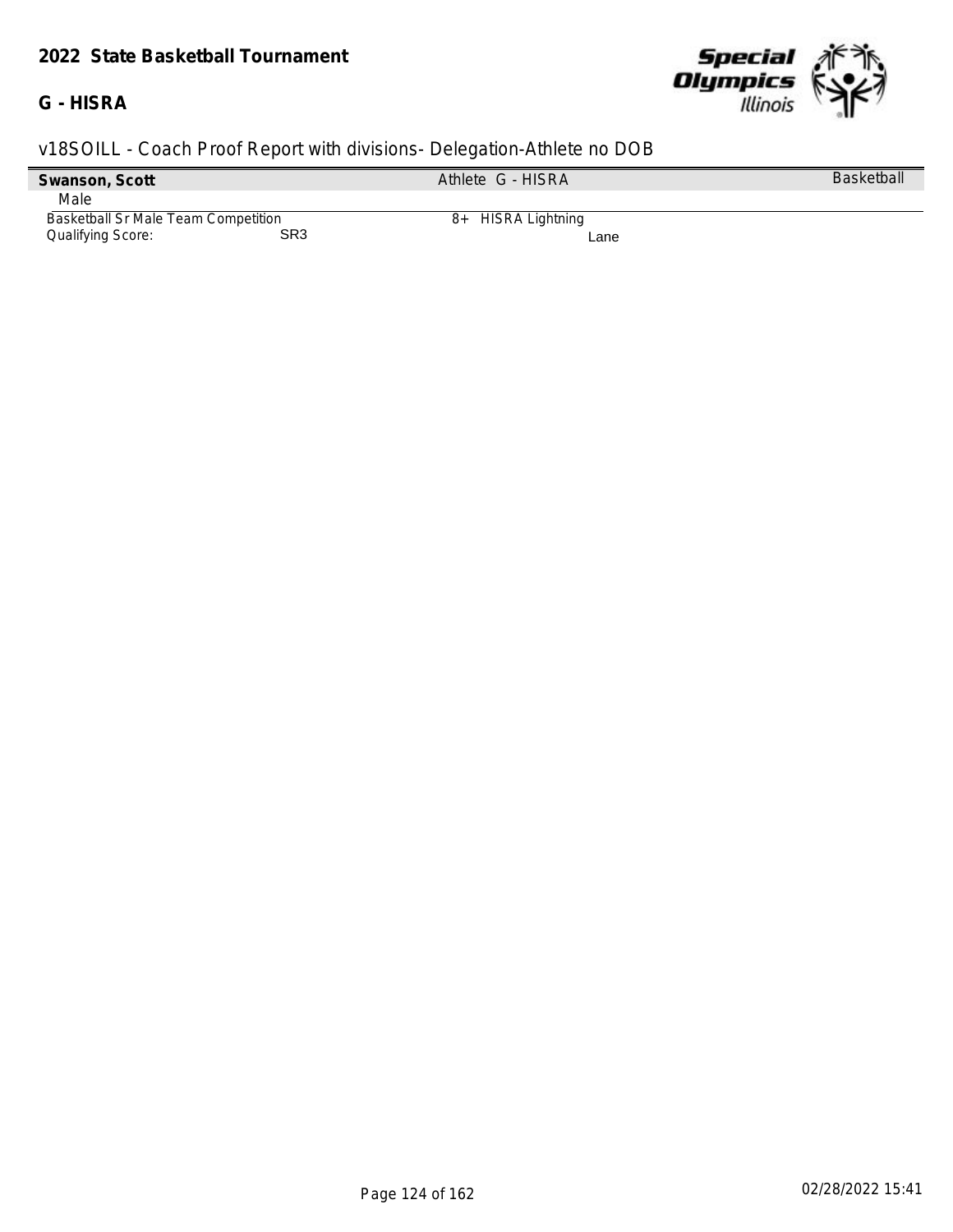#### **G - IRVSRA**



| Applen, Chad                                | Athlete G - IRVSRA                | Basketball        |
|---------------------------------------------|-----------------------------------|-------------------|
| Male                                        |                                   |                   |
| Basketball Sr Male Team Competition         | 8+ IRVSRA Blue Rhinos             |                   |
| SR <sub>2</sub><br>Qualifying Score: 143.00 | Lane                              |                   |
| Campbell, David C                           | Athlete G - IRVSRA                | <b>Basketball</b> |
| Male                                        |                                   |                   |
| Basketball Sr Male Team Competition         | <b>IRVSRA Blue Rhinos</b><br>8+   |                   |
| SR <sub>2</sub><br>Qualifying Score:        | Lane                              |                   |
| Conley, Allen                               | Athlete G - IRVSRA                | <b>Basketball</b> |
| Male                                        |                                   |                   |
| Basketball Sr Male Team Competition         | <b>IRVSRA Blue Rhinos</b><br>8+   |                   |
| SR <sub>2</sub><br>Qualifying Score:        | Lane                              |                   |
| Conley, Kevin                               | Athlete G - IRVSRA                | Basketball        |
| Male                                        |                                   |                   |
| Basketball Sr Male Team Competition         | <b>IRVSRA Pink Panthers</b><br>8+ |                   |
| SR <sub>5</sub><br>Qualifying Score:        | Lane                              |                   |
| Conner, Cody                                | Athlete G - IRVSRA                | <b>Basketball</b> |
| Male                                        |                                   |                   |
| Basketball Sr Male Team Competition         | <b>IRVSRA Pink Panthers</b><br>8+ |                   |
| Qualifying Score:<br>SR <sub>5</sub>        | Lane                              |                   |
| Cruise, Jason                               | Athlete G - IRVSRA                | <b>Basketball</b> |
| Male                                        |                                   |                   |
| <b>Basketball Sr Male Team Competition</b>  | <b>IRVSRA Pink Panthers</b><br>8+ |                   |
| Qualifying Score:<br>SR <sub>5</sub>        | Lane                              |                   |
| Davis, Matthew A                            | Athlete G - IRVSRA                | <b>Basketball</b> |
| Male                                        |                                   |                   |
| Basketball Sr Male Team Competition         | <b>IRVSRA Pink Panthers</b><br>8+ |                   |
| Qualifying Score:<br>SR <sub>5</sub>        | Lane                              |                   |
| Eubanks, Elizabeth                          | Athlete G - IRVSRA                | <b>Basketball</b> |
| Female                                      |                                   |                   |
| Basketball Sr Male Team Competition         | <b>IRVSRA Blue Rhinos</b><br>8+   |                   |
| SR <sub>2</sub><br>Qualifying Score:        | Lane                              |                   |
| Eubanks, Johnathon                          | Athlete G - IRVSRA                | <b>Basketball</b> |
| Male                                        |                                   |                   |
| <b>Basketball Sr Male Team Competition</b>  | 8+ IRVSRA Blue Rhinos             |                   |
| SR <sub>2</sub><br>Qualifying Score:        | Lane                              |                   |
| Hall, Cory                                  | Athlete G - IRVSRA                | Basketball        |
| Male                                        |                                   |                   |
| Basketball Sr Male Team Competition         | <b>IRVSRA Blue Rhinos</b><br>8+   |                   |
| SR <sub>2</sub><br>Qualifying Score:        | Lane                              |                   |
| Hall, Tyler                                 | Athlete G - IRVSRA                | <b>Basketball</b> |
| Male                                        |                                   |                   |
| <b>Basketball Sr Male Team Competition</b>  | <b>IRVSRA Blue Rhinos</b><br>8+   |                   |
| SR <sub>2</sub><br>Qualifying Score:        | Lane                              |                   |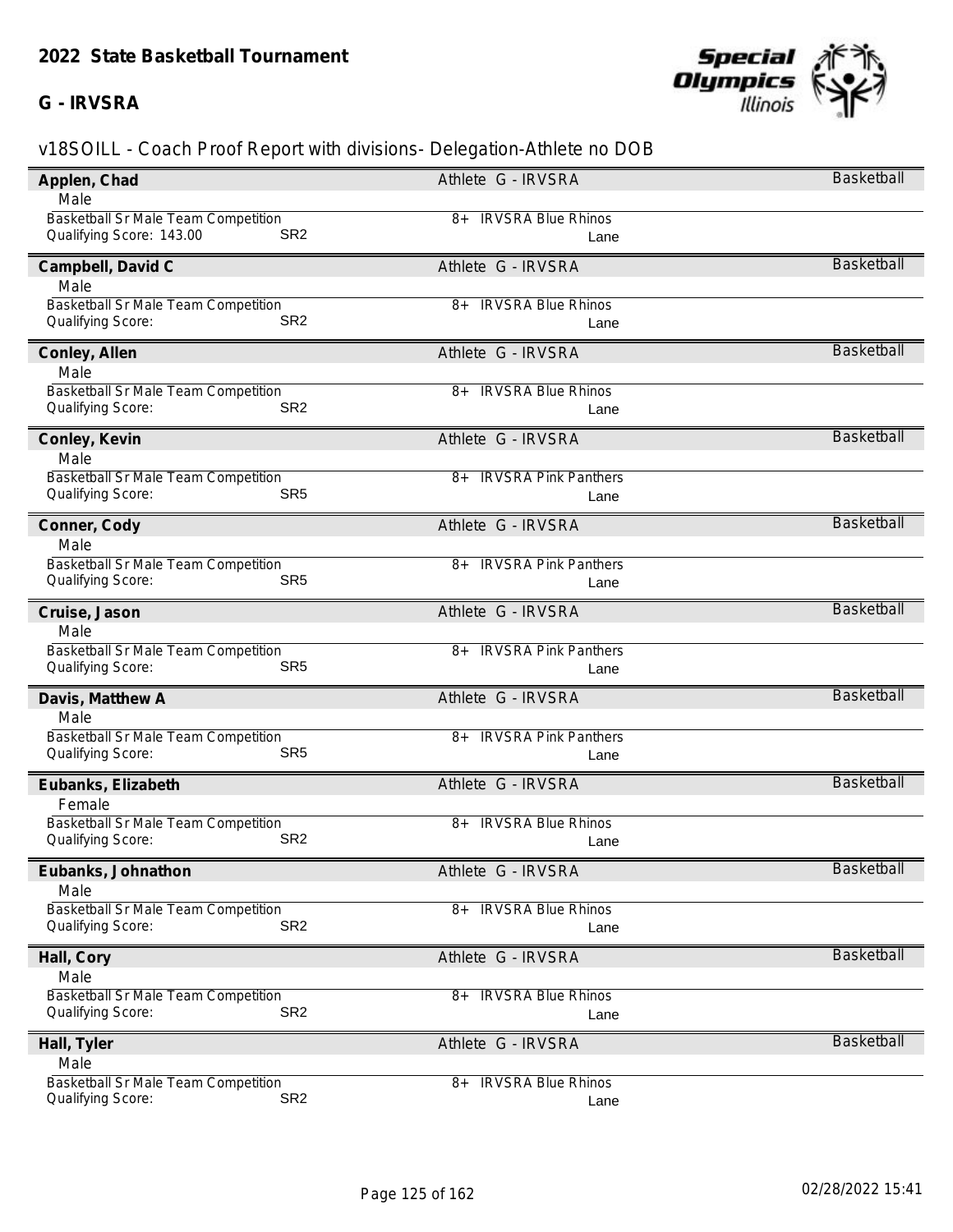### **G - IRVSRA**



| Hall, Zyeer                                 | Athlete G - IRVSRA                   | <b>Basketball</b> |
|---------------------------------------------|--------------------------------------|-------------------|
| Male                                        |                                      |                   |
| <b>Basketball Sr Male Team Competition</b>  | <b>IRVSRA Blue Rhinos</b><br>$8+$    |                   |
| SR <sub>2</sub><br>Qualifying Score:        | Lane                                 |                   |
| Harms, Bernard                              | Athlete G - IRVSRA                   | <b>Basketball</b> |
| Male                                        |                                      |                   |
| Basketball Sr Male Team Competition         | <b>IRVSRA Pink Panthers</b><br>$8+$  |                   |
| SR <sub>5</sub><br>Qualifying Score:        | Lane                                 |                   |
| Horn, Jessica                               | Athlete G - IRVSRA                   | <b>Basketball</b> |
| Female                                      |                                      |                   |
| Basketball Sr Male Team Competition         | <b>IRVSRA Pink Panthers</b><br>$8+$  |                   |
| SR <sub>5</sub><br><b>Qualifying Score:</b> | Lane                                 |                   |
| Leeper, Shelby                              | Athlete G - IRVSRA                   | <b>Basketball</b> |
| Female                                      |                                      |                   |
| Basketball Sr Male Team Competition         | <b>IRVSRA Pink Panthers</b><br>$8+$  |                   |
| SR <sub>5</sub><br>Qualifying Score:        | Lane                                 |                   |
| Leeper, Zachary                             | Athlete G - IRVSRA                   | <b>Basketball</b> |
| Male                                        |                                      |                   |
| Basketball Sr Male Team Competition         | <b>IRVSRA Pink Panthers</b><br>8+    |                   |
| Qualifying Score:<br>SR <sub>5</sub>        | Lane                                 |                   |
| Wireman, James Allen                        | Athlete G - IRVSRA                   | <b>Basketball</b> |
| Male                                        |                                      |                   |
| Basketball Sr Male Team Competition         | <b>IRVSRA Pink Panthers</b><br>8+    |                   |
| Qualifying Score: 197.00<br>SR <sub>5</sub> | Lane                                 |                   |
| Wissler, Cameron                            | Athlete G - IRVSRA                   | <b>Basketball</b> |
| Male                                        |                                      |                   |
| Basketball Sr Male Team Competition         | <b>IRVSRA Blue Rhinos</b><br>$R_{+}$ |                   |
| SR <sub>2</sub><br>Qualifying Score:        | Lane                                 |                   |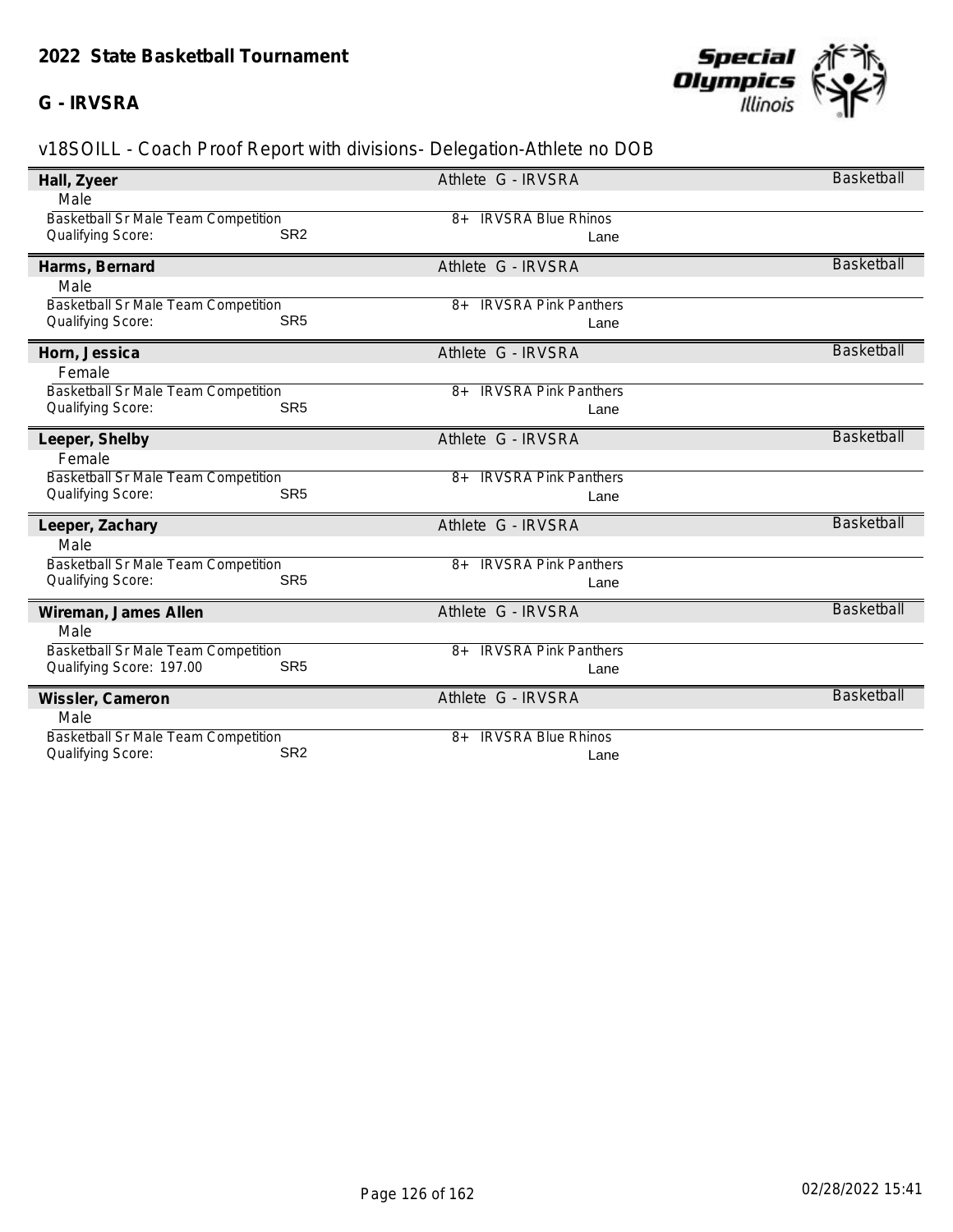### **G - IVC Grey Ghosts**



| Begner, Janelle                      |                 | Athlete G - IVC Grey Ghosts | <b>Basketball</b>  |
|--------------------------------------|-----------------|-----------------------------|--------------------|
| Female                               |                 |                             |                    |
| <b>Basketball Skills 10ft Basket</b> |                 | $16+$                       |                    |
| Qualifying Score: 66.00              | F <sub>12</sub> | Lane                        | Level: Female Ball |
| Custis, Patrick                      |                 | Athlete G - IVC Grey Ghosts | <b>Basketball</b>  |
| Male                                 |                 |                             |                    |
| Basketball Skills 10ft Basket        |                 | $8 - 15$                    |                    |
| Qualifying Score: 63.00              | M03             | Lane                        | Level: Female Ball |
| Ringenberg, Owen                     |                 | Athlete G - IVC Grey Ghosts | <b>Basketball</b>  |
| Male                                 |                 |                             |                    |
| Basketball Skills 8 Ft Basket        |                 | $8 - 15$                    |                    |
| Qualifying Score: 58.00              | M6              | Lane                        | Level: Female Ball |
| Taylor, Teaghan                      |                 | Athlete G - IVC Grey Ghosts | Basketball         |
| Female                               |                 |                             |                    |
| <b>Basketball Skills 10ft Basket</b> |                 | $16+$                       |                    |
| Qualifying Score: 65.00              | F11             | Lane                        | Level: Female Ball |
| Tuttle, Bret                         |                 | Athlete G - IVC Grey Ghosts | Basketball         |
| Male                                 |                 |                             |                    |
| Basketball Skills 10ft Basket        |                 | $16+$                       |                    |
| Qualifying Score: 61.00              | M <sub>13</sub> | Lane                        | Level: Male Ball   |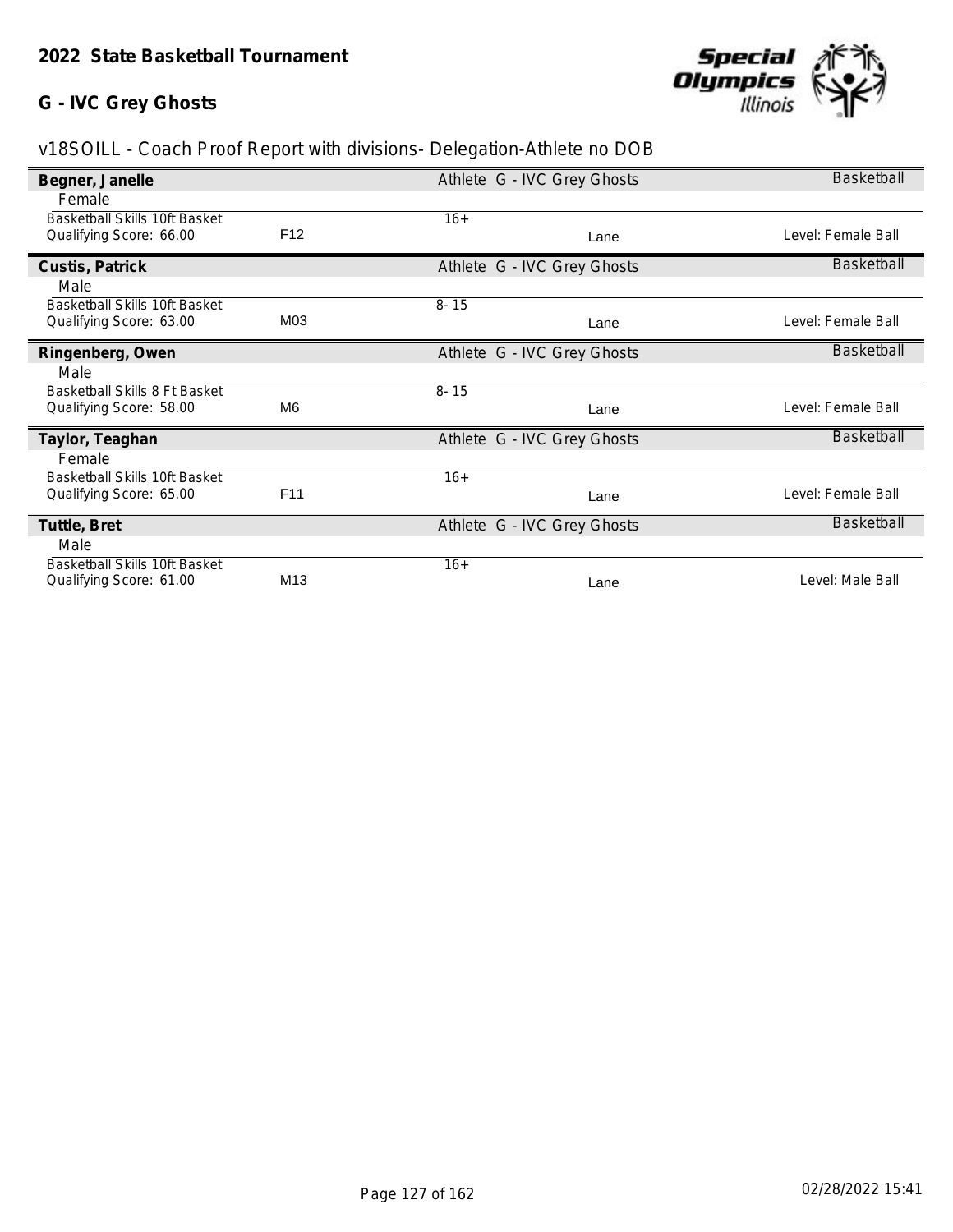#### **G - PBL Panthers**



| Arnold, Jace                               | Athlete G - PBL Panthers           | Basketball        |
|--------------------------------------------|------------------------------------|-------------------|
| Male                                       |                                    |                   |
| Basketball Sr Male Team Competition        | 8+ PBL Panthers A Team             |                   |
| <b>SR13</b><br>Qualifying Score:           | Lane                               |                   |
| Baillie, Zachary                           | Athlete G - PBL Panthers           | <b>Basketball</b> |
| Male                                       |                                    |                   |
| Basketball Sr Male Team Competition        | <b>PBL Panthers A Team</b><br>$8+$ |                   |
| <b>SR13</b><br>Qualifying Score:           | Lane                               |                   |
| Chickini, Taylor                           | Athlete G - PBL Panthers           | <b>Basketball</b> |
| Female                                     |                                    |                   |
| Basketball Sr Male Team Competition        | <b>PBL Panthers A Team</b><br>8+   |                   |
| <b>SR13</b><br>Qualifying Score:           | Lane                               |                   |
| Cuppernell, Riley                          | Athlete G - PBL Panthers           | <b>Basketball</b> |
| Male                                       |                                    |                   |
| Basketball Sr Male Team Competition        | PBL Panthers A Team<br>8+          |                   |
| <b>SR13</b><br>Qualifying Score:           | Lane                               |                   |
| Rexroad, Mark                              | Athlete G - PBL Panthers           | <b>Basketball</b> |
| Male                                       |                                    |                   |
| Basketball Sr Male Team Competition        | <b>PBL Panthers A Team</b><br>8+   |                   |
| Qualifying Score:<br><b>SR13</b>           | Lane                               |                   |
| Snow, Charman                              | Athlete G - PBL Panthers           | <b>Basketball</b> |
| Male                                       |                                    |                   |
| Basketball Sr Male Team Competition        | <b>PBL Panthers A Team</b><br>8+   |                   |
| Qualifying Score: 463.00<br><b>SR13</b>    | Lane                               |                   |
| Snow, Michael                              | Athlete G - PBL Panthers           | <b>Basketball</b> |
| Male                                       |                                    |                   |
| Basketball Sr Male Team Competition        | PBL Panthers A Team<br>8+          |                   |
| <b>SR13</b><br>Qualifying Score:           | Lane                               |                   |
| Steiger, Kristina                          | Athlete G - PBL Panthers           | <b>Basketball</b> |
| Female                                     |                                    |                   |
| Basketball Sr Male Team Competition        | <b>PBL Panthers A Team</b><br>8+   |                   |
| <b>SR13</b><br>Qualifying Score:           | Lane                               |                   |
| Vinyard, Jack                              | Athlete G - PBL Panthers           | <b>Basketball</b> |
| Male                                       |                                    |                   |
| <b>Basketball Sr Male Team Competition</b> | <b>PBL Panthers A Team</b><br>8+   |                   |
| <b>SR13</b><br>Qualifying Score:           | Lane                               |                   |
| Weersing, Tyler                            | Athlete G - PBL Panthers           | <b>Basketball</b> |
| Male                                       |                                    |                   |
| <b>Basketball Sr Male Team Competition</b> | <b>PBL Panthers A Team</b><br>8+   |                   |
| <b>SR13</b><br>Qualifying Score:           | Lane                               |                   |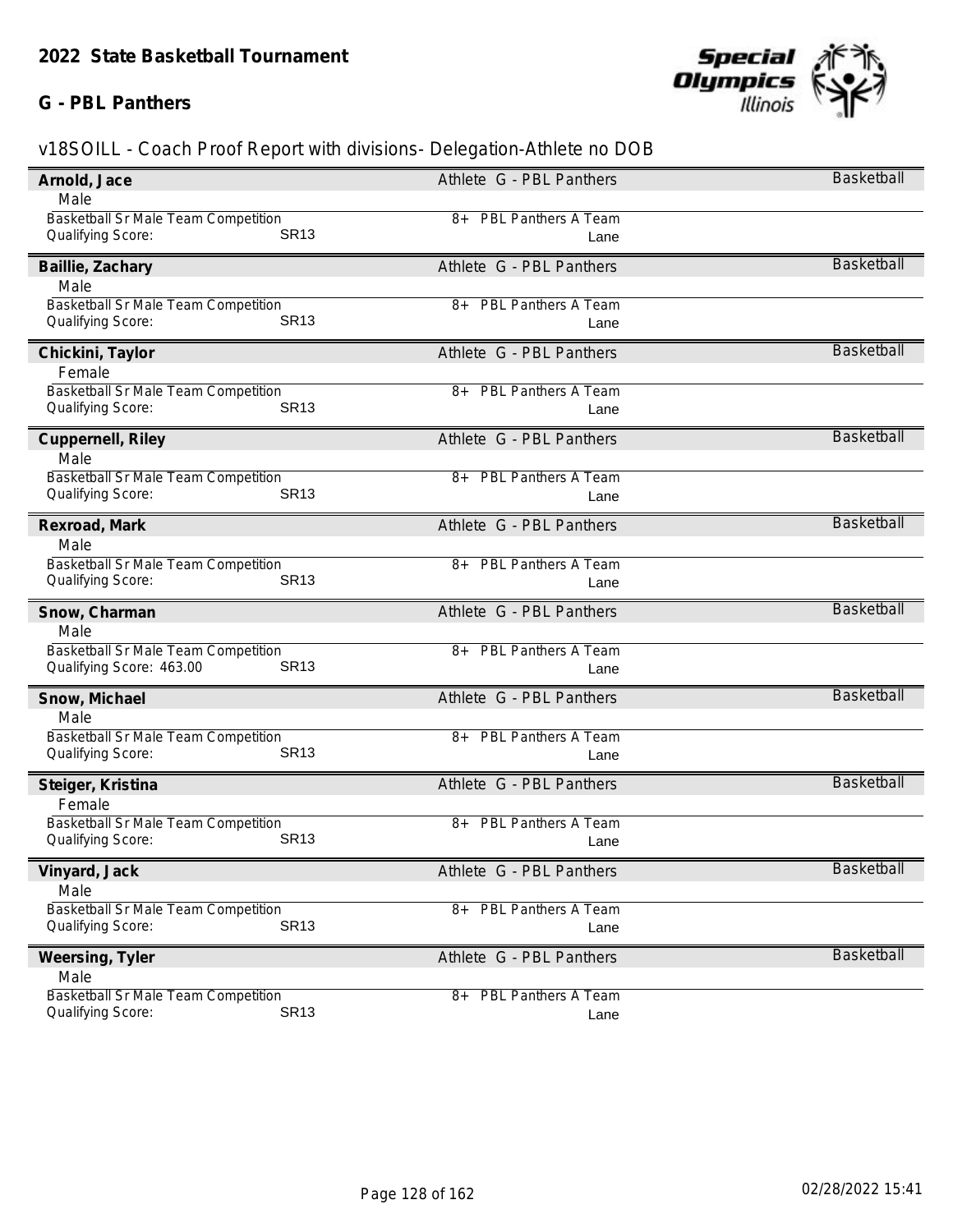# **G - Unit #5 Schools-Kelley**



| v18SOILL - Coach Proof Report with divisions- Delegation-Athlete no DOB |  |  |  |  |
|-------------------------------------------------------------------------|--|--|--|--|
|                                                                         |  |  |  |  |

| Cook, Janene                  |                  | Athlete G - Unit #5 Schools-Kelley | <b>Basketball</b>  |
|-------------------------------|------------------|------------------------------------|--------------------|
| Female                        |                  |                                    |                    |
| Basketball Skills 10ft Basket |                  | 16+                                |                    |
| Qualifying Score: 54.00       | F <sub>0</sub> 8 | Lane                               | Level: Female Ball |
| Knudsen, Thomas (Tommie)      |                  | Athlete G - Unit #5 Schools-Kelley | <b>Basketball</b>  |
| Male                          |                  |                                    |                    |
| Basketball Skills 10ft Basket |                  | 16+                                |                    |
| Qualifying Score: 59.00       | M12              | Lane                               | Level: Male Ball   |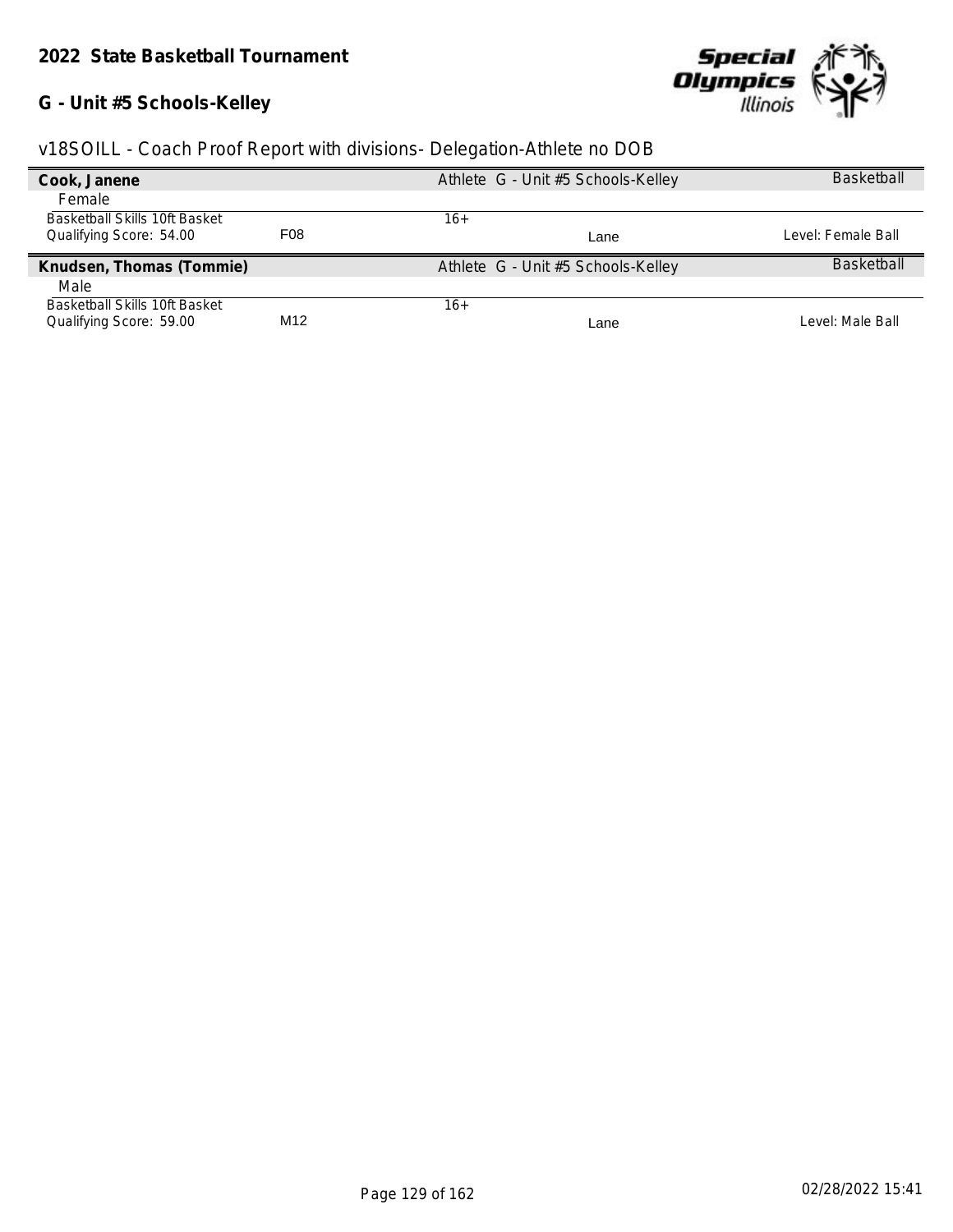# **G - Unit #5 Schools-Niekamp**



| v18SOILL - Coach Proof Report with divisions- Delegation-Athlete no DOB |  |  |  |  |
|-------------------------------------------------------------------------|--|--|--|--|
|                                                                         |  |  |  |  |
|                                                                         |  |  |  |  |
|                                                                         |  |  |  |  |

| Godi, Chetan Krishna          |                | Athlete G - Unit #5 Schools-Niekamp | <b>Basketball</b>  |
|-------------------------------|----------------|-------------------------------------|--------------------|
| Male                          |                |                                     |                    |
| Basketball Skills 8 Ft Basket |                | $8 - 15$                            |                    |
| Qualifying Score: 47.00       | M <sub>5</sub> | Lane                                | Level: Female Ball |
| Laughlin, Cody                |                | Athlete G - Unit #5 Schools-Niekamp | <b>Basketball</b>  |
| Male                          |                |                                     |                    |
| Basketball Skills 8 Ft Basket |                | $8 - 15$                            |                    |
| Qualifying Score: 63.00       | M6             | Lane                                | Level: Female Ball |
| Meisenheimer, Robert          |                | Athlete G - Unit #5 Schools-Niekamp | <b>Basketball</b>  |
| Male                          |                |                                     |                    |
| Basketball Skills 8 Ft Basket |                | $8 - 15$                            |                    |
| Qualifying Score: 41.00       | M4             | Lane                                | Level: Female Ball |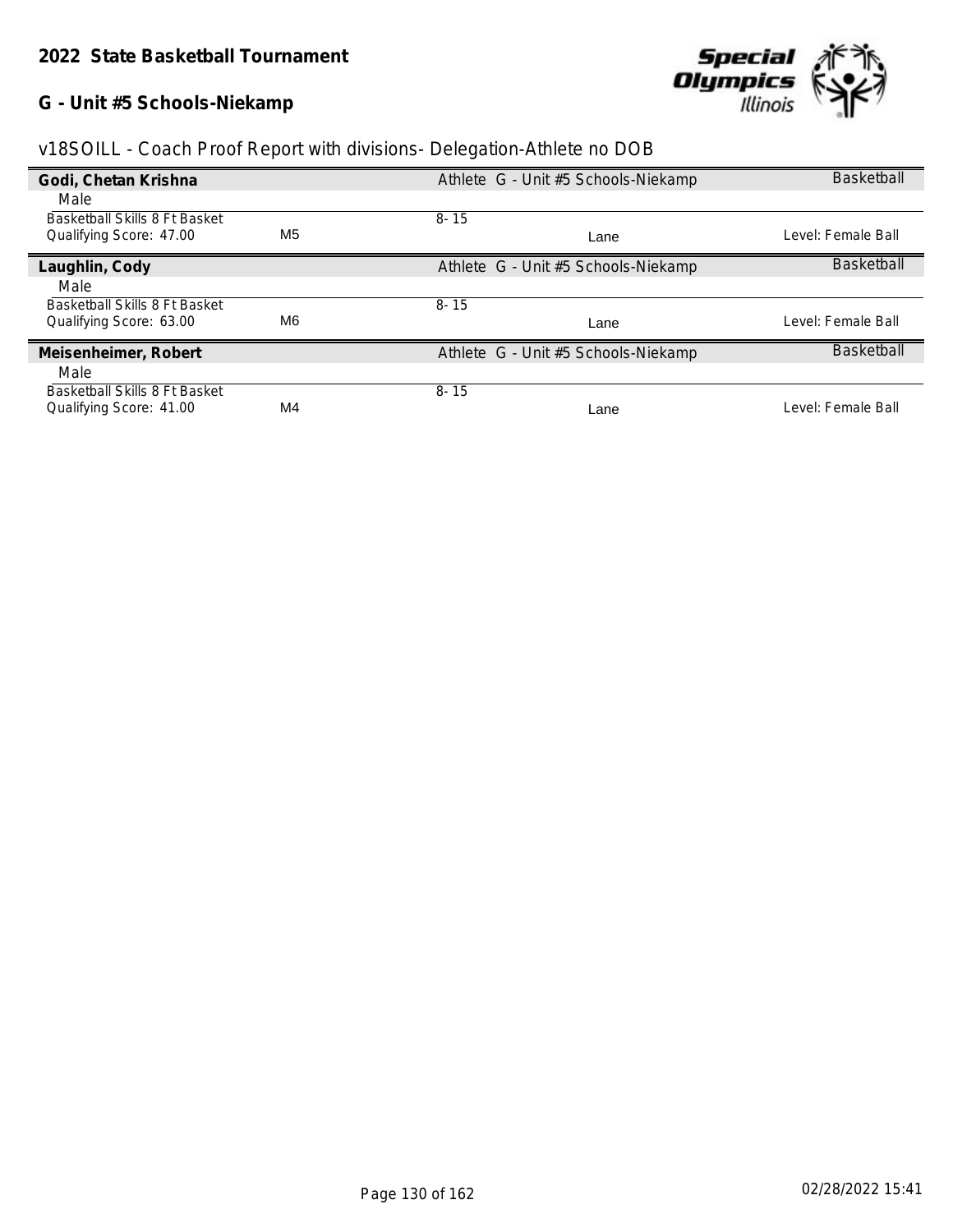# **H - Adams County Special Recreation**



| Casanova, Cameron                                                                        | Athlete H - Adams County Special Recreation   | Basketball        |
|------------------------------------------------------------------------------------------|-----------------------------------------------|-------------------|
| Female                                                                                   |                                               |                   |
| Basketball Sr Female Team Competition<br>Qualifying Score: 16.00<br>FM1                  | 8+ Adams County Angels<br>Lane                |                   |
| Cawthon, Nicholas                                                                        | Athlete H - Adams County Special Recreation   | Basketball        |
| Male                                                                                     |                                               |                   |
| Basketball Sr Male Team Competition<br>SR <sub>3</sub><br>Qualifying Score: 7.00         | <b>Adams County Super Stars</b><br>8+<br>Lane |                   |
| Florea, Mary Evelyn<br>Female                                                            | Athlete H - Adams County Special Recreation   | Basketball        |
| Basketball Sr Female Team Competition<br>Qualifying Score: 14.00<br>FM1                  | 8+ Adams County Angels<br>Lane                |                   |
| Gayton, Cheyenne V<br>Female                                                             | Athlete H - Adams County Special Recreation   | <b>Basketball</b> |
| Basketball Sr Female Team Competition                                                    | <b>Adams County Angels</b><br>8+              |                   |
| Qualifying Score: 14.00<br>FM1                                                           | Lane                                          |                   |
| Goodapple, Jennifer                                                                      | Athlete H - Adams County Special Recreation   | <b>Basketball</b> |
| Female                                                                                   |                                               |                   |
| Basketball Sr Female Team Competition<br>Qualifying Score: 7.00<br>FM <sub>1</sub>       | 8+ Adams County Angels<br>Lane                |                   |
| Haxel, Anna M<br>Female                                                                  | Athlete H - Adams County Special Recreation   | <b>Basketball</b> |
| Basketball Sr Female Team Competition                                                    | <b>Adams County Angels</b><br>$8+$            |                   |
| Qualifying Score: 11.00<br>FM1                                                           | Lane                                          |                   |
| Jansen, Jessica<br>Female                                                                | Athlete H - Adams County Special Recreation   | Basketball        |
| Basketball Sr Female Team Competition                                                    | 8+ Adams County Angels                        |                   |
| Qualifying Score: 17.00<br>FM <sub>1</sub>                                               | Lane                                          |                   |
| Jones, Isabelle                                                                          | Athlete H - Adams County Special Recreation   | Basketball        |
| Female                                                                                   |                                               |                   |
| Basketball Sr Female Team Competition<br>Qualifying Score: 9.00<br>FM1                   | <b>Adams County Angels</b><br>$8+$<br>Lane    |                   |
| Liebold, Kaden<br>Male                                                                   | Athlete H - Adams County Special Recreation   | <b>Basketball</b> |
| <b>Basketball Sr Male Team Competition</b><br>SR <sub>3</sub><br>Qualifying Score: 20.00 | 8+ Adams County Super Stars<br>Lane           |                   |
| Ludwig, Landon                                                                           | Athlete H - Adams County Special Recreation   | Basketball        |
| Male                                                                                     |                                               |                   |
| Basketball Sr Male Team Competition                                                      | 8+ Adams County Super Stars                   |                   |
| SR <sub>3</sub><br>Qualifying Score: 16.00                                               | Lane                                          |                   |
| Nicholson, Brent A                                                                       | Athlete H - Adams County Special Recreation   | <b>Basketball</b> |
| Male<br>Basketball Sr Male Team Competition                                              | 8+ Adams County Super Stars                   |                   |
| SR <sub>3</sub><br>Qualifying Score: 26.00                                               | Lane                                          |                   |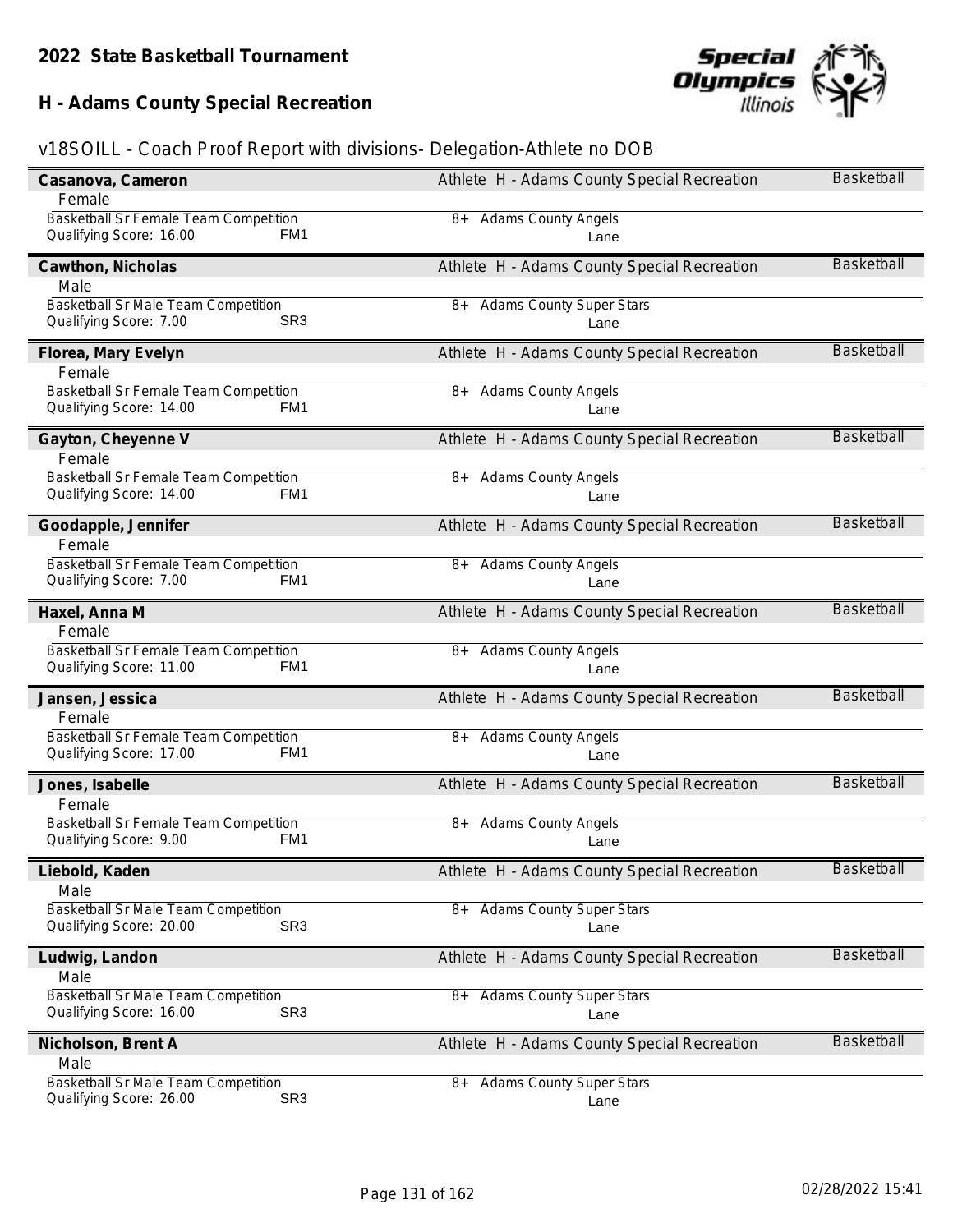# **H - Adams County Special Recreation**



|  | v18SOILL - Coach Proof Report with divisions- Delegation-Athlete no DOB |  |
|--|-------------------------------------------------------------------------|--|
|  |                                                                         |  |
|  |                                                                         |  |
|  |                                                                         |  |

| Randall, Courtney                                              |                 | Athlete H - Adams County Special Recreation | <b>Basketball</b> |
|----------------------------------------------------------------|-----------------|---------------------------------------------|-------------------|
| Female                                                         |                 |                                             |                   |
| Basketball Sr Female Team Competition                          |                 | <b>Adams County Angels</b><br>8+            |                   |
| Qualifying Score: 8.00                                         | FM <sub>1</sub> | Lane                                        |                   |
| Ray, John                                                      |                 | Athlete H - Adams County Special Recreation | <b>Basketball</b> |
| Male                                                           |                 |                                             |                   |
| Basketball Sr Male Team Competition                            |                 | <b>Adams County Super Stars</b><br>8+       |                   |
| Qualifying Score: 17.00                                        | SR <sub>3</sub> | Lane                                        |                   |
| Redman, Ethan                                                  |                 | Athlete H - Adams County Special Recreation | <b>Basketball</b> |
| Male                                                           |                 |                                             |                   |
| Basketball Sr Male Team Competition                            |                 | <b>Adams County Super Stars</b><br>8+       |                   |
| Qualifying Score: 21.00                                        | SR <sub>3</sub> | Lane                                        |                   |
|                                                                |                 |                                             |                   |
| Snow, Camron                                                   |                 | Athlete H - Adams County Special Recreation | <b>Basketball</b> |
| Male                                                           |                 |                                             |                   |
| <b>Basketball Sr Male Team Competition</b>                     |                 | <b>Adams County Super Stars</b><br>8+       |                   |
| Qualifying Score: 18.00                                        | SR <sub>3</sub> | Lane                                        |                   |
| Zanger, Brennon                                                |                 | Athlete H - Adams County Special Recreation | <b>Basketball</b> |
| Male                                                           |                 |                                             |                   |
| Basketball Sr Male Team Competition                            |                 | <b>Adams County Super Stars</b><br>8+       |                   |
| Qualifying Score: 18.00                                        | SR <sub>3</sub> | Lane                                        |                   |
| Zanger, Carter                                                 |                 | Athlete H - Adams County Special Recreation | <b>Basketball</b> |
| Male                                                           |                 |                                             |                   |
| Basketball Sr Male Team Competition<br>Qualifying Score: 18.00 | SR <sub>3</sub> | <b>Adams County Super Stars</b><br>8+       |                   |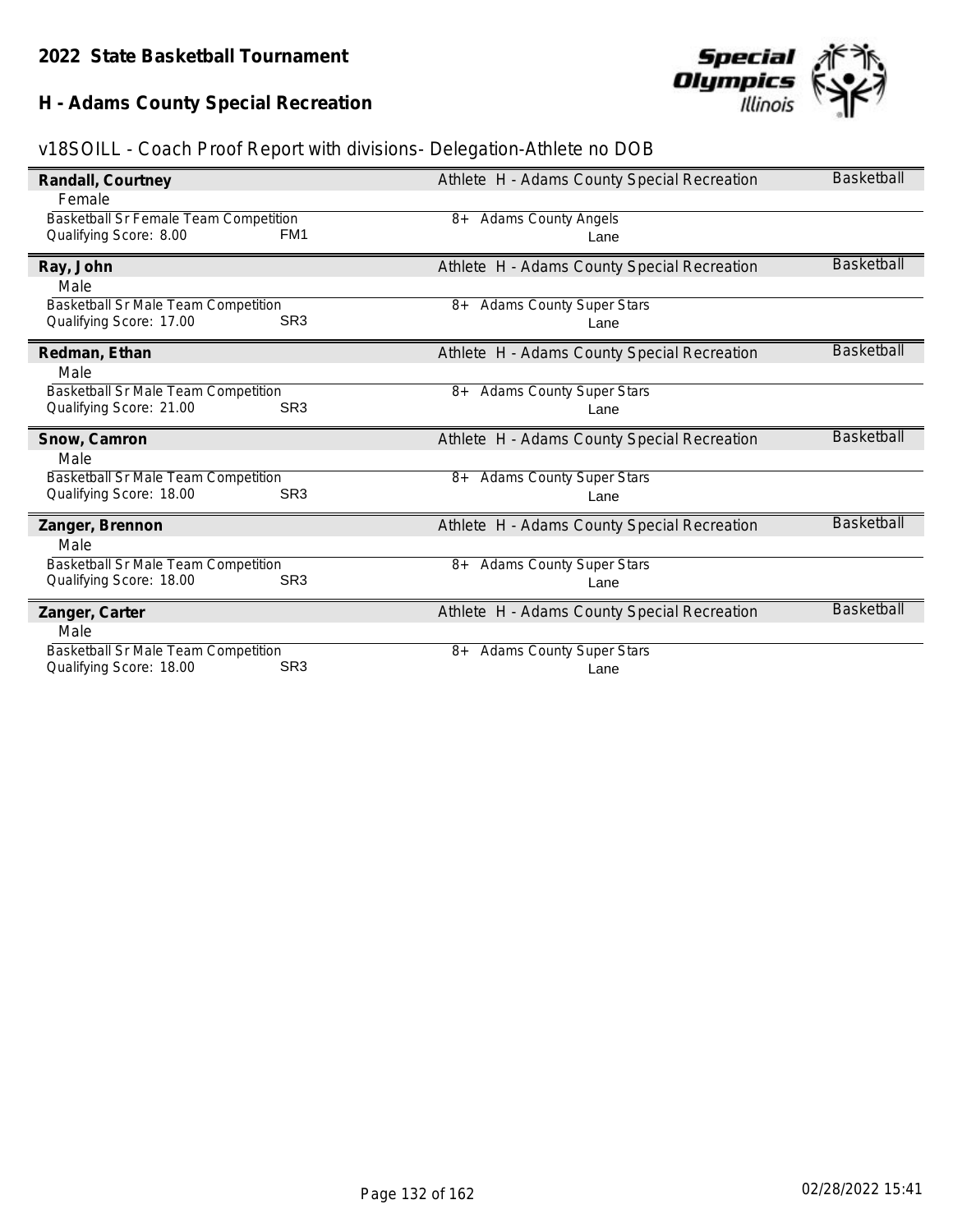#### **H - Auburn Area**



| Derhake, William                     |                 | Athlete H - Auburn Area | <b>Basketball</b>  |
|--------------------------------------|-----------------|-------------------------|--------------------|
| Male                                 |                 |                         |                    |
| Basketball Skills 10ft Basket        |                 | $16+$                   |                    |
| Qualifying Score: 61.00              | M <sub>13</sub> | Lane                    | Level: Male Ball   |
| Reynolds, Kacie                      |                 | Athlete H - Auburn Area | <b>Basketball</b>  |
| Female                               |                 |                         |                    |
| <b>Basketball Skills 10ft Basket</b> |                 | $16+$                   |                    |
| Qualifying Score: 58.00              | F <sub>09</sub> | Lane                    | Level: Female Ball |
| VanKooten, Jordan                    |                 | Athlete H - Auburn Area | <b>Basketball</b>  |
| Male                                 |                 |                         |                    |
| Basketball Skills 10ft Basket        |                 | $16+$                   |                    |
| Qualifying Score: 77.00              | M <sub>17</sub> | Lane                    | Level: Male Ball   |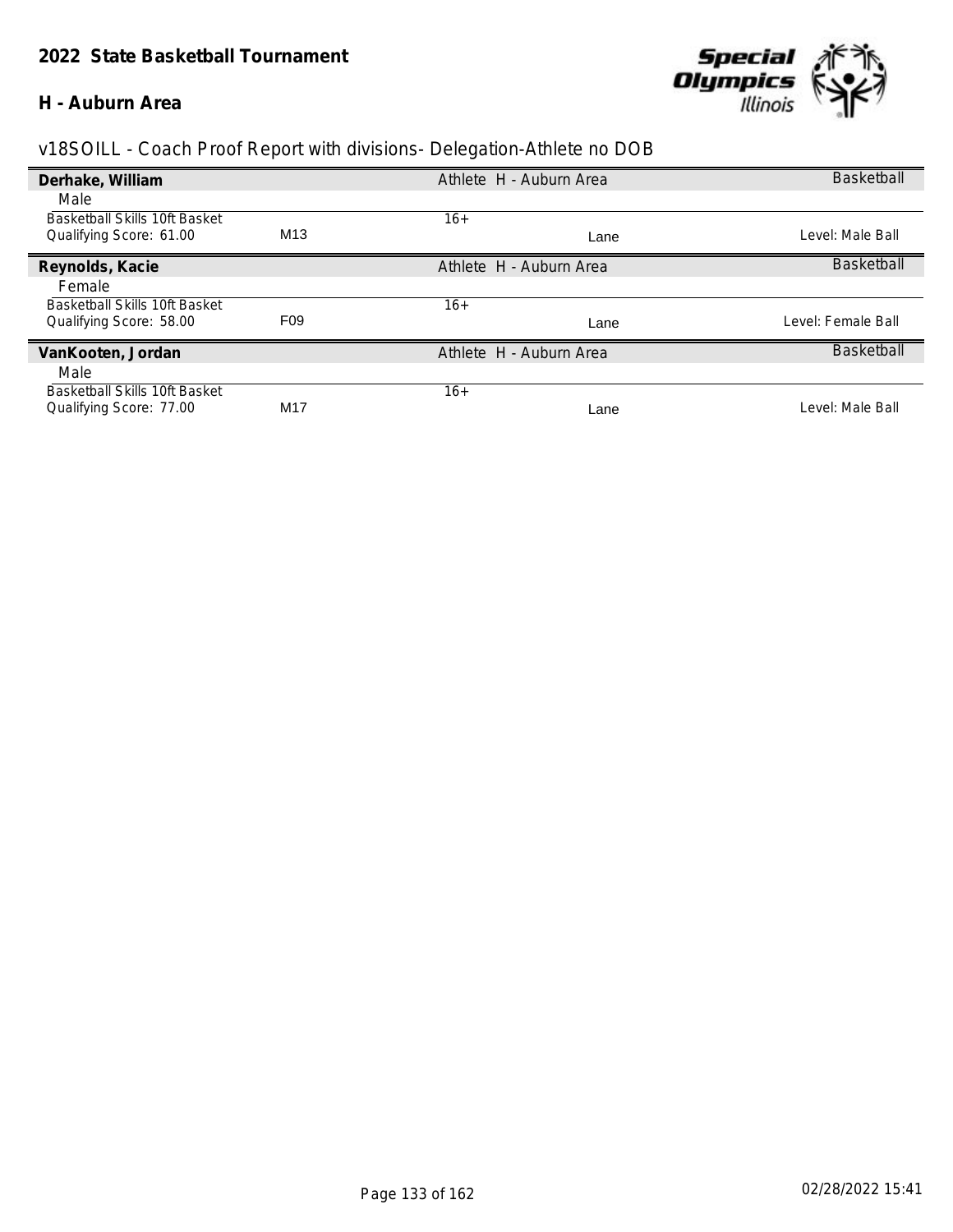# **H - Beardstown Spec Oly**



| Banda, Pedro                               |                 | Athlete H - Beardstown Spec Oly      | Basketball         |
|--------------------------------------------|-----------------|--------------------------------------|--------------------|
| Male                                       |                 |                                      |                    |
| Basketball Sr Male Team Competition        |                 | 8+ Beardstown Black Attack           |                    |
| Qualifying Score: 42.00                    | SR <sub>8</sub> | Lane                                 |                    |
| Derham, Samantha                           |                 | Athlete H - Beardstown Spec Oly      | <b>Basketball</b>  |
| Female                                     |                 |                                      |                    |
| Basketball Skills 10ft Basket              |                 | $16+$                                |                    |
| Qualifying Score: 60.00                    | F <sub>10</sub> | Lane                                 | Level: Female Ball |
| Forestier, Samuel M                        |                 | Athlete H - Beardstown Spec Oly      | Basketball         |
| Male                                       |                 |                                      |                    |
| Basketball Sr Male Team Competition        |                 | <b>Beardstown Black Attack</b><br>8+ |                    |
| Qualifying Score: 16.00                    | SR <sub>8</sub> | Lane                                 |                    |
| Gaines, Jeremy                             |                 | Athlete H - Beardstown Spec Oly      | Basketball         |
| Male                                       |                 |                                      |                    |
| Basketball Sr Male Team Competition        |                 | <b>Beardstown Black Attack</b><br>8+ |                    |
| Qualifying Score: 7.00                     | SR <sub>8</sub> | Lane                                 |                    |
| Hance, Douglas R                           |                 | Athlete H - Beardstown Spec Oly      | <b>Basketball</b>  |
| Male                                       |                 |                                      |                    |
| Basketball Sr Male Team Competition        |                 | <b>Beardstown Black Attack</b><br>8+ |                    |
| Qualifying Score: 32.00                    | SR <sub>8</sub> | Lane                                 |                    |
| Nijhawan, Rajat (Raji)                     |                 | Athlete H - Beardstown Spec Oly      | Basketball         |
| Male                                       |                 |                                      |                    |
| Basketball Sr Male Team Competition        |                 | <b>Beardstown Black Attack</b><br>8+ |                    |
| Qualifying Score: 15.00                    | SR <sub>8</sub> | Lane                                 |                    |
| Parrish, Wesley H.                         |                 | Athlete H - Beardstown Spec Oly      | <b>Basketball</b>  |
| Male                                       |                 |                                      |                    |
| Basketball Sr Male Team Competition        |                 | <b>Beardstown Black Attack</b><br>8+ |                    |
| Qualifying Score: 44.00                    | SR <sub>8</sub> | Lane                                 |                    |
| Peacock, William                           |                 | Athlete H - Beardstown Spec Oly      | <b>Basketball</b>  |
| Male                                       |                 |                                      |                    |
| Basketball Sr Male Team Competition        |                 | <b>Beardstown Black Attack</b><br>8+ |                    |
| Qualifying Score: 32.00                    | SR <sub>8</sub> | Lane                                 |                    |
| Poppenhager, lanner                        |                 | Athlete H - Beardstown Spec Oly      | <b>Basketball</b>  |
| Male                                       |                 |                                      |                    |
| <b>Basketball Sr Male Team Competition</b> |                 | <b>Beardstown Black Attack</b><br>8+ |                    |
| Qualifying Score: 55.00                    | SR <sub>8</sub> | Lane                                 |                    |
| Santamaria, Arturo                         |                 | Athlete H - Beardstown Spec Oly      | Basketball         |
| Male                                       |                 |                                      |                    |
| <b>Basketball Sr Male Team Competition</b> |                 | <b>Beardstown Black Attack</b><br>8+ |                    |
| Qualifying Score: 41.00                    | SR <sub>8</sub> | Lane                                 |                    |
| Smedly, Michael                            |                 | Athlete H - Beardstown Spec Oly      | <b>Basketball</b>  |
| Male                                       |                 |                                      |                    |
| Basketball Sr Male Team Competition        |                 | <b>Beardstown Black Attack</b><br>8+ |                    |
| Qualifying Score: 17.00                    | SR <sub>8</sub> | Lane                                 |                    |
|                                            |                 |                                      |                    |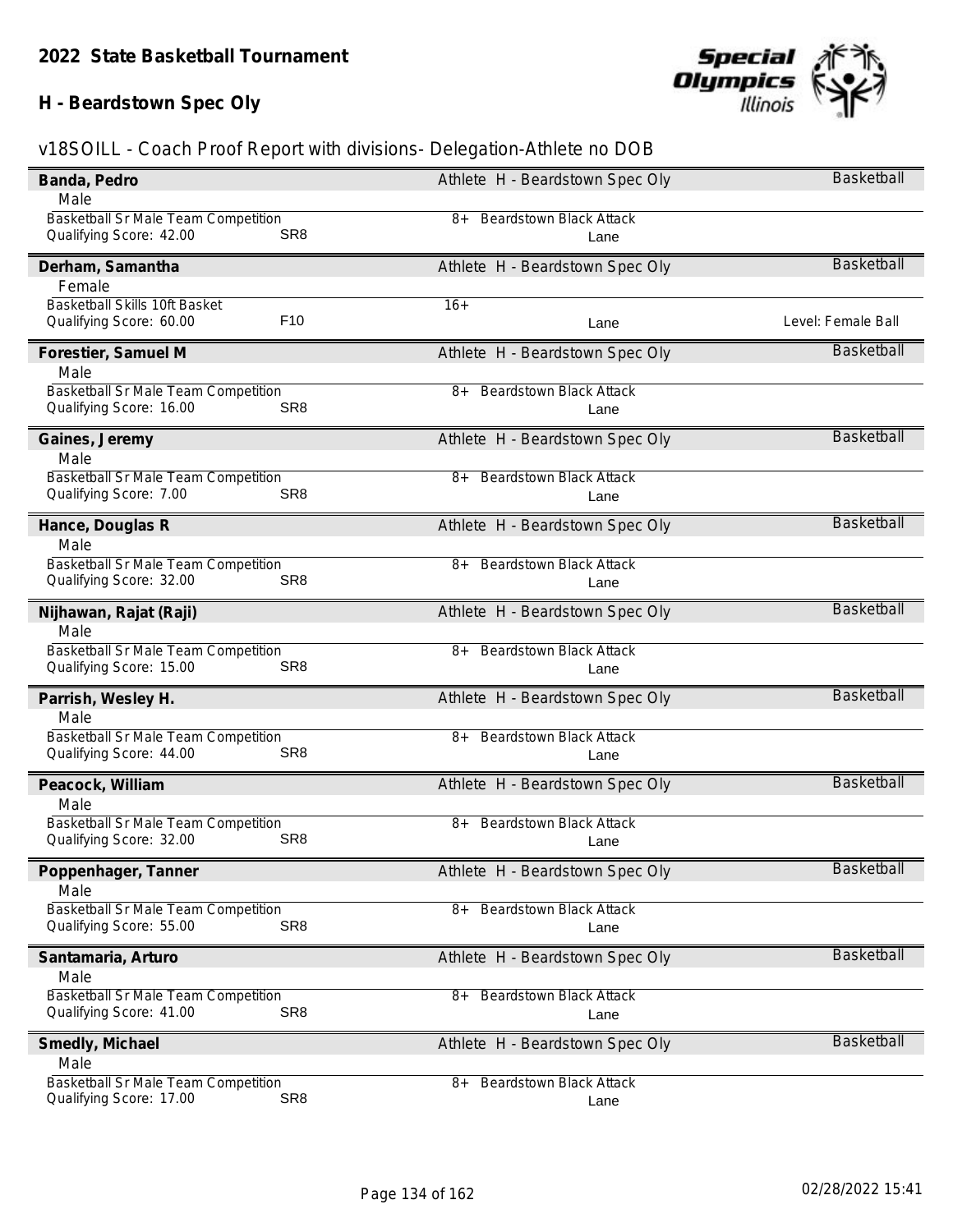### **H - Beardstown Spec Oly**



|                                     |                 | v18SOILL - Coach Proof Report with divisions- Delegation-Athlete no DOB |                   |
|-------------------------------------|-----------------|-------------------------------------------------------------------------|-------------------|
| Wubker, Shawn                       |                 | Athlete H - Beardstown Spec Oly                                         | <b>Basketball</b> |
| Male                                |                 |                                                                         |                   |
| Basketball Sr Male Team Competition |                 | Beardstown Black Attack<br>$8+$                                         |                   |
| Qualifying Score: 23.00             | SR <sub>8</sub> | Lane                                                                    |                   |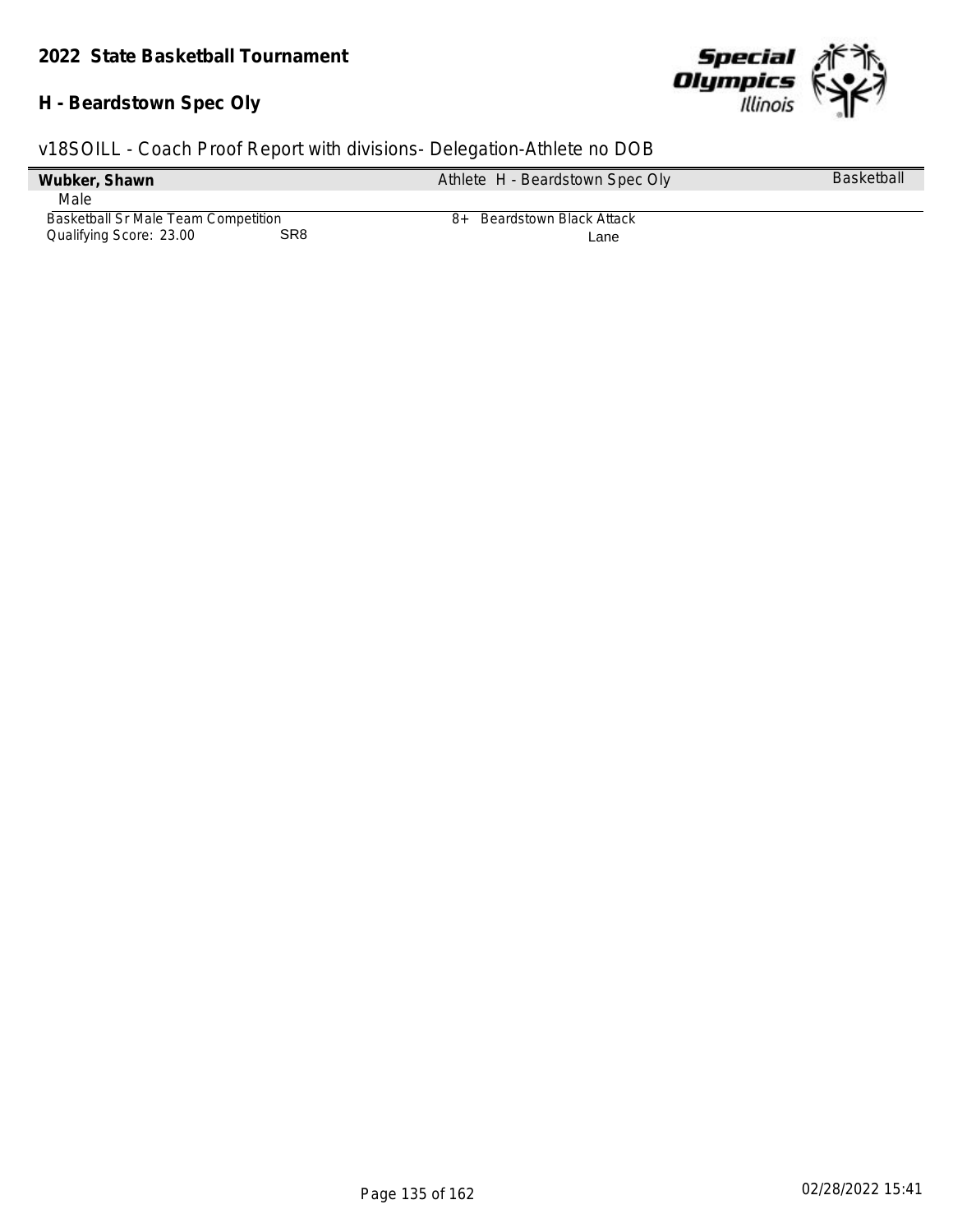# **H - Chatham Chargers**



| Caufield, Ashea (Jazman) Shy               | Athlete H - Chatham Chargers        | Basketball        |
|--------------------------------------------|-------------------------------------|-------------------|
| Female                                     |                                     |                   |
| Basketball High School Team Competition    | 14-22 Chattham Chargers High School |                   |
| Qualifying Score: 21.00<br>HS4             | Lane                                |                   |
| Clem, Christian                            | Athlete H - Chatham Chargers        | <b>Basketball</b> |
| Male                                       |                                     |                   |
| Basketball Sr Male Team Competition        | Chatham Chargers White<br>$8+$      |                   |
| Qualifying Score: 22.00<br>SR4             | Lane                                |                   |
| Fox, Eric                                  | Athlete H - Chatham Chargers        | <b>Basketball</b> |
| Male                                       |                                     |                   |
| Basketball Sr Male Team Competition        | <b>Chatham Chargers White</b><br>8+ |                   |
| Qualifying Score: 26.00<br>SR4             | Lane                                |                   |
| Furr, Caleb                                | Athlete H - Chatham Chargers        | Basketball        |
| Male                                       |                                     |                   |
| Basketball High School Team Competition    | 14-22 Chattham Chargers High School |                   |
| Qualifying Score: 13.00<br>HS4             | Lane                                |                   |
| Geyston, Tyler                             | Athlete H - Chatham Chargers        | <b>Basketball</b> |
| Male                                       |                                     |                   |
| Basketball High School Team Competition    | 14-22 Chattham Chargers High School |                   |
| Qualifying Score: 10.00<br>HS4             | Lane                                |                   |
| Hallom, Curtis                             | Athlete H - Chatham Chargers        | Basketball        |
| Male                                       |                                     |                   |
| Basketball Sr Male Team Competition        | <b>Chatham Chargers White</b><br>8+ |                   |
| Qualifying Score: 32.00<br>SR4             | Lane                                |                   |
| Harris, Trey                               | Athlete H - Chatham Chargers        | <b>Basketball</b> |
| Male                                       |                                     |                   |
| <b>Basketball Sr Male Team Competition</b> | 8+ Chatham Chargers White           |                   |
| SR4<br>Qualifying Score: 14.00             | Lane                                |                   |
| Hergett, Emily Anne                        | Athlete H - Chatham Chargers        | <b>Basketball</b> |
| Female                                     |                                     |                   |
| Basketball Sr Male Team Competition        | Chatham Chargers White<br>8+        |                   |
| Qualifying Score: 14.00<br>SR4             | Lane                                |                   |
| Hobson, Eli                                | Athlete H - Chatham Chargers        | <b>Basketball</b> |
| Male                                       |                                     |                   |
| Basketball High School Team Competition    | 8-13 Chattham Chargers High School  |                   |
| HS4<br>Qualifying Score: 12.00             | Lane                                |                   |
| Homa, Lucas C                              | Athlete H - Chatham Chargers        | Basketball        |
| Male                                       |                                     |                   |
| Basketball High School Team Competition    | 14-22 Chattham Chargers High School |                   |
| Qualifying Score: 9.00<br>HS4              | Lane                                |                   |
| Honn, Seth                                 | Athlete H - Chatham Chargers        | <b>Basketball</b> |
| Male                                       |                                     |                   |
| Basketball Skills 10ft Basket              | $8 - 15$                            |                   |
| M03<br>Qualifying Score: 59.00             | Lane                                | Level: Male Ball  |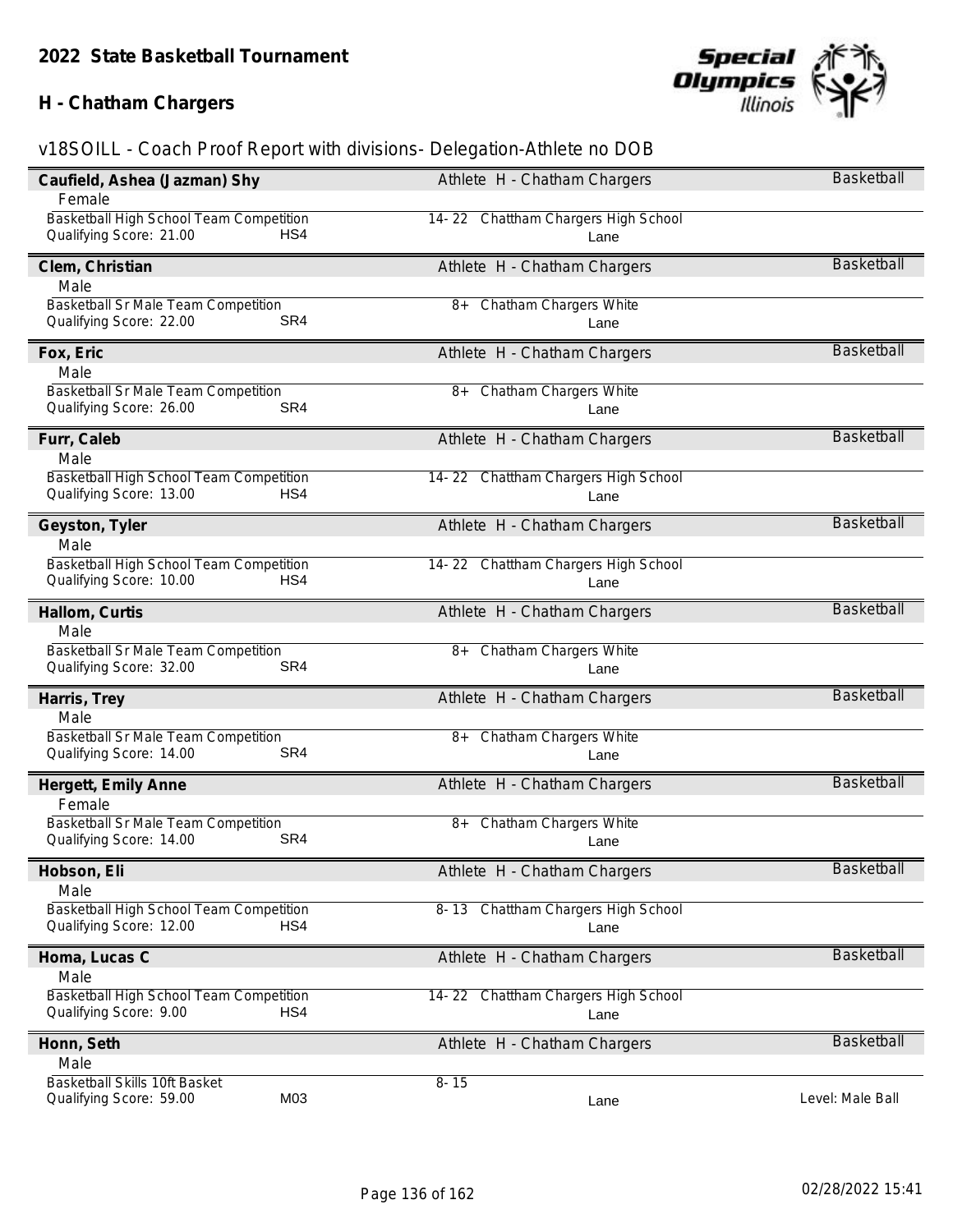# **H - Chatham Chargers**



| Ihnen, Calla                               |                | Athlete H - Chatham Chargers           | <b>Basketball</b>  |
|--------------------------------------------|----------------|----------------------------------------|--------------------|
| Female                                     |                |                                        |                    |
| Basketball Skills 8 Ft Basket              |                | $8 - 15$                               |                    |
| Qualifying Score: 39.00                    | F <sub>3</sub> | Lane                                   | Level: Female Ball |
| Kieffer, Ayden                             |                | Athlete H - Chatham Chargers           | <b>Basketball</b>  |
| Male                                       |                |                                        |                    |
| Basketball High School Team Competition    |                | 14-22 Chattham Chargers High School    |                    |
| Qualifying Score: 26.00                    | HS4            | Lane                                   |                    |
| Maroon, Maxwell                            |                | Athlete H - Chatham Chargers           | <b>Basketball</b>  |
| Male                                       |                |                                        |                    |
| Basketball Sr Male Team Competition        |                | <b>Chatham Chargers White</b><br>8+    |                    |
| Qualifying Score: 11.00                    | SR4            | Lane                                   |                    |
| McCormick, Kellen                          |                | Athlete H - Chatham Chargers           | <b>Basketball</b>  |
| Male                                       |                |                                        |                    |
| Basketball Sr Male Team Competition        |                | <b>Chatham Chargers White</b><br>$8+$  |                    |
| Qualifying Score: 15.00                    | SR4            | Lane                                   |                    |
| Michaelis, Bryce                           |                | Athlete H - Chatham Chargers           | <b>Basketball</b>  |
| Male                                       |                |                                        |                    |
| Basketball Sr Male Team Competition        |                | <b>Chatham Chargers White</b><br>8+    |                    |
| Qualifying Score: 20.00                    | SR4            | Lane                                   |                    |
| Misialek, Justin                           |                | Athlete H - Chatham Chargers           | <b>Basketball</b>  |
| Male                                       |                |                                        |                    |
| Basketball High School Team Competition    |                | 14-22 Chattham Chargers High School    |                    |
| Qualifying Score: 24.00                    | HS4            | Lane                                   |                    |
| Mullen, Spencer                            |                | Athlete H - Chatham Chargers           | <b>Basketball</b>  |
| Male                                       |                |                                        |                    |
| <b>Basketball Sr Male Team Competition</b> |                | Chatham Chargers White<br>8+           |                    |
| Qualifying Score: 11.00                    | SR4            | Lane                                   |                    |
| Sharpe, Logan                              |                | Athlete H - Chatham Chargers           | <b>Basketball</b>  |
| Male                                       |                |                                        |                    |
| Basketball High School Team Competition    |                | 14-22 Chattham Chargers High School    |                    |
| Qualifying Score: 21.00                    | HS4            | Lane                                   |                    |
| Small, Colin                               |                | Athlete H - Chatham Chargers           | <b>Basketball</b>  |
| Male                                       |                |                                        |                    |
| <b>Basketball Sr Male Team Competition</b> |                | <b>Chatham Chargers White</b><br>8+    |                    |
| Qualifying Score: 16.00                    | SR4            | Lane                                   |                    |
| Spears, Alac                               |                | Athlete H - Chatham Chargers           | <b>Basketball</b>  |
| Male                                       |                |                                        |                    |
| Basketball High School Team Competition    |                | 14-22 Chattham Chargers High School    |                    |
| Qualifying Score: 23.00                    | HS4            | Lane                                   |                    |
| Vass, Carter                               |                | Athlete H - Chatham Chargers           | Basketball         |
| Male                                       |                |                                        |                    |
| Basketball High School Team Competition    |                | Chattham Chargers High School<br>8- 13 |                    |
| Qualifying Score: 10.00                    | HS4            | Lane                                   |                    |
|                                            |                |                                        |                    |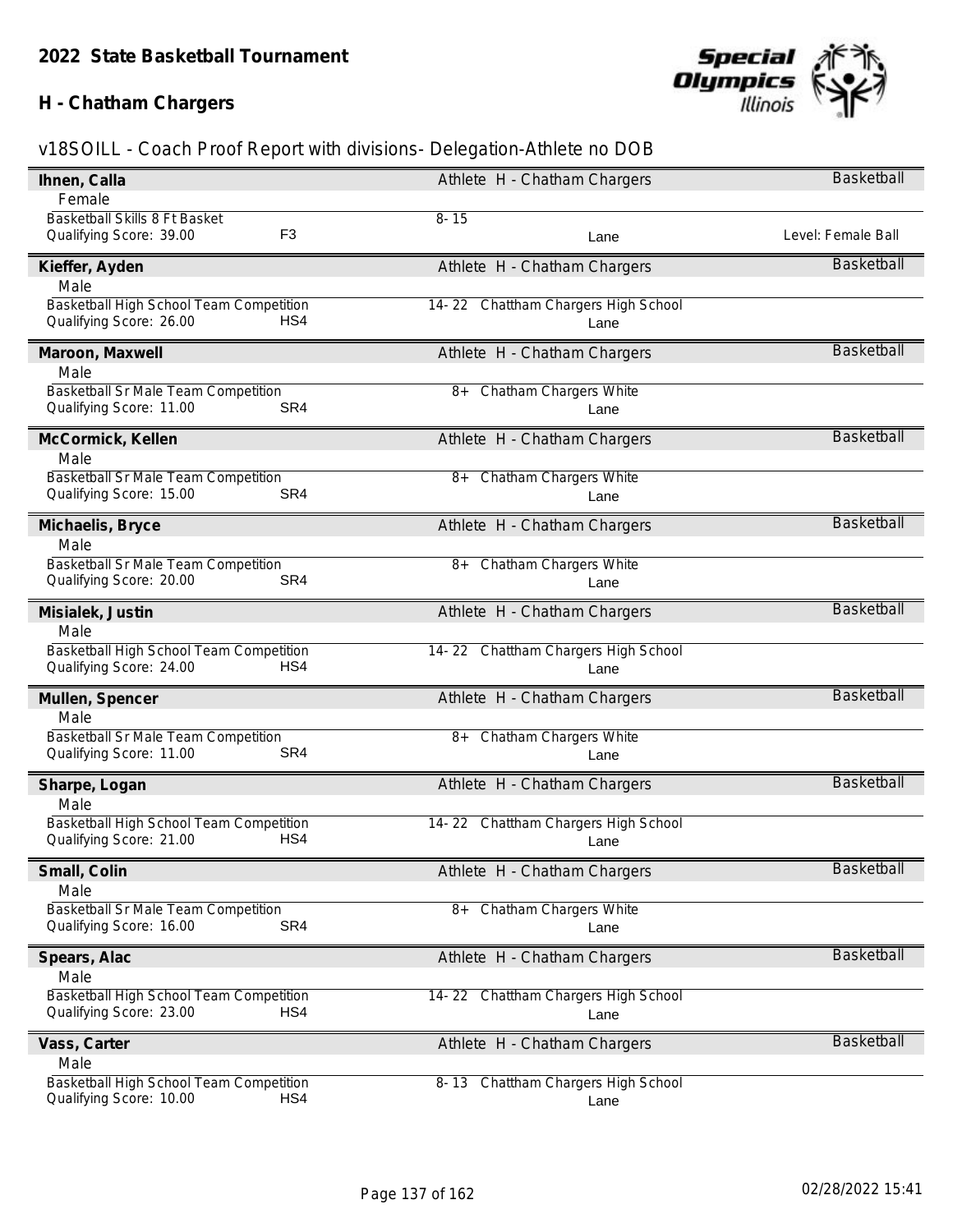### **H - Hope Institute**



| Esguerra, Enrique                          | Athlete H - Hope Institute        | Basketball         |
|--------------------------------------------|-----------------------------------|--------------------|
| Male                                       |                                   |                    |
| Basketball Skills 10ft Basket              | $16+$                             |                    |
| M11<br>Qualifying Score: 56.00             | Lane                              | Level: Male Ball   |
| Handegan, Michael                          | Athlete H - Hope Institute        | <b>Basketball</b>  |
| Male                                       |                                   |                    |
| Basketball High School Team Competition    | <b>Hope Bulldogs ALB</b><br>14-22 |                    |
| HS <sub>1</sub><br>Qualifying Score: 28.00 | Lane                              |                    |
| Harrison, Landon                           | Athlete H - Hope Institute        | <b>Basketball</b>  |
| Male                                       |                                   |                    |
| Basketball Skills 10ft Basket              | $8 - 15$                          |                    |
| M01<br>Qualifying Score: 25.00             | Lane                              | Level: Male Ball   |
| Helmer, Kathryn                            | Athlete H - Hope Institute        | <b>Basketball</b>  |
| Female                                     |                                   |                    |
| Basketball Skills 10ft Basket              | $16+$                             |                    |
| F <sub>08</sub><br>Qualifying Score: 55.00 | Lane                              | Level: Female Ball |
| Juan, Chriswilliam                         | Athlete H - Hope Institute        | Basketball         |
| Male                                       |                                   |                    |
| Basketball High School Team Competition    | 14-22 Hope Bulldogs ALB           |                    |
| Qualifying Score: 15.00<br>HS <sub>1</sub> | Lane                              |                    |
| Kucharski, David                           | Athlete H - Hope Institute        | <b>Basketball</b>  |
| Male                                       |                                   |                    |
| Basketball High School Team Competition    | 14-22 Hope Bulldogs ALB           |                    |
| Qualifying Score: 13.00<br>HS <sub>1</sub> | Lane                              |                    |
| Nunez, Chelsea                             | Athlete H - Hope Institute        | <b>Basketball</b>  |
| Female                                     |                                   |                    |
| Basketball High School Team Competition    | 14-22 Hope Bulldogs ALB           |                    |
| Qualifying Score: 27.00<br>HS <sub>1</sub> | Lane                              |                    |
| Reed, Ashton                               | Athlete H - Hope Institute        | <b>Basketball</b>  |
| Female                                     |                                   |                    |
| Basketball High School Team Competition    | 14-22 Hope Bulldogs ALB           |                    |
| Qualifying Score: 9.00<br>HS <sub>1</sub>  | Lane                              |                    |
| Rezabek, Gabriel                           | Athlete H - Hope Institute        | Basketball         |
| Male                                       |                                   |                    |
| Basketball High School Team Competition    | <b>Hope Bulldogs ALB</b><br>8-13  |                    |
| HS <sub>1</sub><br>Qualifying Score: 27.00 | Lane                              |                    |
| Richardson, Kevin                          | Athlete H - Hope Institute        | Basketball         |
| Male                                       |                                   |                    |
| Basketball High School Team Competition    | 14-22 Hope Bulldogs ALB           |                    |
| Qualifying Score: 32.00<br>HS <sub>1</sub> | Lane                              |                    |
| Sellers, Jonah                             | Athlete H - Hope Institute        | <b>Basketball</b>  |
| Male                                       |                                   |                    |
| Basketball High School Team Competition    | 14-22 Hope Bulldogs ALB           |                    |
| Qualifying Score: 20.00<br>HS <sub>1</sub> | Lane                              |                    |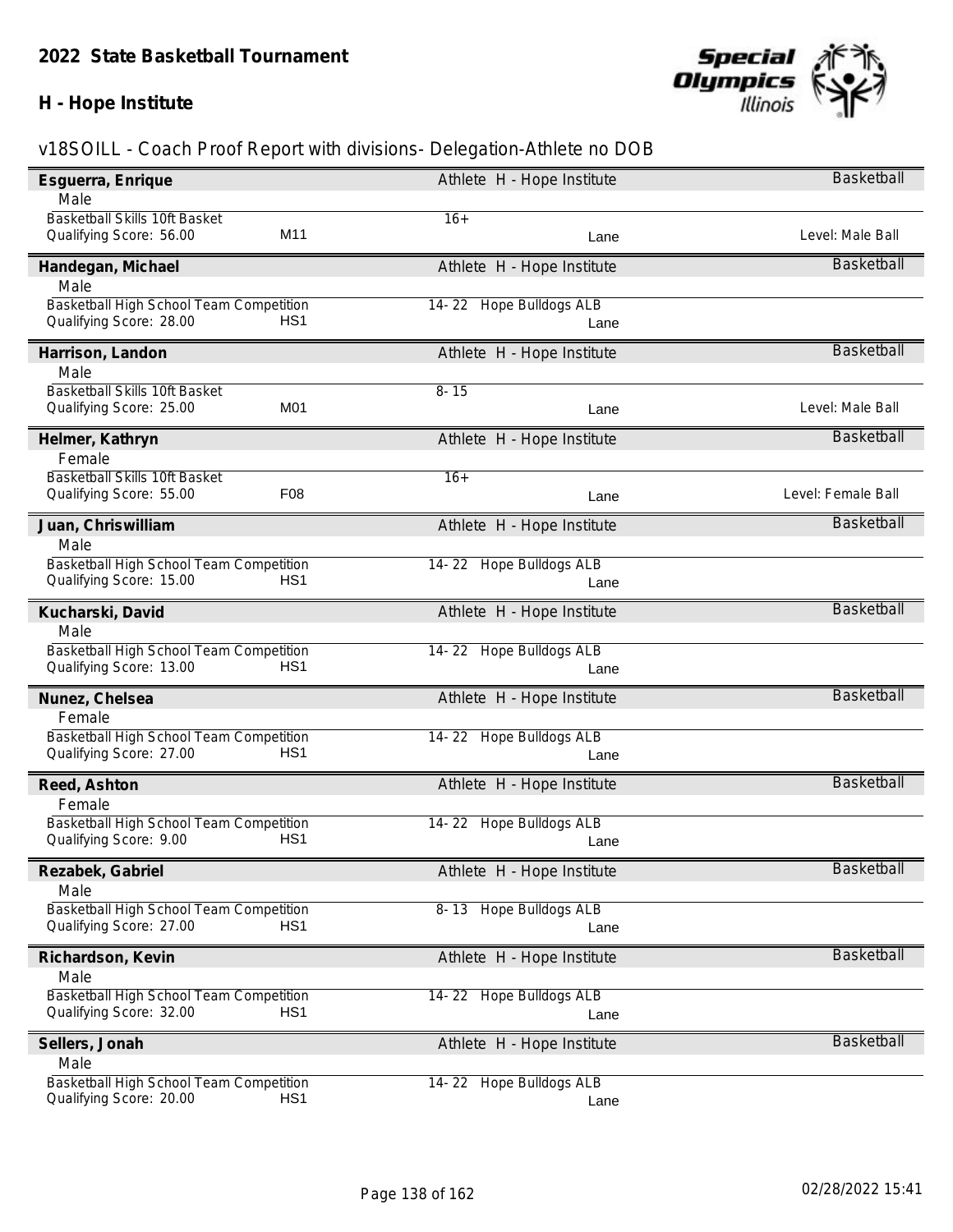### **H - Hope Institute**



| Simmons, Chylynn                               | Athlete H - Hope Institute        | <b>Basketball</b> |
|------------------------------------------------|-----------------------------------|-------------------|
| Female                                         |                                   |                   |
| Basketball High School Team Competition        | <b>Hope Bulldogs ALB</b><br>14-22 |                   |
| Qualifying Score: 30.00<br>HS <sub>1</sub>     | Lane                              |                   |
| Smith, Mickeytra                               | Athlete H - Hope Institute        | <b>Basketball</b> |
| Female                                         |                                   |                   |
| <b>Basketball High School Team Competition</b> | Hope Bulldogs ALB<br>14-22        |                   |
| Qualifying Score: 18.00<br>HS1                 | Lane                              |                   |
| Williams, Michael                              | Athlete H - Hope Institute        | <b>Basketball</b> |
| Male                                           |                                   |                   |
| Basketball High School Team Competition        | Hope Bulldogs ALB<br>14- 22       |                   |
| Qualifying Score: 35.00<br>HS1                 | Lane                              |                   |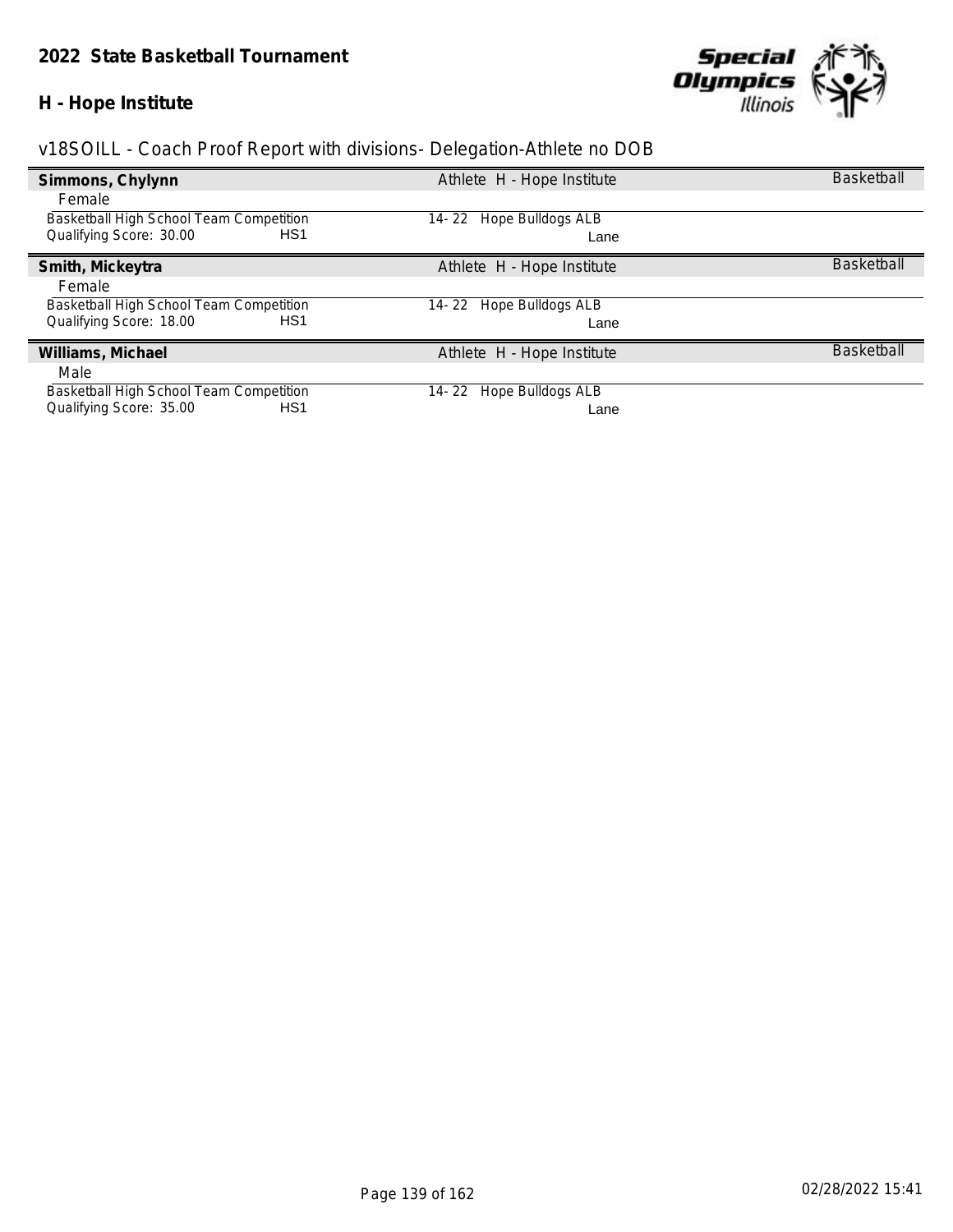#### **H - Jacksonville Saints**



| Rohlfing, Miguel              |     | Athlete H - Jacksonville Saints | <b>Basketball</b> |
|-------------------------------|-----|---------------------------------|-------------------|
| Male                          |     |                                 |                   |
| Basketball Skills 10ft Basket |     | 16+                             |                   |
| Qualifying Score: 6.00        | M05 | Lane                            | Level: Male Ball  |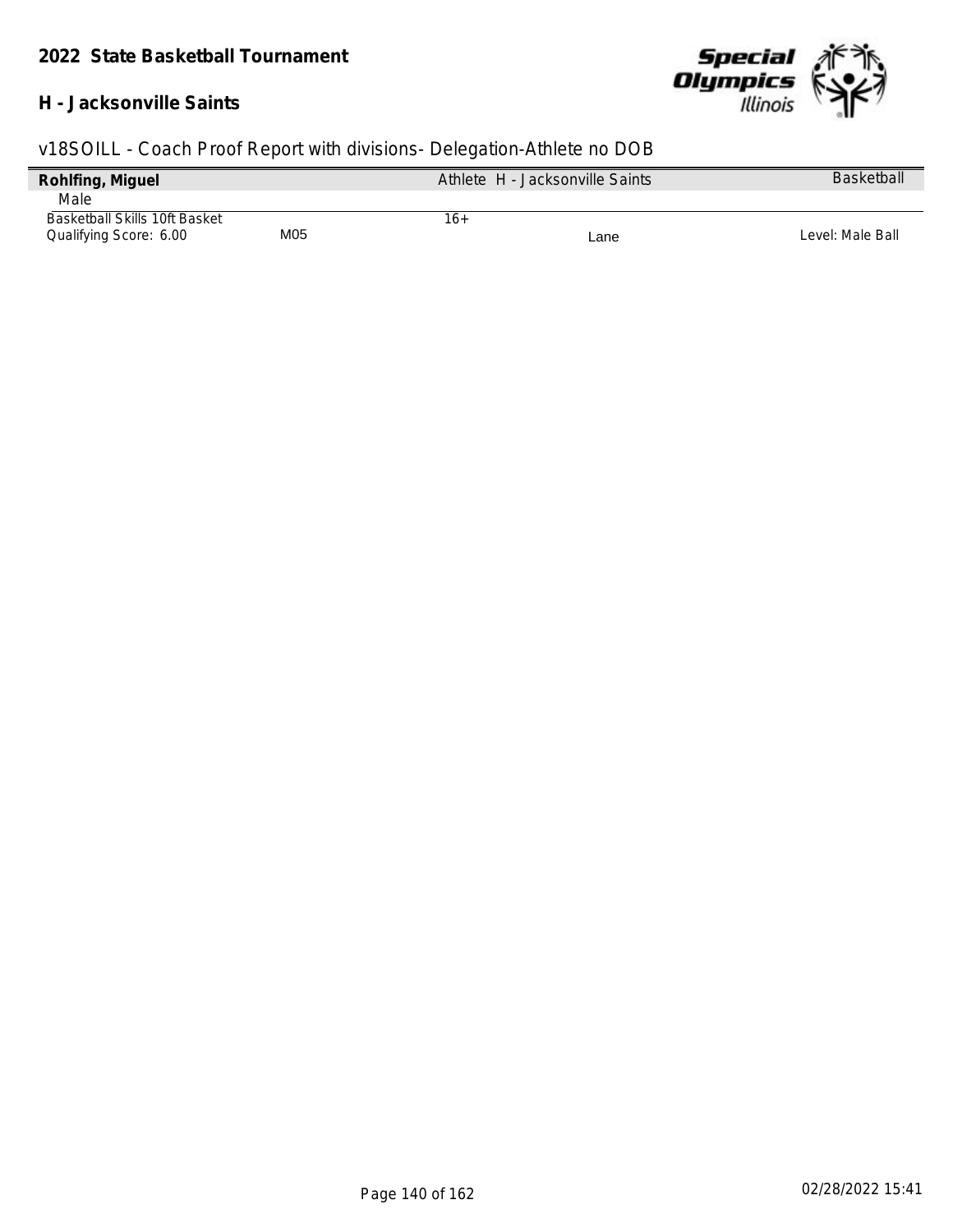### **H - Liberty CUSD #2**



| Obert, Alaina                        |                  | Athlete H - Liberty CUSD #2 | <b>Basketball</b>  |
|--------------------------------------|------------------|-----------------------------|--------------------|
| Female                               |                  |                             |                    |
| Basketball Skills 10ft Basket        |                  | $8 - 15$                    |                    |
| Qualifying Score: 52.00              | F <sub>0</sub> 1 | Lane                        | Level: Female Ball |
| Ohnemus, Jacob                       |                  | Athlete H - Liberty CUSD #2 | <b>Basketball</b>  |
| Male                                 |                  |                             |                    |
| <b>Basketball Skills 10ft Basket</b> |                  | $8 - 15$                    |                    |
| Qualifying Score: 49.00              | M02              | Lane                        | Level: Male Ball   |
| Riley, Marissa                       |                  | Athlete H - Liberty CUSD #2 | <b>Basketball</b>  |
| Female                               |                  |                             |                    |
| Basketball Skills 10ft Basket        |                  | $16+$                       |                    |
| Qualifying Score: 27.00              | F <sub>04</sub>  | Lane                        | Level: Female Ball |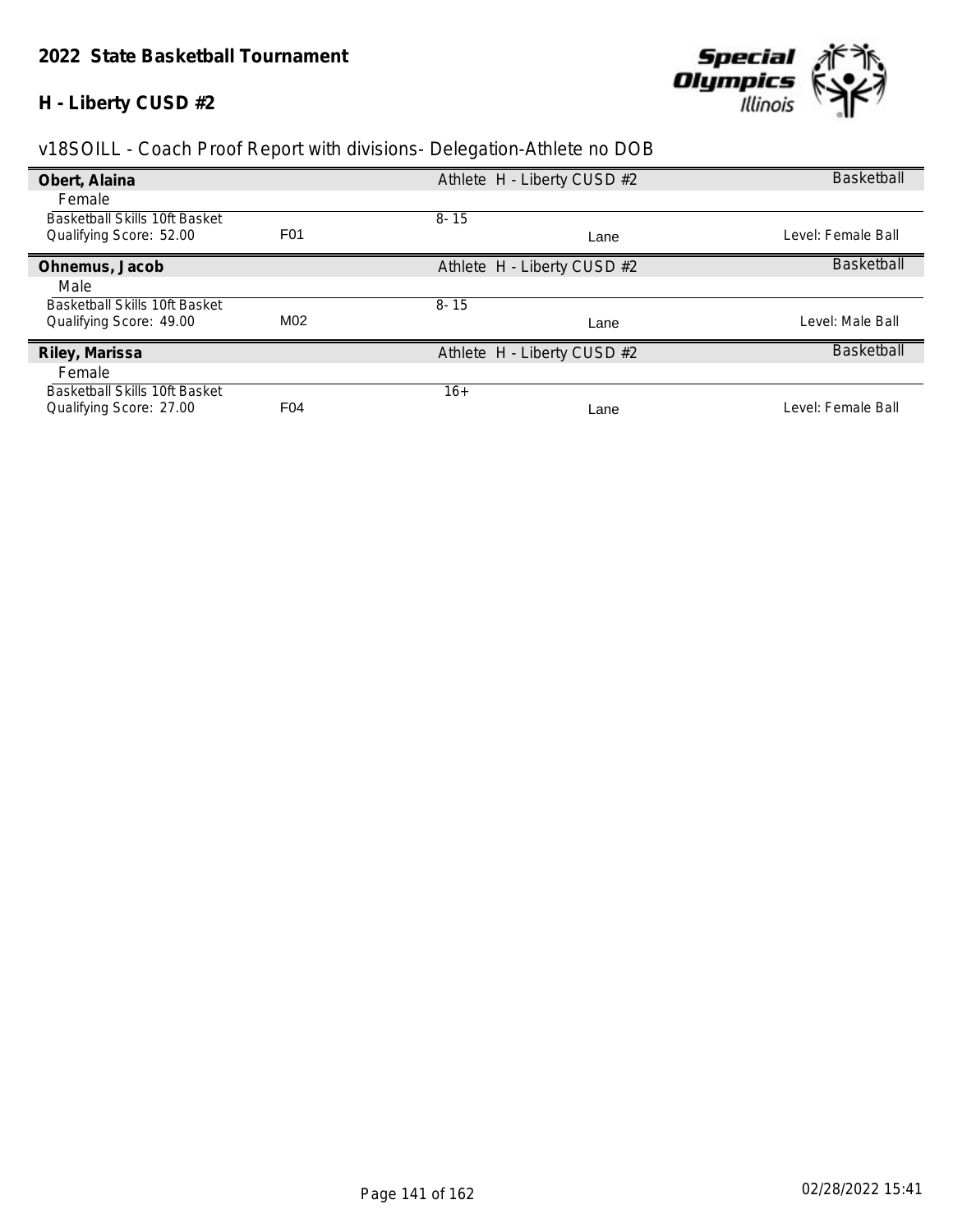#### **H - Porta Power**



| Caceres, Milo                        |                 | Athlete H - Porta Power | <b>Basketball</b> |
|--------------------------------------|-----------------|-------------------------|-------------------|
| Male                                 |                 |                         |                   |
| <b>Basketball Skills 10ft Basket</b> |                 | $16+$                   |                   |
| Qualifying Score: 57.00              | M <sub>11</sub> | Lane                    | Level: Male Ball  |
| Duckwiler, Rien                      |                 | Athlete H - Porta Power | Basketball        |
| Male                                 |                 |                         |                   |
| <b>Basketball Skills 10ft Basket</b> |                 | $16+$                   |                   |
| Qualifying Score: 61.00              | M <sub>13</sub> | Lane                    | Level: Male Ball  |
| Simpson, Caleb                       |                 | Athlete H - Porta Power | <b>Basketball</b> |
| Male                                 |                 |                         |                   |
| Basketball Skills 10ft Basket        |                 | $8 - 15$                |                   |
| Qualifying Score: 52.00              | M <sub>02</sub> | Lane                    | Level: Male Ball  |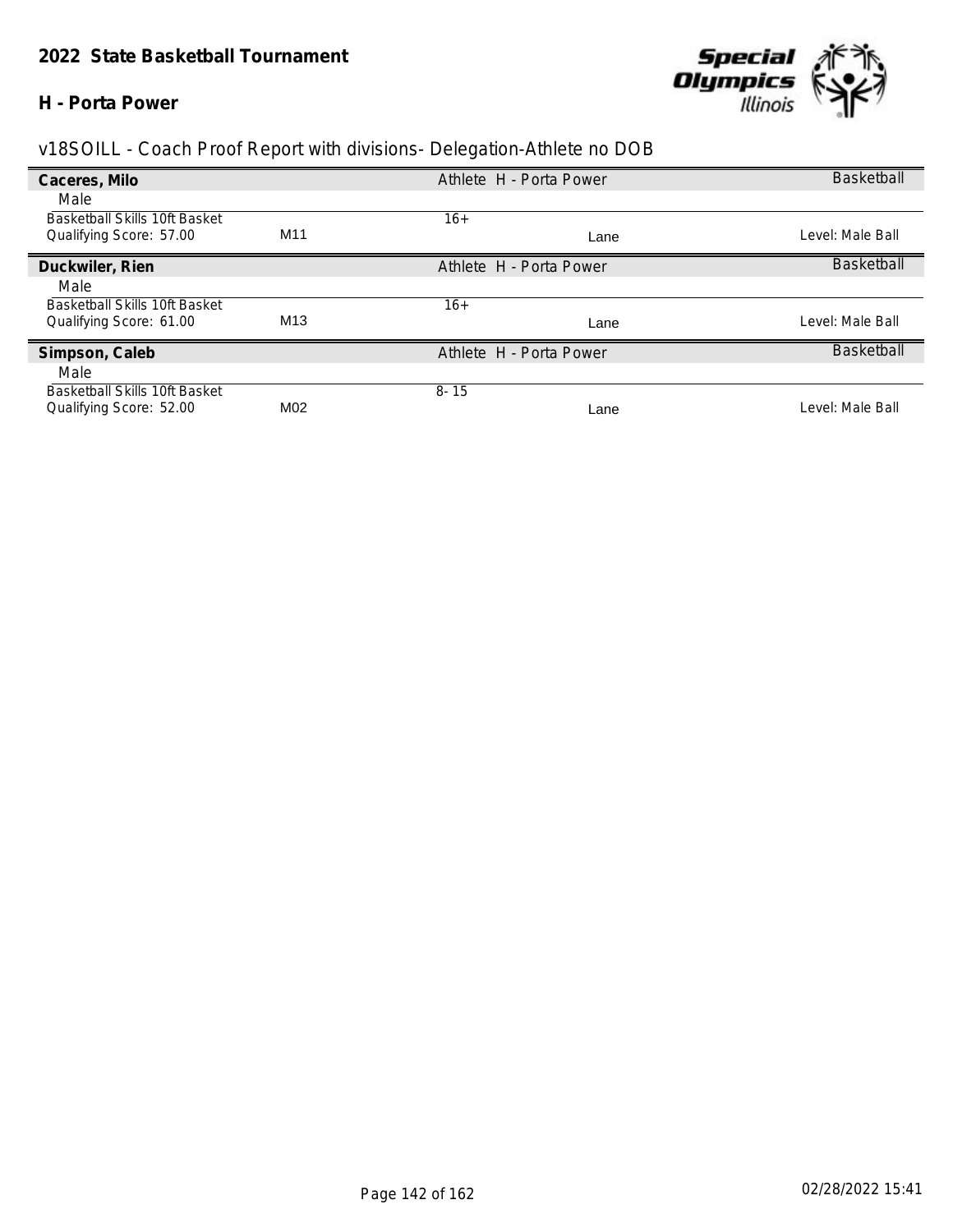# **H - Rushville Industry Rockets**



| Dupoy, William<br>Male                                                            | Athlete H - Rushville Industry Rockets       | <b>Basketball</b> |
|-----------------------------------------------------------------------------------|----------------------------------------------|-------------------|
| Basketball Jr Male Team Competition                                               | 8-15 Rushville Rockets                       |                   |
| Qualifying Score: 10.00<br>JR <sub>1</sub>                                        | Lane                                         |                   |
| Hardy, MaKenzie                                                                   | Athlete H - Rushville Industry Rockets       | <b>Basketball</b> |
| Female                                                                            |                                              |                   |
| Basketball Jr Male Team Competition<br>Qualifying Score: 17.00<br>JR <sub>1</sub> | <b>Rushville Rockets</b><br>$8 - 15$<br>Lane |                   |
| Hardy, Matthew                                                                    | Athlete H - Rushville Industry Rockets       | <b>Basketball</b> |
| Male                                                                              |                                              |                   |
| Basketball Jr Male Team Competition<br>Qualifying Score: 25.00<br>JR1             | 8-15 Rushville Rockets                       |                   |
|                                                                                   | Lane                                         |                   |
| Kirkham, Kingston                                                                 | Athlete H - Rushville Industry Rockets       | <b>Basketball</b> |
| Male<br>Basketball Jr Male Team Competition                                       | 8-15 Rushville Rockets                       |                   |
| Qualifying Score: 21.00<br>JR <sub>1</sub>                                        | Lane                                         |                   |
|                                                                                   |                                              | <b>Basketball</b> |
| Morris, John<br>Male                                                              | Athlete H - Rushville Industry Rockets       |                   |
| Basketball Jr Male Team Competition                                               | 8-15 Rushville Rockets                       |                   |
| Qualifying Score: 14.00<br>JR <sub>1</sub>                                        | Lane                                         |                   |
| Taylor, Chloe                                                                     | Athlete H - Rushville Industry Rockets       | <b>Basketball</b> |
| Female                                                                            |                                              |                   |
| Basketball Jr Male Team Competition                                               | 8-15 Rushville Rockets                       |                   |
| Qualifying Score: 14.00<br>JR <sub>1</sub>                                        | Lane                                         |                   |
| Taylor, Kaelyn                                                                    | Athlete H - Rushville Industry Rockets       | <b>Basketball</b> |
| Female                                                                            |                                              |                   |
| Basketball Jr Male Team Competition<br>Qualifying Score: 24.00<br>JR <sub>1</sub> | <b>Rushville Rockets</b><br>8-15<br>Lane     |                   |
|                                                                                   |                                              |                   |
| Taylor, Sophie<br>Female                                                          | Athlete H - Rushville Industry Rockets       | <b>Basketball</b> |
| Basketball Jr Male Team Competition                                               | <b>Rushville Rockets</b><br>$8 - 15$         |                   |
| Qualifying Score: 21.00<br>JR1                                                    | Lane                                         |                   |
| Wynne, Bentlei                                                                    | Athlete H - Rushville Industry Rockets       | <b>Basketball</b> |
| Male                                                                              |                                              |                   |
| Basketball Jr Male Team Competition                                               | 8-15 Rushville Rockets                       |                   |
| JR <sub>1</sub><br>Qualifying Score: 28.00                                        | Lane                                         |                   |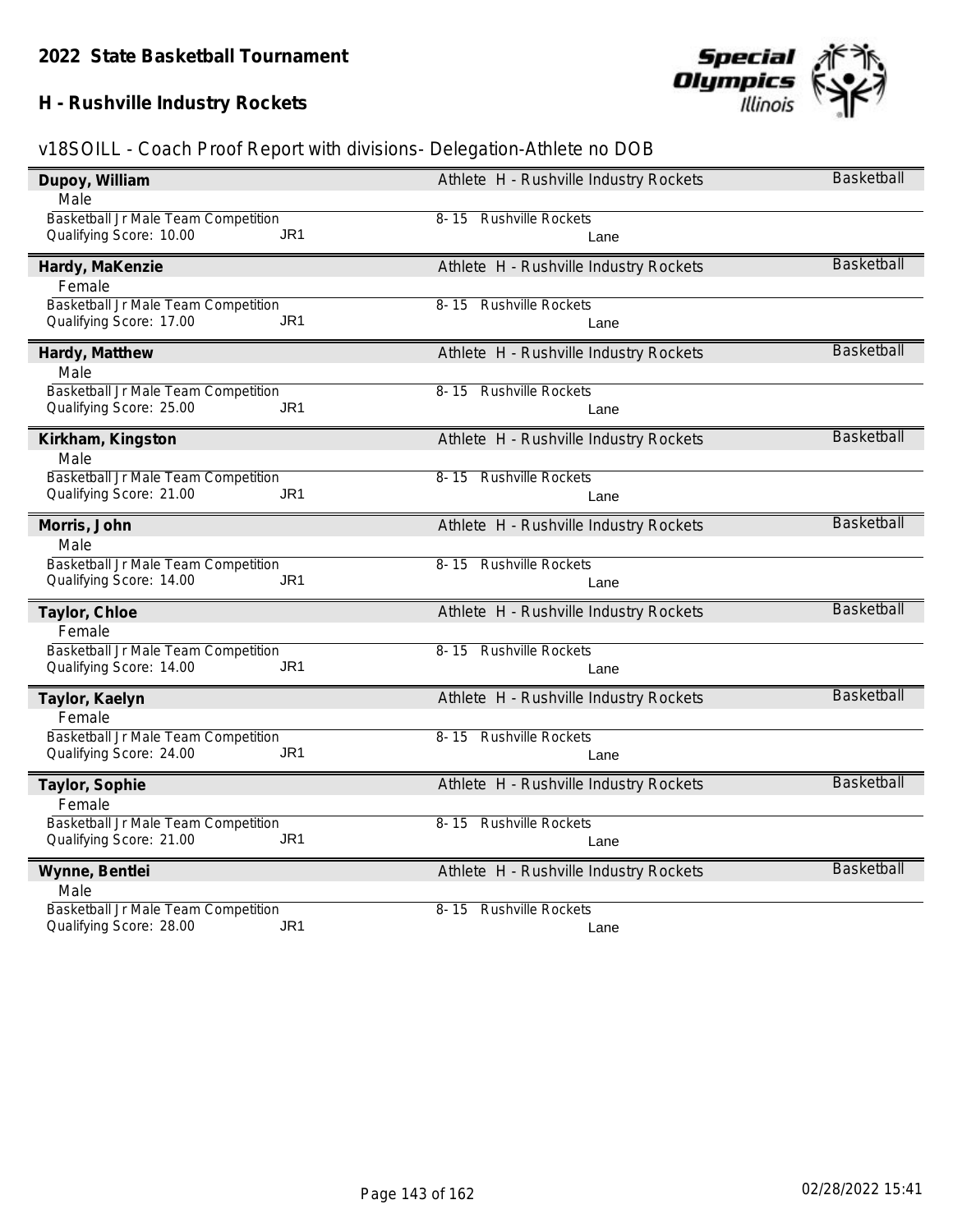### **I - C-U Special Recreation**



| Burton, Olivia                                                  |                 | Athlete I - C-U Special Recreation | <b>Basketball</b>  |
|-----------------------------------------------------------------|-----------------|------------------------------------|--------------------|
| Female                                                          |                 |                                    |                    |
| <b>Basketball Skills 10ft Basket</b>                            |                 | $16+$                              |                    |
| Qualifying Score: 62.00                                         | F <sub>10</sub> | Lane                               | Level: Female Ball |
| Dabrowski, Gillian                                              |                 | Athlete I - C-U Special Recreation | <b>Basketball</b>  |
| Female                                                          |                 |                                    |                    |
| Basketball Skills 10ft Basket                                   |                 | $16+$                              |                    |
| Qualifying Score: 48.00                                         | <b>F07</b>      | Lane                               | Level: Female Ball |
| Livingston, Kevin                                               |                 | Athlete I - C-U Special Recreation | <b>Basketball</b>  |
| Male                                                            |                 |                                    |                    |
| <b>Basketball Skills 10ft Basket</b>                            |                 | $16+$                              |                    |
| Qualifying Score: 70.00                                         | M15             | Lane                               | Level: Male Ball   |
| Rice, Kaydence                                                  |                 | Athlete I - C-U Special Recreation | <b>Basketball</b>  |
| Female                                                          |                 |                                    |                    |
| <b>Basketball Skills 10ft Basket</b>                            |                 | $16+$                              |                    |
| Qualifying Score: 61.00                                         | F <sub>10</sub> | Lane                               | Level: Female Ball |
| Welch, Brian                                                    |                 | Athlete I - C-U Special Recreation | Basketball         |
| Male                                                            |                 |                                    |                    |
| Basketball Skills 10ft Basket                                   |                 | $16+$                              |                    |
| Qualifying Score: 62.00                                         | M13             | Lane                               | Level: Male Ball   |
| Wolken, Darren                                                  |                 | Athlete I - C-U Special Recreation | <b>Basketball</b>  |
|                                                                 |                 |                                    |                    |
| Male                                                            |                 |                                    |                    |
| <b>Basketball Skills 10ft Basket</b><br>Qualifying Score: 54.00 | M <sub>10</sub> | $16+$                              | Level: Male Ball   |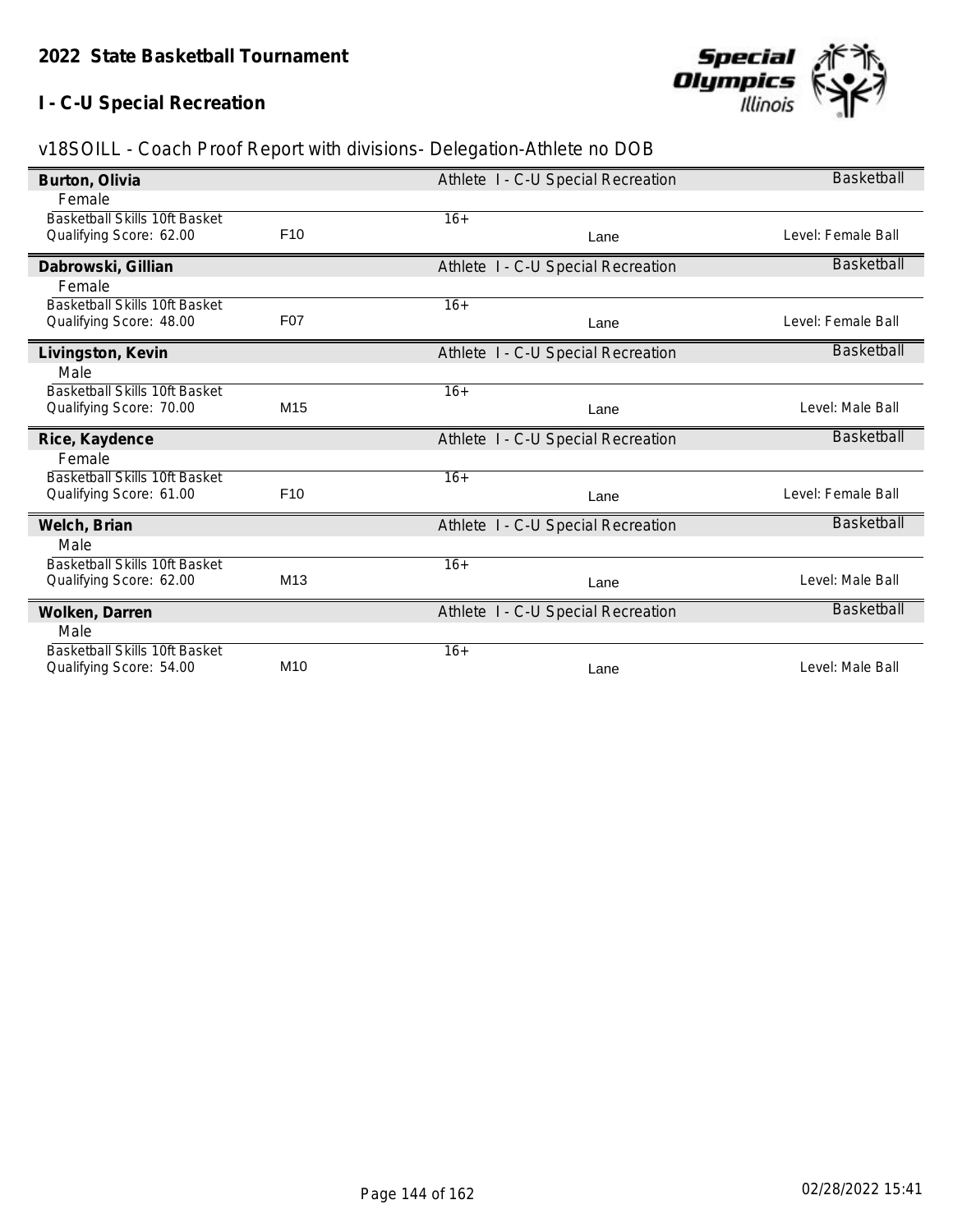**I - Champaign County Communities TNT**



| Altstetter, Alek                                                           | Athlete I - Champaign County Communities TNT | <b>Basketball</b> |
|----------------------------------------------------------------------------|----------------------------------------------|-------------------|
| Male                                                                       |                                              |                   |
| Basketball Skills 10ft Basket<br>M08<br>Qualifying Score: 43.00            | $16+$<br>Lane                                | Level: Male Ball  |
|                                                                            |                                              | <b>Basketball</b> |
| Bozarth, Erin<br>Female                                                    | Athlete I - Champaign County Communities TNT |                   |
| Basketball High School Team Competition<br>Qualifying Score:<br>HS4        | 14-22 TNT Firecrackers<br>Lane               |                   |
| Cowan, Jordan<br>Female                                                    | Athlete I - Champaign County Communities TNT | <b>Basketball</b> |
| Basketball High School Team Competition<br>Qualifying Score:<br>HS4        | 14-22 TNT Firecrackers<br>Lane               |                   |
| Crites, Jerrance<br>Male                                                   | Athlete I - Champaign County Communities TNT | <b>Basketball</b> |
| Basketball High School Team Competition                                    | 14-22 TNT Firecrackers                       |                   |
| Qualifying Score:<br>HS4                                                   | Lane                                         |                   |
| Fisher, Moses<br>Male                                                      | Athlete I - Champaign County Communities TNT | <b>Basketball</b> |
| Basketball High School Team Competition<br>Qualifying Score:<br>HS4        | <b>TNT Firecrackers</b><br>14-22<br>Lane     |                   |
| Hilson, Tyrese                                                             | Athlete I - Champaign County Communities TNT | <b>Basketball</b> |
| Male                                                                       |                                              |                   |
| Basketball High School Team Competition<br>Qualifying Score:<br>HS4        | <b>TNT Firecrackers</b><br>14-22<br>Lane     |                   |
| Hodges, Preston                                                            | Athlete I - Champaign County Communities TNT | <b>Basketball</b> |
| Male                                                                       |                                              |                   |
| Basketball High School Team Competition<br>Qualifying Score: 273.00<br>HS4 | 14-22 TNT Firecrackers<br>Lane               |                   |
| Lowe, Heather<br>Female                                                    | Athlete I - Champaign County Communities TNT | <b>Basketball</b> |
| Basketball High School Team Competition<br>Qualifying Score:<br>HS4        | 14-22 TNT Firecrackers<br>Lane               |                   |
| Pierce, Andrew                                                             | Athlete I - Champaign County Communities TNT | <b>Basketball</b> |
| Male<br>Basketball High School Team Competition                            | 14-22 TNT Firecrackers                       |                   |
| HS4<br>Qualifying Score:                                                   | Lane                                         |                   |
| St. John, Daniel                                                           | Athlete I - Champaign County Communities TNT | <b>Basketball</b> |
| Male                                                                       |                                              |                   |
| Basketball High School Team Competition<br>HS4<br>Qualifying Score:        | 14-22 TNT Firecrackers<br>Lane               |                   |
| Whitcomb, Faith                                                            | Athlete I - Champaign County Communities TNT | <b>Basketball</b> |
| Female                                                                     |                                              |                   |
| Basketball High School Team Competition<br>Qualifying Score:<br>HS4        | 14-22 TNT Firecrackers<br>Lane               |                   |
|                                                                            |                                              |                   |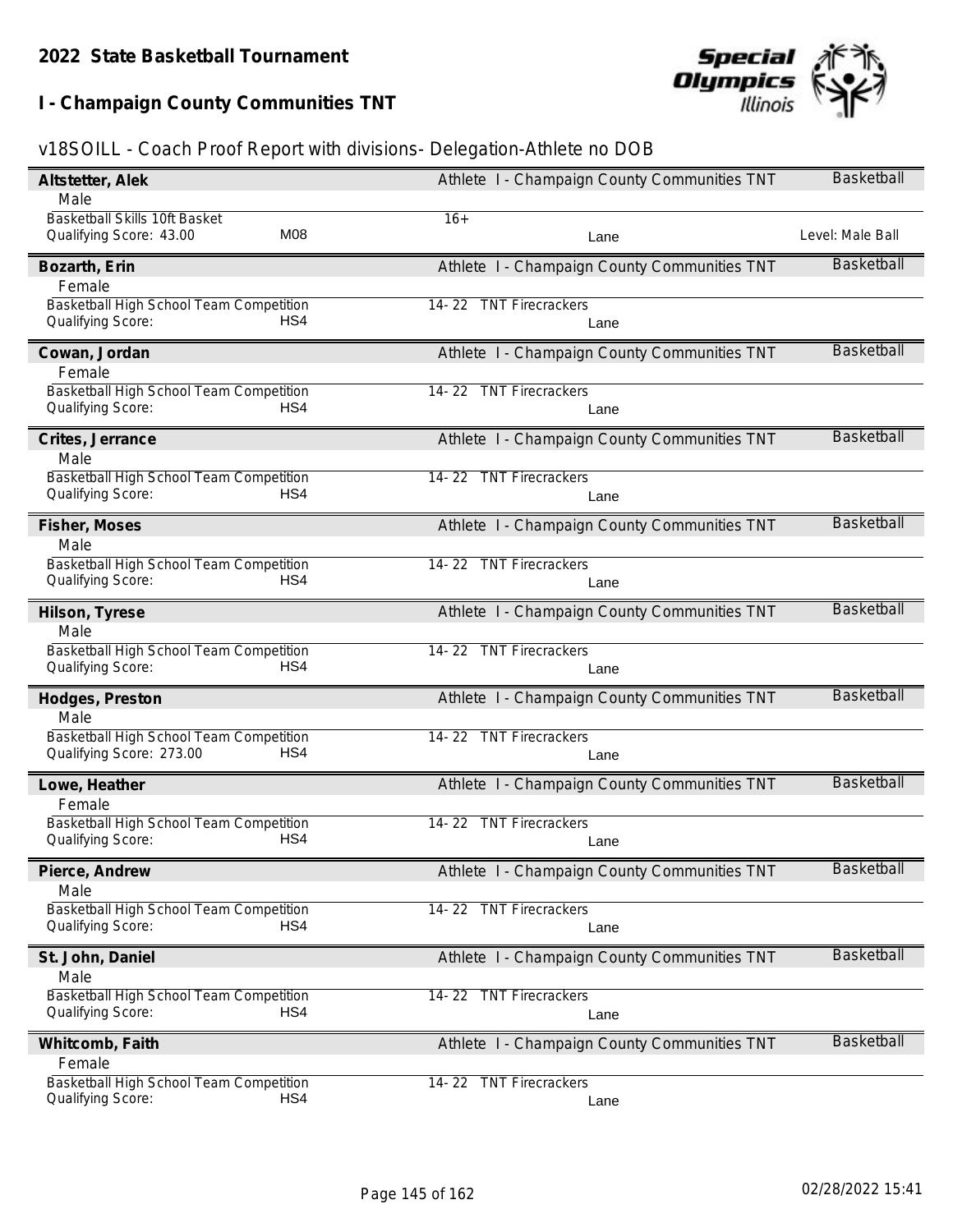### **I - Dream Catchers**



| Bird, Justin                                                                | Athlete I - Dream Catchers              | Basketball        |
|-----------------------------------------------------------------------------|-----------------------------------------|-------------------|
| Male                                                                        |                                         |                   |
| Basketball Sr Male Team Competition                                         | <b>Dream Catchers Devil Dawgs</b><br>8+ |                   |
| Qualifying Score:<br>SR <sub>1</sub>                                        | Lane                                    |                   |
| Clary, Matthew                                                              | Athlete I - Dream Catchers              | <b>Basketball</b> |
| Male                                                                        |                                         |                   |
| Basketball Sr Male Team Competition                                         | Dream Catchers Devil Dawgs<br>8+        |                   |
| SR <sub>1</sub><br>Qualifying Score:                                        | Lane                                    |                   |
| London, Jacob                                                               | Athlete I - Dream Catchers              | <b>Basketball</b> |
| Male                                                                        |                                         |                   |
| Basketball Sr Male Team Competition                                         | <b>Dream Catchers Devil Dawgs</b><br>8+ |                   |
| Qualifying Score: 105.00<br>SR <sub>1</sub>                                 | Lane                                    |                   |
| McMillen, Daventay                                                          | Athlete I - Dream Catchers              | <b>Basketball</b> |
| Male                                                                        |                                         |                   |
| Basketball Sr Male Team Competition                                         | 8+ Dream Catchers Devil Dawgs           |                   |
| Qualifying Score:<br>SR <sub>1</sub>                                        | Lane                                    |                   |
| Pfeifer, Averi                                                              | Athlete I - Dream Catchers              | <b>Basketball</b> |
| Female                                                                      |                                         |                   |
| <b>Basketball Sr Male Team Competition</b>                                  | Dream Catchers Devil Dawgs<br>8+        |                   |
| Qualifying Score:<br>SR <sub>1</sub>                                        | Lane                                    |                   |
|                                                                             |                                         |                   |
|                                                                             |                                         | <b>Basketball</b> |
| Reynolds, Tyler Adam<br>Male                                                | Athlete I - Dream Catchers              |                   |
| Basketball Sr Male Team Competition                                         | Dream Catchers Devil Dawgs<br>8+        |                   |
| Qualifying Score:<br>SR <sub>1</sub>                                        | Lane                                    |                   |
|                                                                             | Athlete I - Dream Catchers              | <b>Basketball</b> |
| Scheibly, Nicholas<br>Male                                                  |                                         |                   |
| Basketball Sr Male Team Competition                                         | 8+ Dream Catchers Devil Dawgs           |                   |
| SR <sub>1</sub><br>Qualifying Score:                                        | Lane                                    |                   |
|                                                                             | Athlete I - Dream Catchers              | <b>Basketball</b> |
| Sturgell, Ryan<br>Male                                                      |                                         |                   |
| <b>Basketball Sr Male Team Competition</b>                                  | Dream Catchers Devil Dawgs<br>8+        |                   |
| SR <sub>1</sub><br>Qualifying Score:                                        | Lane                                    |                   |
|                                                                             |                                         | Basketball        |
| Wilson, Noah<br>Male                                                        | Athlete I - Dream Catchers              |                   |
| Basketball Sr Male Team Competition                                         | Dream Catchers Devil Dawgs<br>8+        |                   |
| SR <sub>1</sub><br>Qualifying Score:                                        | Lane                                    |                   |
|                                                                             | Athlete I - Dream Catchers              | Basketball        |
| Winholtz, Brett<br>Male                                                     |                                         |                   |
| Basketball Sr Male Team Competition<br>SR <sub>1</sub><br>Qualifying Score: | <b>Dream Catchers Devil Dawgs</b><br>8+ |                   |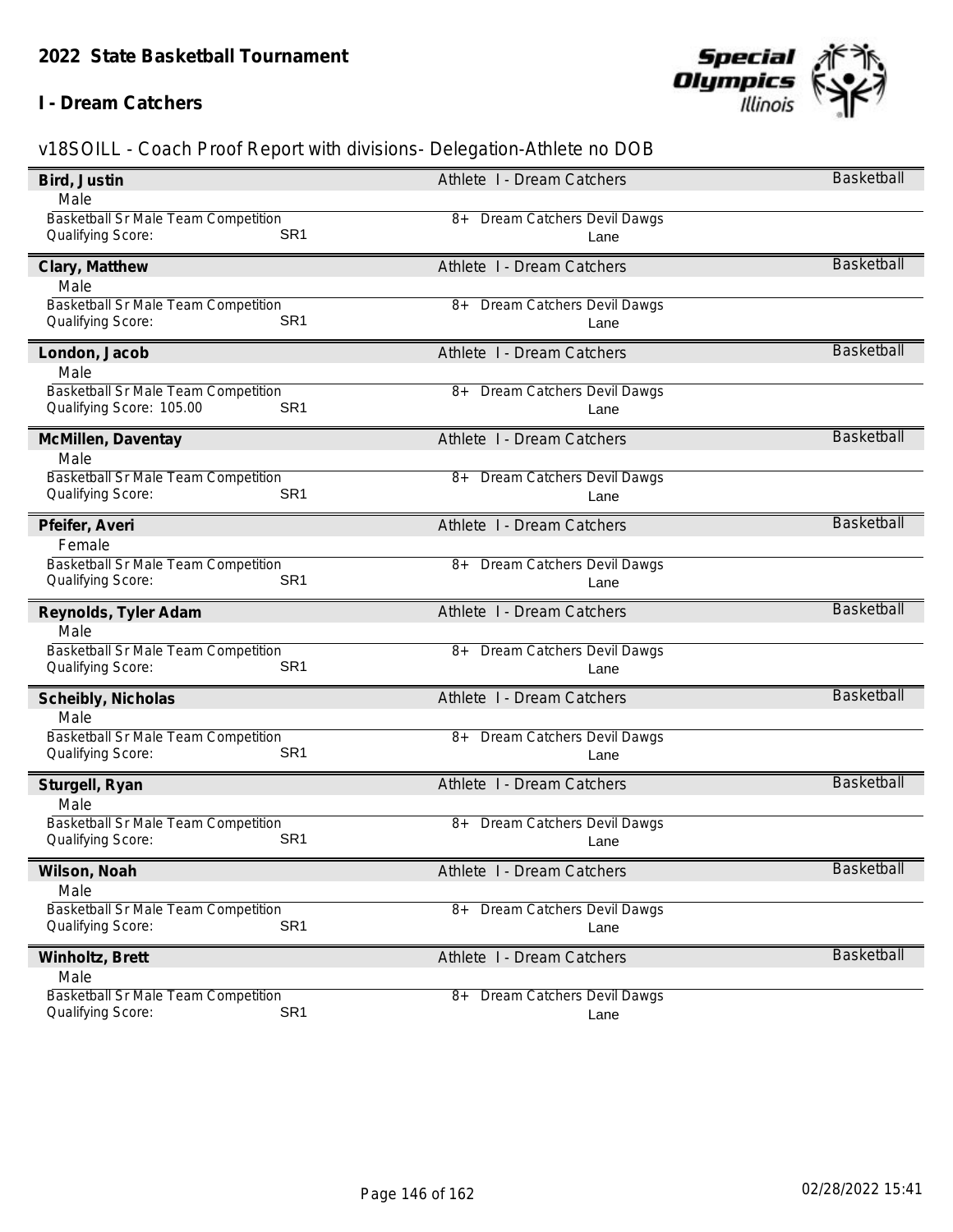# **I - Eastern IL Spec Oly**



| Fitton, Kyle                         |                 | Athlete I - Eastern IL Spec Oly | Basketball        |
|--------------------------------------|-----------------|---------------------------------|-------------------|
| Male                                 |                 |                                 |                   |
| <b>Basketball Skills 10ft Basket</b> |                 | 16+                             |                   |
| Qualifying Score: 72.00              | M16             | Lane                            | Level: Male Ball  |
| Krage, Tylor                         |                 | Athlete I - Eastern IL Spec Oly | <b>Basketball</b> |
| Male                                 |                 |                                 |                   |
| <b>Basketball Skills 10ft Basket</b> |                 | $16+$                           |                   |
| Qualifying Score: 69.00              | M <sub>15</sub> | Lane                            | Level: Male Ball  |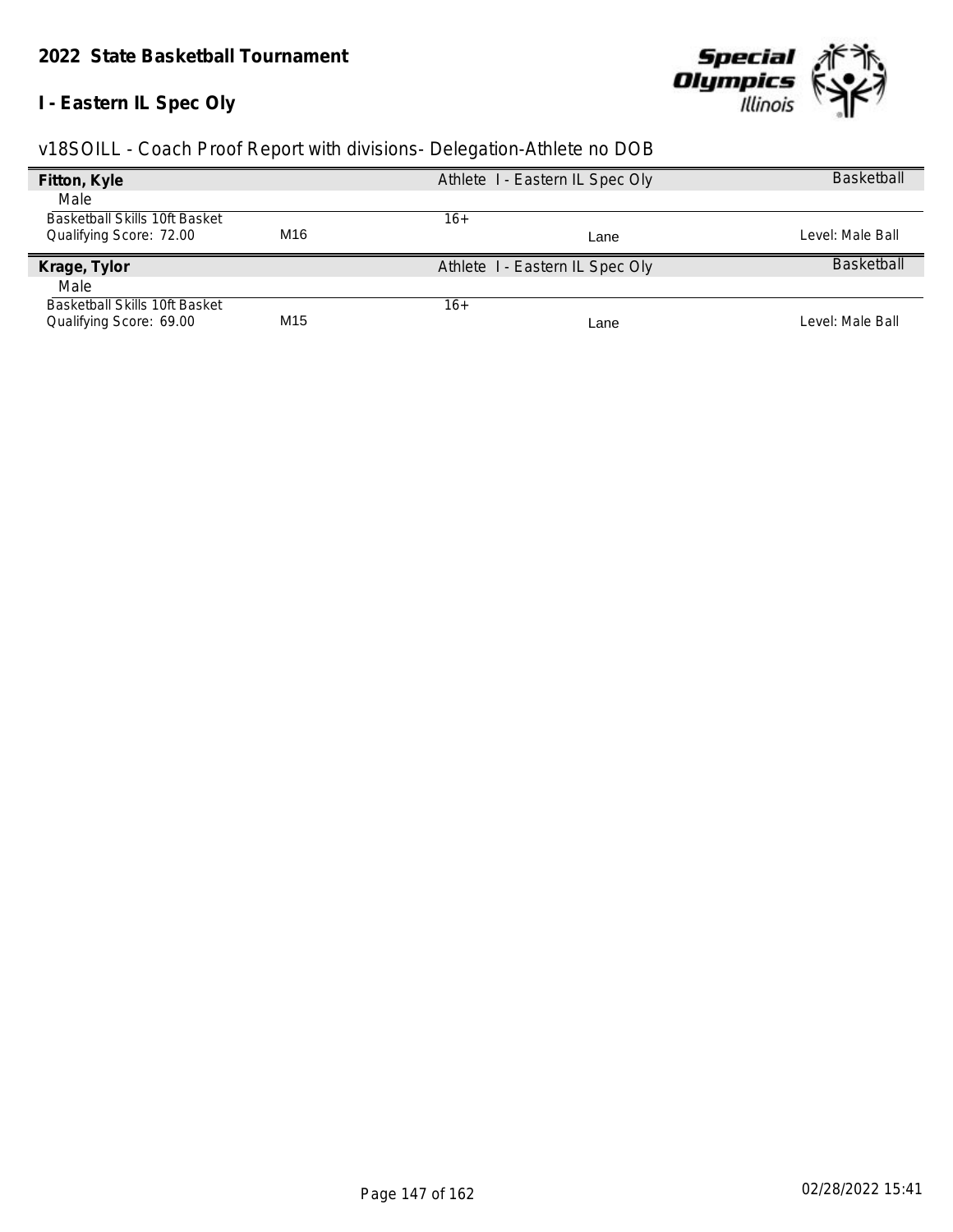# **I - Effingham County Lightning**



| v18SOILL - Coach Proof Report with divisions- Delegation-Athlete no DOB |  |  |  |  |
|-------------------------------------------------------------------------|--|--|--|--|
|                                                                         |  |  |  |  |

| Bean, Karissa                 |                 | Athlete I - Effingham County Lightning | <b>Basketball</b>  |
|-------------------------------|-----------------|----------------------------------------|--------------------|
| Female                        |                 |                                        |                    |
| Basketball Skills 10ft Basket |                 | 16+                                    |                    |
| Qualifying Score: 65.00       | F <sub>11</sub> | Lane                                   | Level: Female Ball |
| Stewart, Nicholas             |                 | Athlete I - Effingham County Lightning | <b>Basketball</b>  |
| Male                          |                 |                                        |                    |
| Basketball Skills 10ft Basket |                 | $8 - 15$                               |                    |
| Qualifying Score: 76.00       | M04             | Lane                                   | Level: Male Ball   |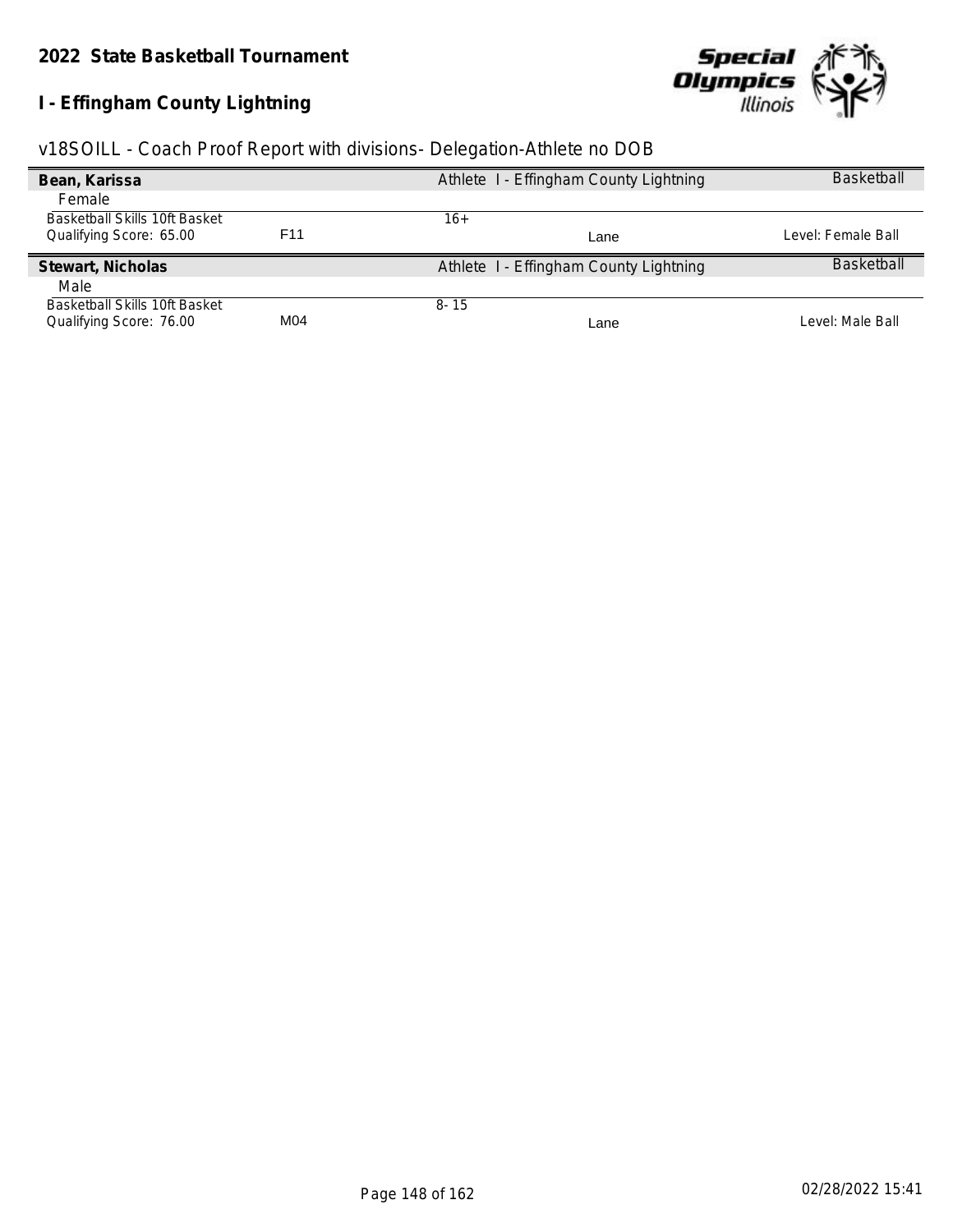### **I - Rantoul Crusaders**



| Swisher, Nathaniel            |     | Athlete 1 - Rantoul Crusaders | <b>Basketball</b> |
|-------------------------------|-----|-------------------------------|-------------------|
| Male                          |     |                               |                   |
| Basketball Skills 10ft Basket |     | 16+                           |                   |
| Qualifying Score: 60.00       | M13 | Lane                          | Level: Male Ball  |
| Walker, Jason                 |     | Athlete 1 - Rantoul Crusaders | <b>Basketball</b> |
| Male                          |     |                               |                   |
| Basketball Skills 10ft Basket |     | 16+                           |                   |
| Qualifying Score: 62.00       | M13 | Lane                          | Level: Male Ball  |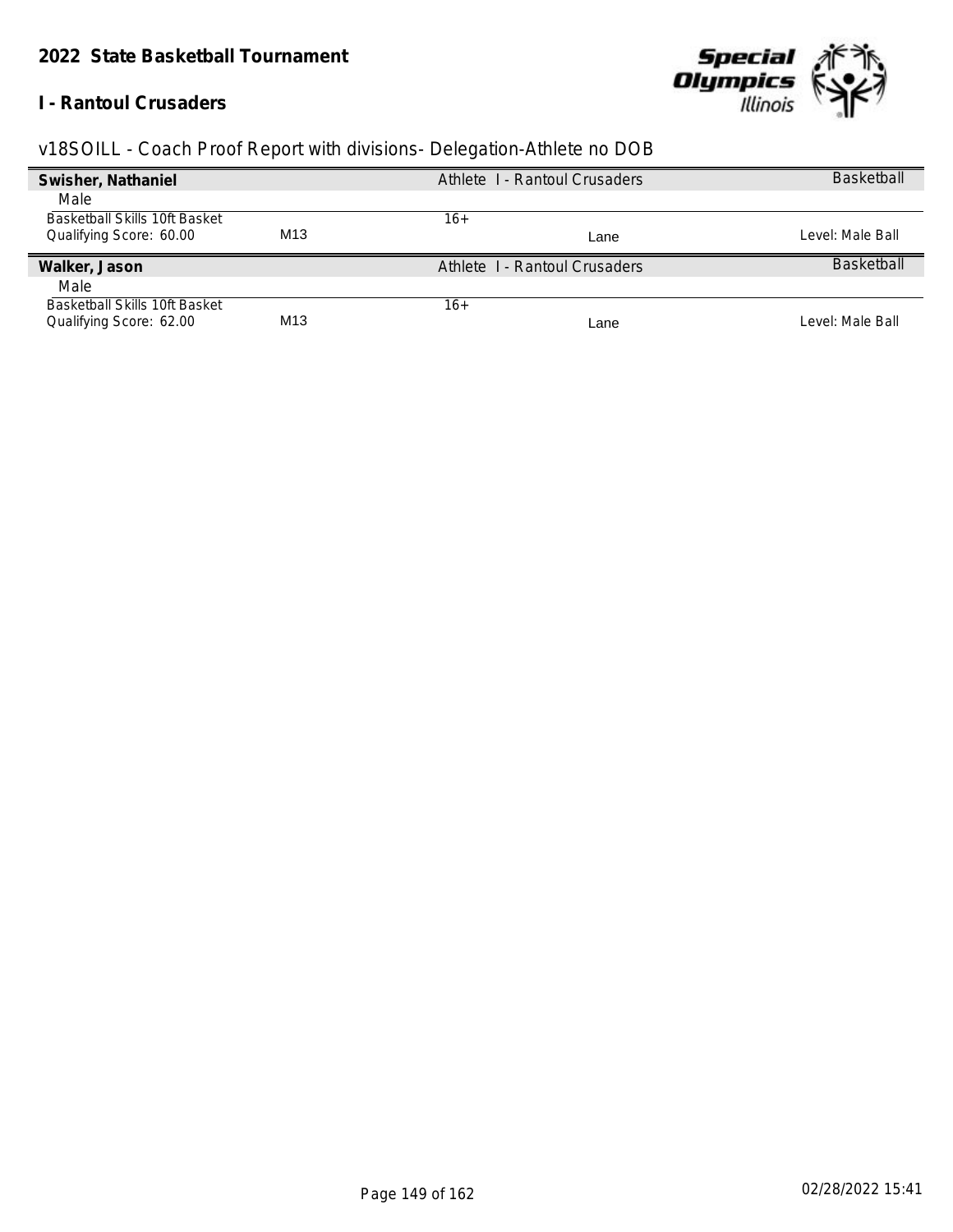## **I - Shelbyville Schools**



| Petska, Hagan                 |     |      | Athlete I - Shelbyville Schools | <b>Basketball</b>  |
|-------------------------------|-----|------|---------------------------------|--------------------|
| <b>Female</b>                 |     |      |                                 |                    |
| Basketball Skills 10ft Basket |     | 8-15 |                                 |                    |
| Qualifying Score: 66.00       | F02 |      | Lane                            | Level: Female Ball |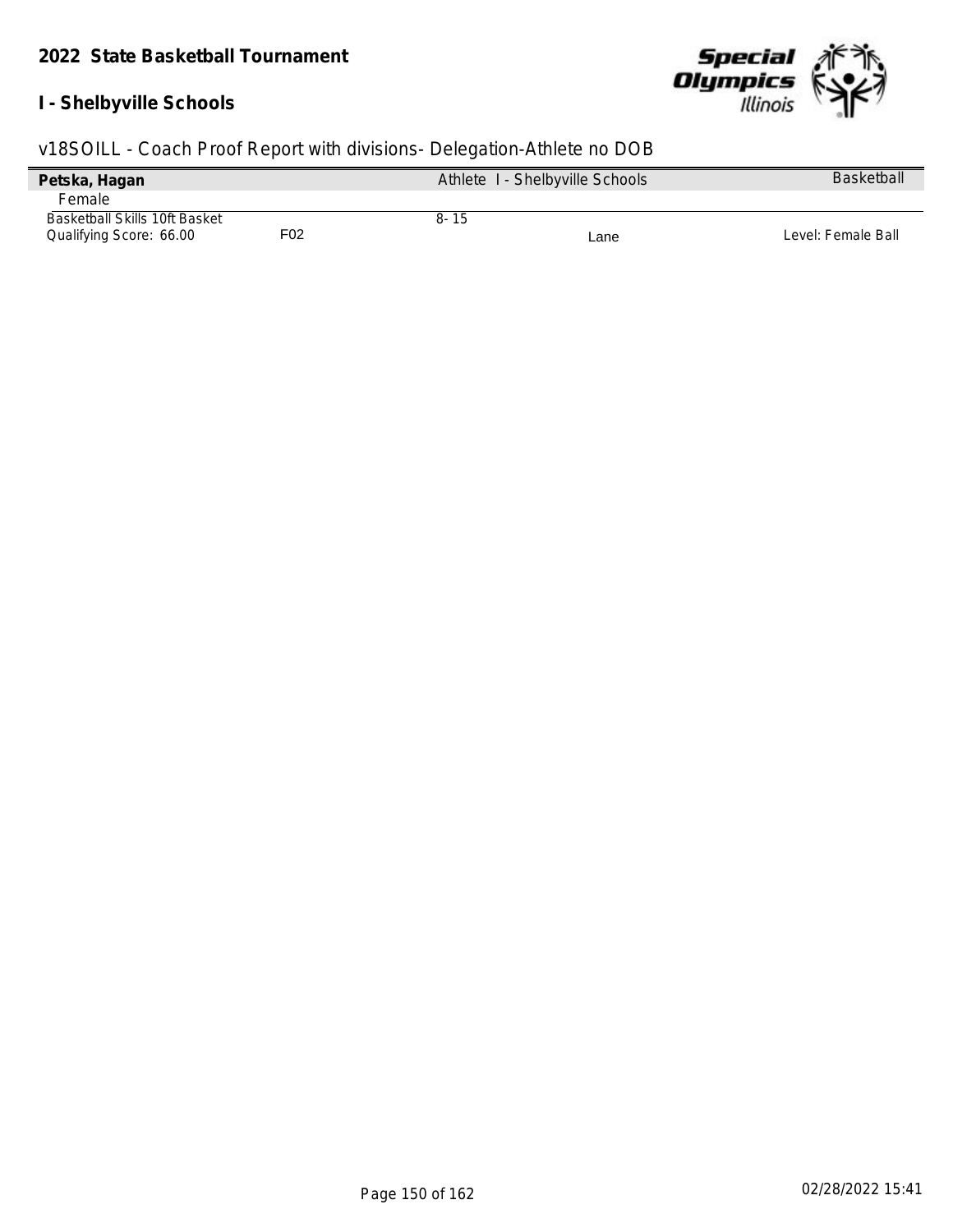### **I - Sullivan School District**



| Devall, Brayden                      |                  | Athlete I - Sullivan School District | <b>Basketball</b>  |
|--------------------------------------|------------------|--------------------------------------|--------------------|
| Male                                 |                  |                                      |                    |
| <b>Basketball Skills 8 Ft Basket</b> |                  | $8 - 15$                             |                    |
| Qualifying Score: 18.00              | M1               | Lane                                 | Level: Female Ball |
| Moll, Madison                        |                  | Athlete I - Sullivan School District | Basketball         |
| Female                               |                  |                                      |                    |
| Basketball Skills 10ft Basket        |                  | $16+$                                | Checked in         |
| Qualifying Score: 24.00              | F <sub>0</sub> 3 | Lane                                 |                    |
| Russell, Ryleigh                     |                  | Athlete I - Sullivan School District | <b>Basketball</b>  |
| Female                               |                  |                                      |                    |
| Basketball Skills 8 Ft Basket        |                  | $8 - 15$                             |                    |
| Qualifying Score: 39.00              | F <sub>3</sub>   | Lane                                 | Level: Female Ball |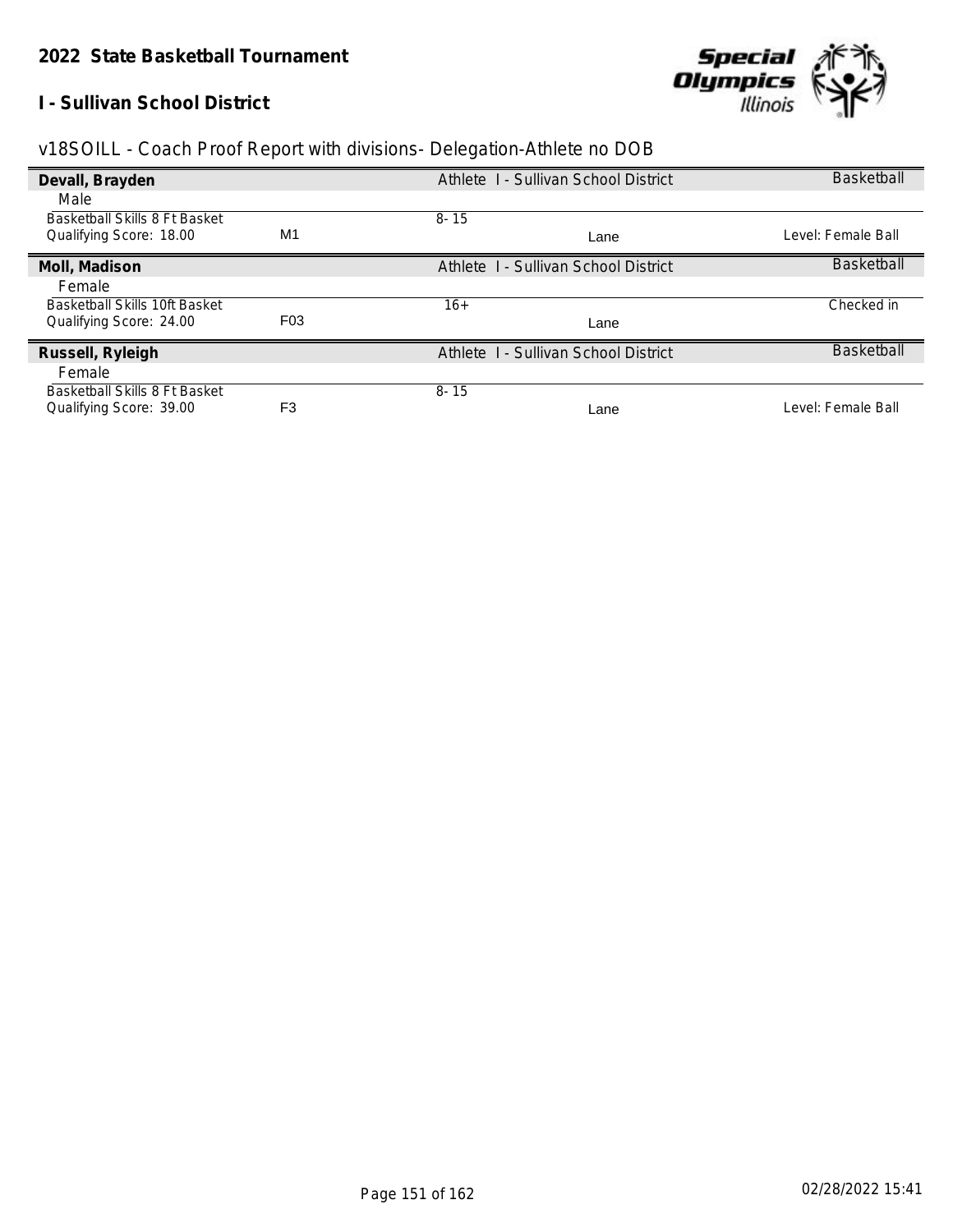### **I - Windsor CUSD #1**



| Figgins, Owen                 |                | Athlete 1 - Windsor CUSD #1 |      | <b>Basketball</b> |
|-------------------------------|----------------|-----------------------------|------|-------------------|
| Male                          |                |                             |      |                   |
| Basketball Skills 8 Ft Basket |                | $8 - 15$                    |      |                   |
| Qualifying Score: 47.00       | M <sub>5</sub> |                             | Lane | Level: Male Ball  |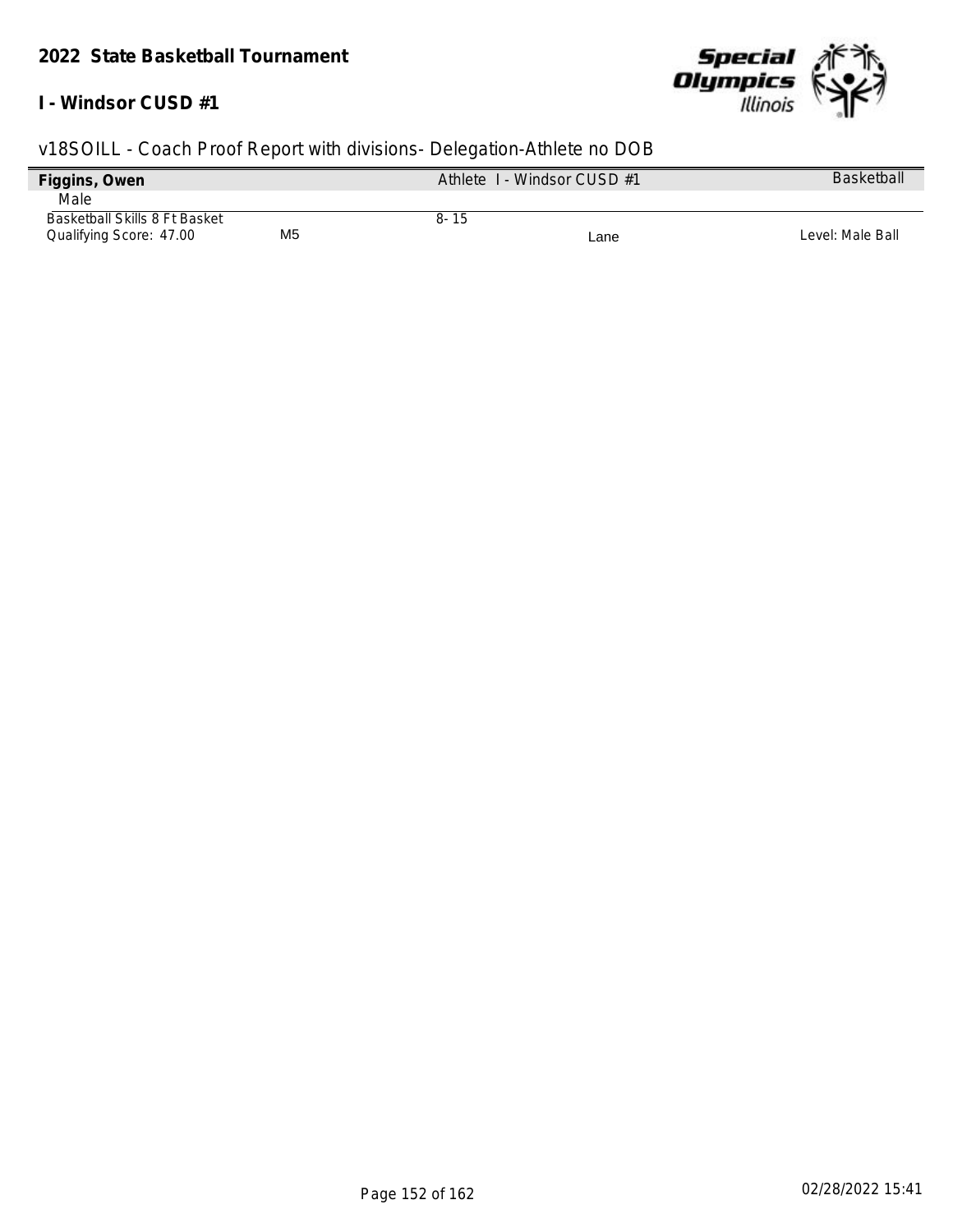**J - Collinsville Kahoks School Dist**



|  | v18SOILL - Coach Proof Report with divisions- Delegation-Athlete no DOB |
|--|-------------------------------------------------------------------------|
|  |                                                                         |

| Gresh, Stephanie              |                  | Athlete J - Collinsville Kahoks School Dist | <b>Basketball</b>  |
|-------------------------------|------------------|---------------------------------------------|--------------------|
| Female                        |                  |                                             |                    |
| Basketball Skills 10ft Basket |                  | $16+$                                       |                    |
| Qualifying Score: 19.00       | F <sub>0</sub> 3 | Lane                                        | Level: Female Ball |
| Pfeil, Maliyah                |                  | Athlete J - Collinsville Kahoks School Dist | Basketball         |
| Female                        |                  |                                             |                    |
| Basketball Skills 8 Ft Basket |                  | $8 - 15$                                    |                    |
| Qualifying Score: 21.00       | F <sub>2</sub>   | Lane                                        | Level: Female Ball |
| Schlecht, Maxim               |                  | Athlete J - Collinsville Kahoks School Dist | <b>Basketball</b>  |
| Male                          |                  |                                             |                    |
| Basketball Skills 8 Ft Basket |                  | $8 - 15$                                    |                    |
| Qualifying Score: 24.00       | M <sub>2</sub>   | Lane                                        | Level: Female Ball |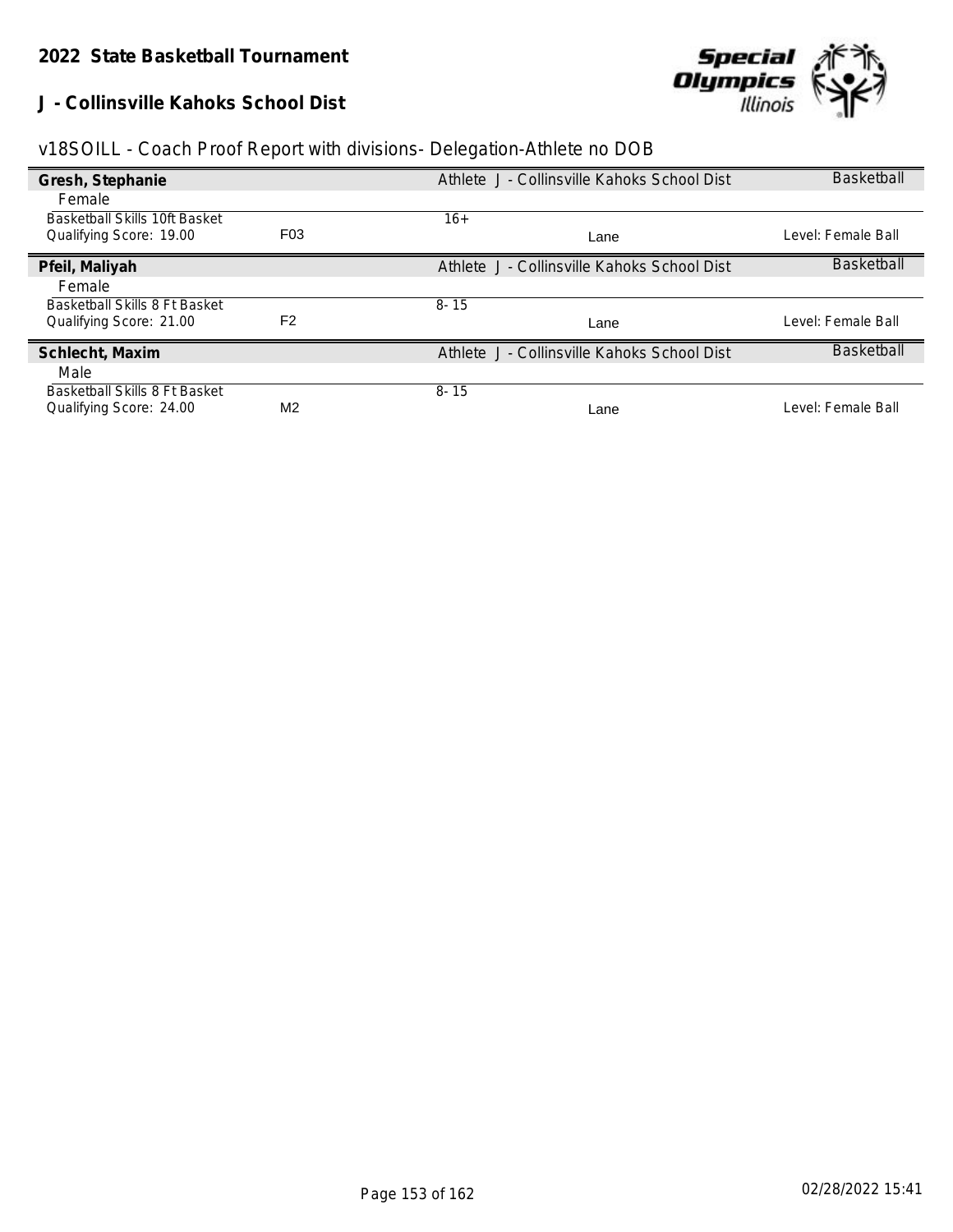### *2022 State Basketball Tournament*

## **J - Loving Life**



|                                     |     |                         | <b>Basketball</b> |
|-------------------------------------|-----|-------------------------|-------------------|
| Powell, Joshua                      |     | Athlete J - Loving Life |                   |
| Male                                |     |                         |                   |
| <b>Basketball Skills Wheelchair</b> |     | 16+                     |                   |
| Qualifying Score: 25.00             | W01 | Lane                    |                   |
| Stone, Jayce                        |     | Athlete J - Loving Life | <b>Basketball</b> |
|                                     |     |                         |                   |
| Male                                |     |                         |                   |
| Basketball Skills 10ft Basket       |     | $8 - 15$                |                   |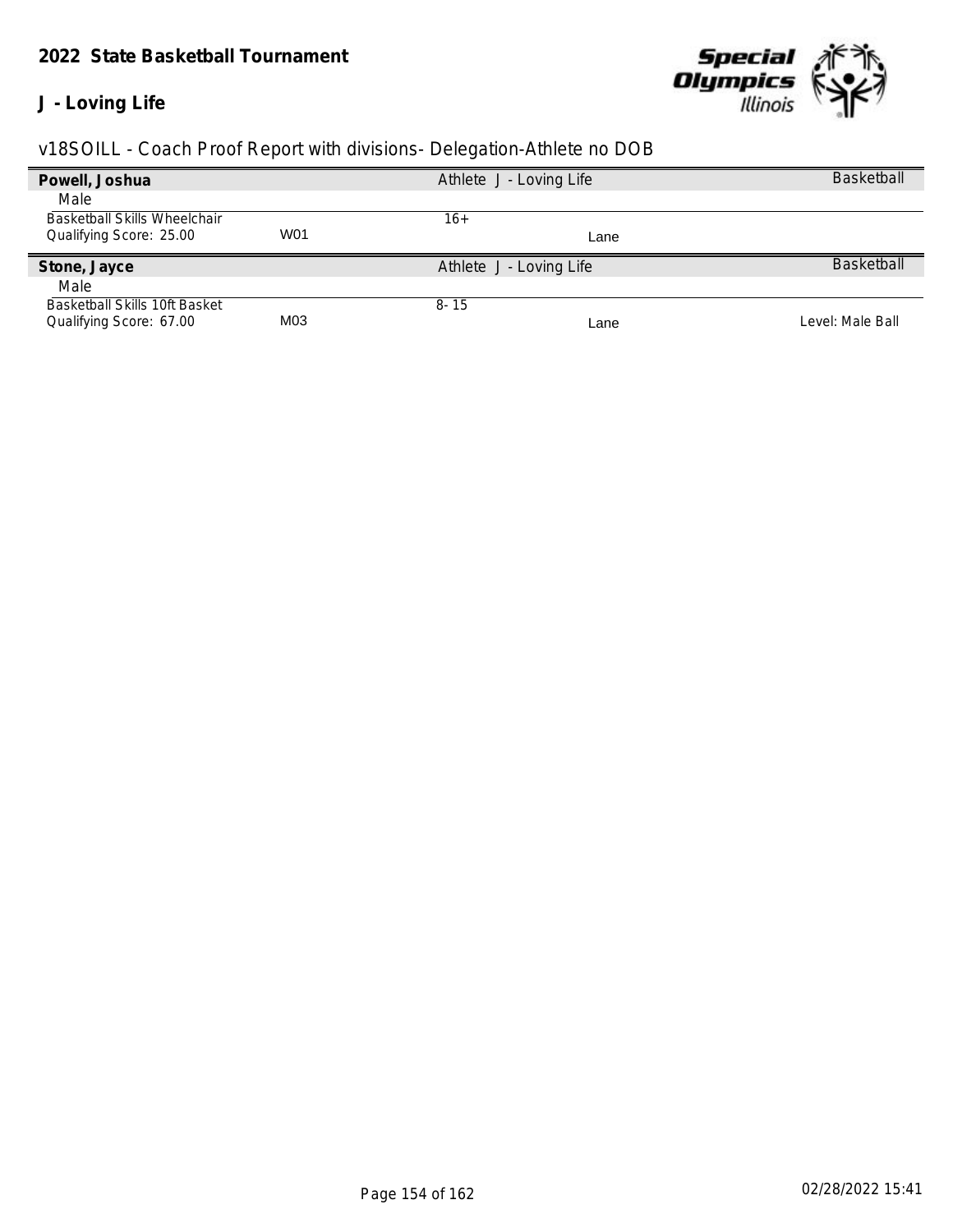## **J - PTOEC**



| Andrew, Fredrick                            | Athlete J - PTOEC                | Basketball         |
|---------------------------------------------|----------------------------------|--------------------|
| Male                                        |                                  |                    |
| Basketball Skills 8 Ft Basket               | $8 - 15$                         |                    |
| M1<br>Qualifying Score: 18.00               | Lane                             | Level: Female Ball |
| Besse, Rachel                               | Athlete J - PTOEC                | <b>Basketball</b>  |
| Female                                      |                                  |                    |
| Basketball Sr Female Team Competition       | <b>PTOEC Lady Sparks</b><br>$8+$ |                    |
| Qualifying Score:<br>FM <sub>2</sub>        | Lane                             |                    |
| Davis, Matthew                              | Athlete J - PTOEC                | <b>Basketball</b>  |
| Male                                        |                                  |                    |
| Basketball Sr Male Team Competition         | <b>PTOEC Lakers ALB</b><br>8+    |                    |
| SR <sub>2</sub><br>Qualifying Score:        | Lane                             |                    |
| Derossett, Alexander Christian              | Athlete J - PTOEC                | <b>Basketball</b>  |
| Male                                        |                                  |                    |
| <b>Basketball Sr Male Team Competition</b>  | 8+ PTOEC Lakers ALB              |                    |
| SR <sub>2</sub><br>Qualifying Score:        | Lane                             |                    |
| Derossett, Jordan Michael                   | Athlete J - PTOEC                | <b>Basketball</b>  |
| Male                                        |                                  |                    |
| Basketball Sr Male Team Competition         | <b>PTOEC Lakers ALB</b><br>8+    |                    |
| Qualifying Score:<br>SR <sub>2</sub>        | Lane                             |                    |
| Downing, Todd                               | Athlete J - PTOEC                | <b>Basketball</b>  |
| Male                                        |                                  |                    |
| Basketball Sr Male Team Competition         | <b>PTOEC Lakers ALB</b><br>8+    |                    |
| Qualifying Score:<br>SR <sub>2</sub>        | Lane                             |                    |
| Ferris, Ava                                 | Athlete J - PTOEC                | <b>Basketball</b>  |
| Female                                      |                                  |                    |
| Basketball Skills 10ft Basket               | $8 - 15$                         |                    |
| F <sub>0</sub> 1<br>Qualifying Score: 49.00 | Lane                             | Level: Female Ball |
| Fulton, Jeffrey                             | Athlete J - PTOEC                | Basketball         |
| Male                                        |                                  |                    |
| Basketball Sr Male Team Competition         | <b>PTOEC Lakers ALB</b><br>$8+$  |                    |
| SR <sub>2</sub><br>Qualifying Score:        | Lane                             |                    |
| Heidorn, Timothy                            | Athlete J - PTOEC                | Basketball         |
| Male                                        |                                  |                    |
| <b>Basketball Sr Male Team Competition</b>  | <b>PTOEC Lakers ALB</b><br>8+    |                    |
| SR <sub>2</sub><br>Qualifying Score:        | Lane                             |                    |
| Keel, Trinity                               | Athlete J - PTOEC                | Basketball         |
| Female                                      |                                  |                    |
| Basketball Sr Female Team Competition       | <b>PTOEC Lady Sparks</b><br>8+   |                    |
| FM <sub>2</sub><br>Qualifying Score:        | Lane                             |                    |
| Kraus, Joseph                               | Athlete J - PTOEC                | <b>Basketball</b>  |
| Male                                        |                                  |                    |
| Basketball Sr Male Team Competition         | <b>PTOEC Lakers ALB</b><br>8+    |                    |
| SR <sub>2</sub><br>Qualifying Score:        | Lane                             |                    |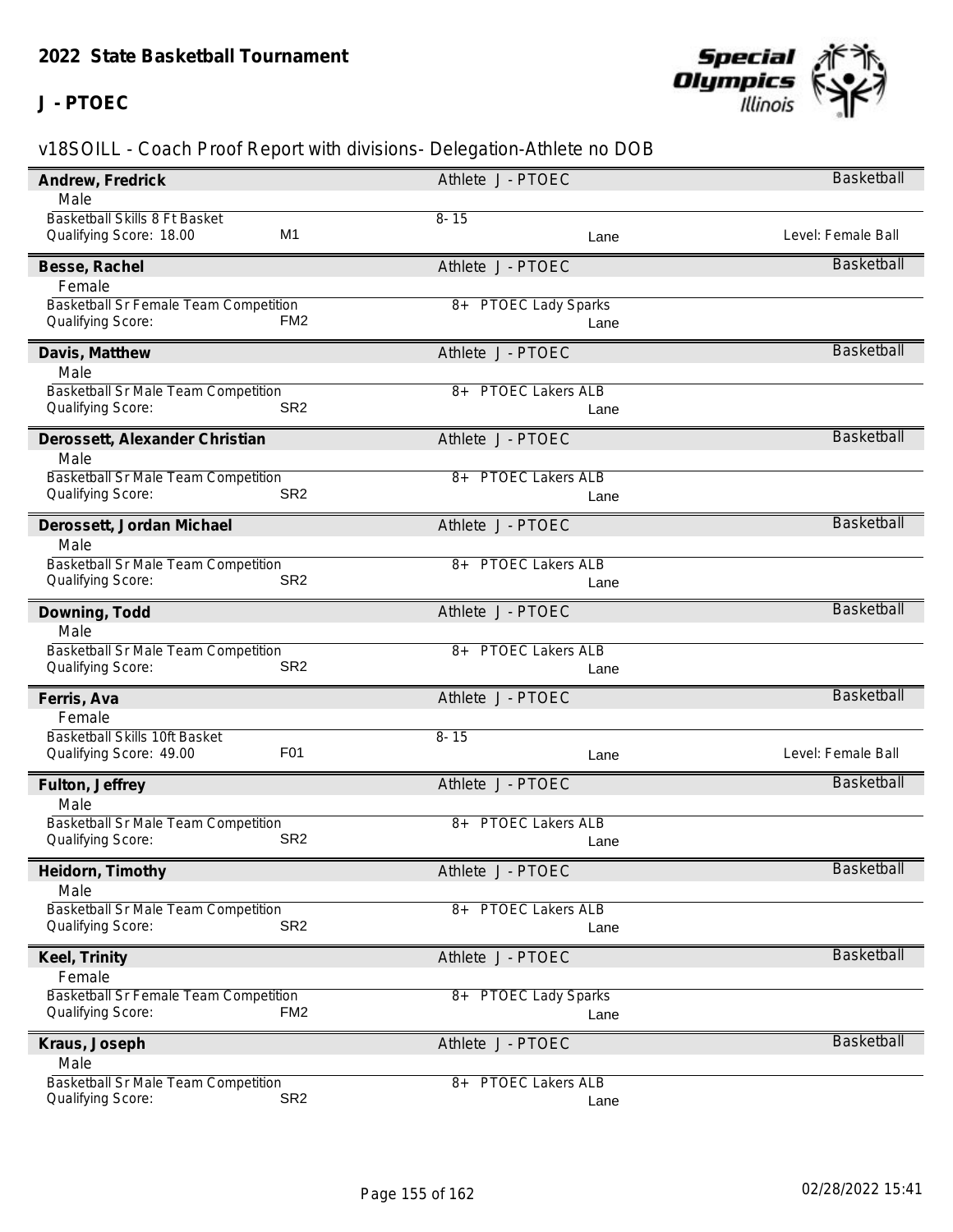## **J - PTOEC**



| Lanxon, Danielle                                                              | Athlete J - PTOEC                | Basketball        |
|-------------------------------------------------------------------------------|----------------------------------|-------------------|
| Female                                                                        |                                  |                   |
| Basketball Sr Female Team Competition                                         | <b>PTOEC Lady Sparks</b><br>8+   |                   |
| Qualifying Score:<br>FM <sub>2</sub>                                          | Lane                             |                   |
| Mongeon, Danielle N                                                           | Athlete J - PTOEC                | <b>Basketball</b> |
| Female                                                                        |                                  |                   |
| Basketball Sr Female Team Competition                                         | <b>PTOEC Lady Sparks</b><br>$8+$ |                   |
| Qualifying Score:<br>FM <sub>2</sub>                                          | Lane                             |                   |
| Morgan, Stacey D                                                              | Athlete J - PTOEC                | <b>Basketball</b> |
| Male                                                                          |                                  |                   |
| Basketball Sr Male Team Competition                                           | <b>PTOEC Lakers ALB</b><br>8+    |                   |
| SR <sub>2</sub><br>Qualifying Score:                                          | Lane                             |                   |
| Pfeil, Wendy Marie                                                            | Athlete J - PTOEC                | <b>Basketball</b> |
| Female                                                                        |                                  |                   |
| Basketball Sr Female Team Competition                                         | 8+ PTOEC Lady Sparks             |                   |
| Qualifying Score:<br>FM <sub>2</sub>                                          | Lane                             |                   |
| Rensing, Kaela                                                                | Athlete J - PTOEC                | <b>Basketball</b> |
| Female                                                                        |                                  |                   |
| Basketball Sr Female Team Competition                                         | <b>PTOEC Lady Sparks</b><br>8+   |                   |
| Qualifying Score:<br>FM <sub>2</sub>                                          | Lane                             |                   |
|                                                                               |                                  |                   |
|                                                                               |                                  |                   |
| Selesi, Jamal                                                                 | Athlete J - PTOEC                | <b>Basketball</b> |
| Male<br>Basketball Sr Male Team Competition                                   | <b>PTOEC Lakers ALB</b><br>$8+$  |                   |
| Qualifying Score:<br>SR <sub>2</sub>                                          | Lane                             |                   |
|                                                                               |                                  | <b>Basketball</b> |
| Short, Faith                                                                  | Athlete J - PTOEC                |                   |
| Female<br>Basketball Sr Female Team Competition                               |                                  |                   |
| FM <sub>2</sub><br>Qualifying Score: 147.00                                   | 8+ PTOEC Lady Sparks<br>Lane     |                   |
|                                                                               |                                  | <b>Basketball</b> |
| Skiles, Travis<br>Male                                                        | Athlete J - PTOEC                |                   |
|                                                                               | <b>PTOEC Lakers ALB</b><br>$8+$  |                   |
| Basketball Sr Male Team Competition<br>SR <sub>2</sub><br>Qualifying Score:   | Lane                             |                   |
|                                                                               |                                  | Basketball        |
| Smith, Alison (AJ or Ali)<br>Female                                           | Athlete J - PTOEC                |                   |
| Basketball Sr Female Team Competition                                         | <b>PTOEC Lady Sparks</b><br>8+   |                   |
| FM <sub>2</sub><br>Qualifying Score:                                          | Lane                             |                   |
|                                                                               | Athlete J - PTOEC                | <b>Basketball</b> |
| Trice, Saneatha<br>Female                                                     |                                  |                   |
| Basketball Sr Female Team Competition<br>FM <sub>2</sub><br>Qualifying Score: | <b>PTOEC Lady Sparks</b><br>$8+$ |                   |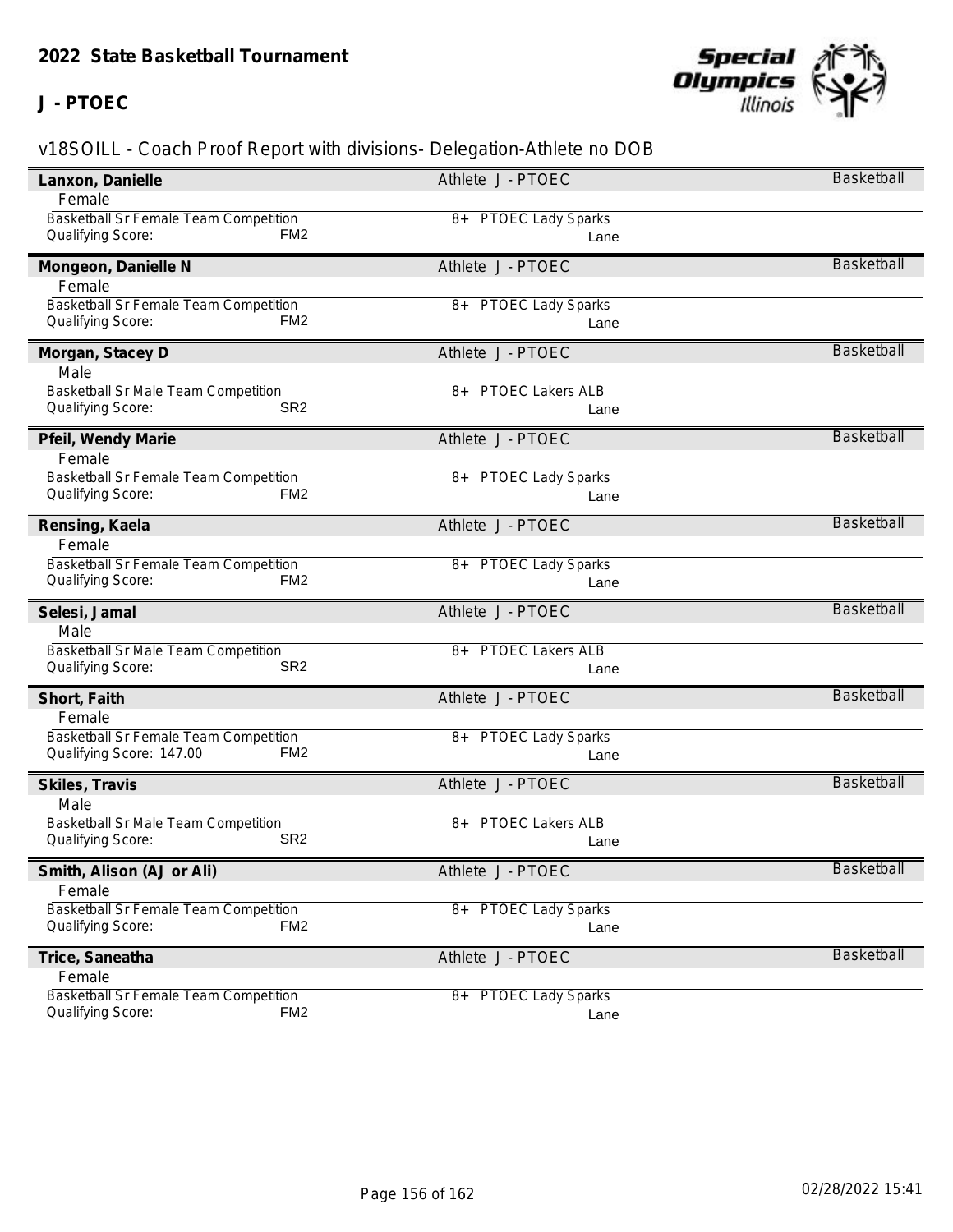### **J - Scott Air Force Base**



| Miller, Connor                |                 | Athlete J - Scott Air Force Base | <b>Basketball</b> |
|-------------------------------|-----------------|----------------------------------|-------------------|
| Male                          |                 |                                  |                   |
| Basketball Skills 10ft Basket |                 | $8 - 15$                         |                   |
| Qualifying Score: 51.00       | M02             | Lane                             | Level: Male Ball  |
| Seper, Brandy                 |                 | Athlete J - Scott Air Force Base | <b>Basketball</b> |
| Female                        |                 |                                  |                   |
| Basketball Skills 10ft Basket |                 | $16+$                            |                   |
| Qualifying Score: 35.00       | F <sub>06</sub> | Lane                             | Level: Male Ball  |
| Turner, Kyle                  |                 | Athlete J - Scott Air Force Base | <b>Basketball</b> |
| Male                          |                 |                                  |                   |
| Basketball Skills 10ft Basket |                 | $16+$                            |                   |
| Qualifying Score: 71.00       | M <sub>15</sub> | Lane                             | Level: Male Ball  |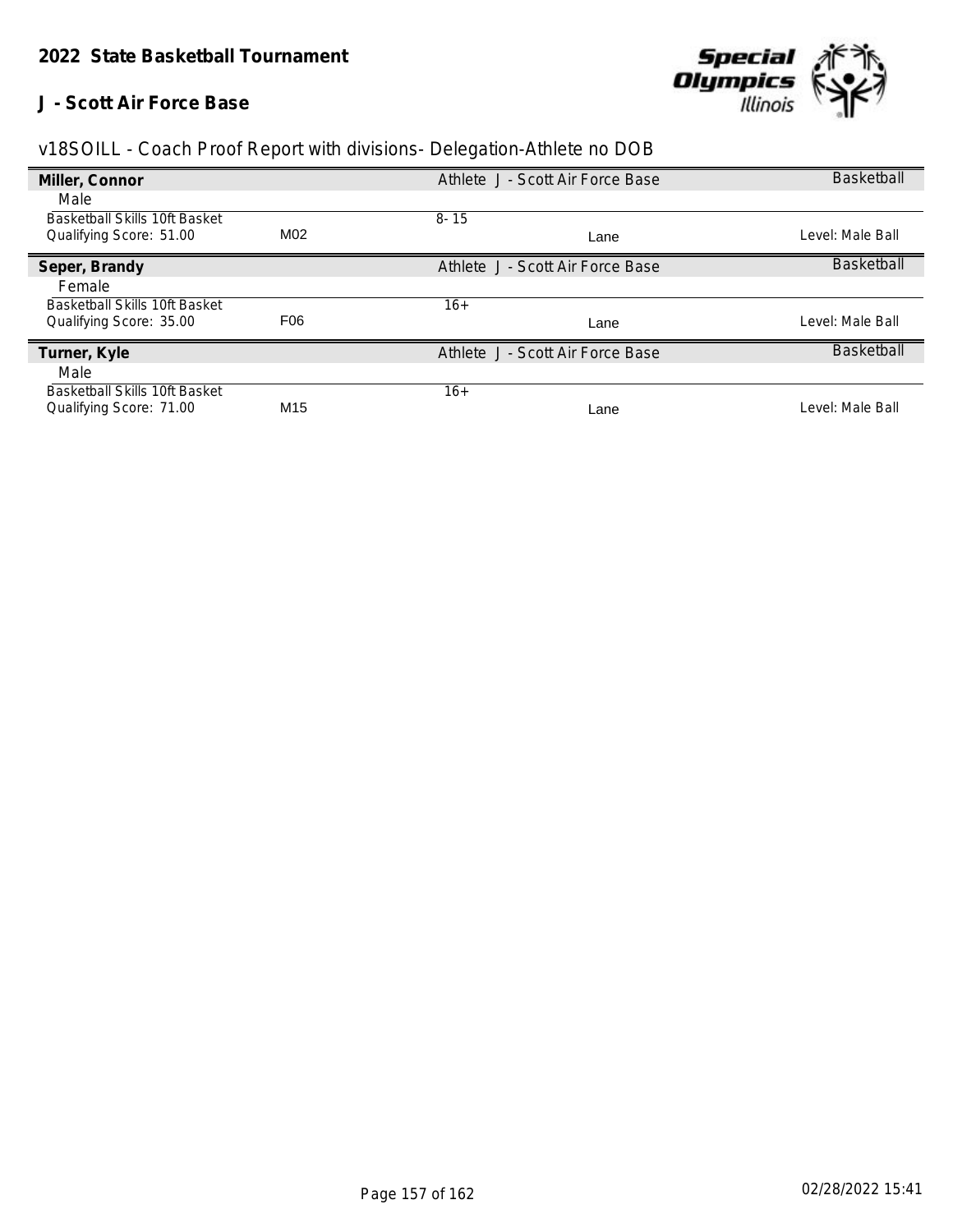## **J - Triad School District**



| Bock, Landon                  |                 | Athlete J - Triad School District | <b>Basketball</b>  |
|-------------------------------|-----------------|-----------------------------------|--------------------|
| Male                          |                 |                                   |                    |
| Basketball Skills 10ft Basket |                 | $16+$                             |                    |
| Qualifying Score: 78.00       | M17             | Lane                              | Level: Male Ball   |
| Hanlon, Colton                |                 | Athlete J - Triad School District | <b>Basketball</b>  |
| Male                          |                 |                                   |                    |
| Basketball Skills 8 Ft Basket |                 | $8 - 15$                          |                    |
| Qualifying Score: 51.00       | M <sub>5</sub>  | Lane                              | Level: Female Ball |
| Laskowski, Preston            |                 | Athlete J - Triad School District | <b>Basketball</b>  |
| Male                          |                 |                                   |                    |
| Basketball Skills 8 Ft Basket |                 | $8 - 15$                          |                    |
| Qualifying Score: 64.00       | M <sub>6</sub>  | Lane                              | Level: Female Ball |
| Noller, Jackson               |                 | Athlete J - Triad School District | <b>Basketball</b>  |
| Male                          |                 |                                   |                    |
| Basketball Skills 10ft Basket |                 | $16+$                             |                    |
| Qualifying Score: 28.00       | M06             | Lane                              | Level: Male Ball   |
| Reynolds, Delrae              |                 | Athlete J - Triad School District | <b>Basketball</b>  |
| Female                        |                 |                                   |                    |
| Basketball Skills 10ft Basket |                 | $16+$                             |                    |
| Qualifying Score: 51.00       | F <sub>08</sub> | Lane                              | Level: Female Ball |
| Rutz, Brennan                 |                 | Athlete J - Triad School District | <b>Basketball</b>  |
| Male                          |                 |                                   |                    |
| Basketball Skills 10ft Basket |                 | $16+$                             |                    |
| Qualifying Score: 59.00       | M12             | Lane                              | Level: Male Ball   |
| Wick, Rebecca                 |                 | Athlete J - Triad School District | <b>Basketball</b>  |
| Female                        |                 |                                   |                    |
| Basketball Skills 10ft Basket |                 | $16+$                             |                    |
| Qualifying Score: 57.00       | F <sub>09</sub> | Lane                              | Level: Female Ball |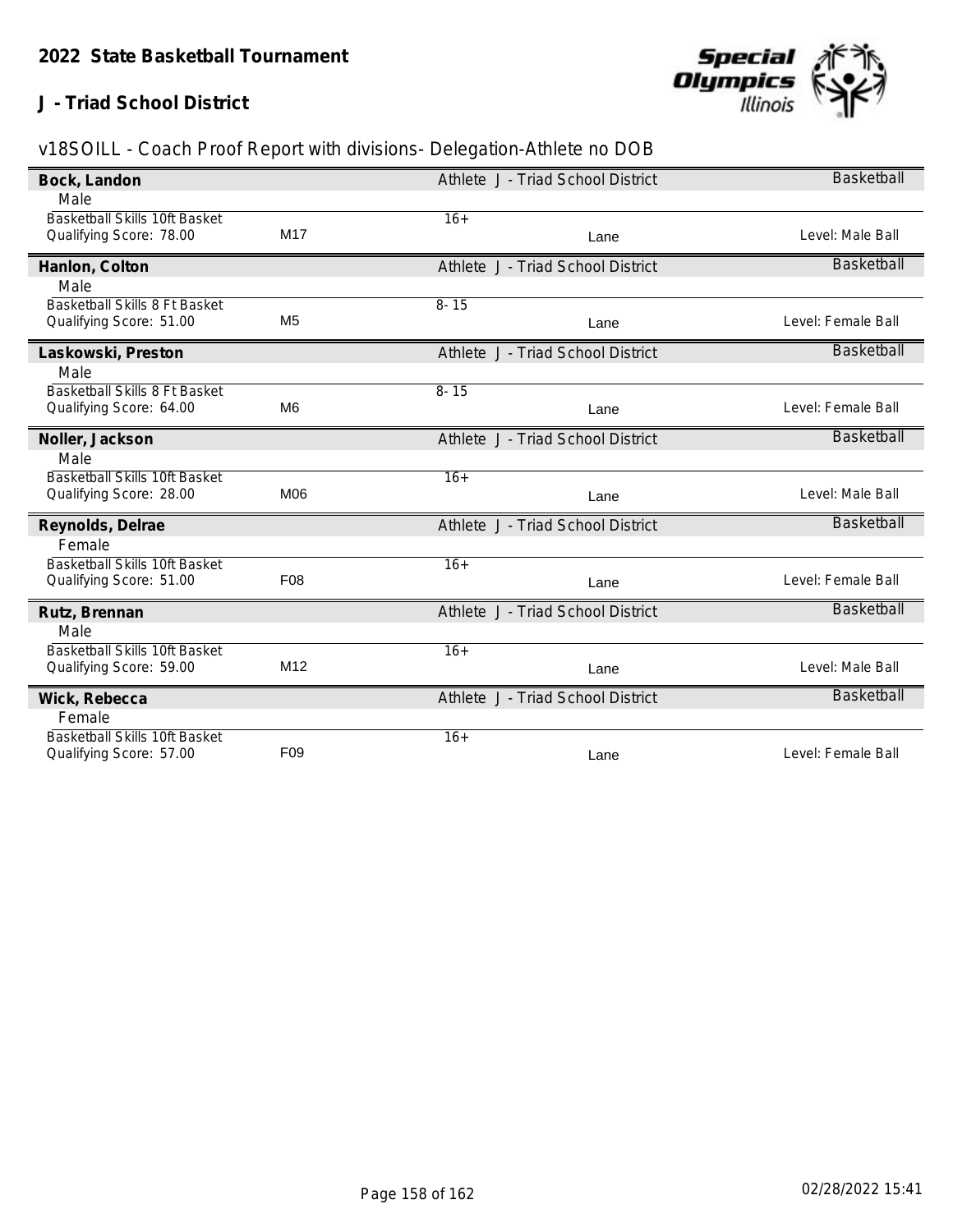## **K - Olney Rebels**



| Farrar, Ryan                                | Athlete K - Olney Rebels          | <b>Basketball</b> |
|---------------------------------------------|-----------------------------------|-------------------|
| Male                                        |                                   |                   |
| Basketball Sr Male Team Competition         | 8+ Olney Rebel Wildcats           |                   |
| SR <sub>3</sub><br>Qualifying Score:        | Lane                              |                   |
| Gaddy, Ron (Ronnie)                         | Athlete K - Olney Rebels          | <b>Basketball</b> |
| Male                                        |                                   |                   |
| Basketball Sr Male Team Competition         | <b>Olney Rebel Wildcats</b><br>8+ |                   |
| SR <sub>3</sub><br>Qualifying Score:        | Lane                              |                   |
| Gardner, Brett                              | Athlete K - Olney Rebels          | <b>Basketball</b> |
| Male                                        |                                   |                   |
| Basketball Sr Male Team Competition         | 8+ Olney Rebel Tigers             |                   |
| SR <sub>1</sub><br>Qualifying Score:        | Lane                              |                   |
| Hardin, Joel                                | Athlete K - Olney Rebels          | Basketball        |
| Male                                        |                                   |                   |
| Basketball Sr Male Team Competition         | 8+ Olney Rebel Tigers             |                   |
| SR <sub>1</sub><br>Qualifying Score:        | Lane                              |                   |
| Hinson, Cullen                              | Athlete K - Olney Rebels          | <b>Basketball</b> |
| Male                                        |                                   |                   |
| Basketball Sr Male Team Competition         | 8+ Olney Rebel Wildcats           |                   |
| Qualifying Score:<br>SR <sub>3</sub>        | Lane                              |                   |
| Kocher, Gary J                              | Athlete K - Olney Rebels          | Basketball        |
| Male                                        |                                   |                   |
| Basketball Sr Male Team Competition         | 8+ Olney Rebel Wildcats           |                   |
| Qualifying Score:<br>SR <sub>3</sub>        | Lane                              |                   |
| Lane, Scott                                 | Athlete K - Olney Rebels          | <b>Basketball</b> |
| Male                                        |                                   |                   |
| Basketball Sr Male Team Competition         | 8+ Olney Rebel Wildcats           |                   |
| SR <sub>3</sub><br>Qualifying Score:        | Lane                              |                   |
| McDowell, Grace                             | Athlete K - Olney Rebels          | <b>Basketball</b> |
| Female                                      |                                   |                   |
| Basketball Sr Male Team Competition         | <b>Olney Rebel Wildcats</b><br>8+ |                   |
| SR <sub>3</sub><br>Qualifying Score:        | Lane                              |                   |
| McGrady, Michael                            | Athlete K - Olney Rebels          | <b>Basketball</b> |
| Male                                        |                                   |                   |
| Basketball Sr Male Team Competition         | 8+ Olney Rebel Tigers             |                   |
| SR <sub>1</sub><br>Qualifying Score:        | Lane                              |                   |
| McGrady, Phillip                            | Athlete K - Olney Rebels          | Basketball        |
| Male                                        |                                   |                   |
| Basketball Sr Male Team Competition         | <b>Olney Rebel Tigers</b><br>$8+$ |                   |
| SR <sub>1</sub><br>Qualifying Score:        | Lane                              |                   |
| Nix, Harold                                 | Athlete K - Olney Rebels          | Basketball        |
| Male                                        |                                   |                   |
| Basketball Sr Male Team Competition         | 8+ Olney Rebel Wildcats           |                   |
| Qualifying Score: 145.00<br>SR <sub>3</sub> | Lane                              |                   |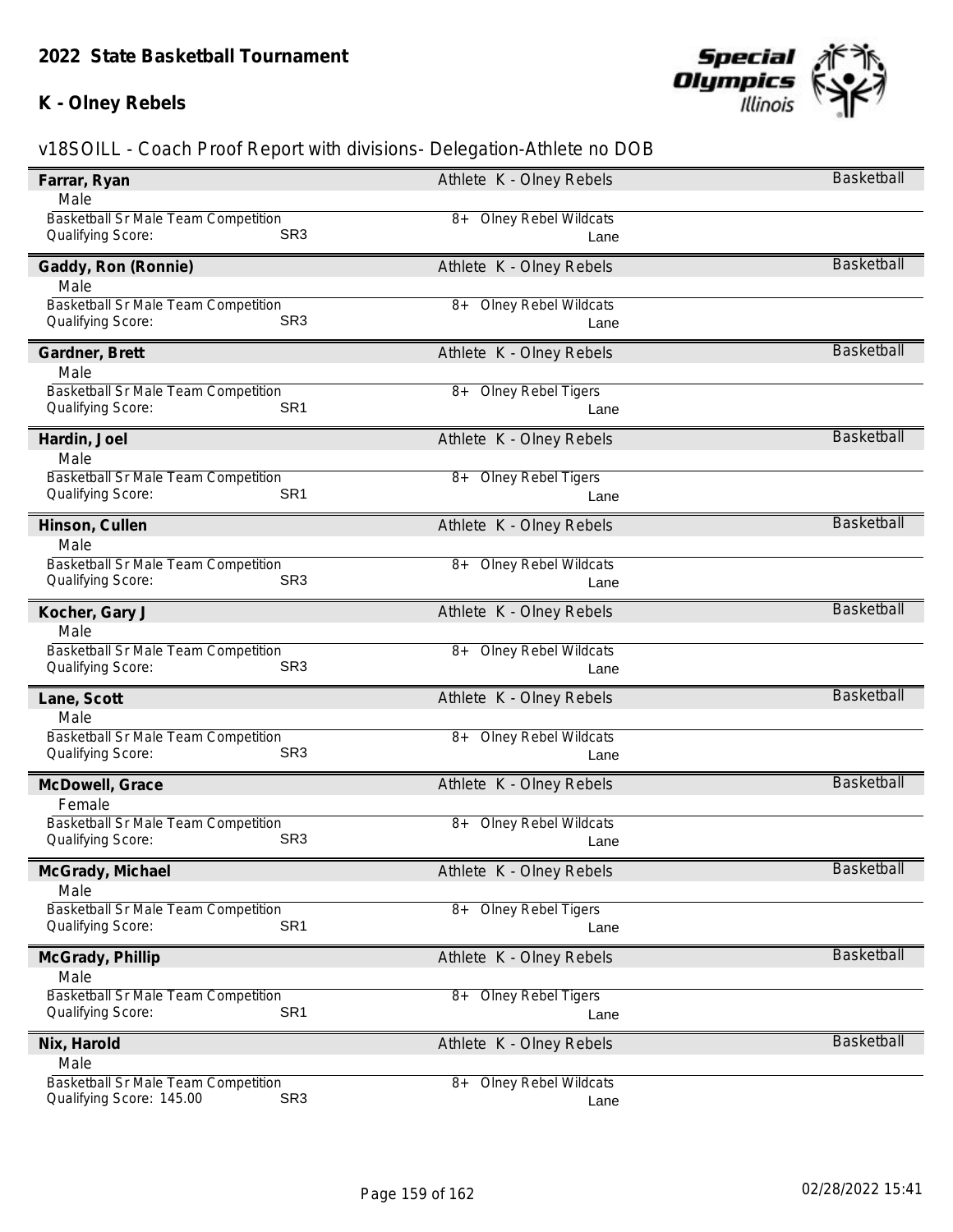## **K - Olney Rebels**



| Oles, Dallas                               |                 | Athlete K - Olney Rebels          | Basketball        |
|--------------------------------------------|-----------------|-----------------------------------|-------------------|
| Male                                       |                 |                                   |                   |
| Basketball Sr Male Team Competition        |                 | <b>Olney Rebel Tigers</b><br>8+   |                   |
| Qualifying Score:                          | SR <sub>1</sub> | Lane                              |                   |
| Seals, Charles Charlie                     |                 | Athlete K - Olney Rebels          | <b>Basketball</b> |
| Male                                       |                 |                                   |                   |
| <b>Basketball Sr Male Team Competition</b> |                 | <b>Olney Rebel Wildcats</b><br>8+ |                   |
| Qualifying Score:                          | SR <sub>3</sub> | Lane                              |                   |
| Seitzinger, Austin                         |                 | Athlete K - Olney Rebels          | <b>Basketball</b> |
| Male                                       |                 |                                   |                   |
| Basketball Sr Male Team Competition        |                 | <b>Olney Rebel Tigers</b><br>$8+$ |                   |
| Qualifying Score:                          | SR <sub>1</sub> | Lane                              |                   |
|                                            |                 |                                   |                   |
| Taylor, Evan                               |                 | Athlete K - Olney Rebels          | <b>Basketball</b> |
| Male                                       |                 |                                   |                   |
| Basketball Sr Male Team Competition        |                 | <b>Olney Rebel Tigers</b><br>8+   |                   |
| Qualifying Score:                          | SR <sub>1</sub> | Lane                              |                   |
| Thomas, Rylan                              |                 | Athlete K - Olney Rebels          | <b>Basketball</b> |
| Male                                       |                 |                                   |                   |
| Basketball Sr Male Team Competition        |                 | <b>Olney Rebel Tigers</b><br>$8+$ |                   |
| Qualifying Score: 311.00                   | SR <sub>1</sub> | Lane                              |                   |
| Vaughn, Margie Ann                         |                 | Athlete K - Olney Rebels          | <b>Basketball</b> |
| Female                                     |                 |                                   |                   |
| Basketball Sr Male Team Competition        | SR <sub>3</sub> | Olney Rebel Wildcats<br>$8+$      |                   |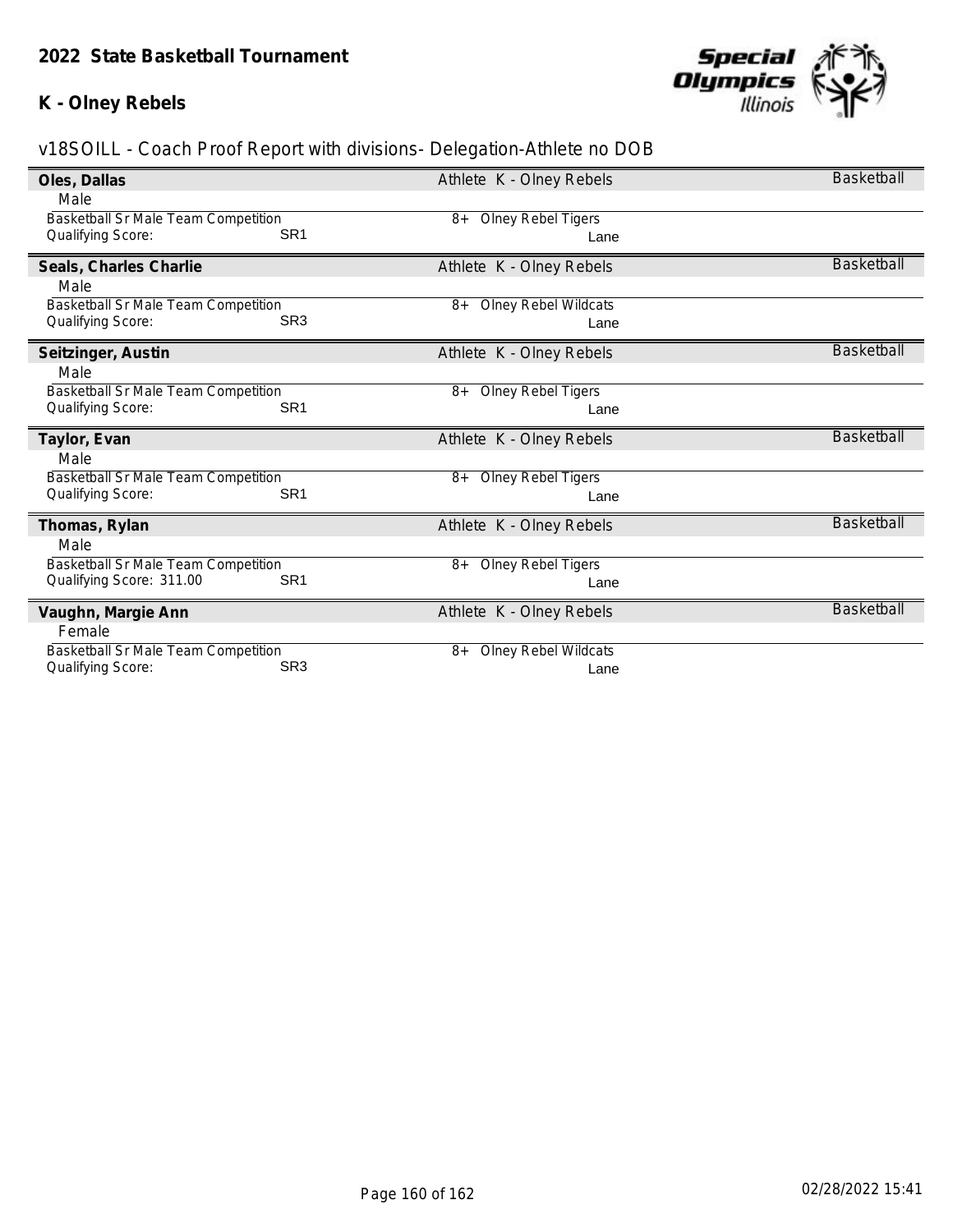## **K - Progress Port Inc**



| Banks, Ashley                                                          | Athlete K - Progress Port Inc         | <b>Basketball</b> |
|------------------------------------------------------------------------|---------------------------------------|-------------------|
| Female                                                                 |                                       |                   |
| Basketball Sr Male Team Competition<br>SR4<br>Qualifying Score: 172.00 | <b>Progress Port Smashers</b><br>8+   |                   |
|                                                                        | Lane                                  |                   |
| Brown, Darryl                                                          | Athlete K - Progress Port Inc         | <b>Basketball</b> |
| Male                                                                   |                                       |                   |
| Basketball Sr Male Team Competition<br>SR4<br>Qualifying Score:        | 8+ Progress Port Smashers<br>Lane     |                   |
|                                                                        |                                       |                   |
| Devine, Angela                                                         | Athlete K - Progress Port Inc         | <b>Basketball</b> |
| Female<br>Basketball Sr Male Team Competition                          | 8+ Progress Port Smashers             |                   |
| SR4<br>Qualifying Score:                                               | Lane                                  |                   |
|                                                                        |                                       |                   |
| Hutchins, Nicholas                                                     | Athlete K - Progress Port Inc         | <b>Basketball</b> |
| Male<br>Basketball Sr Male Team Competition                            | <b>Progress Port Smashers</b><br>8+   |                   |
| Qualifying Score:<br>SR4                                               | Lane                                  |                   |
|                                                                        |                                       | <b>Basketball</b> |
| Jones, Austin<br>Male                                                  | Athlete K - Progress Port Inc         |                   |
| Basketball Sr Male Team Competition                                    | <b>Progress Port Smashers</b><br>8+   |                   |
| Qualifying Score:<br>SR4                                               | Lane                                  |                   |
|                                                                        |                                       | <b>Basketball</b> |
| Phillips, Travis<br>Male                                               | Athlete K - Progress Port Inc         |                   |
| Basketball Sr Male Team Competition                                    | <b>Progress Port Smashers</b><br>8+   |                   |
| Qualifying Score:<br>SR4                                               | Lane                                  |                   |
| Pritchett, Thomas                                                      | Athlete K - Progress Port Inc         | <b>Basketball</b> |
| Male                                                                   |                                       |                   |
| <b>Basketball Sr Male Team Competition</b>                             | 8+ Progress Port Smashers             |                   |
| SR4<br>Qualifying Score:                                               | Lane                                  |                   |
| Ryan, Donald (Donnie) Allen                                            | Athlete K - Progress Port Inc         | <b>Basketball</b> |
| Male                                                                   |                                       |                   |
| Basketball Sr Male Team Competition                                    | <b>Progress Port Smashers</b><br>$8+$ |                   |
| Qualifying Score:<br>SR4                                               | Lane                                  |                   |
| Sneed, Charles                                                         | Athlete K - Progress Port Inc         | <b>Basketball</b> |
| Male                                                                   |                                       |                   |
| <b>Basketball Sr Male Team Competition</b>                             | <b>Progress Port Smashers</b><br>8+   |                   |
| SR4<br>Qualifying Score:                                               | Lane                                  |                   |
| Timmons, Lavelle                                                       | Athlete K - Progress Port Inc         | <b>Basketball</b> |
| Male                                                                   |                                       |                   |
| Basketball Sr Male Team Competition<br>SR4                             | 8+ Progress Port Smashers             |                   |
| Qualifying Score:                                                      | Lane                                  |                   |
| Valliant, Katrina Renee                                                | Athlete K - Progress Port Inc         | <b>Basketball</b> |
| Female                                                                 |                                       |                   |
| Basketball Sr Male Team Competition<br>SR4<br>Qualifying Score:        | 8+ Progress Port Smashers             |                   |
|                                                                        | Lane                                  |                   |